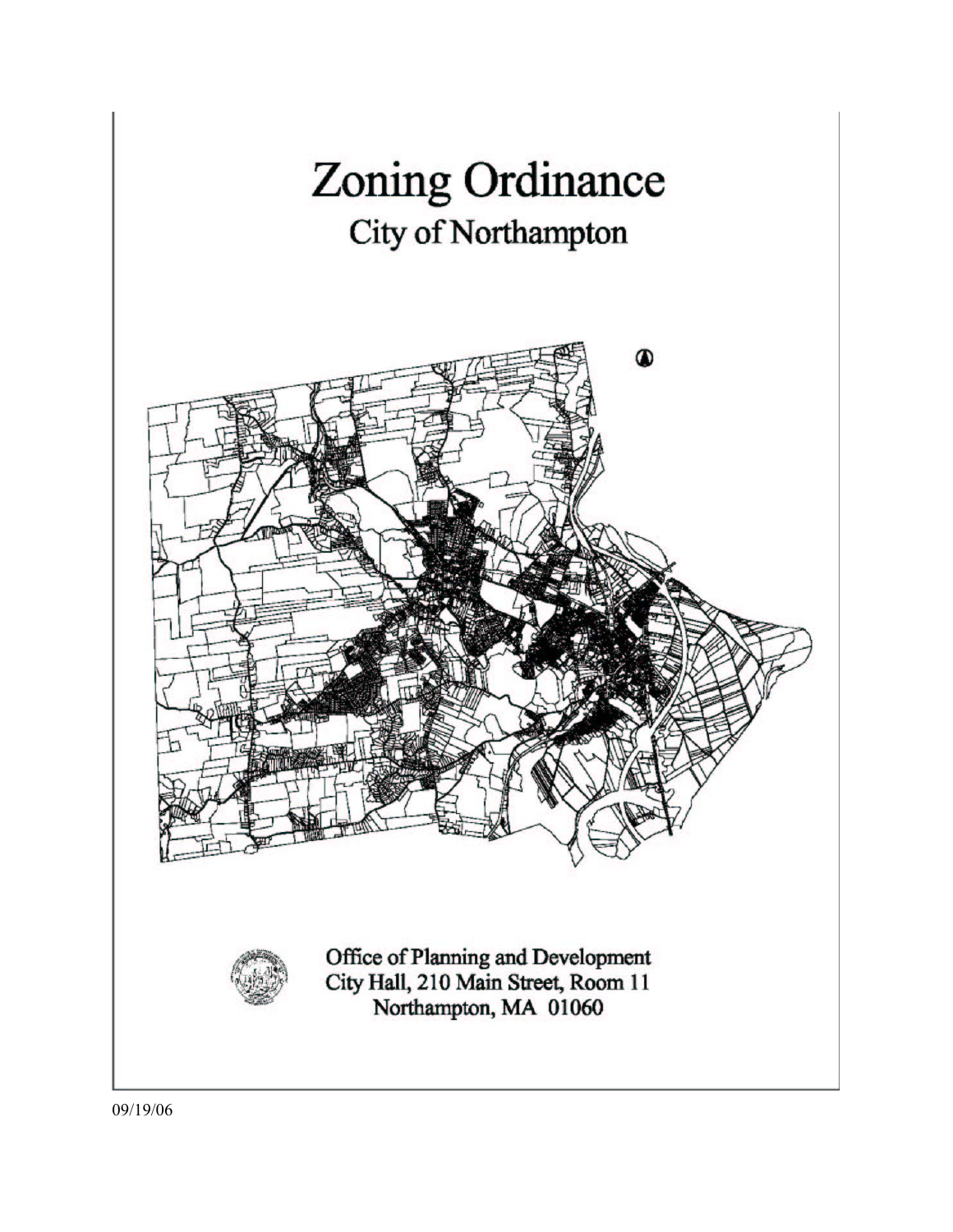## **ZONING ORDINANCE: CITY OF NORTHAMPTON, MASSACHUSETTS**

## **APPENDIX A of the Revised Ordinances of the City of Northampton, Massachusetts**

This is the official Zoning Ordinance for the City of Northampton, Massachusetts. Official copies of the zoning map and zoning may be viewed at the Office of Planning and Development. A copy also may be viewed or downloaded at http://www.northamptonplanning.org

| Zoning adopted September 26, 1927. Current zoning July 22, 1975, and amended as follows: |  |  |
|------------------------------------------------------------------------------------------|--|--|
|                                                                                          |  |  |

| April 28, 1978 (§1.2, 1.3, 2.1, 3.4-3.6, 5.1-5.3, 6.2, 6.6-6.9,     | June 17, 1993 (§1, 2, 2.1, 3.0-3.4, 4, 5, 5.2, 6, 6.2, 6.9, 7, 7.2,                                  |
|---------------------------------------------------------------------|------------------------------------------------------------------------------------------------------|
| 7.2-7.4, 8.1, 8.10, 9.0-9.5, 10.2-10.11, 11.1, 11.3 To 11.5,        | 7.5-7.7, 8, 8.1, 8.5, 8.7, 8.10, 8.12, 9, 9.2, 10, 10.2, 10.6,                                       |
| 11.7, 13.1, 13.4, 13.5, 13.7, 14.1 To 14.9, 15.1-15.3)              | 10.10, 10.11, 11, 11.5, 12, 12.1, 13, 14, 15, 16, 17, 17.2,                                          |
| December 6, 1979 (§7.7)                                             | 18.1 To 18.6, 19.1 To 19.3)                                                                          |
| November 5, 1981 (§7.4, 7.5)                                        | October 6, 1994 (§1.3, 2.1, 5.2 To 5.5, 6.1 To 6.8, 6.11 To                                          |
| August 19, 1982 (§2.1, 5.2, 11.8)                                   | 6.13, 7.2 To 7.4, 7.6, 7.8, 8.1, 8.9, 8.10, 9.2 To 9.4, 9.6,                                         |
| March 1, 1984 (§6.2, 8.1, 10.12)                                    | 10.1, 10.2, 10.4, 10.6-10.11, 11.1-11.11, 13.4, 13.6, 13.7,                                          |
| June 7, 1984 (§5.2, 6.2, 7.3, 8.1)                                  | 14.3, 14.4, 14.6-14.8, 16.4-16.9, & 17.3)                                                            |
| July 19, 1984 (§5.2, 6.2, 6.10, 6.11)                               | December 21, 1995 (§2.1, 3.4, 3.5, 5.2, 7.2, 7.4, 7.6, 7.9, 8.1,                                     |
| August 16, 1984 (§5.2, 8.1, 9.3, 9.4, 10.13)                        | $8.7, \& 8.11)$                                                                                      |
| March 21, 1985 (§2.1, 6.12, 9.3)                                    | March 21, 1996 (§2.1, 3.4, 5.2, 6.2, 6.3, 9.2, 9.5, & 11.5)                                          |
| June 6, 1985 (§7.4)                                                 | April 18, 1996 (§2.1, 3.1, 3.4, 5.2, 6.2, 7.4, 8.1, & 8.9)                                           |
| June 5, 1986 (§6.2 & 9.3)                                           | November 21, 1996 (§2.1, 3.4, 6.2, 7.4, 8.2, 8.8, 8.9, & 13.5)                                       |
| July 28, 1986 (§6.13, 8.1, 8.7, 8.9)                                | December 5, 1996 (§5.2)                                                                              |
| August 21, 1986 (§5.2)                                              | January 16, 1997 (§5.2)                                                                              |
| December 4, 1986 (§2.1, 3.4, 16 To 16.9)                            | March 20, 1997 (§5.2)                                                                                |
| March 5, 1987 (§6.13, 16.4)                                         | April 3, 1997 (§2.1, 3.4, 5.2, 6.8, 10.11 & 11.8)                                                    |
| June 18, 1987 (§2.1, 8.10, 11.3)                                    | May 21, 1998 (§2.1, 3.4, 3.5, 5.2, 6.1, 6.2, 6.3, 6.5, 6.13, &                                       |
| July 16, 1987 (§2.1, 8.11)                                          | 8.1)                                                                                                 |
| July 7, 1988 (§6.2, 6.8, 16.9)                                      | December 17, 1998 (§2.1, 5.2, 6.8, & 11.12)                                                          |
| April 6, 1989 (§3.4)                                                | May 20, 1999 (§2.1, 5.2, & 5.3)                                                                      |
| May 18, 1989 (§7.2, 7.4 & 7.6)                                      | October 7, 1999 (§2.1 & 6.2)                                                                         |
| June 15, 1989 (§5.2)                                                | May 4, 2000 (§3.4, 5.2, 7.2, 7.3, & 16.9(2))                                                         |
| August 17, 1989 (§5.2)                                              | May 18, 2000 (§2.1, 8.3, 8.6, 8.7, & 8.9)                                                            |
| September 21, 1989 (§6.13)                                          | July 20, 2000 (§10.11 & 12.1)                                                                        |
| December 7, 1989 (§2.1, 5.2, 11.11)                                 | October 5, 2000 (§5.2 & 10.11)                                                                       |
| April 5, 1990 (§9.3)                                                | January 4, 2001 (§5.2)                                                                               |
| April 12, 1990 (§5.4)                                               | January 18, 2001 (§4.0, 10.0, 11.0 & Subsections)                                                    |
| May 17, 1990 (§7.14 & 11.1)                                         | June 7, 2001 (§4.3, 6.4, 9.2, 9.3, & 9.6)                                                            |
| July 19, 1990 (§2.1, 3.1, 3.4, 3.6, 5.2, 6.2, 6.3, 6.5, 6.7, 6.8,   | June 21, 2001 (§3.4, 6.13)                                                                           |
| 6.12, 6.13, 8.1, 8.5, 8.10, 9.3, 9.6                                | July 19, 2001 (§3.4, 2.1, 6.1, 6.2, 6.7, 18.2)                                                       |
| August 16, 1990 (§16.4, 16.5, 16.7, 16.9)                           | December 20, 2001 (§3.1, 3.3, 3.4, 5.2, 6.2, 9.3, 10.6,                                              |
| September 20, 1990 (§8.1, 8.11)                                     | $10.15, \& 18.0$                                                                                     |
| December 6, 1990 (§3-16 To 3-19, 5.4, 5.5, 7.9)                     | May 2, 2002 (§2.1, 5.2, 6.2, 8.6, 8.10, 8.11, 11.6)                                                  |
| March 21, 1991 (§6.2)                                               | November 2, 2002 (§2.1, 5.2, 6.2)                                                                    |
| April 18, 1991 (§6.5)                                               | May 1, 2003 ( $\S 6.8$ )                                                                             |
| May 16, 1991 (§10.10, 10.11, 13.5, 14.5)                            | May 15, 2003 (§5.2, 6.12, 11.5, And 11.6)                                                            |
| July 18, 1991 (§7. 9)                                               | May 20, 2004 $(\S6.2)$                                                                               |
| August 15, 1991 (§2.6, 3.1, 3.4, 5.2, 6.5, 7.5, 8.1, 8.2, 8.10,     | October 7, 2004 (§3.4)                                                                               |
| 10.11, 17.1 To 17.4)                                                | October 21, 2004 (§2.1, 4.4, 5.2, 8.9, 9.3, 10.12)                                                   |
| October 17, 1991 (§2.1, 6.8, 11.4)                                  | February 3, 2005 (§2.1, 3.4, 5.2, 6.2)                                                               |
| April 2, 1992 (§7.2, 7.4, 10.11)                                    | August 18, 2005 (§8.1)<br>October 20, 2005 (§6.8(4))                                                 |
| April 16, 1992 (§11.11)<br>June 18, 1992 (§5.2, 6.1, 8.10)          | November 3, 2005 (§2.1, 3.4, 5.2, 6.2, 13, 14)                                                       |
|                                                                     |                                                                                                      |
| August 20, 1992 (§7.2)<br>November 19, 1992 (§6.2, 6.7, 6.13, 12.1) | May 4, 2006 (§7.2, 7.3, 7.4, 7.5, 8.9, 11.5, 12)<br>September 7, 2006 (§3.1, 3.3, 3.4, 5.2, and 6.2) |
| December 18, 1992 (§3.4-3.6, 6.8, 11.4, 11.5)                       |                                                                                                      |
| February 18, 1993 (§2.1, 5.2, 11.9)                                 |                                                                                                      |
|                                                                     |                                                                                                      |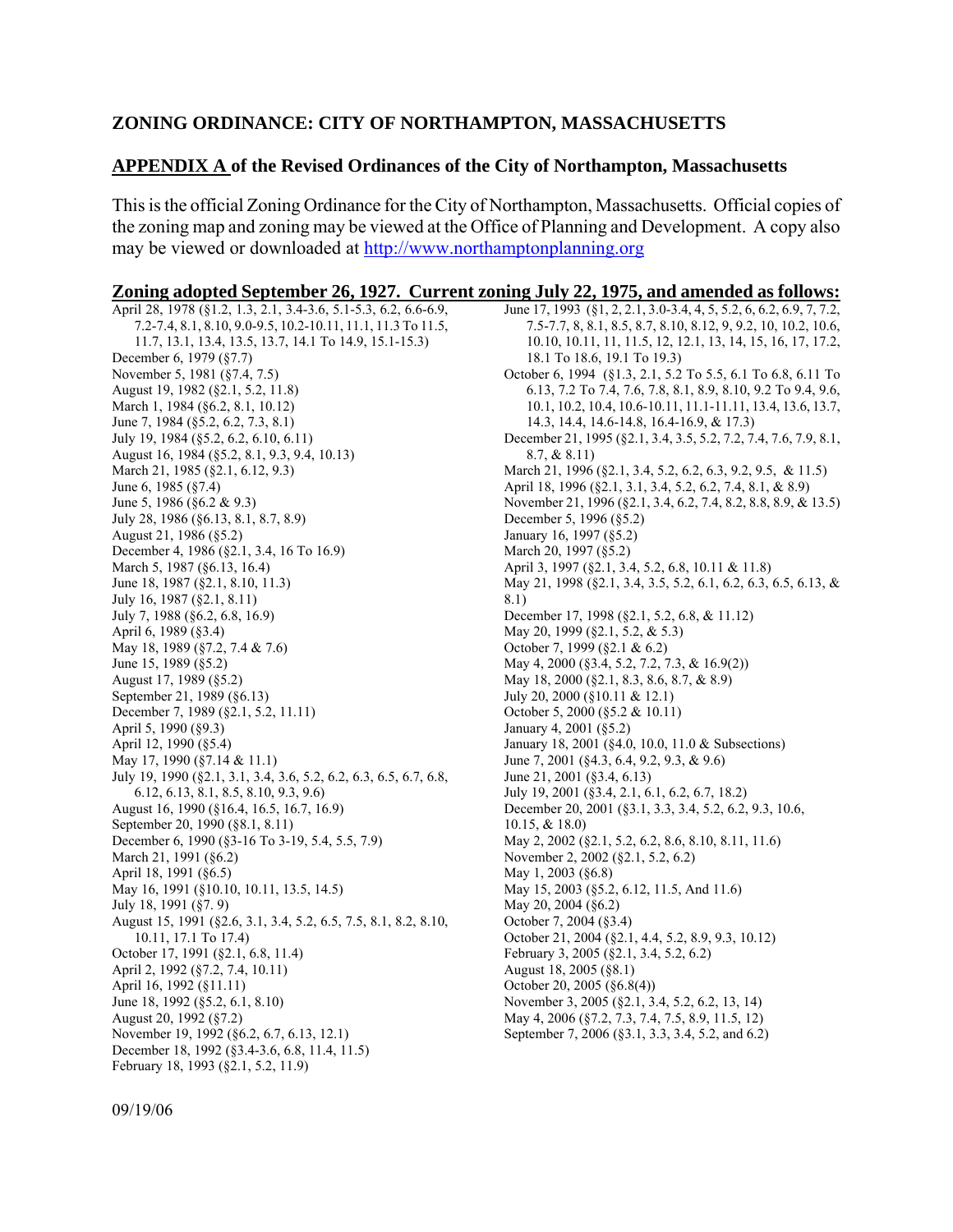## **TABLE OF CONTENTS**

## **SECTION**

## **PAGE**

| $\overline{2}$ |  |
|----------------|--|
| 3              |  |
| 4              |  |
| 5              |  |
| 6              |  |
|                |  |
| 8              |  |
| 9              |  |
| 10             |  |
| 11             |  |
| 12             |  |
| 13             |  |
| 14             |  |
| 15             |  |
| 16             |  |
| 17             |  |
| 18             |  |
| 19             |  |

# Not Part of Zoning, but included for convenience at the end of this publication

Redevelopment Plan (Industrial Park Covenants), Northampton Redevelopment Authority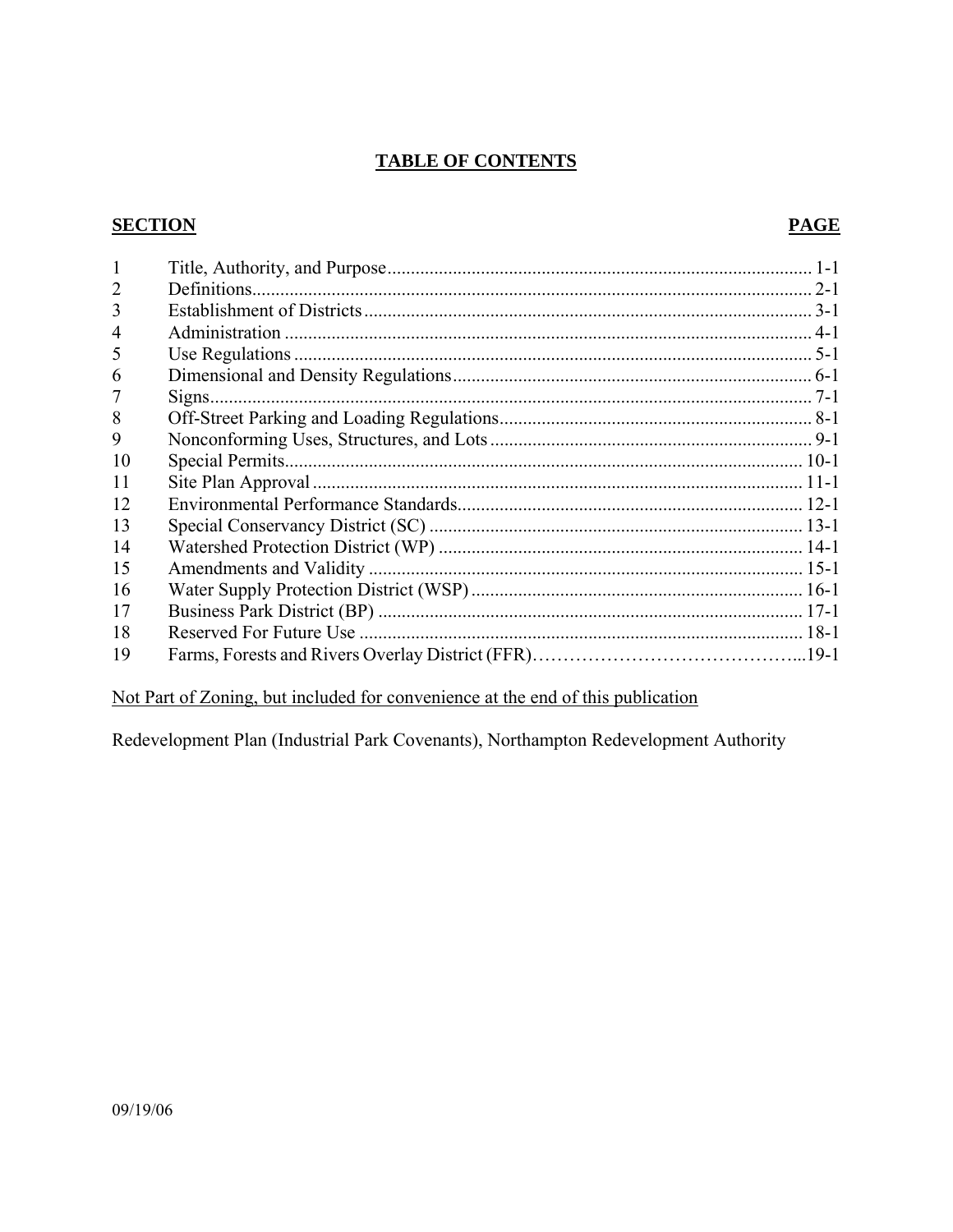### **APPENDIX A**

## **ZONING ORDINANCE**

### **CITY OF NORTHAMPTON, MASSACHUSETTS**

### **Section 1.0: TITLE, AUTHORITY, AND PURPOSE**

**Section 1.1 - Short Title.** This ordinance shall be known and may be cited as the "Zoning" Ordinance of the City of Northampton, Massachusetts," hereinafter referred to as "this Ordinance."

**Section 1.2 - Authority.** This Ordinance is adopted pursuant to the authority granted by Chapter 40A of the General Laws of the Commonwealth of Massachusetts, as amended by Chapter 808 of the Acts of 1975, as amended, herein called the "Zoning Act."

**Section 1.3 - Purpose.** This Ordinance is enacted for the following purposes: to lessen congestion in the streets; to conserve health; to secure safety from fire, flood, panic, and other dangers; to provide adequate light and air; to prevent overcrowding of land; to avoid undue concentration of population; to encourage housing for persons of all income levels; to facilitate the adequate provision of transportation, water, water supply, drainage, sewerage, schools, parks, open space and other public requirements; to conserve the value of land and buildings, including the conservation of natural resources and the prevention of blight and pollution of the environment; to encourage the most appropriate use of land through-out the City, including consideration of the recommendations of the City's master plan, adopted by the Planning Board, and the comprehensive plan of the Pioneer Valley Regional Planning Commission; and to preserve and increase amenities by the promulgation of regulations to fulfill said objectives.

It is made with reasonable consideration to the character of the district and to its peculiar suitability for particular uses, with a view to giving direction or effect to land development policies and proposals of the Planning Board, including the making of Northampton a more viable and more pleasing place to live, work, and play.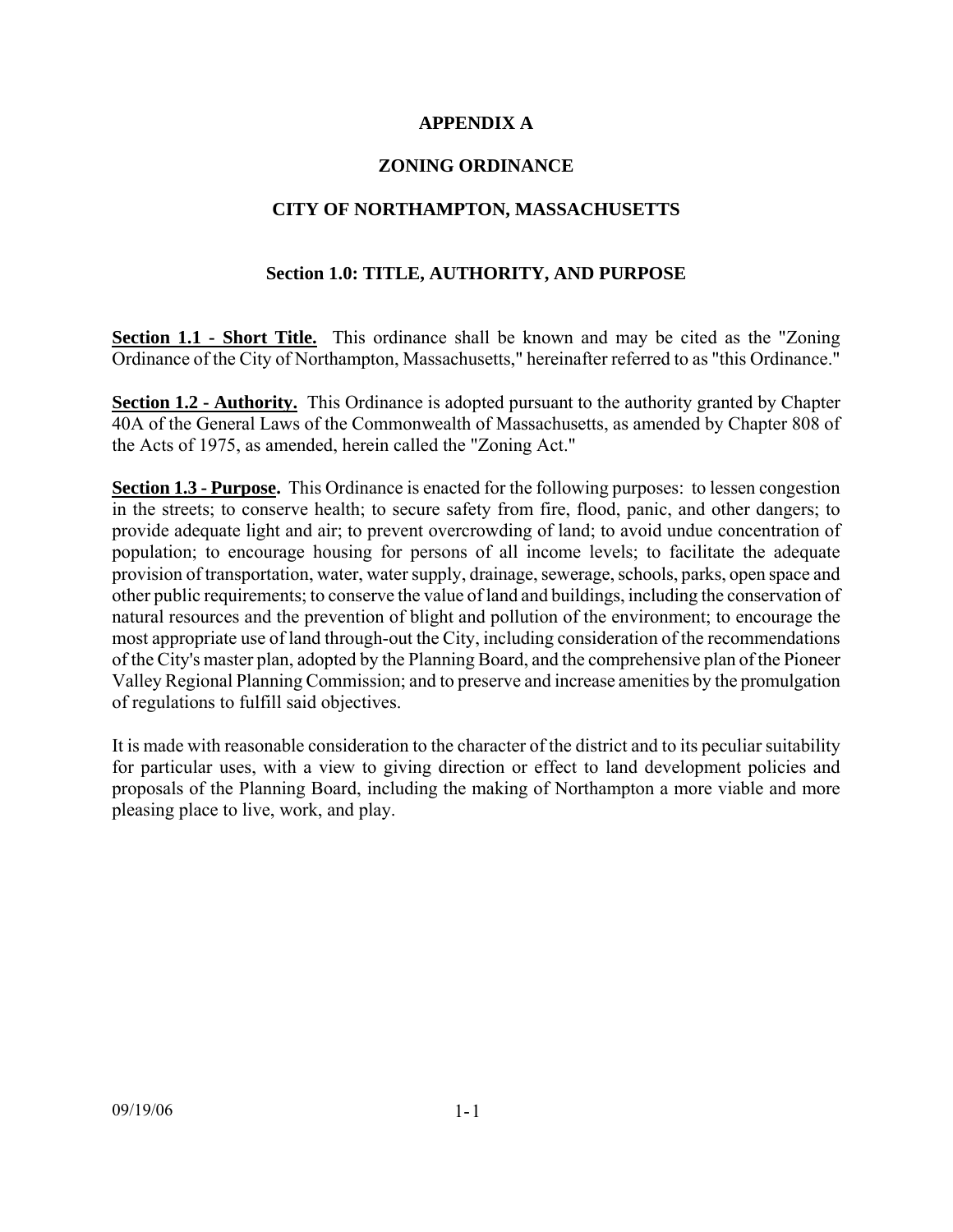## **Section 2.0: DEFINITIONS**

### **{Diagrams are for reference and are not part of the ordinance.}**

**Section 2.1 - General.** For the purpose of this Ordinance and unless the context of usage clearly indicates another meaning, certain terms and words shall have the meaning given herein. Words used in the present tense include the future; the singular number includes the plural, and the plural the singular; the words "used" or "occupied" include the words "designed," "arranged," "intended," or "offered," to be used or occupied; the words building," "structure," "lot," "land," or "premises" shall be construed as though followed by the words "or any portion thereof"; and the word "shall" is always mandatory and not merely directory.

**ABANDONMENT**: The cessation of a nonconforming use as indicated by the declared or otherwise apparent intention of an owner to terminate a nonconforming use of a structure or lot; or the removal of characteristic non-leasehold equipment used in the performance of the nonconforming use without its replacement within six (6) months by similar equipment or furnishings; or the cessation of a nonconforming use or structure caused by its replacement with a conforming use or structure. A non-conforming use which has been abandoned for a period of two (2) years cannot be reestablished. (See also "Discontinuance", below.) (Amended 10/6/94 and 3/21/96)

## **ACCESSORY APARTMENT:** See **§10.10, ACCESSORY APARTMENTS. ACCESSORY SIGN:** See **SIGN, ACCESSORY. ACCESSORY USE:** See **USE, ACCESSORY.**

**ADULT ESTABLISHMENTS WHICH DISPLAY LIVE NUDITY:** Any establishment with an alcoholic beverage license which provides live entertainment for its patrons which includes the display of nudity as a substantial or significant portion of such live entertainment on twenty-one or more days per year, as nudity is defined in section thirty-one of chapter two hundred and seventytwo. {added 12/17/98}

**AFFORDABLE UNITS:** Housing units which the Planning Board finds are affordable for rent or purchase by households making eighty (80) percent of the median household income for Northampton and, to the extent practicable, are only available to households whose income does not exceed 80% of median income, as calculated by the U.S. Dept. of Housing and Urban Development, with adjustments for family size, provided there are deed restrictions, easements, covenants or other mechanisms to insure that the units are affordable for a minimum of 99 years.(Amended 10/6/94)

**AGRICULTURE, FLORICULTURE, AND HORTICULTURE, VITICULTURE AND SILVACULTURE:** A use which has as its principal purpose the raising of agricultural products for commercial or home use, but not including the raising of livestock or farm animals (See Section 5.3) on parcels of five (5) acres or less, and not including the sale of products, except for products raised on the premises. (Amended 7/19/90)

**ALTERATION:** Any construction, rearrangement, reconstruction or other similar action resulting in a change in the structural parts, height, number of stories, exits, size, use or location of a building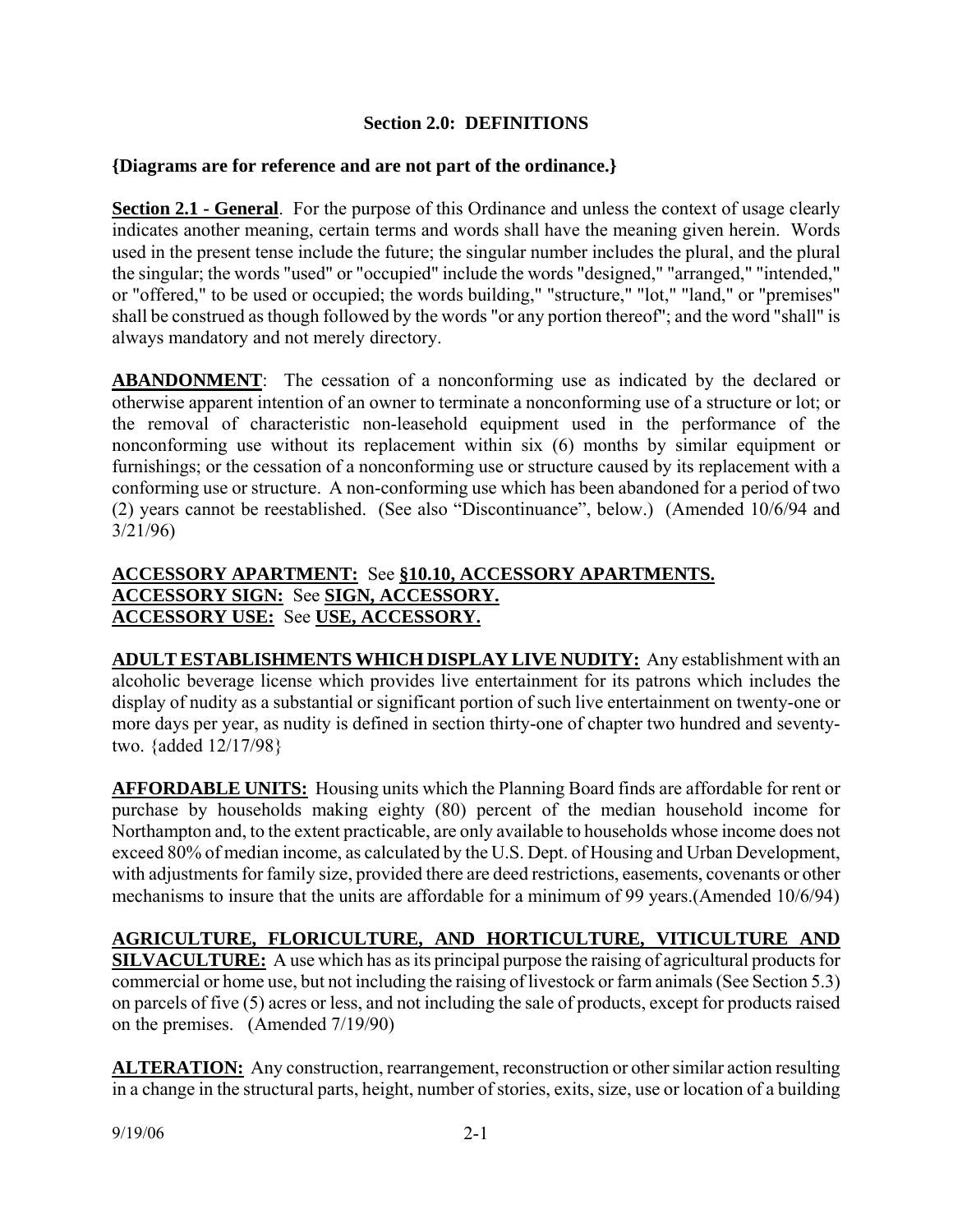or other structure.

**AQUIFER:** Geologic formation composed of rock or sand and gravel that contains significant amounts of potentially recoverable potable water.

**ASSISTED LIVING RESIDENCE:** A profit or non-profit entity which provides room and board and where the operator provides a minimum of two meals a day and assistance with activities of daily living for three or more elderly or disabled residents, as defined and licensed, or as may be defined and licensed in the future, by Mass. General Laws. (Amended 10/6/94)

**AUTOMOTIVE REPAIR:** Establishment in which the principal use is the repair of motor vehicles, including maintenance servicing, upholstery, etc. No gas sales or retail allowed. (Amended 5/02/2002)

**AUTOMOTIVE SERVICE STATION:** Establishment in which the principal use is the retail sale of gasoline, oil, or other motor vehicle fuel, and may contain retail convenience and variety goods for retail. The premises may include, facilities for polishing, greasing, washing, or otherwise cleaning, servicing, or repairing motor vehicles. (Amended 5/02/2002)

**AVERAGE FINISHED GRADE:** A reference horizontal plane representing the average of finished ground level adjoining a building at all exterior walls.

**AWNING/CANOPY:** A structure attached to a building, the function of which is to shelter the building's window(s) or door(s), and pedestrians from rain, wind and sun. (Adopted 3/21/85)

## **BASE FLOOD ELEVATION:** See **FLOOD ELEVATION, BASE.**

**BASEMENT:** A portion of a building partly below grade, which has less than one-third of its height measured from finished floor to finished ceiling, below the average finished grade of the ground adjoining the building. (Amended 7/19/90)

**BOARD OF APPEALS:** The Zoning Board of Appeals of the City of Northampton, Massachusetts.

**BUILDING:** A combination of any materials, whether portable or fixed, with or without a roof, enclosed within exterior walls or fire walls, built to form a structure for the shelter of persons, animals, or property.

**BUILDING ACCESSORY:** A detached building, the use of which is customarily incidental and subordinate to that of the principal building, and which is located on the same lot as that occupied by the principal building.

**BUILDING AREA:** The ground area enclosed by the walls of a building, together with the area of all covered porches and other roofed portions, including areas covered by building overhangs in excess of eighteen (18) inches. (Amended 7/19/90)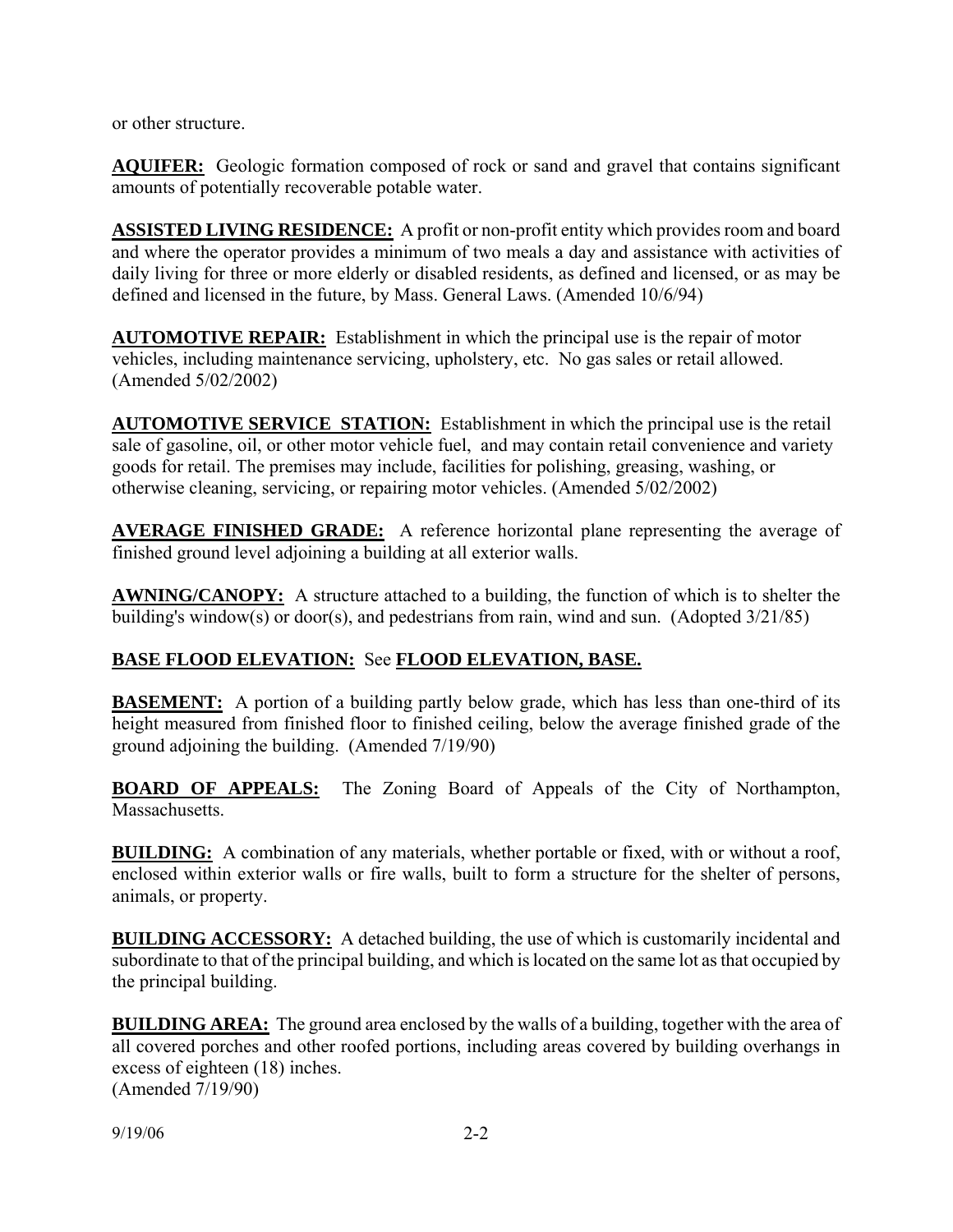**BUILDING LINE:** The line established by this Ordinance beyond which a building shall not extend, except as specifically provided in this Ordinance.

**BUILDING, ATTACHED:** A building having any portion of one or more walls in common or within five feet of an adjacent building. (Amended 12/21/1995)

**BUILDING, DETACHED:** A building having a minimum of five feet of open space on all sides. (Amended 12/21/1995)

**BUILDING, PRINCIPAL:** A building in which is conducted the principal use of the lot on which it is located.

**BUILDING, NONCONFORMING:** A building, lawfully existing at the effective date of this Ordinance, or any subsequent amendment thereto, which does not conform to one or more of the applicable regulations for the district in which the building is located.

# **BUSINESS OFFICE:** See **OFFICE.**

**BUSINESS SERVICE AND SUPPLY SERVICE ESTABLISHMENT:** Any building wherein the primary occupation is the provision of services or supplies to the business, commercial, industrial or institutional community but not including retail sales to the general public except as a secondary and subordinate ancillary activity.

**CELLAR:** A portion of a building, partly or entirely below grade, half or more than one-half of its height measured from finished floor to finished ceiling, below the average finished grade of the ground adjoining the building. A cellar is not deemed a story. {See diagram 1 below}



**CERTIFICATE OF USE AND OCCUPANCY:** A statement signed by the Building Commissioner setting forth either that a building or structure complies with the Zoning Ordinance or that a building, structure or parcel of land may lawfully be employed for specified uses, or both. (Amended 10/6/94)

9/19/06 2-3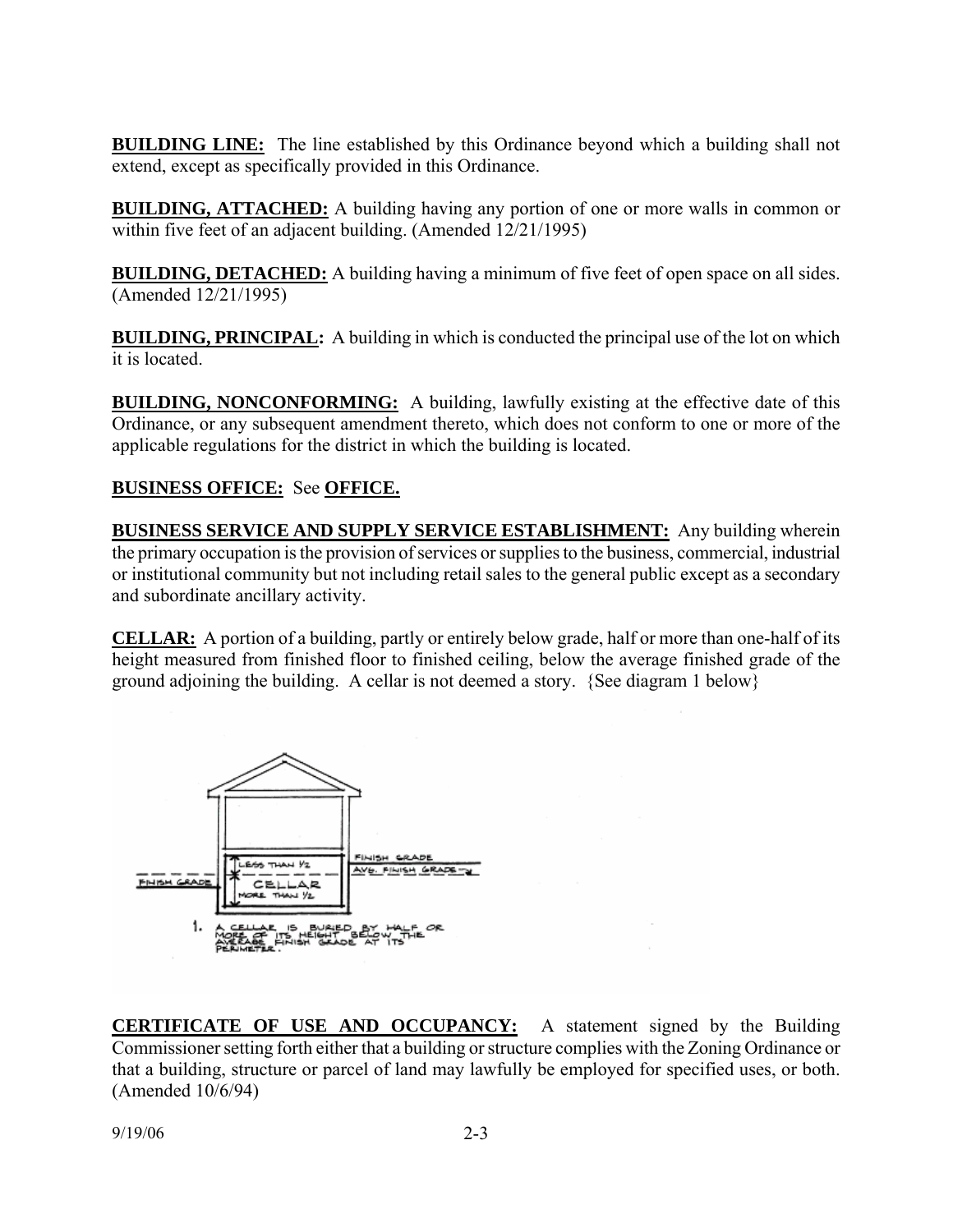**CLUSTER RESIDENTIAL DEVELOPMENT:** A development undertaken in accordance with the provisions of Section 10.5 of this Ordinance, consisting of a variety of dwelling types integrated with each other and with a significant area of common open space, and developed at a density not exceeding that which would be ordinarily expected from a typical conventional subdivision.

**COMMERCIAL VEHICLE:** A vehicle registered for commercial use.

**COMMUNITY CENTER:** A facility operated by a religious, nonprofit or municipal organization primarily to provide public facilities for meetings, classes, teen centers and similar uses. A community center may include artists' space and offices for nonprofit organizations if such uses are clearly secondary to the primary use of the building and do not include any residential or overnight components. (Added 5/7/98)

# **COMMUNITY RESIDENCE:** See **HALFWAY HOUSE.**

**CONSTRUCTION SUPPLY ESTABLISHMENT:** A retail establishment the primary purpose of which sells, rents, leases, services, and/or otherwise maintains materials and/or equipment involved in construction activities, including, but not limited to hardware, lumber, and equipment sales, and millwork. The hiring out of construction equipment intact with an operator is not considered to be a part of a construction supply establishment. (Amended 7/19/90)

**DAMAGE TO THE ENVIRONMENT:** Any destruction, damage or impairment, actual or probable, to any of the natural resources of the commonwealth including, but not limited to, air pollution, water pollution, improper sewage disposal, pesticide pollution, excessive noise, improper operation of dumping grounds, impairment and eutrophication of rivers, streams, floodplains, lakes, ponds, or other surface or subsurface water resources, destruction of seashores, dunes, marine resources, underwater archaeological resources, wetlands, open spaces, natural areas, parks, or historic districts or sites.

**DISCONTINUANCE:** The cessation of a non-conforming use unless evidence is provided that the property has been actively and continuously marketed during such time and said marketing has contemplated the continuation of the non-conforming use. A non-conforming use which has been discontinued for a period of two (2) years cannot be reestablished. (See also "Abandonment", above.) (Added 3/21/96)

**DISTRICT:** A zoning district established by this Ordinance. (Amended 6/17/93)

**DORMITORY:** A building containing sleeping rooms, dining rooms, common rooms, and accessory facilities intended exclusively for the use of students of an educational institution, having been constructed or converted by that institution or with its specific authorization.

**DRIVE-IN ESTABLISHMENT:** A business establishment wherein patrons are usually served while seated in parked vehicles in the same lot. The term "drive-in" includes drive-in eating establishments where food is purchased from a building on the lot, but is consumed in the vehicle; drive-in service establishments such as banks, cleaners, and the like; and automotive service stations,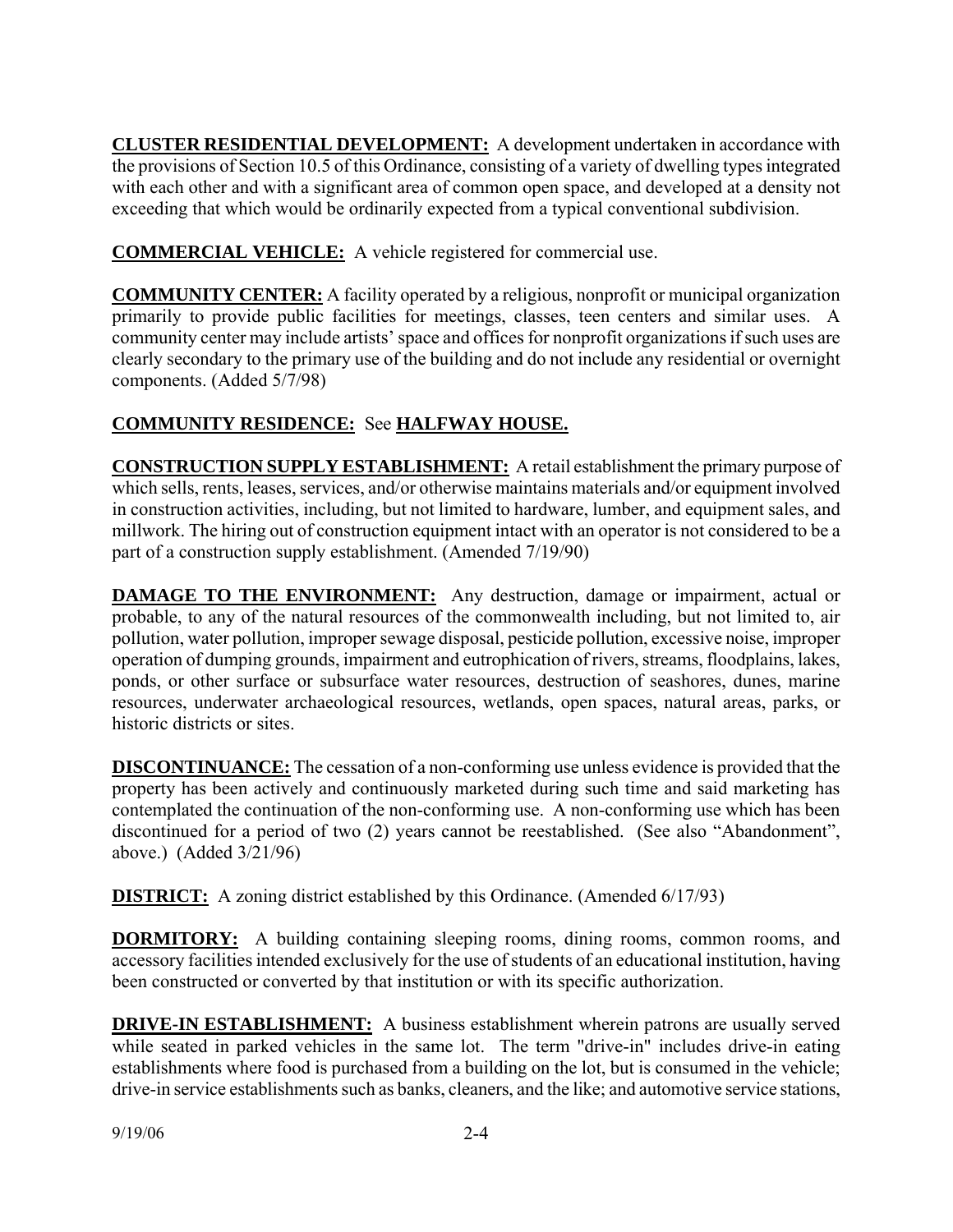gasoline stations, or the like.

**DRIVEWAY:** A space, located on a lot, built for access to a garage or off-street parking or loading space. (Amended 7/19/90)

**DWELLING:** A privately or publicly owned permanent structure which is occupied in whole or part as the home residence or sleeping place of one or more persons. The terms "one-family", "twofamily", "three-family" or "multi-family" dwelling shall not include hotel, lodging house, hospital, membership club, mobile home, or dormitory.

**DWELLING, MOBILE HOME:** A single family residential unit with all of the following characteristics; (a) designed for long-term occupancy, and containing sleeping accommodations, a flush toilet, a tub or shower bath and kitchen facilities with plumbing and electrical connections provided for attachment to outside systems; (b) designed to be transported after fabrication on its own wheels or on a flat bed or other trailer or detachable wheels; (c) arriving at the site where it is to be occupied as a dwelling complete, conventionally designed to include major appliances and furniture, and ready for occupancy except for minor and incidental unpacking and assembly operations, location on foundation supports, connection to utilities, and the like; (d) designed for removal to and installation or erection on other sites.

A mobile home shall be defined to include two (2) or more units, separately towable, which when joined together have the characteristics as described above. For the purposes of this Ordinance, a mobile home shall not be deemed a "one-family dwelling".

**DWELLING, MODULAR UNIT:** A factory-fabricated transportable building designed to be used by itself or to be incorporated with similar units at a building site into a modular structure that will be a finished building in a fixed location. The term is intended to apply to major assemblies, and does not include prefabricated panels, trusses, plumbing trees, and other prefabricated sub-elements incorporated into a structure at the site. For the purpose of this Ordinance a modular unit shall not be deemed a "mobile home" but shall be regarded as a conventional dwelling, subject to the rules and regulations contained herein.

**DWELLING, MULTI-FAMILY:** A building containing four (4) or more dwelling units and including apartment houses and garden apartment house, but not including a townhouse. (Amended 7/19/90)

**DWELLING, ONE-FAMILY:** A detached building containing one dwelling unit, also referred to as a "single family dwelling".

**DWELLING, THREE-FAMILY:** A detached building containing three (3) dwelling units, but not including a townhouse.

**DWELLING, TWO-FAMILY:** A detached building containing two (2) dwelling units.

**DWELLING UNIT:** Rooms providing complete living facilities for the use of one or more individuals, with permanent provisions for living, sleeping, eating, cooking, and sanitation, whether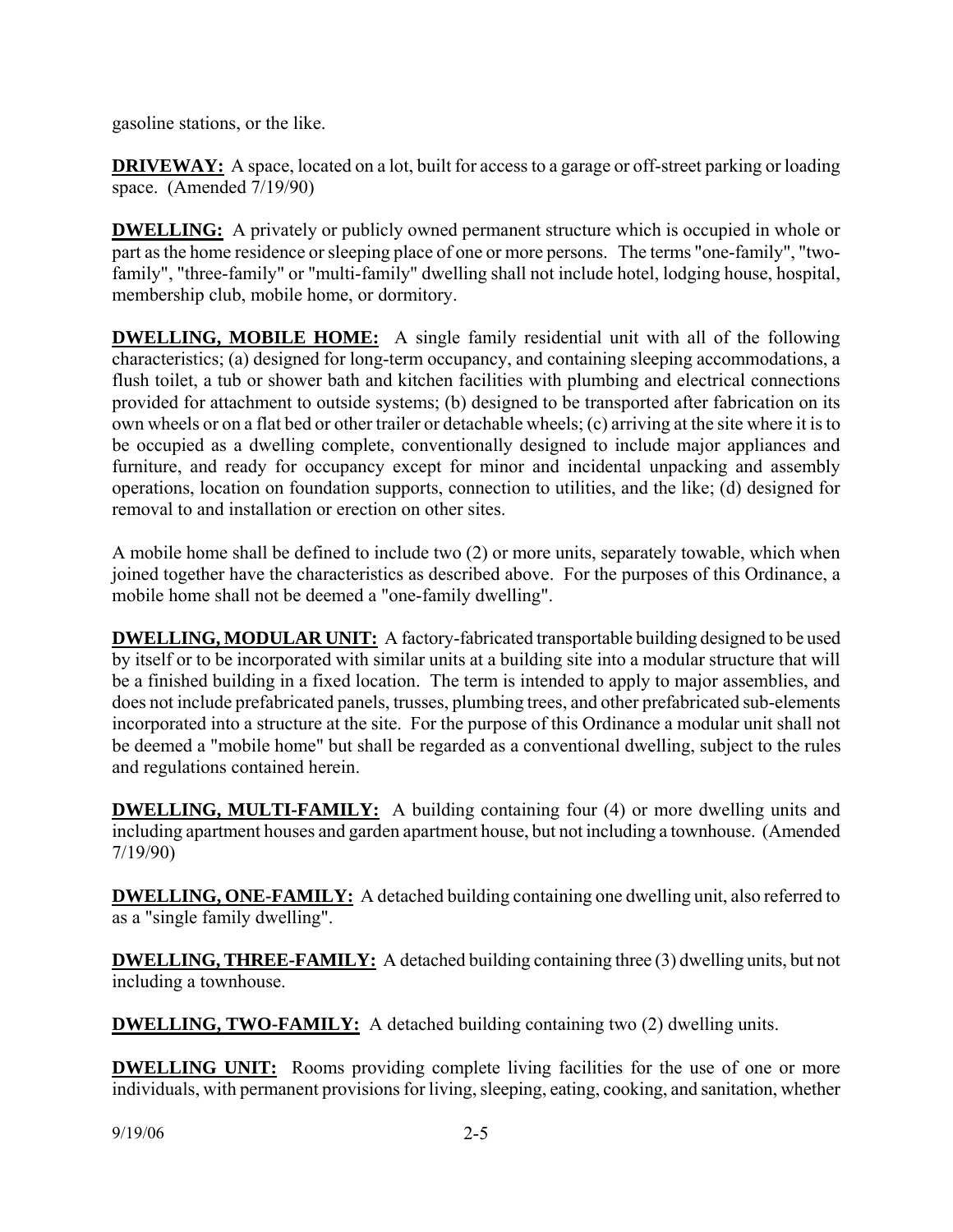owned, rented, leased, or in a condominium or cooperative. (Amended 5/7/98)

**ESSENTIAL FACILITIES:** Facilities necessary for the provision of services ordinarily provided by municipalities, public corporations, and public or private utilities, which facilities must provide a link (interrupted only by intermediate facilities) between central facilities of the utility and individual lots served including, but not necessarily limited to gas, water, and sewer mains; storm sewers; electrical and communication wires, whether underground or overhead; police and/or fire call boxes, hydrants, and other stations or terminals of such continuous systems; and facilities accessory to such systems, including but not limited to manholes, telephone poles, and the like, but not including any intermediate facility, such as a major electrical sub-station; a telephone dial center, or a sewage pumping station, any facility defined under municipal facilities, any use listed under the definition of heavy public use, or any facility of a public corporation or of a public or private utility which is separately listed in Table of Use Regulations.

# **FAMILY:**

- (a) individual or two or more persons related by blood, marriage, or legal adoption living together as a single housekeeping unit and including necessary domestic help such as nurses or servants.
- (b) A group of individuals not related by blood, marriage, or legal adoption, but living together as a single housekeeping unit. For purposes of controlling residential density each -such group of four (4) individuals shall constitute a single family. (Amended 7/19/90)

**FAMILY DAY CARE (in the home):** Any private residence which on a regular basis, receives for temporary custody and care during part or all of the day, children under seven years of age or children under sixteen years of age if such children have special needs; provided however, in either case, that the total number of children under sixteen in a family day care in the home shall not exceed six, including participating children living in the residence. Family day care in the home shall not mean a private residence used for an informal cooperative arrangement among neighbors or relatives, or the occasional care of children with or without compensation therefor, or where all of the children are of the family of the owner/occupant of the private residence. Family Day Care facilities must be registered with the Building Commissioner. (Adopted 7/19/90, amended 3/21/96)

**FILLING:** Any deposit, placement, storage redistribution of soil, earth, sand, gravel, rock, loam, or other similar material on any land, wetland, or in watercourses and including the conditions resulting therefrom.

**FLOOD ELEVATION, BASE** or **FLOOD ELEVATION, ONE HUNDRED YEAR:** The flood elevation shall be as indicated on the "Flood Insurance Rate Map", prepared by the U.S. Department of Housing and Urban Development for the National Flood Insurance Program.

**FLOODPROOFED:** To be made watertight to the level of the 100-year flood with walls substantially impermeable to the passage of water and with structural components having the capability of resisting hydrostatic and hydrodynamic loads and effects of buoyancy as certified by a registered professional engineer.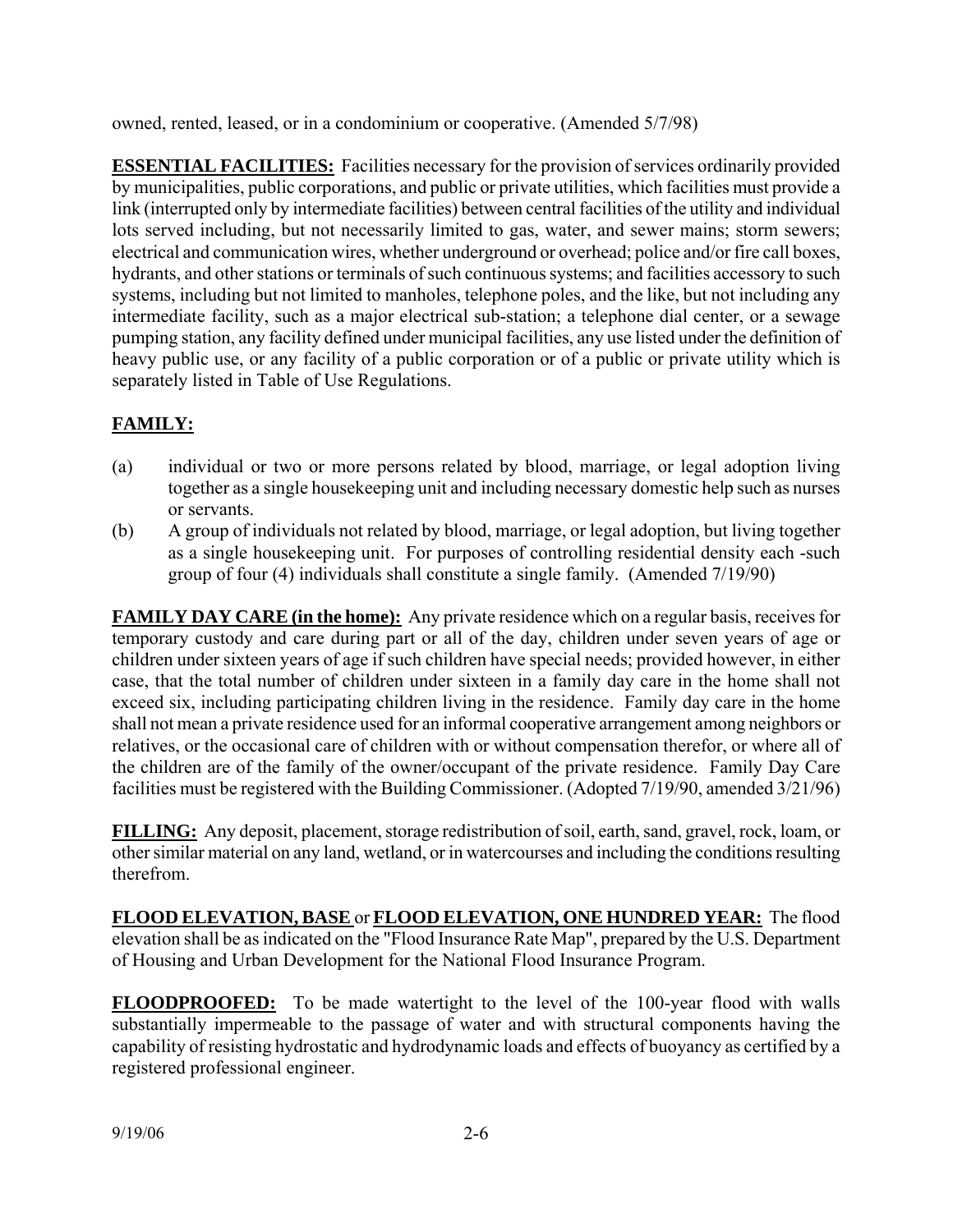**FLOOR AREA, GROSS:** The sum of the gross horizontal area of the several floors including basements of a principal building and its faces of the walls. It does not include cellars; unenclosed porches or attics not used for human occupancy; malls within a shopping center utilized purely for pedestrian circulation and/or decorative purposes between individual shops of the center; any floor space in an accessory or principal building intended and designed for the parking of motor vehicles in order to meet the parking requirements of this Ordinance; or any such floor space intended or designed for accessory heating, ventilating and air conditioning equipment.

**FRATERNITY AND/OR SORORITY:** A building containing sleeping rooms, dining rooms, common rooms, and accessory facilities intended exclusively for the use of students of a college or university who belong to a group or organization which involves common living and which group is organized and operated with the specific approval and under the regulations of the institution.

**FRONTAGE:** The uninterrupted length of the front lot line, as defined herein, whether straight or not, which conforms to the Minimum Lot Frontage Requirement and is on:

- 1. A public way or a way which the city clerk certifies is maintained and used as a public way; or
- 2. A way shown on a previously approved subdivision plan which has been constructed to the standards required when subdivision approval was granted; or
- 3. A way that predates subdivision control that has, in the Planning Board's opinion, suitable width, grades, and construction adequate and reasonable for vehicular traffic, including emergency vehicles and snow removal vehicles, and the installation of utilities.

(Amended 10/6/94 and 3/21/96)

**FUNERAL ESTABLISHMENT:** A building or part thereof used for human funeral services. Such building may contain space and facilities for (a) embalming and the performance of other services necessary for the preparation of the dead for burial, (b) the performance of autopsies and other surgical procedures, (c) the storage of caskets, funeral urns, and other related funeral supplies, (d) the storage of funeral vehicles, (e) facilities for cremation, and (f) the living quarters of an individual whose bona-fide occupation is in the funeral establishment.

**GARAGE, PRIVATE:** A garage(s) for housing motor vehicles, with a capacity of not more than three (3) vehicles for a single family dwelling, plus the capacity for one additional vehicle for each additional dwelling unit. (Amended 7/19/90)

**GROUNDWATER:** All the water found beneath the surface of the ground.

**HAZARDOUS WASTE:** A waste which is hazardous to human health or the environment as designated by the U.S. Environmental Protection Agency under 40 CFR 250 and the Regulations of the Massachusetts hazardous Waste Management Act, M.G.L., Chapter 21C.

**HALFWAY HOUSE** or **COMMUNITY RESIDENCE:** A building containing sleeping rooms, common rooms, dining rooms, and accessory facilities intended exclusively for the use of participants of a program of rehabilitation of individuals prior to their complete reentry into normal society, which program is formally recognized by an agency of the Commonwealth. One or more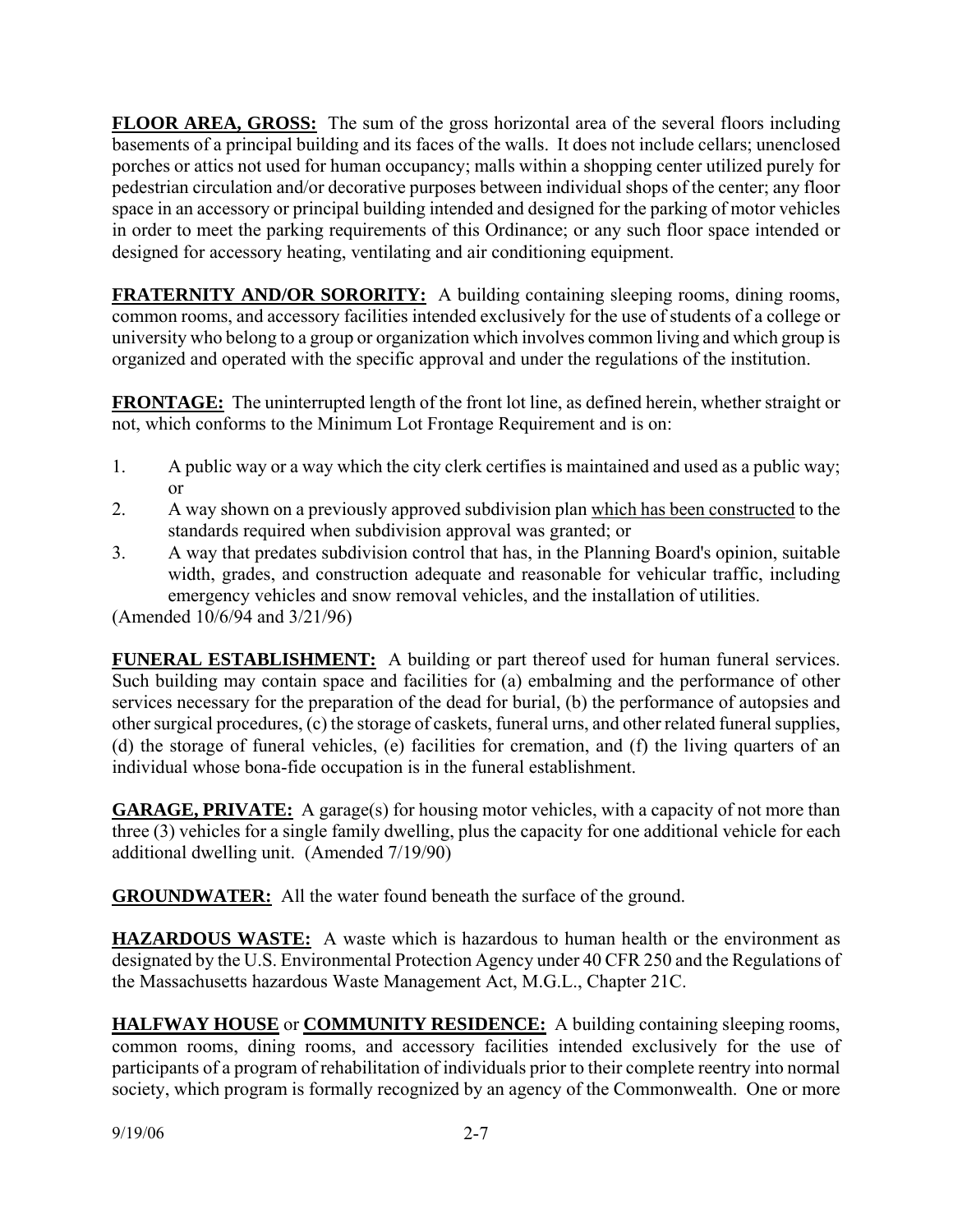individuals responsible for the operation of a halfway house shall be resident therein, and facilities for such resident director and his family shall be provided.

## **HEAVY PUBLIC USE:** Any structure or use:

- 1. Used by a government agency if not otherwise exempt from zoning or allowed elsewhere in this ordinance; and
- 2. Any of the following specific uses conducted by or for the City of Northampton: truck or equipment storage garage or yard, vehicle repair garage, or waste recycling plant; and
- 3. Any public or private sanitary landfill, dump, incinerator; or water or sewage treatment facility. (Revised 7/19/90, 4/3/97 & 10/21/04)

**HEIGHT:** The vertical distance from the average finished grade of the adjacent ground to the top of the structure of the highest roof beams of a flat roof, the deck of a mansard roof, or the mean level of the highest gable or slope of a hip roof. {see diagram 2 below}



**HOME OCCUPATION:** A vocation, trade, small business, craft, art or profession which can be conducted in entirety within the main (principal) or accessory building of a property by a bona fide resident of that main building and which, by nature of its limited size and scope, does not cause any outward manifestation (such as traffic generation, parking congestion, noise or air pollution, materials storage, and public service or utility demand) which is uncharacteristic of or an additional disturbance to the residential neighborhood in which said property is located. The following occupations are excluded if clients will be seen in the home, although other uses may be excluded on a case-by-case basis:

Any clinic, veterinary hospital, restaurant, retail or wholesale supply shop or store, mortuary, medical doctor (MD, DO, DPM or equivalent), dentist (DDS, DMD or equivalent), chiropractor, lawyer, real estate or insurance agent. (See §11.11 for additional criteria.) (Amended 12/7/89 and 10/6/94)

**HOSPITAL:** A use providing 24-hour emergency room services, outpatient services, and 24-hour impatient services for persons admitted thereto for the diagnosis, medical, surgical or restorative treatment including accessory uses that serve the hospital's needs, including, but not limited to, cafeteria and pharmacy. A hospital does not include nursing home, assisted living residence, or nonhospital medical center or medical office. (Amended 4/18/96)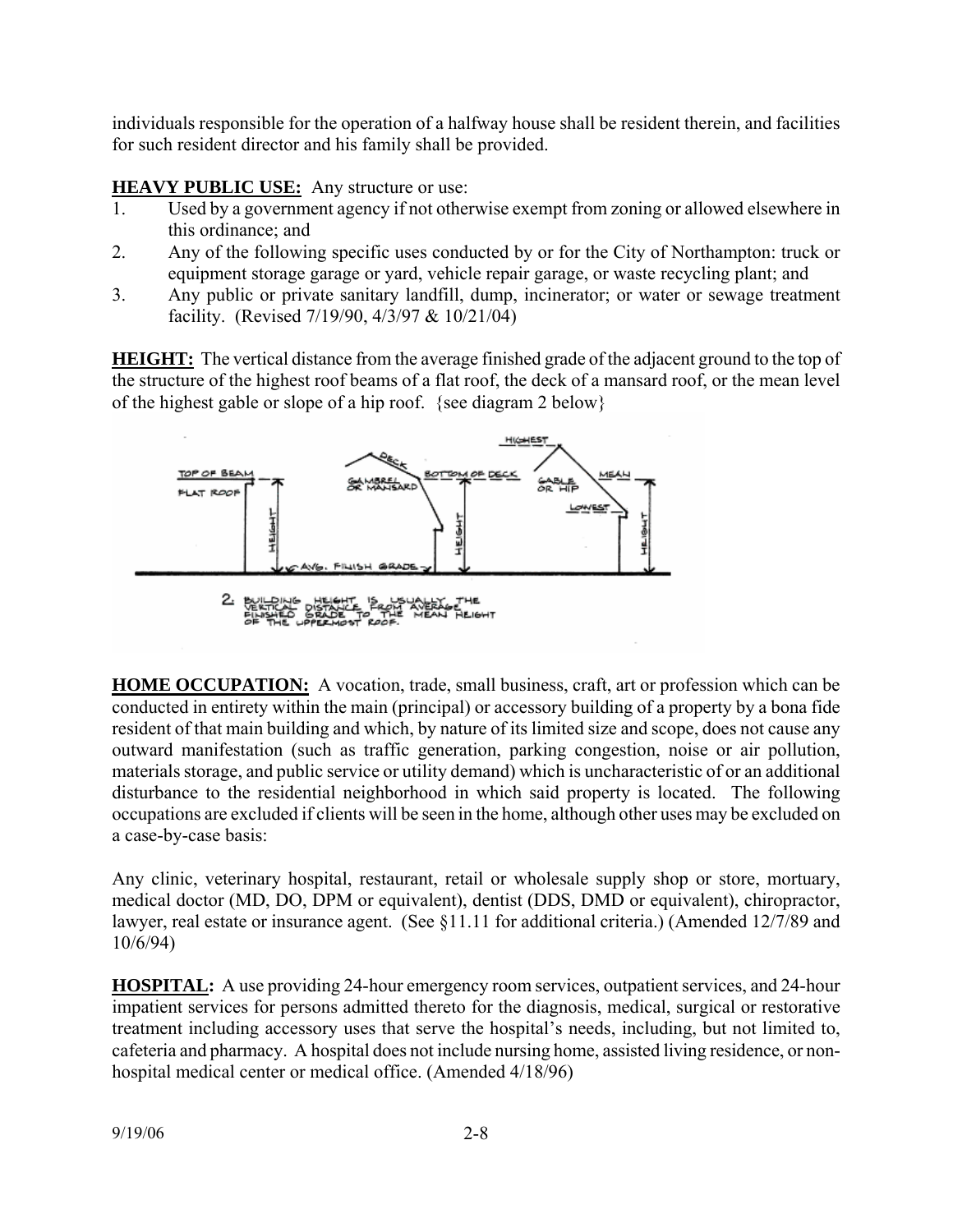**HOSPITAL, VETERINARY:** A building providing for the diagnosis and treatment of ailments of animals other than human, including facilities for overnight care, but not including crematory facilities.

**HOTEL:** A building or group of buildings, part of a building containing rooming units without individual cooking facilities for transient occupancy and having a common entrance or entrances or individual exterior entrances; and including an inn, motel, motor inn and tourist court, but not including a boarding house, lodging house or rooming house.

**IMPERVIOUS SURFACES:** Materials or structures on or above the ground that do not allow precipitation to infiltrate the underlying soil.

**JUNK:** Any worn out, castoff, or discarded articles or material which is ready for destruction or has been collected or stored for salvage or conversion to some use. Any article or material which, unaltered or unchanged and without further reconditioning, can be used for its original purpose as readily as when new shall not be considered junk.

**JUNK MOTOR VEHICLE:** Any motor vehicle not capable of being used as such in its existing condition by reason of being damaged or dismantled or failing to contain parts necessary for operation and otherwise qualifying as junk.

**LANDSCAPED AREA:** The percent of the site, including buffers and setbacks, which will be planted with vegetation (i.e. grass or live ground cover, shrubs, trees), or on which existing vegetation will be left undisturbed, underlaid by a pervious surface (soil). Used as a measure of the intensity of land use. (Added 6/17/93)

**LEACHABLE WASTES:** Waste materials including solid wastes, sludge and pesticide and fertilizer wastes capable of releasing water-borne contaminants to the environment.

**LIVING SPACE:** The net floor area within a dwelling unit exclusive of utility rooms, closets, attics, and cellars.

**LOADING SPACE:** An off-street space at least twelve (12) feet in width, fifty (50) feet in length and with a vertical clearance of at least fourteen (14) feet, having an area of not less than thirteen hundred (1,300) square feet which includes access and maneuvering space used exclusively for loading and unloading of goods and materials from one vehicle. The dimensions of the loading space may be reduced by the Building Commissioner to not less than three hundred (300) square feet which includes access and maneuvering space, when it is clearly evident that service vehicles utilizing said space will not require the area listed above. (Amended 10/6/94)

**LODGING HOUSE:** A building containing four (4) or more lodging units.

**LODGING UNIT:** One or more rooms for the semi-permanent use of one, two, or three individuals not living as a single housekeeping unit and not having individual kitchen facilities. A "lodging unit" shall include rooms in boarding houses, lodging houses or rooming houses. It shall not include convalescent, nursing or rest homes; dormitories or charitable, educational or philanthropic institutions; or apartments, hotels or tourist homes/bed and breakfast facilities. (Amended 7/19/90)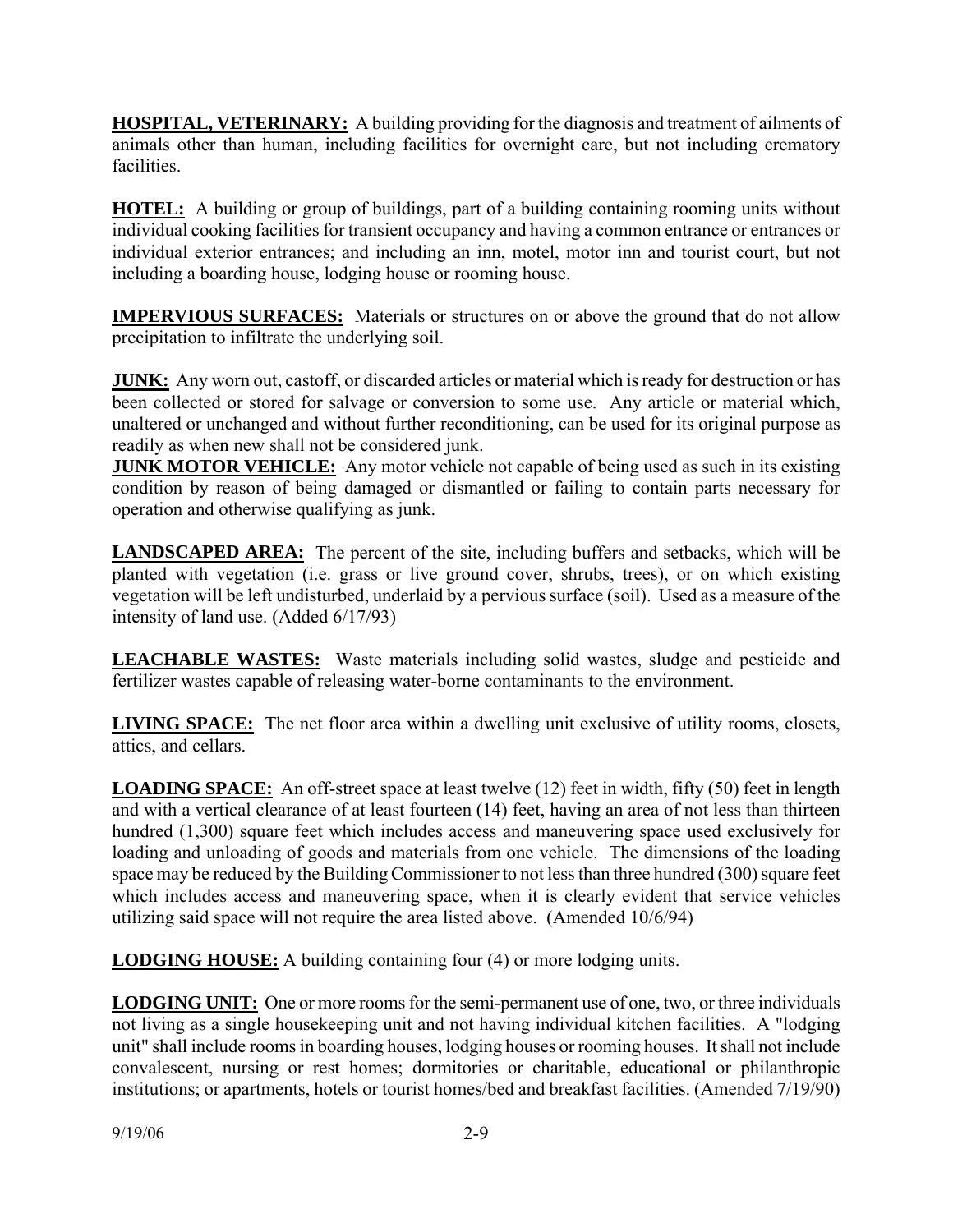**LOT:** A parcel of land held in fee-simple ownership designated on a plan or deed filed with the Hampshire County Registry of Deeds or Land Court, however, contiguous lots in common ownership may not be divided except in conformance with this Ordinance. Two or more contiguous lots in common ownership may be treated as one lot for the purposes of this Ordinance provided that the combined lots are used as a single lot would customarily be used. The following shall not be counted toward land within the minimum lot area: Land under permanent water bodies; land within public ways, and land within private ways and rights-of-ways where the general public has the right of access by automotive vehicles.

(Amended 10/6/94 & 5/20/99)

**LOT CORNER:** A lot at the point of intersection of and abutting on two or more intersection streets, the interior angle of intersection of the street lot lines, or extended lot lines in case of a curved street being not more than 135 degrees. For purposes of this Ordinance, the yard adjacent to each street shall be considered a front yard, however, this will not affect designation of the front line. {See diagram 4 below.}



**LOT DEPTH:** The mean horizontal distance , measured perpendicular (at right angles) to the front lot line, between the front lot line and the rear of the lot. Said distance shall be measured from a portion of the front lot line that equals the minimum lot frontage and no (principal) structure may be placed on a portion of the lot that has a depth less than the minimum lot depth required.

**LOT FRONTAGE:** (See "Frontage," above.) (Amended 7/19/90 and 3/21/96)

**LOT, INTERIOR:** Any lot other than a corner lot or a through lot.

9/19/06 2-10 **LOT LAYOUT:** In addition to the minimum lot area, depth, width and frontage requirements, lots shall be laid out in such a manner so that a square, with sides equal to the minimum frontage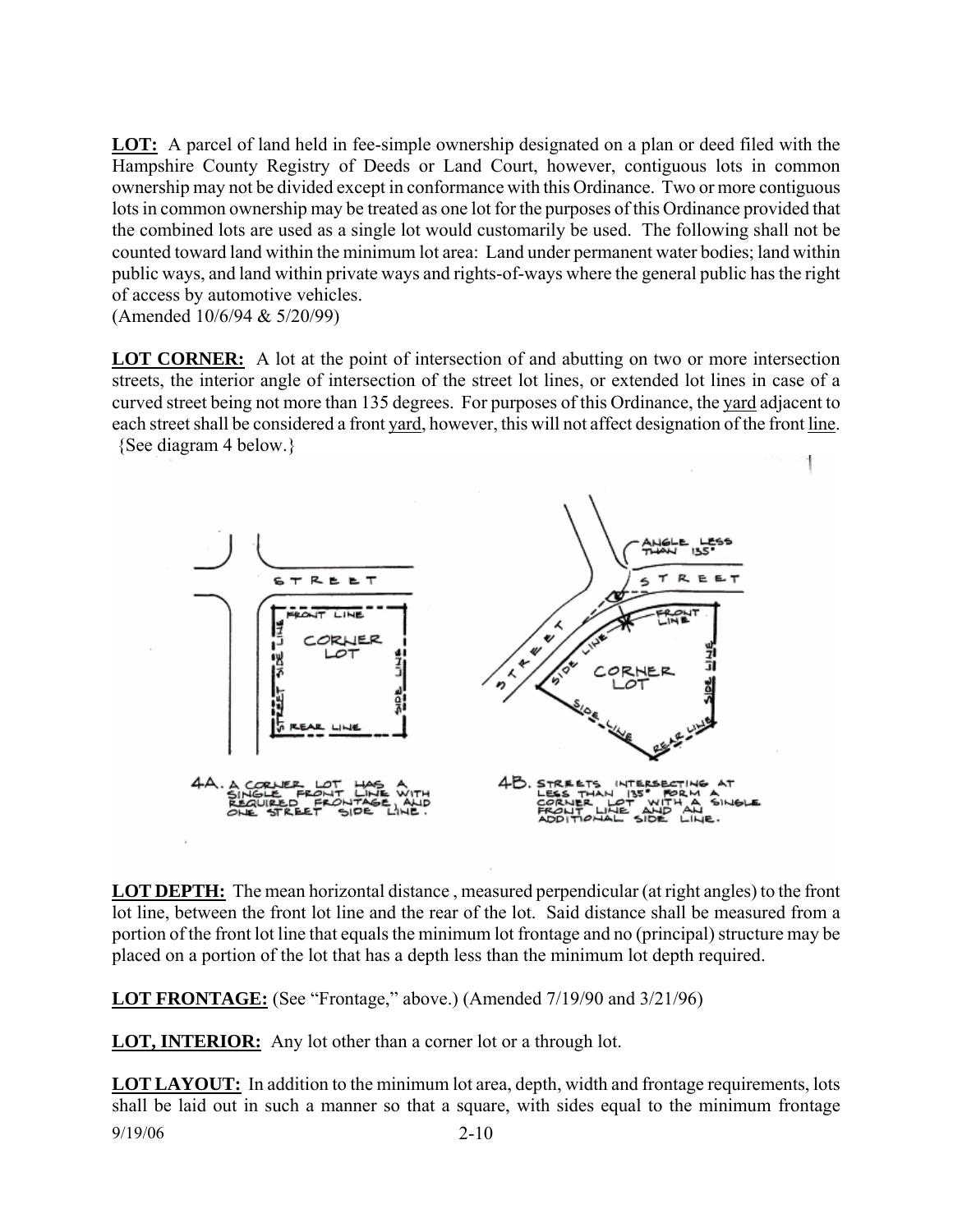requirement for the zoning district in which it is located, can be placed within the lot with at least one point of the square lying on the front lot line with no portion of the square extending beyond the boundaries of the lot.

**LOT LINE, FRONT:** The property line dividing a lot from a single street right-of-way. In the case of a corner lot or a through lot, at least one front lot line shall conform to the minimum lot frontage requirement.

**LOT LINE, REAR:** The lot line most nearly opposite from the front lot line. {See diagram 4} above}

**LOT LINE, SIDE:** Any lot line not a front or rear lot line. {See diagram 4 above.}

**LOT, NONCONFORMING:** (See Pre-Existing Nonconforming Lot). (Amended 7/19/90)

**LOT, THROUGH:** A lot which abuts two (2) streets, but not at their intersection. {See diagram 5 below.}



**LOT, WIDTH:** The horizontal distance (measured parallel to the Front Lot Line) between the side lot lines. At no point, between the front lot line and the rear of the principal structure (said rear being the furthest point of the structure from the Front Lot Line) located on the lot, shall the lot have a width less than the minimum lot width required.

9/19/06 2-11 **MANUFACTURING:** Heavy or light industry, manufacture or assembly of a product, including processing, fabrication, assembly, treatment, packaging, and allowed accessory uses. (Added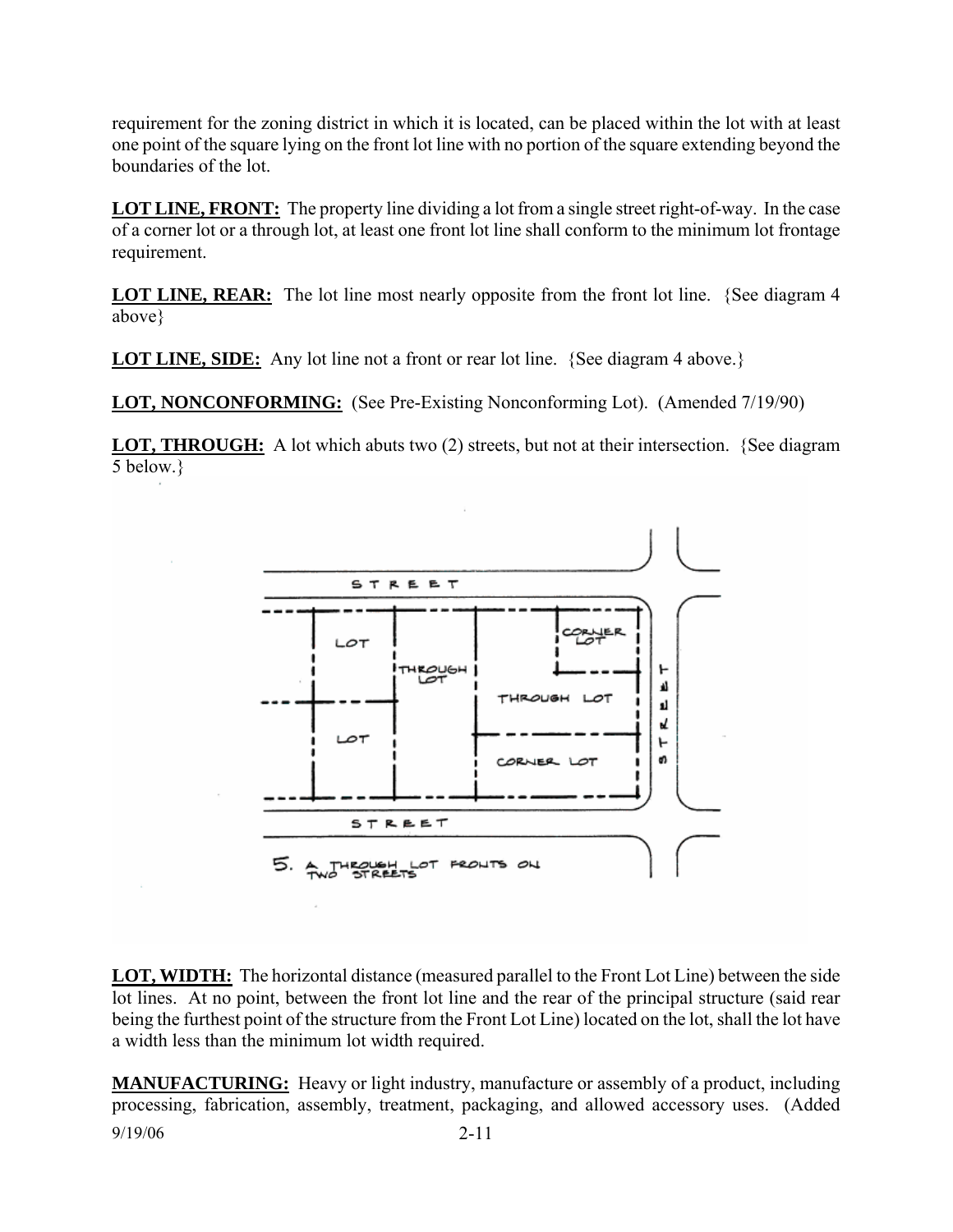10/17/91, amended 5/7/98)

**MEDICAL CENTER:** A building or group of buildings used for the offices and facilities accessory to the practice of licensed medical practitioners, (including physicians, dentists, optometrists, ophthalmologists, and persons engaged in all fields related generally to medicine, but not including veterinarians) and including such common facilities as an outpatient clinic or emergency treatment rooms, but not including inpatient facilities.

# **MIXED RESIDENTIAL/WORK SPACE:** Where:

- 1. Workers perform their primary occupations which are otherwise permitted in that zoning district and where businesses and artists create original and creative works (such as books, writings or compositions for sale, paintings, sculptures, traditional and fine crafts, creation or acting of films, creation or performance of dances); and
- 2. Those workers and artists and their immediate families live in the same building or property as where they work, although not necessarily in the same unit; and
- **3.** Residential space is clearly secondary to work space and consists of no more than 50% of the total residential/work space; and

**4.** Residential space is located above the first floor.

(Added 5/7/98)

# **MOBILE HOME:** See **DWELLING, MOBILE HOME.**

# **MODULAR HOME:** See **DWELLING, MODULAR HOME.**

**MOTOR VEHICLE:** Any vehicle self propelled by a battery powered, electric or internal combustion engine, which are permitted and requires a valid registration legally issued by a governmental authority in order to be operated on a public way. A motor vehicle shall include, but not be limited to automobiles, trucks, buses, motor-homes, motorized campers, motorcycles, motor scooters, tractors. (Adopted 7/19/90)

## **MOTOR VEHICLE ACCESSORIES:** Any part or parts of any motor vehicle. (Adopted 7/19/90)

**MUNICIPAL FACILITIES:** Municipally-owned facilities utilized in the provision of services normally provided by municipalities, such as schools, parks (including related banquet facilities operated in accordance with the *City of Northampton Open Space and Recreation Pl*an), playgrounds, municipal office buildings, and the like, but not including any facility defined as essential facilities, or as a heavy public use, or any use, specifically listed in the Table of Use Regulations. (Revised 4/3/1997, 10/7/1999, 11/7/2002)

## **NON-ACCESSORY SIGN:** See **SIGN, NON-ACCESSORY.**

**NURSING HOME:** Also known as extended care home, rest home, or convalescent home. A nursing home is any state licensed facility for two or more patients that provides beds and domiciliary and/or nursing care for chronic or convalescent patients and which is properly licensed by the State, but not including assisted living residences. (Amended 4/18/96)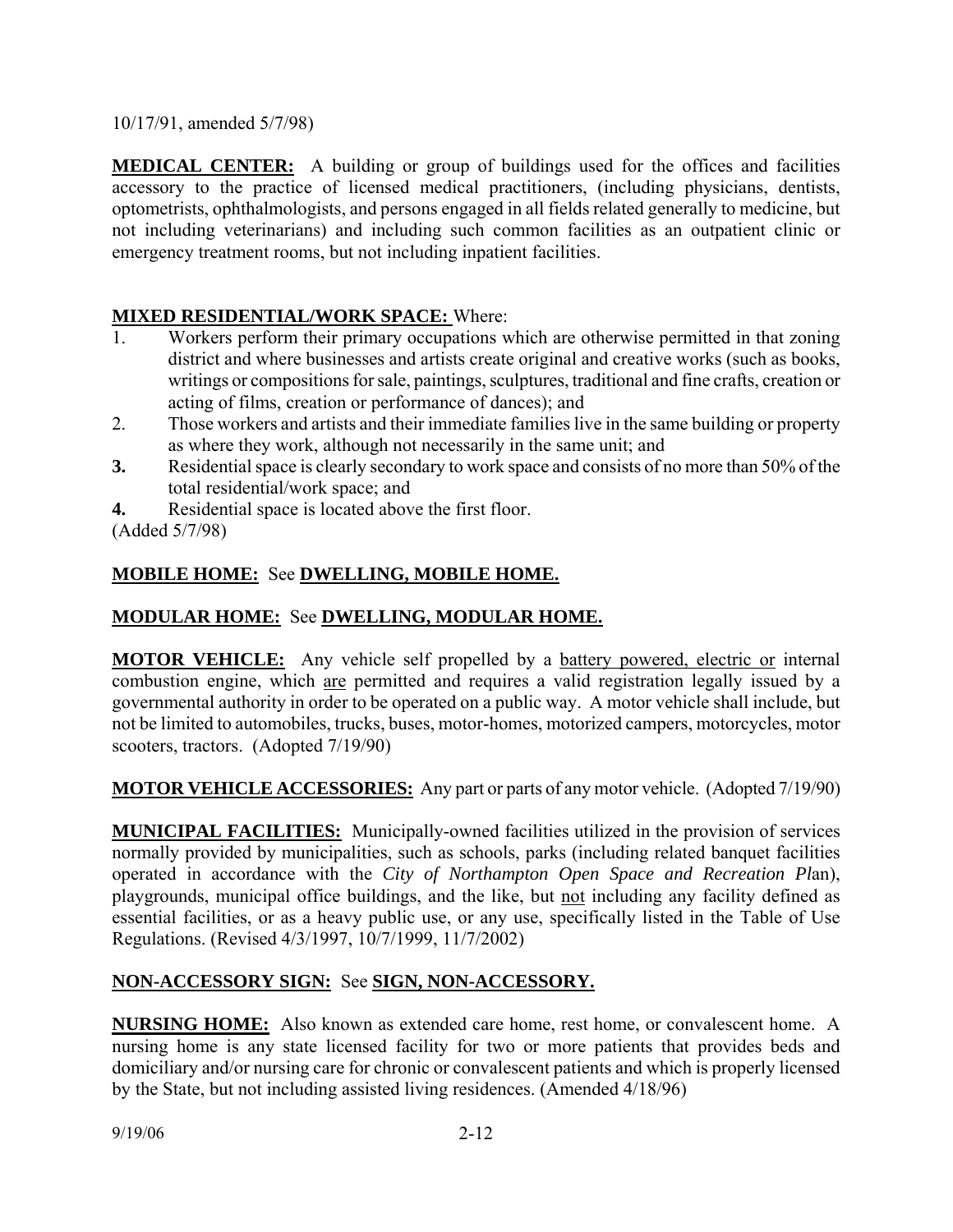**OFFICE OR BUSINESS OFFICE:** A room, studio, suite or building in which a person transacts his business or carries on his stated occupation. For the purpose of this Ordinance, an office shall not involve manufacturing, fabrication, production, processing, assembling, cleaning, testing, repair or storage of materials, goods and products which are physically located on the premises. An office shall not be deemed to include a veterinary hospital.

# **ONE HUNDRED YEAR FLOOD ELEVATION** - See **FLOOD ELEVATION, BASE.**

**OPEN SPACE:** The space on a lot unoccupied by buildings or structures, unobstructed to the sky by man-made objects other than walks, swimming pools, and terraced areas, not devoted to streets, driveways, off-street parking or loading spaces and expressed as a percentage of total lot area. {See diagram 6 at the end of this section}

**OUTDOOR ADVERTISING BOARD:** The Outdoor Advertising Board of the Commonwealth of Massachusetts or any board or official which may hereafter succeed to its powers or functions.

**OUTDOOR COMMERCIAL RECREATION USE:** A principal (but not accessory) use operated either for profit or not for profit, with the principal purpose being the provision of outdoor recreational facilities, whether these be provided to the public at large or to the members of any particular organization, and including, but not limited to any of the following uses: country, fishing, golf, tennis, or swimming club, or golf driving range, sports camp, campground, marina, or horseback riding establishment.

**OWNER:** The duly authorized agent, attorney, purchaser, devisee, trustee, lessee, or any person having vested or equitable interest in the use, structure or lot in question.

**PERMIT, TEMPORARY OCCUPANCY:** A permit issued by the Building Commissioner indicating near-compliance with the provisions of this Ordinance and allowing occupancy or use on a temporary basis while full compliance is achieved. (Amended 10/6/94)

**PERMIT, ZONING:** A permit issued by the Building Commissioner on the basis of plans and other submitted material to allow construction or other preparation for the use or occupancy of a building. (Amended 10/6/94)

**PLANNED UNIT DEVELOPMENT (PUD):** A mixed residential, business, and institutional development with extensive open space where the mixed uses are integrated with each other at an overall density not exceeding that which would be ordinarily expected from a typical conventional development. Business PUDs are a type of PUD allowed in the Planned Village District. (See §5.2 and §10.15.)

(Amended 6/17/93)

**PRE-EXISTING NONCONFORMING LOTS:** A lot which, when originally created, conformed

9/19/06 2-13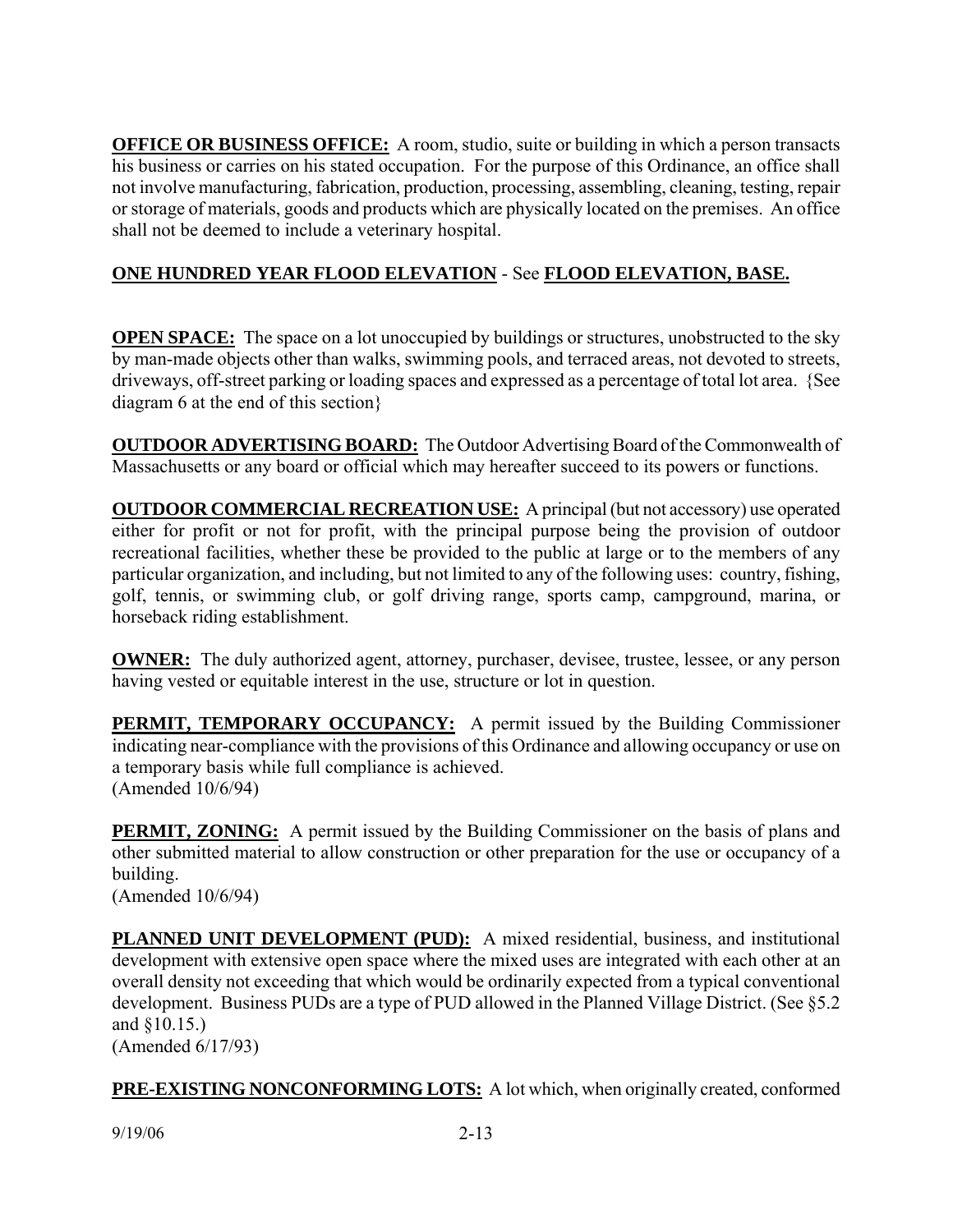to any zoning requirements relative to minimum lot area, minimum lot width and frontage, and/or minimum lot depth which were then in effect, but which zoning requirements have since been amended so that said lot would no longer conform in all respects to such new requirements. (Adopted 8/16/84)

**PRE-EXISTING NONCONFORMING STRUCTURES:** A structure or addition which, when originally constructed, was lawfully in existence or lawfully begun and conformed to any zoning requirements relative to minimum setbacks, maximum floor area ratio or other dimensional and area requirements which were then in effect, but which zoning requirements have since been amended so that such structure or addition would now require a Variance. (Adopted 8/16/84)

**PRE-EXISTING NONCONFORMING USE:** A use which, when originally commenced, was lawfully in existence or lawfully begun and was permitted in the Zoning District in which it was located, but since then the Zoning Ordinance has been amended so that such use would now require a Special Permit or would be prohibited and would require a Use Variance. (Adopted 8/16/84)

**PRIMARY AQUIFER RECHARGE AREA:** Areas which are underlain by surficial geologic deposits including glaciofluvial or lacustrine stratified drift deposits or alluvium or swamp deposits, and in which the prevailing direction of groundwater flow is toward the area of influence of water supply wells.

**RADIOACTIVE WASTE:** Any radioactive materials which are no longer in use nor being stored for future use, except that for the purpose of this ordinance the following items shall not be considered radioactive waste:

- 1. Personal or household items or waste containing minimal amounts of radioactive material, such as watches or smoke detectors.
- 2. Waste which does not qualify as low level radioactive waste under M.G.L. Chapter 111H, generated by or through the use of radioactive material for medical procedures or research facility licensed by the Nuclear Regulatory Commission.

(Amended 10/6/94)

**RECEIPT:** As used herein, receipt of an application or of a request means an official receipt on the forms or in the format prescribed by the board or agency responsible for reviewing the application and accompanied by all of the supporting materials or documentation required by the board or agency as being necessary at the time of or the signature of an appropriate official showing the time and date of the receipt, such stamp or signature to be used only after the entire application, including all supporting material has been checked for completeness and accuracy. Any acceptance of an application or material by the City Clerk or any city employee who is an agent, or any employee of a board shall be subject to further review by that board and receipt shall not have occurred until after such further review has satisfied such board that all requirements for time shall be measured, in the case of receipt by an agency, from the date shown on the stamp or with the signature of the appropriate official; and in the case of receipt by a board, from the date of the first regular meeting of the board following acceptance of the material by the City Clerk or an agent or employee of the board at which meeting the application shall be reviewed and accepted as being complete, or rejected as being incomplete.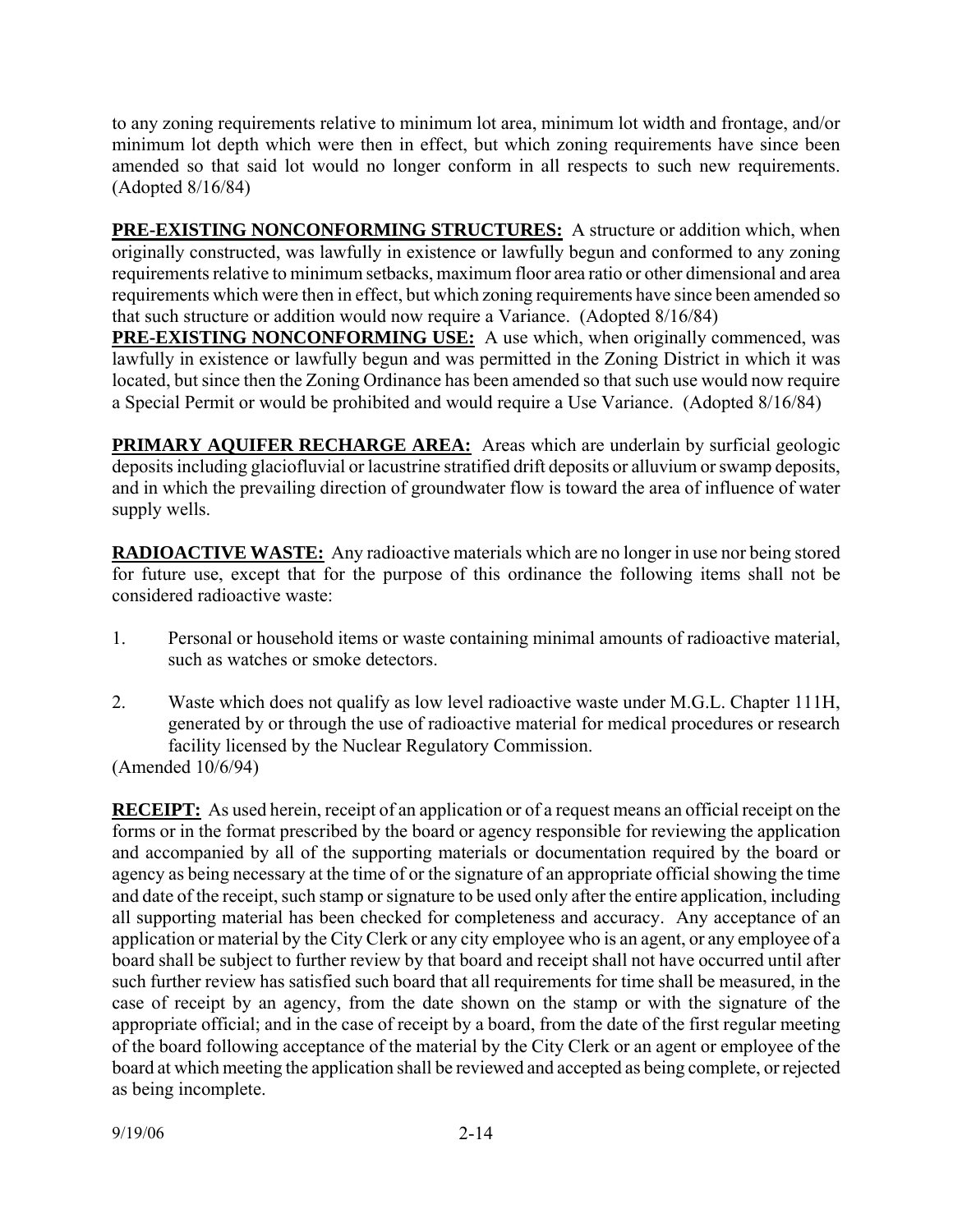**REPAIR SERVICE ESTABLISHMENT:** Any building wherein primary occupation is the repair and general servicing of appliances, tools, and other small machinery common to use in homes or businesses, but not including automotive repair or automobile service stations; or any place wherein the primary occupation is interior decorating, to include reupholstering and the making of draperies, slipcovers, and other similar articles, but not to include furniture or cabinet making establishments.

**RESEARCH AND DEVELOPMENT FACILITY:** A facility primarily for scientific or product research, investigation, testing, or experimentation, along with incidental offices, incidental storage, incidental manufacture and sale of products, and incidental employee-only facilities. (Amended 6/15/93)

**RETAIL & PERSONAL SERVICES:** The sale rental, or repair of goods and/or provision of services including: antiques, apparel, appliances (home use), art supplies, bakeries, barber shops, beauty shops, books, cameras, card shops, china and pottery, draperies and interior decorating supplies, drugs, film developing and printing, florist, fruit, furniture, gifts and stationery, grocery, hardware, house wares and home furnishing, jewelry, laundering and other garment servicing, music, newsstand, novelties, paint, shoes, pet supplies and pet grooming, shoe cleaning or repair, specialized food, sporting goods, toys, tailors, vegetable markets, and other similar places of business. Includes discount food and merchandise "clubs". (Amended 5/2/2002)

**SERVICE STATION:** A building or part thereof whose chief activity is the selling of gasoline, oil and related products for motor vehicles or the provision of lubricating service or general auto repair.

**SETBACK:** The minimum distance from a lot line to a building placed thereon, or feature thereof as is required in a particular situation by the TABLE OF DIMENSIONAL AND DENSITY REGULATIONS. Said Setback shall be measured perpendicular (at right angles) to the lot line. At no point shall any structure on the lot be any closer to any street line, whether said street line directly abuts the lot or not, than the minimum front yard setback requirement for that Zoning District. {See diagram 6 at the end of this section}

**SETBACK, FRONT:** Setback required from a front line and from any street line of a corner lot or a through lot. {See diagram 6 at the end of this section.}

**SETBACK LINE:** A line, whether straight or not, which denotes the location of the minimum setback.

**SETBACK, REAR:** Setback required from a rear line. {See diagram 6 at the end of this section.}

**SETBACK, SIDE:** Setback required from a side line. {See diagram 6 at the end of this section.}

9/19/06 2-15 **SIGN:** Any permanent or temporary structure, device, blimp, letter, work, model, banner, pennant, insignia, trade flag, or representation used as, or which is in the nature of, an advertisement, announcement, or direction, or is designed to attract the eye by any means including intermittent or repeated motion or illumination. A sign shall include lettering on a motor vehicle or trailer unless the vehicle or trailer is licensed for road travel and is in use or parked in a legal parking or loading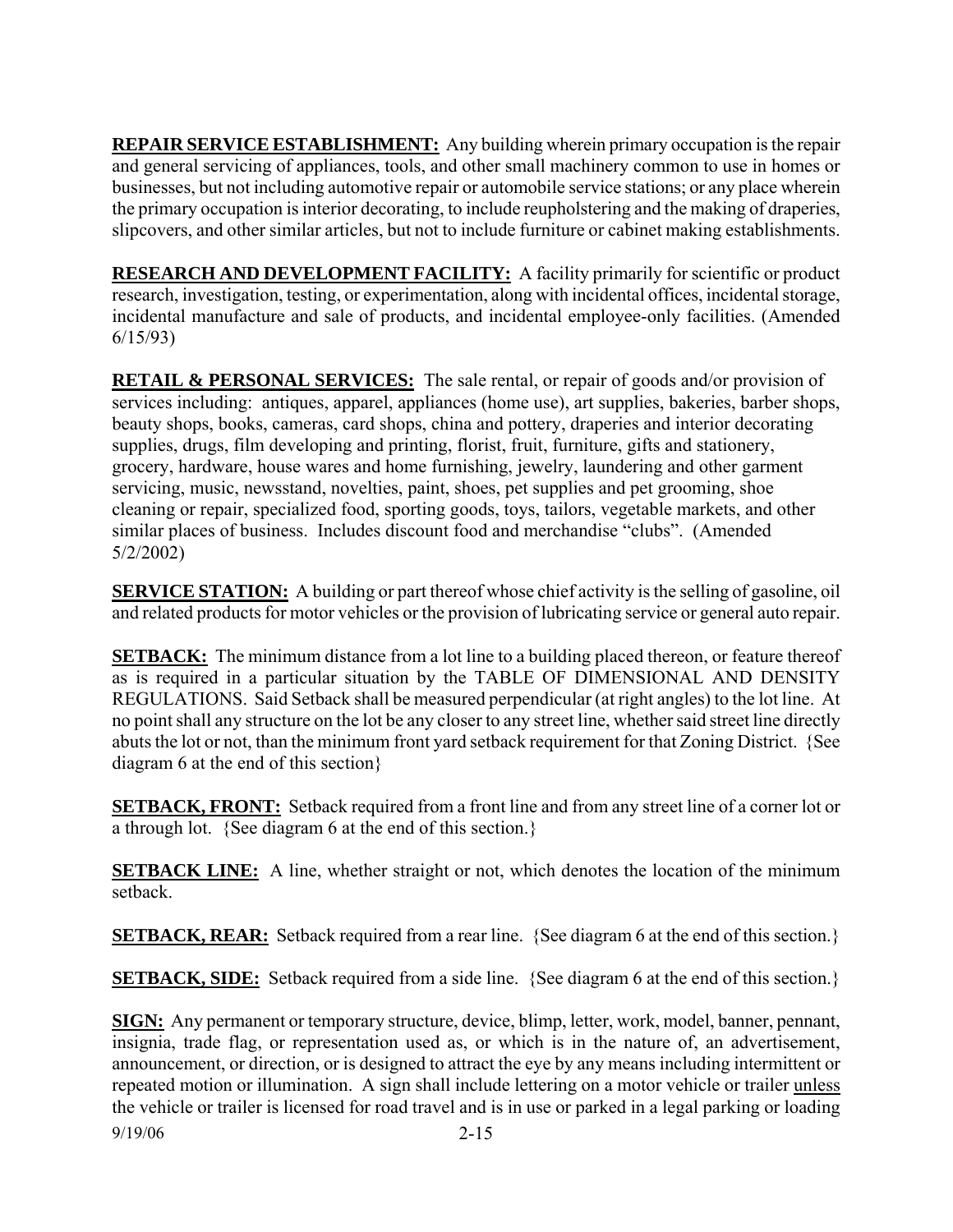area. (Amended 10/6/94 & 5/7/98)

**SIGN, ACCESSORY:** Any sign that advertises or indicates the person occupying the premises on

which the sign is erected or maintained or the business transacted thereon, or advertises the property itself or any part thereof as for sale or rent, and which contains no other matter.

**SIGN, BUSINESS:** A sign used to direct attention to a service, product sold, or other activity performed on the same premises upon which the sign is located.

**SIGN, GENERAL ADVERTISING:** Any sign advertising products or services other than products or services available on the lot on which the sign is located, or any sign which is not located within two hundred (200) feet of the building or other structure at which the products or services thereon are available.

**SIGN, GROUND:** A sign erected on or affixed to the land including any exterior sign not attached to a building.

**SIGN, IDENTIFICATION:** A sign used simply to identify the name, address, and title of an individual family or firm occupying the premises upon which the sign is located or to give information, such as time or temperature.

**SIGN, NON-ACCESSORY:** Any sign not an accessory sign.

**SIGN, SURFACE AREA OF:** For a sign, either free-standing or attached, the area shall be considered to include all lettering, background whether open or enclosed, on which they are displayed, but not including any supporting framework and bracing, which are incidental to the display itself. For a sign consisting of individual letters, designs and symbols attached to or painted directly on the surface of a building, wall, window, awning/canopy or other approved surfaces, with no other background, the area shall be considered to be that of the smallest quadrangle which encompasses all of the letters, designs, and symbols. The largest side of a two-sided sign shall be used in calculating the surface area of such a sign. (Adopted 3/21/85)

**SIGN, WALL:** A sign affixed to the exterior wall of a building and extending not more than fifteen (15) inches therefrom.

**SPECIAL PERMIT:** A special authorization to conduct a particular use or to take advantage of a particular situation set forth in this Ordinance, subject to the provisions of Section 10.10, the Table of Use Regulations, where applicable, and the particular section authorizing the special permit where applicable.

**SPECIAL PERMIT GRANTING AUTHORITY:** That body or individual empowered to grant special permits. As specified by the section providing for the granting of the special permit, that body or individual may be the Zoning Board of Appeals, the Planning Board, or the City Council. Where no specific such body is named, the Zoning Board of Appeals shall have jurisdiction.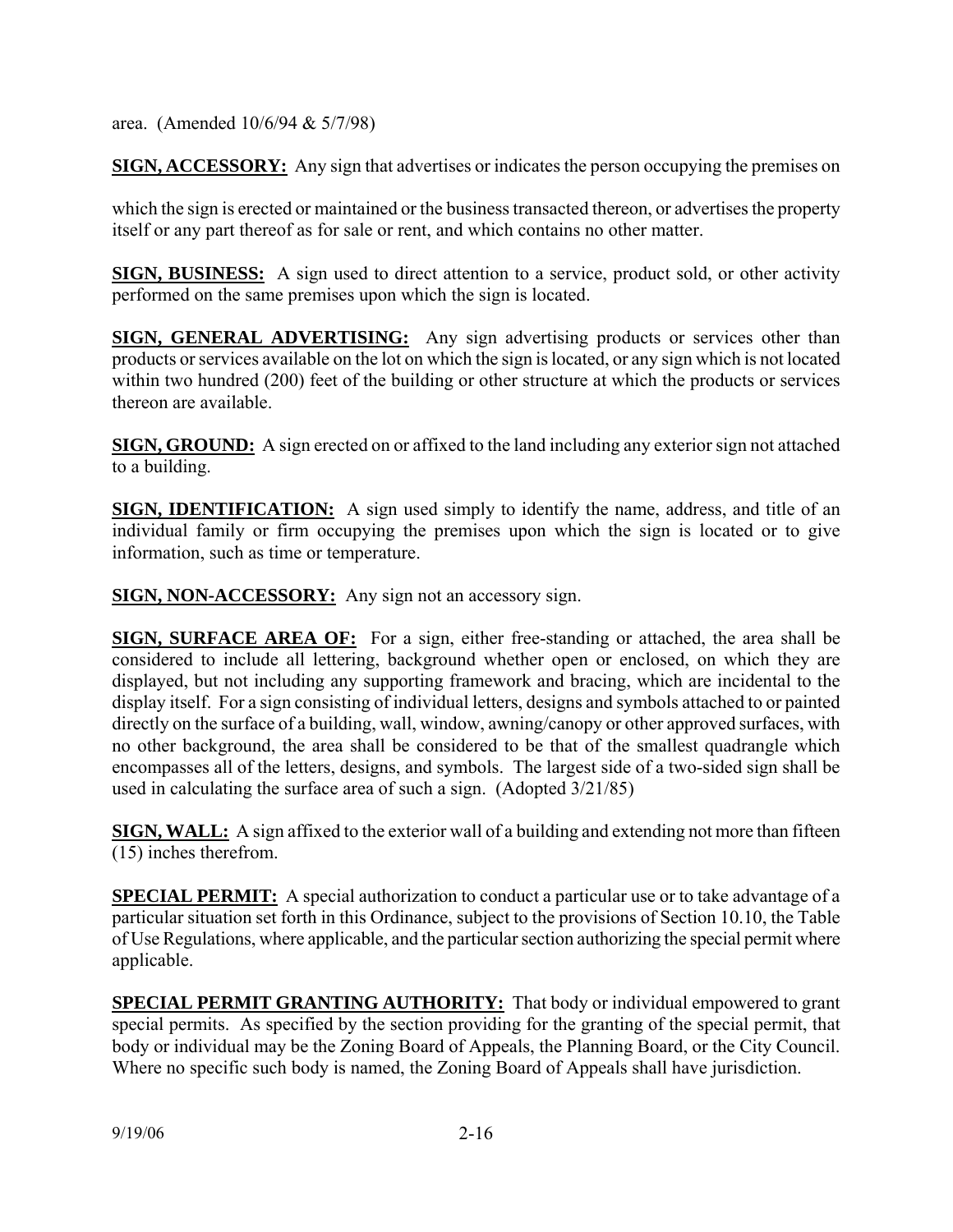**STORY:** The portion of a building which is between one floor level and the next higher floor level. If a mezzanine floor area exceeds one-third of the area of the floor immediately below it, the mezzanine shall be deemed to be a story. A basement shall be deemed to be a story, and a cellar shall not be deemed to be a story. An attic shall not be deemed to be a story if unfinished and without human occupancy. {See diagram 7 at the end of this section.} (Amended 7/19/90)

**STORY, HALF:** A story under a gable, hipped, or gambrel roof, the wall plates of which on at least two opposite exterior walls are not more than two (2) feet above the floor of such story. {See diagram 7 at the end of this section.}

**STRUCTURE:** A combination of materials for permanent or temporary occupancy of use, such as a building, bridge trestle, tower, framework, retaining wall, tank, tunnel, tent, stadium, reviewing stand, platform, swimming pool, shelters, piers, wharves, bin, fence, sign, gasoline pumps, recreational courts, or the like.

**STRUCTURE, ACCESSORY:** Any structure which is incidental and subordinate to the principal structure, but which is located on the same lot as the principal structure. Accessory structures shall not exceed forty (40) percent of the gross floor area of the principal structure(s) and shall not contain sleeping or kitchen facilities. {Added 12/21/1996)

**STRUCTURE, NONCONFORMING:** A structure lawfully existing at the effective date of this Ordinance, or any subsequent amendments thereto, which does not conform to all applicable regulations of this Ordinance for the district in which it is located.

**SUBSTANTIAL IMPROVEMENT:** Any repair, reconstruction, or improvement of a structure within a five year period which either increases the building area or the original structure by fifteen (15%) or more, or the cost of repair, reconstruction, or improvement which equals or exceeds fifteen (15%) of the assessed value of the original structure, either (a) before the improvement is started, or (b) if the structure has been damaged and is being restored, before the damage occurred.

(Amended 7/19/90 and 10/6/94 and 5/2/2002)

**TELECOMMUNICATION FACILITIES:** Towers, antennas and accessory structures, including personal wireless facilities, used in connection with the provision of cellular telephone service, personal communications services, paging services, radio and television broadcast services, and similar broadcast services. Telecommunications facilities do not include the following facilities which are accessory uses or structures: antenna used solely for residential household television and radio reception; satellite antenna which are not visible from a neighboring property or public way and satellite antenna measuring two (2) meters or less in diameter; nor amateur radio facilities under sixty-five (65) feet above ground actively used in accordance with the terms of any amateur radio service license issued by the Federal Communication Commission, provided that the tower is not used or licensed for any commercial use. (Added 4/3/97)

**TELECOMMUNICATIONS TOWERS:** Structures designed to support antennas, including freestanding towers, guyed towers, monopoles, towers on buildings, and similar structures. (Added 4/3/97)

9/19/06 2-17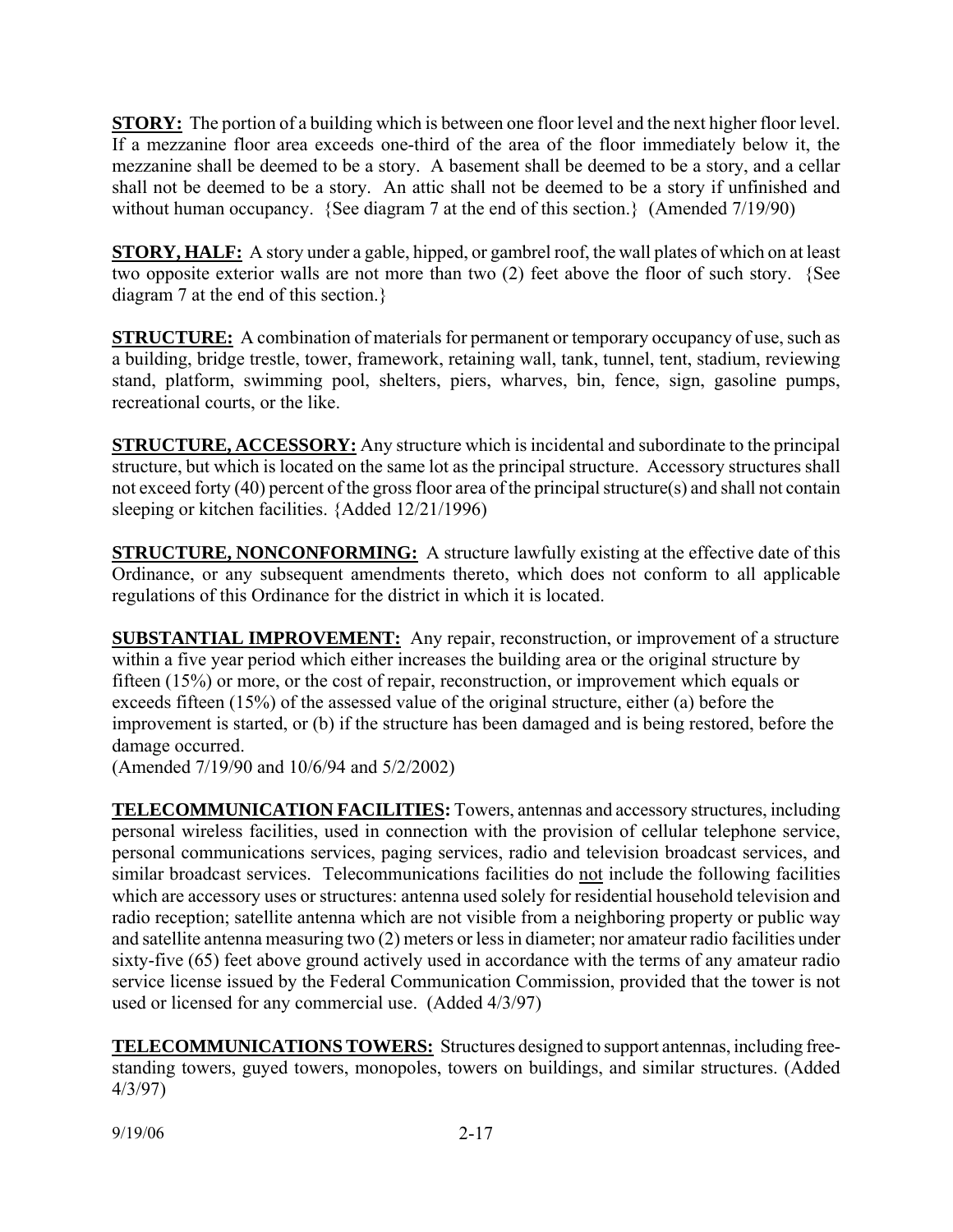**TELECOMMUNICATIONS ANTENNA:** A system of electrical conductors that transmit or receive radio frequency signals, but not including any support system designed to increase the height of the antenna above the tower or building. Such signals shall include but not be limited to radio, television, cellular, paging, personal communication services (PCS) and microwave communications. (Added 4/3/97)

# **TEMPORARY OCCUPANCY PERMIT:** See **PERMIT, TEMPORARY OCCUPANCY.**

**TRADESMAN:** Builder, carpenter, electrician, painter, plumber, tree surgeon, landscape gardener or similar building trade occupation. (Adopted 7/19/90)

**TOURIST HOME/BED AND BREAKFAST:** An owner-occupied single-family dwelling which may rent up to a maximum of three (3) rooming units for transient occupancy, not to exceed a total of six (6) renters (without individual kitchen facilities and with an individual or shared bath/toilet facility, with at least one toilet, one bath/shower and one wash basin, separate from those required for the single-family dwelling), which share a common entrance for the single-family dwelling. The use of that portion of the dwelling devoted to transient occupancy shall be secondary to the use of the dwelling as a single-family residence and shall not change the character thereof.

**TOWNHOUSE:** A row, attached side-to-side (not on top of each other), of at least two (2) and not more than eight (8) dwelling units. Each unit in the row may be owned by a separate owner. {See diagram 9, Page # 2-21.} (Amended 10/6/94)

**UNREGISTERED MOTOR VEHICLE:** Any motor vehicle required to be registered by law of the Commonwealth of Massachusetts for operation on public ways, not so registered.

**USE:** The purpose for which a structure or lot is arranged, designed, or intended to be used, occupied or maintained.

**USE, ACCESSORY:** A use which is customarily incidental and subordinate to the principal use of a structure or lot, or a use which is not the principal use, but which is located on the same lot as the principal structure, provided said accessory use is permitted in that District under this Ordinance. Accessory uses shall be interpreted as not exceeding forty (40) percent of the area of the total use of the structure and/or lot on which is located.

**USE, MIXED:** Two or more Principal Uses occupying the same structure or lot, where more than one Principal Use is permitted on the lot. (Amended 7/19/90)

**USE, NONCONFORMING:** (See Pre-Existing Nonconforming Use). (Amended 7/19/90)

**USE, PRINCIPAL:** The main or primary purpose for which a structure or lot is designed, arranged, or intended, or for which it may be used, occupied or maintained under this Ordinance. Any other use within the main structure or the use of any other structure or land on the same lot and incidental or supplementary to the principal use and permitted under this Ordinance shall be considered an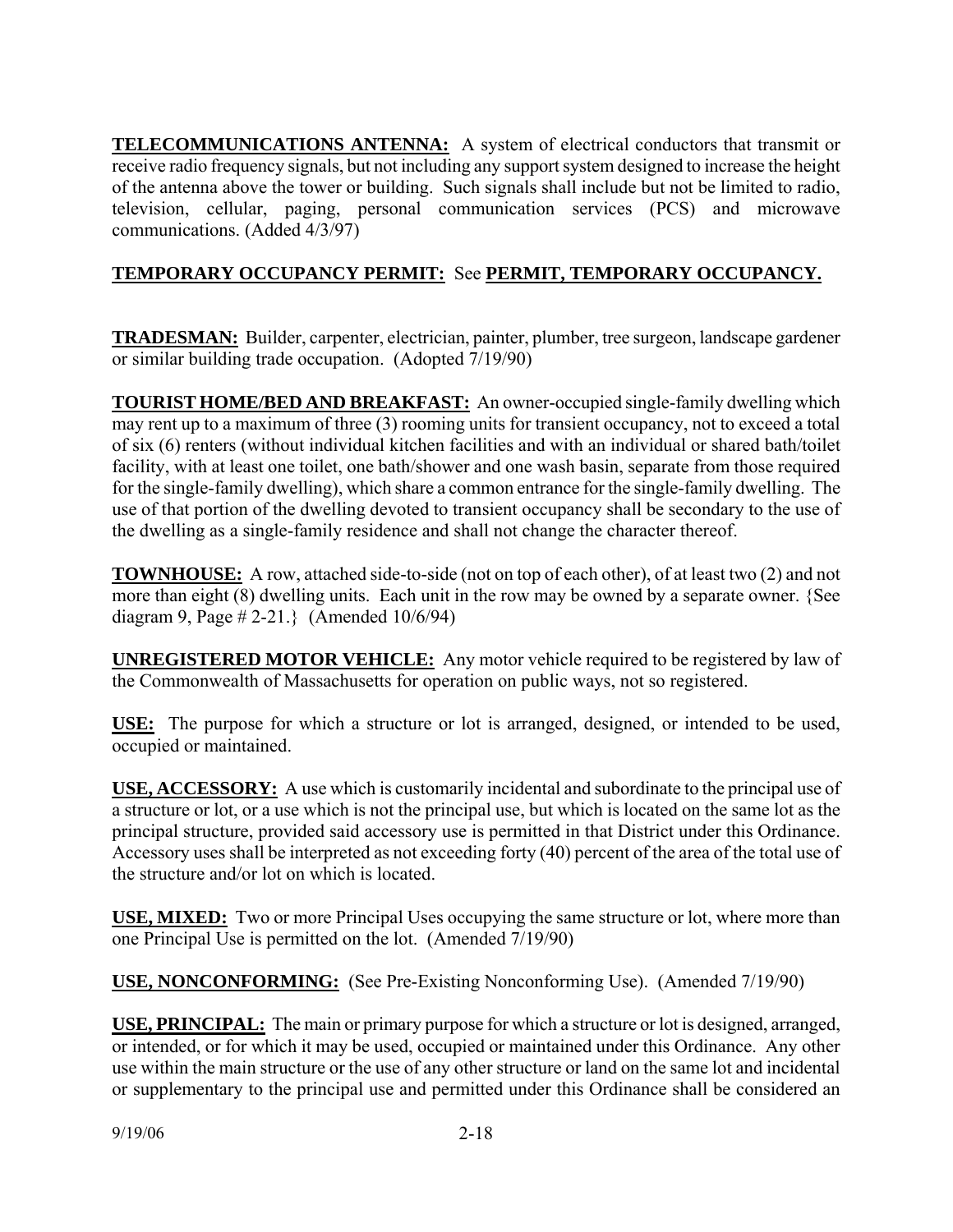accessory use.

**USE, SUBSTANTIALLY DIFFERENT:** A use which by reason of its normal operation would cause readily observable differences in patronage, service, appearance, noise, employment or similar characteristics from the use to which it is being compared.

**VARIANCE:** Such departure from the terms of this Ordinance as the Board of Appeals is empowered to authorize. (Amended 6/17/93)

## **VETERINARY HOSPITAL:** See **HOSPITAL, VETERINARY:**

**WETLANDS:** includes, but not limited to, wet meadow, marshes, swamps, bogs, areas where groundwater, flowing or standing surface water or ice provide a significant part of the supporting substrate for a plant community for a significant part of the year; emergent and submergent plant communities in inland water; that portion of any bank which touches any inland waters; and the land, including submerged land, which consists of any soil types designated as, but not limited to, very poorly drained as identified by the National Cooperative Soils Survey, as may be amended from time to time, of the Soil Conservation Service of the United States Department of Agriculture, of the Massachusetts Wetlands Protection Act and any local wetlands ordinance. (Amended 7/19/90)

**YARD:** A portion of a lot located within a required setback area which must remain unobstructed artificially from the ground to the sky except as may be allowed by specific provisions of this Ordinance. {See diagram 6 at the end of this section}

**YARD, FRONT:** The portion of a lot lying between the front line and the front setback line. {See diagram 6 at the end of this section.}

**YARD, REAR:** The portion of a lot lying between the rear line and the rear setback line. {See diagram 6 at the end of this section.}

**YARD, SIDE:** The portion of a lot lying between a side line and the corresponding side setback line. {See diagram 7 at the end of the section.}

## **ZONING PERMIT:** See **PERMIT, ZONING.**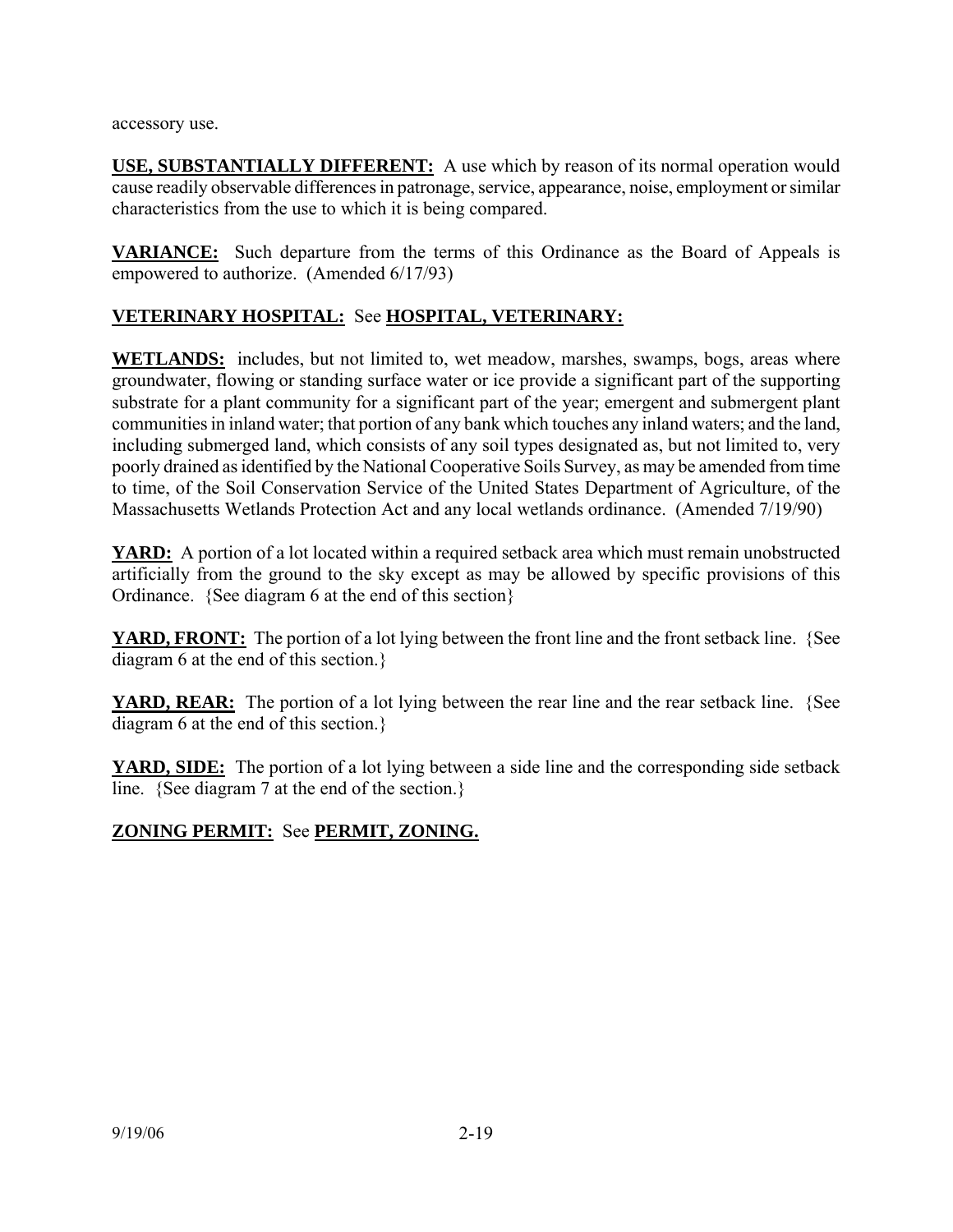| $\frac{1}{2}$ $\frac{1}{2}$ $\frac{1}{2}$ $\frac{1}{2}$ $\frac{1}{2}$ $\frac{1}{2}$ $\frac{1}{2}$ $\frac{1}{2}$ $\frac{1}{2}$ $\frac{1}{2}$ $\frac{1}{2}$ $\frac{1}{2}$ $\frac{1}{2}$ $\frac{1}{2}$ $\frac{1}{2}$ $\frac{1}{2}$ $\frac{1}{2}$ $\frac{1}{2}$ $\frac{1}{2}$ $\frac{1}{2}$ $\frac{1}{2}$ $\frac{1}{2}$ |                   |                          |
|---------------------------------------------------------------------------------------------------------------------------------------------------------------------------------------------------------------------------------------------------------------------------------------------------------------------|-------------------|--------------------------|
| Full Name                                                                                                                                                                                                                                                                                                           | <b>Short Name</b> | Class                    |
| <b>Rural Residence</b>                                                                                                                                                                                                                                                                                              | <b>RR</b>         | Residential "R" District |
| Suburban Residence                                                                                                                                                                                                                                                                                                  | <b>SR</b>         | "                        |
| Urban Residence A                                                                                                                                                                                                                                                                                                   | UR-A              | 11                       |
| Urban Residence B                                                                                                                                                                                                                                                                                                   | $UR-B$            | 11                       |
| Urban Residence C                                                                                                                                                                                                                                                                                                   | UR-C              | $^{\prime\prime}$        |
| <b>Central Business</b>                                                                                                                                                                                                                                                                                             | CB                | Business "B" District    |
| <b>General Business</b>                                                                                                                                                                                                                                                                                             | <b>GB</b>         | 11                       |
| <b>Highway Business</b>                                                                                                                                                                                                                                                                                             | $\overline{AB}$   | $^{\prime\prime}$        |
| Neighborhood Business                                                                                                                                                                                                                                                                                               | NB                | 11                       |
| Medical                                                                                                                                                                                                                                                                                                             | M                 | Medical "M" District     |
| General Industry                                                                                                                                                                                                                                                                                                    | GI                | Industrial "I" District  |
| Special Industry                                                                                                                                                                                                                                                                                                    | SI.               | "                        |
| <b>Business Park</b>                                                                                                                                                                                                                                                                                                | BP                | $^{\prime\prime}$        |
| Special Conservancy-Flood Plain                                                                                                                                                                                                                                                                                     | <b>SC</b>         | Conservancy "C" District |
| Planned Village                                                                                                                                                                                                                                                                                                     | <b>PV</b>         | Planned "P" District     |
| <b>Education Use</b>                                                                                                                                                                                                                                                                                                | EU                | Overlay "O" District     |
| Farms, Forests & Rivers                                                                                                                                                                                                                                                                                             | <b>FFR</b>        | "                        |
| Residential Incentive Development                                                                                                                                                                                                                                                                                   | RI                | 11                       |
| <b>Water Supply Protection</b>                                                                                                                                                                                                                                                                                      | <b>WSP</b>        | 11                       |
| <b>Watershed Protection</b>                                                                                                                                                                                                                                                                                         | WP                | 11                       |
| (Amended 7/19/90, 8/15/91, 6/17/93, 4/18/96, 12/20/01, 9/7/2006)                                                                                                                                                                                                                                                    |                   |                          |

**Section 3.1 - Division into Districts.** The City of Northampton, Massachusetts, is hereby divided into Zoning Districts to be designated as follows:

Districts may be grouped by "Class" and may be referred to herein by the class name or by the abbreviations "R Districts", "B Districts", "I Districts", "C Districts", or "O Districts".

**Section 3.2 - Special Conservancy Flood Plain District.** The Special Conservancy flood plain district is established as shown on the Zoning Map. See Section 13.0. (Amended 6/17/1993)

**Section 3.3 - Overlay Zoning Districts.** An Education Use District, Farms, Forests & Rivers District, Watershed Protection District, Water Supply Protection District and Residential Incentive Development District are superimposed over the other districts shown on the Zoning Map, as recognition of the special conditions which exist in such areas. See Section 10.0, 14.0, 16.0, and 19.0 for applicable regulations. When there are conflicts, the regulations for the overlay district supersede regulations for the underlying district. (Amended 6/17/93, 12/20/01, 9/7/06)

09/19/06 3-1 **Section 3.4 - Zoning Map.** The location and boundaries of the Zoning Districts are hereby established as shown on a zoning map titled, "Northampton Assessors & Zoning Map", which is hereby declared to be a part of this Ordinance. The official copy of the Assessors & Zoning Map shall be located in Office of Planning and Development. (Amended 12/17/1992 & 12/21/1995)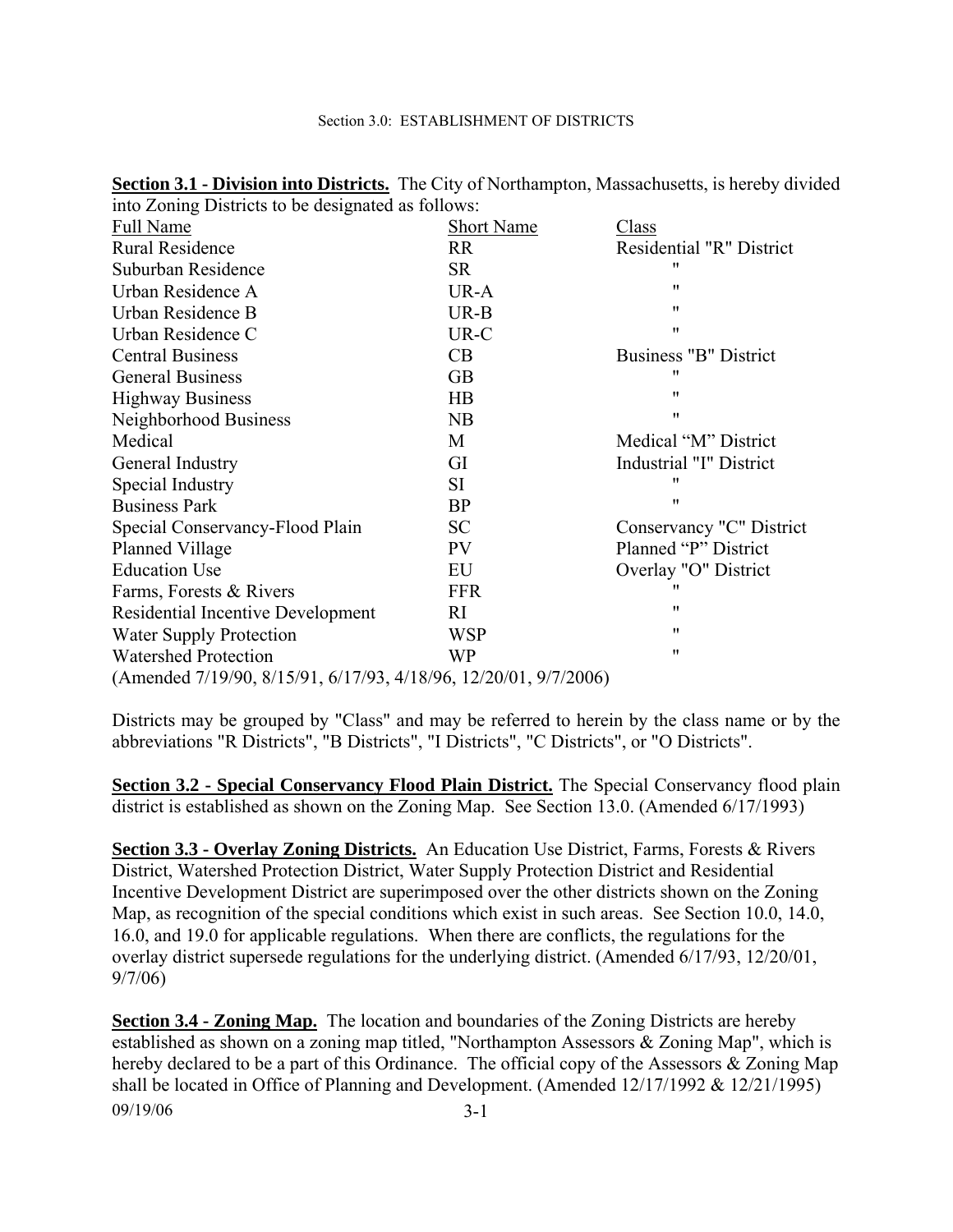**Section 3.5 - Changes to Map.** Prior to any changes in the location of boundaries of a Zoning District hereafter made through the amendments of this Ordinance, the public hearing notice required by MGL Chapter 40A, Section 5 shall be mailed to the owner of land proposed for rezoning, as shown on the most recent applicable tax list, at least 14 days before the public hearing. Said changes shall be indicated by the alteration of the Assessors  $\&$  Zoning Map. The map thus altered is declared to be part the Ordinance thus amended. The Office of Planning and Development shall be responsible for making changes to the Zoning Map at a scale of approximately one (1) inch equals one hundred (100) feet and/or one (1) inch equals two hundred (200) feet. A map showing zoning district boundaries and the location of individual zoning map sheets shall be included in the Zoning Map and shall be a part thereof, being titled, "Index Map." These maps collectively shall be the Zoning Map. (Amended 12/17/1992& 12/21/1995)

**Section 3.6 - Boundaries of Districts.** Where any uncertainty exists with respect to the boundary of any district as shown on the Zoning Map and whenever a zoning boundary is shown running along the edge of a street, the following rules apply: (Amended 12/17/1992)

- 1. Where a boundary is indicated as a street, alley, railroad, watercourse or other body of water, it shall be construed to be the centerline or middle thereof, or where such boundary approximates a city boundary, then to the limits of the city boundary.
- 2. Where a boundary is indicated as following approximately or parallel to a street, railroad, watercourse, or other body of water, it shall be construed to be parallel thereto and at such distance therefrom as shown on the Zoning Map. If no dimension is given, such distance shall be determined by the use of the scale shown on the Zoning Map.
- 3. Where a dimensioned boundary coincides within ten (10) feet or less with a lot line, the boundary shall be construed to be the lot line.
- 4. Where a zoning boundary is indicated as intersecting the centerline of a street, railroad, watercourse or other water body, and unless it is otherwise indicated, it shall be construed to intersect at right angles to said centerline or in the case of a curved centerline, at right angles to the tangent to the curve at the point of intersection.
- 5. The Watershed Protection Residential Incentive Development, and Water Supply Protection Districts are superimposed over any other districts established by this Ordinance. The rules for these superimposed (overlay) districts shall be in addition to, rather than in place of, the rules for such underlying other districts. The boundaries of these districts are shown on the Zoning Map and, for the Watershed Protection District, shall be interpreted as lying 100 feet horizontally from the normal high water line of a stream, river or pond unless another dimension is otherwise apparent.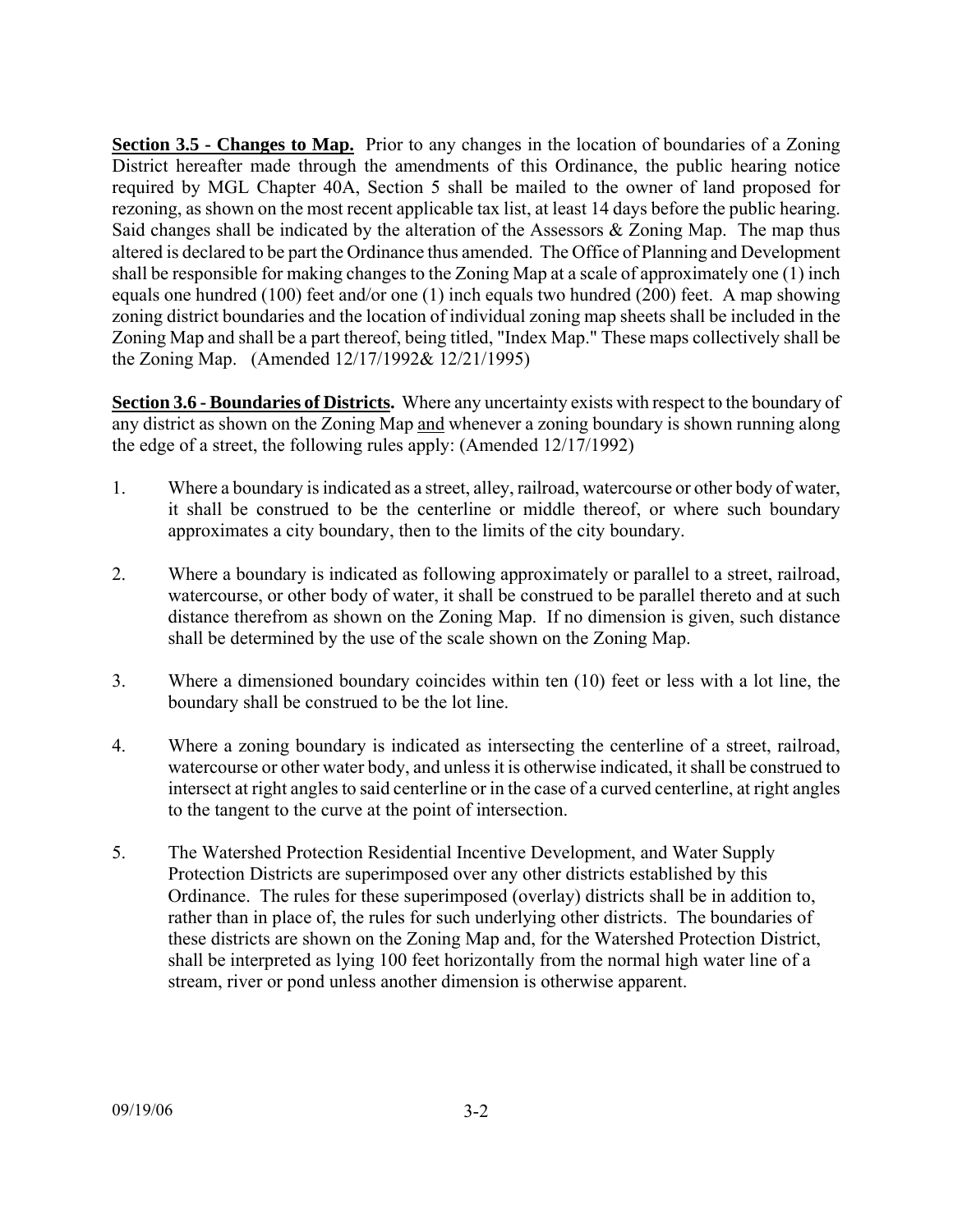### **Section 4.0: ADMINISTRATION**

**Section 4.1 - Interpretation.** The provisions of this Ordinance shall be interpreted to be the minimum requirements adopted for the promotion of the health, safety, morals, or the general welfare of the City of Northampton, Massachusetts, and except for Chapter 44, Zoning Ordinance, of the Revised Ordinances of the City of Northampton, Massachusetts, 1959, and all subsequent amendments thereto, the provisions of this Ordinance are not intended to repeal, amend, abrogate, annul, or in any way impair or interfere with any lawfully adopted ordinance, covenants, regulations, or rules. Whenever the regulations made under the authority hereof differ from those prescribed by any statute, ordinance, or other regulations, that provisions which imposes the greater restriction or the higher standard shall govern.

Except as herein provided, any existing conforming use, structure, or lot shall not by any action become nonconforming and any existing nonconforming use, structure, or lot shall not become further nonconforming.

**Section 4.2 - Existing Buildings and Land.** This Ordinance shall not apply to existing buildings or structures, nor to the existing use of any building or structure or of land, to the extent to which it is legally used at the time of adoption of this Ordinance, but it shall apply to any change of use (and ownership in the case of commonly owned land) thereof and to any alteration of a building or structure when the same would amount to reconstruction, extension or structural change, and to any alteration of a building or structure to provide for its use for a purpose or in a manner substantially different from the use to which it was put before alteration, or for its use for the same purpose to a substantially greater extent. (Amended 6/7/2001)

**Section 4.3 Building Commissioner.** It shall be the duty of the Building Commissioner to administer and enforce the provisions of this Ordinance.

**Section 4.4 Permit Required.** It shall be unlawful for any owner or person to erect, construct, reconstruct, or alter a structure or change the use or lot coverage, increase the intensity of use, or extend or displace the use of any building or other structure or lot without applying for and receiving from the Building Commissioner a zoning permit therefor. For purposes of administration, such permit and application procedure involving a structure may be made at the same time and combined with the permit required under the Building Code. Zoning permits shall be valid for six (6) months after their issuance, but shall not provide any vesting in the even of zoning or other regulatory changes.

Notwithstanding this section, a zoning permit shall not be required for a home office (as defined in the zoning) that does not involve construction, nor for the renewal of a home occupation permit.

Any application for a Zoning Permit shall be submitted, accompanied by such information as may be necessary to provide for the execution and enforcement of this Ordinance. A record of all application, plans, and permits shall be kept on file by the Building Commissioner. The Building Commissioner shall take action in writing on an application for a permit, either granting the permit or disapproving the application, within thirty (30) days of receipt of application. The issuance of a

09/19/06 4-1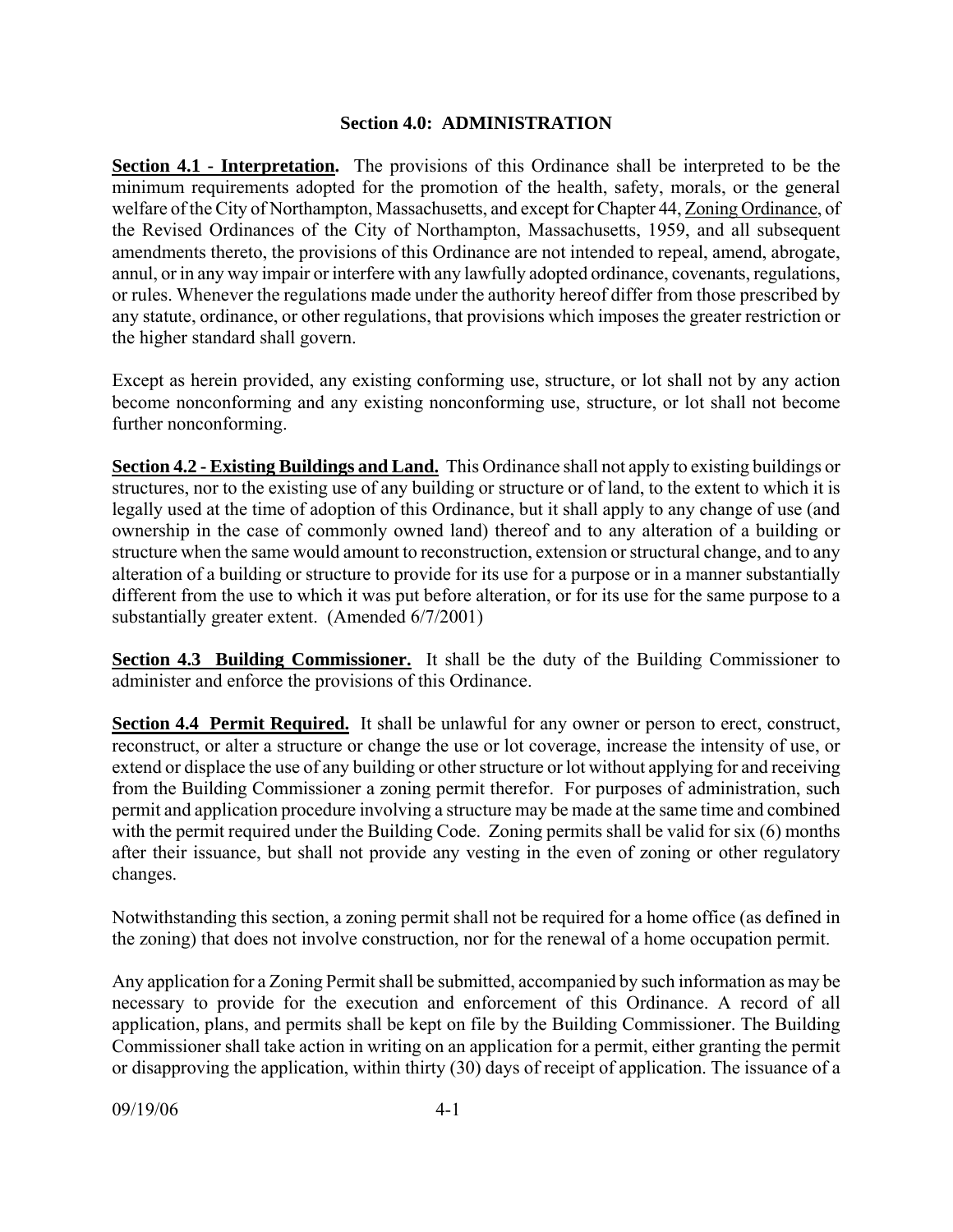Zoning Permit does not relieve an applicant or owner of the responsibility to obtain all required zoning and non-zoning permits. (Amended 6/17/93 and 10/21/2004)

**Section 4.5 Certificate of Use and Occupancy Required.** It shall be unlawful to use or occupy any structure or lot thereafter erected or altered unless the Building Commissioner has issued a Certificate of use and Occupancy and has specified thereon, the use to which the structure or lot may be put. Applications for Certificates of Use and Occupancy shall be filed coincident with the application for permits and shall be issued or refused in writing for cause within ten (10) days after the Building Commissioner has been notified in writing that the erection or alteration of such buildings has been completed. A record of all certificates shall be kept on file in the office of the Building Commissioner. Buildings accessory to dwellings when completed at the same time shall not require a separate certificate of occupancy. Pending the issuance of a regular certificate, a temporary certificate may be issued for a period not exceeding six (6) months, during the completion of alterations or during partial occupancy of a building, pending its completion. No temporary certificate shall be issued prior to its completion if the building fails to meet the requirements of applicable building ordinances and state laws or this Ordinance to such a degree as to render it unsafe for the occupancy proposed. In situations where, in the opinion of the Building Commissioner, a single structure or group of related structures may not be issued a certificate of occupancy because not all of the spaces within the structure(s) are yet completed, he may issue a single certificate of occupancy which specifies certain areas as not being included. Such areas will be required to have a separate certificate of occupancy prior to their use and occupancy.

**Section 4.6 Permit and Certificate Fees.** Fees shall be established by the Mayor and the City Council, but shall exempt municipal buildings from the requirements for payment of fees.

**Section 4.7 Permit Time Limits.** Any work for which any permit has been issued by the Building Commissioner shall be actively prosecuted within six (6) months and completed within eighteen (18) months of the date of issuance of the permit. For reasonable cause, the Building Commissioner may grant one or more (but not more than three (3) extensions of time for additional periods not exceeding ninety (90) days each for both actively prosecuting the work and for completing the work. Any project not competed within the applicable time limits shall be in violation of this Ordinance.

A Special Permit or Finding granted under this Ordinance shall lapse in twenty-four (24) months from the grant thereof if a substantial use thereof has not sooner commenced, or if, in the case of a permit for construction, substantial construction has not begun by such date or has been halted indefinitely. (Amended 6/17/93)

If construction or operation under either a building permit or special permit are not begun within six (6) months from the original issuance of such permit, work carried out thereunder shall thereafter conform to the requirements of this Ordinance as it may have been amended during the intervening period.

**Section 4.8 Violations.** The Building Commissioner shall serve a notice of VIOLATION and ORDER to any owner or person responsible for the erection, construction, reconstruction, completion, conversion, or alteration of a structure or change in use, increase in intensity of use or

09/19/06 4-2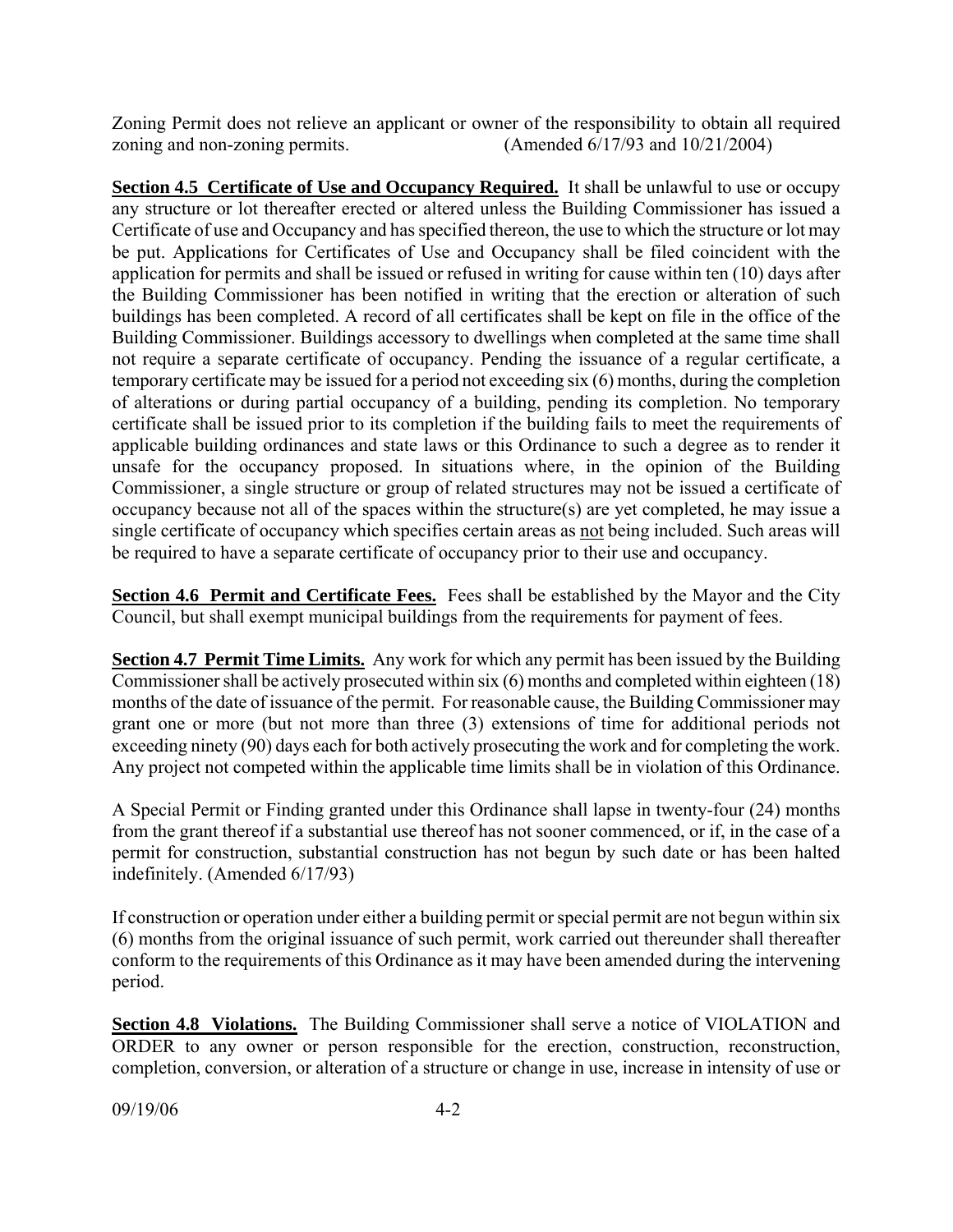extension or displacement of use of any structure or lot in violation of a permit or certificate issued under the provisions of this Ordinance, or in violation of any provision of this Ordinance, and such order shall direct the discontinuance of the unlawful action, use or condition and the abatement of the violation within a time to be specified by the Building Commissioner. Any owner, who having been served with a notice, and who ceases any work or other activity, or who fails to complete the structure, shall not leave any structure or lot in such conditions as to be a hazard or menace to the public safety, health, morals or general welfare.

If the Building Commissioner is requesting in writing to enforce the Ordinance against any person allegedly in violation of the same and declines to act, he shall notify, in writing, the party requesting such enforcement of any action or refusal to act, and the reasons therefore, within fourteen (14) days of receipt of such request.

**Section 4.9 Prosecution of Violation.** If the notice of VIOLATION and ORDER is not complied with promptly, the Building Commissioner, upon written request to the City Solicitor, shall have available the services of the City Solicitor in instituting the appropriate action or proceeding at law or in equity to prevent any unlawful action, use or condition and to restrain, correct or abate such violation. If the Building Commissioner shall refuse or fail to so request the services of the City Solicitor, the City Council may require him to do so. Delay by the Building Commissioner in instituting said proceedings shall not be imputed to the City of Northampton. Penalties for violations may upon conviction, be affixed in an amount not to exceed one hundred dollars (\$100.00) for each offense. Each day or portion of a day, that any violation is allowed to continue shall constitute a separate offense.

## **Section 4.10 Zoning Board of Appeals, Variances, and Appeals.**

- 1. Membership. There shall be a Zoning Board of Appeals of three (3) members and two (2) associate members, appointed as provided in Chapter 40A of the Massachusetts General Laws.
- 2. Powers. The Board of Appeals shall have the following powers:
	- A. To hear and decide appeals, as provided in Chapter 40A of the Massachusetts General Laws. (See sub-section 3 below)
	- B. To hear and decide applications for special permits, as provided in Chapter 40A of the Massachusetts General Laws. (See Section 10.1)
	- C. To authorize upon appeal, or upon petition in cases where a particular use is sought for which no permit is required, with respect to a particular parcel of land or to an existing building thereon, a variance from the terms of this Ordinance, as provided in Chapter 40A of the Massachusetts General Laws. (See sub-section 3 below)
- 3. Variances and Appeals. Applications for variances and appeals shall be heard by the Zoning Board of Appeals subject to the provisions of Chapter 40A of the Massachusetts General Laws. A variance which has the effect of allowing a use not specifically permitted for the district in question under the Table of Use Regulations {"use variance"} may be permitted, subject to the provisions of said Chapter 40A.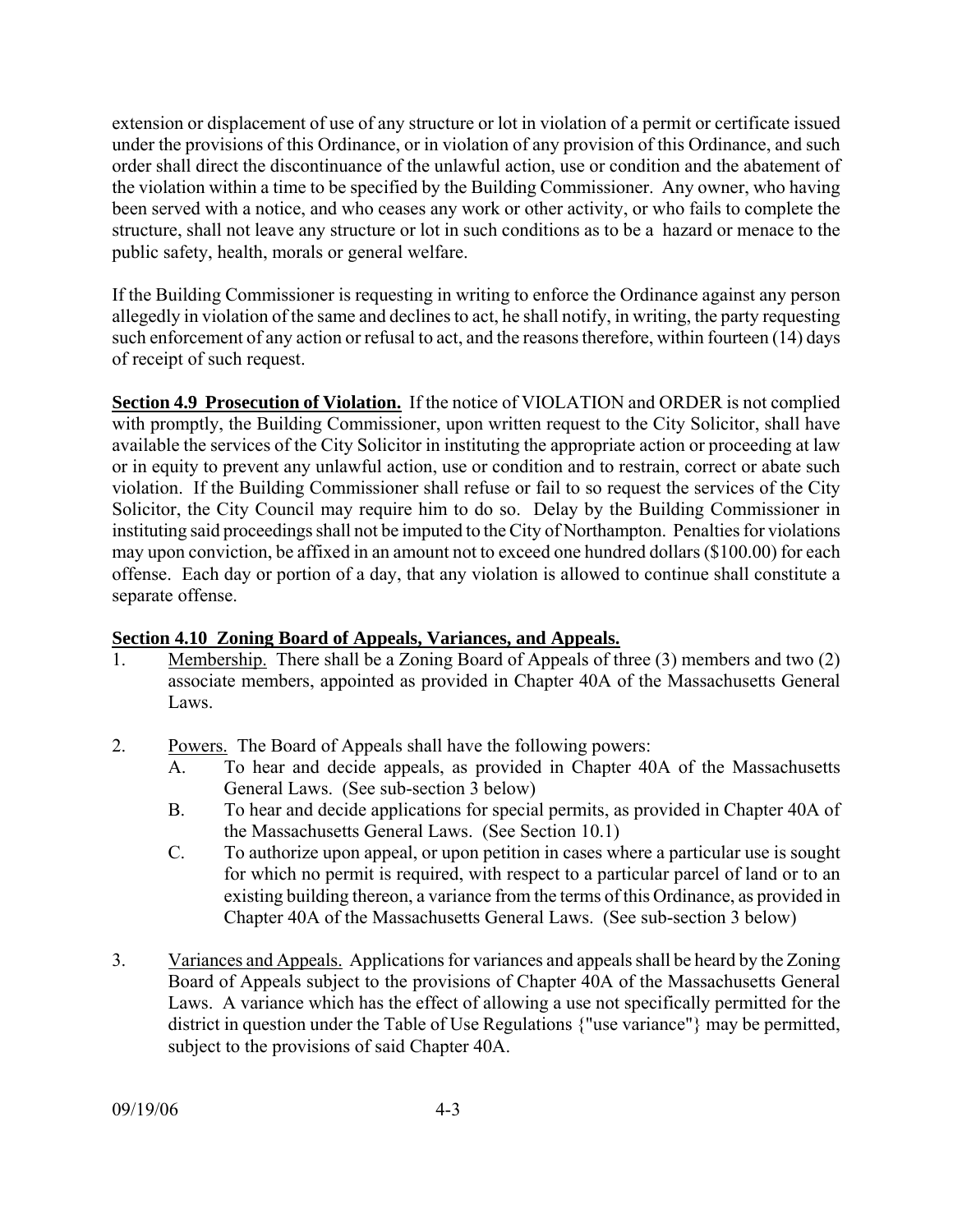- 4. Time Limitations. No appeal or petition for a variance from the terms of this Ordinance with respect to a particular parcel of land or the building thereon, and no application for special permit which has been unfavorably acted upon shall be again considered within two (2) years after the date of such unfavorable action, except as provided in Chapter 40A of the Massachusetts General Laws.
- 5. Zoning Administrator. The Board of Appeals, subject to confirmation by the City Council, may appoint a zoning administrator. The Board of Appeals may delegate to said zoning administrator some of its powers and duties by a concurring vote of all members of the Board of Appeals consisting of three members. Any person aggrieved by a decision or order of the zoning administrator, whether or not previously a party to the proceeding, or any municipal office or board, may appeal to the Board of Appeals, as provided in Section Fourteen, within thirty (30) days after decision of the zoning administrator has been filed in the Office of the City Clerk. Any appeal, application, or petition filed with said zoning administrator for which no decision has been issued within thirty-five (35) days from the date of filing shall be deemed denied and shall be subject to appeal to the Board of Appeals as provided in Section Eight.

**Section 4.11 Appeal Periods.** No variance or special permit, or any extension, modification or renewal thereof, shall take effect until a copy of the decision bearing the certification of the City Clerk that twenty (20) days have elapsed after the decision has been filed in the Office of the City Clerk and no appeal has been filed or that if such appeal has been filed, that it has been dismissed or denied, is recorded in the Hampshire County Registry of Deeds.

No work, including excavating or earth removal and on-site grading, with regard to a specific project for which a special permit or variance has been granted and all applicable appeal periods have expired. (Adopted 3/1/84)

**Section 4.12 Extensions, Modifications or Renewals.** Any extensions, modifications or renewals of a Special Permit or Variance shall follow the same procedures as are required for the original granting of a Special Permit or Variance. (Adopted 8/16/84)

(Section numbers in Section 4.0 and 10.0 changed 2/1/2001.)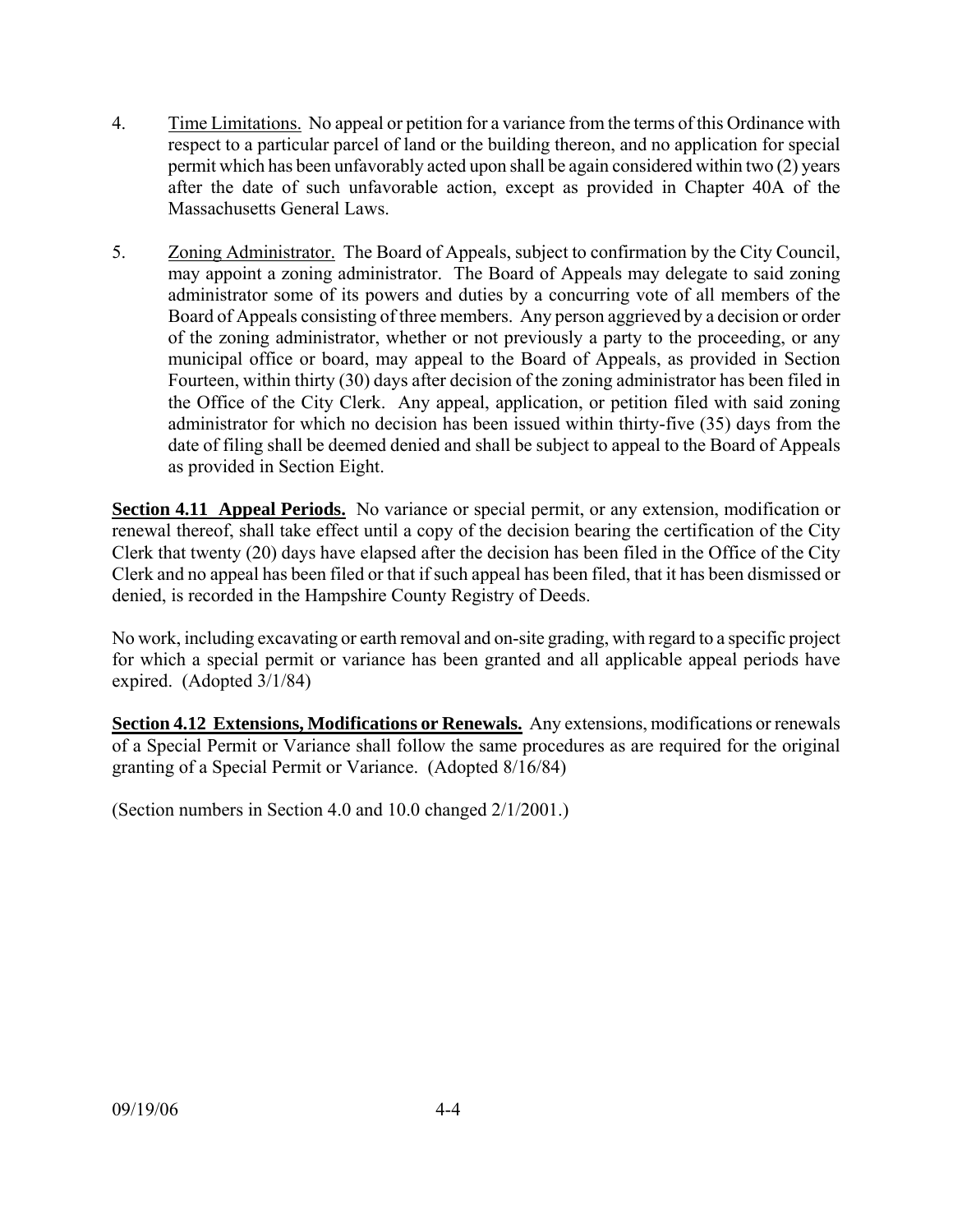### **Section 5.0: USE REGULATIONS**

**Section 5.1 - Applicability of Use Regulations.** Except as provided in this Ordinance, no building, structure, or land shall be used except for the purposes permitted in the district as described in this article. Any use not listed shall be construed to be prohibited. Uses permitted by-right, by special permit, or by a variance shall be subject to all other provisions of the Ordinance.

**Section 5.2 - Table of Use Regulations.** The following designations apply in the Table of Use Regulations:

- A designates uses allowed by right in the district indicated. Site plan approval is required for these uses above certain thresholds (see §11.1-11.8).
- PB designates uses allowed in the district indicated only with a special permit and site plan approval granted by the Planning Board. See §10.1 and §11.1-11.8.
- ZBA designates uses allowed in the district indicated only with a special permit granted by the Zoning Board of Appeals. See §10.1.
- CC designates uses allowed in the district indicated only with a special permit granted by the City Council. Site plan approval is also required. See §10.1 and §11.1-11.8.
- SITE designates uses allowed indicated only with site plan approval from the Planning Board. See §10.1 and §11.1-11.8.
- NO designates uses not allowed in the district indicated.

Any use which is accessory to a principal use allowed under the Table of Use Regulations shall be allowed only in connection with the bona fide operation of a principal use allowed under the Table of Use Regulations, and subject to the provisions of Section 5.3 where applicable. See also:

| See also: | Dimension and density regulations  | §6.0         |
|-----------|------------------------------------|--------------|
|           | Sign requirements                  | §7.0         |
|           | Parking and loading regulations    | § 8.0        |
|           | Site Plan Review/Approval          | $§11.1-11.8$ |
|           | Special Conservancy (SC)           | §13.0        |
|           | Water Supply Protection District   | \$16.0       |
|           | <b>Business Park District</b>      | \$17.0       |
|           | Farms, Forests and Rivers District | \$19.0       |
|           | <b>Industrial Park</b>             | \$20.0       |
|           |                                    |              |

Comments in brackets  $\{\}$  indicate editor's notes and clarifications. " $\rightarrow$ " within table indicates explanatory remarks regarding the code that have not been adopted officially by City Council.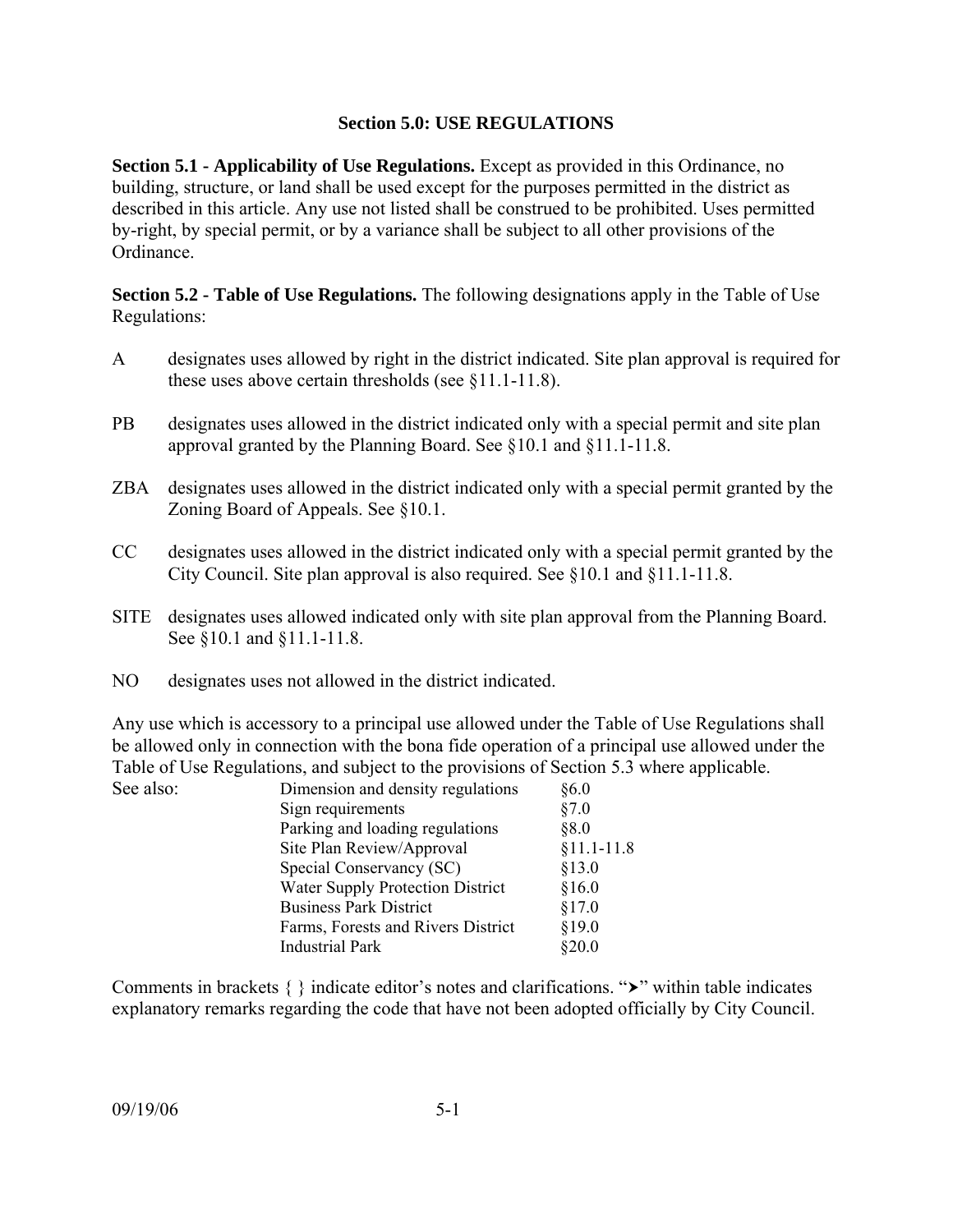| Section 5.2 Table of Use Regulations |           |           |                    |            |            |           |           |                 |           |           |                |            |           |                                |           |
|--------------------------------------|-----------|-----------|--------------------|------------|------------|-----------|-----------|-----------------|-----------|-----------|----------------|------------|-----------|--------------------------------|-----------|
| <b>Principal Use</b>                 |           |           | <b>Residential</b> |            |            |           |           | <b>Business</b> |           |           | <b>Medical</b> | Industrial |           | <b>Business</b><br><b>Park</b> | Conser.   |
|                                      | <b>RR</b> | <b>SR</b> | <b>URA</b>         | <b>URB</b> | <b>URC</b> | <b>CB</b> | <b>GB</b> | <b>HB</b>       | <b>NB</b> | <b>DV</b> | M              | GI         | <b>SI</b> | <b>BP</b>                      | <b>SC</b> |

| Work in Watershed Protection (WP) Overlay District Only if use is otherwise allowed by zoning. $\blacktriangleright$ See §14.0                                                                                                                                                                                                                                |            |            |                |            |            |                |                |                |            |                |                |                |                |                |                  |
|---------------------------------------------------------------------------------------------------------------------------------------------------------------------------------------------------------------------------------------------------------------------------------------------------------------------------------------------------------------|------------|------------|----------------|------------|------------|----------------|----------------|----------------|------------|----------------|----------------|----------------|----------------|----------------|------------------|
| New commercial structures or Substantial                                                                                                                                                                                                                                                                                                                      | <b>PB</b>  | PB         | <b>PB</b>      | PB         | PB         | <b>Site</b>    | <b>Site</b>    | Site           | Site       | <b>Site</b>    | Site           | <b>Site</b>    | Site           | <b>Site</b>    | N/A              |
| Improvements in WP, meeting all requirements under<br>the state building code, Wetlands Protection Act, and                                                                                                                                                                                                                                                   |            |            |                |            |            |                |                |                |            |                |                |                |                |                |                  |
| city ordinances.                                                                                                                                                                                                                                                                                                                                              |            |            |                |            |            |                |                |                |            |                |                |                |                |                |                  |
| Work in Water Supply Protection (WSP) Overlay District Only if use is otherwise allowed by zoning $\blacktriangleright$ See §16.0                                                                                                                                                                                                                             |            |            |                |            |            |                |                |                |            |                |                |                |                |                |                  |
| Business/Industrial activities                                                                                                                                                                                                                                                                                                                                | <b>PB</b>  | PB         | <b>PB</b>      | <b>PB</b>  | <b>PB</b>  | PB             | PB             | <b>PB</b>      | <b>PB</b>  | N <sub>0</sub> | No             | PB             | <b>PB</b>      | <b>PB</b>      | PB               |
| Any excavation within 3' of groundwater                                                                                                                                                                                                                                                                                                                       | <b>PB</b>  | <b>PB</b>  | <b>PB</b>      | <b>PB</b>  | <b>PB</b>  | <b>PB</b>      | PB             | PB             | <b>PB</b>  | No             | N <sub>0</sub> | PB             | PB             | <b>PB</b>      | <b>PB</b>        |
| Impervious cover of more than 15% with a<br>system for artificial recharge of precipitation                                                                                                                                                                                                                                                                   | PB         | PB         | <b>PB</b>      | PB         | <b>PB</b>  | PB             | PB             | PB             | PB         | N <sub>0</sub> | No             | PB             | PB             | PB             | PB               |
| Site alteration, structure or impervious surface within<br>200' of any watercourse (including intermittent)<br>which are tributaries to a public water supply                                                                                                                                                                                                 | PB         | PB         | <b>PB</b>      | PB         | <b>PB</b>  | PB             | PB             | PB             | PB         | N <sub>0</sub> | No             | <b>PB</b>      | PB             | PB             | PB               |
| NOTE: Other types of affordable housing with a Comprehensive Permit from the Zoning Board of Appeals MAY be allowed in any zoning district<br><b>Residential</b>                                                                                                                                                                                              |            |            |                |            |            |                |                |                |            |                |                |                |                |                |                  |
| One-family dwellings (*except for replacement of<br>single family homes where homes existed or received<br>permits by 6/30/05. However, such replacements must<br>be built within 3 years of demolition of previous<br>home).                                                                                                                                 | A          | A          | A              | A          | A          | No             | N <sub>0</sub> | N <sub>0</sub> | <b>PB</b>  | $A^*$          | N <sub>0</sub> | N <sub>0</sub> | No             | A              | $No*$            |
| Accessory apartment in single-family homes<br>See $§10.10$ ( $\bullet$ Within homes existing as of 6/30/05<br>and for those that meet all state building codes and<br>requirements under the Wetlands Protection Act and<br>wetlands ordinance.                                                                                                               | A          | A          | A              | A          | A          | No             | N <sub>0</sub> | $\rm No$       | A          | N <sub>0</sub> | N <sub>0</sub> | N <sub>0</sub> | No             | A              | $A^{\bullet}$    |
| Detached accessory apartment for single-family home<br>meeting same setback requirements as a new single-<br>family home in that district $\triangleright$ See §10.10 ( $\triangle$ Within<br>homes existing as of 6/30/05 and for those that meet all<br>state building codes and requirements under the<br>Wetlands Protection Act and wetlands ordinance.) | <b>ZBA</b> | <b>ZBA</b> | <b>ZBA</b>     | <b>ZBA</b> | <b>ZBA</b> | N <sub>o</sub> | N <sub>0</sub> | N <sub>0</sub> | <b>ZBA</b> | N <sub>0</sub> | N <sub>o</sub> | N <sub>0</sub> | No             | <b>ZBA</b>     | ZBA <sup>+</sup> |
| Zero lot line development $\triangleright$ See §10.14                                                                                                                                                                                                                                                                                                         | No         | No         | N <sub>0</sub> | A          | A          | No             | No             | N <sub>0</sub> | No         | No             | No             | N <sub>0</sub> | N <sub>0</sub> | N <sub>0</sub> | No               |

- A Allowed by-right. All uses must be registered with the Building Commissioner and comply ZBA Allowed by Special Permit from Zoning Board of Appeals with all codes. (Site Plan Approval is often also required for uses above certain thresholds) CC Allowed by Special Permit from City Council
- 
- 
- 
- PB Allowed by Special Permit from Planning Board Site Allowed with Site Plan Approval from Planning Board
	- No Not allowed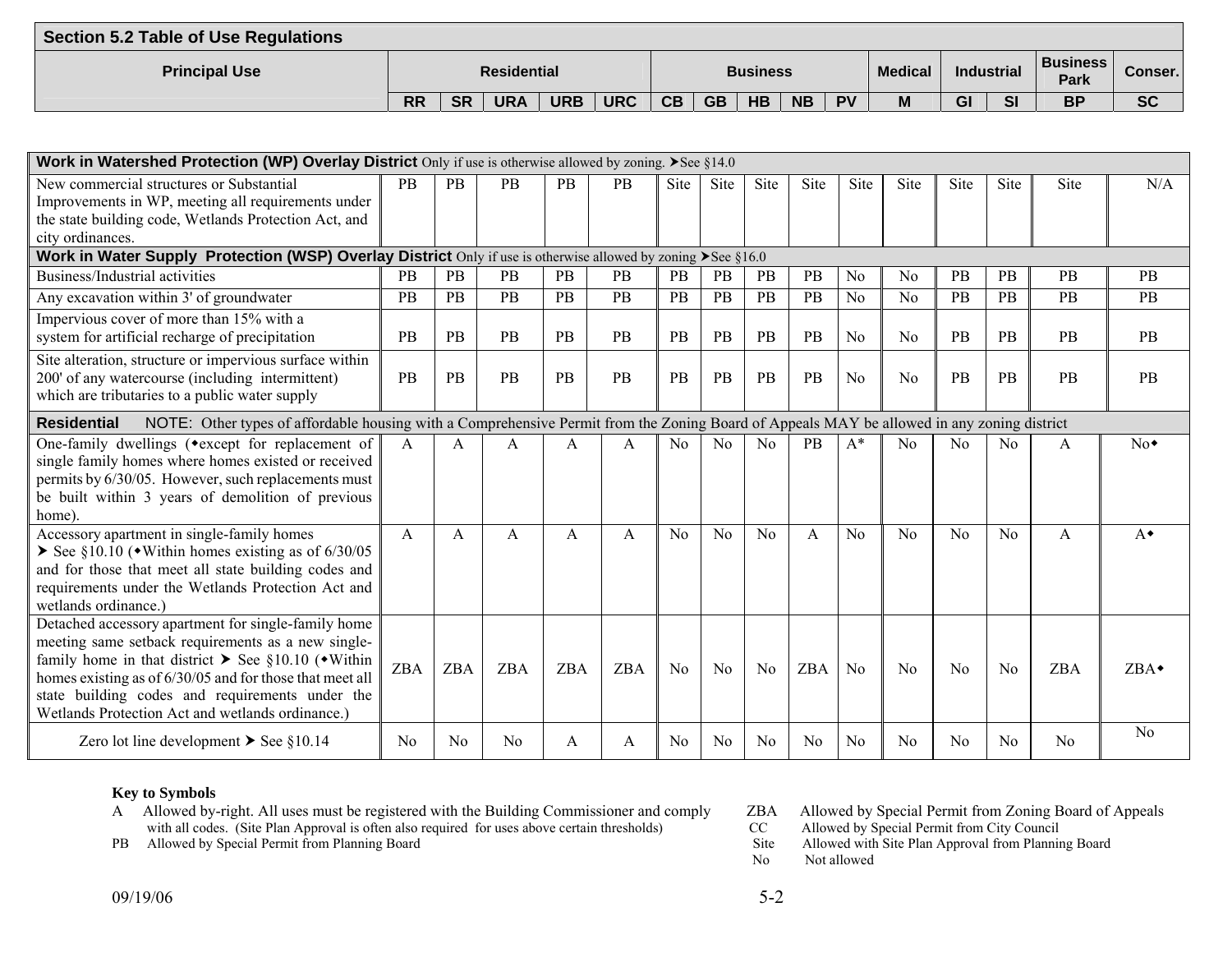| Section 5.2 Table of Use Regulations |           |           |                    |            |            |           |           |                 |           |           |                |    |            |                                |           |
|--------------------------------------|-----------|-----------|--------------------|------------|------------|-----------|-----------|-----------------|-----------|-----------|----------------|----|------------|--------------------------------|-----------|
| <b>Principal Use</b>                 |           |           | <b>Residential</b> |            |            |           |           | <b>Business</b> |           |           | <b>Medical</b> |    | Industrial | <b>Business</b><br><b>Park</b> | Conser.l  |
|                                      | <b>RR</b> | <b>SR</b> | <b>URA</b>         | <b>URB</b> | <b>URC</b> | <b>CB</b> | <b>GB</b> | <b>HB</b>       | <b>NB</b> | <b>PV</b> | M              | GI | SI         | <b>BP</b>                      | <b>SC</b> |

| <b>Residential (continued)</b>                                                                                                                                                                                                                                                                        |                |                |                |                |              |                |                |                |                |                |                |                |                |                |                |
|-------------------------------------------------------------------------------------------------------------------------------------------------------------------------------------------------------------------------------------------------------------------------------------------------------|----------------|----------------|----------------|----------------|--------------|----------------|----------------|----------------|----------------|----------------|----------------|----------------|----------------|----------------|----------------|
| Two-family dwellings with a single front entrance<br>and with both units sharing a party wall and/or<br>floor/ceiling and not separated by accessory features,<br>such as an attached garage or breezeway. At least<br>75% of wall or floor/ceilings of the units facing each<br>other must be shared | No             | No             | No             | A              | A            | N <sub>0</sub> | N <sub>0</sub> | <b>No</b>      | PB             | No             | No             | $\rm No$       | N <sub>0</sub> | No             | N <sub>0</sub> |
| Other Two-family dwellings meeting all dimensional<br>requirements for a newly created lot without<br>grandfathering from any dimensional standards                                                                                                                                                   | $\rm No$       | No             | $\rm No$       | <b>SP</b>      | $\mathsf{A}$ | No             | N <sub>o</sub> | $\rm No$       | PB             | No             | No             | No             | No             | N <sub>0</sub> | N <sub>0</sub> |
| Three-family dwellings                                                                                                                                                                                                                                                                                | No             | N <sub>o</sub> | No             | PB             | A            | N <sub>0</sub> | N <sub>o</sub> | N <sub>0</sub> | A              | No             | No             | N <sub>o</sub> | No             | No             | No             |
| Multi-family dwellings not exceeding 3 stories                                                                                                                                                                                                                                                        | No             | N <sub>0</sub> | No             | No             | Site         | N <sub>0</sub> | N <sub>o</sub> | <b>No</b>      | Site           | No             | No             | N <sub>0</sub> | N <sub>0</sub> | No             | N <sub>o</sub> |
| Multi-family dwellings exceeding 3 stories                                                                                                                                                                                                                                                            | N <sub>0</sub> | N <sub>0</sub> | No             | No             | PB           | No             | N <sub>o</sub> | No             | PB             | N <sub>o</sub> | N <sub>0</sub> | N <sub>0</sub> | No             | No             | N <sub>0</sub> |
| Townhouses                                                                                                                                                                                                                                                                                            | N <sub>0</sub> | No             | No             | PB             | Site         | No             | N <sub>o</sub> | No             | PB             | No             | No             | N <sub>0</sub> | No             | No             | No             |
| Home Occupations $\triangleright$ See §10.12                                                                                                                                                                                                                                                          | ZBA            | <b>ZBA</b>     | <b>ZBA</b>     | ZBA            | ZBA          | $\mathbf{A}$   | A              | <b>ZBA</b>     | $\mathbf{A}$   | N <sub>o</sub> | N <sub>0</sub> | No             | <b>ZBA</b>     | <b>ZBA</b>     | No             |
| Home Office $\triangleright$ See §10.12                                                                                                                                                                                                                                                               | A              | A              | A              | A              | A            | A              | A              | A              | A              | N <sub>o</sub> | N <sub>0</sub> | No             | A              | A              | A              |
| Accessory structures & fences (ZBA approval or<br>special conditions may be required for some<br>structures. $\triangleright$ See §6.7 and §6.8)                                                                                                                                                      | A              | A              | A              | A              | $\mathsf{A}$ | A              | A              | A              | $\mathsf{A}$   | N <sub>o</sub> | No             | $\mathsf{A}$   | A              | A              | A              |
| Tag Sale {as accessory use} for the purpose of<br>disposing of used personal and household articles from<br>the vendor's residence on a temporary basis                                                                                                                                               | A              | A              | A              | A              | A            | A              | A              | A              | A              | N <sub>o</sub> | A              | A              | A              | A              | A              |
| Horses and animals as accessory uses in accordance<br>with $§5.3$                                                                                                                                                                                                                                     | A              | A              | A              | A              | A            | A              | A              | A              | A              | N <sub>o</sub> | No             | A              | A              | A              | A              |
| Flag lots $\triangleright$ See §6.13                                                                                                                                                                                                                                                                  | PB             | PB             | N <sub>o</sub> | N <sub>0</sub> | No           | N <sub>o</sub> | N <sub>o</sub> | N <sub>0</sub> | No             | N <sub>o</sub> | N <sub>0</sub> | N <sub>0</sub> | N <sub>o</sub> | N <sub>o</sub> | N <sub>0</sub> |
| Fraternities and sororities                                                                                                                                                                                                                                                                           | N <sub>0</sub> | N <sub>0</sub> | N <sub>0</sub> | PB             | <b>PB</b>    | N <sub>0</sub> | No             | N <sub>0</sub> | N <sub>0</sub> | N <sub>o</sub> | N <sub>0</sub> | N <sub>0</sub> | N <sub>o</sub> | N <sub>0</sub> | No             |
| Dormitories                                                                                                                                                                                                                                                                                           | N <sub>0</sub> | No             | No             | PB             | PB           | No             | N <sub>o</sub> | No             | PB             | N <sub>o</sub> | No             | No             | No             | No             | No             |
| Planned unit development. See § 10.6                                                                                                                                                                                                                                                                  | <b>PB</b>      | PB             | PB             | PB             | PB           | No             | PB             | PB             | PB             | N <sub>o</sub> | N <sub>0</sub> | N <sub>0</sub> | PB             | PB             | No             |
| Cluster residential development. See § 10.5                                                                                                                                                                                                                                                           | PB             | PB             | PB             | PB             | PB           | No             | N <sub>0</sub> | N <sub>0</sub> | N <sub>0</sub> | N <sub>o</sub> | N <sub>0</sub> | N <sub>0</sub> | N <sub>0</sub> | PB             | No             |

A Allowed by-right. All uses must be registered with the Building Commissioner and comply ZBA Allowed by Special Permit from Zoning Board of Appeals with all codes. (Site Plan Approval is often also required for uses above certain thresholds) CC Allowed by Special Permit from City Council

PB Allowed by Special Permit from Planning Board Site Allowed with Site Plan Approval from Planning Board Site Allowed with Site Plan Approval from Planning Board

No Not allowed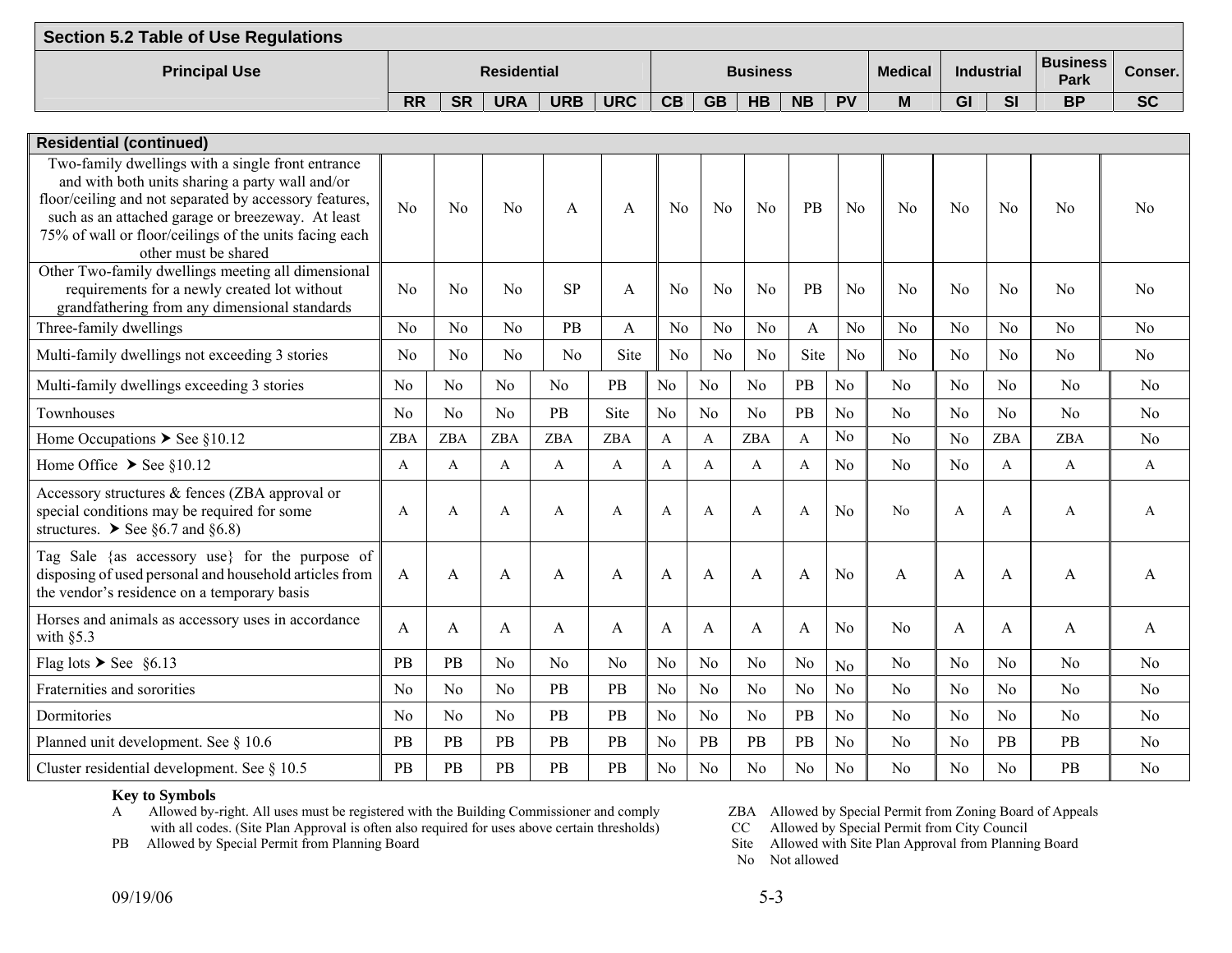| Section 5.2 Table of Use Regulations |           |           |                    |            |            |           |           |                 |           |           |                |    |                   |                                |           |
|--------------------------------------|-----------|-----------|--------------------|------------|------------|-----------|-----------|-----------------|-----------|-----------|----------------|----|-------------------|--------------------------------|-----------|
| <b>Principal Use</b>                 |           |           | <b>Residential</b> |            |            |           |           | <b>Business</b> |           |           | <b>Medical</b> |    | <b>Industrial</b> | <b>Business</b><br><b>Park</b> | Conser.   |
|                                      | <b>RR</b> | <b>SR</b> | <b>URA</b>         | <b>URB</b> | <b>URC</b> | <b>CB</b> | <b>GB</b> | <b>HB</b>       | <b>NB</b> | <b>PV</b> | M              | GI | <b>SI</b>         | <b>BP</b>                      | <b>SC</b> |

| <b>Residential (continued)</b>                                     |                |                |      |      |           |                |                |                |                |                |                |                |                |                |                |
|--------------------------------------------------------------------|----------------|----------------|------|------|-----------|----------------|----------------|----------------|----------------|----------------|----------------|----------------|----------------|----------------|----------------|
| Common driveways and vehicular egress/access                       | Site           | Site           | Site | Site | Site      | Sit            | Site           | Site           | Site           | Sit            | Site           | Site           | Site           | Site           | Site           |
| other than over the front lot line, provided any                   |                |                |      |      |           | e              |                |                |                | e              |                |                |                |                |                |
| driveway or common driveway (serving more than                     |                |                |      |      |           |                |                |                |                |                |                |                |                |                |                |
| one lot):                                                          |                |                |      |      |           |                |                |                |                |                |                |                |                |                |                |
| Shall not service more than three (3) lots (six lots<br>1.         |                |                |      |      |           |                |                |                |                |                |                |                |                |                |                |
| for common driveways that loop to a road in two                    |                |                |      |      |           |                |                |                |                |                |                |                |                |                |                |
| locations and are not dead-ends in any location).                  |                |                |      |      |           |                |                |                |                |                |                |                |                |                |                |
| $\overline{2}$ .<br>Shall provide the only vehicular access to the |                |                |      |      |           |                |                |                |                |                |                |                |                |                |                |
| lots being serviced by it, and shall be so stated in               |                |                |      |      |           |                |                |                |                |                |                |                |                |                |                |
| the lot deeds,                                                     |                |                |      |      |           |                |                |                |                |                |                |                |                |                |                |
| 3.<br>Shall be of suitable construction, grade, length             |                |                |      |      |           |                |                |                |                |                |                |                |                |                |                |
| and location, in the opinion of the Planning                       |                |                |      |      |           |                |                |                |                |                |                |                |                |                |                |
| Board, for the access and turn-around of cars,                     |                |                |      |      |           |                |                |                |                |                |                |                |                |                |                |
| trucks, ambulances, fire, and police, which will                   |                |                |      |      |           |                |                |                |                |                |                |                |                |                |                |
| be utilizing such driveway. At a minimum, a                        |                |                |      |      |           |                |                |                |                |                |                |                |                |                |                |
| common driveway shall not exceed 10% grade,                        |                |                |      |      |           |                |                |                |                |                |                |                |                |                |                |
| shall have a width of a least fifteen (15) feet,                   |                |                |      |      |           |                |                |                |                |                |                |                |                |                |                |
| shall have passing turnouts providing a total                      |                |                |      |      |           |                |                |                |                |                |                |                |                |                |                |
| width of at least 20 feet along a distance of at                   |                |                |      |      |           |                |                |                |                |                |                |                |                |                |                |
| least 25 feet, spaced with no more than 300 feet                   |                |                |      |      |           |                |                |                |                |                |                |                |                |                |                |
| between turnouts, and with the first such passing                  |                |                |      |      |           |                |                |                |                |                |                |                |                |                |                |
| turnout being located within ten feet of the                       |                |                |      |      |           |                |                |                |                |                |                |                |                |                |                |
| driveway connection to the street, and shall                       |                |                |      |      |           |                |                |                |                |                |                |                |                |                |                |
| conform to all other driveway requirements of                      |                |                |      |      |           |                |                |                |                |                |                |                |                |                |                |
| this ordinance.                                                    |                |                |      |      |           |                |                |                |                |                |                |                |                |                |                |
| Shall be described on easements and easement                       |                |                |      |      |           |                |                |                |                |                |                |                |                |                |                |
| plans approved with the Site Plan                                  |                |                |      |      |           |                |                |                |                |                |                |                |                |                |                |
| Assisted living residences > See also Nursing Home                 | PB             | PB             | PB   | PB   | PB        | N <sub>0</sub> | N <sub>0</sub> | N <sub>0</sub> | N <sub>o</sub> | N <sub>o</sub> | N <sub>0</sub> | N <sub>o</sub> | N <sub>o</sub> | N <sub>o</sub> | N <sub>o</sub> |
| Tourist home/bed & breakfast                                       | PB             | PB             | PB   | PB   | PB        | N <sub>0</sub> | N <sub>o</sub> | N <sub>0</sub> | PB             | N <sub>0</sub> | N <sub>0</sub> | No             | N <sub>0</sub> | <b>PB</b>      | N <sub>0</sub> |
| Lodging houses {special permit for reduced parking<br>$\S 8.2$     | No             | N <sub>0</sub> | No   | PB   | <b>PB</b> | N <sub>o</sub> | No             | No             | PB             | N <sub>o</sub> | No             | No             | No             | No             | N <sub>o</sub> |
| Halfway houses                                                     | N <sub>o</sub> | N <sub>0</sub> | PB   | PB   | PB        | N <sub>0</sub> | N <sub>o</sub> | N <sub>0</sub> | PB             | N <sub>o</sub> | N <sub>0</sub> | N <sub>0</sub> | N <sub>0</sub> | No             | N <sub>o</sub> |

- A Allowed by-right. All uses must be registered with the Building Commissioner and comply ZBA Allowed by Special Permit from Zoning Board of Appeals with all codes. (Site Plan Approval is often also required for uses above certain thresholds) CC Allowed by Special Permit from City Council
- 
- 
- 
- PB Allowed by Special Permit from Planning Board Site Allowed with Site Plan Approval from Planning Board Site Allowed with Site Plan Approval from Planning Board
	- No Not allowed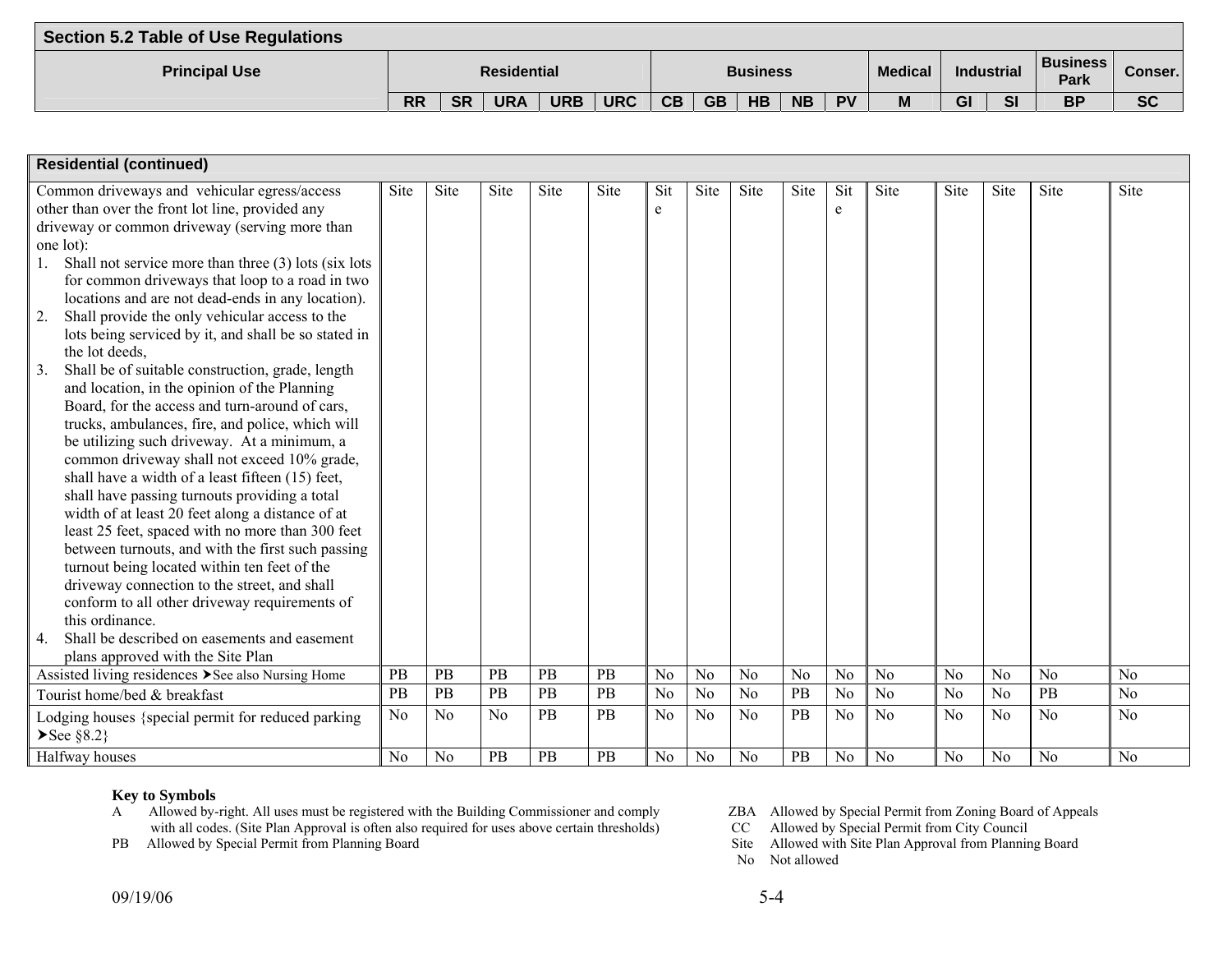| <b>Section 5.2 Table of Use Regulations</b> |           |           |                    |            |            |           |           |                 |           |           |                |    |                   |                           |                |
|---------------------------------------------|-----------|-----------|--------------------|------------|------------|-----------|-----------|-----------------|-----------|-----------|----------------|----|-------------------|---------------------------|----------------|
| <b>Principal Use</b>                        |           |           | <b>Residential</b> |            |            |           |           | <b>Business</b> |           |           | <b>Medical</b> |    | <b>Industrial</b> | Business  <br><b>Park</b> | <b>Conser.</b> |
|                                             | <b>RR</b> | <b>SR</b> | <b>URA</b>         | <b>URB</b> | <b>URC</b> | <b>CB</b> | <b>GB</b> | <b>HB</b>       | <b>NB</b> | <b>PV</b> | M              | GI | SI                | <b>BP</b>                 | <b>SC</b>      |

| <b>Residential (continued)</b>                                                                                                                                                                                                                                                                                                                                                                                                                                                                                                                                                                                                                                                                                               |                |                |                |                |     |                |                |                |                |                |                |                |                |                |                |
|------------------------------------------------------------------------------------------------------------------------------------------------------------------------------------------------------------------------------------------------------------------------------------------------------------------------------------------------------------------------------------------------------------------------------------------------------------------------------------------------------------------------------------------------------------------------------------------------------------------------------------------------------------------------------------------------------------------------------|----------------|----------------|----------------|----------------|-----|----------------|----------------|----------------|----------------|----------------|----------------|----------------|----------------|----------------|----------------|
|                                                                                                                                                                                                                                                                                                                                                                                                                                                                                                                                                                                                                                                                                                                              |                |                |                |                |     |                |                |                |                |                |                |                |                |                |                |
| 1-, 2- and 3-family homes and townhouses within the<br>RI Overlay with a minimum of 33% of affordable<br>units, in accordance with §10.11                                                                                                                                                                                                                                                                                                                                                                                                                                                                                                                                                                                    | PB             | PB             | N <sub>0</sub> | N <sub>o</sub> | No  | No             | No             | No             | No             | N <sub>o</sub> | No             | N <sub>o</sub> | No             | N <sub>0</sub> | No             |
| Mixed residential/work space which conforms to all<br>building and life safety codes and is located above<br>the first floor (as described in the definition)                                                                                                                                                                                                                                                                                                                                                                                                                                                                                                                                                                | N <sub>0</sub> | N <sub>0</sub> | N <sub>0</sub> | N <sub>0</sub> | PB❖ | A              | A              | PB             | A              | N <sub>0</sub> | N <sub>0</sub> | N <sub>0</sub> | A              | N <sub>0</sub> | N <sub>0</sub> |
| $\div$ In URC only, the residential component may be located on the first floor.                                                                                                                                                                                                                                                                                                                                                                                                                                                                                                                                                                                                                                             |                |                |                |                |     |                |                |                |                |                |                |                |                |                |                |
| Mixed residential/retail service, commercial uses<br>Service, Commercial Uses                                                                                                                                                                                                                                                                                                                                                                                                                                                                                                                                                                                                                                                | N <sub>0</sub> | N <sub>0</sub> | N <sub>0</sub> | N <sub>0</sub> | PB  | A❖             | A❖             | A❖             | A❖             | No             | No             | N <sub>o</sub> | No             | No             | N <sub>o</sub> |
| Residential development, PUDs and cluster<br>development using a Transfer of Development<br>Rights (TDR) obtained by a special permit from the<br>Farms, Forests and Rivers District.                                                                                                                                                                                                                                                                                                                                                                                                                                                                                                                                        | No             | No             | N <sub>0</sub> | No             | No  | No             | N <sub>o</sub> | No             | No             | A              | No             | N <sub>o</sub> | No             | No             | No             |
| • In the URC District: all uses may be on any floor; business<br>❖ In CB, GB, HB and NB Districts: All residential units, except for those in the NB District, must be located above<br>uses are limited to miscellaneous professional and business<br>the first floor. Uses may be mixed in the building and, above the first floor, within each unit within a building. All<br>offices and shall not include banking, real estate and insurance<br>uses normally permitted in these districts are allowed. A Special Permit is required if a Special Permit would<br>offices or retail, personal and consumer service establishments,<br>otherwise be required for the use.<br>medical doctors, dentists or chiropractors. |                |                |                |                |     |                |                |                |                |                |                |                |                |                |                |
| <b>Community and Recreational Facilities</b>                                                                                                                                                                                                                                                                                                                                                                                                                                                                                                                                                                                                                                                                                 |                |                |                |                |     |                |                |                |                |                |                |                |                |                |                |
| Cemetery, including any crematory therein                                                                                                                                                                                                                                                                                                                                                                                                                                                                                                                                                                                                                                                                                    | A              | A              | A              | A              | A   | N <sub>0</sub> | N <sub>0</sub> | N <sub>0</sub> | No.            | No             | N <sub>0</sub> | N <sub>0</sub> | N <sub>0</sub> | A              | N <sub>0</sub> |
| Community center                                                                                                                                                                                                                                                                                                                                                                                                                                                                                                                                                                                                                                                                                                             | <b>PB</b>      | PB             | <b>PB</b>      | PB             | PB  | $\mathsf{A}$   | $\mathsf{A}$   | $\mathsf{A}$   | Site           | N <sub>o</sub> | PB             | No             | $\mathsf{A}$   | <b>PB</b>      | No             |
| Educational use which is religious, sectarian,<br>denominational or public and other religious use                                                                                                                                                                                                                                                                                                                                                                                                                                                                                                                                                                                                                           | A              | A              | A              | A              | A   | A              | A              | A              | A              | N <sub>0</sub> | $\mathbf{A}$   | A              | A              | A              | $\mathbf{A}$   |
| (Allowed by-right "A" in EU overlay district, subject to applicable site plan approval.)                                                                                                                                                                                                                                                                                                                                                                                                                                                                                                                                                                                                                                     |                |                |                |                |     |                |                |                |                |                |                |                |                |                |                |
| Any other private school, college or university                                                                                                                                                                                                                                                                                                                                                                                                                                                                                                                                                                                                                                                                              | <b>PB</b>      | PB             | PB             | PB             | PB  | A              | PB             | PB             | PB             | No             | N <sub>o</sub> | N <sub>0</sub> | PB             | PB             | N <sub>0</sub> |
| Day care, school aged child care program (MGL<br>c28A §9) and family day care (with registration with<br><b>Building Commissioner)</b>                                                                                                                                                                                                                                                                                                                                                                                                                                                                                                                                                                                       | A              | A              | A              | A              | A   | A              | A              | A              | A              | N <sub>0</sub> | A              | A              | $\mathbf{A}$   | A              | A              |
| Hospital                                                                                                                                                                                                                                                                                                                                                                                                                                                                                                                                                                                                                                                                                                                     | N <sub>o</sub> | N <sub>o</sub> | N <sub>o</sub> | N <sub>o</sub> | No  | No             | N <sub>0</sub> | N <sub>0</sub> | N <sub>o</sub> | N <sub>0</sub> | A              | N <sub>0</sub> | N <sub>0</sub> | N <sub>0</sub> | N <sub>o</sub> |

A Allowed by-right. All uses must be registered with the Building Commissioner and comply ZBA Allowed by Special Permit from Zoning Board of Appeals with all codes. (Site Plan Approval is often also required for uses above certain thresholds) CC Allowed by Special Permit from City Council

PB Allowed by Special Permit from Planning Board Site Allowed with Site Plan Approval from Planning Board Site Allowed with Site Plan Approval from Planning Board

No Not allowed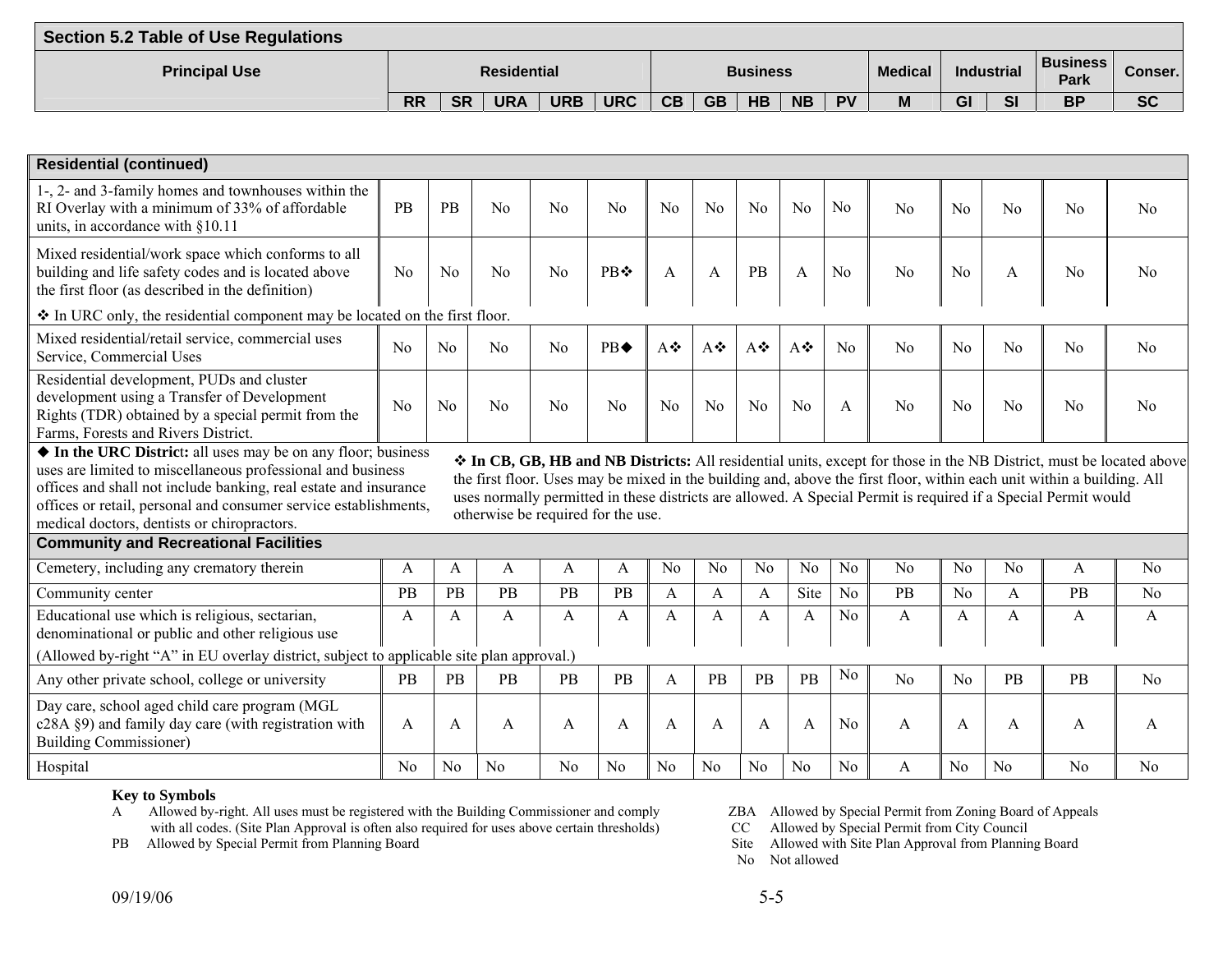| Section 5.2 Table of Use Regulations |           |           |                    |            |            |           |           |                 |           |           |                |    |                   |                                |           |
|--------------------------------------|-----------|-----------|--------------------|------------|------------|-----------|-----------|-----------------|-----------|-----------|----------------|----|-------------------|--------------------------------|-----------|
| <b>Principal Use</b>                 |           |           | <b>Residential</b> |            |            |           |           | <b>Business</b> |           |           | <b>Medical</b> |    | <b>Industrial</b> | <b>Business</b><br><b>Park</b> | Conser.   |
|                                      | <b>RR</b> | <b>SR</b> | <b>URA</b>         | <b>URB</b> | <b>URC</b> | <b>CB</b> | <b>GB</b> | HB              | <b>NB</b> | <b>PV</b> | M              | GI | SI                | <b>BP</b>                      | <b>SC</b> |

| <b>Community and Recreational Facilities (continued)</b>                                                                                                                                                                                                                                                                                                                             |                |                |                |                |            |                |                |              |                |                |                |                |                |           |                |
|--------------------------------------------------------------------------------------------------------------------------------------------------------------------------------------------------------------------------------------------------------------------------------------------------------------------------------------------------------------------------------------|----------------|----------------|----------------|----------------|------------|----------------|----------------|--------------|----------------|----------------|----------------|----------------|----------------|-----------|----------------|
| Historical association or society and non-profit<br>museum (may include the residence of a caretaker)                                                                                                                                                                                                                                                                                | <b>ZBA</b>     | <b>ZBA</b>     | <b>ZBA</b>     | <b>ZBA</b>     | <b>ZBA</b> | A              | $\mathbf{A}$   | A            | $\mathbf{A}$   | N <sub>o</sub> | N <sub>0</sub> | A              | A              | A         | PB             |
| Membership club or health or athletic facility<br>operated for profit                                                                                                                                                                                                                                                                                                                | No             | No             | No             | No             | No         | A              | $\overline{A}$ | <b>PB</b>    | N <sub>0</sub> | No             | No             | No             | PB             | No        | No             |
| Membership club operated as a not-for-profit<br>corporation, as defined by MGL c180, excluding any<br>adult establishments which display live nudity                                                                                                                                                                                                                                 | CC             | CC             | CC             | CC             | CC         | A              | A              | $\mathbf{A}$ | CC             | N <sub>o</sub> | No             | N <sub>0</sub> | CC             | CC        | N <sub>0</sub> |
| Outdoor commercial recreational use                                                                                                                                                                                                                                                                                                                                                  | PB             | <b>PB</b>      | No             | No             | No         | N <sub>0</sub> | N <sub>o</sub> | No           | N <sub>o</sub> | No             | No             | No             | No             | <b>PB</b> | <b>PB</b>      |
| Temporary event or use with a Temporary Events<br>Permit from City Council, a license from the Parking<br>Commission for short-term temporary use of facilities<br>under their jurisdiction, or a permit from the Board of<br>Public Works for use of streets, sidewalks or Pulaski<br>Park, in accordance with the Northampton Code of<br>Ordinances and any applicable regulations | A              | A              | A              | A              | A          | A              | A              | $\mathbf{A}$ | A              | N <sub>0</sub> | A              | A              | A              | A         | A              |
| <b>Agricultural Uses</b>                                                                                                                                                                                                                                                                                                                                                             |                |                |                |                |            |                |                |              |                |                |                |                |                |           |                |
| Agriculture, horticulture, floriculture, noncommercial<br>forestry, the growing of all vegetables and a<br>temporary (not to exceed erection or use for a period<br>of four (4) months in any one year) greenhouse or<br>stand for retail sale of agricultural or farm products<br>raised primarily on the same premises                                                             | A              | $\mathsf{A}$   | A              | A              | A          | A              | A              | A            | A              | N <sub>0</sub> | No             | A              | A              | A         | A              |
| Year-round greenhouse or stand for wholesale and<br>retail sale of agricultural or farm products                                                                                                                                                                                                                                                                                     | PB             | PB             | PB             | PB             | PB         | A              | A              | $\mathbf{A}$ | No             | No             | N <sub>0</sub> | N <sub>0</sub> | N <sub>0</sub> | PB        | PB             |
| Commercial stable or kennel in which all animals,<br>fowl, or other forms of life are completely enclosed<br>in pens or other structures. See $§10.8$ and exemptions<br>MGL c40A                                                                                                                                                                                                     | PB             | PB             | PB             | No             | No         | No             | No             | No           | No             | No             | No             | No             | No             | No        | PB             |
| Veterinary hospital in which all animals are kept inside<br>permanent buildings                                                                                                                                                                                                                                                                                                      | N <sub>0</sub> | N <sub>0</sub> | N <sub>0</sub> | N <sub>0</sub> | No         | N <sub>0</sub> | A              | A            | A              | N <sub>0</sub> | N <sub>0</sub> | No             | No             | No        | No             |

A Allowed by-right. All uses must be registered with the Building Commissioner and comply ZBA Allowed by Special Permit from Zoning Board of Appeals with all codes. (Site Plan Approval is often also required for uses above certain thresholds) CC Allowed by Special Permit from City Council

PB Allowed by Special Permit from Planning Board Site Allowed with Site Plan Approval from Planning Board Site Allowed with Site Plan Approval from Planning Board

No Not allowed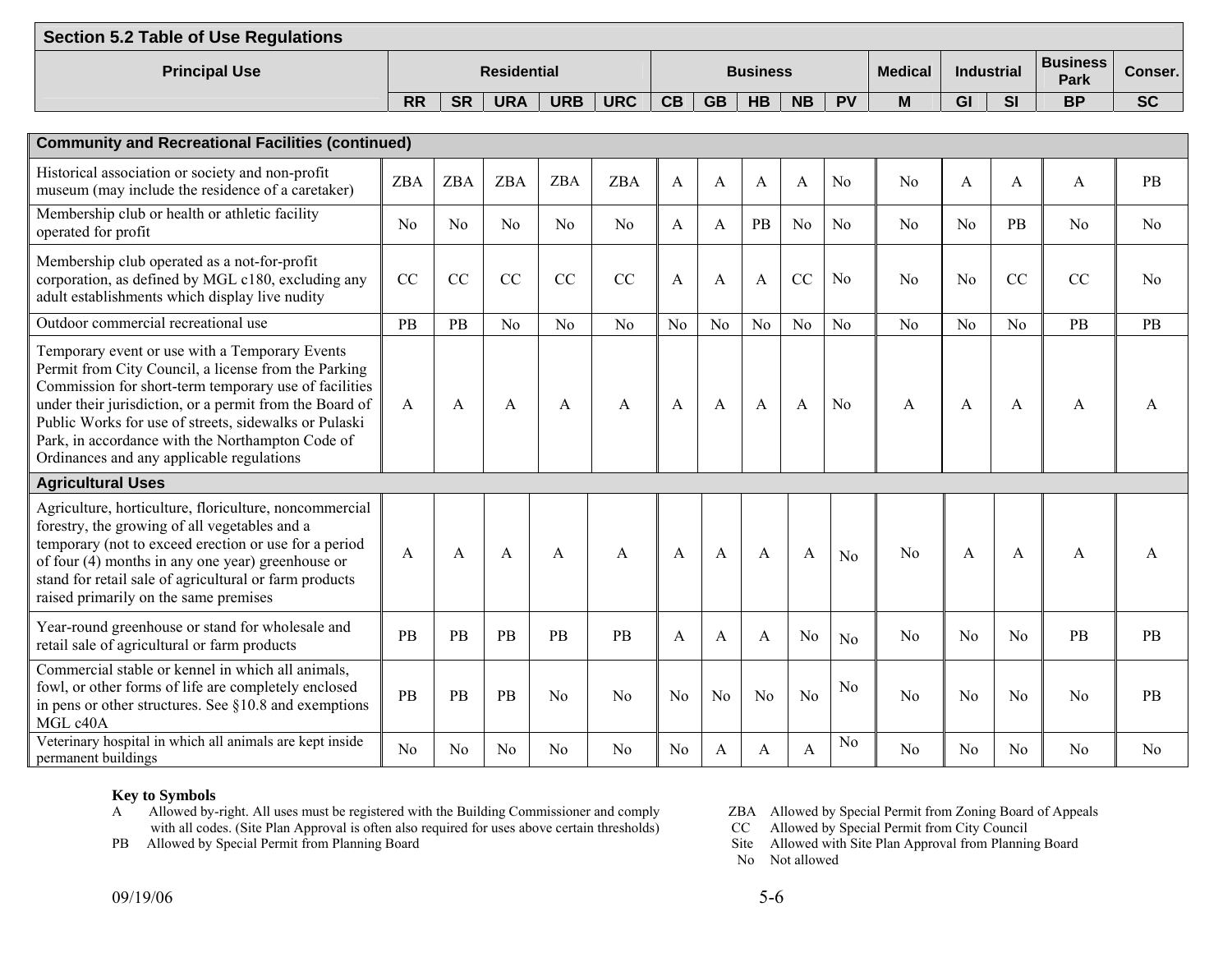| Section 5.2 Table of Use Regulations |                    |           |            |            |            |    |           |                 |           |           |                |            |           |                         |           |
|--------------------------------------|--------------------|-----------|------------|------------|------------|----|-----------|-----------------|-----------|-----------|----------------|------------|-----------|-------------------------|-----------|
| <b>Principal Use</b>                 | <b>Residential</b> |           |            |            |            |    |           | <b>Business</b> |           |           | <b>Medical</b> | Industrial |           | <b>Business</b><br>Park | Conser.   |
|                                      | <b>RR</b>          | <b>SR</b> | <b>URA</b> | <b>URB</b> | <b>URC</b> | CB | <b>GB</b> | <b>HB</b>       | <b>NB</b> | <b>PV</b> | <b>NA</b><br>ш | GI         | <b>SI</b> | <b>BP</b>               | <b>SC</b> |

| <b>Agricultural Uses (continued)</b>                                                                                                                                                                                                                                                                                                                                                                                                                                                                                                                                                                                                                                                                                                                                                                                                                                                                                                                                                                                                                                                                                                                                                                                                                                                                                                                         |                |                |                |                |                |                |                |                |                |                |                |                |                |                |                |
|--------------------------------------------------------------------------------------------------------------------------------------------------------------------------------------------------------------------------------------------------------------------------------------------------------------------------------------------------------------------------------------------------------------------------------------------------------------------------------------------------------------------------------------------------------------------------------------------------------------------------------------------------------------------------------------------------------------------------------------------------------------------------------------------------------------------------------------------------------------------------------------------------------------------------------------------------------------------------------------------------------------------------------------------------------------------------------------------------------------------------------------------------------------------------------------------------------------------------------------------------------------------------------------------------------------------------------------------------------------|----------------|----------------|----------------|----------------|----------------|----------------|----------------|----------------|----------------|----------------|----------------|----------------|----------------|----------------|----------------|
| Agricultural fair and/or exhibition grounds operated for<br>profit or not-for-profit, to promote agricultural activities,<br>or including, but not limited to, any of the following<br>uses: entertainment, amusement, sports, recreation,<br>racing, wagering including "simulcasting" associated<br>with approved race track activities, storage & handling<br>of animals, judging, showing $&$ auctioning of animals,<br>consumer trade shows, overnight camping related to<br>authorized events or exhibitions. No other<br>gaming/gambling activities allowed.                                                                                                                                                                                                                                                                                                                                                                                                                                                                                                                                                                                                                                                                                                                                                                                          | N <sub>0</sub> | N <sub>0</sub> | N <sub>0</sub> | N <sub>0</sub> | N <sub>0</sub> | N <sub>o</sub> | N <sub>0</sub> | N <sub>0</sub> | N <sub>0</sub> | N <sub>0</sub> | N <sub>0</sub> | N <sub>0</sub> | No             | N <sub>0</sub> | PB             |
| <b>Retail And Commercial Uses</b>                                                                                                                                                                                                                                                                                                                                                                                                                                                                                                                                                                                                                                                                                                                                                                                                                                                                                                                                                                                                                                                                                                                                                                                                                                                                                                                            |                |                |                |                |                |                |                |                |                |                |                |                |                |                |                |
| Planned Village ( $\triangleright$ See also §10.15) consisting of<br>Any type of residential uses and mixed residential<br>uses, allowed in the table of use regulations,<br>provided, however, that the gross floor area devoted<br>to residential use shall not exceed 85% the gross<br>floor area of the commercial uses in the Planned<br>Village, as defined in item 4 of this entry. (This cap<br>shall no longer apply when the project reaches<br>400,000 square feet of commercial uses in the PV<br>zoning district)<br>Nursing homes, assisted living residence, and<br>2.<br>residential units above first floor commercial space<br>(not subject to above cap);<br>The following community uses: religious or<br>3.<br>educational uses; nursery; kindergarten; day care;<br>membership clubs (not-for-profit and for-profit);<br>public recreation or open space; & municipal use;<br>The following commercial uses: Business offices (as<br>defined elsewhere in this table), Research and<br>development facilities, and Manufacturing. Also retail<br>uses and sit-down restaurants, not to exceed five (5)<br>percent of the gross floor area of the Planned Village.<br>Also miscellaneous professional offices (as defined<br>elsewhere in the table), not to exceed five (5) percent of<br>the gross floor area of the Planned Village. | N <sub>0</sub> | N <sub>o</sub> | N <sub>0</sub> | N <sub>0</sub> | N <sub>0</sub> | N <sub>0</sub> | N <sub>0</sub> | N <sub>0</sub> | N <sub>0</sub> | PB             | N <sub>o</sub> | N <sub>o</sub> | N <sub>o</sub> | N <sub>0</sub> | N <sub>0</sub> |

- A Allowed by-right. All uses must be registered with the Building Commissioner and comply ZBA Allowed by Special Permit from Zoning Board of Appeals with all codes. (Site Plan Approval is often also required for uses above certain thresholds) CC Allowed by Special Permit from City Council
- 
- 
- 
- PB Allowed by Special Permit from Planning Board Site Allowed with Site Plan Approval from Planning Board
	- No Not allowed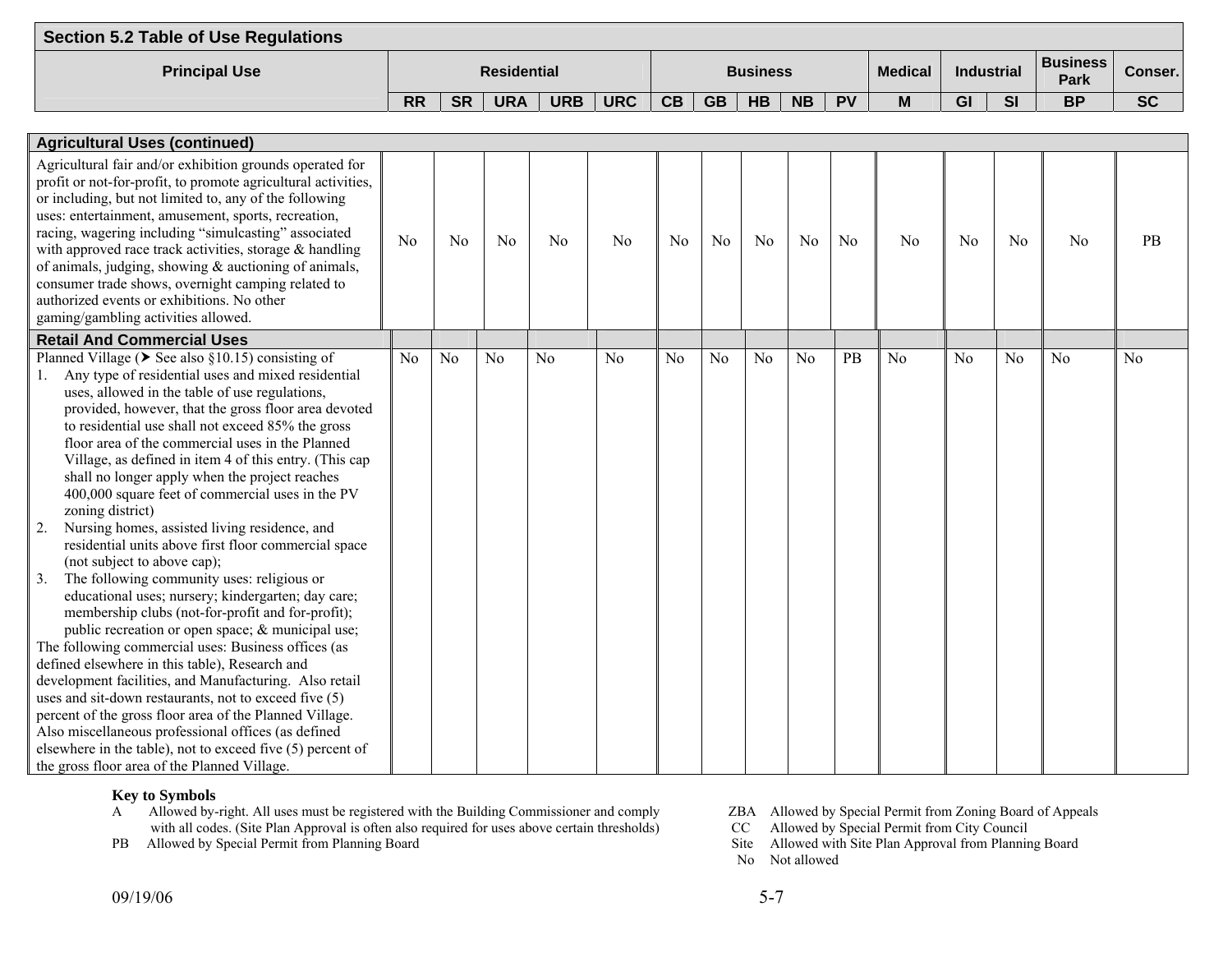| Section 5.2 Table of Use Regulations |           |           |                    |            |            |           |           |                 |           |           |                |                 |                                |           |
|--------------------------------------|-----------|-----------|--------------------|------------|------------|-----------|-----------|-----------------|-----------|-----------|----------------|-----------------|--------------------------------|-----------|
| <b>Principal Use</b>                 |           |           | <b>Residential</b> |            |            |           |           | <b>Business</b> |           |           | <b>Medical</b> | Industrial      | <b>Business</b><br><b>Park</b> | Conser.   |
|                                      | <b>RR</b> | <b>SR</b> | <b>URA</b>         | <b>URB</b> | <b>URC</b> | <b>CB</b> | <b>GB</b> | <b>HB</b>       | <b>NB</b> | <b>PV</b> | M              | GI<br><b>SI</b> | <b>BP</b>                      | <b>SC</b> |

| <b>Retail And Commercial Uses (continued)</b>                                                                                                                                           |                |                |                |                |                |                |                |                |                |                |                |                |                |                |                |
|-----------------------------------------------------------------------------------------------------------------------------------------------------------------------------------------|----------------|----------------|----------------|----------------|----------------|----------------|----------------|----------------|----------------|----------------|----------------|----------------|----------------|----------------|----------------|
| Reuse of contributing structures in the National                                                                                                                                        | N <sub>0</sub> | N <sub>0</sub> | N <sub>o</sub> | N <sub>0</sub> | N <sub>0</sub> | N <sub>0</sub> | N <sub>0</sub> | N <sub>0</sub> | N <sub>0</sub> | Site           | N <sub>0</sub> | N <sub>0</sub> | N <sub>0</sub> | N <sub>0</sub> | N <sub>0</sub> |
| Register of Historic Places for any Residential Use or                                                                                                                                  |                |                |                |                |                |                |                |                |                |                |                |                |                |                |                |
| Community Facility listed in this table, Tradesman,                                                                                                                                     |                |                |                |                |                |                |                |                |                |                |                |                |                |                |                |
| Business Offices and Services, Miscellaneous                                                                                                                                            |                |                |                |                |                |                |                |                |                |                |                |                |                |                |                |
| Professional Offices, Research and Development                                                                                                                                          |                |                |                |                |                |                |                |                |                |                |                |                |                |                |                |
| Facilities, and Manufacturing. Also for, Retail uses                                                                                                                                    |                |                |                |                |                |                |                |                |                |                |                |                |                |                |                |
| or Restaurants, when the gross floor area in these                                                                                                                                      |                |                |                |                |                |                |                |                |                |                |                |                |                |                |                |
| uses does not exceed ten (10) percent of the gross                                                                                                                                      |                |                |                |                |                |                |                |                |                |                |                |                |                |                |                |
| floor area of the building or complex of historical                                                                                                                                     |                |                |                |                |                |                |                |                |                |                |                |                |                |                |                |
| buildings being redeveloped under this section. For                                                                                                                                     |                |                |                |                |                |                |                |                |                |                |                |                |                |                |                |
| all uses under this table entry, the Planning Board                                                                                                                                     |                |                |                |                |                |                |                |                |                |                |                |                |                |                |                |
| must find that the rehabilitation and reuse, and all                                                                                                                                    |                |                |                |                |                |                |                |                |                |                |                |                |                |                |                |
| future alterations, will be done in accordance with                                                                                                                                     |                |                |                |                |                |                |                |                |                |                |                |                |                |                |                |
| U.S. Department of Interior Standards for                                                                                                                                               |                |                |                |                |                |                |                |                |                |                |                |                |                |                |                |
| Rehabilitating Historic Buildings, and in particular                                                                                                                                    |                |                |                |                |                |                |                |                |                |                |                |                |                |                |                |
| that, to the extent practicable, historically significant                                                                                                                               |                |                |                |                |                |                |                |                |                |                |                |                |                |                |                |
| exterior facades are preserved or restored and original                                                                                                                                 |                |                |                |                |                |                |                |                |                |                |                |                |                |                |                |
| roof lines are preserved.                                                                                                                                                               |                |                |                |                |                |                |                |                |                |                |                |                |                |                |                |
| Adult establishments, which display live nudity. See                                                                                                                                    | No             | No             | No             | N <sub>0</sub> | No             | No             | No             | <b>SP</b>      | No             | No             | No             | No             | No             | No             | No             |
| §10.13                                                                                                                                                                                  |                |                |                |                |                |                |                |                |                |                |                |                |                |                |                |
| The HB, these uses shall be allowed on sites no portion of which is less than 500 feet from any church/house of worship, day care center, park, playground, school, residence, or other |                |                |                |                |                |                |                |                |                |                |                |                |                |                |                |
| adult establishment which displays live nudity.                                                                                                                                         |                |                |                |                |                |                |                |                |                |                |                |                |                |                |                |
| Artist's space where artists create original and                                                                                                                                        | N <sub>o</sub> | N <sub>0</sub> | N <sub>o</sub> | N <sub>0</sub> | N <sub>0</sub> | A              | A              | $\mathbf{A}$   | A              | N <sub>0</sub> | A              | N <sub>0</sub> | $\mathbf{A}$   | A              | N <sub>0</sub> |
| creative works (such as books, writings, paintings,                                                                                                                                     |                |                |                |                |                |                |                |                |                |                |                |                | $(*PB)$        |                |                |
| sculptures, traditional and fine crafts, creation or                                                                                                                                    |                |                |                |                |                |                |                |                |                |                |                |                |                |                |                |
| acting of films, creating of dance), but not                                                                                                                                            |                |                |                |                |                |                |                |                |                |                |                |                |                |                |                |
| performance or residential use, other than what is                                                                                                                                      |                |                |                |                |                |                |                |                |                |                |                |                |                |                |                |
| otherwise allowed in the Table of Use regulations.                                                                                                                                      |                |                |                |                |                |                |                |                |                |                |                |                |                |                |                |
| (*First floor artist space requires a PB in the SI                                                                                                                                      |                |                |                |                |                |                |                |                |                |                |                |                |                |                |                |
| district.)                                                                                                                                                                              |                |                |                |                |                |                |                |                |                |                |                |                |                |                |                |

- A Allowed by-right. All uses must be registered with the Building Commissioner and comply ZBA Allowed by Special Permit from Zoning Board of Appeals with all codes. (Site Plan Approval is often also required for uses above certain thresholds) CC Allowed by Special Permit from City Council
- 
- 
- 
- PB Allowed by Special Permit from Planning Board Site Allowed with Site Plan Approval from Planning Board Site Allowed with Site Plan Approval from Planning Board
	- No Not allowed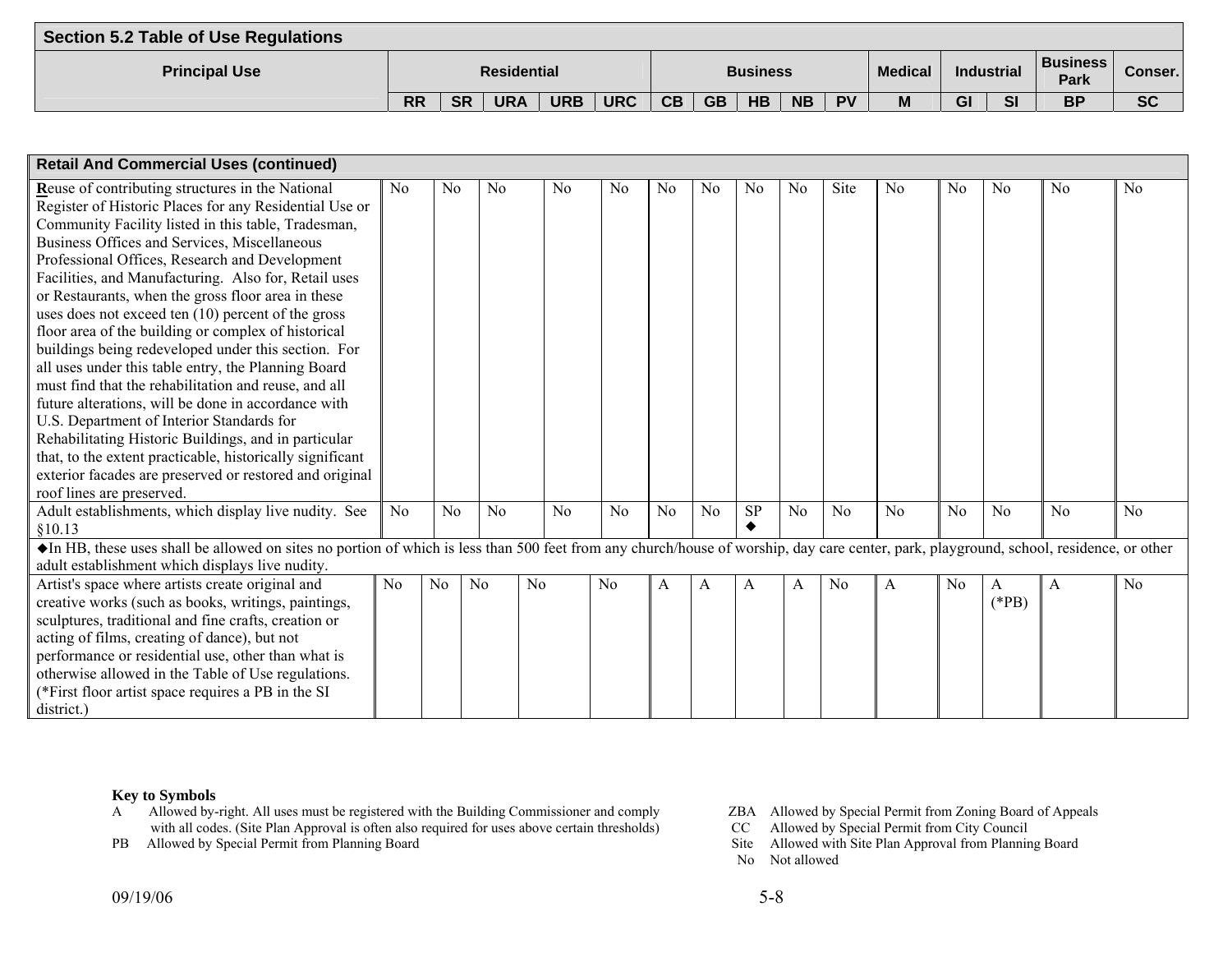| Section 5.2 Table of Use Regulations |           |           |                    |            |            |    |           |                 |           |           |                |    |                   |                                |           |
|--------------------------------------|-----------|-----------|--------------------|------------|------------|----|-----------|-----------------|-----------|-----------|----------------|----|-------------------|--------------------------------|-----------|
| <b>Principal Use</b>                 |           |           | <b>Residential</b> |            |            |    |           | <b>Business</b> |           |           | <b>Medical</b> |    | <b>Industrial</b> | <b>Business</b><br><b>Park</b> | Conser.   |
|                                      | <b>RR</b> | <b>SR</b> | <b>URA</b>         | <b>URB</b> | <b>URC</b> | CB | <b>GB</b> | <b>HB</b>       | <b>NB</b> | <b>PV</b> | M              | GI | <b>SI</b>         | <b>BP</b>                      | <b>SC</b> |

| <b>Retail And Commercial Uses (continued)</b>                                                                                                                                    |                |                |                |                |                |                |                |      |                |                |                |                |                |                |                |
|----------------------------------------------------------------------------------------------------------------------------------------------------------------------------------|----------------|----------------|----------------|----------------|----------------|----------------|----------------|------|----------------|----------------|----------------|----------------|----------------|----------------|----------------|
| <b>Retail &amp; Personal Services with a maximum</b>                                                                                                                             |                |                |                |                |                |                |                |      |                |                |                |                |                |                |                |
| floor area of:                                                                                                                                                                   |                |                |                |                |                |                |                |      |                |                |                |                |                |                |                |
| A: less than or equal to 10,000 square feet for any                                                                                                                              | No             | No             | N <sub>0</sub> | N <sub>0</sub> | N <sub>0</sub> | A              | A              | A    | A              | No             | N <sub>0</sub> | No             | N <sub>o</sub> | N <sub>0</sub> | N <sub>0</sub> |
| single establishment                                                                                                                                                             |                |                |                |                |                |                |                |      |                |                |                |                |                |                |                |
| B: $10,000 - 90,000$ square feet, single establishment                                                                                                                           | N <sub>o</sub> | N <sub>0</sub> | No             | N <sub>o</sub> | N <sub>0</sub> | PB             | <b>PB</b>      | PB   | N <sub>0</sub> | N <sub>0</sub> | N <sub>0</sub> | N <sub>o</sub> | No             | N <sub>0</sub> | $\rm No$       |
| (see §6.2, §10.15,§11) $\diamond$ ; or                                                                                                                                           |                |                |                |                |                |                |                |      |                |                |                |                |                |                |                |
| C: over 10,000 sq. feet (single or cumulative) with                                                                                                                              |                |                |                |                |                |                |                |      |                |                |                |                |                |                |                |
| 2 or more stories and all parking in rear or                                                                                                                                     | N <sub>0</sub> | N <sub>0</sub> | N <sub>0</sub> | N <sub>o</sub> | No             | PB             | PB             | Site | N <sub>o</sub> | N <sub>0</sub> | N <sub>0</sub> | N <sub>0</sub> | No             | No             | N <sub>0</sub> |
| side. (2nd+ floor may include other permitted                                                                                                                                    |                |                |                |                |                |                |                |      |                |                |                |                |                |                |                |
| uses) $\diamondsuit$ $\blacklozenge$ ; or                                                                                                                                        |                |                |                |                |                |                |                |      |                |                |                |                |                |                |                |
| D: Less than or equal to 10,000 sq. feet single                                                                                                                                  |                |                |                |                |                |                |                |      |                |                |                |                |                |                |                |
| establishment and less than or equal to 15,000 sq.                                                                                                                               |                |                |                |                |                |                |                |      |                |                |                |                |                |                |                |
| feet of cumulative development in a 3-year period                                                                                                                                |                |                |                |                |                |                |                |      |                |                |                |                |                |                |                |
| on the same parcel of land which has been in                                                                                                                                     | No             | No             | No             | N <sub>o</sub> | No             | PB             | PB             | Site | N <sub>o</sub> | N <sub>0</sub> | No             | N <sub>o</sub> | No             | No             | No             |
| common or affiliated ownership within the same                                                                                                                                   |                |                |                |                |                |                |                |      |                |                |                |                |                |                |                |
| 3-year period; or                                                                                                                                                                |                |                |                |                |                |                |                |      |                |                |                |                |                |                |                |
| E: Less than or equal to $10,000$ sq. feet single                                                                                                                                |                |                |                |                |                |                |                |      |                |                |                |                |                |                |                |
| establishment and over 15,000 sq. feet of                                                                                                                                        |                |                |                |                |                |                |                |      |                |                |                |                |                |                |                |
| cumulative development in a 3-year period on the                                                                                                                                 |                |                |                |                |                |                |                |      |                |                |                |                |                |                |                |
| same parcel of land or on land which has been in                                                                                                                                 | No             | No             | No             | $\overline{N}$ | No             | Site           | <b>PB</b>      | PB   | N <sub>o</sub> | No             | No             | No             | No             | No             | N <sub>0</sub> |
| common or affiliated ownership within the same 3-                                                                                                                                |                |                |                |                |                |                |                |      |                |                |                |                |                |                |                |
| year period $\div$                                                                                                                                                               |                |                |                |                |                |                |                |      |                |                |                |                |                |                |                |
| F. Over 90,000 sq. foot footprint for single                                                                                                                                     | No             | No             | No             | No             | No             | No             | N <sub>o</sub> | No   | N <sub>o</sub> | No             | No             | No             | No             | No             | <b>No</b>      |
| establishment                                                                                                                                                                    |                |                |                |                |                |                |                |      |                |                |                |                |                |                |                |
| Applies to new projects and substantial improvements (For the purposes of this section, exclude the value of improvements to repair or replacement of roofs, mechanical systems, |                |                |                |                |                |                |                |      |                |                |                |                |                |                |                |
| elevators, parking lots, or landscaping from calculations.) $\bullet$ 2nd story must be at least 50% of the footprint and must include the entire frontage.                      |                |                |                |                |                |                |                |      |                |                |                |                |                |                |                |
| {Automobiles} Establishment selling, leasing, renting                                                                                                                            | No             | N <sub>0</sub> | N <sub>0</sub> | N <sub>0</sub> | N <sub>0</sub> | N <sub>0</sub> | <b>PB</b>      | A    | N <sub>0</sub> | N <sub>0</sub> | N <sub>0</sub> | No             | N <sub>o</sub> | No             | N <sub>o</sub> |
| automobiles and/or used automobiles and trucks, new                                                                                                                              |                |                |                |                |                |                |                |      |                |                |                |                |                |                |                |
| automobile tires and other accessories, boats,                                                                                                                                   |                |                |                |                |                |                |                |      |                |                |                |                |                |                |                |
| motorcycles and household and camping trailers                                                                                                                                   |                |                |                |                |                |                |                |      |                |                |                |                |                |                |                |

- A Allowed by-right. All uses must be registered with the Building Commissioner and comply ZBA Allowed by Special Permit from Zoning Board of Appeals with all codes. (Site Plan Approval is often also required for uses above certain thresholds) CC Allowed by Special Permit from City Council
- 
- 
- 
- PB Allowed by Special Permit from Planning Board Site Allowed with Site Plan Approval from Planning Board Site Allowed with Site Plan Approval from Planning Board
	- No Not allowed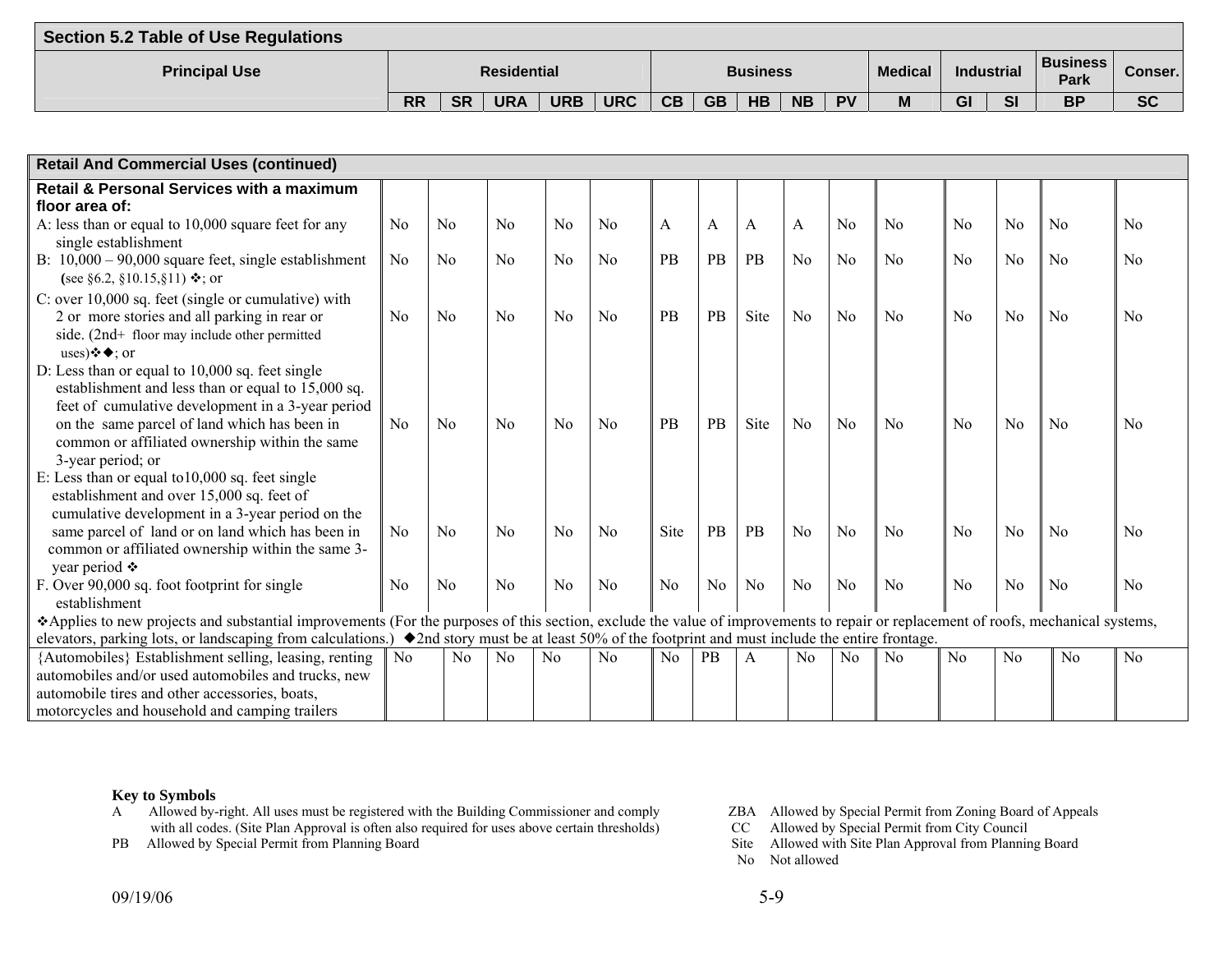| <b>Section 5.2 Table of Use Regulations</b> |                                                                                                  |           |            |            |            |           |           |           |           |           |   |    |           |           |           |
|---------------------------------------------|--------------------------------------------------------------------------------------------------|-----------|------------|------------|------------|-----------|-----------|-----------|-----------|-----------|---|----|-----------|-----------|-----------|
| <b>Principal Use</b>                        | <b>Business</b><br><b>Medical</b><br><b>Residential</b><br>Industrial<br><b>Business</b><br>Park |           |            |            |            |           |           |           |           |           |   |    |           |           | Conser.   |
|                                             | <b>RR</b>                                                                                        | <b>SR</b> | <b>URA</b> | <b>URB</b> | <b>URC</b> | <b>CB</b> | <b>GB</b> | <b>HB</b> | <b>NB</b> | <b>PV</b> | M | GI | <b>SI</b> | <b>BP</b> | <b>SC</b> |

| <b>Retail And Commercial Uses (continued)</b>                                                                                          |                |                |                |                |                |           |                |                |                |                |                |                |                |                |                |
|----------------------------------------------------------------------------------------------------------------------------------------|----------------|----------------|----------------|----------------|----------------|-----------|----------------|----------------|----------------|----------------|----------------|----------------|----------------|----------------|----------------|
| Automotive repair (not junkyard) without gasoline<br>sales                                                                             | N <sub>0</sub> | N <sub>0</sub> | No             | No             | No             | No        | Site           | Site           | Site           | No             | No             | No             | <b>PB</b>      | No             | No             |
| Automotive service station (not junkyard) with or<br>without convenience commercial                                                    | No             | No             | No             | No             | No             | No        | PB             | <b>PB</b>      | PB             | No             | No             | No             | No             | No             | No             |
| Junk cars, motor vehicle accessories, scrap metal<br>$\S 8.9-12$ }                                                                     | <b>PB</b>      | PB             | <b>PB</b>      | <b>PB</b>      | <b>PB</b>      | <b>PB</b> | PB             | <b>PB</b>      | <b>PB</b>      | <b>PB</b>      | PB             | <b>PB</b>      | <b>PB</b>      | <b>PB</b>      | <b>PB</b>      |
| Business service and supply service establishments                                                                                     | N <sub>0</sub> | N <sub>o</sub> | N <sub>o</sub> | N <sub>o</sub> | N <sub>o</sub> | A         | PB             | PB             | No             | No             | N <sub>o</sub> | A              | A              | No             | No             |
| Commercial parking lot or structure including a public<br>garage                                                                       | N <sub>0</sub> | N <sub>0</sub> | N <sub>0</sub> | N <sub>0</sub> | No             | A         | A              | A              | A              | N <sub>0</sub> | No             | A              | A              | No             | No             |
| {Parking Offsite and Combined Parking > See §8.5 &<br>8.7                                                                              | <b>PB</b>      | <b>PB</b>      | PB             | PB             | <b>PB</b>      | <b>PB</b> | PB             | PB             | PB             | No             | PB             | PB             | <b>PB</b>      | <b>PB</b>      | <b>PB</b>      |
| {Parking lot access for non-residential uses across a<br>residential lot $\blacktriangleright$ See §8.9}                               | <b>PB</b>      | PB             | <b>PB</b>      | PB             | PB             | <b>PB</b> | PB             | <b>PB</b>      | PB             | No             | PB             | PB             | <b>PB</b>      | PB             | PB             |
| {Parking requirement reduction $\blacktriangleright$ See §8.10-6}                                                                      | PB             | PB             | <b>PB</b>      | PB             | PB             | No        | PB             | <b>PB</b>      | PB             | No             | PB             | PB             | <b>PB</b>      | <b>PB</b>      | PB             |
| {Fees-in-lieu of parking $\triangleright$ See §8.11}                                                                                   | N <sub>0</sub> | N <sub>0</sub> | N <sub>0</sub> | N <sub>0</sub> | N <sub>0</sub> | PB        | N <sub>0</sub> | N <sub>0</sub> | N <sub>0</sub> | N <sub>0</sub> | N <sub>0</sub> | N <sub>o</sub> | N <sub>0</sub> | N <sub>0</sub> | No             |
| Filling of any land. See §10.4                                                                                                         | PB             | PB             | PB             | PB             | <b>PB</b>      | <b>PB</b> | PB             | PB             | PB             | N <sub>o</sub> | N <sub>0</sub> | PB             | PB             | <b>PB</b>      | No             |
| Filling of water or wet area. See §10.3                                                                                                | PB             | PB             | <b>PB</b>      | PB             | PB             | <b>PB</b> | PB             | <b>PB</b>      | PB             | N <sub>0</sub> | N <sub>0</sub> | PB             | <b>PB</b>      | PB             | <b>PB</b>      |
| Funeral establishment (in URB the owner must be a<br>funeral establishment director and a bona-fide resident<br>of that establishment) | No             | N <sub>0</sub> | N <sub>0</sub> | PB             | PB             | <b>PB</b> | PB             | <b>PB</b>      | A              | N <sub>0</sub> | No             | No             | N <sub>0</sub> | N <sub>0</sub> | No             |
| Hotels/motels                                                                                                                          | N <sub>0</sub> | N <sub>0</sub> | N <sub>0</sub> | N <sub>0</sub> | No             | PB        | PB             | N <sub>o</sub> | N <sub>0</sub> | N <sub>0</sub> | N <sub>o</sub> | N <sub>o</sub> | No             | No             | No             |
| Movie picture and live theater, indoor, not including<br>night club/dance hall or adult uses.                                          | No             | N <sub>0</sub> | N <sub>0</sub> | N <sub>0</sub> | N <sub>0</sub> | A         | <b>PB</b>      | $\mathsf{A}$   | No             | N <sub>0</sub> | No             | No             | N <sub>0</sub> | N <sub>0</sub> | N <sub>0</sub> |

- A Allowed by-right. All uses must be registered with the Building Commissioner and comply ZBA Allowed by Special Permit from Zoning Board of Appeals with all codes. (Site Plan Approval is often also required for uses above certain thresholds) CC Allowed by Special Permit from City Council
- 
- 
- 
- PB Allowed by Special Permit from Planning Board Site Allowed with Site Plan Approval from Planning Board Site Allowed with Site Plan Approval from Planning Board
	- No Not allowed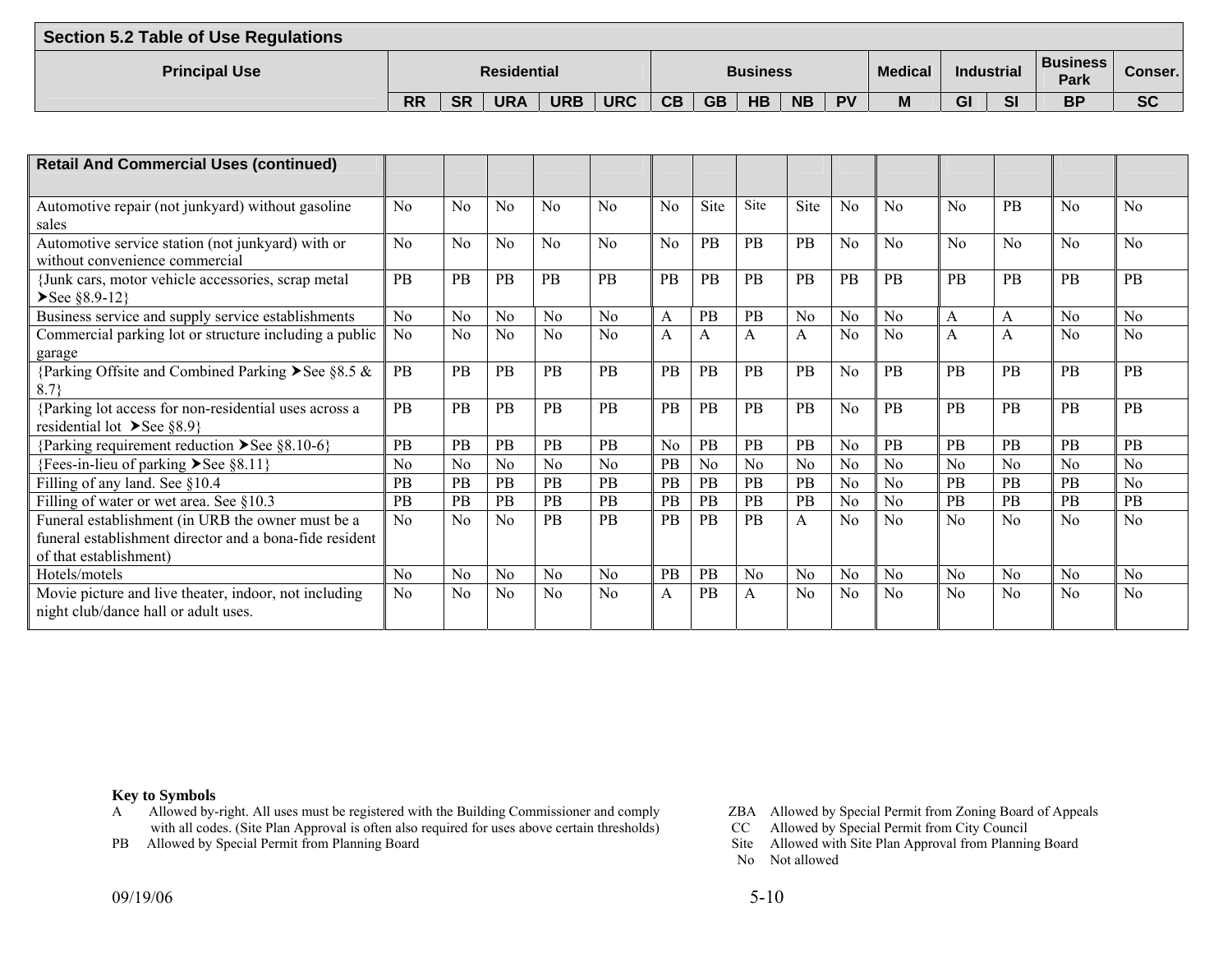| Section 5.2 Table of Use Regulations |           |           |                    |            |            |    |           |                 |           |           |                |    |            |                          |           |
|--------------------------------------|-----------|-----------|--------------------|------------|------------|----|-----------|-----------------|-----------|-----------|----------------|----|------------|--------------------------|-----------|
| <b>Principal Use</b>                 |           |           | <b>Residential</b> |            |            |    |           | <b>Business</b> |           |           | <b>Medical</b> |    | Industrial | 'Business<br><b>Park</b> | Conser.   |
|                                      | <b>RR</b> | <b>SR</b> | <b>URA</b>         | <b>URB</b> | <b>URC</b> | CB | <b>GB</b> | <b>HB</b>       | <b>NB</b> | <b>PV</b> | M              | GI | <b>SI</b>  | <b>BP</b>                | <b>SC</b> |

| <b>Retail And Commercial Uses (continued)</b>                                                                                                                                                                                                                    |                |                |                |                |                |                |                |           |                |                |                |                |                |                |                |
|------------------------------------------------------------------------------------------------------------------------------------------------------------------------------------------------------------------------------------------------------------------|----------------|----------------|----------------|----------------|----------------|----------------|----------------|-----------|----------------|----------------|----------------|----------------|----------------|----------------|----------------|
| Miniature golf course, temporary carnival                                                                                                                                                                                                                        | N <sub>0</sub> | N <sub>0</sub> | N <sub>0</sub> | N <sub>0</sub> | N <sub>0</sub> | N <sub>0</sub> | N <sub>0</sub> | <b>PB</b> | N <sub>0</sub> | N <sub>o</sub> | No             | N <sub>0</sub> | N <sub>0</sub> | N <sub>0</sub> | PB             |
| Night club/dance hall                                                                                                                                                                                                                                            | N <sub>o</sub> | No             | N <sub>o</sub> | N <sub>o</sub> | N <sub>o</sub> | PB             | PB             | PB        | N <sub>o</sub> | N <sub>0</sub> | N <sub>o</sub> | N <sub>o</sub> | N <sub>0</sub> | N <sub>o</sub> | No             |
| Pool or billiard hall, amusement arcade, bowling<br>alley, teen center                                                                                                                                                                                           | No             | No             | N <sub>o</sub> | No             | No             | <b>PB</b>      | PB             | PB        | N <sub>0</sub> | N <sub>o</sub> | N <sub>o</sub> | No             | No             | No             | No             |
| Medical center including accessory medical research<br>and associated facilities                                                                                                                                                                                 | No             | No             | No             | No             | No             | PB             | PB             | <b>PB</b> | N <sub>0</sub> | N <sub>o</sub> | PB             | No             | No             | No             | No             |
| Miscellaneous professional and business offices and<br>services including, but not limited to, medical, legal,<br>and other professional services and finance, banking,<br>insurance and real estate offices<br>❖Medical and dental offices {only}               | No             | N <sub>o</sub> | N <sub>o</sub> | No             | No             | A              | A              | <b>PB</b> | A              | N <sub>0</sub> | No<br>$(PB$ ❖) | No             | No             | No             | No             |
| Business offices including such uses as corporate<br>offices, back offices, and insurance processing and<br>any other office EXCLUDING medical, banking and<br>any offices where a primary function is to provide<br>services to retail customers or individuals | No             | No             | No             | No             | No             | A              | A              | <b>PB</b> | A              | No             | No             | A              | A              | No             | No             |
| Nursing homes (any facility licensed/sanctioned by<br>the State as a nursing home or skilled nursing center,<br>but not assisted living residences) > See also Assisted<br>Living Residences                                                                     | <b>PB</b>      | PB             | <b>PB</b>      | <b>PB</b>      | PB             | No             | No             | $\rm N_0$ | No             | No             | $\overline{N}$ | No             | $\rm No$       | <b>PB</b>      | No             |
| Repair service establishments                                                                                                                                                                                                                                    | No             | N <sub>0</sub> | N <sub>o</sub> | No             | $\rm No$       | A              | PB             | PB        | N <sub>0</sub> | N <sub>0</sub> | N <sub>0</sub> | A              | <b>PB</b>      | No             | No             |
| Restaurants and drinking places where consumption is<br>primarily intended to be within the building                                                                                                                                                             | N <sub>0</sub> | No             | No             | N <sub>0</sub> | N <sub>0</sub> | A              | A              | A         | PB             | No             | N <sub>o</sub> | No             | <b>PB</b>      | No             | No             |
| Take-out restaurants or other establishments selling<br>foods prepared on premises where consumption is<br>primarily off the premises                                                                                                                            | No             | No             | No             | No             | $\rm No$       | <b>PB</b>      | PB             | Site      | No             | N <sub>0</sub> | No             | No             | No             | No             | No             |
| Drive-in establishment                                                                                                                                                                                                                                           | N <sub>0</sub> | N <sub>0</sub> | N <sub>o</sub> | No             | N <sub>0</sub> | N <sub>0</sub> | N <sub>0</sub> | A         | N <sub>0</sub> | N <sub>o</sub> | No             | N <sub>0</sub> | N <sub>0</sub> | N <sub>o</sub> | N <sub>0</sub> |
| Tradesman                                                                                                                                                                                                                                                        | No             | N <sub>o</sub> | N <sub>0</sub> | N <sub>0</sub> | N <sub>0</sub> | A              | A              | A         | PB             | N <sub>0</sub> | N <sub>0</sub> | A              | A              | N <sub>0</sub> | N <sub>0</sub> |

- A Allowed by-right. All uses must be registered with the Building Commissioner and comply ZBA Allowed by Special Permit from Zoning Board of Appeals with all codes. (Site Plan Approval is often also required for uses above certain thresholds) CC Allowed by Special Permit from City Council
- 
- 
- 
- PB Allowed by Special Permit from Planning Board Site Allowed with Site Plan Approval from Planning Board
	- No Not allowed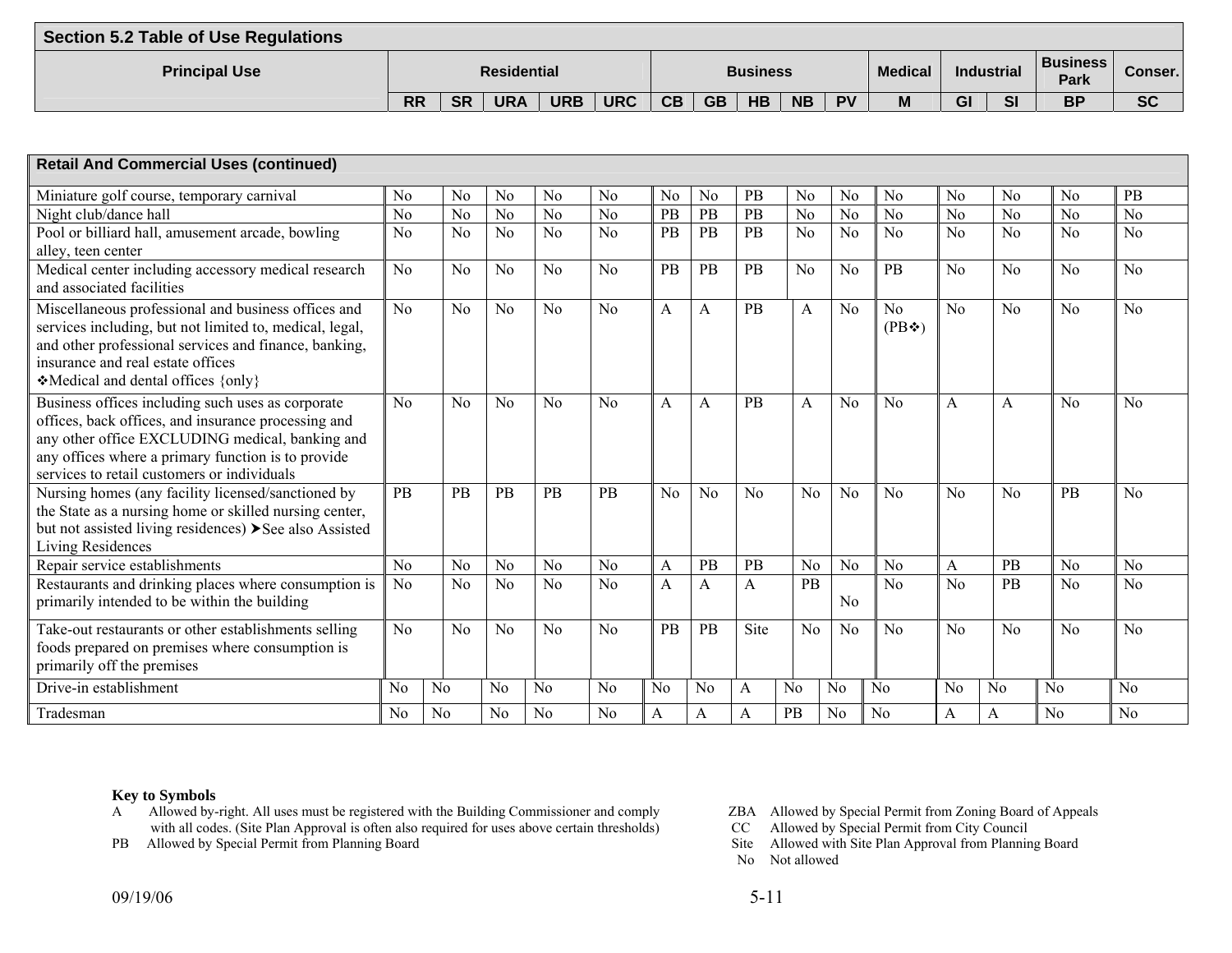| <b>Section 5.2 Table of Use Regulations</b> |           |           |                    |            |            |           |           |                 |           |           |                |    |                   |                                |           |
|---------------------------------------------|-----------|-----------|--------------------|------------|------------|-----------|-----------|-----------------|-----------|-----------|----------------|----|-------------------|--------------------------------|-----------|
| <b>Principal Use</b>                        |           |           | <b>Residential</b> |            |            |           |           | <b>Business</b> |           |           | <b>Medical</b> |    | <b>Industrial</b> | <b>Business</b><br><b>Park</b> | Conser. I |
|                                             | <b>RR</b> | <b>SR</b> | <b>URA</b>         | <b>URB</b> | <b>URC</b> | <b>CB</b> | <b>GB</b> | <b>HB</b>       | <b>NB</b> | <b>PV</b> | M              | GI | <b>SI</b>         | <b>BP</b>                      | <b>SC</b> |

| Utilities, Telecommunications, Municipal Facilities                                                                                                                                                                   |                |                |                |                |                |                |                |                |                |                |                |                 |                 |                 |                |
|-----------------------------------------------------------------------------------------------------------------------------------------------------------------------------------------------------------------------|----------------|----------------|----------------|----------------|----------------|----------------|----------------|----------------|----------------|----------------|----------------|-----------------|-----------------|-----------------|----------------|
| Facilities for essential services                                                                                                                                                                                     | A              | A              | A              | A              | A              | A              | A              | A              | A              | N <sub>0</sub> | A              | A               | A               | A               | PB             |
| Heavy public use. See §10.7                                                                                                                                                                                           | CC             | <b>CC</b>      | CC             | CC             | CC             | CC             | CC             | CC             | CC             | N <sub>0</sub> | No             | CC              | CC              | CC              | CC             |
| Municipal facility                                                                                                                                                                                                    | A              | A              | A              | A              | A              | A              | A              | A              | A              | N <sub>0</sub> | No             | A               | A               | A               | CC             |
| Power plant                                                                                                                                                                                                           | No             | N <sub>0</sub> | No             | No             | N <sub>0</sub> | N <sub>0</sub> | No             | No             | No             | N <sub>o</sub> | No             | <b>CC</b>       | N <sub>o</sub>  | $\overline{No}$ | N <sub>o</sub> |
| Private utility, substation, or similar facility or<br>building                                                                                                                                                       | PB             | PB             | PB             | PB             | PB             | PB             | PB             | PB             | PB             | N <sub>o</sub> | PB             | PB              | <b>PB</b>       | $\overline{PB}$ | PB             |
| Small scale hydroelectric generation                                                                                                                                                                                  | PB             | PB             | PB             | PB             | PB             | PB             | PB             | PB             | PB             | N <sub>o</sub> | No             | PB              | <b>PB</b>       | PB              | PB             |
| Telecommunications facilities (in accordance with<br>$§2.1$ and $§10.9)$                                                                                                                                              | PB             | PB             | N <sub>0</sub> | N <sub>0</sub> | PB             | PB             | PB             | PB             | PB             | N <sub>0</sub> | PB             | PB              | PB              | PB              | N <sub>0</sub> |
| Telecommunication antennas which are located on<br>existing telecommunications towers or other<br>structures which do not require the construction of a<br>new tower (in accordance with $\S 10.9$ )                  | Site           | <b>Site</b>    | $\overline{N}$ | $\rm No$       | Site           | Site           | Site           | Site           | Site           | No             | Site           | Site            | Site            | Site            | $\rm No$       |
| <b>Wholesale Transportation and Industrial Uses</b>                                                                                                                                                                   |                |                |                |                |                |                |                |                |                |                |                |                 |                 |                 |                |
| Airport, including aircraft sales                                                                                                                                                                                     | N <sub>0</sub> | N <sub>o</sub> | N <sub>0</sub> | N <sub>0</sub> | N <sub>0</sub> | N <sub>0</sub> | N <sub>o</sub> | No             | N <sub>0</sub> | No             | N <sub>0</sub> | N <sub>0</sub>  | N <sub>0</sub>  | N <sub>0</sub>  | PB             |
| Heliport                                                                                                                                                                                                              | No             | No             | No             | No             | No             | PB             | PB             | PB             | N <sub>o</sub> | N <sub>o</sub> | No             | PB              | PB              | No              | PB             |
| Bus passenger terminal and taxi facilities                                                                                                                                                                            | N <sub>0</sub> | N <sub>o</sub> | N <sub>o</sub> | N <sub>o</sub> | N <sub>o</sub> | A              | A              | A              | N <sub>o</sub> | N <sub>0</sub> | N <sub>o</sub> | N <sub>o</sub>  | PB              | N <sub>o</sub>  | N <sub>o</sub> |
| Construction supply establishments                                                                                                                                                                                    | N <sub>o</sub> | N <sub>o</sub> | N <sub>o</sub> | N <sub>o</sub> | N <sub>o</sub> | N <sub>o</sub> | N <sub>0</sub> | $\overline{A}$ | N <sub>o</sub> | N <sub>o</sub> | N <sub>o</sub> | $\overline{PB}$ | $\overline{PB}$ | N <sub>o</sub>  | N <sub>o</sub> |
| Contractor's yard, open storage of raw materials,<br>finished goods, or construction equipment and<br>structures for storing such equipment, provided<br>outside storage areas shall be screened from outside<br>view | N <sub>o</sub> | N <sub>o</sub> | N <sub>0</sub> | N <sub>o</sub> | N <sub>o</sub> | No.            | N <sub>0</sub> | PB             | N <sub>o</sub> | N <sub>o</sub> | N <sub>o</sub> | PB              | PB              | N <sub>o</sub>  | N <sub>o</sub> |
| Commercial motor vehicle maintenance, garaging<br>and parking facilities (outside parking shall be<br>screened from the public view)                                                                                  | N <sub>0</sub> | No             | N <sub>o</sub> | N <sub>0</sub> | No             | N <sub>0</sub> | N <sub>0</sub> | N <sub>0</sub> | N <sub>o</sub> | N <sub>0</sub> | No             | A               | PB              | No              | No             |
| Manufacturing                                                                                                                                                                                                         | N <sub>0</sub> | N <sub>o</sub> | No             | No             | N <sub>0</sub> | N <sub>o</sub> | N <sub>0</sub> | PB             | N <sub>0</sub> | N <sub>0</sub> | No             | A               | A               | No              | No             |

- A Allowed by-right. All uses must be registered with the Building Commissioner and comply ZBA Allowed by Special Permit from Zoning Board of Appeals with all codes. (Site Plan Approval is often also required for uses above certain thresholds) CC Allowed by Special Permit from City Council
- 
- 
- 
- PB Allowed by Special Permit from Planning Board Site Allowed with Site Plan Approval from Planning Board
	- No Not allowed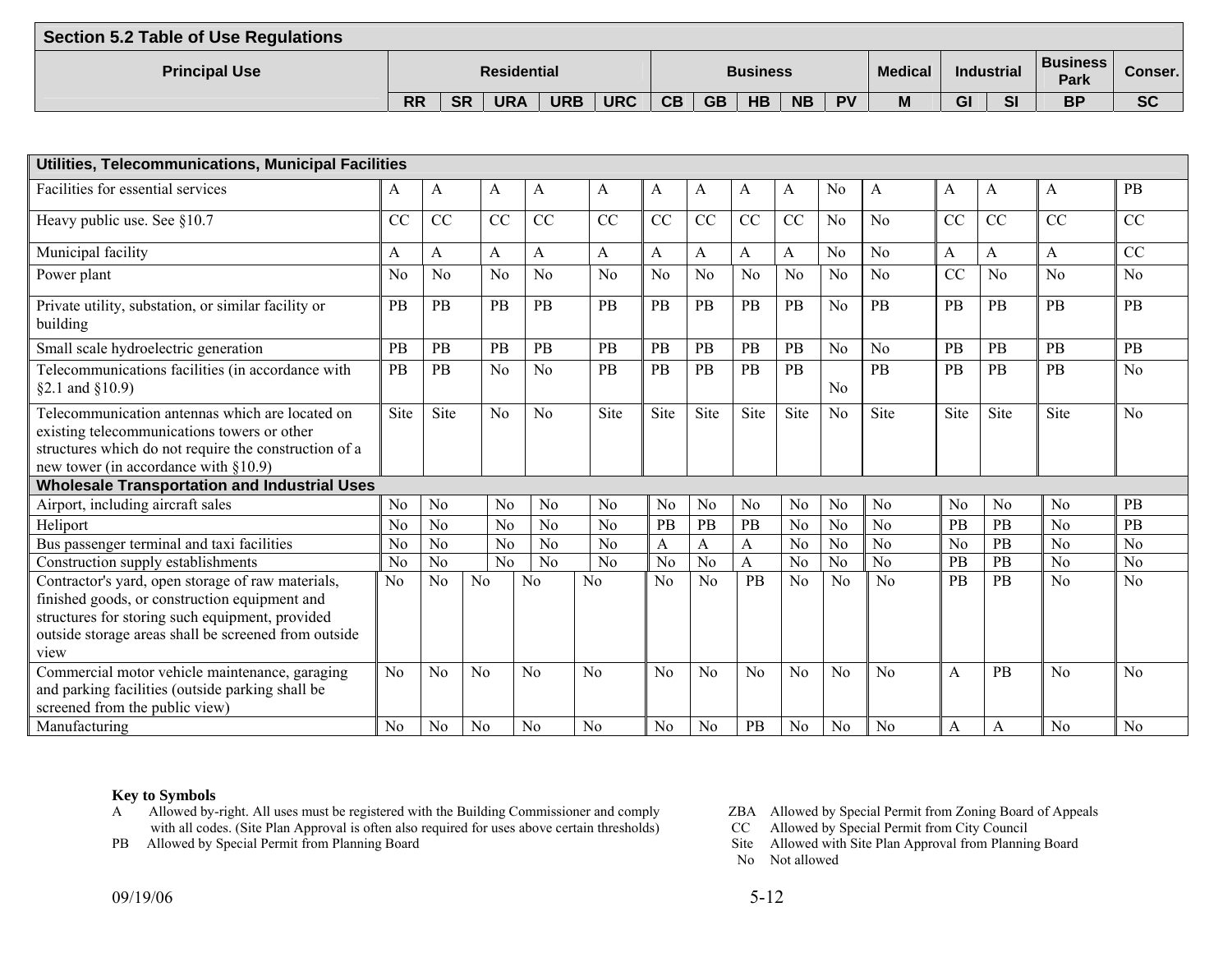| <b>Section 5.2 Table of Use Regulations</b> |           |           |                    |            |            |    |           |                 |           |           |                |    |            |                                |           |
|---------------------------------------------|-----------|-----------|--------------------|------------|------------|----|-----------|-----------------|-----------|-----------|----------------|----|------------|--------------------------------|-----------|
| <b>Principal Use</b>                        |           |           | <b>Residential</b> |            |            |    |           | <b>Business</b> |           |           | <b>Medical</b> |    | Industrial | <b>Business</b><br><b>Park</b> | Conser.l  |
|                                             | <b>RR</b> | <b>SR</b> | <b>URA</b>         | <b>URB</b> | <b>URC</b> | CB | <b>GB</b> | <b>HB</b>       | <b>NB</b> | <b>PV</b> | M              | GI | SI         | <b>BP</b>                      | <b>SC</b> |

| <b>Wholesale Transportation and Industrial Uses (continued)</b>    |                |                |                |                |                |                |                |                |                |                |                |                |                   |                |                |
|--------------------------------------------------------------------|----------------|----------------|----------------|----------------|----------------|----------------|----------------|----------------|----------------|----------------|----------------|----------------|-------------------|----------------|----------------|
| Accessory uses supporting manufacturing, motor                     | N <sub>o</sub> | N <sub>0</sub> | No             | N <sub>0</sub> | N <sub>0</sub> | N <sub>0</sub> | A              | A              | N <sub>0</sub> | No             | N <sub>0</sub> | A              | A                 | N <sub>0</sub> | N <sub>0</sub> |
| freight and warehousing and wholesale trade and                    |                |                |                |                |                |                |                |                |                |                |                |                |                   |                |                |
| distribution on the same or immediately adjoining lots             |                |                |                |                |                |                |                |                |                |                |                |                |                   |                |                |
| as the principal use, including storage, offices,                  |                |                |                |                |                |                |                |                |                |                |                |                |                   |                |                |
| wholesale sales, employee-only recreation and eating               |                |                |                |                |                |                |                |                |                |                |                |                |                   |                |                |
| facilities, and retail sales, provided that not more than          |                |                |                |                |                |                |                |                |                |                |                |                |                   |                |                |
| ten percent $(10\%)$ of the gross floor area is devoted to         |                |                |                |                |                |                |                |                |                |                |                |                |                   |                |                |
| sales and that sales are limited to goods produced or              |                |                |                |                |                |                |                |                |                |                |                |                |                   |                |                |
| distributed by the principle use.                                  |                |                |                |                |                |                |                |                |                |                |                |                |                   |                |                |
| Motor freight terminal and warehousing associated                  | No             | No             | No             | No             | No             | No             | No             | $\mathsf{A}$   | No             | No             | $\rm No$       | A              | $PB\triangleleft$ | $\rm No$       | No             |
| with adjacent commercial and industrial uses.                      |                |                |                |                |                |                |                |                |                |                |                |                |                   |                |                |
| $\blacklozenge$ Allowed by right (A) in a building in existence on |                |                |                |                |                |                |                |                |                |                |                |                |                   |                |                |
| January 1, 1997.                                                   |                |                |                |                |                |                |                |                |                |                |                |                |                   |                |                |
| Warehousing and storage not associated with adjacent               | N <sub>0</sub> | No             | No             | No             | No             | No             | N <sub>0</sub> | A              | No             | No             | N <sub>0</sub> | N <sub>0</sub> | $No\blacklozenge$ | No             | N <sub>0</sub> |
| commercial and industrial uses.                                    |                |                |                |                |                |                |                |                |                |                |                |                |                   |                |                |
| Allowed with a Special Permit (PB) in a building in                |                |                |                |                |                |                |                |                |                |                |                |                |                   |                |                |
| existence on January 1, 1997                                       |                |                |                |                |                |                |                |                |                |                |                |                |                   |                |                |
| Planned business park                                              | N <sub>o</sub> | N <sub>0</sub> | N <sub>o</sub> | N <sub>o</sub> | N <sub>0</sub> | N <sub>o</sub> | N <sub>o</sub> | N <sub>o</sub> | N <sub>0</sub> | N <sub>0</sub> | No             | N <sub>o</sub> | N <sub>0</sub>    | PB             | No             |
| Processing and treating of raw materials including                 | PB             | PB             | No             | N <sub>0</sub> | N <sub>0</sub> | N <sub>o</sub> | N <sub>o</sub> | N <sub>o</sub> | No             | N <sub>o</sub> | No             | PB             | N <sub>0</sub>    | <b>PB</b>      | <b>PB</b>      |
| operations appurtenant to the taking, such as grading,             |                |                |                |                |                |                |                |                |                |                |                |                |                   |                |                |
| drying, sorting, crushing, grinding and milling                    |                |                |                |                |                |                |                |                |                |                |                |                |                   |                |                |
| operations. See §10.3                                              |                |                |                |                |                |                |                |                |                |                |                |                |                   |                |                |
| Removal of sand, gravel, quarry, or other raw                      | PB             | PB             | PB             | No             | N <sub>0</sub> | No             | N <sub>0</sub> | No             | No             | No             | No             | PB             | PB                | PB             | <b>PB</b>      |
| material. See §10.3                                                |                |                |                |                |                |                |                |                |                |                |                |                |                   |                |                |
| Private bridge, tunnel                                             | PB             | PB             | PB             | PB             | PB             | PB             | PB             | PB             | PB             | PB             | <b>PB</b>      | PB             | <b>PB</b>         | PB             | PB             |
| Railroad passenger terminal                                        | N <sub>0</sub> | N <sub>0</sub> | N <sub>o</sub> | N <sub>0</sub> | N <sub>o</sub> | A              | A              | A              | N <sub>o</sub> | N <sub>o</sub> | N <sub>o</sub> | A              | A                 | N <sub>o</sub> | PB             |
| Railroad yards and railway express service                         | N <sub>0</sub> | N <sub>0</sub> | N <sub>o</sub> | N <sub>0</sub> | No             | N <sub>o</sub> | PB             | PB             | N <sub>0</sub> | N <sub>0</sub> | No             | А              | A                 | No             | No             |
| Storage of a fluid other than water (as principal use)             | N <sub>0</sub> | N <sub>0</sub> | No             | No             | N <sub>o</sub> | PB             | PB             | PB             | PB             | N <sub>0</sub> | N <sub>0</sub> | PB             | PB                | N <sub>o</sub> | N <sub>0</sub> |

- A Allowed by-right. All uses must be registered with the Building Commissioner and comply ZBA Allowed by Special Permit from Zoning Board of Appeals with all codes. (Site Plan Approval is often also required for uses above certain thresholds) CC Allowed by Special Permit from City Council
- 
- 
- 
- PB Allowed by Special Permit from Planning Board Site Allowed with Site Plan Approval from Planning Board
	- No Not allowed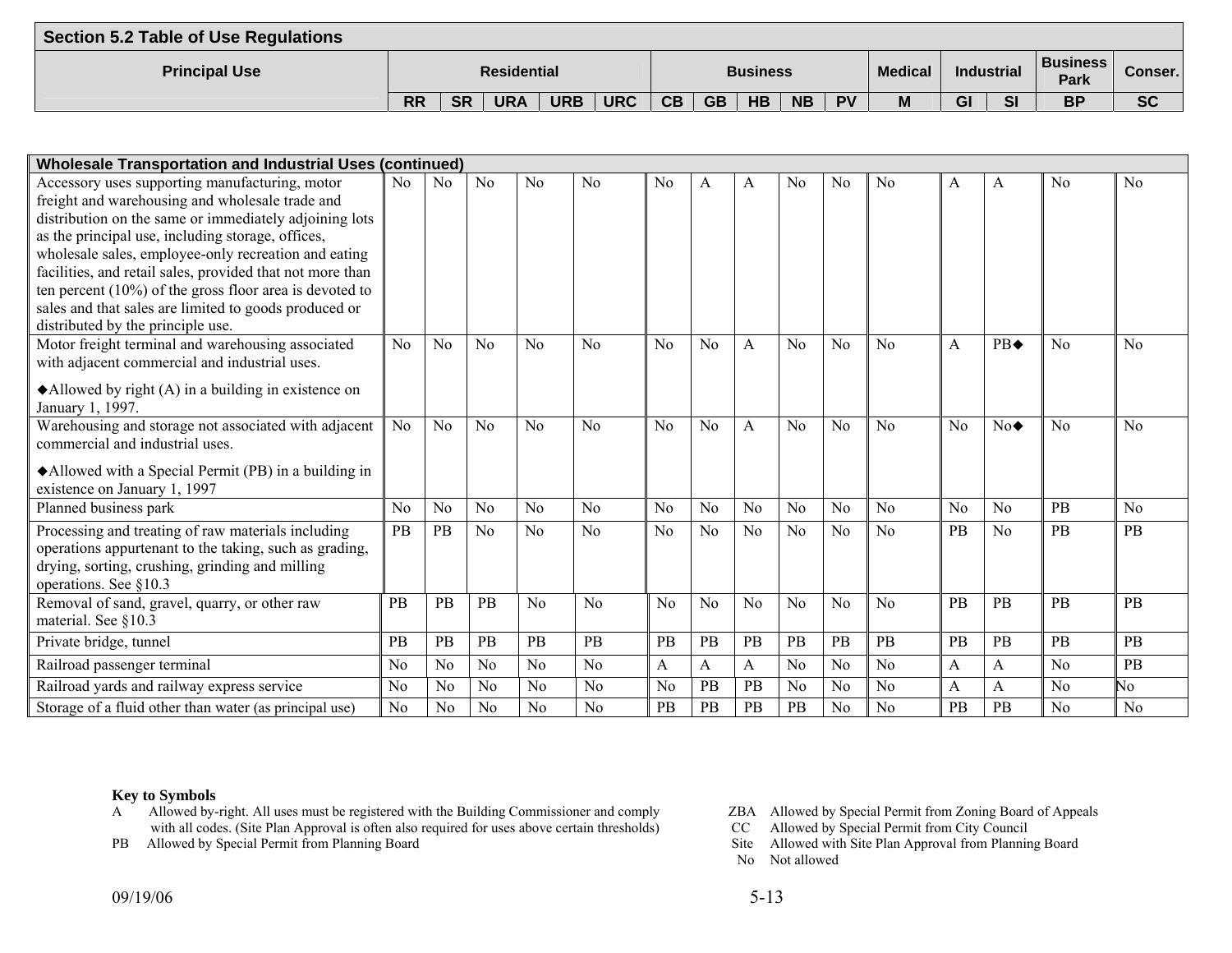| Section 5.2 Table of Use Regulations |                    |           |                 |            |            |           |           |                |           |            |                         |           |           |           |           |
|--------------------------------------|--------------------|-----------|-----------------|------------|------------|-----------|-----------|----------------|-----------|------------|-------------------------|-----------|-----------|-----------|-----------|
| <b>Principal Use</b>                 | <b>Residential</b> |           | <b>Business</b> |            |            |           |           | <b>Medical</b> |           | Industrial | <b>Business</b><br>Park | Conser. I |           |           |           |
|                                      | <b>RR</b>          | <b>SR</b> | <b>URA</b>      | <b>URB</b> | <b>URC</b> | <b>CB</b> | <b>GB</b> | <b>HB</b>      | <b>NB</b> | <b>PV</b>  | M                       | GI        | <b>SI</b> | <b>BP</b> | <b>SC</b> |

| <b>Wholesale Transportation and Industrial Uses (continued)</b> |                |                |                |                |                |                |           |                |           |    |                |                |                |                |                |
|-----------------------------------------------------------------|----------------|----------------|----------------|----------------|----------------|----------------|-----------|----------------|-----------|----|----------------|----------------|----------------|----------------|----------------|
| Acceptance, storage or disposal of radioactive waste,           | N <sub>0</sub> | N <sub>0</sub> | N <sub>0</sub> | N <sub>0</sub> | N <sub>0</sub> | N <sub>0</sub> | No        | N <sub>0</sub> | $\rm No$  | No | N <sub>0</sub> | N <sub>0</sub> | N <sub>0</sub> | N <sub>0</sub> | N <sub>0</sub> |
| deregulated or otherwise, at any solid, liquid, or              |                |                |                |                |                |                |           |                |           |    |                |                |                |                |                |
| hazardous waste facility (notwithstanding any                   |                |                |                |                |                |                |           |                |           |    |                |                |                |                |                |
| provision of this Ordinance permitting sanitary                 |                |                |                |                |                |                |           |                |           |    |                |                |                |                |                |
| landfills or waste disposal facilities), other than one         |                |                |                |                |                |                |           |                |           |    |                |                |                |                |                |
| established by the Commonwealth of Massachusetts                |                |                |                |                |                |                |           |                |           |    |                |                |                |                |                |
| in accordance with MGL c111H                                    |                |                |                |                |                |                |           |                |           |    |                |                |                |                |                |
| Research and development facilities                             | No             | N <sub>0</sub> | N <sub>0</sub> | N <sub>0</sub> | No             | <b>PB</b>      | <b>PB</b> | <b>PB</b>      | <b>PB</b> | No | N <sub>0</sub> |                | A              | <b>PB</b>      | No             |
| Wholesale bakery, wholesale laundry, or dry cleaning            | No             | $\rm No$       | N <sub>0</sub> | N <sub>0</sub> | N <sub>0</sub> | N <sub>0</sub> | <b>PB</b> | $\mathsf{A}$   | $\rm No$  | No | N <sub>0</sub> |                | A              | N <sub>0</sub> | N <sub>0</sub> |
| plant                                                           |                |                |                |                |                |                |           |                |           |    |                |                |                |                |                |
| Wholesale trade and distribution                                | No             | No             | No             | N <sub>0</sub> | N <sub>0</sub> | N <sub>0</sub> |           | A              | No        | No | N <sub>0</sub> |                |                | N <sub>0</sub> | N <sub>0</sub> |

{Partial amendment history for Table: Accessory apartments 2/18/93; Two-family dwellings 2/18/92; Townhouses 7/19/84; Lodging houses 6/7/84; Mixed residential (first floor) 8/21/86; Planned unit developments, nursery, day historical association, hydroelectric, agricultural fair, retail >10,000 sq. ft, tradesman, nightclub, hotels, funeral establishment, medical center, nursing home, misc. offices, repair service, motion pictures, pool or bi contractor's vard 7/19/90, Food prepared on premises for off-site consumption 8/16/84; Research and development facilities 6/17/93; commercial motor vehicle maintenance and parking 7/19/84; temporary event permits 4/12/90; radioactive waste 12/ 6/ 90; Restructuring of Table of Use 10/6/94; Mixed residential in CB, GB, HB & NB & PUD in CB 3/ 21/ 96; Add Medical district 4/ 18/ 96; Revise Funeral Establishments in URB 12/ 5/ 96 & 1/16/ 1997; Accessory apartments in URA & NB 3/20/97; Revise Temporary events 4/3/97; Telecommunications facilities 4/3/97, Mixed residential, community center, private school, membership club, auto repair and sales, business offices, medical center, restaurants, accessory industrial uses, warehousing and manufacturing 5/7/98. Revise business offices, membership clubs not- for- profit, animals, drive in establishments 5/21/99. Artists space and business 4/00. Retail establishments and automotive repair and service stations 10/5/00. Tag sales 1/4/01. Accessory Apartments, detached accessory apartments, zero lot line development and agricultural fairs 2/1/01. SI and PV uses 12/20/01; Retail and Commercial Uses 5/02/02, Two family when common walled used 11/7/02, Common driveway 5/15/03, Mixed residential/retail, Junk cars and bridges 10/21/04, Manufacturing Accessory uses 2/3/2004; education use and EU overlay 9/7/2006}

#### **Key to Symbols**

- A Allowed by-right. All uses must be registered with the Building Commissioner and comply ZBA Allowed by Special Permit from Zoning Board of Appeals with all codes. (Site Plan Approval is often also required for uses above with all codes. (Site Plan Approval is often also required for uses above certain thresholds) CC
- 
- 
- 
- PB Allowed by Special Permit from Planning Board Site Allowed with Site Plan Approval from Planning Board
	- No Not allowed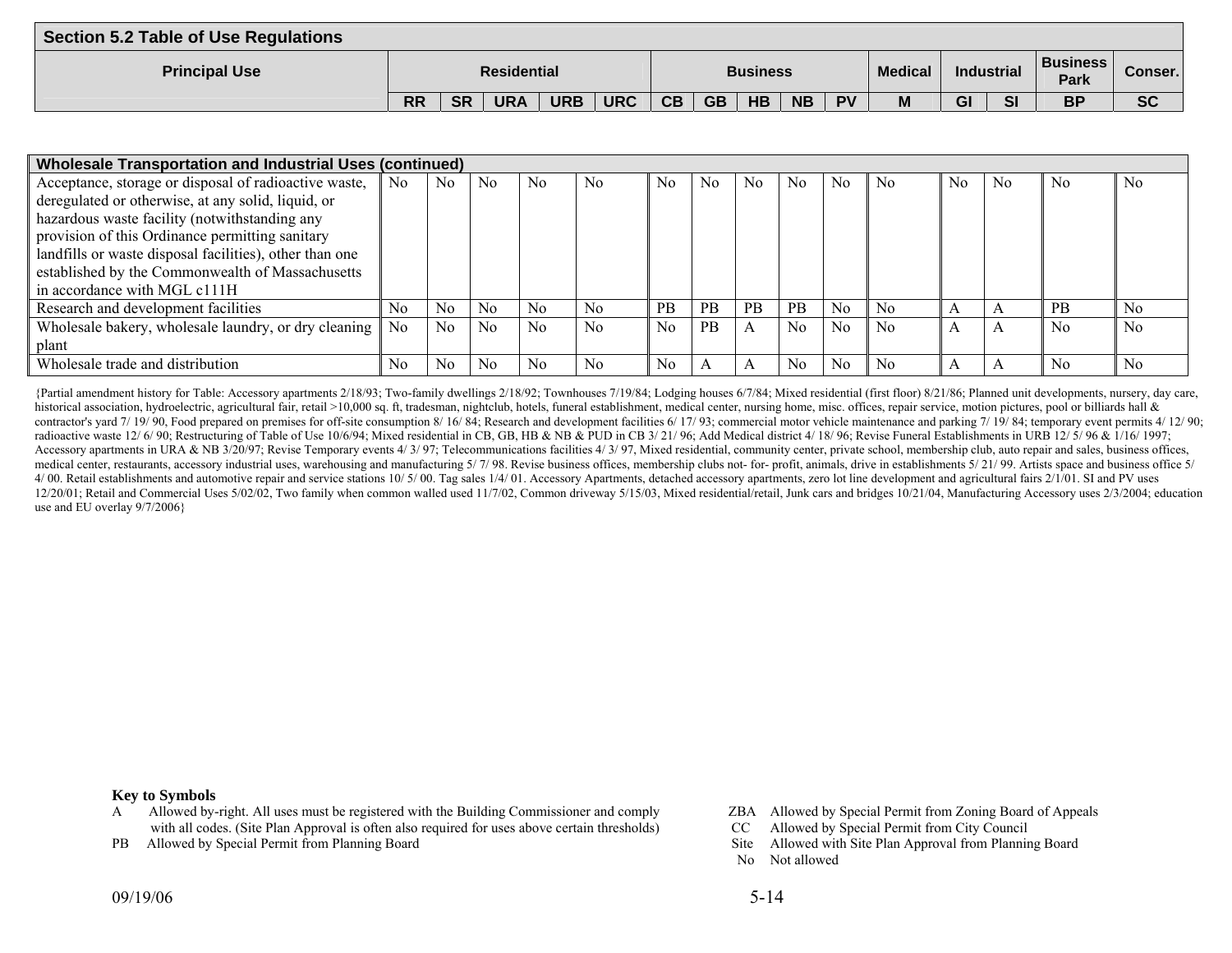**Section 5.3 - Accessory Uses.** Any use which is accessory to a principal use allowed by right shall be allowed only in connection with such allowed principal use. Any use which is accessory to a principal use allowed by special permit, and which is not specifically included in the original special permit, shall be allowed only after issuance of a new special permit. Cessation of a principal use shall require cessation of any accessory use which is not otherwise allowed as a principal use. The Building Commissioner shall be responsible for determining what uses are principal, and what uses are accessory. The following shall be limitations on certain specific accessory uses:

- 1. The keeping of farm animals, to include all farm animals and exotics, and a related private stable, for personal use, is permitted as an accessory use in accordance with the following conditions:
	- A. The minimum acreage required for keeping any farm or exotic animal, except as described below, shall be 30,000 square feet for the first animal and 15,000 square feet for each additional such animal. Animals under six (6) months not to be counted for acreage requirements.
	- B. The minimum acreage required for keeping sheep, goats, llama, rabbits, or poultry, except as allowed under household pets, shall be 30,000 square feet for up to three animals and 10,000 square feet for each additional such animal. Animals under six (6) months not to be counted for acreage requirements. (The requirements for these animals are less stringent then other farm animals because these animals have less environmental impacts.)
	- C. The location of any stable shall be not less that one hundred (100) feet from any street lot line, and not less than thirty (30) feet from any other lot line.
	- D. There must be adequate fencing to contain all farm animals at least twenty (20) feet from all property boundaries at all times, except when animals are being directly supervised by and under control of a person.
	- E. Stables, corrals and yards shall be properly drained and reasonably free from excessive odor, dust, and mud, so as not to create a nuisance or health hazard to the community or to surrounding property owners, from an air or drainage pollution standpoint. Maintenance of the stable and property used in the keeping of animals shall conform to all health and wetland regulations.
	- F. Horses, ponies, llamas and sheep may be kept for personal use without being accessory to any other use, otherwise in accordance with this section and section 5.2.
- 2. The keeping of the household pets, for personal use, is permitted as an accessory use for animals commonly considered household pets including dogs, cats, fish, and birds (parrots, parakeets, doves, pigeons, etc.), six or fewer rabbits, and three or fewer ducks or hens.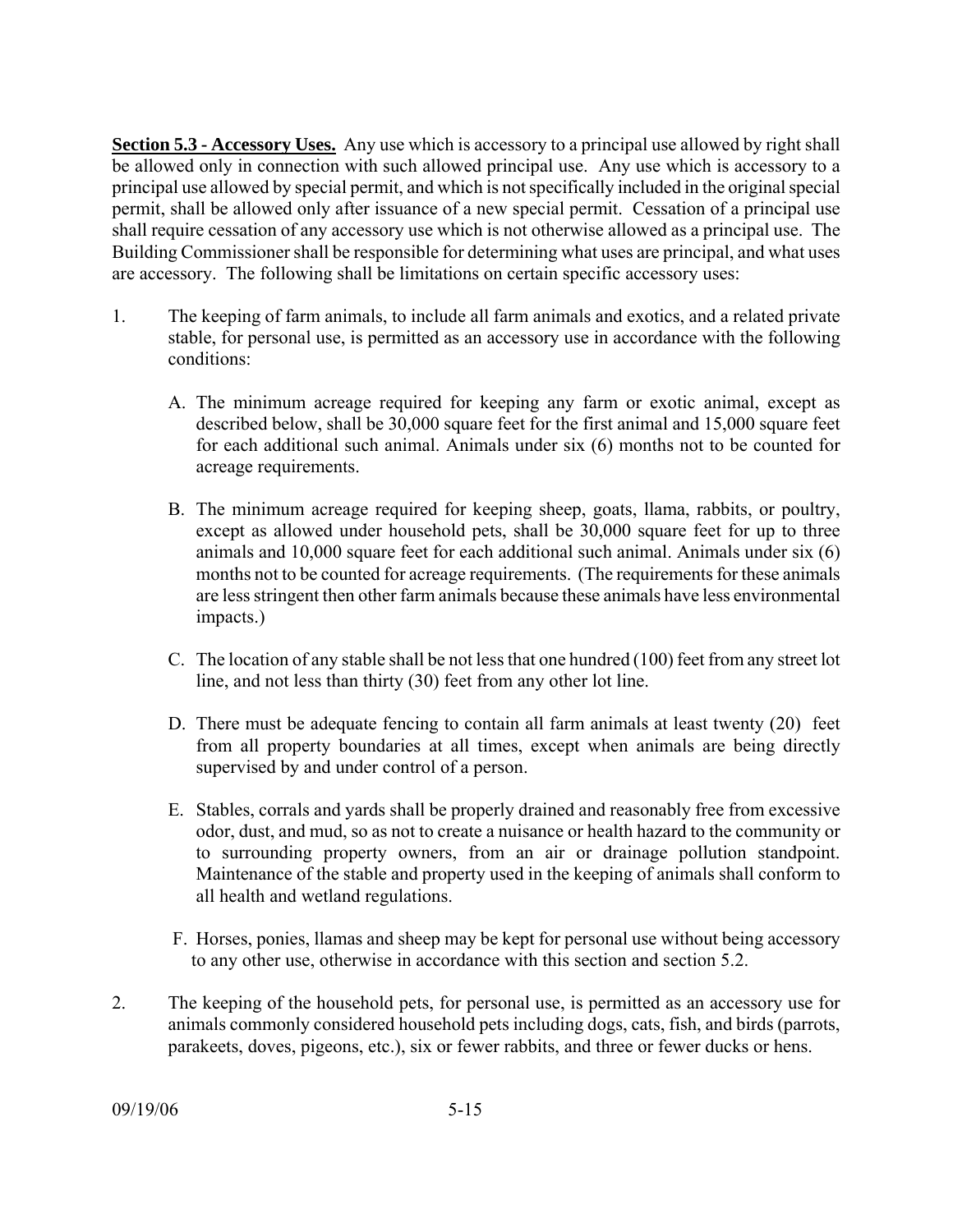## **Section 6.0: DIMENSIONAL AND DENSITY REGULATIONS**

**Section 6.1 Applicability of Dimensional and Density Regulations.** The regulations for each district pertaining to frontage, minimum lot area, minimum lot width, minimum lot depth, minimum front yard depth, minimum side yard width, minimum rear yard depth, maximum height of buildings, maximum number of stories, and minimum open space shall be as specified in the Definitions section, and as set forth in the Table of Dimensional and Density Regulations, and subject to the further provisions of this Ordinance. (Amended 6/18/92, 10/6/94, 5/7/98, 7/19/01)

## **Section 6.2 Table of Dimensional and Density Regulations.**

See Table on accompanying pages plus attached notes, which are declared to be a part of this Ordinance. Handicap access ramps for access by the physically handicapped, as defined by M.G.L. 40A §3.3, are exempt from these dimensional requirements.

See also dimensional requirements under:

| Other Dimensional and Density Regulations     | $§6.3 - 6.13$ |
|-----------------------------------------------|---------------|
| Open Space Residential Development (Clusters) | §10.5         |
| Planned Unit Development (PUD)                | \$10.6        |
| Water Supply Protection District (WSP)        | §16.9         |
| Business Park Dimensional Requirements (BP)   | §17.3         |
| Farms, Forests and Rivers District            | \$19.0        |

(Amended 11/19/92, 7/15/93)

" $\rightarrow$ " within table indicates explanatory remarks regarding the code that have not been adopted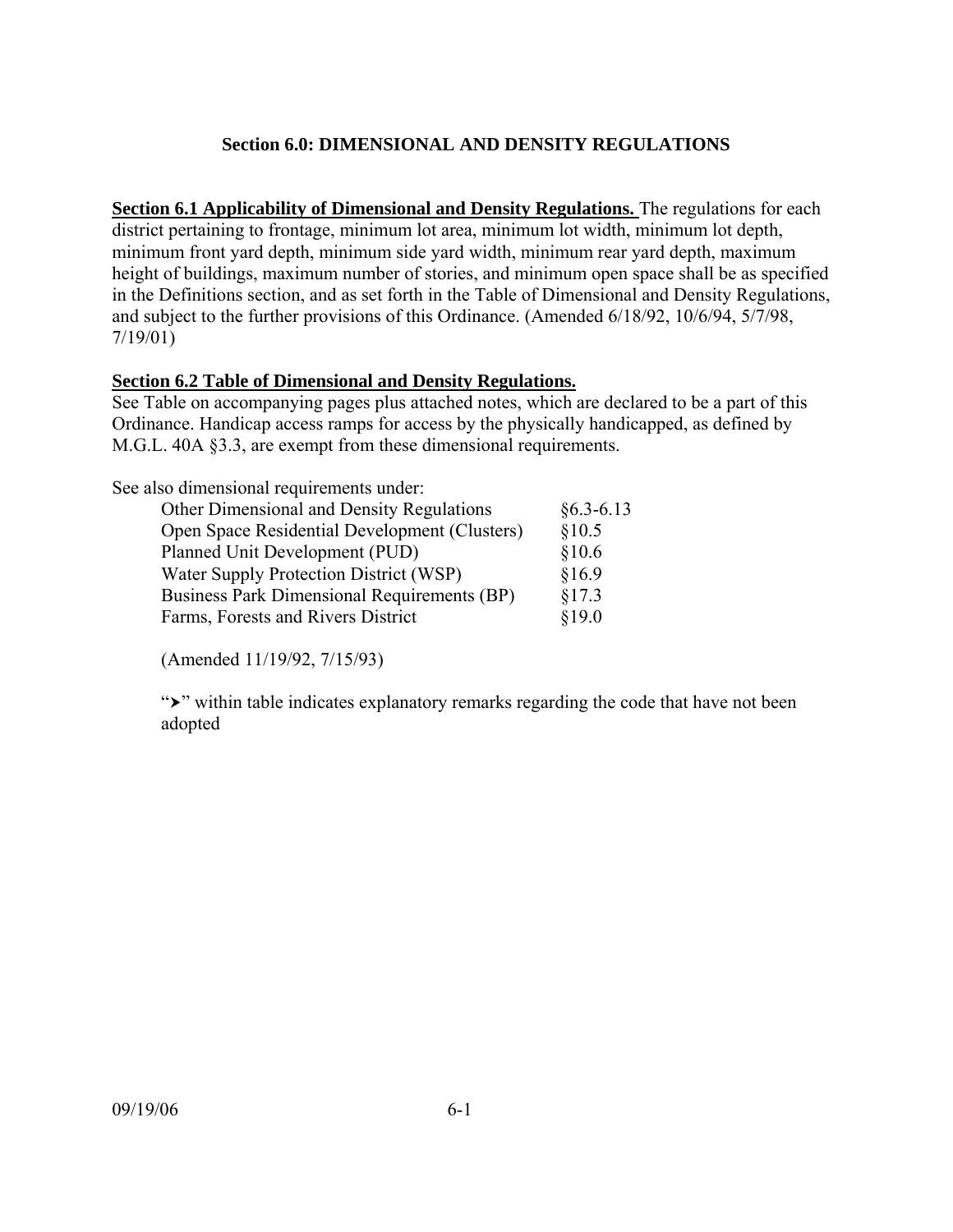|                                                                                                                                                                                                                                                                                                                                                                          |                                   | <b>Minimum Required Lot</b> |              |                 | <b>Minimum Setback</b> |                 | <b>Maximum</b>            | <b>Minimum</b>       |
|--------------------------------------------------------------------------------------------------------------------------------------------------------------------------------------------------------------------------------------------------------------------------------------------------------------------------------------------------------------------------|-----------------------------------|-----------------------------|--------------|-----------------|------------------------|-----------------|---------------------------|----------------------|
| <b>Principal Use</b>                                                                                                                                                                                                                                                                                                                                                     | Area                              | <b>Frontage</b><br>/Width   | <b>Depth</b> | <b>Front</b>    | <b>Side</b>            | Rear            | <b>Building</b><br>Height | Open<br><b>Space</b> |
| <b>RR</b>                                                                                                                                                                                                                                                                                                                                                                | Rural Residential Zoning District |                             |              |                 |                        |                 |                           |                      |
| Detached accessory structures (but no larger than 1,000 sq. ft. of lot<br>coverage unless used for agriculture) $\triangleright$ See also §6.7                                                                                                                                                                                                                           | <b>NA</b>                         | <b>NA</b>                   | <b>NA</b>    | 20              | 10                     | 10              | 20                        | 80%                  |
| Accessory structures attached to a principal residential structure, used<br>only as a garage, storage space, or workshop, for non-commercial<br>purposes and not for any other uses. (*ZBA may grant a Special Permit<br>to reduce the front yard setback to 40' when it finds it will be no more<br>visually intrusive than a detached structure in the same location.) | NA                                | <b>NA</b>                   | <b>NA</b>    | 80              | $\overline{10}$        | 10              | 20                        | 80%                  |
| Any principal use being serviced by on-site water <b>AND</b> on-site sanitary<br>sewage disposal                                                                                                                                                                                                                                                                         | 80,000                            | 175                         | 200          | 40              | 20                     | 50              | 35                        | 80%                  |
| Any principal use in Water Supply Protection Overlay District (WSP)<br>≻See §16.0 and §16.9                                                                                                                                                                                                                                                                              | 80,000                            | 175                         | 200          | 40              | 20                     | 50              | 35                        | 85%                  |
| Flag Lot with 1-family home $\triangleright$ See also §6.13                                                                                                                                                                                                                                                                                                              | 80,000                            | 50                          | 200          | 80              | 40                     | 100             | 35                        | 85%                  |
| Assisted Living Residence or Nursing Home                                                                                                                                                                                                                                                                                                                                | $80,000+3,000$<br>per bedroom     | 175                         | 200          | 40              | 30                     | 50              | 35%                       | 80%                  |
| Municipal Facilities                                                                                                                                                                                                                                                                                                                                                     | None                              | None                        | None         | 40              | 20                     | 50              | $\overline{35}$           | 80%                  |
| Lots within an Open Space Res. Development (Cluster §10.5) or Planned<br>Unit Development $(\S 10.6)$ for:                                                                                                                                                                                                                                                               |                                   |                             |              |                 |                        |                 |                           |                      |
| Single family homes                                                                                                                                                                                                                                                                                                                                                      | 10,000                            | 85                          | 110          | 30              | 15                     | 30              | 35                        | 75%                  |
| Zero lot line Single-family homes $\blacktriangleright$ See §10.14                                                                                                                                                                                                                                                                                                       | 9,000                             | 75                          | 110          | $\overline{30}$ | 15/0                   | 30              | $\overline{35}$           | 70%                  |
| Two family homes                                                                                                                                                                                                                                                                                                                                                         | 15,000                            | 95                          | 155          | 30              | 15                     | 30              | 35                        | 75%                  |
| Three family homes                                                                                                                                                                                                                                                                                                                                                       | 20,000                            | $\overline{105}$            | 190          | $\overline{30}$ | $\overline{15}$        | $\overline{30}$ | $\overline{35}$           | 75%                  |
| Townhouse                                                                                                                                                                                                                                                                                                                                                                | 7,500                             | $100+$<br>10 per unit       | 215          | 30              | 30                     | 30              | 35                        | 75%                  |
| PUD non-residential use                                                                                                                                                                                                                                                                                                                                                  | 20,000                            | 105                         | 190          | $\overline{30}$ | $\overline{15}$        | 30              | 35                        | 75%                  |
| Lots within a Residential Incentive Overlay<br>Development $(\S10.11)$ for:                                                                                                                                                                                                                                                                                              |                                   |                             |              |                 |                        |                 |                           |                      |
| Single family homes                                                                                                                                                                                                                                                                                                                                                      | 5,000                             | 70                          | 70           | 15              | 10                     | 15              | 35                        | 65%                  |
| Two family homes                                                                                                                                                                                                                                                                                                                                                         | 7,500                             | 75                          | 100          | $\overline{15}$ | $\overline{10}$        | 15              | $\overline{35}$           | 65%                  |
| Three family homes & Townhouses                                                                                                                                                                                                                                                                                                                                          | $4,000$ per unit                  | $75+$<br>5 per unit         | 130          | $\overline{15}$ | 10                     | 15              | 40                        | 65%                  |
| Single Family not listed above                                                                                                                                                                                                                                                                                                                                           | 40,000                            | 175                         | 200          | $\overline{30}$ | 15                     | 30              | 35                        | 80%                  |
| Any other permitted use not listed above                                                                                                                                                                                                                                                                                                                                 | 40,000                            | 175                         | 200          | 40              | $\overline{20}$        | 50              | 35                        | 80%                  |
| Preexisting nonconforming uses                                                                                                                                                                                                                                                                                                                                           | $40,000+1,000$<br>per unit        | 175                         | 200          | 40              | 20                     | 50              | $\overline{35}$           | 80%                  |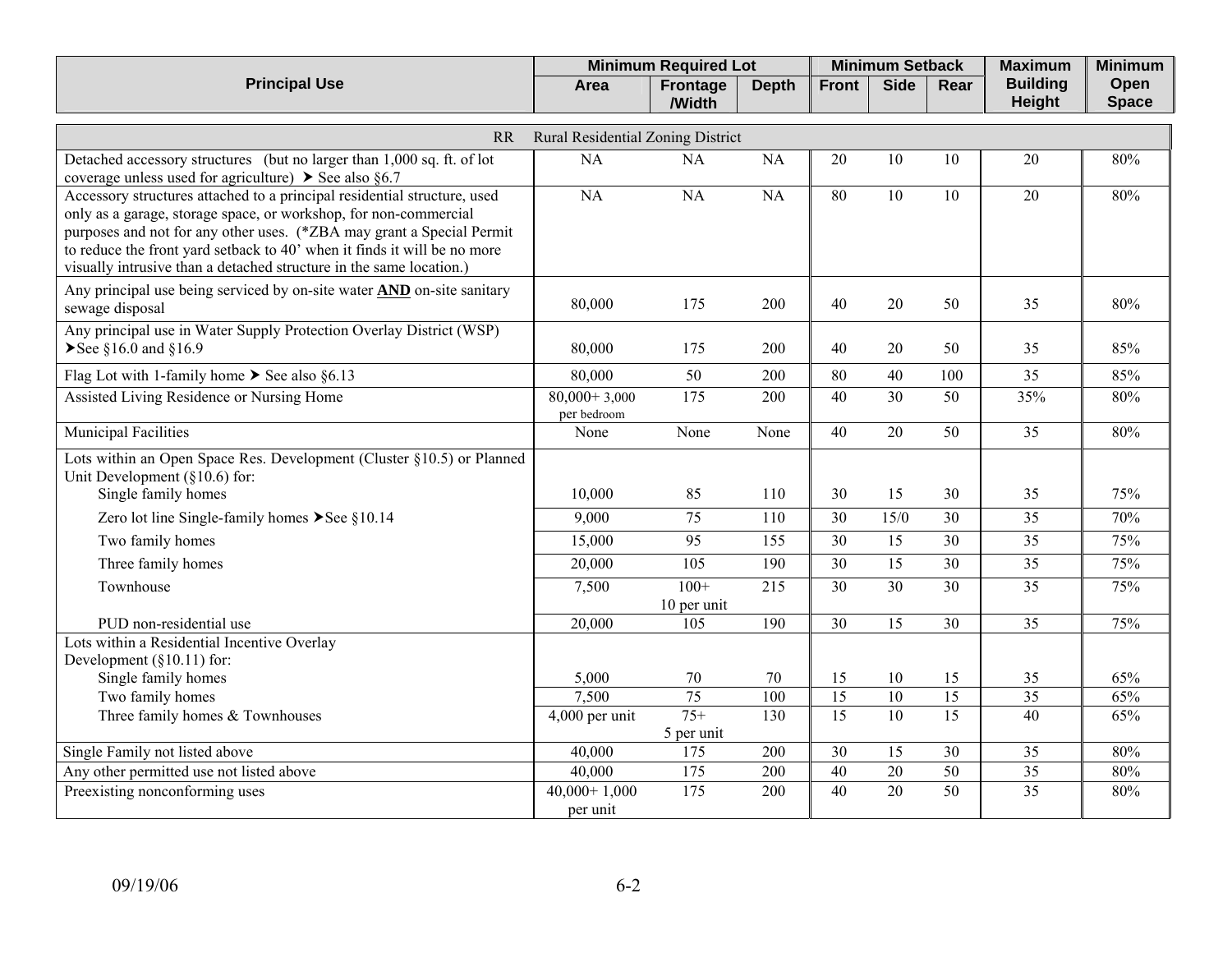|                                                                                                                                                                                                                                                                                                                                                                         |                                      | <b>Minimum Required Lot</b> |              |                 | <b>Minimum Setback</b> |                 | <b>Maximum</b>            | <b>Minimum</b>       |
|-------------------------------------------------------------------------------------------------------------------------------------------------------------------------------------------------------------------------------------------------------------------------------------------------------------------------------------------------------------------------|--------------------------------------|-----------------------------|--------------|-----------------|------------------------|-----------------|---------------------------|----------------------|
| <b>Principal Use</b>                                                                                                                                                                                                                                                                                                                                                    | Area                                 | Frontage<br>/Width          | <b>Depth</b> | <b>Front</b>    | <b>Side</b>            | Rear            | <b>Building</b><br>Height | Open<br><b>Space</b> |
| SR <sub>1</sub>                                                                                                                                                                                                                                                                                                                                                         | Suburban Residential Zoning District |                             |              |                 |                        |                 |                           |                      |
| Detached accessory structures (but no larger than 1,000 sq. ft. of lot<br>coverage unless used for agriculture) $\triangleright$ See also §6.7                                                                                                                                                                                                                          | <b>NA</b>                            | <b>NA</b>                   | <b>NA</b>    | 15              | 10                     | 10              | 20                        | 70%                  |
| Accessory structures attached to a principal residential structure, used<br>only as a garage, storage space, or workshop, for non-commercial<br>purposes and not for any other uses.* *ZBA may grant a Special Permit<br>to reduce the front yard setback to 30' when it finds it will be no more<br>visually intrusive than a detached structure in the same location. | NA                                   | <b>NA</b>                   | <b>NA</b>    | 60              | 10                     | 10              | 20                        | 70%                  |
| Any principal use being serviced by on-site water <b>AND</b> on-site sanitary<br>sewage disposal.                                                                                                                                                                                                                                                                       | 80,000                               | 125                         | 160          | 30              | 20                     | 40              | 35                        | 70%                  |
| Any principal use in Water Supply Protection Overlay District (WSP)<br>≻See §16.0 and §16.9                                                                                                                                                                                                                                                                             | 80,000                               | 125                         | 160          | 30              | 20                     | 40              | 35                        | 85%                  |
| Flag Lot with 1-family home $\triangleright$ See also §6.13                                                                                                                                                                                                                                                                                                             | 60,000                               | 50                          | 160          | $\overline{60}$ | 40                     | 80              | $\overline{35}$           | 85%                  |
| Assisted Living Residence or Nursing Home                                                                                                                                                                                                                                                                                                                               | $80,000+3,000$<br>per bedroom        | $\overline{125}$            | 160          | 30              | $\overline{50}$        | 50              | 35                        | 70%                  |
| <b>Municipal Facilities</b>                                                                                                                                                                                                                                                                                                                                             | None                                 | None                        | None         | 30              | $20\,$                 | 40              | 35                        | 70%                  |
| Lots within an Open Space Res. Development (Cluster §10.5) or PUD<br>$(\$10.6)$<br>Single family homes                                                                                                                                                                                                                                                                  | 10,000                               | 80                          | 110          | 25              | 15                     | 25              | 35                        | 75%                  |
| Zero lot line Single-family homes $\blacktriangleright$ See §10.14                                                                                                                                                                                                                                                                                                      | 9,000                                | $\overline{75}$             | 110          | $\overline{25}$ | 15/0                   | $\overline{25}$ | $\overline{35}$           | 70%                  |
| Two family homes                                                                                                                                                                                                                                                                                                                                                        | 15,000                               | 90                          | 155          | 25              | 15                     | 25              | $\overline{35}$           | 75%                  |
| Three family homes                                                                                                                                                                                                                                                                                                                                                      | 20,000                               | 100                         | 190          | 25              | 15                     | 25              | 35                        | 75%                  |
| Townhouse                                                                                                                                                                                                                                                                                                                                                               | $7,500$ per unit                     | $100+$<br>10 per unit       | 215          | $\overline{25}$ | $\overline{25}$        | $\overline{25}$ | $\overline{35}$           | 70%                  |
| Planned Unit Development non-residential use                                                                                                                                                                                                                                                                                                                            | 20,000                               | 105                         | 190          | 30              | 15                     | 30              | $\overline{35}$           | 75%                  |
| Lots within a Residential Incentive Overlay Development $(\S 10.11)$ for:<br>Single family homes                                                                                                                                                                                                                                                                        | 5,000                                | 70                          | 70           | 15              | 10                     | 15              | 35                        | 65%                  |
| Two family homes                                                                                                                                                                                                                                                                                                                                                        | 7,500                                | $\overline{75}$             | 100          | 15              | 10                     | 15              | 35                        | 65%                  |
| Three family homes & Townhouses                                                                                                                                                                                                                                                                                                                                         | 4,000 per unit                       | $75+5$ per<br>unit          | 130          | $\overline{15}$ | $\overline{10}$        | $\overline{15}$ | $\overline{40}$           | 65%                  |
| Single Family not listed above                                                                                                                                                                                                                                                                                                                                          | 30,000                               | 125                         | 160          | 30              | 15                     | 30              | $\overline{35}$           | 70%                  |
| Any other permitted use not listed above                                                                                                                                                                                                                                                                                                                                | 30,000                               | 125                         | 160          | 30              | 20                     | 40              | $\overline{35}$           | 70%                  |
| Preexisting nonconforming uses                                                                                                                                                                                                                                                                                                                                          | $30,000+1,000$<br>per unit           | 125                         | 160          | 30              | 20                     | 40              | 35                        | 70%                  |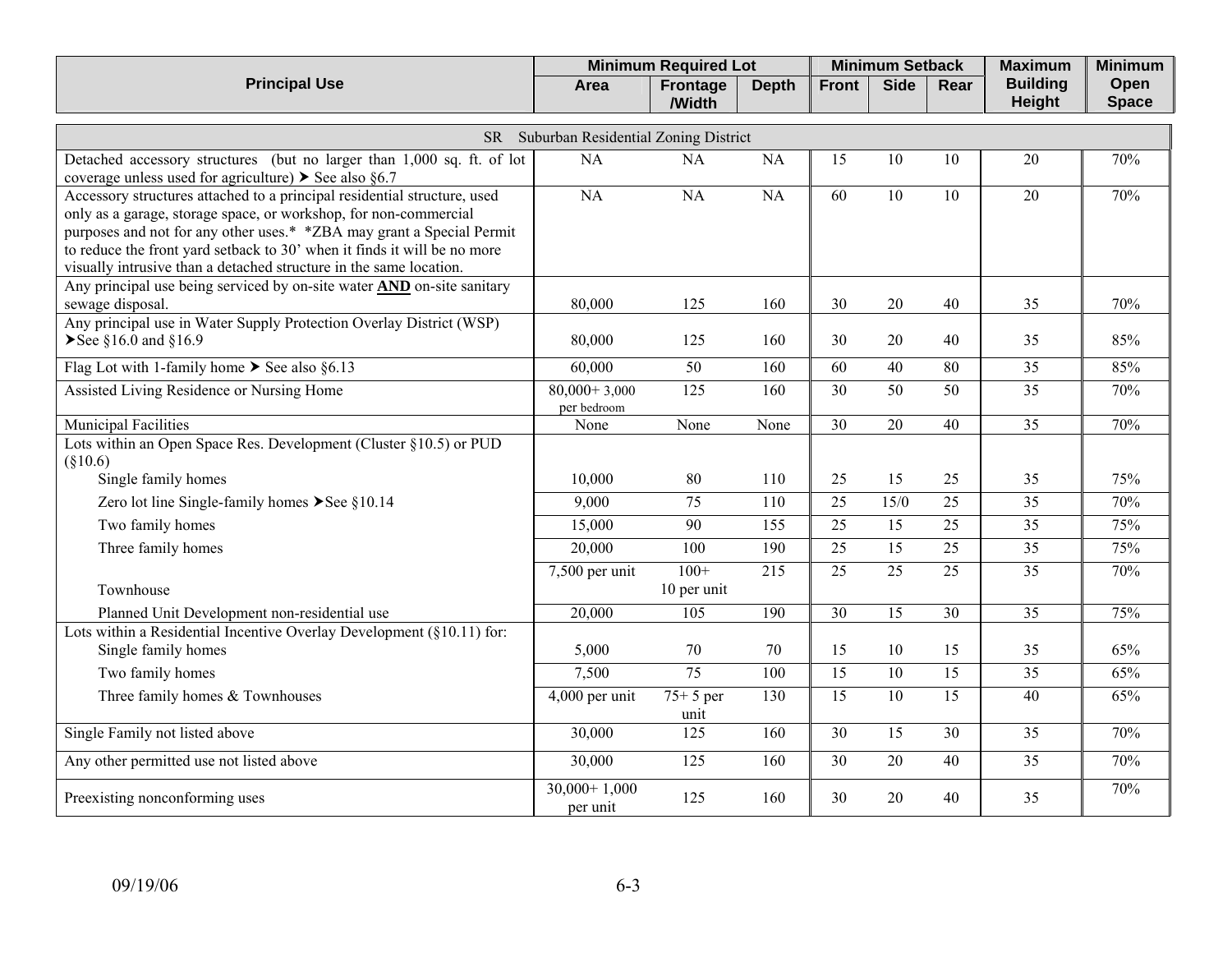|                                                                                                                                                                                                                                                                                                                                                                           |                                       | <b>Minimum Required Lot</b> |                  |                 | <b>Minimum Setback</b> |                 | <b>Maximum</b>            | <b>Minimum</b>       |
|---------------------------------------------------------------------------------------------------------------------------------------------------------------------------------------------------------------------------------------------------------------------------------------------------------------------------------------------------------------------------|---------------------------------------|-----------------------------|------------------|-----------------|------------------------|-----------------|---------------------------|----------------------|
| <b>Principal Use</b>                                                                                                                                                                                                                                                                                                                                                      | Area                                  | Frontage<br>/Width          | <b>Depth</b>     | <b>Front</b>    | <b>Side</b>            | Rear            | <b>Building</b><br>Height | Open<br><b>Space</b> |
| URA                                                                                                                                                                                                                                                                                                                                                                       | Urban Residential - A Zoning District |                             |                  |                 |                        |                 |                           |                      |
| (but no larger than $1,000$ sq. ft. of lot<br>Detached accessory structures<br>coverage unless used for agriculture) $\triangleright$ See also §6.7                                                                                                                                                                                                                       | <b>NA</b>                             | NA                          | NA               | 15              | $\overline{4}$         | $\overline{4}$  | 20                        | 60%                  |
| Accessory structures attached to a principal residential structure, used<br>only as a garage, storage space, or workshop, for non-commercial<br>purposes and not for any other uses*<br>*ZBA may grant a Special Permit to reduce the front yard setback to 30'<br>when it finds it will be no more visually intrusive than a detached<br>structure in the same location. | $\overline{NA}$                       | <b>NA</b>                   | NA               | 60              | 10                     | 10              | 20                        | 60%                  |
| Any other principal use being serviced by on-site water <b>AND</b> on-site<br>sanitary sewage disposal.                                                                                                                                                                                                                                                                   | 80,000                                | 100                         | 120              | 30              | 15                     | $30\,$          | 35                        | 60%                  |
| Any principal use in Water Supply Protection Overlay District (WSP)<br>≻See §16.0 and §16.9                                                                                                                                                                                                                                                                               | 80,000                                | 100                         | 120              | 30              | $\overline{15}$        | $\overline{30}$ | $\overline{35}$           | 85%                  |
| Assisted Living Residence or Nursing Home                                                                                                                                                                                                                                                                                                                                 | $20,000+1,000$<br>per bedroom         | 100                         | 120              | 30              | 30                     | 40              | 35                        | 60%                  |
| Municipal Facilities                                                                                                                                                                                                                                                                                                                                                      | None                                  | None                        | None             | 30              | 15                     | 30              | $\overline{35}$           | 60%                  |
| Lots within an Open Space Res. Development (Cluster §10.5) or Planned<br>Unit Development $(\S 10.6)$ for:<br>Single family homes                                                                                                                                                                                                                                         | 7,500                                 | 75                          | 100              | 20              | 10                     | 20              | 35                        | 70%                  |
| Zero lot line Single-family homes $\blacktriangleright$ See §10.14                                                                                                                                                                                                                                                                                                        | 6,000                                 | 65                          | 100              | 20              | 10/0                   | 20              | 35                        | 65%                  |
| Two family homes                                                                                                                                                                                                                                                                                                                                                          | 10,000                                | 80                          | 125              | 20              | 10                     | 20              | 35                        | 70%                  |
| Three family homes                                                                                                                                                                                                                                                                                                                                                        | 12,500                                | 85                          | $\overline{145}$ | 20              | $\overline{10}$        | 20              | $\overline{35}$           | 70%                  |
| Townhouse                                                                                                                                                                                                                                                                                                                                                                 | $\overline{5,000}$ per unit           | $85+$<br>10 per unit        | 160              | $\overline{20}$ | $\overline{10}$        | 20              | $\overline{35}$           | 70%                  |
| Multi-Family                                                                                                                                                                                                                                                                                                                                                              | 5,000 per unit                        | $85+$<br>10 per unit        | 160              | 20              | 20                     | 20              | $\overline{45}$           | 70%                  |
| Single-Family                                                                                                                                                                                                                                                                                                                                                             | 12,000                                | 75                          | 120              | 20              | 15                     | 20              | 35                        | 60%                  |
| Any other permitted use                                                                                                                                                                                                                                                                                                                                                   | 12,000                                | 75                          | 120              | $\overline{30}$ | $\overline{15}$        | $\overline{30}$ | $\overline{35}$           | 60%                  |
| Any other preexisting nonconforming townhouse or multifamily use                                                                                                                                                                                                                                                                                                          | $20,000+4,000$<br>per unit            | 100                         | $\overline{120}$ | $\overline{30}$ | $\overline{15}$        | $\overline{30}$ | $\overline{35}$           | 60%                  |
| Preexisting nonconforming uses                                                                                                                                                                                                                                                                                                                                            | $20,000+1,000$<br>per unit            | 100                         | 120              | $\overline{30}$ | $\overline{15}$        | 30              | $\overline{35}$           | 60%                  |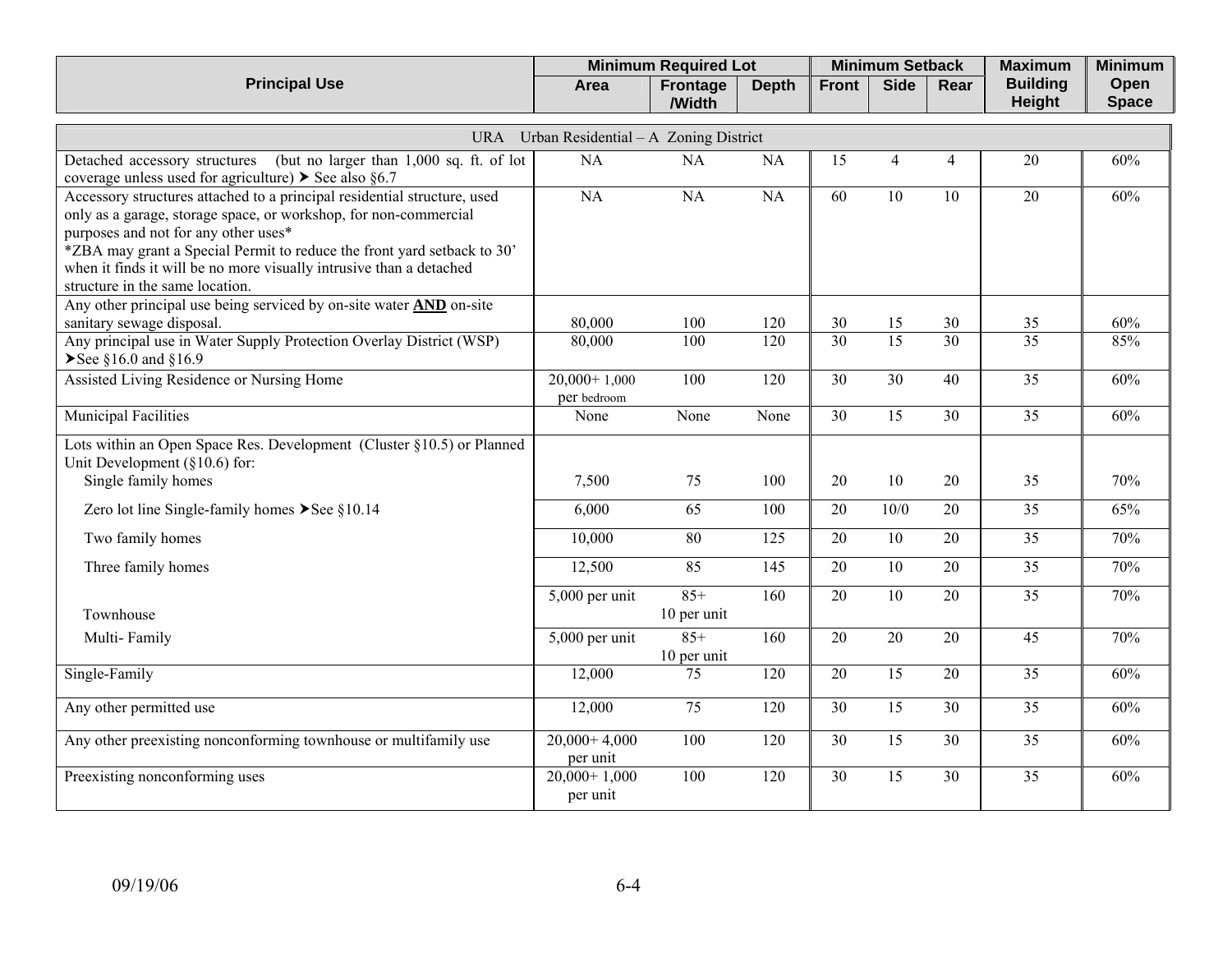|                      |      | <b>Minimum Required Lot</b> |              |              | <b>Minimum Setback</b><br><b>Maximum</b> |      |                                  | <b>Minimum</b>       |
|----------------------|------|-----------------------------|--------------|--------------|------------------------------------------|------|----------------------------------|----------------------|
| <b>Principal Use</b> | Area | <b>Frontage</b><br>/Width   | <b>Depth</b> | <b>Front</b> | <b>Side</b>                              | Rear | <b>Building</b><br><b>Height</b> | Open<br><b>Space</b> |

| <b>URB</b>                                                                                                                                                                                                                                                                                                                                                             | Urban Residential - B Zoning District |                    |                 |                  |                 |                 |                 |     |
|------------------------------------------------------------------------------------------------------------------------------------------------------------------------------------------------------------------------------------------------------------------------------------------------------------------------------------------------------------------------|---------------------------------------|--------------------|-----------------|------------------|-----------------|-----------------|-----------------|-----|
| Single Family dwellings                                                                                                                                                                                                                                                                                                                                                | 8,000                                 | 75                 | 80              | 20               | 15              | 20              | 35              | 50% |
| Detached accessory structures<br>(but no larger than 1,000 sq. ft. of lot coverage) $\triangleright$ See also §6.7                                                                                                                                                                                                                                                     | <b>NA</b>                             | NA                 | NA              | 15               | $\overline{4}$  | $\overline{4}$  | 20              | 50% |
| Accessory structures attached to a principal residential structure, used<br>only as a garage, storage space, or workshop, for non-commercial<br>purposes and not for any other uses.* *ZBA may grant a Special Permit<br>to reduce the front yard setback to 20 when it finds it will be no more<br>visually intrusive than a detached structure in the same location. | <b>NA</b>                             | NA                 | NA              | 40               | 10              | 10              | $\overline{20}$ | 50% |
| Zero Lot Line Single Family homes                                                                                                                                                                                                                                                                                                                                      | 8,000                                 | 65                 | 80              | $\overline{20}$  | 15/0            | 20              | 35              | 45% |
| Two family dwellings                                                                                                                                                                                                                                                                                                                                                   | 12,000                                | 80                 | 100             | $\overline{20}$  | $\overline{15}$ | 20              | 35              | 50% |
| Townhouse and other multi-family units                                                                                                                                                                                                                                                                                                                                 | 7,000 per unit                        | $\overline{120}$   | 150             | $\overline{30*}$ | 30              | $\overline{30}$ | $\overline{40}$ | 40% |
| *The Planning Board may reduce the minimum front yard setback requirement for townhouses to 20' to create a particular character in a development                                                                                                                                                                                                                      |                                       |                    |                 |                  |                 |                 |                 |     |
| Any principal use being serviced by on-site water <b>AND</b> on-site sanitary<br>sewage disposal.                                                                                                                                                                                                                                                                      | 80,000                                | 80                 | 100             | 20               | 15              | 20              | 35              | 50% |
| Assisted Living Residence or Nursing Home                                                                                                                                                                                                                                                                                                                              | $20,000+1,000$<br>per bedroom         | 100                | 120             | 30               | 30              | 20              | 35              | 40% |
| Municipal Facilities                                                                                                                                                                                                                                                                                                                                                   | None                                  | None               | None            | 20               | 15              | 20              | 35              | 50% |
| Lots within an Open Space Res. Development (Cluster §10.5) or PUD<br>$(\$10.6)$                                                                                                                                                                                                                                                                                        |                                       |                    |                 |                  |                 |                 |                 |     |
| Single family homes                                                                                                                                                                                                                                                                                                                                                    | 5,000                                 | 70                 | 70              | 15               | 10              | 15              | 35              | 65% |
| Zero Lot line Single-Family homes ▶ See §10.14                                                                                                                                                                                                                                                                                                                         | 4,500                                 | 60                 | $\overline{70}$ | $\overline{15}$  | 10/0            | 15              | 35              | 60% |
| Two family homes                                                                                                                                                                                                                                                                                                                                                       | 7,500                                 | 75                 | 100             | 15               | 10              | 15              | 35              | 65% |
| Three family homes                                                                                                                                                                                                                                                                                                                                                     | 10,000                                | 80                 | 125             | 15               | 10              | 15              | 35              | 65% |
| Townhouse                                                                                                                                                                                                                                                                                                                                                              | $5,000$ per unit                      | $75+5$ per<br>unit | 150             | $\overline{15}$  | 10              | 15              | 40              | 65% |
| Multi-Family                                                                                                                                                                                                                                                                                                                                                           | 5,000 per unit                        | $75+5$ per<br>unit | 150             | $\overline{15}$  | $\overline{10}$ | $\overline{15}$ | 45              | 65% |
| Any other permitted use not listed above                                                                                                                                                                                                                                                                                                                               | 10,000                                | 80                 | 90              | 20               | $\overline{15}$ | 20              | $\overline{35}$ | 50% |
| Preexisting nonconforming uses                                                                                                                                                                                                                                                                                                                                         | $10,000+1,000$<br>per unit            | 80                 | 90              | 20               | $\overline{15}$ | 20              | $\overline{35}$ | 50% |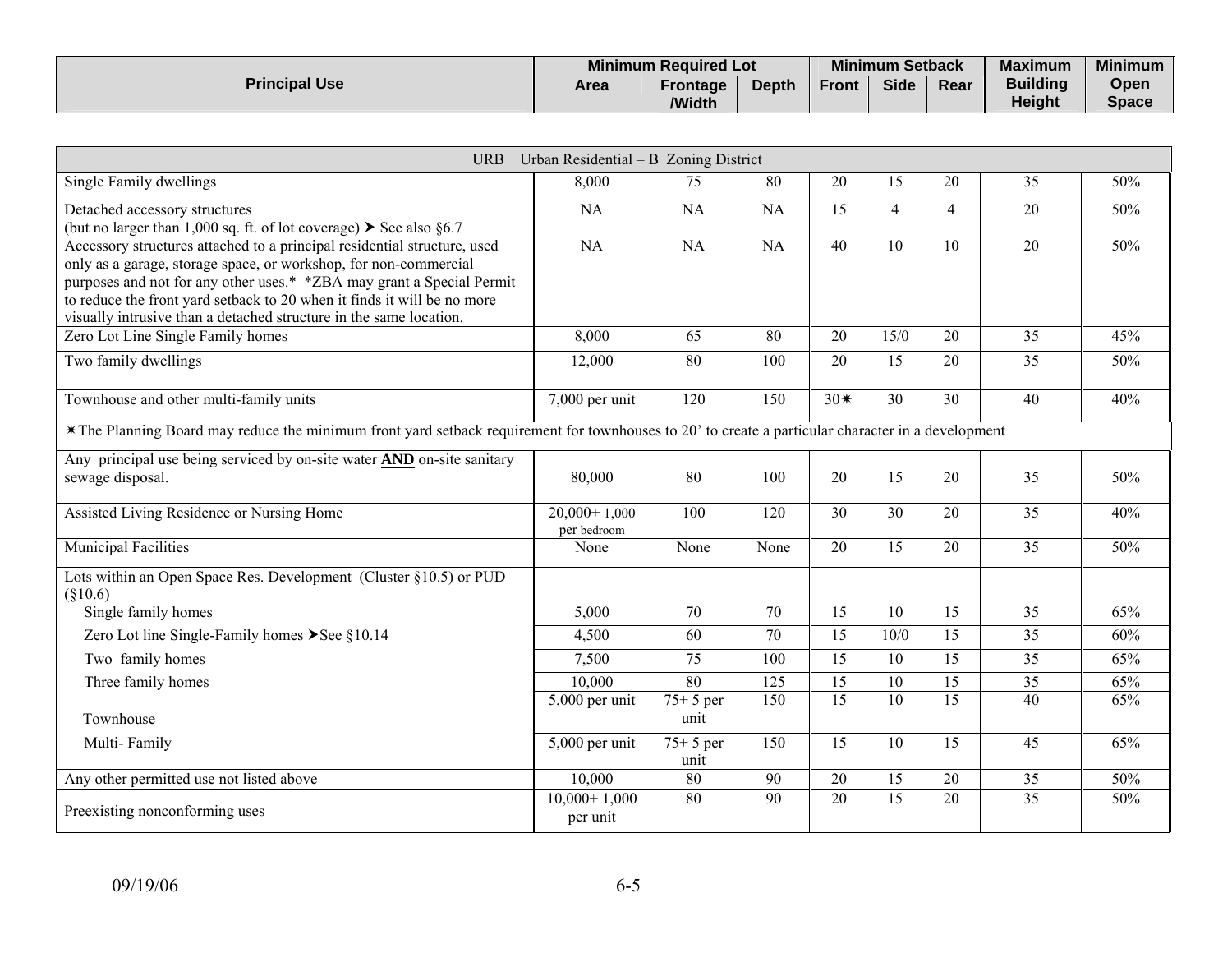|                      |      | <b>Minimum Required Lot</b> |              | <b>Minimum Setback</b><br><b>Maximum</b> |             |      | <b>Minimum</b>  |              |
|----------------------|------|-----------------------------|--------------|------------------------------------------|-------------|------|-----------------|--------------|
| <b>Principal Use</b> | Area | <b>Frontage</b>             | <b>Depth</b> | <b>Front</b>                             | <b>Side</b> | Rear | <b>Building</b> | <b>Open</b>  |
|                      |      | /Width                      |              |                                          |             |      | <b>Height</b>   | <b>Space</b> |

|                                                                                                                                                                  | URC Urban Residential $-C$ Zoning District |                    |      |                   |                |                 |                 |     |
|------------------------------------------------------------------------------------------------------------------------------------------------------------------|--------------------------------------------|--------------------|------|-------------------|----------------|-----------------|-----------------|-----|
| Single and Two family dwellings                                                                                                                                  | $6,000$ per unit                           | 75                 | 80   | $20\,$            | 15             | 20              | 40              | 30% |
| Detached accessory structures                                                                                                                                    | N/a                                        | n/a                | n/a  | $\overline{15}$   | $\overline{4}$ | $\overline{4}$  | $\overline{20}$ | 30% |
| (but no larger than 1,000 sq. ft. of lot coverage) $\triangleright$ See also §6.7                                                                                |                                            |                    |      |                   |                |                 |                 |     |
| Accessory structures attached to a principal residential structure, used                                                                                         | N/a                                        | n/a                | n/a  | 40                | 10             | 10              | 20              | 30% |
| only as a garage, storage space, or workshop, for non-commercial                                                                                                 |                                            |                    |      |                   |                |                 |                 |     |
| purposes and not for any other uses.* * ZBA may grant a Special Permit<br>to reduce the front yard setback to 20' when it finds it will be no more               |                                            |                    |      |                   |                |                 |                 |     |
| visually intrusive than a detached structure in the same location.                                                                                               |                                            |                    |      |                   |                |                 |                 |     |
| Zero Lot Line Single-Family homes                                                                                                                                | 6,000                                      | 65                 | 80   | 20                | 15/0           | 20              | 40              | 30% |
|                                                                                                                                                                  |                                            |                    |      |                   |                |                 |                 |     |
| Multi-family structures, and mixed Residential/ Service/Commercial of<br>four or more stories.                                                                   | $10,000+2,500$                             | 200                | 250  | 20                | $5 \cdot$      | $20 \cdot$      | 55              | 40% |
|                                                                                                                                                                  | per unit                                   |                    |      |                   |                |                 |                 |     |
| Any other multi-family housing, including Mixed                                                                                                                  |                                            |                    |      |                   |                |                 |                 |     |
| Residential/Service/Commercial                                                                                                                                   | $6,000$ per unit                           | 100                | 100  | $20\blacklozenge$ | 15※            | 20❖             | 40              | 40% |
| {includes townhouses}                                                                                                                                            |                                            |                    |      |                   |                |                 |                 |     |
| Minimum side and rear year setbacks increase 10' for each story over three stories                                                                               |                                            |                    |      |                   |                |                 |                 |     |
| $\blacklozenge$ The Planning Board may reduce the minimum front yard setback requirement for townhouses to 10' to create a particular character in a development |                                            |                    |      |                   |                |                 |                 |     |
| Assisted Living Residence, Nursing Home, or lodging house                                                                                                        | $10,000+1,000$<br>per bedroom              | 75                 | 100  | 20                | 15             | 20              | 40              | 40% |
| <b>Municipal Facilities</b>                                                                                                                                      | None                                       | None               | None | 15                | 10             | 15              | 40              | 30% |
| Lots within an Open Space Res. Development (Cluster or PUD (§10.5)                                                                                               |                                            |                    |      |                   |                |                 |                 |     |
| $& 10.6$ ) for:                                                                                                                                                  |                                            |                    |      |                   |                |                 |                 |     |
| Single family homes                                                                                                                                              | 5,000                                      | 70                 | 70   | 15                | 10             | 15              | 40              | 65% |
| Zero Lot Line Single-Family homes                                                                                                                                | 4,000                                      | $\overline{55}$    | 70   | $\overline{15}$   | 10/0           | $\overline{15}$ | 40              | 55% |
| Two family homes                                                                                                                                                 | 7,500                                      | 75                 | 100  | $\overline{15}$   | 10             | $\overline{15}$ | 40              | 65% |
| Three family homes                                                                                                                                               | 10,000                                     | 80                 | 125  | 15                | 10             | $\overline{15}$ | 40              | 65% |
| Townhouse                                                                                                                                                        | $4,500$ per unit                           | $75+5$ per         | 150  | $\overline{15}$   | 10             | $\overline{15}$ | 40              | 65% |
|                                                                                                                                                                  |                                            | unit               |      |                   |                |                 |                 |     |
| Multi-family                                                                                                                                                     | $\overline{4,}500$ per unit                | $75+5$ per<br>unit | 150  | 15                | 10             | 15              | 55              | 65% |
| Any other permitted use not listed above                                                                                                                         | 10,000                                     | 75                 | 90   | 15                | 10             | 15              | 40              | 30% |
| Preexisting nonconforming uses                                                                                                                                   | $10,000+1,000$<br>per unit                 | 80                 | 90   | 15                | 15             | 20              | 40              | 65% |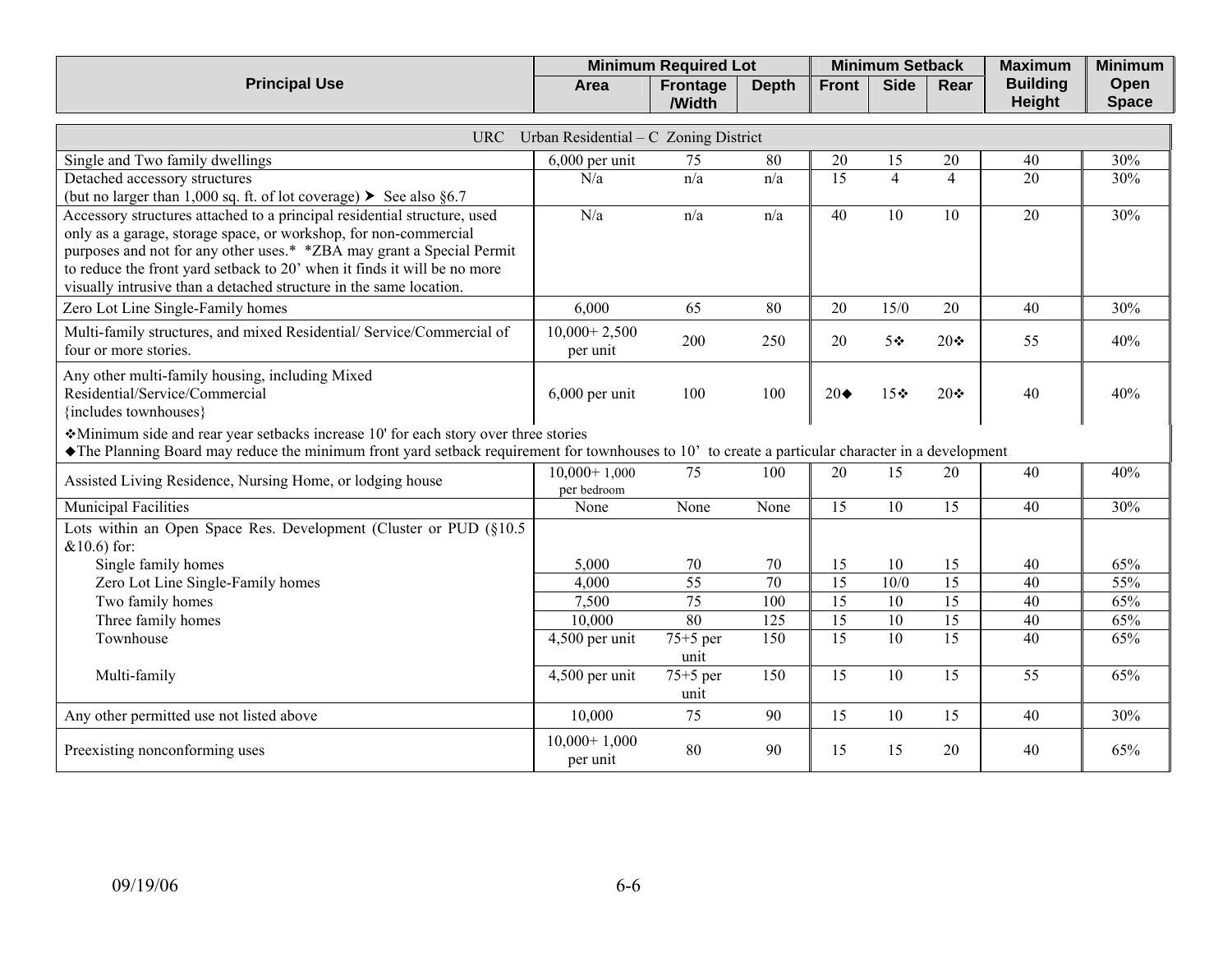|                      |      | <b>Minimum Required Lot</b> |              |              | <b>Minimum Setback</b> |      | <b>Maximum</b>                   | <b>Minimum</b>       |
|----------------------|------|-----------------------------|--------------|--------------|------------------------|------|----------------------------------|----------------------|
| <b>Principal Use</b> | Area | <b>Frontage</b><br>/Width   | <b>Depth</b> | <b>Front</b> | <b>Side</b>            | Rear | <b>Building</b><br><b>Height</b> | Open<br><b>Space</b> |

| <b>Central Business Zoning District (&gt;</b> Also see Architectural Ordinance & Design Guidelines for Downtown/CBD)<br>CB.                                                                                                                                                                                                                                                                          |                                  |      |      |                |                  |                   |    |       |  |  |  |  |
|------------------------------------------------------------------------------------------------------------------------------------------------------------------------------------------------------------------------------------------------------------------------------------------------------------------------------------------------------------------------------------------------------|----------------------------------|------|------|----------------|------------------|-------------------|----|-------|--|--|--|--|
| Minimum front-yard setback is 0; Maximum front-yard setback (the build-to-line) for new construction is five (5) feet from the front lot line (excluding driveways).<br>Minimum height (build-to line) is thirty (30) feet.                                                                                                                                                                          |                                  |      |      |                |                  |                   |    |       |  |  |  |  |
| The Planning Board may grant a Special Permit to allow a building to be set farther back or to a lower height if it finds that a greater setback or lower height is necessary to<br>preserve historic buildings or character, allow for urban pedestrian malls that encourage street level activity, or that proposed construction is a minor addition to an existing building.<br>$($ See diagram.) |                                  |      |      |                |                  |                   |    |       |  |  |  |  |
| Landscaping and pedestrian malls or plazas shall be constructed between the building and the front lot line and no parking is permitted in this area. In the CBD, these mall and<br>plaza areas qualify as open space.                                                                                                                                                                               |                                  |      |      |                |                  |                   |    |       |  |  |  |  |
| Parking--accessory or principal                                                                                                                                                                                                                                                                                                                                                                      | None                             | None | None | 10             | $\Omega$         | $\Omega$          | 55 | $5\%$ |  |  |  |  |
| Any use in a structure in existence on 2/1/1996 which has not<br>substantially been enlarged since that date                                                                                                                                                                                                                                                                                         | None                             | None | None | $\overline{0}$ | $\boldsymbol{0}$ | ☀                 |    |       |  |  |  |  |
| *Dimensional requirements equal what the building had on 2/1/1996 {or at most what is required for any other use, indicated below}                                                                                                                                                                                                                                                                   |                                  |      |      |                |                  |                   |    |       |  |  |  |  |
| Any other use                                                                                                                                                                                                                                                                                                                                                                                        | None                             | None | None | $\mathbf{0}$   | $\overline{0}$   | $15\blacklozenge$ | 55 | 5%    |  |  |  |  |
| • There is no rear yard setback requirement in the Central Business District when the rear yard abuts on a road, public way, municipal parking lot or an alley on which the<br>public has the right to use.                                                                                                                                                                                          |                                  |      |      |                |                  |                   |    |       |  |  |  |  |
| GB.                                                                                                                                                                                                                                                                                                                                                                                                  | General Business Zoning District |      |      |                |                  |                   |    |       |  |  |  |  |
| Any use                                                                                                                                                                                                                                                                                                                                                                                              | None                             | None | None | 0              | $0*$             | 6                 | 50 | $5\%$ |  |  |  |  |
| >In the General Business District, landscaping and pedestrian malls or plazas shall be constructed between the building and the front lot line and no parking is permitted in this<br>area. In the GB, these mall and plaza areas qualify as open space.<br>* See also Section 6.8, Screening and Buffers.                                                                                           |                                  |      |      |                |                  |                   |    |       |  |  |  |  |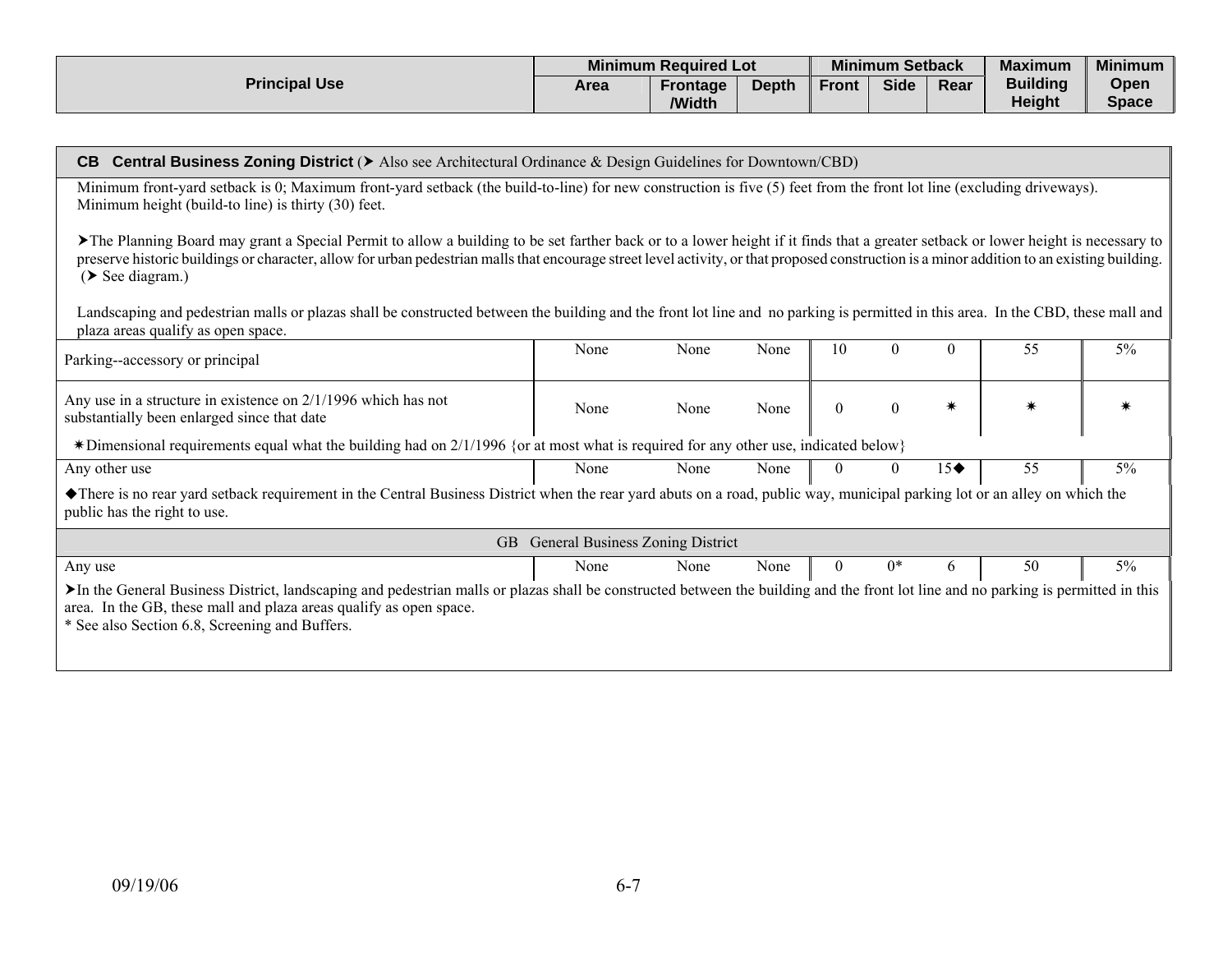|                      | <b>Minimum Required Lot</b> |                           |              |              | <b>Minimum Setback</b> |      | <b>Maximum</b>                   | <b>Minimum</b>       |
|----------------------|-----------------------------|---------------------------|--------------|--------------|------------------------|------|----------------------------------|----------------------|
| <b>Principal Use</b> | Area                        | <b>Frontage</b><br>/Width | <b>Depth</b> | <b>Front</b> | <b>Side</b>            | Rear | <b>Building</b><br><b>Height</b> | Open<br><b>Space</b> |

| HB Highway Business Zoning District                                                                                                                                                                                                                                                                                                                                                                                                                         |                            |      |      |                  |                  |       |    |       |
|-------------------------------------------------------------------------------------------------------------------------------------------------------------------------------------------------------------------------------------------------------------------------------------------------------------------------------------------------------------------------------------------------------------------------------------------------------------|----------------------------|------|------|------------------|------------------|-------|----|-------|
| <b>Municipal Facilities</b>                                                                                                                                                                                                                                                                                                                                                                                                                                 | None                       | None | None | 10               | 10               | 20    | 35 | 30%   |
| Any allowed use on a property with a building that is setback no more than<br>10' along 80% of the property's frontage.                                                                                                                                                                                                                                                                                                                                     | $\boldsymbol{0}$           | 60   | 60   | $\boldsymbol{0}$ | $\boldsymbol{0}$ | 6     | 40 | $5\%$ |
| Any use when all parking is in the rear and/or side of a parcel's principal<br>building and rear of the front of the principal building. Applies to 1-story<br>Retail establishment(s) over 10,000 s.f. with all parking located at the<br>rear or side. (parking in front of building defined as parking in front of<br>longest façade facing the street.)                                                                                                 | 20,000                     | 120  | 140  | $\theta$         | 10               | 20    | 35 | 15%   |
| Any other use                                                                                                                                                                                                                                                                                                                                                                                                                                               | 20,000                     | 120  | 140  | $10$ $\bullet$   | 10               | 20    | 35 | 30%   |
| *For retail uses above 10,000 square feet, the maximum setback is fifty five(55) feet within which no more than one row of parking is allowed. The Planning Board may<br>issue a special permit to allow existing buildings with 75' or greater setback to maintain a maximum setback of 75 feet within which no more than 1 row of parking and no<br>more than 42' of asphalt may be created if the Board determines that exceptional circumstances exist. |                            |      |      |                  |                  |       |    |       |
| NB Neighborhood Business Zoning District                                                                                                                                                                                                                                                                                                                                                                                                                    |                            |      |      |                  |                  |       |    |       |
| <b>Municipal Facilities</b>                                                                                                                                                                                                                                                                                                                                                                                                                                 | None                       | None | None | 10               | 6                | 6     | 25 | 20%   |
| Mixed Residential / Retail / Service and Commercial                                                                                                                                                                                                                                                                                                                                                                                                         | $10,000+1,000$<br>per unit | 80   | 100  | 10               | 6                | 6     | 35 | 20%   |
| Tourist home/bed & breakfast and lodging house                                                                                                                                                                                                                                                                                                                                                                                                              | $10,000+1,000$<br>per unit | 80   | 100  | 10               | 6                | 6     | 25 | 20%   |
| Townhouse development                                                                                                                                                                                                                                                                                                                                                                                                                                       | $20,000+4,500$<br>per unit | 100  | 100  | $20*$            | $15*$            | $20*$ | 40 | 40%   |
| Townhouses in the development                                                                                                                                                                                                                                                                                                                                                                                                                               | 2,000                      | 20   | 60   | $20*$            | $15*$            | $20*$ | 40 | n/a   |
| * (1) Minimum side and rear yard setbacks increase 10' for each story over three stories.<br>(2) The setback from a private access road shall be measured from the outer edge of the pavement of said road.<br>(3) The Planning Board may reduce the minimum front yard setback requirement for townhouses to ten feet to create a particular character in a development.                                                                                   |                            |      |      |                  |                  |       |    |       |
| Any other use                                                                                                                                                                                                                                                                                                                                                                                                                                               | 10,000                     | 80   | 100  | 10               | 6                | 6     | 25 | 20%   |
| In the NB, the maximum gross floor area for any single business establishment is $10,000$ square feet                                                                                                                                                                                                                                                                                                                                                       |                            |      |      |                  |                  |       |    |       |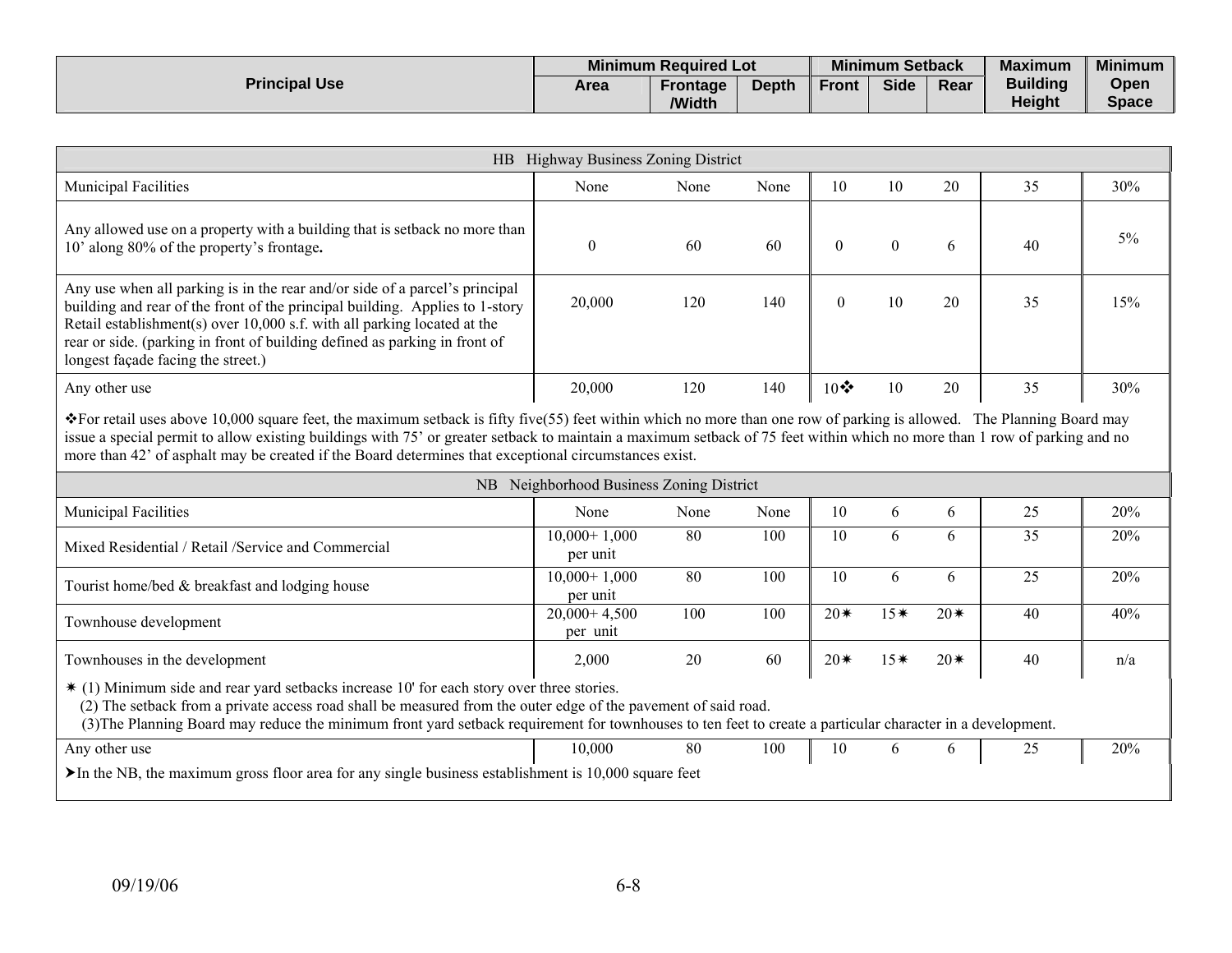|                      | <b>Minimum Required Lot</b> |                    |              |              | <b>Minimum Setback</b> |      | <b>Maximum</b>                   | <b>Minimum</b>       |
|----------------------|-----------------------------|--------------------|--------------|--------------|------------------------|------|----------------------------------|----------------------|
| <b>Principal Use</b> | Area                        | Frontage<br>/Width | <b>Depth</b> | <b>Front</b> | <b>Side</b>            | Rear | <b>Building</b><br><b>Height</b> | Open<br><b>Space</b> |

| M Medical District - Hospital                                                                                                                                                                                                                                                                                                                                                                                                                                                                                                                                      |                                  |                 |      |       |                 |        |       |          |  |
|--------------------------------------------------------------------------------------------------------------------------------------------------------------------------------------------------------------------------------------------------------------------------------------------------------------------------------------------------------------------------------------------------------------------------------------------------------------------------------------------------------------------------------------------------------------------|----------------------------------|-----------------|------|-------|-----------------|--------|-------|----------|--|
| Municipal Facilities                                                                                                                                                                                                                                                                                                                                                                                                                                                                                                                                               | None                             | None            | None | 10    | 6               | 6      | 25    | 20%      |  |
| Any Use                                                                                                                                                                                                                                                                                                                                                                                                                                                                                                                                                            | 200,000                          | 300             | 140  | $15*$ | 20              | 100    | $55*$ | $30\%$ * |  |
| *In the Medical District, the following additional dimensional regulations apply: No parking is permitted in the minimum front yard setback. Building height may be<br>increased by one foot for each additional three feet of building setback over the minimum front yard setback, up to a maximum of 90'. Minimum landscaped area is 30%.                                                                                                                                                                                                                       |                                  |                 |      |       |                 |        |       |          |  |
|                                                                                                                                                                                                                                                                                                                                                                                                                                                                                                                                                                    | BP Business Park Zoning District |                 |      |       |                 |        |       |          |  |
| <b>Municipal Facilities</b>                                                                                                                                                                                                                                                                                                                                                                                                                                                                                                                                        | None                             | None            | None | 20    | 15              | 20     | 40    | 30%      |  |
| Residential Uses*                                                                                                                                                                                                                                                                                                                                                                                                                                                                                                                                                  | $10,000+1,000$<br>per unit       | 75              | 80   | 20    | 15              | 20     | 40    | 30%      |  |
| Residential Uses, if the Planning Board finds that 33% of the units are<br>affordable units*                                                                                                                                                                                                                                                                                                                                                                                                                                                                       | $7,500+750$ per<br>unit          | $\overline{75}$ | 80   | 20    | 15              | 20     | 40    | 30%      |  |
| Community Facilities, Retail & Commercial Uses*                                                                                                                                                                                                                                                                                                                                                                                                                                                                                                                    | 10,000                           | 100             | 100  | 20    | 15              | 20     | 40    | 15%      |  |
| Service, Office, Research and Industrial Uses*                                                                                                                                                                                                                                                                                                                                                                                                                                                                                                                     | 80,000                           | 100             | 100  | 20    | $\overline{15}$ | 20     | 50    | 15%      |  |
| *All BP developments must comply with §17.0 (including open space requirements). All buildings must be setback at least one-hundred (100) feet from collector streets in<br>existence in 1991. Residential buildings must be setback at least one-hundred feet from non-residential buildings in the Planned Business Park. The entirety of these one-<br>hundred foot setbacks shall contain Screening and Buffers in accordance with §6.5(1)(A). Parking is not permitted in these one-hundred foot set backs nor in the minimum<br>required front-yard setback. |                                  |                 |      |       |                 |        |       |          |  |
| GI & SI General Industrial & Special Industrial Zoning Districts ▶ See also the Industrial Park Covenants at the end of the Zoning Ordinance for Industrial Park covenants<br>(code 303)                                                                                                                                                                                                                                                                                                                                                                           |                                  |                 |      |       |                 |        |       |          |  |
| <b>Municipal Facilities</b>                                                                                                                                                                                                                                                                                                                                                                                                                                                                                                                                        | None                             | None            | None | 20    | 15              | 20     | 40    | 20%      |  |
| Any use in a Water Supply Protection Overlay District (WSP)<br>$\blacktriangleright$ See also §16.0                                                                                                                                                                                                                                                                                                                                                                                                                                                                | 80,000                           | 120             | 140  | 20    | 15              | $20\,$ | 40    | 85%*     |  |
| *May be increased with a special permit issued under $§16.7 \& \$16.9$                                                                                                                                                                                                                                                                                                                                                                                                                                                                                             |                                  |                 |      |       |                 |        |       |          |  |
| Any other use                                                                                                                                                                                                                                                                                                                                                                                                                                                                                                                                                      | 20,000                           | 120             | 140  | 20    | 15              | 20     | 40    | 20%      |  |
|                                                                                                                                                                                                                                                                                                                                                                                                                                                                                                                                                                    |                                  |                 |      |       |                 |        |       |          |  |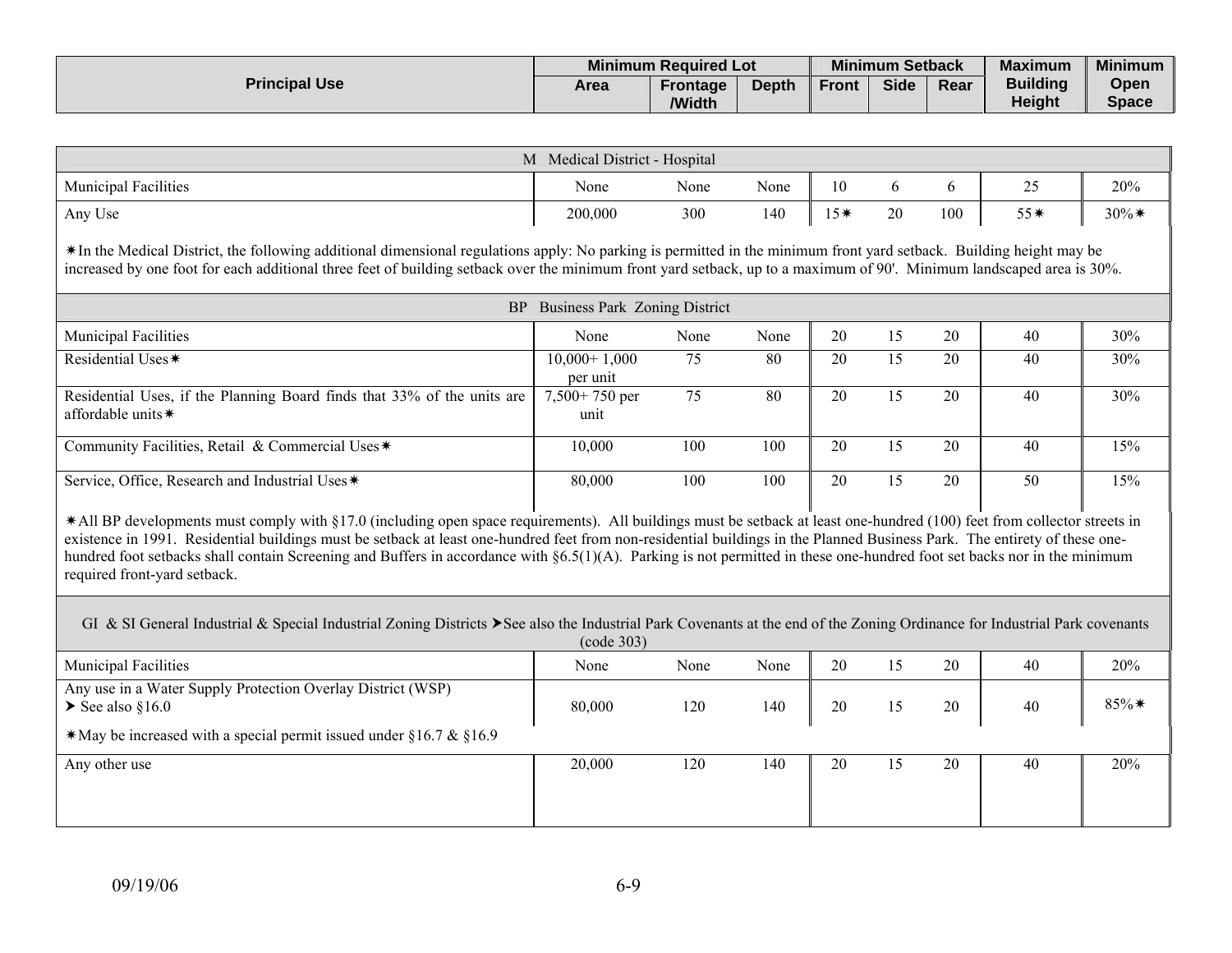|                                                                                                                                                                                                                                                                                                                                                                        |                                          | <b>Minimum Required Lot</b> |              |                  | <b>Minimum Setback</b> |                 | <b>Maximum</b>                   | <b>Minimum</b>       |  |
|------------------------------------------------------------------------------------------------------------------------------------------------------------------------------------------------------------------------------------------------------------------------------------------------------------------------------------------------------------------------|------------------------------------------|-----------------------------|--------------|------------------|------------------------|-----------------|----------------------------------|----------------------|--|
| <b>Principal Use</b>                                                                                                                                                                                                                                                                                                                                                   | Area                                     | <b>Frontage</b><br>/Width   | <b>Depth</b> | <b>Front</b>     | <b>Side</b>            | Rear            | <b>Building</b><br><b>Height</b> | Open<br><b>Space</b> |  |
| PV Planned Village District                                                                                                                                                                                                                                                                                                                                            |                                          |                             |              |                  |                        |                 |                                  |                      |  |
| Residential using a TDR                                                                                                                                                                                                                                                                                                                                                | $4,000$ per unit                         | 60                          | 80           | $\boldsymbol{0}$ | 15                     | 20              | $40*$                            | $\overline{0}$       |  |
| Planned Village lots                                                                                                                                                                                                                                                                                                                                                   | $\Omega$                                 | 60                          | 80           | $\mathbf{0}$     | $\overline{0}$         | 20              | $40*$                            | $\theta$             |  |
| Planned Village development as a whole                                                                                                                                                                                                                                                                                                                                 | 15 acres                                 | 75                          | 80           | $\mathbf{0}$     | $\overline{0}$         | 20              | $40*$                            | 40%                  |  |
| Single family home                                                                                                                                                                                                                                                                                                                                                     | Lot in existence<br>on 1/1/2001          | $\overline{75}$             | 80           | 10               | 10                     | 20              | 45                               | 40%                  |  |
| *Building height may be 60', provided that the buildings are articulated such that any portion of a building over 40' high is setback at least 20' from all property boundaries                                                                                                                                                                                        |                                          |                             |              |                  |                        |                 |                                  |                      |  |
|                                                                                                                                                                                                                                                                                                                                                                        | SC Special Conservancy Zoning District   |                             |              |                  |                        |                 |                                  |                      |  |
| The the event that the airport, fairgrounds, or other uses are discontinued, this table will be reevaluated and the city will seek reuse options via a public process that includes<br>the neighborhood, the City and its boards, and the business community.                                                                                                          |                                          |                             |              |                  |                        |                 |                                  |                      |  |
| Any principal use in existence on $6/30/05$ being serviced by on-site water                                                                                                                                                                                                                                                                                            |                                          |                             |              |                  |                        |                 |                                  |                      |  |
| AND on-site sanitary sewage disposal                                                                                                                                                                                                                                                                                                                                   | 80,000                                   | 175                         | 200          | 20               | 15                     | 20              | 35                               | 80%                  |  |
| Residential uses in existence or with permits on 6/30/05                                                                                                                                                                                                                                                                                                               | 8,000                                    | 75                          | 80           | 20               | 15                     | 20              | $\overline{35}$                  | 50%                  |  |
| Non-residential uses in existence on 6/30/05 and either approved through<br>special permit or legal non-conformities                                                                                                                                                                                                                                                   | 40,000                                   | 175                         | 200          | 40               | $\overline{20}$        | $\overline{50}$ | $\overline{35}$                  | 50%                  |  |
| Agricultural Fair and/or Exhibition grounds                                                                                                                                                                                                                                                                                                                            | 40,000                                   | 175                         | 200          | 40               | 20                     | 50              | 45                               | 50%*                 |  |
| *open space is calculated based on contiguous lots and separated only by a road.                                                                                                                                                                                                                                                                                       | 40 Acres                                 | 175                         | 200          | 40               | $\overline{50}$        | 80              | $\overline{35}$                  | 99%                  |  |
| Any new use (does not apply to agricultural uses or open space).                                                                                                                                                                                                                                                                                                       |                                          |                             |              |                  |                        |                 |                                  |                      |  |
|                                                                                                                                                                                                                                                                                                                                                                        | <b>EU Education Use Overlay District</b> |                             |              |                  |                        |                 |                                  |                      |  |
| Education use which is religious, sectarian, denominational or public or<br>other religious use                                                                                                                                                                                                                                                                        | none*                                    | none*                       | none*        | none*            | none<br>$\star$        | none*           | $85***$                          | none*                |  |
| *These standards apply for projects or portions thereof that are at least 30' from the edge the EU overlay boundary and the edge of any street containing that boundary. In the<br>area between that 30' line ("30' Line") and the edge of the EU overlay, the dimensional requirements of the underlying district shall apply.                                        |                                          |                             |              |                  |                        |                 |                                  |                      |  |
| **In the EU northwesterly of Paradise Road, generally the area between Paradise Road and Kensington Avenue, the maximum building height is 45'. Elsewhere in the EU, at<br>the 30' Line, the maximum building is 55'. Maximum building height shall increase from the 30' Line on a one-to-one slope for each foot in back of the line to a maximum of<br>$85^\circ$ . |                                          |                             |              |                  |                        |                 |                                  |                      |  |

(Table amended 6/7/84, 7/7/88, 7/19/90, 10/6/94, 3/21/96, 4/18/96, 11/21/96, 5/7/98, 10/7/99, 2/1/01, 7/19/01, 12/20/01 PV, 05/02/2002 HB, 5/20/04 URC, 2/3/2004 single family home setbacks in URA, SR, and RR, 11/5/05 SC setbacks, open space, uses, 9.7.06 education overlay)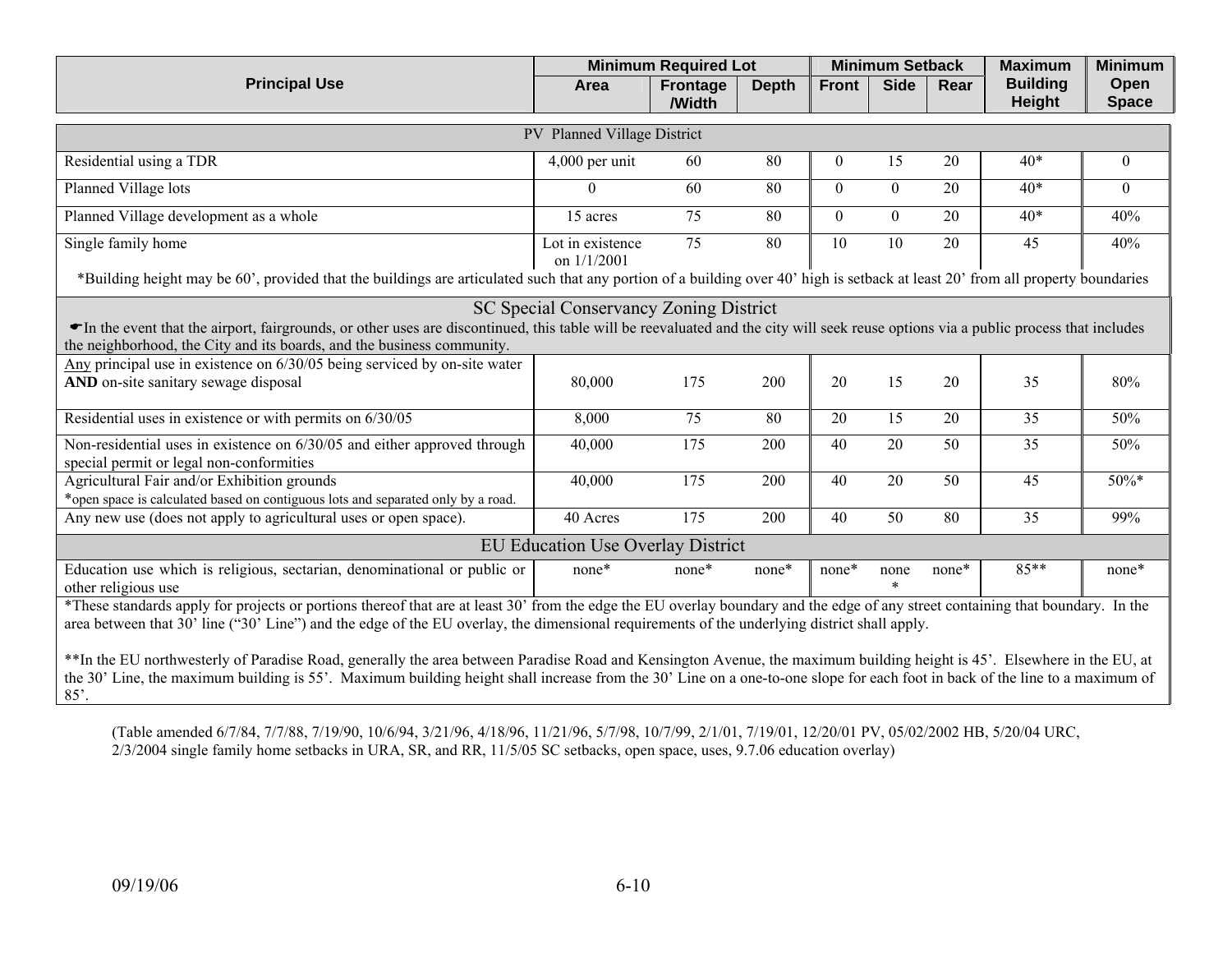## **Section 6.3 Reduction of Dimensional and Density Regulations:**

- 1. **Cul-de-sac frontage requirement** In the case of a subdivision, either requiring or not requiring approval under the Subdivision Control Law, the lot frontage and minimum lot width requirement in the Table of Dimensional and Density Regulations may be reduced by not more than twenty (20) percent for lots situated at the end of cul-de-sacs or in other similar situations, provided that: said reduction is requested in writing by the applicant and a majority of the Planning Board so agrees as a part of their approval of the plan or a part of the determination that approval is not required.
- 5. **Dimensional Averaging**  The Planning Board may issue a Special Permit, in accordance with §10.10, changing frontage, lot depths, setbacks, building coverage and open space (but not other dimensional) requirements for a residential lot within any residential (R) district only when the following conditions have been met:
	- A. The new dimensional requirements must be at least as stringent as the median of that dimension for all lots where any portion of those lots is within three hundred feet of the subject parcel and within the same zoning district as the subject parcel; and
	- B. The requested special permit will provide in-fill development, open space for public use, or affordable units; and
	- C. A list of all applicable dimensional measurements for lots within three hundred feet (as calculated above) must be filed with the Special Permit application as described in the Planning Board's bylaws.
- 3. **Land Donations--Reduction of Dimensional & Density Requirements** The Planning Board may issue a Special Permit for a reduction of a required dimensional or density regulation required under §6.2 where such reduction is for the purposes of donating land that is contiguous and in common ownership with the land for which the reduction is requested to the City of Northampton, or to other approved tax-exempt conservation organizations, for open space/conservation purposes. Such Special Permit may be issued provided:
	- A. said Special Permit application and all supporting documents (Conservation Restriction, Easement Plans, etc.) are forwarded by the Planning Board to the Northampton Conservation Commission for their review and recommendation relative to:
		- 1. the value of the resource area being protected and its consistency with the city's Open Space and Recreation Plan,
		- 2. the adequacy of the protection of said resource area,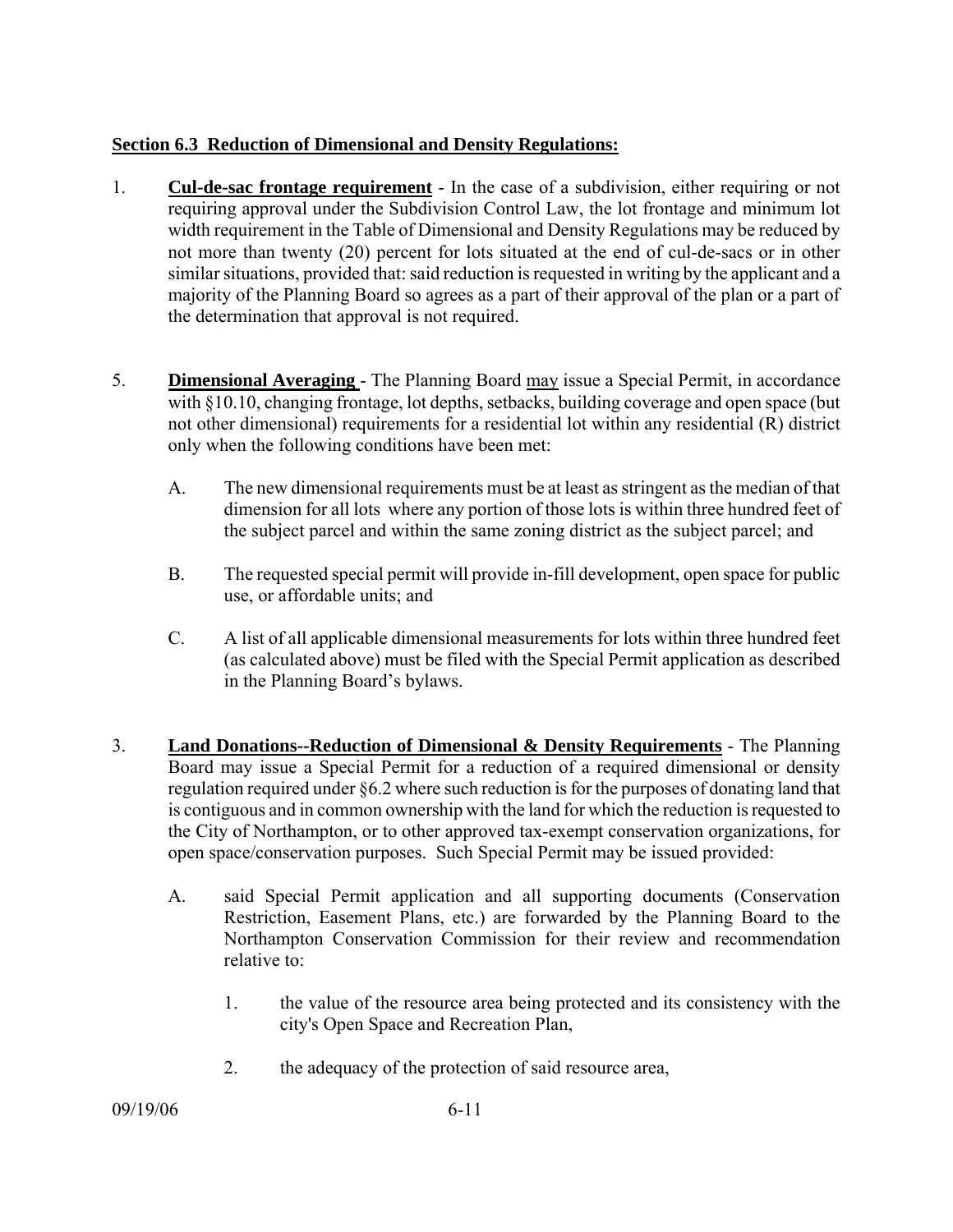3. the adequacy of public accessibility to the resource area being protected.

Failure of the Conservation Commission to respond within thirty (30) days of their receipt of the Special Permit Application shall be deemed the Commission's lack of opposition thereto.

- B. the land was donated, with no financial or other consideration, to the City or another non-profit tax-exempt conservation organization and was not transferred as a part of an Open Space Residential or PUD Development or as a condition of any other city permit,
- C. if the land is not donated to the Northampton Conservation Commission, such Special Permit is subject to obtaining the approval (within nine (9) months of the expiration of the appeal period of the Special Permit) of a Conservation Restriction/public Right-of-Way Easement by the City Council and the Secretary of the Executive Office of Environmental Affairs that will remain in effect in perpetuity for that property being transferred,
- D. prior to said donation, the lot conformed to all relevant Zoning requirements or was a pre-existing nonconforming lot,
- E. that at least 40% of the required lot size and frontage requirement remain as part of the lot exclusive of the donation, or for a pre-existing nonconforming lot, that at least 5,000 sq.ft. of lot area and 40 ft. of frontage remain.

(Adopted 7/19/1990, amended 10/6/94 and 3/21/96)

# **Section 6.4 Separation of Lots**

The following standards apply whenever land is divided:

- 1. The required lot or yard areas for any new building or use may not include any part of a lot that is required by any other building or use to comply with any provisions of this Ordinance.
- 2. The required lot or yard areas may not include any property of which ownership has been transferred subsequent to the effective date of this ordinance if such property was a part of the area required for compliance with the dimensional regulations applicable to the lot from which such transfer was made.
- 3. Notwithstanding any other section or this ordinance, land purchased by the City of Northampton or by a non-profit, tax-exempt conservation organization for permanent water supply protection or for permanent open space and conservation purposes need not meet dimensional requirements of this ordinance.

(Amended 10/6/94 and June 7, 2001)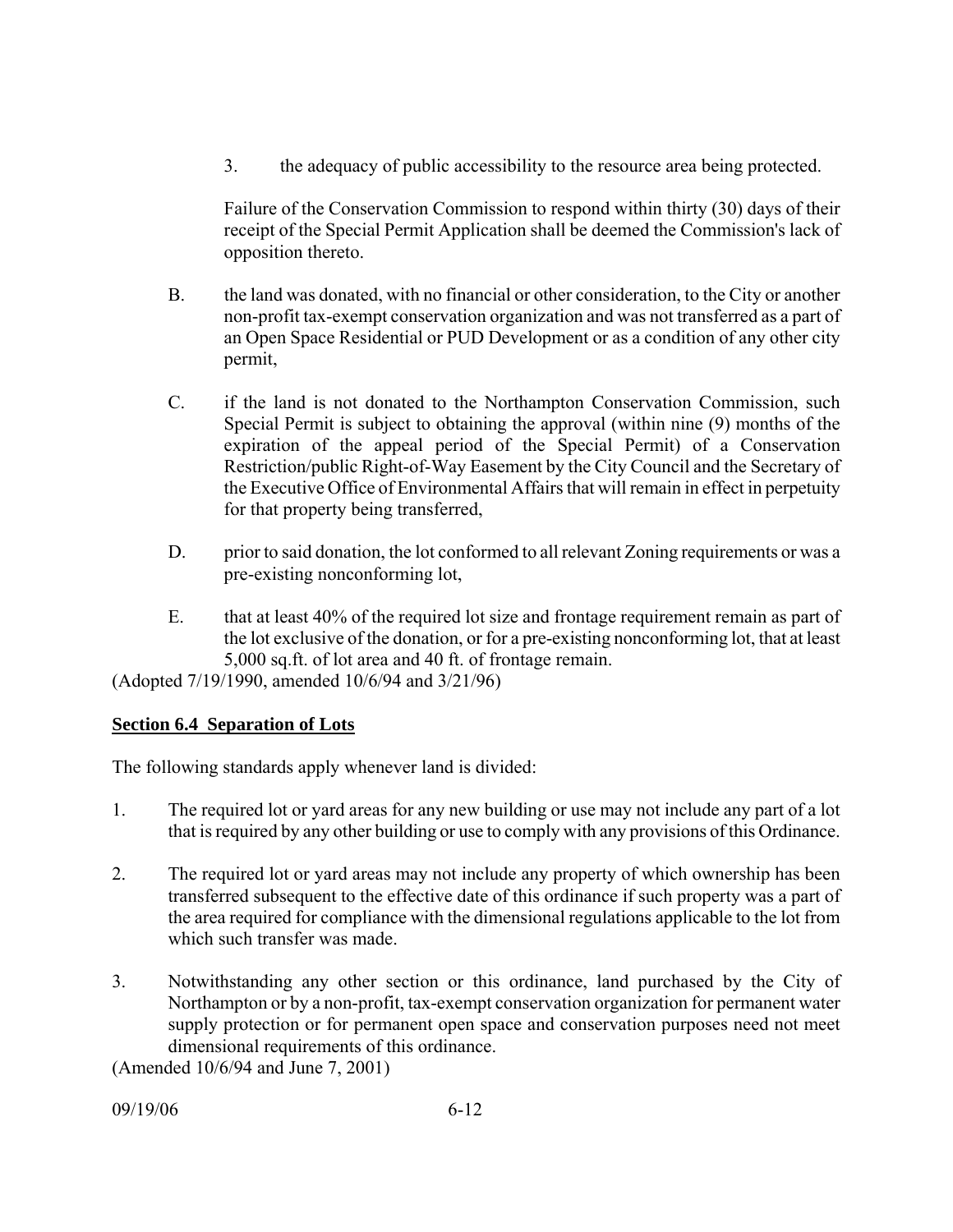## **Section 6.5 Screening and Buffers - Industrial or Business Districts.**

- 1. Screening and buffers shall be required on any lot in any industrial or business district and for any industrial or business use where it adjoins a lot in a residential district and shall be required on any lot in a planned Business Park where it adjoins land not in the planned Business park, including collector streets which exist when a Business Park is proposed, and on any non-residential lot in a planned Business Park District where it adjoins a residential lot as follows:
	- A. This strip shall be at least thirty (30) feet in width (one hundred feet in width in a planned Business Park). It shall contain a screen of plantings of vertical habit in the center of the strip not less than three (3) feet in width and six (6) feet in height at the time of occupancy of such lot. Individual shrubs shall be planted not more than five (5) feet on center, and individual trees thereafter be maintained by the owner or occupants so as to maintain a dense screen year round. At least fifty (50) percent of the plantings shall be evenly spaced. Whenever possible, existing trees and groundcover should be preserved in this strip, reducing the need to plant additional trees. Trees may not be cut down in this strip without Site Plan Approval (see §10.11).
	- B. The Planning Board may issue a Site Plan Approval (see  $\S 10.11$ ) allowing for a ten (10) foot reduction in the required width of the landscaped buffer strip, provided that the Board finds that a sight impervious wall or fence is erected of appropriate materials and sufficient height to screen abutting properties and will provide at least as much noise mitigation as the vegetated barrier described above.
- 2. In all industrial and business districts, except Central Business and any General Business building built with 0 foot front yard setback, and for any other industrial or business use, street frontage shall include shade trees and there shall be one tree planted an average of every thirty (30) feet of street frontage, using trees no less than 2.5 inch caliper at the time of installation. Trees may be placed within the City right-of-way instead of private property with the permission of the Department of Public Works. In the case of an uncleared site, existing vegetation can be preserved to achieve said objective.
- 3. In all industrial and business districts and for any industrial or business use, when a parking lot is located adjacent to a public right-of-way at least a ten (10) foot wide landscaped area between the right-of-way and the parking lot shall be provided. This landscaped area shall include shade trees and there shall be one tree planted an average of every thirty (30) feet of street frontage, using trees no less than 2.5 inch caliper at the time of installation.
- 4. All landscaping required by this Zoning Ordinance shall be maintained in a healthy growing condition, neat and orderly in appearance, and free of refuse and debris. All plantings shall be arranged and maintained so as to not obscure the vision of traffic. All landscaping must be conform to §6.8 - Other General Dimensional and Density Provisions.

(Amended 4/18/1991, 8/15/1991, 10/6/1994 & 5/7/1998)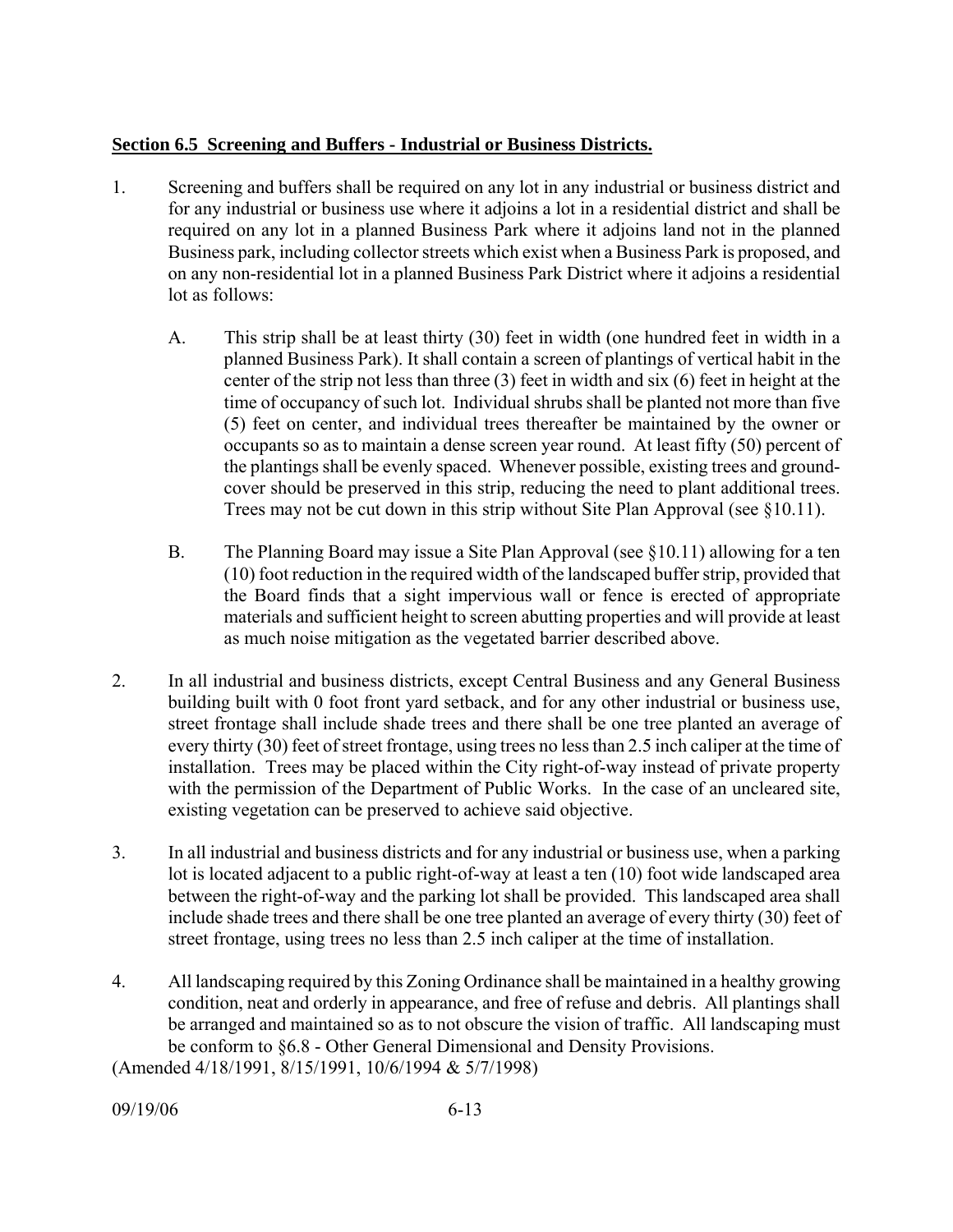**Section 6.6 Floodway.** No encroachments (including fill), new construction, substantial improvements, or any other development shall be permitted within the regulatory floodway, as designated on the National Flood Insurance Program's Flood Boundary and Floodway Map, unless certification by a registered professional engineer or architect is provided, demonstrating that encroachments shall not result in any increase in flood levels during the occurrence of the 100-year flood. (Amended 10/6/94)

**Section 6.7 Accessory Structures.** Detached accessory structures shall conform to all the applicable requirements in the Table of Dimensional and Density Regulations (§6.2), including setbacks, height and open space requirements. In Business and Industrial Districts, detached accessory structures shall meet the same requirements as principal structures.

Any accessory below-ground or above-ground swimming pool shall be completely enclosed by a fence at least four (4) feet in height, having a self-closing gate with a latch, except no fence shall be required if (1) the pool and any deck area surrounding said pool is not attached to a building or to a deck or porch attached to a building and is free-standing, and (2) access to said pool and any deck area surrounding said pool is exclusively by means of ladders or stairs which are removable, retractable, or may be secured in some other way as to prevent access to the pool and any deck area surrounding said pool.

(Amended 11/19/92, 10/6/94, & 7/19/01)

**Section 6.8 Other General Dimensional and Density Provisions.** In addition to the regulations in Sections 6.1 through 6.7 above, the following regulations shall apply:

- 1. In the case of one-family, two-family, and three-family dwellings, no more than one principal building may be built on any single lot, except as allowed in §10.5, Open Space Residential Development (cluster), and as allowed in §10.6, Planned Unit Development (PUD). In all other cases, more than one principal structure may occupy the same lot, provided that if they aggregate they do not represent a more intensive use of land than would be allowed if all uses were contained within a single structure. (Amended 12/18/92)
- 2. Principal structures on the same lot shall be located at least ten (10) feet apart.
- 3. Projections into required yards or other required open spaces are permitted subject to the following:
	- A. Balcony or bay window may project up to two feet into a required yard or other open space and provided it is limited in total length to one-half the length of the building face.
	- B. Open terrace or steps or stoop, less than four feet in height may project into a required yard or open space up to one-half the required setback.
	- C. Steps or stoop four feet and over in height, window-sill, chimney, roof eave, fire escape, fire tower, awnings, storm enclosure, or similar architectural features may project not more than three feet into a required setback.
	- D. Decks and porches, where the floor is less than four feet higher than the abutting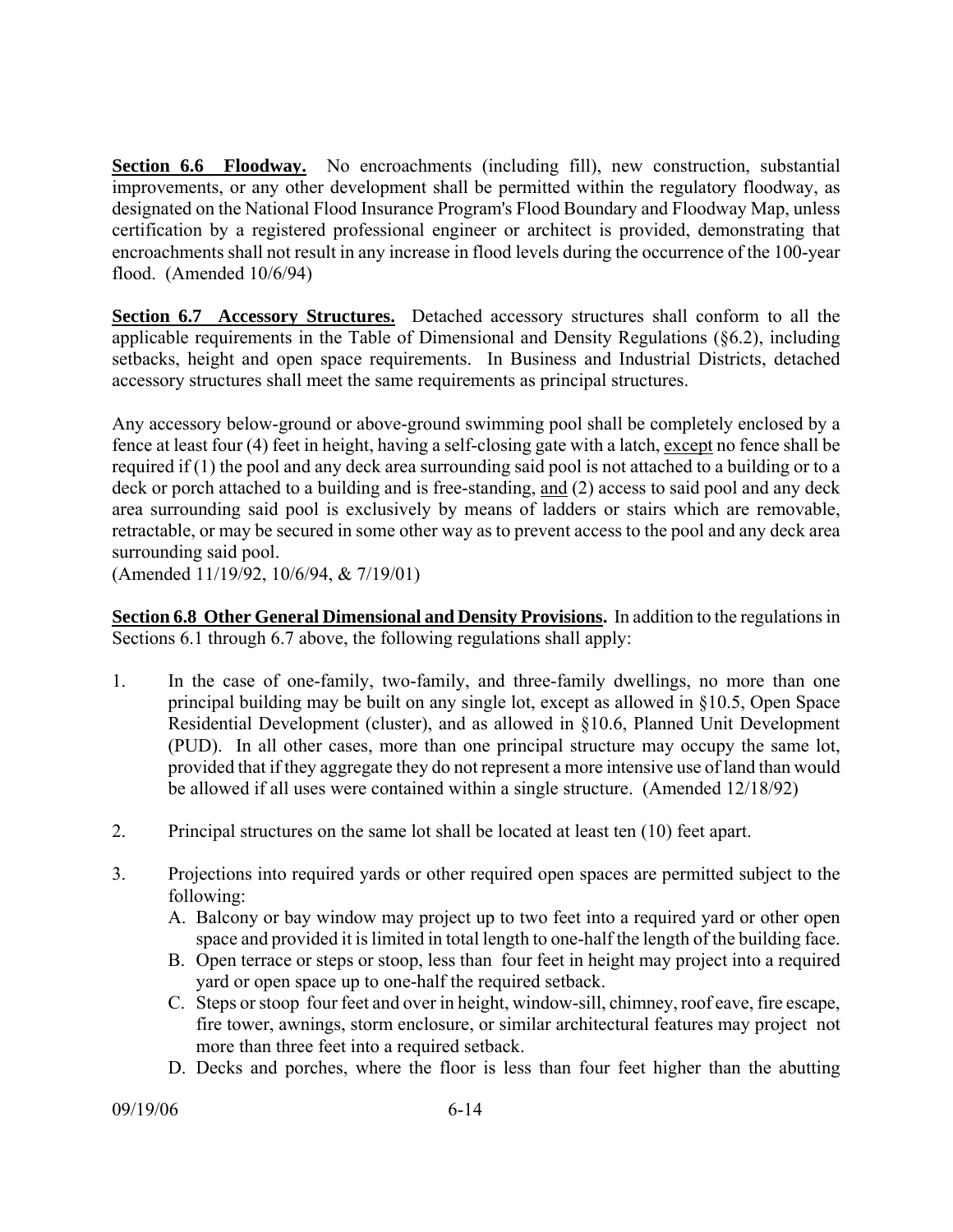sidewalk or street and where at least 60% of the façade facing a street is open to the air without heating, windows, or other barriers of any kind except insect screening, may project up to one-half the required front setback. Porches (but not decks) may be higher than four feet for homes in existence on 1/1/2003 when the floor of the porch is no higher than the first floor.

- 4. The provisions of the Ordinance governing the height of buildings shall not apply to the following, provided these facilities comply with FAA regulations and are no more than 130 feet above the ground, except as provided in §10.9, Telecommunications and Personal Wireless Facilities:
	- A. Chimneys, cooling towers, elevators**,** skylights, ventilators, electronic equipment, or other necessary appurtenances usually carried above the roof;
	- B. Domes, towers, stacks, or spires on a principal building if not used for human occupancy and, other than for churches, if not occupying more than 20 percent of the ground floor area of the building;
	- C. Ornamental towers, water towers, water storage facilities, water stand pipes, cooling towers, observation towers, radio and television broadcasting towers and antennae, telecommunication facilities, or other like structures, which do not occupy more than 20 percent of the lot area provided that no tower or similar structure is located closer to a property line than the distance equal to its height, except as provided in §11.8, Telecommunications and Personal Wireless Facilities.
	- D. Municipal and publicly-owned water towers, water storage facilities, and water stand pipes exceeding 20 percent of the lot area or located closer to a property line than the distance equal to its height shall be allowed by Site Plan Approval from the Planning Board, with the review limited to site layout and landscaping.
- 5. At no street intersection in any district shall any obstruction to vision exceeding three (3) feet in height above the plane established by the intersection streets be placed or permitted to grow, on any lot within the triangle formed by the lot lines abutting the intersection and a line connecting points on these lot lines at a distance of twenty-five (25) feet from the point of intersection of the lot lines. This restriction shall also apply to the intersection of a street and a driveway in a "B" or "I" District.
- 6. A fence, hedge, wall, sign or other structure or vegetation may be maintained on any lot provided that in the front yard area, no such structure or vegetation shall be over three (3) feet in height above the adjacent ground within five (5) feet of the front lot line unless it can be shown that such vegetation will not restrict visibility in such a way as to hinder the safe entry of a vehicle from any driveway to the street. In Residential Districts, no fence shall exceed a height of 6 1/2 feet (8' when abutting a non-residential District) unless a Special Permit has been received from the Zoning Board of Appeals.

(Amended 4/3/97, 7/19/90, 10/6/94, 5/1/2003, and 10/20/2005)

**Section 6.9 and Section 6.10** (reserved for future use)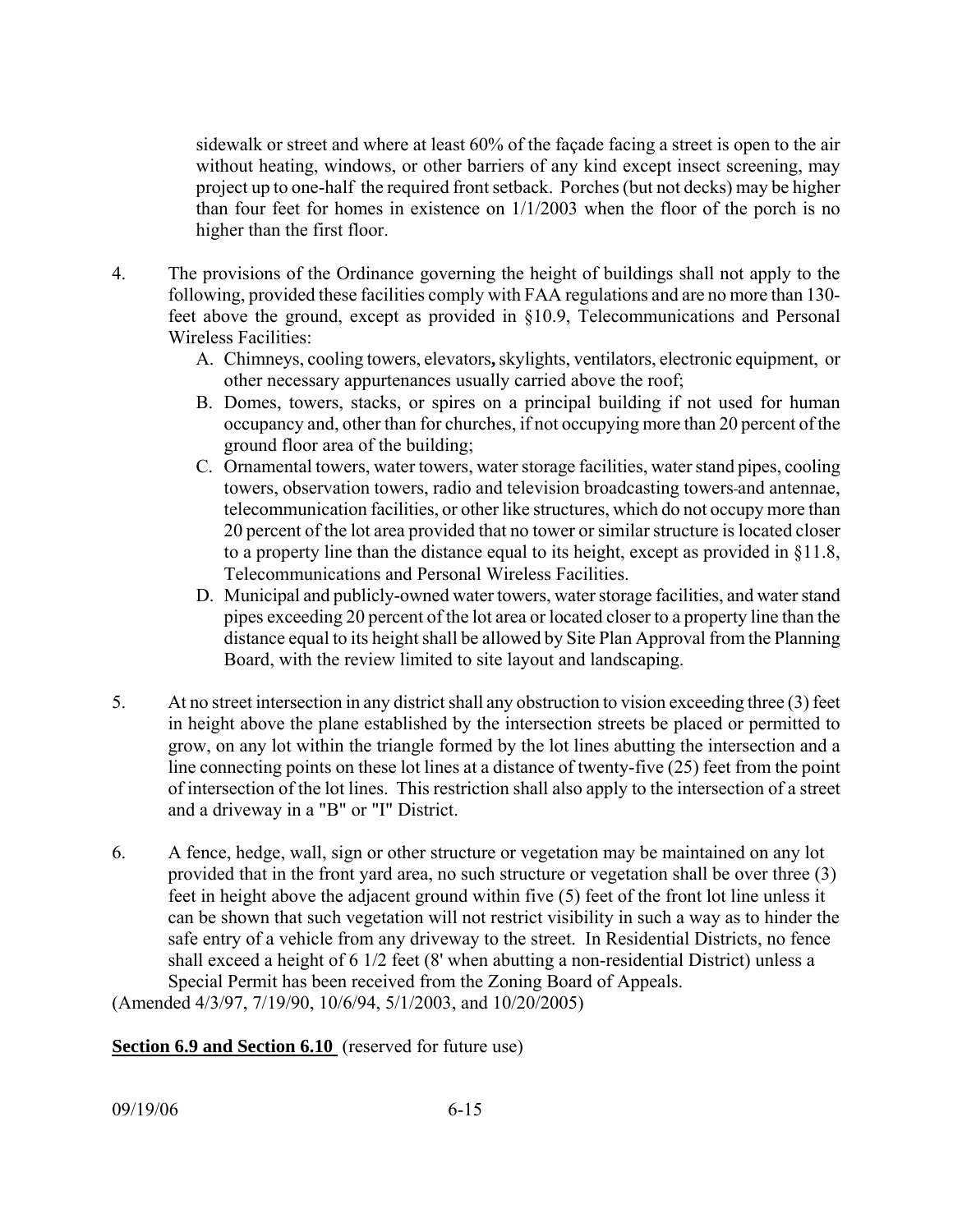**Section 6.11 Dimensional and Density Regulations for Lots Located in More Than One Zoning** 

**District.** Where a lot is located in more than one zoning district or municipality, the following dimensional and density regulations shall apply:

- 1. Frontage: The frontage requirement for the district or municipality in which a majority of the frontage is located shall apply. If the lot has equal frontage in all districts or municipalities, then the most restrictive shall apply.
- 2. Lot Area: The lot area requirement for the district or municipality in which a majority of the lot area is located shall apply. If the lot has equal area in all districts or municipalities, then the most restrictive shall apply.
- 3. All Other Dimensional and Density Regulations: Those dimensional and density regulations required in a particular district or municipality shall apply to that portion of the lot, or structure, located in said district.

(Adopted 7/19/84 and amended 10/6/94)

# **Section 6.12 {Reserved for future use}** (Amended 3/21/85, 7/19/90, 10/6/94, and 5/15/03)

**Section 6.13 Flag Lots.** The Planning Board may issue a Special Permit allowing for the reduction of the frontage requirements for lots in the RR and SR Districts, when such lot is to be used solely for single-family residential purposes, provided said lot has:

- 1 The portion of the flag lot with less than the usual required frontage (the "flag pole") may be no deeper than 300 feet.
- 2 met the requirements of the Table of Dimensional and Density Regulations, §6.2; and
- 3 an access roadway with no curve having a radius of less than eighty (80) feet or, if access is from another lot, there must be area on the flag lot for an access roadway with no curve having a radius of less than eighty (80) feet; and
- 4 the lot shall be laid out such that the principal structure (erected or to be erected) may be located on the lot in such manner that a circle, with a minimum diameter equal to one and one-half (1 1/2) times the amount of the minimum frontage requirement required for a non-flag lot in that district, can be placed around the principal structure without any portion of said circle falling outside of the property's line; and
- 5 for the subdivision of any single lot or contiguous lots under common ownership, in existence at the time of adoption of this Ordinance or subsequent thereto, there may be no more than three Flag Lots having abutting, contiguous street frontage. Said contiguous Flag Lots under common ownership shall share one common curb-cut and driveway access. Appropriate easements shall be delineated on the Plot Plan and on the deeds to the lots, including a clear provision for the responsibility for the maintenance of the common driveway, common utilities (if any) and snow removal, running with the land. Said easements shall: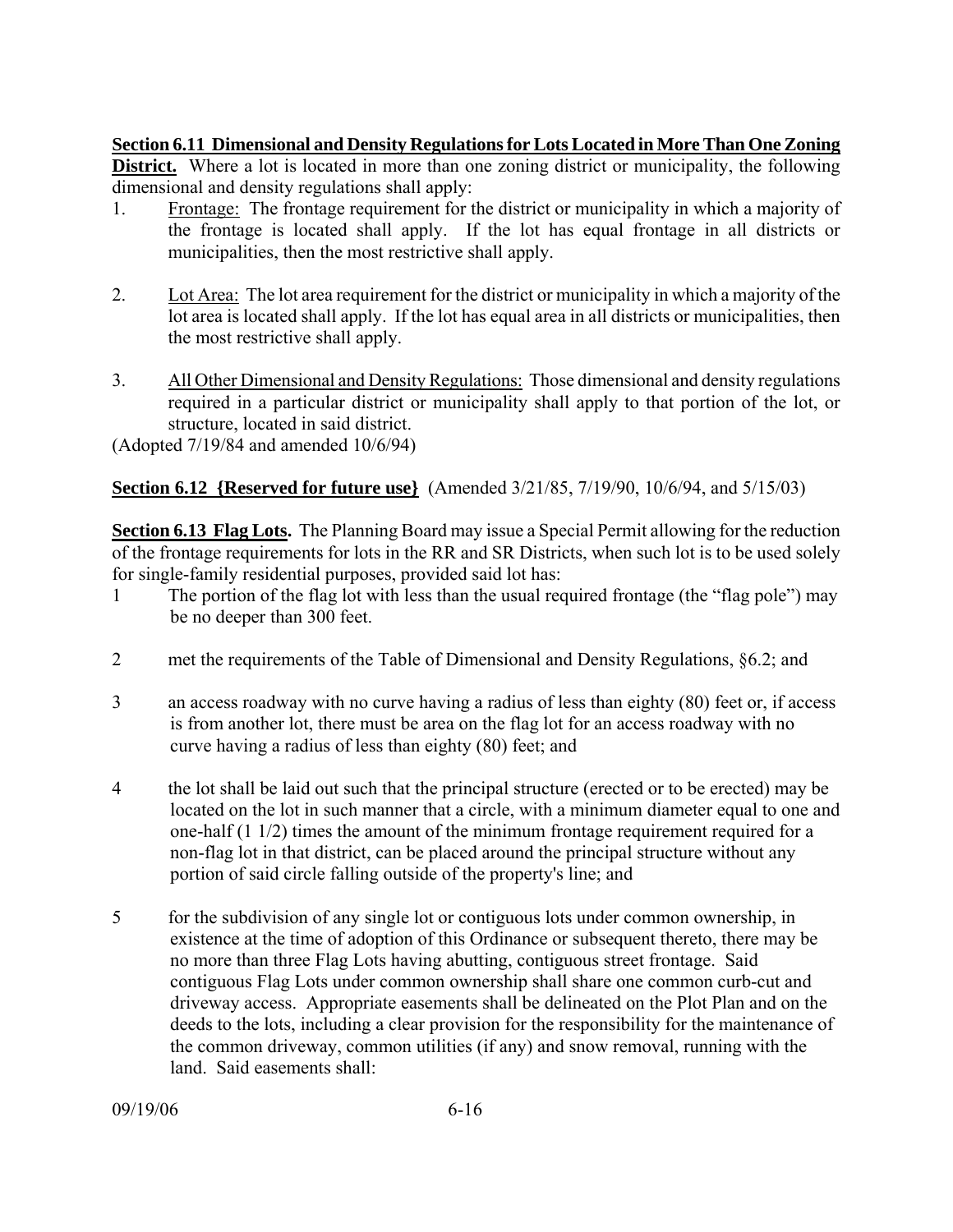- A. become part of all of the deeds, and
- B. be recorded at the Hampshire County Registry of Deeds or Land Court, as applicable (proof of recording shall be submitted to the Building Commissioner prior to the issuance of any Building Permits).
- 6 the grade, length and location of access driveways shall be of suitable construction, in the opinion of the Planning Board, for the access and, where applicable, the turn-around for vehicles, including moving vans, ambulances, fire and police. Said driveways shall conform to all applicable provisions of the Zoning Ordinance.
- 7 Plans submitted to the Planning Board under this Section shall be the same as the plan submitted to the Planning Board under the Subdivision Control Law, and shall include the statement "Lot(s) is a Flag Lot: building is permitted only in accordance with the special Flag Lot Provisions of the Northampton Zoning Ordinance."
- 8 The Special Permit application shall include a plan showing the location and layout of the proposed driveway and house and all provisions for drainage and storm water run-off.
- 9 A Flag Lot Special Permit shall be deemed to have been exercised (and thereby shall not expire) when the Special Permit and endorsed subdivision plans have been properly recorded at the Hampshire County Registry of Deeds.

(Amended 3/4/87; 4/4/87; 9/21/89; 7/19/90; 11/19/92, 10/6/94, 5/7/98, & 6/17/01)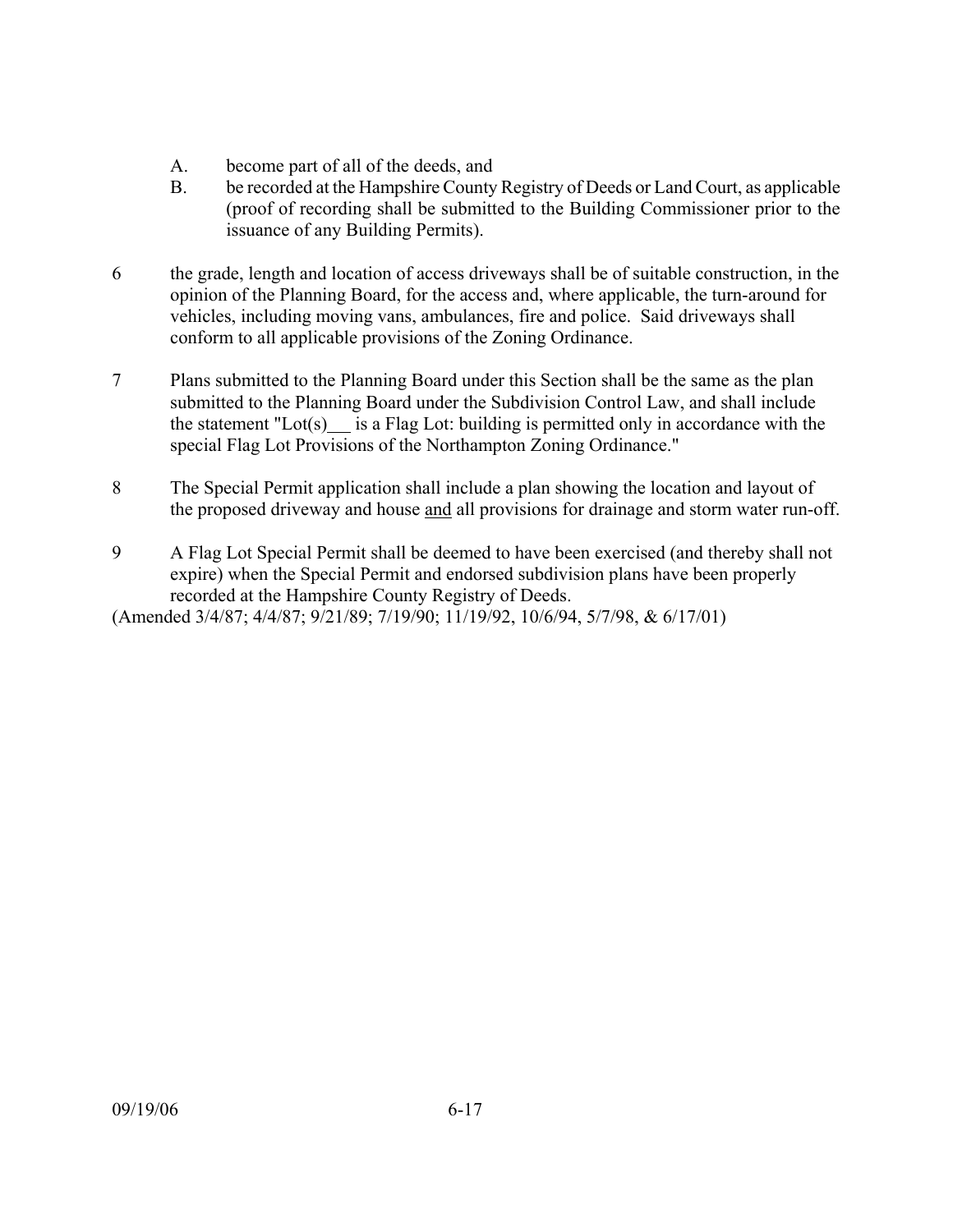## **Section 7.0: SIGNS**

**Section 7.1 Applicability.** All signs (accessory and non-accessory) shall comply with the regulations for the erection and construction of signs contained in the Building Code of the City of Northampton, and all other applicable regulations including the sign regulations contained in this Ordinance. In addition to the provisions of this Ordinance, all non-accessory signs, including the typical billboard signs, shall be required to have the appropriate annual permit from the Massachusetts Outdoor Advertising Board for any non-accessory sign which is not in conformity with applicable ordinances of the City of Northampton enacted in accordance with Section 29 of Chapter 93 of the General Laws.

## **Section 7.2 General Sign Regulations.**

(amended 10/6/94)

- 1. Any traffic, informational or directional sign or festive banner owned and installed by or for a governmental agency shall be permitted. (Amended 12/21/95)
- 2. A sign (including temporary interior window displays or banners) or its illuminator shall not be reason of its location, shape, size, or color interfere with traffic or be confused with or obstruct the view or effectiveness of any official traffic sign, traffic signal, or traffic marking. A sign or any part thereof which moves or flashes, all signs of the traveling light or animated type, and all beacons and flashing devices are prohibited except such portions of a sign as consists solely of indicators of time and/or temperature or automatically changing message shall be permitted if the Planning Board and Chief of Police determine that the sign is not a hazard to traffic and pedestrian safety. All illumination of signs must be in conformance with section 12.2.
- 3. Temporary free-standing ground signs advocating any candidacy or cause which is under consideration at a particular election or any other cause or issue (not to exceed one sign per candidate/cause per lot) shall be permitted provided such signs:
	- A. shall not exceed a size of six  $(6)$  square feet and shall not be any closer than ten  $(10)$ feet from any lot line,
	- B. shall not be any higher (the top) than four (4) feet from the ground,
	- C. may not be displayed on a building or structure unless said building or structure is the headquarters or chief office of the candidate or organization (said wall sign shall conform to the wall sign criteria for that Zoning District within which it is located),
	- D. may only be permitted to be placed on a building which is not the headquarters or chief office of the candidate or organization, when the Building Commissioner determines that, because of the size of the lot's setback areas and the location of the building on the lot, such a sign cannot be adequately displayed on the ground itself.
	- E. shall not be displayed more than three (3) months prior to the election date, if the sign is related to an election,
	- F. shall be taken down within three (3) days following the election if the sign is related to an election or within ninety days of installation if the sign is not related to an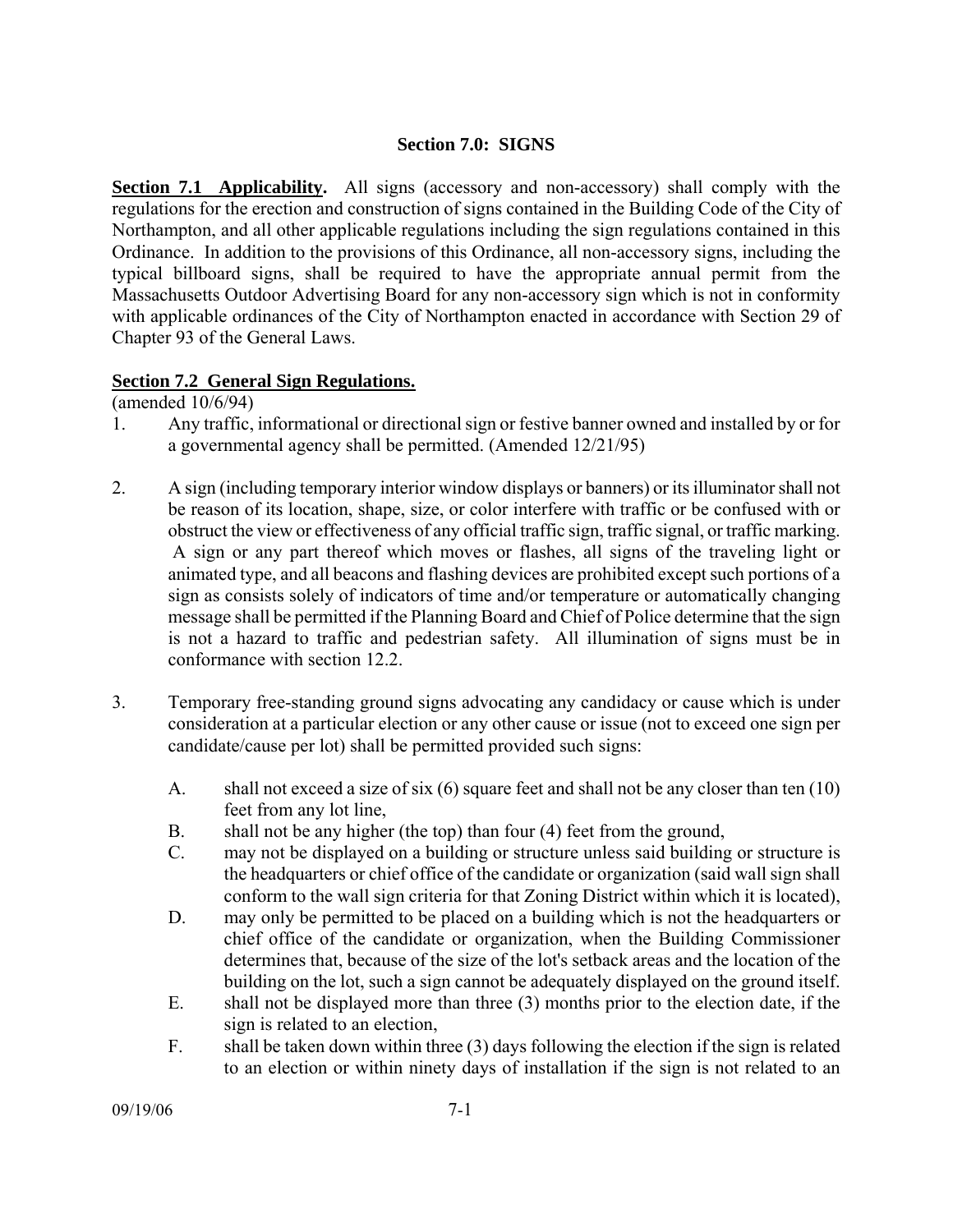### election. (Amended 5/18/89)

- 4. The limitations as to the number of signs permitted does not apply to traffic or directional signs which are necessary for the safety and directions of residents, employees, customers and visitors, (whether in a vehicle or on foot) of the business, industry, or residence. Such signs may carry the name of the business or project provided that said name is:
	- A. clearly secondary in nature to the primary directional function of the sign,
	- B. no greater than 1/2 the size of the directional message.
	- C. may not exceed a maximum size of six (6) square feet,
	- D. may not be any higher (top of sign) than four (4) feet from the ground.
	- E. shall be limited to one such directional sign per curb-cut.
	- F. if lighted, it shall be illuminated internally, or by indirect method with white light only and shall be in conformance with section 12.2. (Amended 5/18/89)
- 5. No sign, together with any supporting framework, shall extend to a height above the maximum building height allowed in the district in which the sign is located. In any "R" District, the top of a sign, together with any supporting framework, shall not extend above the roof line. In any other district, the top of a sign, together with any supporting framework, shall not extend more than eight (8) feet above the roof line. In the case of a building with a pitched roof, the eaves line of the building shall be considered the roof line.
- 6. The supporting members for any pole sign, projecting sign, or any other sign shall be in acceptable proportion to the size of the sign.
- 7. No sign shall be erected so as to obstruct any door, window or fire escape on a building.
- 8. No more than one sign indicating the meetings and existence of any Northampton civic organization may be erected within a street right-of-way at each boundary line of the City or each gateway to Northampton, as identified by the Board of Public Works. Said sign shall not exceed twenty-five (25) square feet in area and require the approval of the Board of Public Works. (Amended 12/21/1995)
- 9. No sign, except for a traffic regulatory or informational sign, shall be erected which uses the words "stop", "caution", or "danger", or other similar words in such a manner as to present or imply the need or requirement of stopping or caution or the existence of danger, or which, for any reason, in the opinion of the Chief of Police, is likely to be confused with any traffic regulatory or informational sign.
- 10. If lighting is provided for a sign, the source of light shall be either from within the sign or shall be white light exterior to the sign and shielded so as prevent direct glare from the light source onto any public street or onto any adjacent property. (Amended 4/2/92)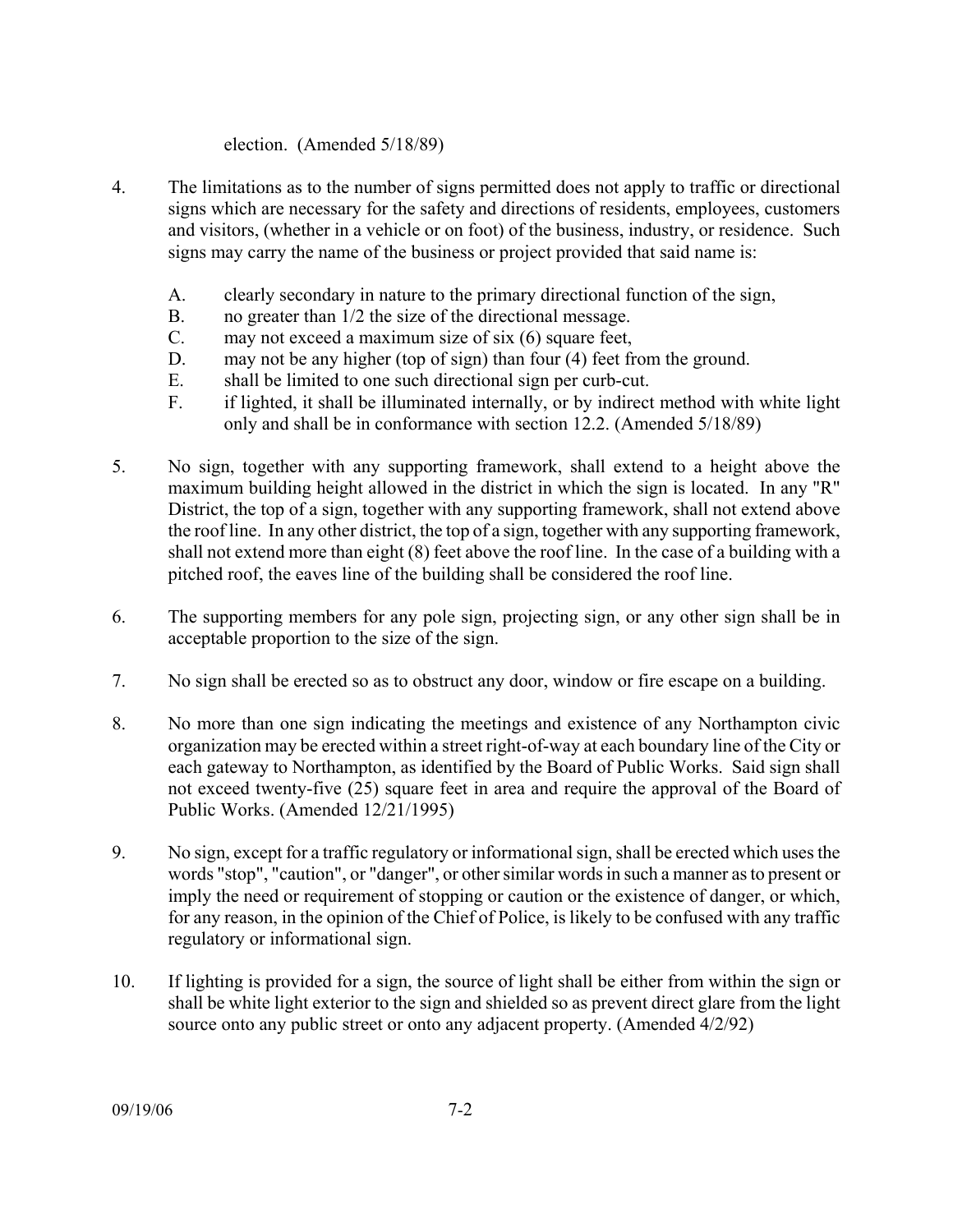- 11. In any district one unlighted temporary sign offering premises for sale or lease for each parcel in one ownership shall be permitted provided: it shall not exceed six (6) square feet in surface area; and it shall be set back at least ten (10) feet from the street lot line or one-half of the building setback distance whichever is less.
- 12. In any district one unlighted temporary sign of an architect, engineer or contractor, may be erected during the period such person is performing work on the premises provided: it shall not exceed four (4) square feet in surface area; and it shall be set back at least ten (10) feet from the street lot line, or one-half of the building setback distance, whichever is less.
- 13. The Board of Appeals may issue a Special Permit allowing more than the number of signs herein permitted and/or for signs of a larger size or height than herein permitted provided:
	- A. Signs are located only where they are otherwise permitted in the district; and
	- B. The Board of Appeals determines that the architecture of the building, the location of the building or the land or nature of the use being made of the building or land is such that additional signs or signs of a larger size would not detract from the character of the neighborhood and should be permitted in the public interest. Additional ground signs shall only be approved if there are exceptional circumstances to warrant their approval and if all efforts are undertaken to keep additional ground signs as small and low as possible.
	- C. The Board of Appeals specifies in the permit the exact sign permitted, the size and location of the sign or signs, and, if applicable, imposes other restrictions. Any change in said signs requires a new or revised Special Permit unless the Special Permit specifies what types of changes are allowed. (Amended 5/18/89)
- 14. The Building Commissioner is authorized to order the repair or removal of any sign and its supporting structure which, in his judgment, is dangerous, or in disrepair or which is erected or maintained contrary to the zoning ordinance.
- 15. No sign shall contain florescent colors. No sign shall contain red or green lights if such colors would in the opinion of the Chief of Police, constitute a driving hazard.
- 16. Signs painted or placed on the inside of the window shall be permitted, provided that the aggregate area of such signs does not exceed twenty (20) percent of the area of the window glass.
- 17. All signs, except for those authorized under Section 7.2(4.), shall be removed within thirty (30) days of the date from which they no longer serve their intended function (i.e. no longer provide the service, establishment or product being advertised). (Amended 5/18/89)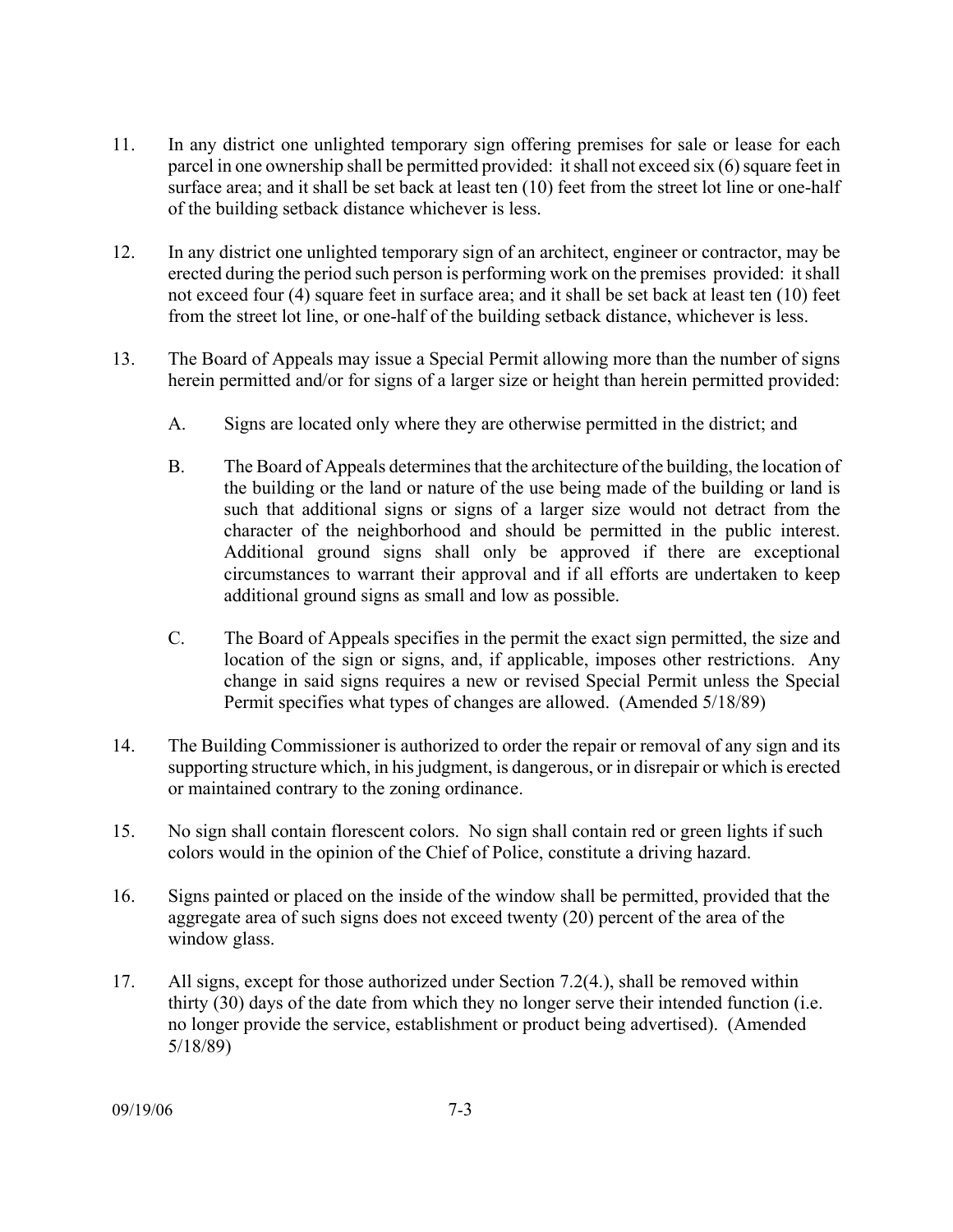- 18. A school, college or other educational institution may erect temporary signs for identification of special programs, alumni events, or other temporary or short-term (less than 12 weeks) educational programs. Such signs shall be permitted provided such signs:
	- A. Shall not exceed a size of three (3) square feet and shall not be any closer than two (2) feet from any lot line,
	- B. The top of the sign shall not be more than four (4) feet above the ground,
	- C. Shall not be displayed for more than three (3) days prior to nor one week (a total of ten days) after the start of said program or event.
	- D. For temporary events which occur every year, sign boards must be of durable construction. (Added 5/4/2000)

**Section 7.3 Signs Permitted in any "R" or "SC" District.** In all "R" and "SC" Districts, the following exterior accessory signs and no others are permitted: (amended 10/6/94)

- 1. One front wall sign located on the first floor façade for each legal mixed use or other commercial use, provided that such sign shall not exceed one and one-half (1.5) square feet in surface area.
- 2. One identification sign for each dwelling unit, provided: such sign shall not exceed two (2) square feet in surface area; if lighted, it shall be illuminated internally or by indirect method with white light only in conformance with section 12.2; and it shall not be used other than for identifying the occupancy.
- 3. Each membership club, funeral establishment, hospital, place of public assembly, community facility or public utility may have one identification sign (not to exceed ten (10) square feet in surface area) and churches, community facilities not places of public assembly may have one additional sign (not to exceed forty (40) square feet in surface area), provided that such sign(s), if lighted, shall be illuminated internally or by indirect method with white light only and in conformance with section 12.2, and such signs shall be set back at least one-half the required depth of the front yard setback. Tourist home/bed and breakfast facilities may have one identification sign, attached flush to the structure (not to exceed three (3) square feet in surface area) provided that such sign, if lighted, shall be illuminated by indirect method with white light only in conformance with section 12.2. (Amended 6/7/84)
- 4. For approved residential subdivisions, townhouse, multi-family, open space and PUD developments one ground sign identifying the development, provided:
	- A. it shall not exceed twelve (12) square feet in surface area, on any one side and shall not have more than two sides,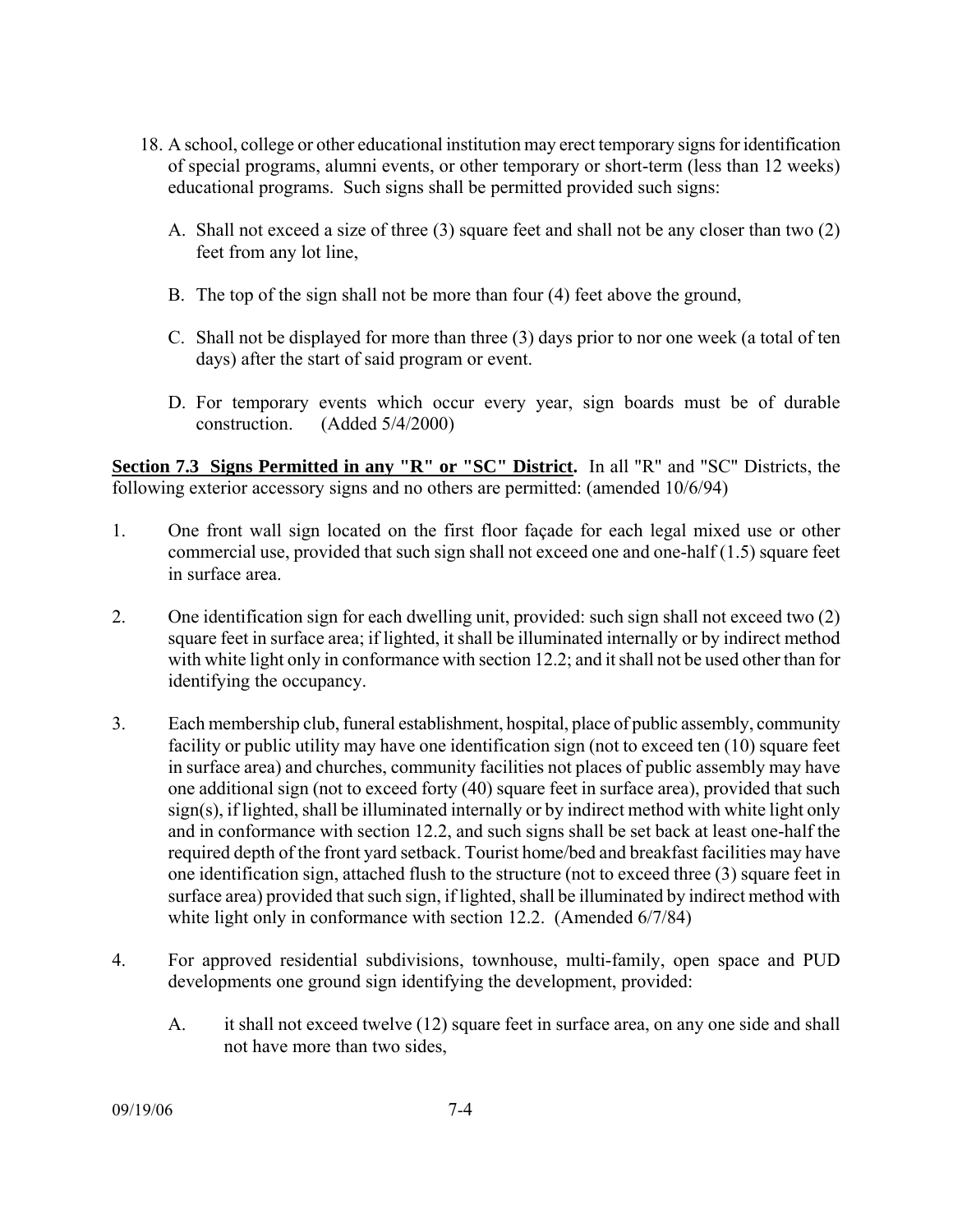- B. it shall be located on private property and set back at least fifteen (15) feet from any street lot line,
- C. the top of the sign shall not rise more than five (5) feet above the ground or sidewalk within five feet of the sign,
- D. if lighted, it shall be illuminated internally, or by indirect method with white light only and must be in conformance with section 12.2.
- E. such a sign shall only be permitted so long as the approved access within the development is not a city accepted public way. Once said access has been accepted by the City Council as a city right-of-way said sign shall be removed and a standard city street sign shall be installed. (Amended 5/18/89)
- 5. In residential zoning districts one temporary free-standing ground sign up to six (6) square feet addressing traffic safety concerns shall be permitted. For the purposes of this section, temporary shall be construed to mean less than 90 days in any calendar year. (Amended 8/20/92)
- 6. No more than one sign shall be allowed for any one establishment in the "R" District.

## **Section 7.4 Signs permitted in any "B" District** in the following manner:

- 1. Signs permitted in Section 7.3 ("R" Districts) subject to the same regulations.
- 2. Business signs shall be permitted as Wall Signs as follows:
	- A. They shall be attached and parallel to the wall of the building; and
	- B. They shall not project horizontally more than twelve (12) inches there from and, if the sign is designed to allow pedestrian traffic under the sign, shall be a minimum of seven (7) feet above the ground; and {revised  $11/21/1996$ }
	- C. One Main (frontage) Wall sign on the street frontage for each establishment in the structure plus one directory wall sign, provided:
		- 1. The sign's surface area shall not be larger than ten (10) percent of the frontage wall area of the facade of the story which is occupied by the establishment or one hundred (100) square feet, whichever is less; and
		- 2. The total surface area of all Main Wall signage of a building shall not be larger than ten (10) percent of the Main Wall area of the ground floor; and;
		- 3. Except in the Central Business District, when an establishment is located on a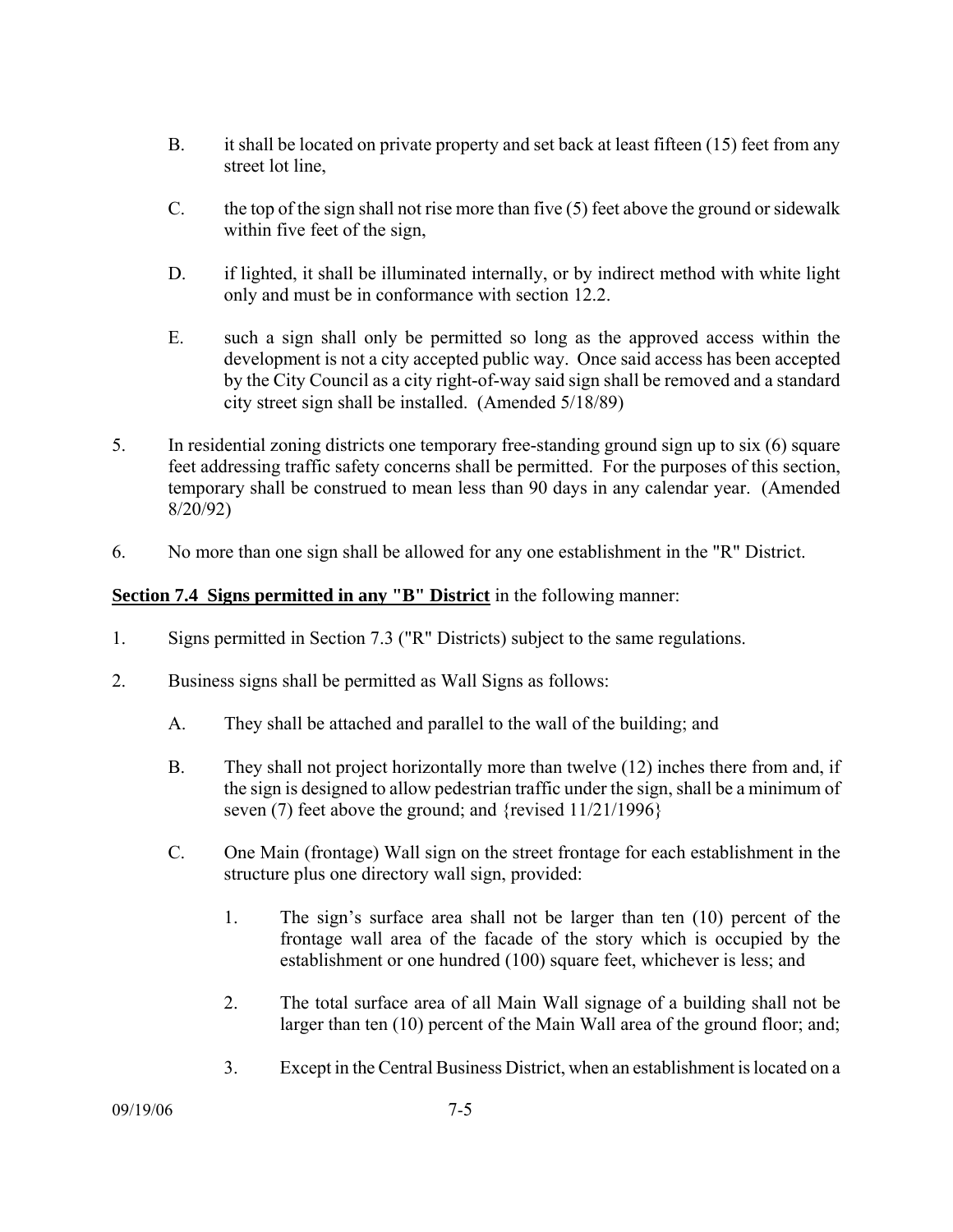lot with more than one frontage (i.e., a corner or through lot) a Main (frontage) Wall sign may only be displayed on one of the frontages. The other frontage(s) may display a Side Wall sign as allowed below. In the Central Business District, a Main Wall sign can be placed on any wall with street frontage instead of a Side Wall Sign.

- D. One Side Wall sign per structure (except in the CB District, where it may be one Side Wall per establishment plus one directory wall sign on the structure) on each sidewall (that wall facing a non rear-lot line) provided:
	- 1. The surface area of the sign shall not be larger than twenty-five (25) square feet; provided, however, that in the CB District the total surface area of all the side wall signs for each side wall of a building shall not exceed one hundred (100) square feet or 10 percent of the side Wall area of the ground floor of the side where the signs are located, whichever is less; and
	- 2. Side Wall signs are not permitted on side walls which face or abut (within 100 feet) a residential zoning district.
- E. Rear Wall One Rear Wall sign per structure provided:
	- 1. The Rear Wall abuts upon a public right-of-way or a public or private parking lot; and
	- 2. The surface area of the sign shall not be larger than twenty-five (25) square feet; and
	- 3. The sign shall not be higher than ten (10) feet above grade.
- 3. Business signs shall be permitted as Awning/Canopy and Awning/Canopy signs as follows:
	- A. An awning/canopy may display the street address for the building and may also have either one sign along the bottom of the front of the awning/canopy or a sign along the bottom of both sides of the awning/canopy, identifying the establishment located therein, provided the letters, numbers, characters, logos, etc. of such address and signs do not exceed a height of four inches. The purpose of said additional awning/canopy signage is for pedestrian (not automobile) traffic.
	- B. Instead of the wall sign permitted under §7.4(2) above, an awning/canopy attached to the building may have a sign of the size that would otherwise be allowed on the building wall itself. Said sign must conform to all other requirements for a wall sign.
	- C. The entire back-lit or illuminated area of a lit awning/canopy which has any letter or symbols anywhere on the canopy shall be considered a wall sign and must conform to the size and location requirements of wall signs. Illumination shall be in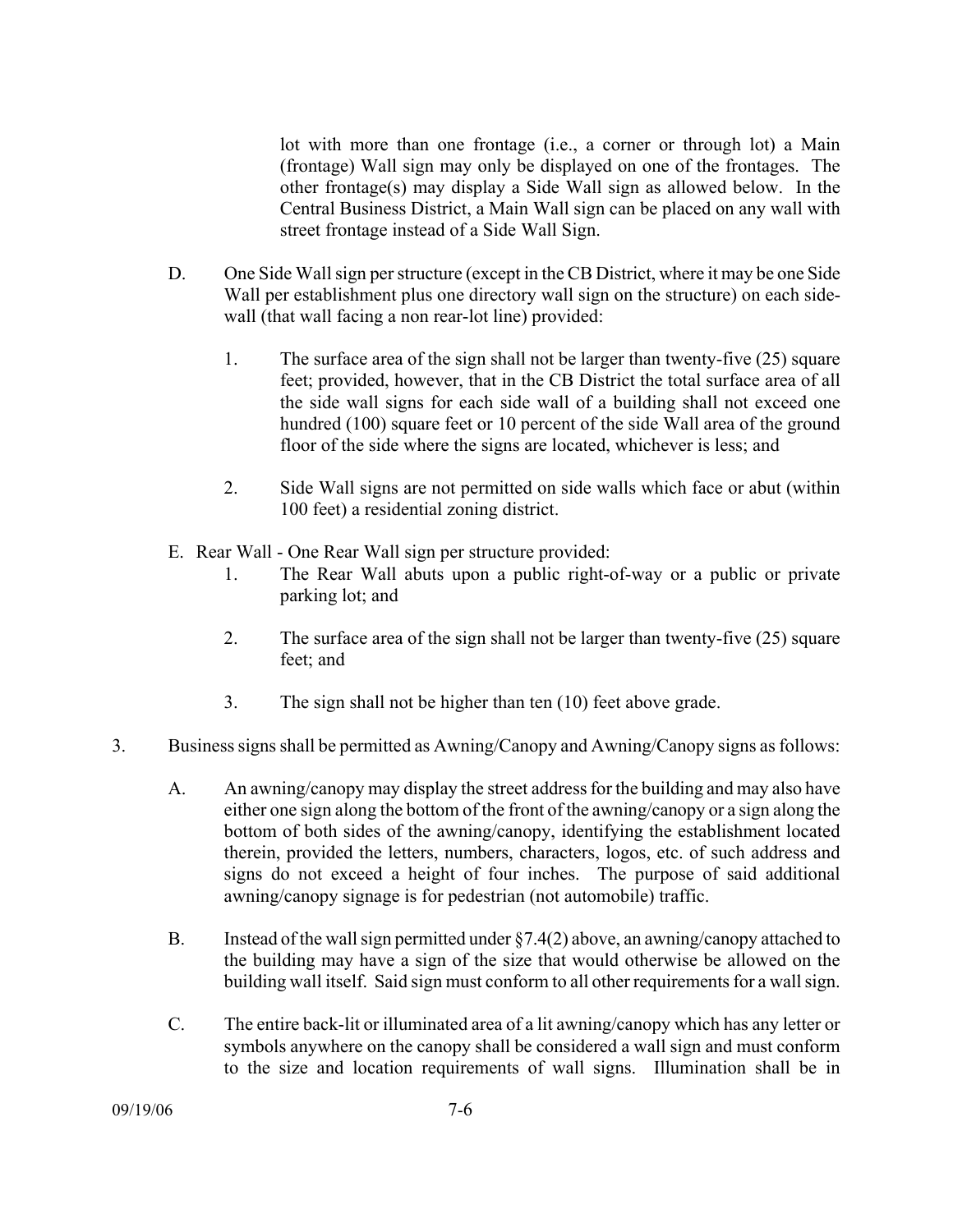conformance with section 12.2.

- D. Awnings/canopies overhanging a public right-of-way must also be approved by the Department of Public Works.
- 4. Business signs shall be permitted as Ground Signs as follows:
	- A. In the "HB" or "M" Districts one ground sign for each lot, provided:
		- 1. It shall not exceed 100 square feet in surface area on any one side; and
		- 2. It shall be set back at least fifteen (15) feet from any street lot line; and
		- 3. It shall not rise to more than fifteen (15) feet from the ground or sidewalk to the top of the sign; and
		- 4. It shall not have more than two sign faces.
	- B. Where a single lot is occupied by more than one business, whether in the same structure or not, there shall not be more than one ground sign per lot.
	- C. In particular instances the Zoning Board of Appeals may issue a Special Permit for one ground sign, in addition to wall sign(s) permitted in Section 7.4(2.1) above, for each lot frontage of each lot in the Neighborhood Business (NB), General Business (GB) and Central Business (CB) Districts, provided that:
		- 1. There must be unique features to the structure, the orientation of the structure, the location or setback of the structure, or the location of establishments in the structure, especially affecting such structure or establishment, but not generally affecting the zoning district in which it is located, which restrict the visibility of wall sign(s) otherwise allowed by this Ordinance.
		- 2. Said ground sign shall be located in the same lot as the structure or establishment being advertised.
		- 3. Said ground sign shall not exceed a height of ten (10) feet, nor have a surface area greater than eighty (80) square feet in the CB or GB Districts or greater that 20 square feet in the NB District, though the Zoning Board of Appeals may require a lesser height or size. (Amended 5/18/89)
- 5. Temporary outdoor signs shall be permitted as follows:
	- A. One temporary banner of no more than twenty-five (25) square feet on a property for retail, service and restaurant uses in the Highway Business for a period not to exceed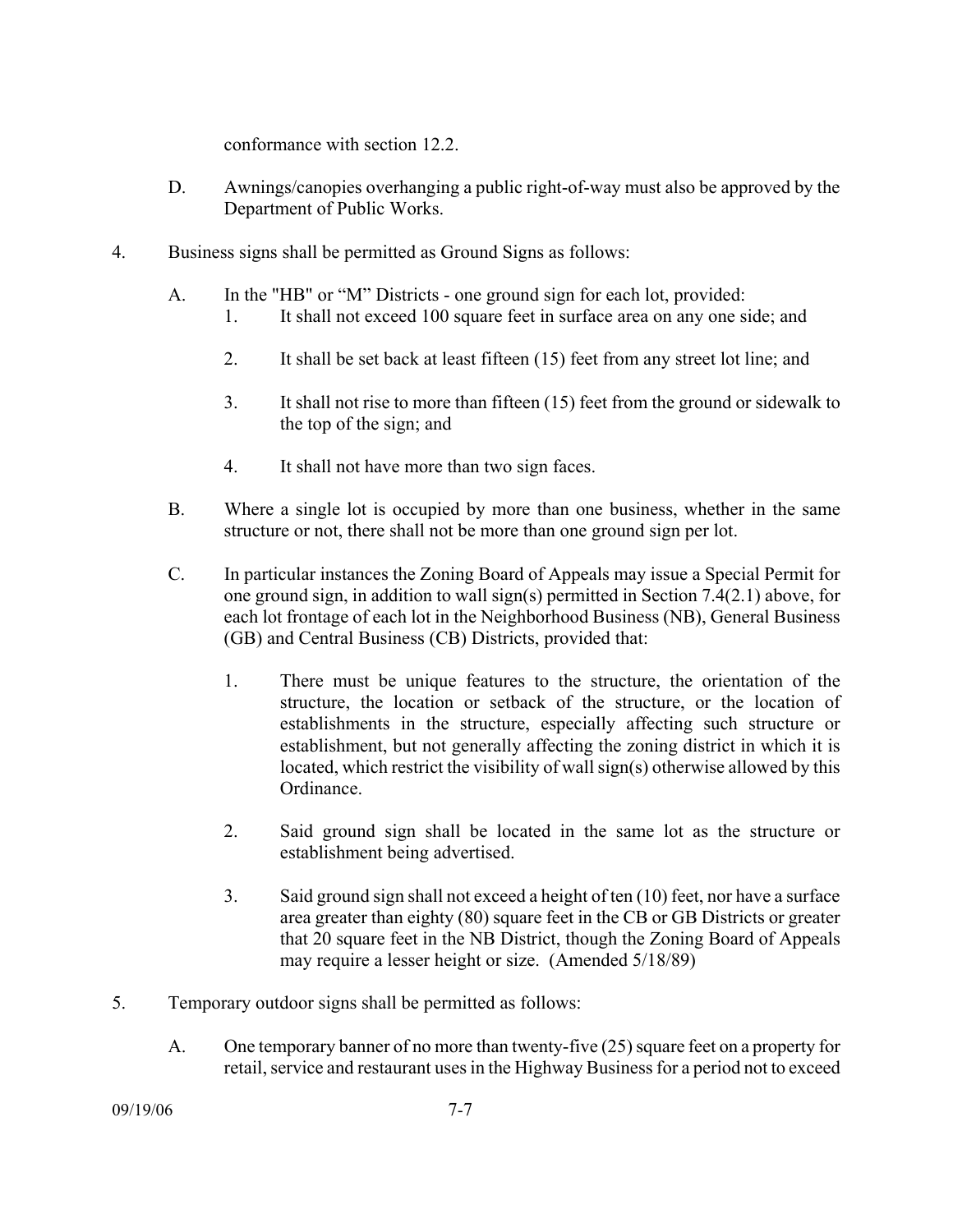30 days per year;

B. One temporary banner of no more than twenty-five (25) square feet on a property for new retail, service or restaurant uses in the Central Business and General Business Districts for a period not to exceed 30 days.

(Amended 4/2/1992, 10/6/1994, 12/21/1995 and 4/18/1996)

**Section 7.5 - Signs Permitted in any "I," BP and PV Districts.** In all "I" BP and PV Districts, the following exterior signs, and no others, are permitted:

- 1. Signs permitted in §7.3 ("R" Districts), subject to the same regulations.
- 2. Business signs shall be permitted as follows:
	- A. In all GI and BP Districts and for PV Districts as provided in Subsection D below not more than two wall signs for each building, provided each sign:
		- 1. Shall not project horizontally more than twelve (12) inches from the wall of the building;
		- 2. The surface area of each sign shall not aggregate more than 7 1/2% of the area of the front or side wall area of the floor on which it is displayed;
		- 3. If lighted, each shall be illuminated internally or by indirect method with white light only and shall be in conformance with section 12.2;
		- 4. Not more than one sign shall be attached to any wall; and
		- 5. No wall sign may be higher than fifteen (15) feet above the ground or sidewalk.
	- B. In all SI Districts, one wall sign shall be permitted, subject to the regulations set forth in Section 7.4 above.
	- C. In all SI, GI and BP Districts, and for PV Districts as provided in Subsection D below, one ground sign for each building, provided:
		- 1. It shall not exceed one hundred (100) square feet in surface area;
		- 2. It shall be set back at least fifteen (15) feet from any street lot line;
		- 3. It shall be erected so that no portion of it is over fifteen (15) feet in an "I" or BP District and over ten (10) feet in a PV District above the ground or sidewalk; and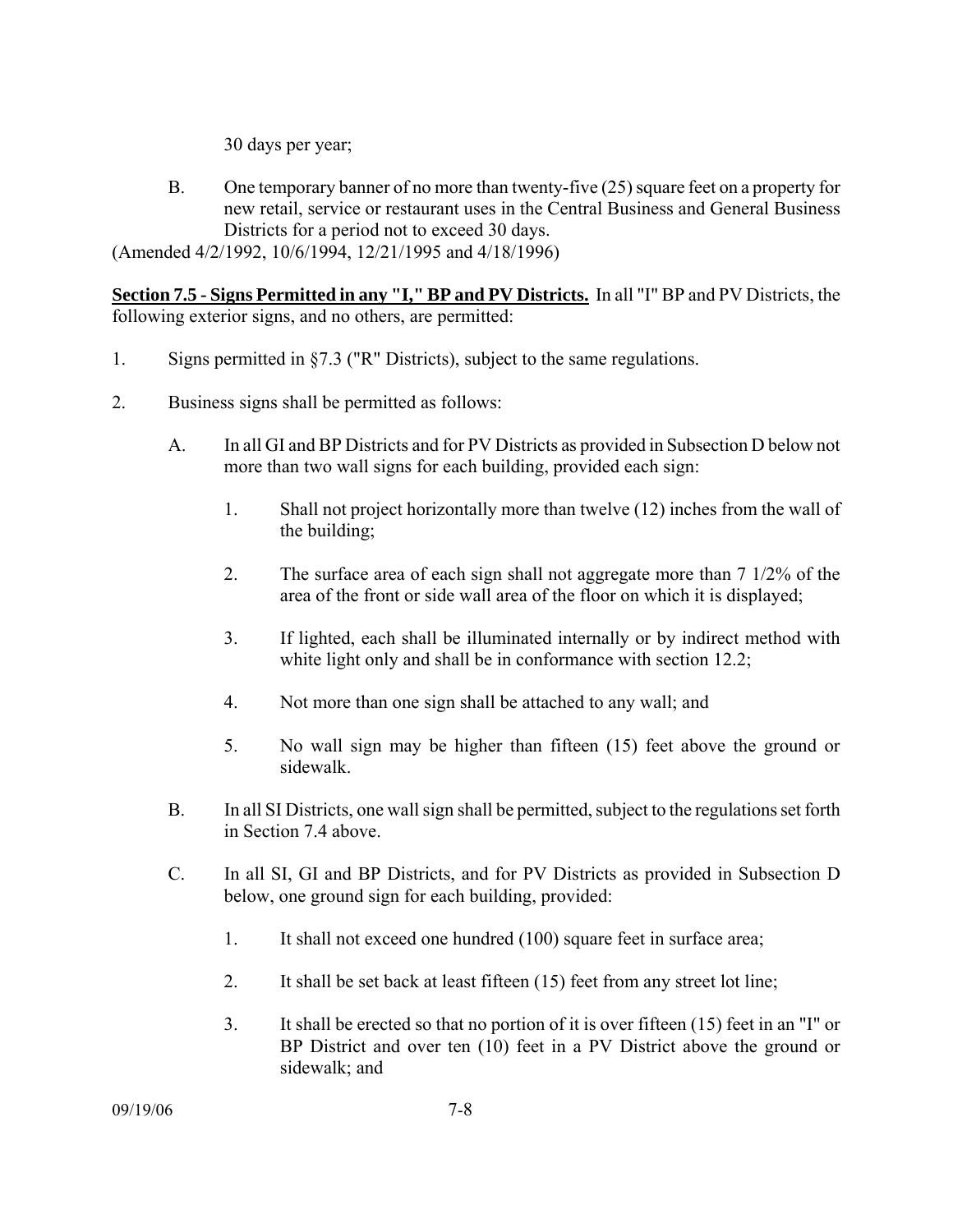- 4. If lighted, it shall be illuminated internally or by indirect method with white light only and shall be in conformance with section 12.2.
- D. For PV Districts, for each building either up to two wall signs, as described in subsection A above or one ground sign, as described in Subsection C above.
- E. For GI, BP and PV Districts where a number of individually owned parcels are developed as a single collective entity (i.e. an Industrial, Business Park, or Planned Village) the Planning Board may grant a Special Permit permitting one additional ground sign for each entrance to the development (not to a specific building) off of a collector street identifying the collective entity and/or the individual business located therein. Said sign must conform to all of the requirements for ground signs contained in Subsection C above.

(Amended 11/5/81, 8/15/91, and 6/17/93)

**Section 7.6 Nonconforming Accessory Signs.** Pre-existing nonconforming accessory signs may not be changed, extended or altered unless the change brings the sign into conformity with the provisions of this Ordinance or unless said change is limited to changing the sign letters or symbols and/or changing panels and does not alter the structure of the sign itself. The following pre-existing non-conforming signs, however, may be changed, extended or altered if there is a Finding by the Zoning Board of Appeals that such change, extension or alteration will not be substantially more detrimental than the existing nonconforming sign to the neighborhood, and provided that such change, extension or alteration will not make the sign any more nonconforming than it now is (i.e. higher, taller, bigger, closer, etc.):

1. Pre-existing nonconforming accessory signs in Residential Districts;

2. Pre-existing nonconforming projecting signs in the Central Business District. (Amended 5/18/89 and 10/6/94)

**Section 7.7 Nonconforming, Non-Accessory (General Advertising) Signs.** All nonconforming, non-accessory signs in existence and lawfully erected before the adoption of this Ordinance may continue to be maintained, notwithstanding anything to the contrary in this Section 7.0, provided, however, that no proposed new non-accessory sign shall be permitted in any District from and after the adoption of this Ordinance. (Amended 12/6/70)

**Section 7.8 Permit and Fees.** No sign shall be erected, altered or enlarged until a permit has been issued by the Building Commissioner. Such permit shall be issued only if the sign complies or will comply with all applicable provisions of this Ordinance. The permit and/or permit number shall be affixed to the sign in the manner prescribed by the Building Commissioner. A schedule of fees for such permits may be determined from time to time by the City Council. The provisions of this section shall not apply to signs permitted in a residential area nor to temporary signs allowed under

09/19/06 7-9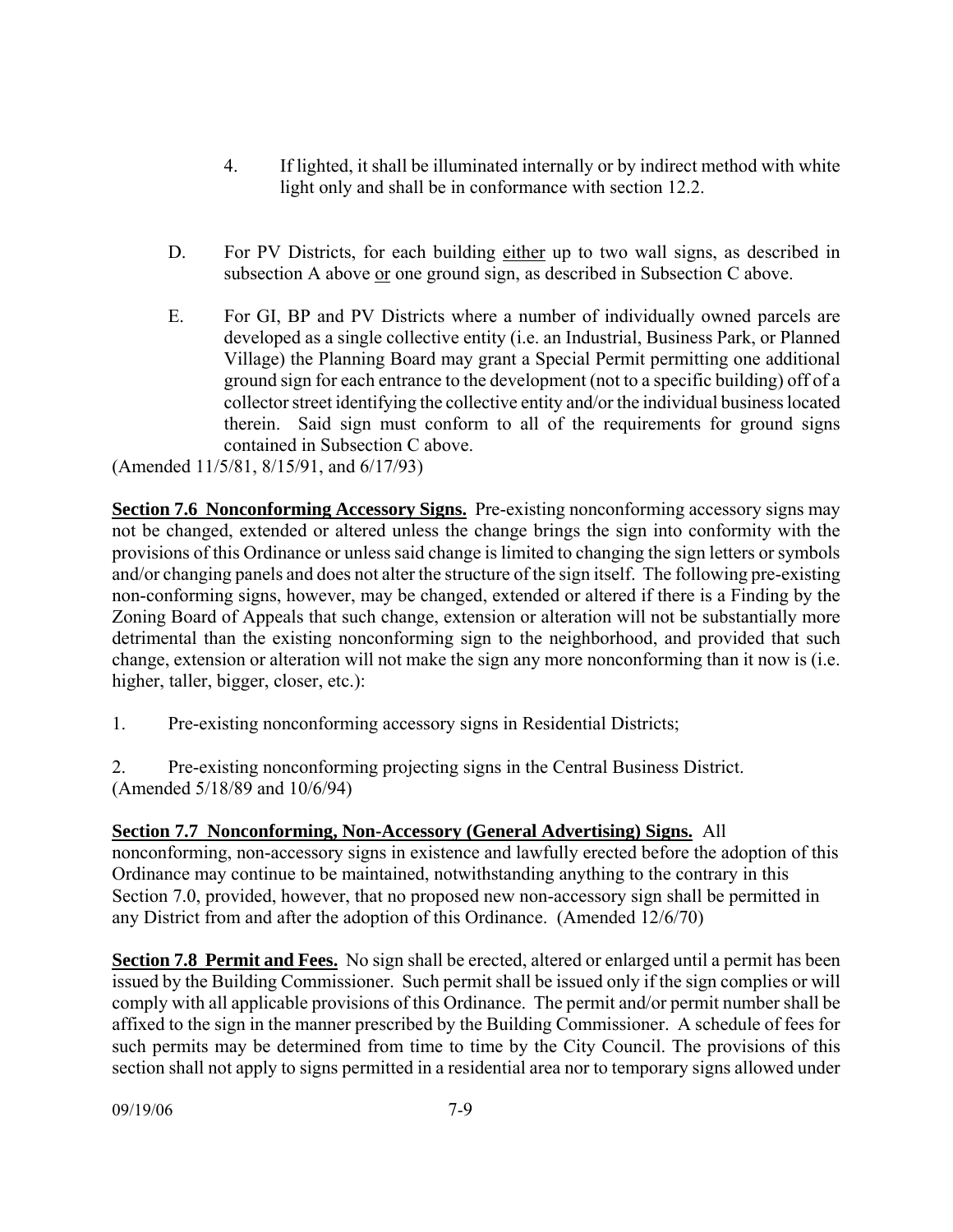the provisions of Section 7.2 of this Ordinance.(Amended 10/6/94)

**Section 7.9 Stationary Sandwich Board Signs.** Stationary off-premise sandwich board signs (intended for pedestrian orientation) are permitted in the Central Business (CB) District, General Business District and Neighborhood Business (NB) District for restaurants and retail business establishments in those districts. All sandwich board signs must receive a permit from the Northampton Board of Public Works in accordance with the Provisions of Sections 3-17 and 3-18 of the Code of ordinances for the City of Northampton. (Amended 7/18/1991 and 12/21/1999)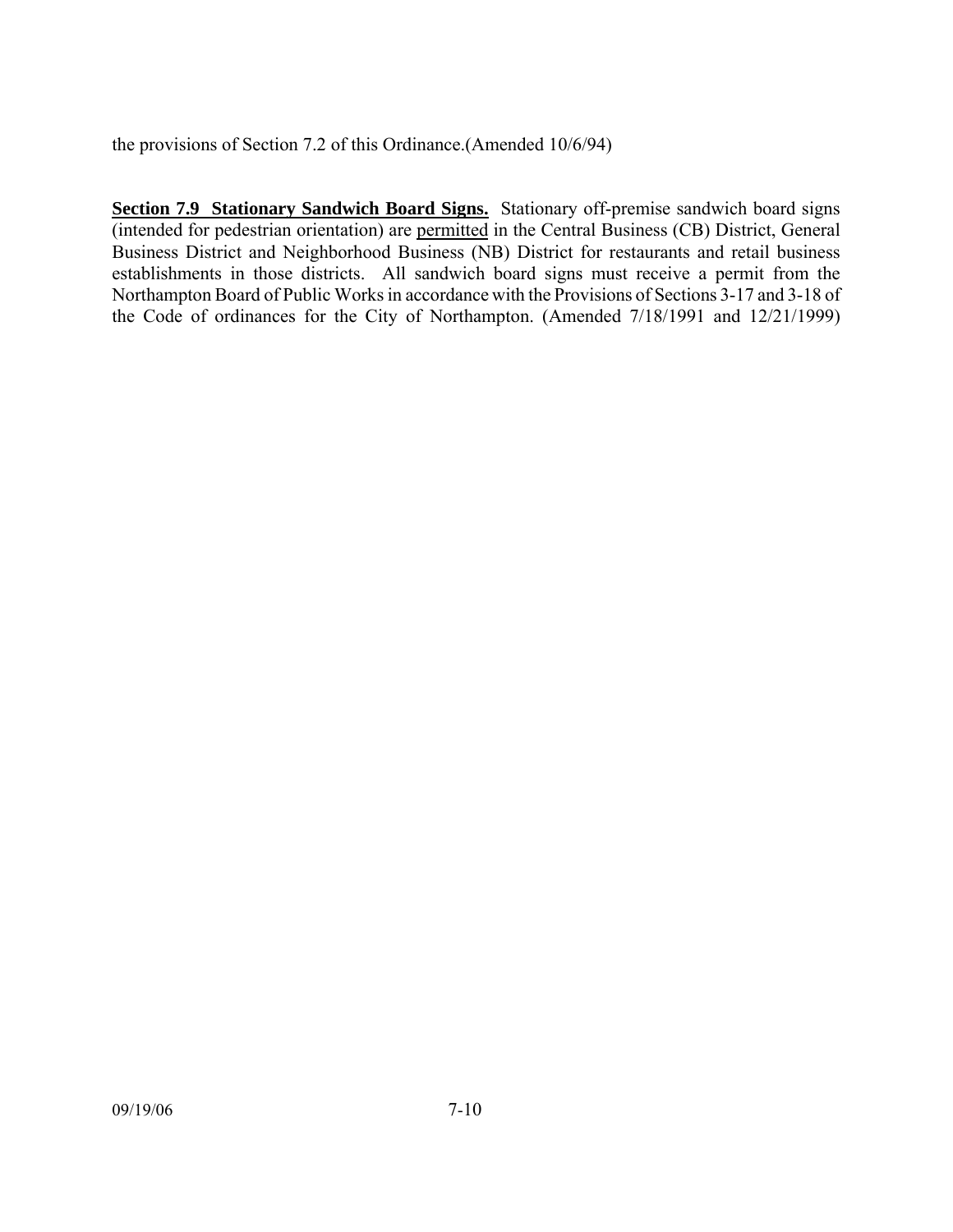## **Section 8.0: OFF-STREET PARKING AND LOADING REGULATIONS**

**Section 8.1 Off-Street Parking Requirements.** For all zoning districts, off-street parking spaces shall be provided for every new structure, the enlargement of an existing structure, and new or expanded uses, except as noted below, in accordance with the TABLE OF OFF-STREET PARKING REGULATIONS and other requirements contained herein.

- 1. For all zoning districts, except the Central Business (CB) and General Business (GB) Districts, in cases of a change in use where the existing use (or in cases of vacancy, the next previous use) did not provide for the number of off-street parking spaces required under this Ordinance, then the proposed use shall only have to provide an additional number of offstreet parking spaces equal to the increase, if any, between the number required under this Ordinance for the existing use and the number required for the proposed use. (Amended 8/16/84 and 8/18/2005)
- 2. For Central Business (CB) and General Business (GB) Districts only, no additional off-street parking is required for the following:
	- A. Continued use or reuse of existing buildings, as long as that use or reuse does not increase the total floor area within the building nor include outside storage of cars for sale or rent. (Amended 8/18/2005)
	- B. The replacement of existing finished floor space and unfinished basements on the same parcel with site plan approval (but no increase in net floor space). (Amended 9/20/90, 12/21/95 & 5/17/98)
	- C. The addition of a second floor to one-story (for the purpose of this section, basements shall not count as a story) buildings existing in the CB District only on January 1, 1996. (This is to encourage the restoration of building heights in the CB which are more uniform and consistent with the scale of development which has historically existed.) However, the addition of additional floors or an expanded building footprint shall be subject to the parking requirements. (Amended 7/28/86, 9/20/90 & 12/21/95.)
	- D. Municipal facilities and municipal properties. (Added 9/20/90)

## 3. TABLE OF OFF-STREET PARKING REGULATIONS

Parking shall be provided to serve the parking needs which are generated by a particular use or structure. When there is more than one primary use of a structure, the parking requirements for each use must be met unless one use is incidental to the principal use of the structure. Additional spaces where passengers may be dropped off may be required by the Planning Board for projects which require Site Plan Approval. (Amended 8/18/2005)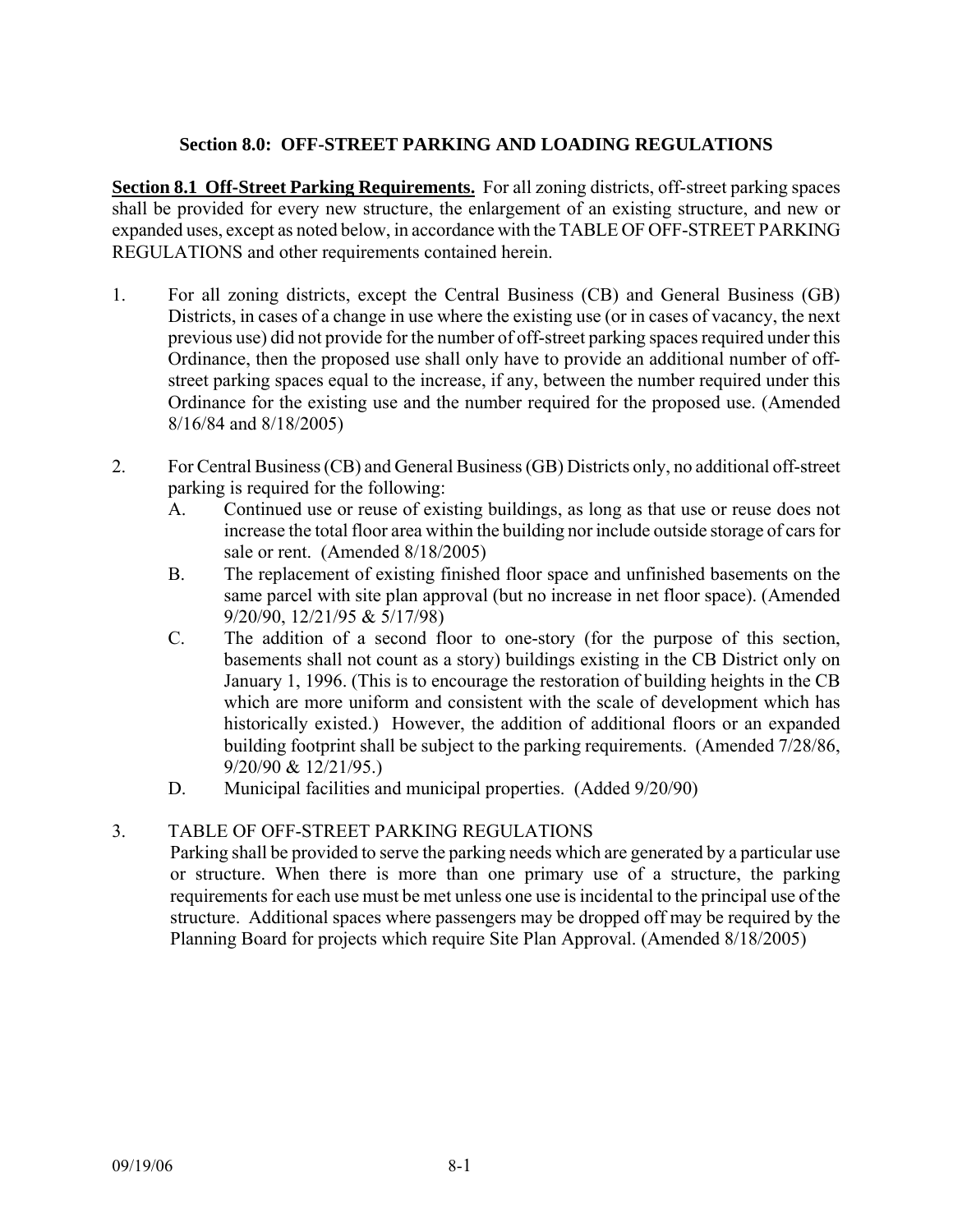# **Off-Street Parking Regulations**

| <b>USE</b>                                                                                                                                                     | <b>In Central Business</b>                                                                                       | In all other districts                                                                                          |
|----------------------------------------------------------------------------------------------------------------------------------------------------------------|------------------------------------------------------------------------------------------------------------------|-----------------------------------------------------------------------------------------------------------------|
|                                                                                                                                                                | One space per:                                                                                                   | One space per:                                                                                                  |
| Any dwelling unit (including residential component<br>of mixed residential/work space), except as noted<br>below                                               | $1,000$ sq. ft. of gross floor<br>area, up to a maximum of<br>one per dwelling unit                              | 500 sq. ft. of gross floor<br>area, up to a maximum of<br>two per dwelling unit                                 |
| Multi-family dwelling for elderly and people with<br>disabilities, lodging house, dormitory, SRO, and<br>halfway house                                         | 2,000 sq. ft. of gross floor<br>area, up to a maximum of<br>one per dwelling unit for<br>multi-family dwellings. | 1,000 sq. ft. of gross floor<br>area, up to a maximum of<br>one per dwelling unit for<br>multi-family dwellings |
| Theater, gymnasium, auditorium, church or similar<br>place of public assembly, with seating facilities                                                         | Six seats of total seating<br>capacity                                                                           | Three seats of total<br>seating capacity                                                                        |
| Automobile retail, sales, rental, service, and wash,<br>and non-auto retail and service establishment<br>utilizing extensive indoor and outdoor display areas  | 1,000 sq. ft. of gross floor<br>space, including outdoor<br>display areas.                                       | 800 sq. ft. of gross floor<br>space, including outdoor<br>display areas.                                        |
| Hotel, motel, bed and breakfast (see restaurant entry<br>for associated restaurants which are open to non-<br>guests)                                          | Establishment, plus one<br>per sleeping room, plus<br>one per 400 sq. ft. of<br>meeting rooms                    | Establishment, plus one<br>per sleeping room, plus<br>one per 400 sq. ft. of<br>meeting rooms                   |
| Take-out restaurants (establishments selling foods<br>prepared on premises, where consumption is<br>primarily off the premises)                                | 1.4 seats of seating<br>capacity, plus one per 100<br>sq. ft. of kitchen and<br>waiting areas                    | $1.3$ seats of seating<br>capacity, plus one per 100<br>sq. ft. of kitchen and<br>waiting areas                 |
| Sit-down restaurants, bars, and nightclubs                                                                                                                     | Four seats of total seating<br>capacity                                                                          | Two seats of total seating<br>capacity                                                                          |
| Commercial, retail, personal service, professional and<br>business offices, including banks, insurance and real<br>estate establishments, but not medical uses | 500 sq. ft. of gross floor<br>area                                                                               | 300 sq. ft. of gross floor<br>area                                                                              |
| Medical/dentist offices, and transportation terminal                                                                                                           | 400 sq. ft. of gross floor<br>area                                                                               | 200 sq. ft. of gross floor<br>area                                                                              |
| Manufacturing, industrial, utility, power plant,<br>warehouse, storage, or wholesale establishment<br>(calculate associated office with office use)            | 1,000 sq. ft. gross floor<br>space                                                                               | $1,000$ sq. ft. gross floor<br>space                                                                            |
| Hospital (excluding medical offices and uses which<br>are not part of the hospital definition)                                                                 | 500 sq. ft. gross floor area                                                                                     | 500 sq. ft. gross floor area                                                                                    |
| Kindergarten to 12 <sup>th</sup> grade schools, YMCA,<br>community facility (City building, recreation),<br>library, museum, funeral parlor, and country club  | 400 sq. ft. of gross floor<br>area                                                                               | $\overline{400}$ sq. ft. of gross floor<br>area                                                                 |
| College, business, trade, or industrial school<br>classroom, laboratory, and other teaching areas                                                              | 200 sq. ft. of gross floor<br>area (no parking required<br>for on-campus 300+ seat<br>auditoriums)               | 200 square feet of gross<br>floor area (no parking<br>required for on-campus<br>300+ seat auditoriums)          |
| Mixed use                                                                                                                                                      | Sum of various uses<br>computed separately                                                                       | Sum of various uses<br>computed separately                                                                      |
| Temporary and seasonal uses in unheated outdoor<br>space in any business or industrial district                                                                | None required                                                                                                    | None required                                                                                                   |
| Any permitted use covered by this schedule<br>12/1017/1017/10017/100/1077/100                                                                                  | Closest use determined by<br><b>Building Commissioner</b>                                                        | Closest use determined by<br><b>Building Commissioner</b><br>$1/10/06$ $F/7/00$                                 |

09/19/06 8-2 (Amended 3/1/84, 7/19/84, 7/28/86, 7/19/90, 8/15/91, 6/17/93, 7/28/93, 10/6/94, 4/18/96, 5/7/98, & 8/18/2005)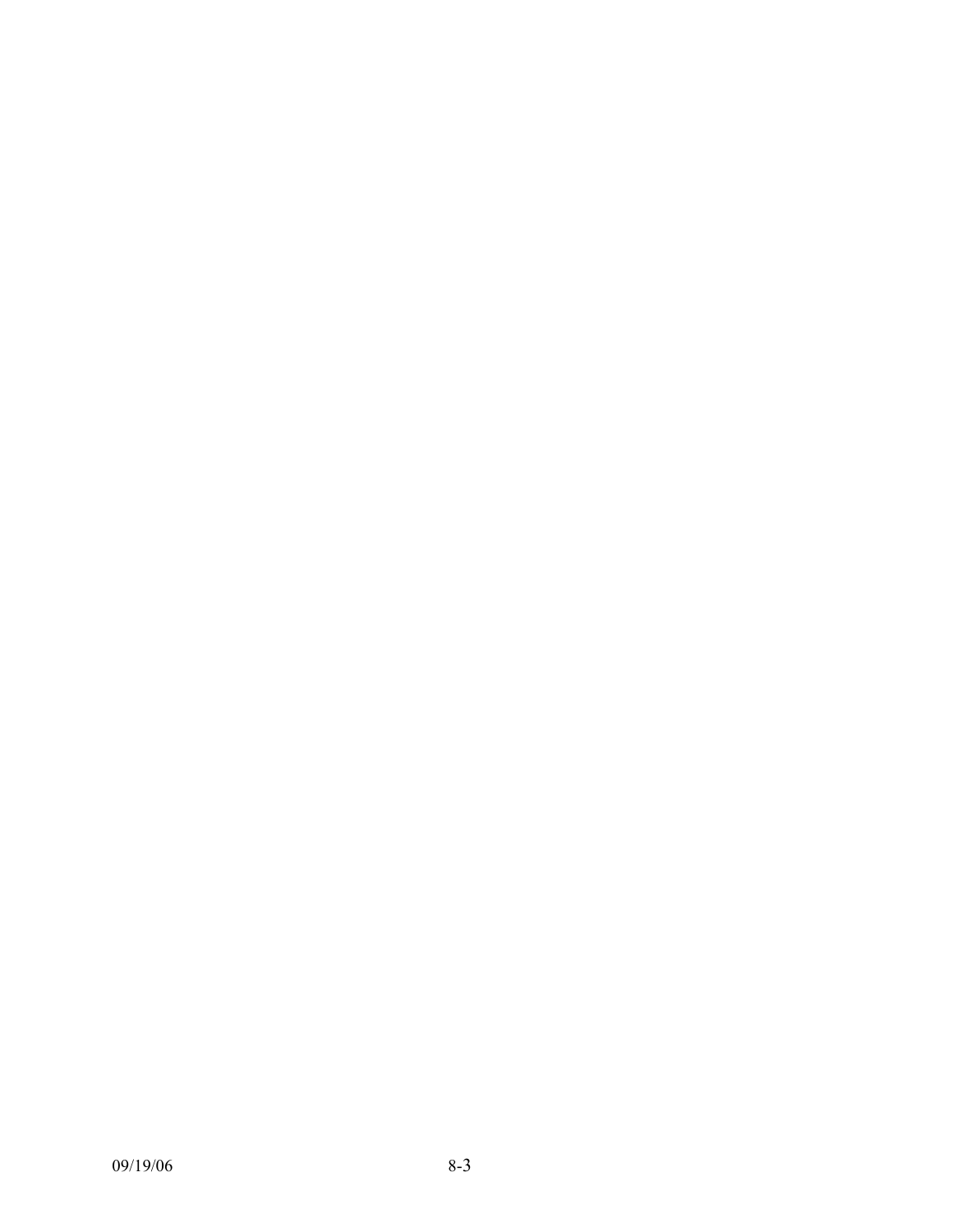# **Section 8.2 Off-Street Loading and Unloading Requirements.**

- 1. Provisions must be made for adequate off-street loading for all uses, except for residential and agricultural use. At a minimum, each retail, wholesale and industrial use over 25,000 square feet of gross floor area and all other service, community facility, utility and business uses over 75,000 square feet of gross floor area shall have at least one loading space. The Planning Board may, as part of Site Plan Approval, require additional loading spaces or reduce the requirement for loading spaces.
- 2. The loading spaces shall be on the same lot as the use they are intended to serve. Loading spaces shall not be used to satisfy parking requirements. {Amended 11/21/96}

**Section 8.3 Existing Spaces.** Parking or loading spaces being maintained in any district in connection with any existing use on the effective date of this Ordinance, or any spaces subsequently provided in accordance with this Ordinance, shall not be decreased or any way removed from service to the use originally intended to be served, so long as said use remains, unless a number of parking or loading spaces is constructed elsewhere, such that the total number of spaces conforms to the zoning requirements. This regulation shall not, however, require the maintenance of more parking or loading spaces than is otherwise required. Existing or new parking spaces that are not allocated to specific projects or uses can be allocated to future projects that are developed within two years by Site Plan Approval.

Off-street parking or loading spaces which are developed to serve a use or structure and which are subsequently accepted by the City of Northampton for parking or loading purposes, shall be considered to continue to meet the parking and loading space requirements so long as said use and structure remains. (Amended 5/18/2000)

**Section 8.4 Computation of Spaces.** When the computation of required parking or loading spaces results in the requirement of a fractional space, any fraction of one-half or more shall require one space.

**Section 8.5 Combined Facilities.** The Planning Board may issue a Special Permit permitting two or more buildings or uses located on separate lots to provide for their required parking in combined facilities on the same lot, subject to the provisions of Section 8.7. (Amended 7/19/90 and 6/17/93)

# **Section 8.6 Shared Parking.**

In all Zoning Districts except the Central Business (CB) Districts, the Planning Board may:

- **1.** Through site plan approval, allow the reduction of the parking space requirements of up to twenty (20) percent of that required in the Table of Off-Street Parking Regulations where conditions unique to the use will reasonably justify such a reduction, including 2-story buildings in (HB).
- **2.** Through site plan approval, reduce parking requirements for Major Projects listed in §8.1 by up to 20 percent of parking needed for employees (no credit for parking needed for visitors or customers) if: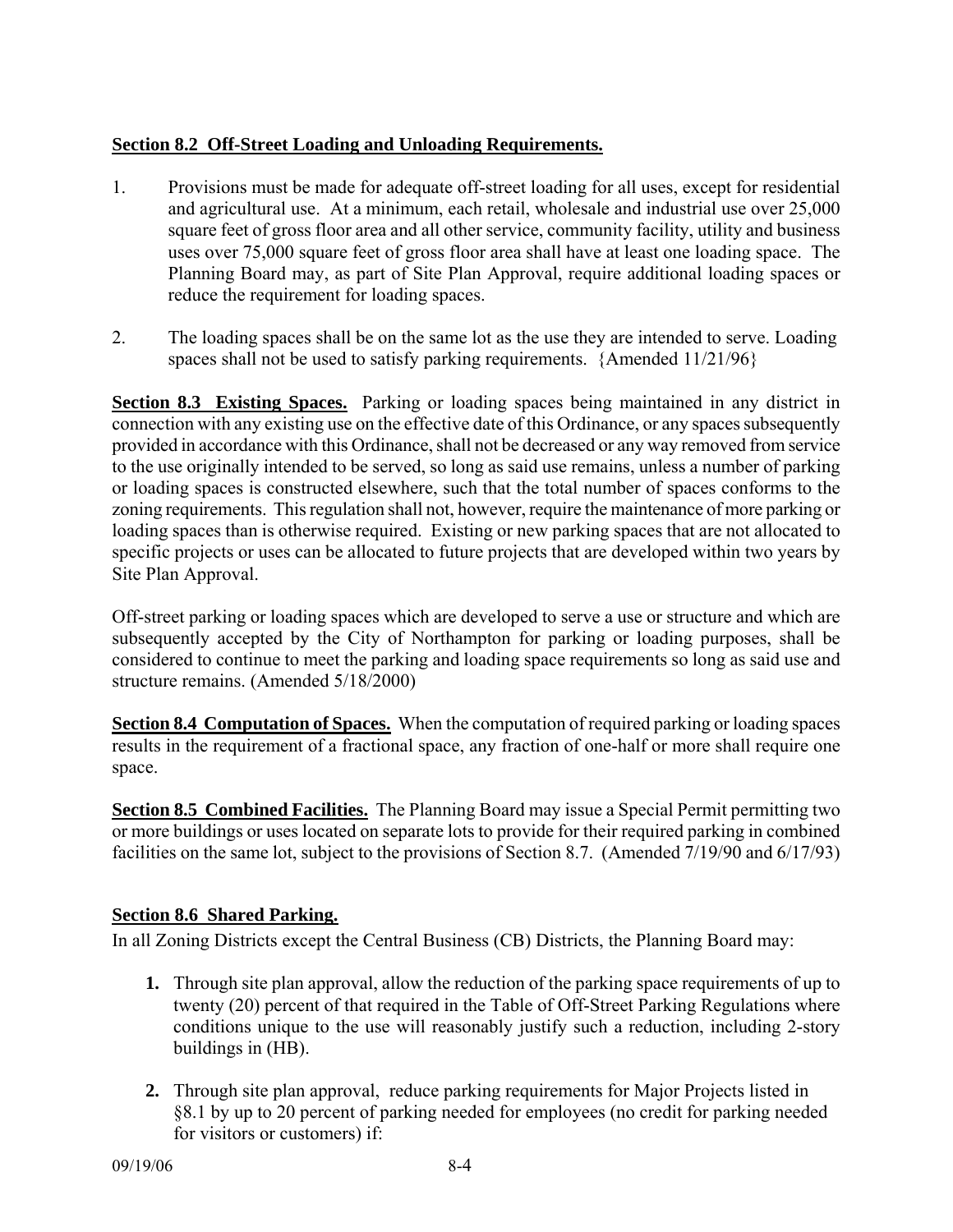- A. the applicant incorporates satisfactory methods, acceptable to the permit granting authority, to reduce the need for parking into their design and into the trip reduction plan described in §11.5 (3.B.) by at least the same percentage; and
- B. if the Site Plan Approval is conditioned on the on-going use of those trip reduction methods with effective enforcement tools included;
- **3.** Through a special permit, allow a greater percentage reduction where joint use of the same spaces by two or more uses or establishments is justifiable by virtue of the fact that the uses or establishments generate peak demand at substantially different time periods.

(Old section deleted 5/18/2000) (Amended 5/2/2002)

**Section 8.7 Location of Parking Spaces.** Required off-street parking spaces shall be provided on the same lot as the principal use they are required to serve. When practical difficulties exist which prevent their establishment on the same lot, the Planning Board may grant a Special Permit to allow off-site parking spaces in a non-municipal lot. When measured along pedestrian ways from the edge of the principal use's parcel, the closest point of that non-municipal lot must be:

- 1. 500 feet; or
- 2. 1,000 feet from the premises to which they serve if:
	- A. The off-site parking will be shared by more than one land use; and
	- B. The greater distance is justified because of pedestrian traffic patterns and the vitality of the adjacent land uses that would be part of the walk; and
	- C. Patrons or employees of the principal land are likely to actually utilize the provided off-site parking; or
- 3. Parking spaces for colleges or educational uses shall be located on contiguous or adjacent land owned by the college or educational use. For the purposes of this section, contiguous or adjacent land shall include land in common ownership, even if separated by public or private roads, or rivers, or streams, or private property, when said private property is not more than 150 feet wide.

A Special Permit issued under this provision shall be coterminous with the length of the lease and shall expire if and when the lease for said parking expires. (Amended 7/28/86, 6/17/93 & 12/21/95.)

# **Section 8.8.**

{Reserved for future use. Old section deleted 11/21/1996}

# **Section 8.9 Parking and Loading Space Standards.**

All parking and loading areas shall comply with the following:

1. A parking space shall be at least 8 ½ feet in width and 18 feet in length, with at least 18 feet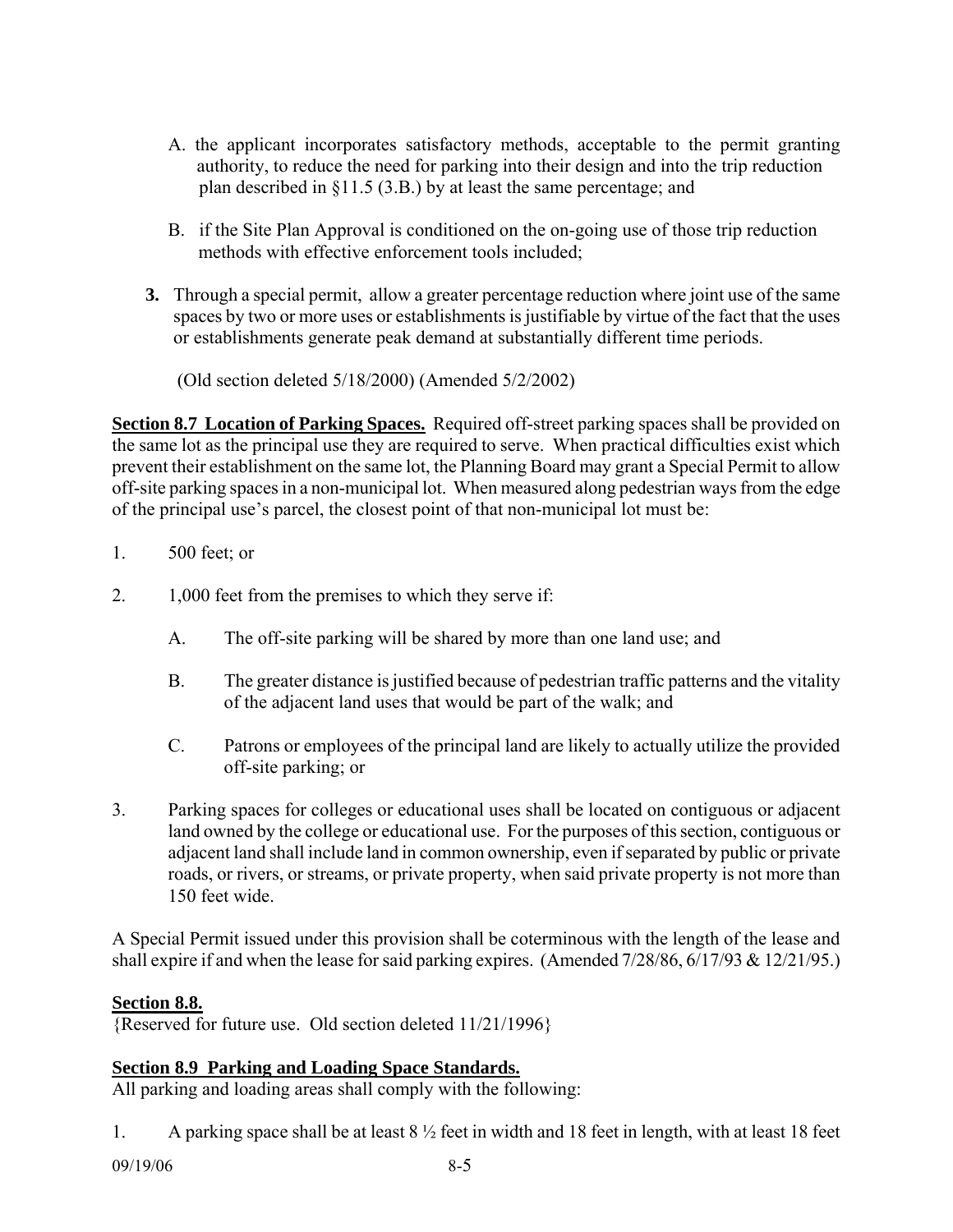of backing-up and maneuvering area directly behind the space (which may be shared with other spaces). Except for parking spaces for the same residential housing unit, each space must be laid out so that it does not block access to another parking space.

- 2. The layout of the parking area shall allow sufficient space for the storage of plowed snow without reducing the number of required parking spaces, unless removal by some other means is provided.
- 3. Any fixture used to illuminate any parking area shall be so arranged as to direct the light away from the street and away from adjoining premises used for residential purposes and shall be in conformance with section 12.2.
- 4. Parking shall not be located within five (5) feet from the front lot line for residential uses, 15 feet for uses in M district, nor ten (10) feet for other uses. For all residential uses in all residential districts except for UR-C, parking for more than two vehicles shall not be permitted within the front-yard setback. Parking is not permitted within any of the setbacks in the Business Park or Planned Village Districts. {Amended 11/21/1996}
- 5. Parking and loading spaces, other than those required for single and two-family dwellings, shall be so arranged as to prohibit backing of vehicles onto any street.
- 6. No portion of a driveways entrance or exit shall be closer than fifty (50) feet to the curb line of an intersecting street nor shall it be closer than fifty (50) feet to any portion of an existing driveway located in a Business or Industrial District.
- 7. There shall be a maximum of one driveway/curb cut per lot. The Planning Board may, as part of Site Plan Approval, allow additional driveways/curb cuts if, and only if, such Permit will promote and improve safe and efficient traffic circulation.
- 8. A driveway's entrance or exit shall not exceed, at its intersection with the front lot line, a width of: fifteen (15) feet for single, two and three-family uses; and twenty four (24) feet for all other uses, except that the Planning Board may, as part of Site Plan Approval, allow a thirty foot width if, and only if, such Approval will promote safe and efficient traffic circulation.
- 9. The parking area and access driveways thereto shall be graded and drained so as to dispose of all surface water accumulation in accordance with acceptable engineering practices.
- 10. Except on a farm, not more than one commercial vehicle, and said vehicle shall not exceed a weight of 10,000 pounds gross weight shall be garaged or in any way stored on any lot in any Residential (R) District.
- 11. No private access street or driveway serving a parking lot for non-residential use shall cross property in a residential district except with a Special Permit granted by the Planning Board.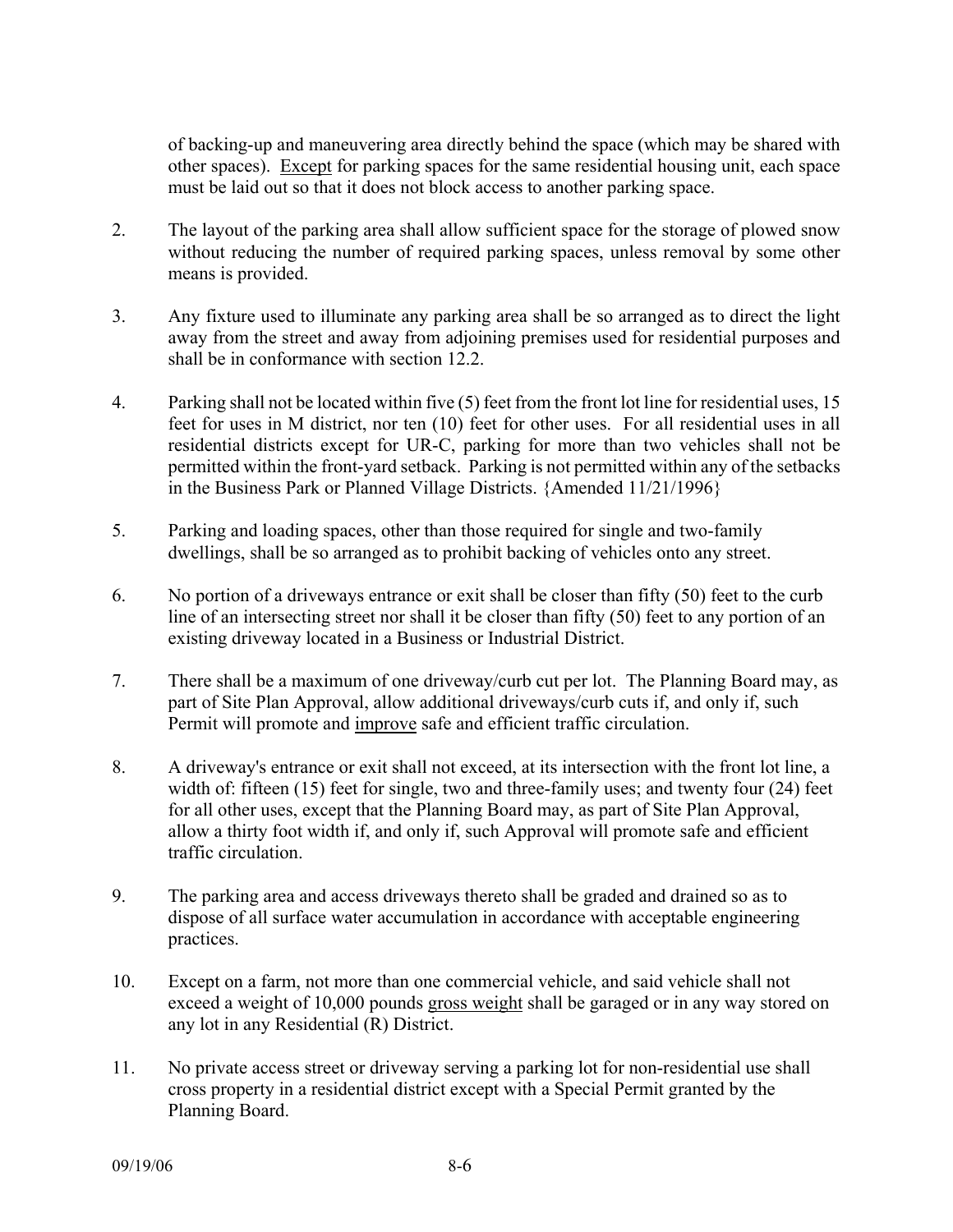- 12. No more than two (2) unregistered motor vehicles (any vehicle that does not have a valid Registration legally issued by a governmental authority), and no motor vehicle accessories which are not parts of said two vehicles, may be parked, stored or otherwise placed on a parcel of land in the City of Northampton without a Special permit from the Zoning Board of Appeals. This section shall not apply to the parking, storage or otherwise placing of unregistered motor vehicles and/or motor vehicle accessories where such parking, storage or placement is in connection with a legally established business selling new and/or used automobiles and trucks, or automotive repair or automobile service stations. This section shall also not apply to trucks and tractors which are in use for bona-fide agricultural purposes.
- 13. All permitted unregistered motor vehicles and/or motor vehicle accessories shall be screened from the view of the public and from abutting public ways and from abutting properties by being enclosed within a structure or sight impervious fencing or screening.
- 14. A Zoning Permit must be received from the Building Commissioner, and a Driveway Permit from the Department of Public Works, for all new or relocated driveways or parking lots.
- 15. Any use (drive-ins, etc.) which requires the "stacking" of vehicles waiting in line, must be able to provide for the stacking of at least five (5) vehicles in each line without the cars exceeding the boundaries of the lot.

(Amended 7/19/90, 8/15/91, 6/18/92, 6/17/93, 10/6/94, 4/18/96, and 5/18/2000)

**Section 8.10 Additional Standards for over five spaces.** In addition to §8.9 above, all parking and loading areas containing over five (5) spaces, including automotive and drive-in establishments of all types shall either be contained within structures or shall also comply with the following:

- 1. The area shall be effectively screened with suitable planting or site impervious fencing on each side which adjoins or faces the side or rear lot line of a lot situated in any Residential "R" District.
- 2. The area and access driveways thereto shall be surfaced with bituminous concrete or cement concrete material. The location of spaces shall be suitably marked by painted lines or other appropriate markings.
- 3. A substantial bumper of masonry, steel, or heavy timber, or a concrete curb or berm curb which is backed, shall be placed at the edge of surfaced areas except driveways in order to protect abutting structures, properties and sidewalks and screening materials.
- 4. There shall not be any business operation for vehicle repair for profit or gasoline or oil service facilities or any repair made to any motor vehicles, except on a lot occupied by a permitted automotive use. Any gasoline or oil facilities shall be at least twenty-five (25) feet from any lot line.
- 5. There shall not be any storage of materials or equipment or display of merchandise within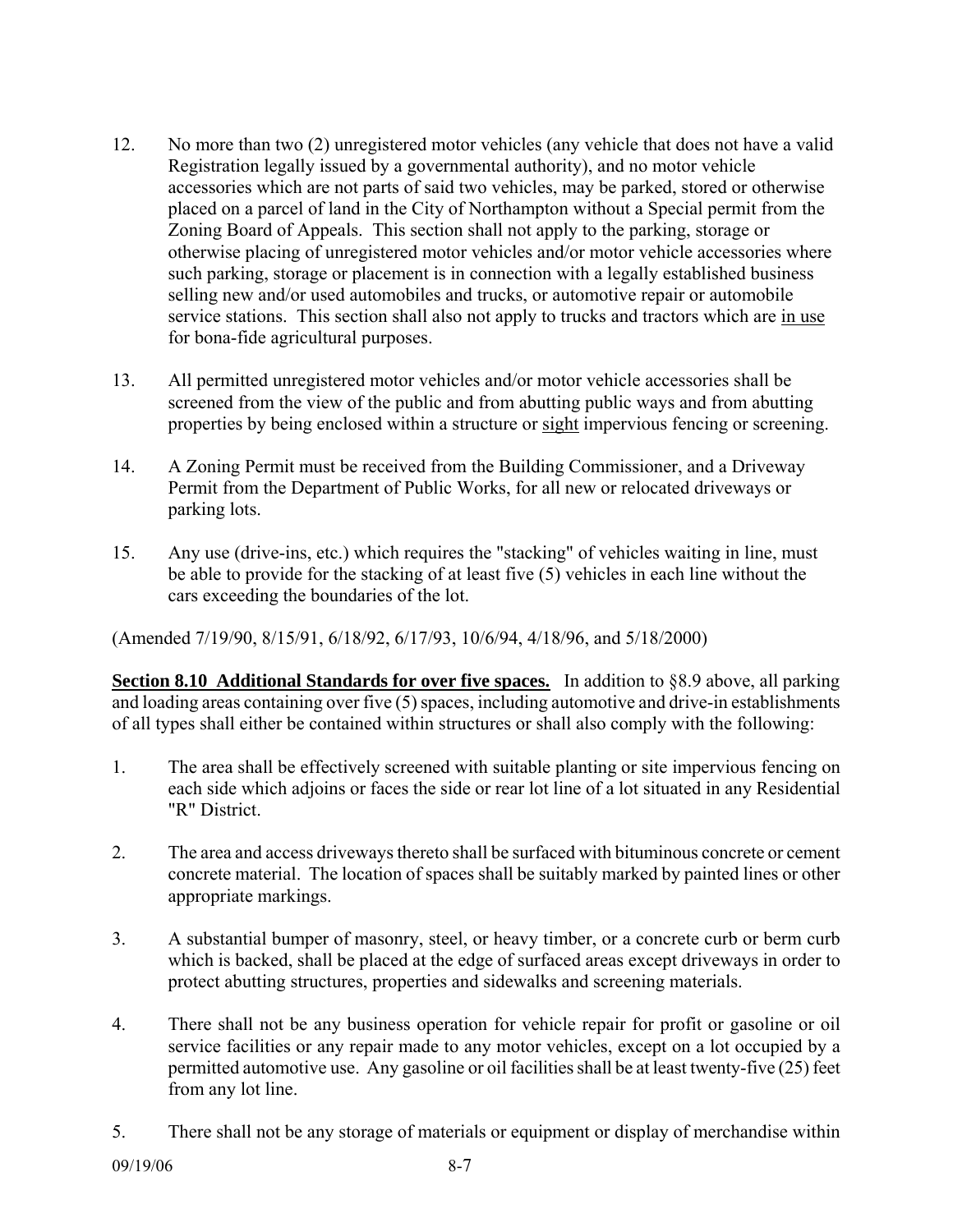parking areas except as part of approved building operations.

- 6. In parking lots with more than seventy-five (75) parking spaces, the expanse of pavement shall be interrupted by separating rows of parking spaces from each other and from driveways by using planting strips which may also contain pedestrian sidewalks at least six (6) feet in width. Provision of these planting strips shall take into account the need to store snow, to locate light poles, to allow safe pedestrian movement, to maximize emergency access, and to separate different traffic movements. In addition, if an existing parking lot is expanded to over seventy-five (75) spaces, planting strips shall be required for the entire lot. All proposals to construct or modify such parking lots shall be reviewed by the Planning Board in light of the requirements of this Section.
- 7. Fire lanes or emergency access points required for buildings or other structures shall be protected from unauthorized parking through the provision of curbs, mountable barriers, landscaped areas or such other improvements subject to the approval of the Fire Chief and Chief of Police, which in turn meets the objective of precluding parking in the restricted area.
- 8. Parking lots with over fifteen (15) parking spaces serving uses located in Business, Industrial, Business Park or Planned Village Districts must have at least one shade tree (minimum two inch caliper) for every fifteen (15) required parking spaces.

(Amended 7/19/90; 8/15/91; 6/18/92; 6/17/93; 10/6/94; 5/02/2002)

**Section 8.11 Special Provisions in Central Business District for Meeting Off-Street Parking Requirements.** Payment made to the City of Northampton in-lieu of providing some or all of the required off-street parking spaces for a project in the CB district shall be allowed by-right.

The fee to be paid shall be \$2,000 per parking space. Fees paid to the City of Northampton, in-lieu of providing required parking spaces on-site, shall be deposited into a Downtown Parking Reserve Account to be used solely for expenses (land acquisition, design/engineering services and construction costs, but not maintenance costs) related to adding parking spaces, improving the utilization of existing parking spaces, or reducing the need for new parking to serve the Central Business District. Requests to appropriate funds out of this Reserve Account shall be filed with the City Council and referred to the Office of Planning and Development, Planning Board, and Northampton Parking Commission, which shall have 60 days to forward their comments and recommendations before a City Council vote of the appropriation is taken. (Amended 9/20/1990 and 12/21/1995 and 5/02/2002)

# **Section 8.12 Bicycle Storage**

Except in the Central Business District, bicycle racks or other provision for indoor or outdoor storage of bicycles must be provided for all uses for which the zoning requires ten (10) or more parking spaces. Storage must allow for the locking of bicycles to racks or inside of storage containers. (Adopted 6/17/93)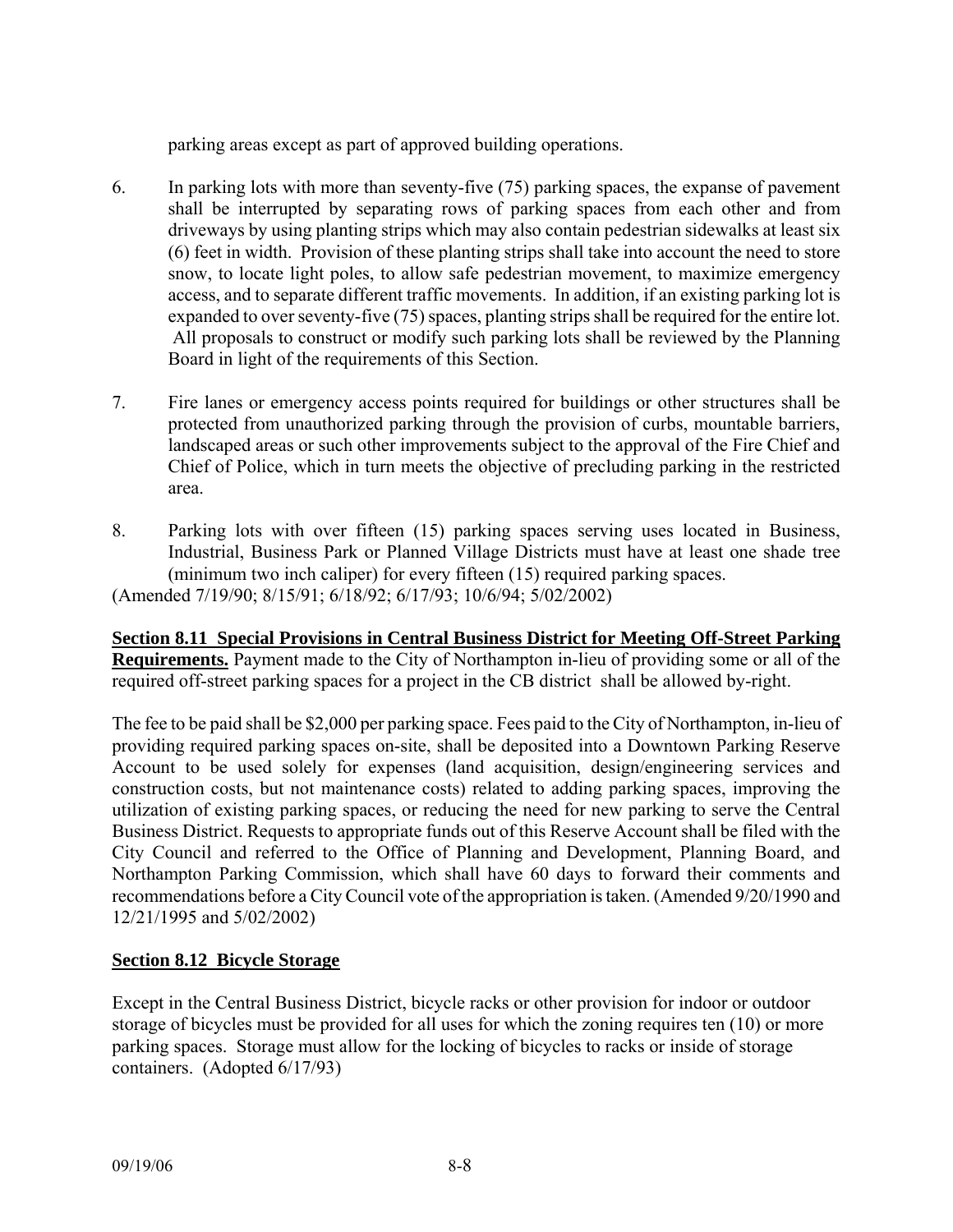# **Section 9.0: NONCONFORMING USES, STRUCTURES, AND LOTS**

#### **Section 9.1 Nonconformity by Initial Enactment or Amendment.**

The provisions of this section apply to actions in connection with nonconforming uses, structures, and lots as created by the initial enactment of this Ordinance or by any subsequent amendment thereto.

#### **Section 9.2 Extension and Alteration.**

This Zoning Ordinance shall not apply to structures or uses lawfully in existence or lawfully begun, or to a valid building or special permit issued before the first publication of notice of the public hearing on this Ordinance or to any other exemptions in accordance with M.G.L. Chapter 40A, Section 6. The Ordinance-shall apply to any change or substantial extension of such use, to a building or special permit issued after the first notice of said public hearing, to any reconstruction, extension or structural change of such structure, and to any alteration of a structure begun after the first notice of said public hearing to provide for its use for a substantially different purpose or for the same purpose in a substantially different manner or to a substantially greater extent.

A Finding, as used in this chapter, requires that the Zoning Board of Appeals determine that a change, expansion or alteration to a pre-existing non-conformity will not be substantially more detrimental to the neighborhood than the existing nonconforming nature of the structure, lot and or use. The Zoning Board may impose conditions as part of approving a finding.

Applications for Findings, as allowed in this chapter, shall follow the same procedural requirements as Special Permit applications, however, a Finding shall be granted upon the vote of a simple majority of the Zoning Board of Appeals. (Amended 6/17/93, 10/6/94, 3/21/96, and 6/7/01)

#### **Section 9.3 Legally Pre-existing Nonconforming Structures, Uses, or Lots May be Changed, Extended or Altered.**

If a use is not eligible under one paragraph, proceed to the next paragraph.

- 1. A Pre-existing Nonconforming Structure or Use may be changed, extended or altered:
	- A. As-of-right if the expansion/change itself meets all the dimensional and use requirements of the current zoning.



B. As-of-right in a residential district, when said change is from a pre-existing nonconforming use to a conforming residential use, and there are no changes to the exterior of the structure or lot and no new non-conformities are created by such change/conversion.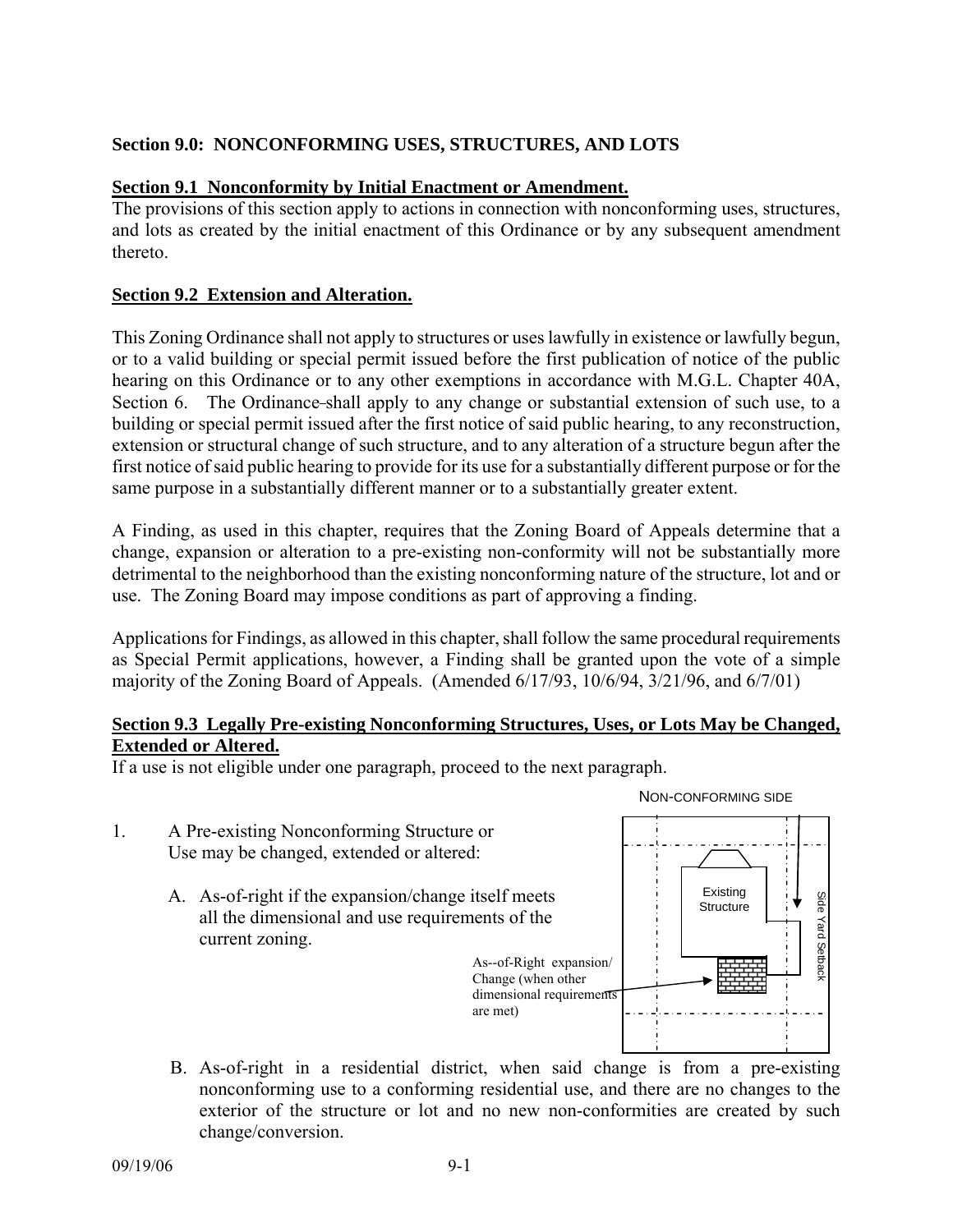- C. As-of-right when said change or alteration is limited to rebuilding a single or two-family home destroyed by fire or other natural disaster within two years of the disaster. Reconstruction must either meet the current zoning requirements or fall within the same footprint and height of the destroyed home so as not to expand the non-conforming nature of said home.
- D. As-of-right when said change or alteration is limited to rebuilding any other building not more than fifty percent destroyed by fire or other natural disaster when the change is limited to rebuilding or replacing the structure within the pre-existing foot print and height of the existing structure or within an area and height that conforms to all dimensional requirements and all construction occurs within two years of the disaster.
- E. As-of-right, if the expansion (vertical or horizontal) is for a residential use and does not extend *either* further than five feet (5') into a required setback *or* further than the existing non-conforming structure, whichever is less and such extension does not create any new zoning violation (such as further reducing a setback or open space).





- F. As-of-right, if the expansion (vertical or horizontal) is for a residential use and does not extend *either* further into a required setback than the existing non-conforming structure, and such extension does not create any new zoning violation (such as further reducing a setback or open space), and the applicant provides written evidence satisfactory to the Building Commissioner that all owners of all parcels within 300 feet of the subject property have no objection to the expansion.
- G. With a Finding from the Zoning Board of Appeals so long as the change does not involve a sign (see §7 for signs) and §9.3(E) above does not apply and when the expansion extends (vertically or horizontally), but does not increase, the non-conforming nature of the property and does not create any new zoning violation(such as further reducing a setback or minimizing open space) and Side Yard Setback NON CONFORMING SIDE SETBACK Finding Required (over 5' into setback) Existing **Structure**
- H. With a Finding, in accordance with §9.2, for a proposed change of use.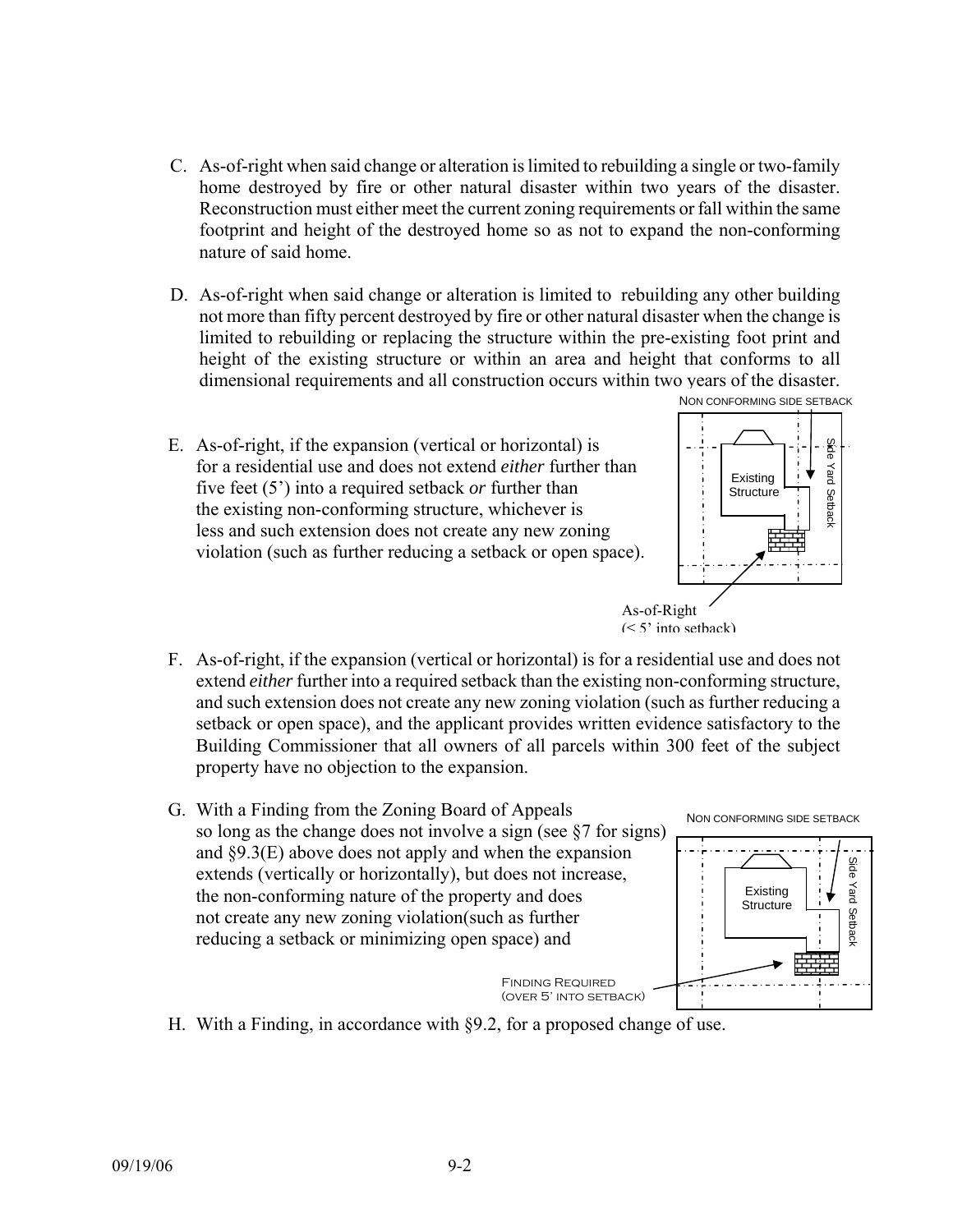I. With a Variance when said change, extension or alteration will create any new violation of the present zoning requirements or if change is an expansion of pre-existing non-conforming retail use.



- J. With a combination of a Finding and Variance when applicable.
- 2. A Conforming Use on a Pre-existing Nonconforming Lot: A conforming use on such a lot may be changed, extended or altered:
	- A. As-of-right to the same conforming use in a conforming structure, which meets all the dimensional, and density provisions of the current zoning, except for lot size, frontage, or depth and when the lot size, frontage, and depth requirements do not change.



- A. With a Finding from the Zoning Board of Appeals when said change, extension or alteration is to a different conforming use which requires the same or less minimum lot area, minimum lot width and frontage, minimum lot depth, setbacks, and parking than is required for the present use (and lot does not fully conform to the present zoning requirements for the proposed use).
- B. With a Variance to a conforming use which requires a larger minimum lot area, minimum lot width or frontage or minimum lot depth that is required for the present use or creates any other new zoning violation.
- C. With a combination of a Finding and Variance when applicable.
- 7. A Pre-existing Nonconforming Lot may be changed, extended or altered:

09/19/06 9-3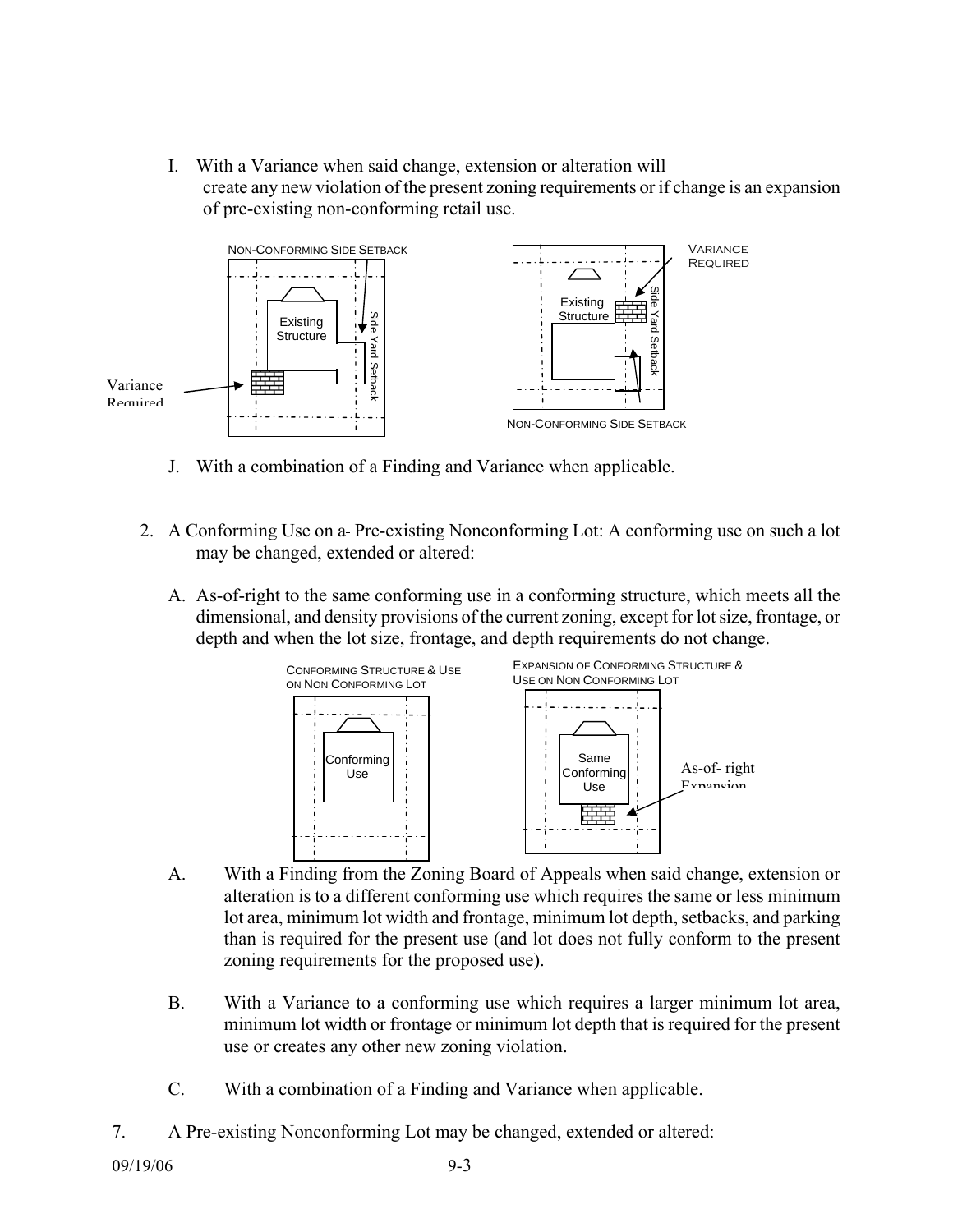- A. As-of-right if such change, extension or alteration to the lot does not increase the non-conforming nature of the property, only brings the lot into total conformance with the Zoning requirements in existence at the time of said change, extension or alteration, or adds to the lot.
- B. As-of-right whenever a group of adjoining lots in common ownership is separated or the ownership of one or more lots changed, if each of the lots will conform to all provisions of this Ordinance, or if the lots are residential lots and each lot contained a principal residential structure at the time the adjoining lots came under common ownership and no changes were made to the structures or lots during the time in which the lots were commonly owned, in a way that increased the nonconforming nature of these lots.

(Amended 8/16/84, 7/19/90. 10/6/94, 6/7/01, 12/20/01)

#### **Section 9.4 Single Lot Exemption for Single and Two-Family Use.**

Any increase in area, frontage, width, yard or depth requirements of the Zoning Ordinance shall not apply to a vacant lot for single and two-family residential use, which:

- 1. has at least 5,000 square feet of area and fifty feet of frontage; and
- 2. is in an area zoned for single or two-family use (a special permit must be obtained if one is required); and
- 3. conformed to existing zoning requirements when the lot was legally created, if any; and
- 4. is in separate ownership prior to the City Council vote which made the lot nonconforming, and has maintained its separate identity. (Adopted 8/16/84)

# **Section 9.5 Abandonment and Discontinuance.**

Any nonconforming use of a conforming structure and/or lot which has been abandoned or discontinued for a continuous period of two (2) years or more shall be deemed extinguished and shall not be re-established. For purposes of this section, the abandonment period shall not be considered broken by temporary occupancy, except when such temporary occupancy is for a period of sixty (60) or more consecutive days and when said temporary occupancy involves the exercise of non-conforming use. (Amended 8/16/84, 7/19/90, 10/6/94, 3/21/96 and 6/7/01)

{Section 9.6 deleted 6/7/2001}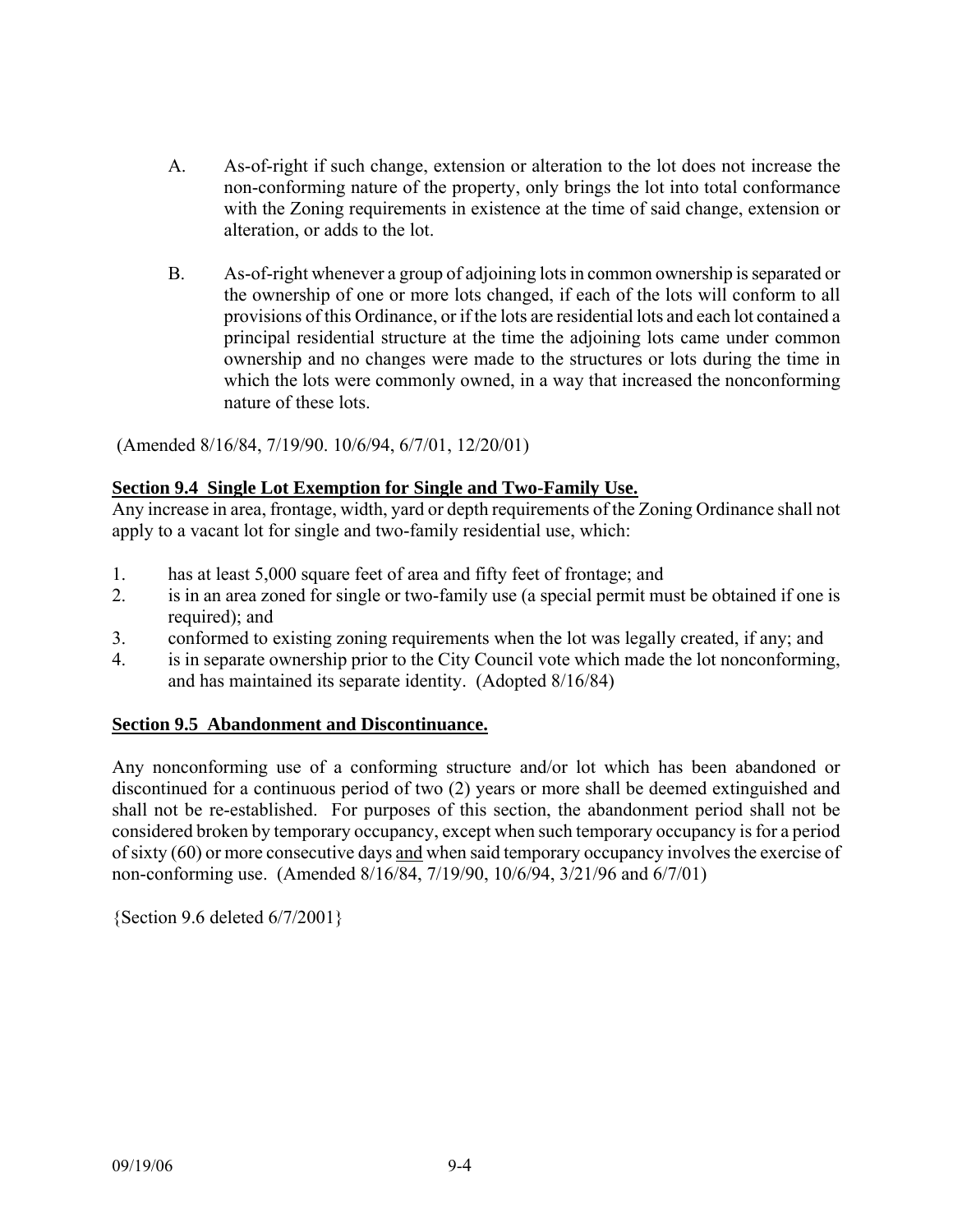#### **Section 10.0: SPECIAL PERMITS**

**Section 10.1 Special Permits.** Special Permits authorized by the Zoning Ordinance shall be granted only after application to and a hearing by the special permit granting authority and subject to the provisions of M.G.L. Chapter 40A and this Ordinance. The special permit granting authority responsible for hearing a particular proposal shall be that board designated in the Table of Use Regulations (§5.2) or other applicable sections. The special permit granting authority shall be the Planning Board if no other board is specified.

- 1. Application for a special permit shall be made to the Office of Planning and Development and City Clerk on forms provided for that purpose, accompanied by the required fee. Specific rules governing the application and fee shall be adopted by each special permit granting authority along with its rules of procedure and shall be applicable to those special permits which are under its jurisdiction. When the application has been received in a completed form as defined by said rules, a copy shall be forwarded to the City Clerk. The stamp of the City Clerk shall designate the date of filing.
- 2. Special Permits shall only be issued following public hearings held within sixty-five (65) days after filing of an application. Advertising and notice of hearing shall be conducted by the Office of Planning and Development subject to the rules of procedure adopted by the special permit granting authority having responsibility for the particular proposal in question.
- 3. A Special Permit may only be granted, and is only valid, when the Ordinance specifically authorizes the issuance of a Special Permit for that use. Before granting an application for a special permit, the special permit granting authority, must find all of the following criteria are met:
	- A. The requested use protects adjoining premises against seriously detrimental uses. If applicable, this shall include provision for surface water drainage, sound and sight buffers and preservation of views, light, and air; and
	- B. The requested use will promote the convenience and safety of vehicular and pedestrian movement within the site and on adjacent streets, minimize traffic impacts on the streets and roads in the area. If applicable, this shall include considering the location of driveway openings in relation to traffic and adjacent streets, access by emergency vehicles, the arrangement of parking and loading spaces, and provisions for persons with disabilities; and
	- C. The requested use will promote a harmonious relationship of structures and open spaces to the natural landscape, existing buildings and other community assets in the area; and
	- D. The requested use will not overload, and will mitigate adverse impacts on, the City's resources including the effect on the City's water supply and distribution system, sanitary and storm sewage collection and treatment systems, fire protection, streets and schools; and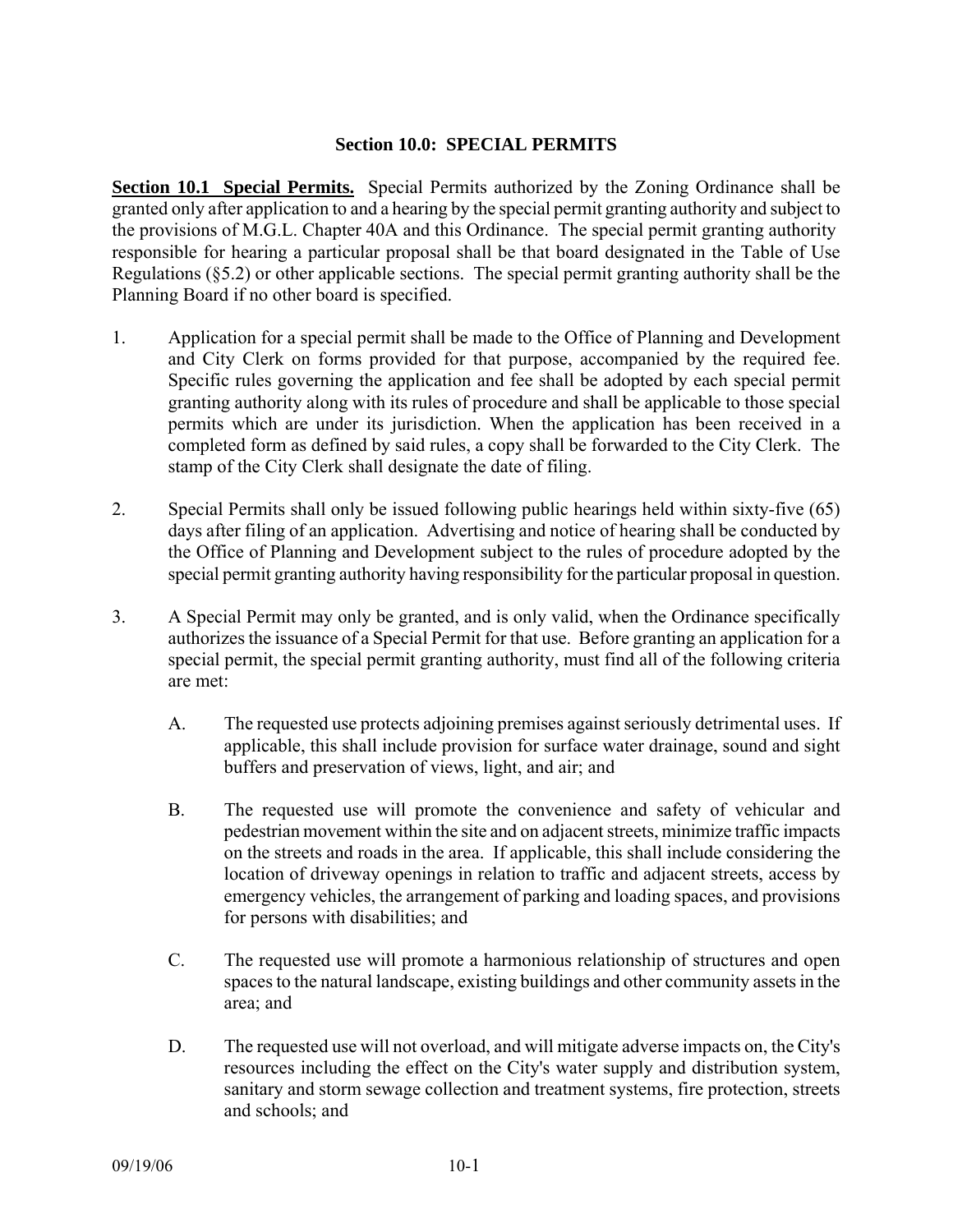- E. The requested use meets any special regulations set forth in the Zoning Ordinance.
- F. The requested use bears a positive relationship to the public convenience or welfare. The use will not unduly impair the integrity of character of the district or adjoining zones, nor be detrimental to the health, morals, or general welfare. The use shall be in harmony with the general purpose and intent of the Ordinance; and
- G. If applicable, the requested use will promote City planning objectives to the extent possible and will not adversely effect those objectives, as defined in City master or study plans adopted under M.G.L. Chapter 41, Section 81-C and D.

(Amended 6/17/93)

4. The special permit granting authority shall also impose, in addition to any applicable conditions specified in this Ordinance, such additional conditions as it finds reasonably appropriate to safeguard the neighborhood or otherwise serve the purposes of this Ordinance, including, but not limited to, the following: front, side or rear yards greater than the minimum required by this Ordinance; screening buffers or planting strips, fences, or walls, as specified by the special permit granting authority; modification of the exterior appearance of the structures; limitation upon the size, number of occupants, method and time of operation, time duration of permit, or extent of facilities; traffic features in accordance with the regulations of loading or other special features beyond the minimum required by this Ordinance. Such conditions shall be imposed in writing, and the applicant may be required to post bond or other security for compliance with said conditions in an amount satisfactory to the special permit granting authority.

In addition, when applicable, a site plan shall be submitted to the Planning Board for its final approval in accordance with the Site Plan Approval in Section 11.0 of this ordinance. (Amended 5/17/91)

(Amended 10/6/94. Sections 4.0, 10.0, and 11.0 rearranged 2/1/2001)

**Section 10.2 Removal of Sand, Gravel, Quarry or Other Earth Materials.** For the removal of sand, gravel, quarry, loam, sod or other earth materials, other than that which is incidental to and in connection with the construction of a building for which a permit has been issued in accordance with these zoning regulations, and for processing and treating raw materials, the following conditions shall govern:

- 1. Any existing sand or gravel removal activity operating under a permit issued prior to the date of adoption of this Ordinance may continue until the expiration of the permit, except that any expansion or change in operation not covered by such permit shall require conformance with the above regulations.
- 2. Removal and processing operations shall not be conducted closer than fifty (50) feet to a public street or to any property line.
- 3. No equipment, except mobile equipment for sorting, washing, crushing, grading, drying,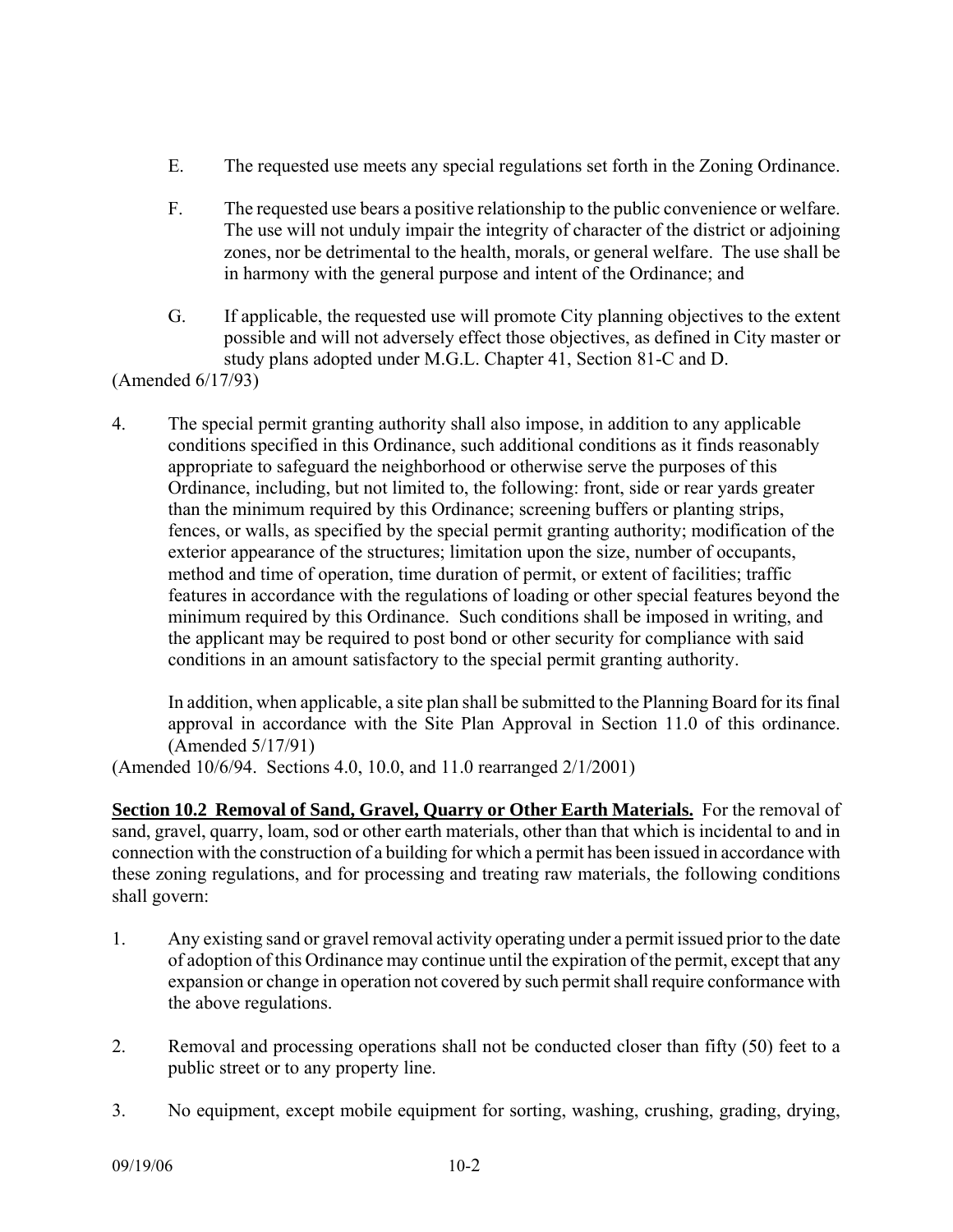processing, and treating, shall be used closer than one hundred (100) feet from any public street or from the line of any adjoining property.

- 4. Off-street parking shall be provided as required in the Table of Off-Street Parking Regulations.
- 5. Any access to excavated areas or areas in the process of excavation shall be adequately posted with KEEP OUT - DANGER signs.
- 6. No excavation, quarry, bank or work face extending under original ground level shall create a slope of more than one vertical to two horizontal. Such fence shall be located ten (10) feet or more from the edge of the excavation or quarry, and shall be at least six (6) feet in height.
- 7. Adequate provision is to be made for drainage during and after the completion of operations.
- 8. Lateral support shall be maintained for all adjacent properties.
- 9. The use of explosives shall be done in accordance with the regulations for storage or handling of explosives as published by the Commonwealth of Massachusetts.
- 10. All operations shall be conducted in such a manner so as to comply with the laws of the Commonwealth of Massachusetts regulating water pollution and air pollution.
- 11. Hours of operation shall be designated.
- 12. Provisions shall be made for the adequate control of dust during operation.
- 13. Required Site Plan. Site plans for the removal areas shall be prepared by a registered professional engineer or a registered land surveyor according to Section 11.0, with the following additional information.
	- A. Water supply and sanitary sewerage systems and temporary and permanent drainage systems for the site.
	- B. Topographic mapping showing existing contours at intervals of not more than two (2) feet and contours of finished grade after the conclusion of the operation.
	- C. Replacement of at least four (4) inches of topsoil over all excavated, filled, or otherwise disturbed surfaces and seeding with a perennial cover crop, reseeded as necessary to assure uniform growth and soil surface stabilization.
	- D. Submission of plan for lighting if night operation is contemplated.
	- D. Proper provision for vehicular traffic, service roads, and control of entrances and exits to highways.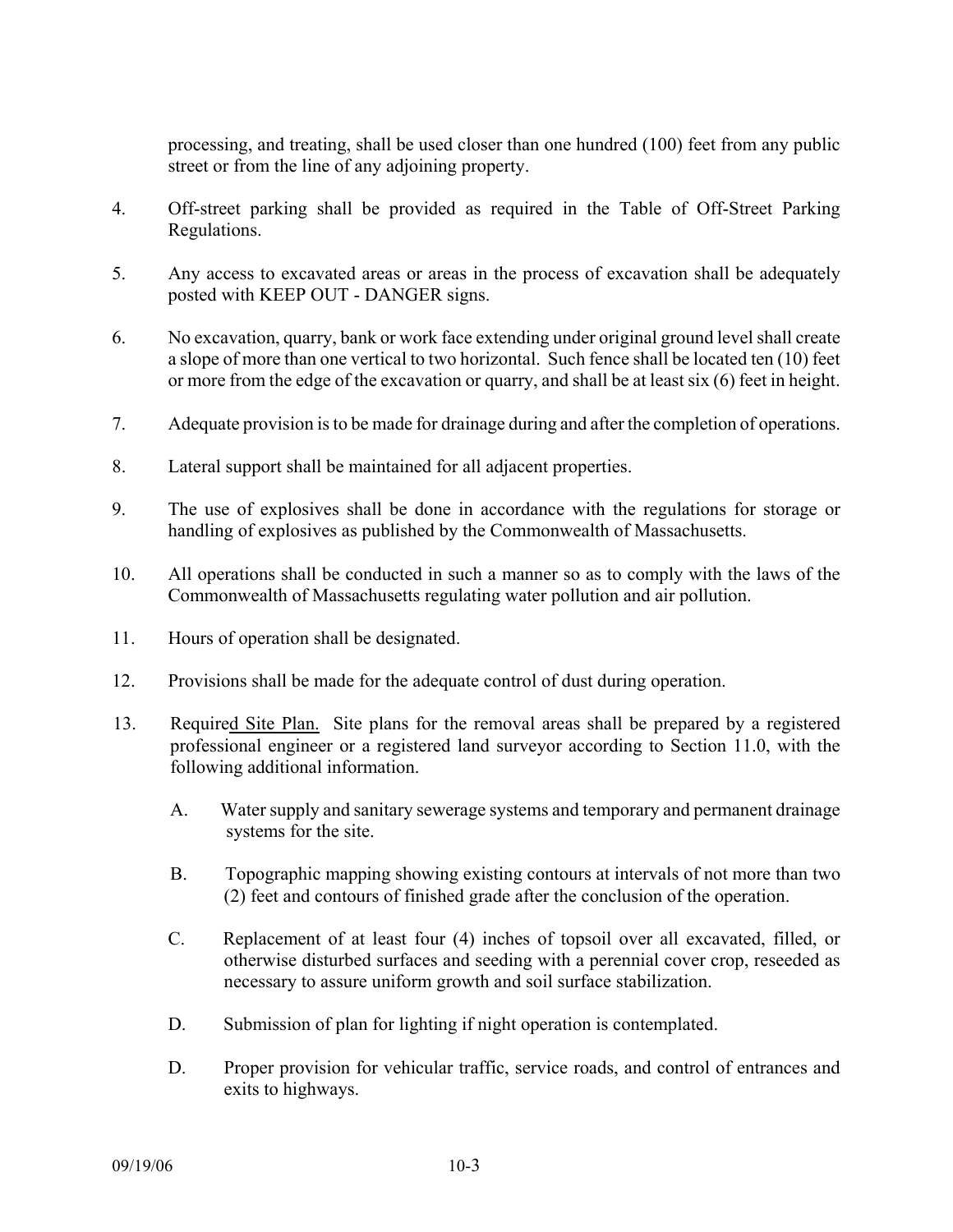- F. The relocations of existing and future buildings and operations machinery to the removal areas.
- G. Delineation of the existing removal areas and the proposed area for removal in the immediate future.
- H. Provision for a substantial fence enclosing the excavation or quarry.
- 14. Required Reuse Plan. Reuse of a removal site is in the public interest. Therefore, land reuse plan(s) on a scale of one hundred (100) feet to the inch or greater must be submitted to and approved by the Planning Board, subject to the regulations set forth below:
	- A. The Planning Board may require that up to five (5) approved alternative future land reuse plans be submitted for such land as is used for the extraction of sand, gravel, rock, loam, sod, and associated earth materials, A land reuse plan is also required where an existing extraction operation is extended below the grade of adjacent ground.
	- B. Said land reuse plan and its implementation applies to the conversion of the abandoned site and its planned reuse, including landscaping and suitable erosion control. It is, therefore, required that any land reuse plan correspond to a situation which could reasonably occur in the immediate future (zero  $(0)$  to five  $(5)$  years), and be revised as necessary as the existing physical character of the removal area changes.
	- C. The land reuse plan or any part thereof which reasonably applies to an area which has been abandoned from removal use shall be put into effect within one (1) year of the abandonment of said operation. Abandonment for the purposes of this subsection shall be defined as the visible or otherwise apparent intention of the owner of user of the land to discontinue the use of the land for a continuous period of one (1) year. Temporary operating of less than thirty (30) days shall not be construed to interrupt any continuous period of abandonment.
	- D. A reuse plan as defined in this section shall be required for each operation which would come under this section prior to three (3) years from the date of adoption of this amendment, and shall be subject to all of the review procedures as provided in this section, notwithstanding the fact that the operation itself is being undertaken under the provisions of previously existing zoning ordinance.
- 15. The Planning Board shall require a surety bond signed by a Surety Company authorized to do business in the Commonwealth of Massachusetts, or other acceptable performance security, in an amount approved by the Board as sufficient to guarantee conformity with the provisions of the permit issued hereunder.
- 16. Exemption. The removal of earth material in any of the following operations shall be exempt from this section: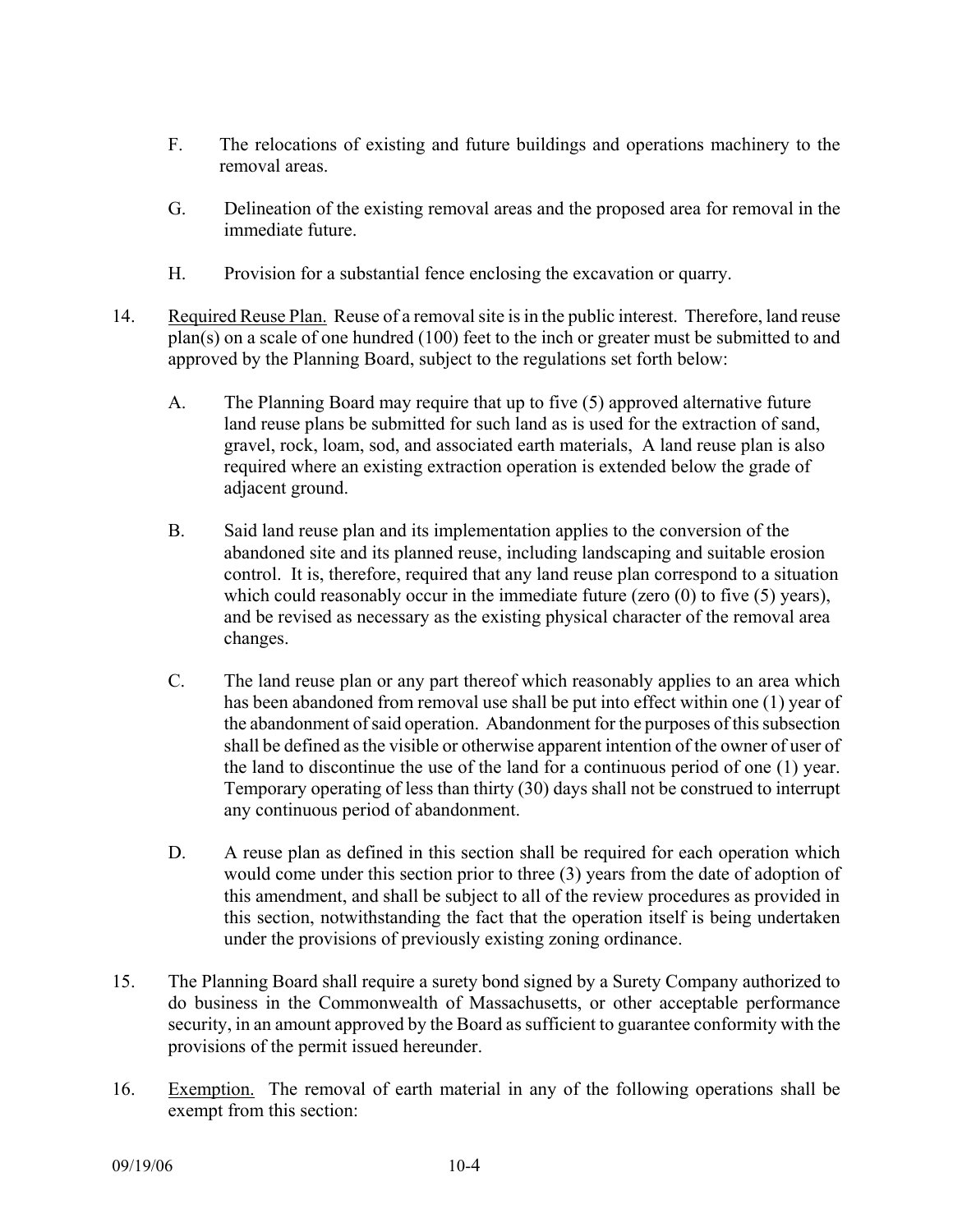- A. The removal of less than ten (10) cubic yards of material in the aggregate in any year from any one lot.
- B. The transfer of material from one part of a lot to another part of the same lot.
- C. The removal of material necessarily excavated in connection with lawful construction of a building, structure, street, driveway, sidewalk, path or other appurtenance provided the quantity of material removed does not exceed that actually displaced by the portion of such building, structure, street, driveway, sidewalk, path or other appurtenances below finished grade.
- 17. For a continuation of an operation beyond a period designated in the initial permit, a new application must be granted in the same manner as for the initial permit except that the Planning Board may waive requirements for submittal of materials required by this section. The waiver must be granted in writing by the Board to the applicant. All other provisions relating to operational standards and permit procedures shall apply.

(Amended 5/17/90 and 10/6/94)

**Section 10.3 Filling of Any Water or Wet Area.** For the filling in of any pond, lake, swamp, or other existing body of water or wet area where such filling is not covered by Section 13 or Section 14; and where such filling in requires an amount of fill equivalent to five hundred (500) cubic yards or more, or where the area to be filled in exceeds ten thousand (10,000) square feet and only subject to the eventual approval by the Northampton Conservation Commission under the applicable provisions of Massachusetts Wetlands Protection, the following conditions apply:

- 1. A site plan shall be submitted as required in Section 10.11, including the following additional information:
	- A. the premises and surrounding area within one hundred (100) feet showing;
	- B. existing and proposed contour lines at intervals of not more than two (2) feet resulting from the proposed filling in, in relation to the topography of the premises;
	- C. a tie-in to the nearest road intersection;
	- D. a plan for lighting if night operation is contemplated.
- 2. Provision shall be made for temporary and permanent drainage of the site.
- 3. Fills shall be limited to terrace fills which are not to exceed ten (10) feet at any one time nor be within ten (10) feet of an adjacent property line or any cut.
- 4. Regrading of all or parts of the slopes resulting from such fill shall be carried out.
- 5. At least six (6) inches of topsoil shall be replaced over all filled or otherwise disturbed surfaces with seeding with a perennial cover crop, re-seeded as necessary to assure uniform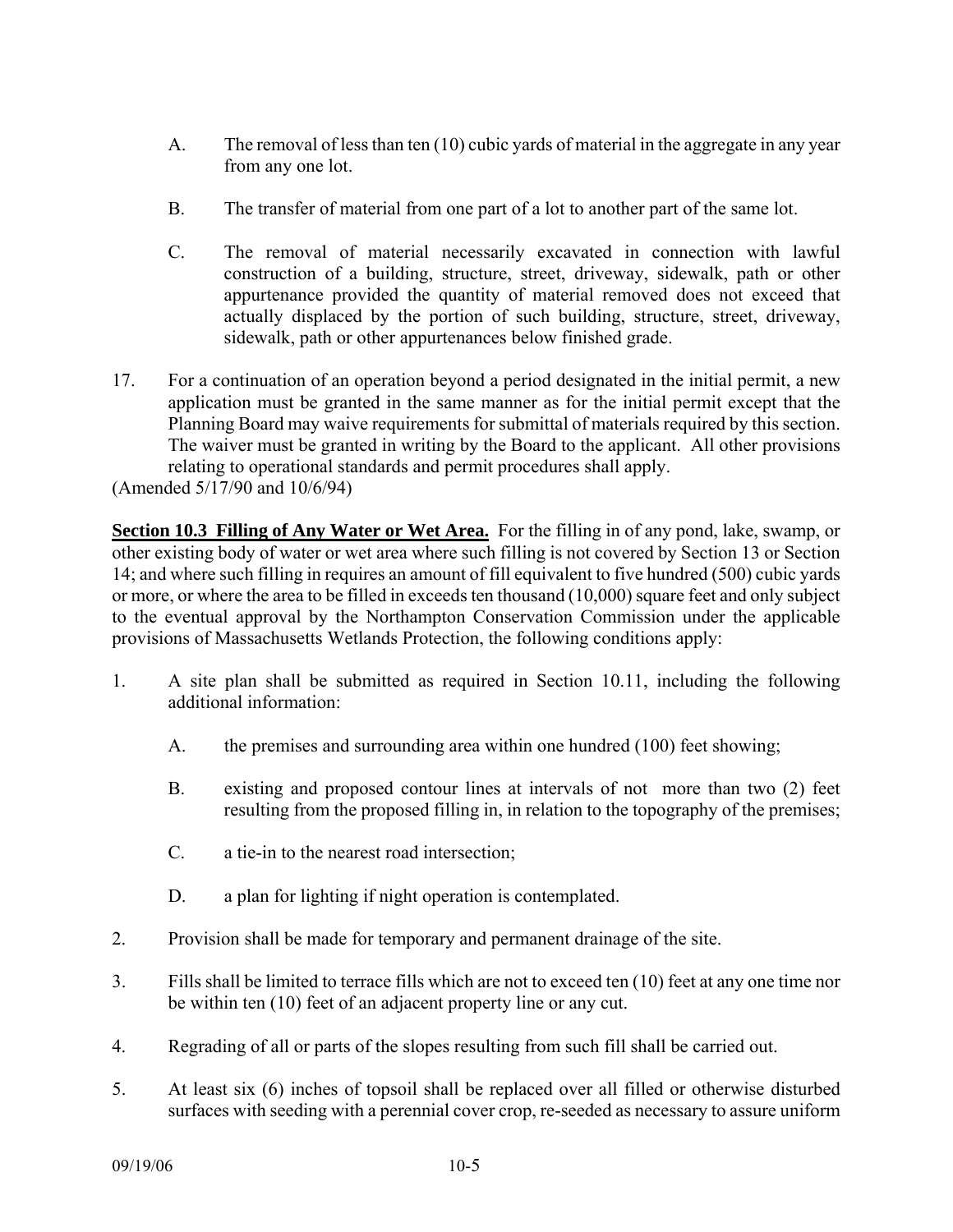growth and soil surface stabilization.

6. Where any fill will have a depth of ten (10) feet or more and create a slope of more than one vertical in two horizontal, there shall be a substantial fence enclosing the fill at least six (6) feet in height with suitable gates. Such fence shall be located ten (10) feet or more from the edge of the fill.

(Amended 10/6/94)

**Section 10.4 Filling of Land Other Than Water or Wet Area.** For the filling in of any land area which is not excepted in Section 10.4(1) below, no such filling in of land shall proceed without first securing a special permit according to the regulations and procedures set forth in Section 10 of this Ordinance, subject to the provisions contained herein.

- 1. Exceptions The filling in of any land area shall be exempt from this Section provided all of the following conditions are complied with:
	- A. A filling-in operation which does not exceed a total of five hundred (500) cubic yards of material.
	- B. A filling-in operation which does not exceed a total area of ten thousand (10,000) square feet on any lot, land parcel or subdivision thereof.
	- C. A filling-in operation which is associated with acceptable agricultural land management practices, including, but not limited to, plowing and construction of agricultural structures; nursery operations, such as the removal and/or transplanting of cultivated sod, shrubs, and trees; logging operations.
	- D. Filling-in operations associated with refuse disposal and sanitary landfill facilities within the City of Northampton and operated in accordance with all appropriate State and local regulations.
	- E. Filling-in operations necessary in connection with lawful construction of a building, structure, street, driveway, sidewalk, path or other appurtenance.
	- F. Filling, as a maintenance measure, or for landscaping purposes on existing developed lots or parcels, provided that the aggregate of area(s) affected does not exceed ten thousand (10,000) square feet, the grade change does not exceed twelve (12) inches at any point and does not alter the drainage patterns; and the filling-in does not involve a quantity of material in excess of one hundred (100) cubic yards.
- 2. For a continuation of an operation beyond a period designated in the initial permit, a new application must be made and a new special permit must be granted in the same manner as for the initial permit except that the Planning Board may waive requirements for submittal of materials required by this section. The waiver must be granted in writing by the Planning Board. All other provisions relating to operational standards and permit procedures shall apply. A separate permit shall be required for each separate non-contiguous site and for any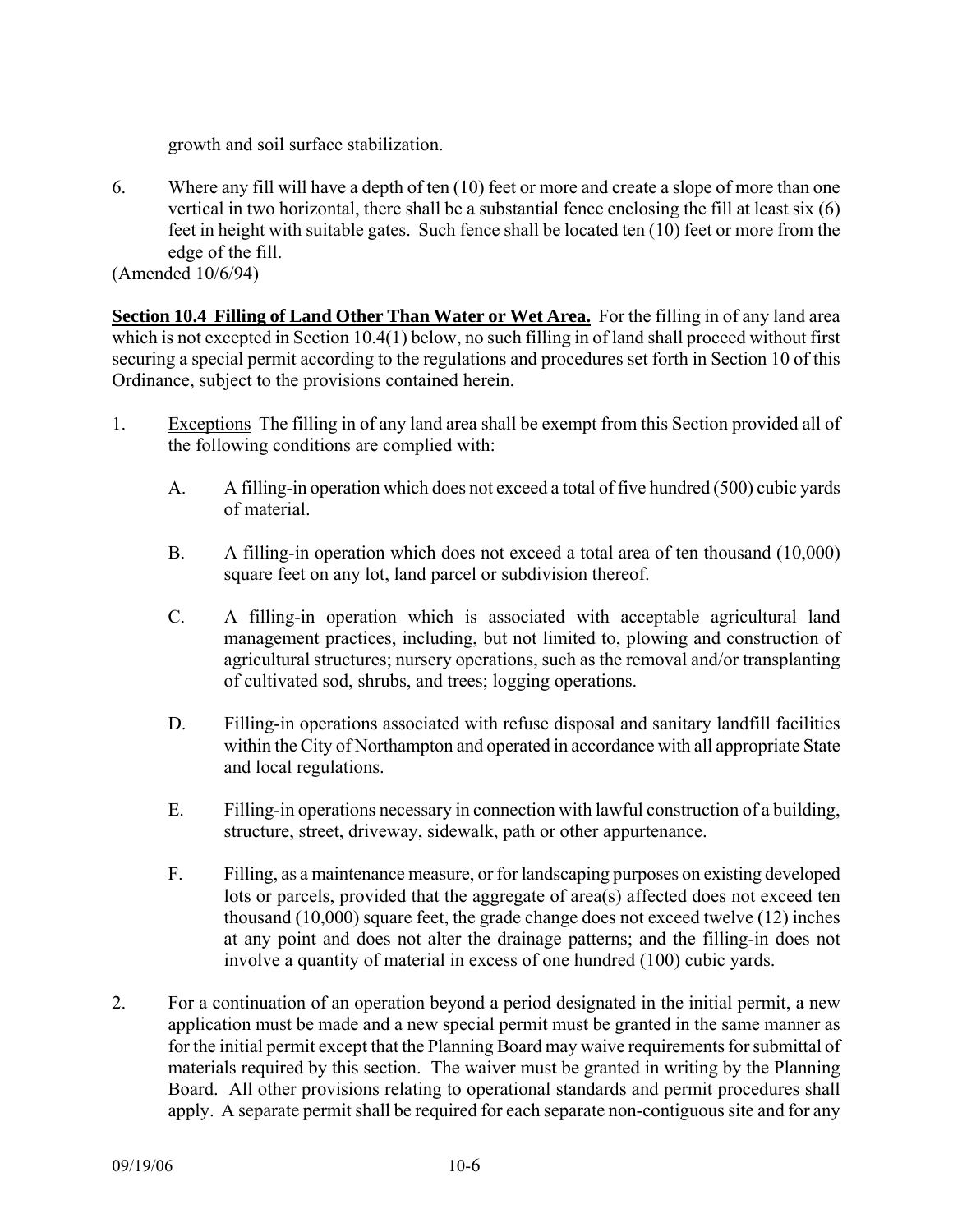expansion on the same site.

- 3. A site plan shall be filed with the Office of Planning and Development for any land which is to be filled and is not exempted under the provisions of Section 10.4(1). Site plans for fill areas shall be prepared by a registered professional engineer or a registered land surveyor in accordance with this section and Section 11.0. Site plans must include the following for the site to be filled and the area within one hundred (100) feet of the site to be filled:
	- A. The premises and surrounding area within one hundred (100) feet showing the area to be filled in, property lines within which the filling is proposed, existing and proposed contour lines at intervals of not more than two (2) feet resulting from the proposed filling in, in relation to the topography of the premises.
	- B. The location of any buildings, structures, utilities, sewers, water and storm drains within one hundred (100) feet of the site.
	- C. A certification of the quantity of fill involved.
	- D. Detailed plans of all temporary and permanent drainage provisions, retaining walls, cribbing, vegetative practices, erosion and sedimentation control measures and all other protective measures and devices utilized or constructed in connection with the area to be filled.
	- E. A timing schedule and sequence indicating the anticipated starting and completion dates.
	- F. A plan for lighting if night operation is contemplated.
	- G. Other plans, drawings or materials as may be required by the Planning Board.
- 4. Conditions For the filling in of any land area subject to the provision of Section 10.4 of this Ordinance, the following conditions shall govern:
	- A. Provision shall be made for adequate temporary and permanent drainage of the site.
	- B. Fills shall be limited to terrace fills which are not to exceed ten (10) feet at any one time nor be within ten (10) feet of an adjacent property line or cut.
	- C. Regrading of all or parts of the slopes resulting from such fill shall be carried out.
	- D. At least six (6) inches of topsoil shall be replaced over all filled or otherwise disturbed surfaces seeded or sodded with a perennial cover crop, re-seeded or resodded as necessary to assure uniform growth and soil surface stabilization.
	- E. Where any fill will have a depth of ten (10) feet or more and create a slope of more than one vertical in two horizontal, there shall be a substantial fence enclosing the fill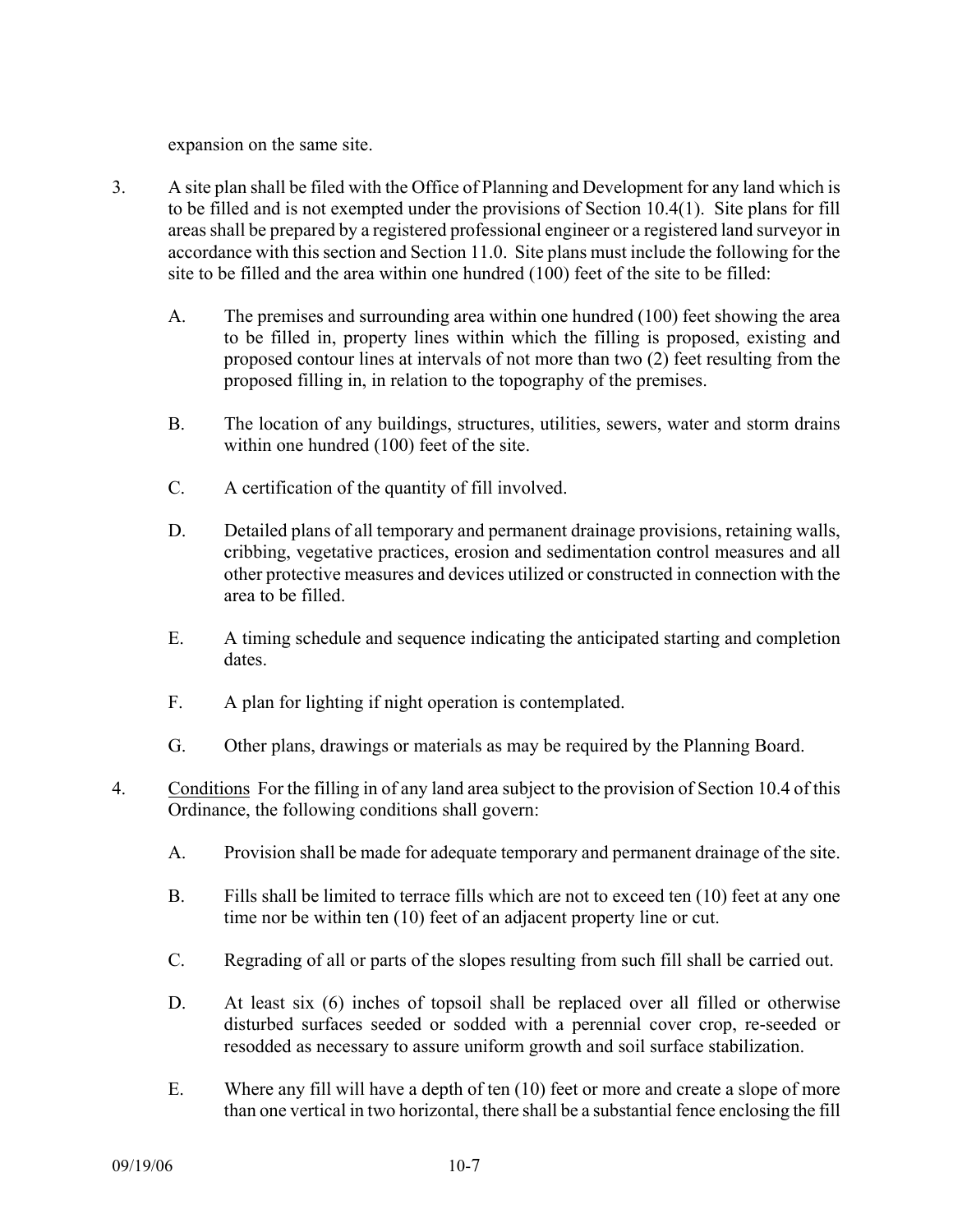at least six (6) feet in height with suitable gates. Such fence shall be located ten (10) feet or more from the edge of the fill.

- F. Filling of land area which falls within the superimposed Watershed Protection District is prohibited.
- G. The planned filling in of any land area shall be consistent with any recreation, conservation and open space plan as prepared by the City Planning Board.
- H. Documentation shall be submitted as to the effect of such filling-in activities on drainage, both within the immediate area and sufficiently far downstream, as required by Planning Board.
- I. Provisions shall be made such that the filling in of any land area shall not impair surface drainage, constitute an erosion hazard nor act as a source of sedimentation to any adjacent land or watercourse.
- J. Provisions shall be made such that the filling in of any land area does not impair the safe and efficient operation of any on-site sewage disposal or drainage facilities nor those located on adjacent properties.
- K. Provisions shall be made to reduce the area and duration of exposure of fill material(s) and to reduce the velocity of run-off, both during and after the completion of the filling-in activity in order to minimize the potential of soil erosion and siltation problems.
- L. Provisions shall be made for the adequate control of dust during filling-in operations.
- M. All disturbed fill areas shall be promptly seeded or sodded with a suitable ground cover and supplemented with other suitable plantings as soon as the season permits.
- N. No final slopes shall exceed a slope of more than one (1) foot vertical in two (2) feet horizontal.
- O. No filling in of land shall cause or permit any soil, earth, sand, gravel, rock, stone loam, or other fill material, or water or liquid to be deposited upon or to roll, flow or work upon or over the premises of another without the express consent of the owner of such premises so affected; nor shall any filling in of land cause or permit any soil, earth, sand, gravel, rock, stone loan, or other fill material or water or liquid to be deposited, or to roll, flow, or wash upon or over any public street, street improvement, road, sewer, storm drain, water course, or right-of-way, or public property.
- P. Such other conditions as may be deemed necessary and reasonable shall be imposed by the Planning Board in order to prevent damage to public or private property or any sewer, storm drain, or watercourse, or to prevent the filling in of land from being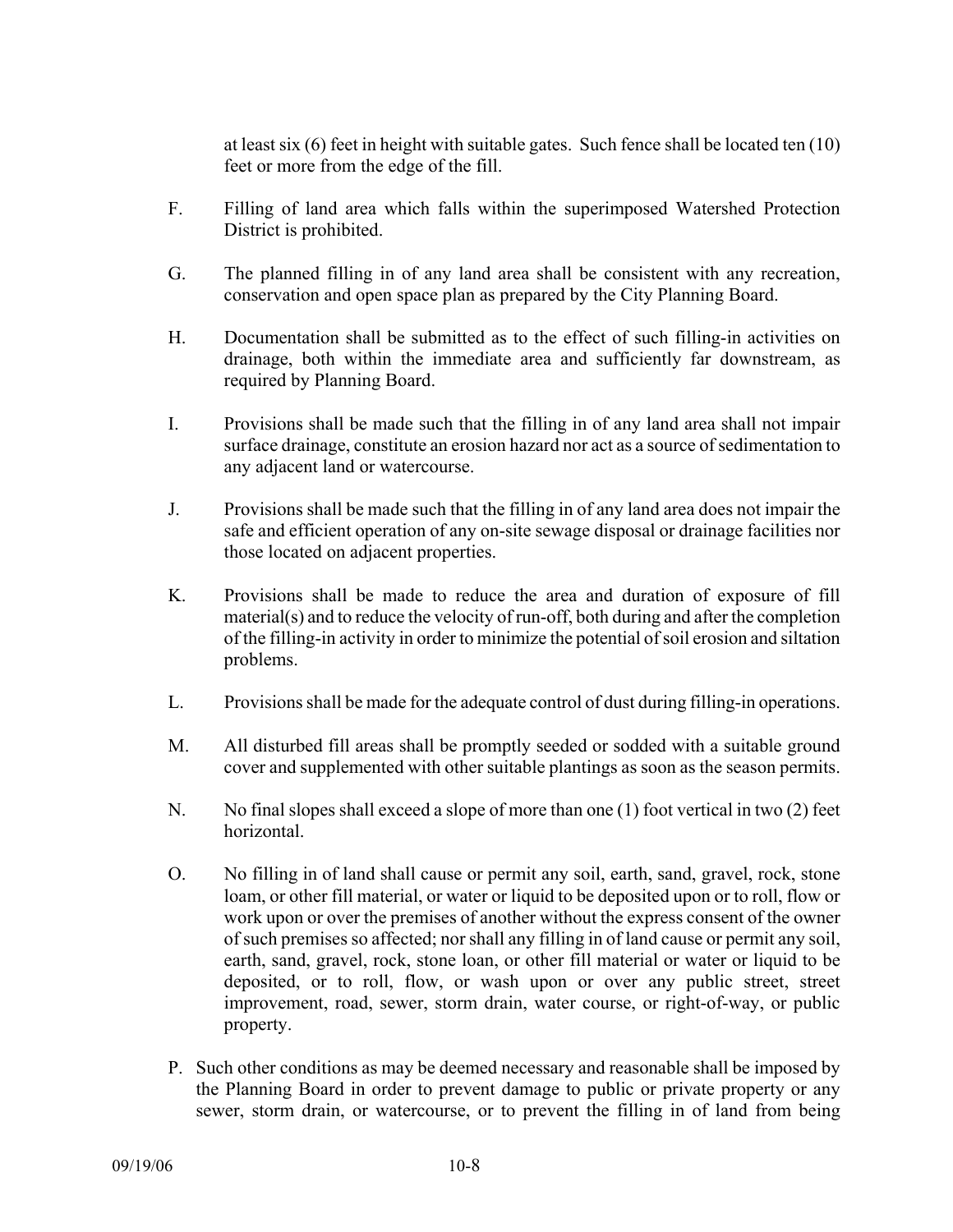conducted in a manner hazardous to life or property, or in a manner likely to create a nuisance.

(Amended 10/6/94)

**Section 10.5 - Open Space Residential Development.** For residential development in a clustered concept (a concept whereby the residences are clustered on a portion of the lot, thereby leaving more of the parcel undeveloped and in open space, the purpose of which is to: a) preserve the rural character of the community by maximizing and preserving expanses of open space in their natural state; b) provide a buffer between developments, and; c) serve a functional relationship to each of the lots in the development) in those districts for which such an option is allowed by the Table of Use Regulations, the following rules and conditions shall apply:

- 1. A site plan, in accordance with this section and §11.0, Site Plan Approval, shall be prepared by a registered land surveyor or registered professional engineer. In addition to requirements of §11.0, the plans shall show the following:
	- A. Two (2) foot finished contours on the tract and within fifty (50) feet thereof.
	- B. The location and acreage of areas to be devoted to specific uses.
	- C. Existing and proposed streets, parking areas, drainage and utility systems, including sewer and water, street lighting, landscaping, fire alarm systems, sidewalks, and easements, and natural features.
	- D. Proposed clustered residential density of development and gross density of development in terms of square feet per family.
	- E. The proposed location of parks, open spaces and other public or community uses.
	- F. Such other information as may be required by the Planning Board.
- 2. For those proposed developments which will also involve the subdivision of land and/or require the Planning Board's Approval under the Subdivision Control Law:
	- A. A Definitive Subdivision Plan shall be filed with the Special Permit Application in lieu of the Site Plan (said Plan shall include all of the information required in 1. above); and
	- B. The Definitive Subdivision Plan shall be filed with the Planning Board for Approval under the Subdivision Control Law at the same time that the Special Permit is filed. (Amended 10/12/91 & 12/18/92)
- 3. The tract for which an Open Space Residential Development is proposed shall be in a single ownership or control at the time of application, and shall be comprised of at least four (4) contiguous acres, except in UR-C and UR-B it shall be at least three (3) acres.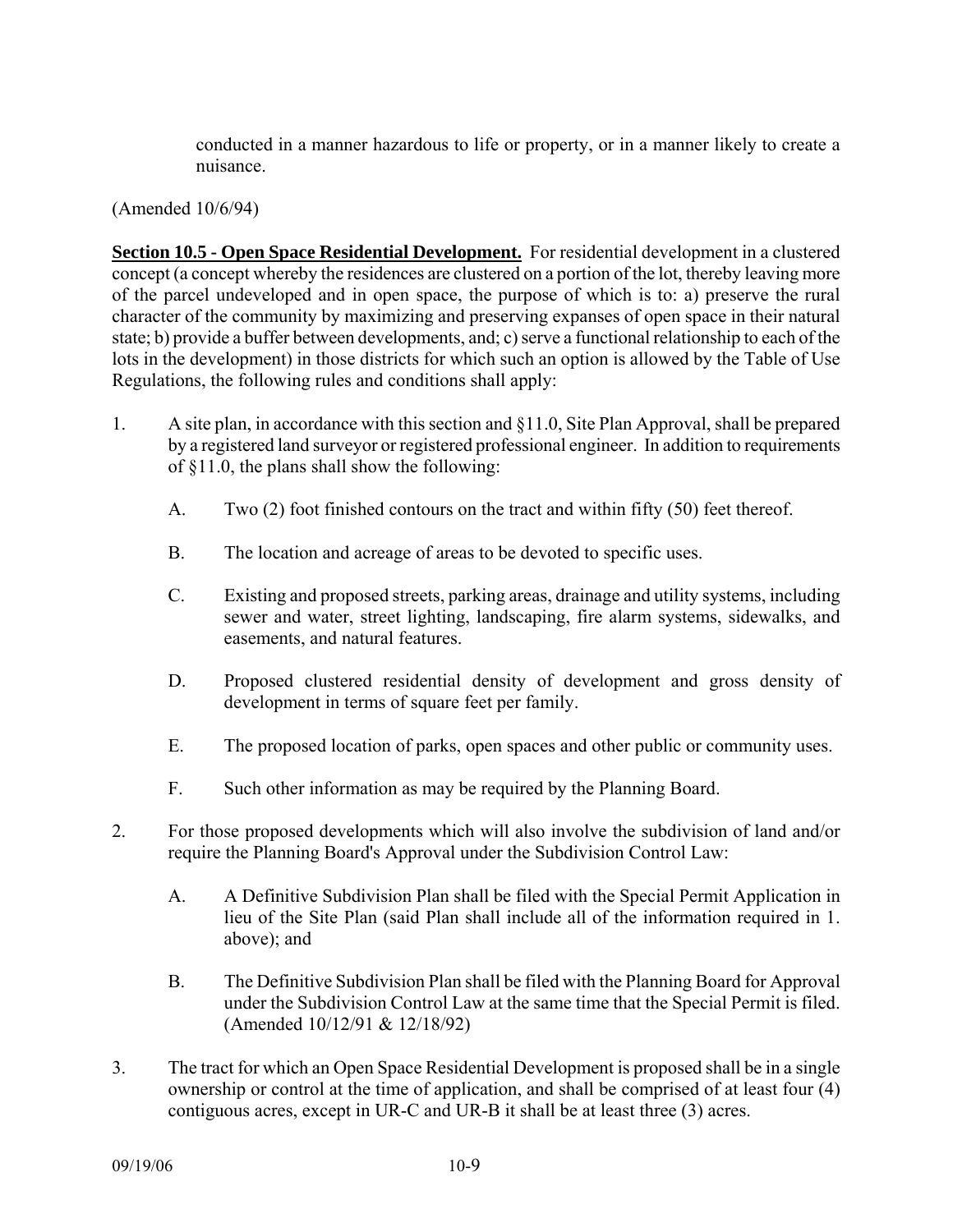4. The use and density requirements for Open Space Residential Development (Cluster) are listed in the Table of Use Regulations and the Table of Dimensional and Density Regulations in Section 6.2. The minimum lot area in the Table is the land area required for each residential building exclusive of streets, water area, open space, and common land. When a development is served by both an on-site water supply (well) and an on-site sewage disposal system (septic tank), then Board of Health approval of both water supply and sewage disposal system location is required.

Each single-family, two-family and three-family structure shall be located on its own individual lot, except that for the purpose of this section one-family, two-family and threefamily structures may be considered townhouses if they are either row houses attached sideto-side (not on top of each other), or if all homes are located on a single lot under common ownership. Multiple townhouses and multi-family structures may be located on one lot under common ownership. If multiple structures are placed on a single lot, there must be adequate provisions for internal circulation, including circulation of pedestrians and emergency and maintenance vehicles, and for the on-going maintenance of the circulation system. The total number of units shall be determined by sub-section 5 below.

When the rear or side yard of an individual lot in the development, including a Zero Lot Line lot, abuts a lot not in that development, then said rear yard and side yard building setbacks shall be equal to those required for a non-clustered lot in that Zoning District.

5. A. The maximum number of dwelling units in the development shall be computed by multiplying the total tract area, less proposed roadways and ninety (90) percent of wetlands and floodplains, by the density shown below for the appropriate zone:

| <b>RR</b>            | 1.1 dwelling units per acre                                            |
|----------------------|------------------------------------------------------------------------|
| <b>SR</b>            | 1.5 dwelling units per acre                                            |
| <b>URA</b>           | 2.2 dwelling units per acre                                            |
| <b>URB</b>           | 4.4 dwelling units per acre                                            |
| <b>URC</b>           | 4.4 dwelling units per acre                                            |
| <b>WSP</b>           | 0.54 dwelling units per acre, regardless of the underlying district    |
| <b>All Districts</b> | 0.54 dwelling units per acre if lots or development have both an on-   |
|                      | site water supply (well) and an on-site sewage disposal system (septic |
|                      | tank), regardless of the underlying district.                          |

- B. The above densities are increased by up to fifteen (15) percent if:
	- 1. The percent of density bonus is no greater than the percent of dwelling units in the cluster that are affordable units. Affordable units are those which may be rented or purchased by households making eighty (80) percent of median household income for Northampton, as calculated by the U.S. Dept. of Housing and Urban Development with adjustments for family size; and
	- 2. Deed and use restrictions, easements, or covenants, with a mechanism for adequate enforcement, are provided and approved by the Planning Board to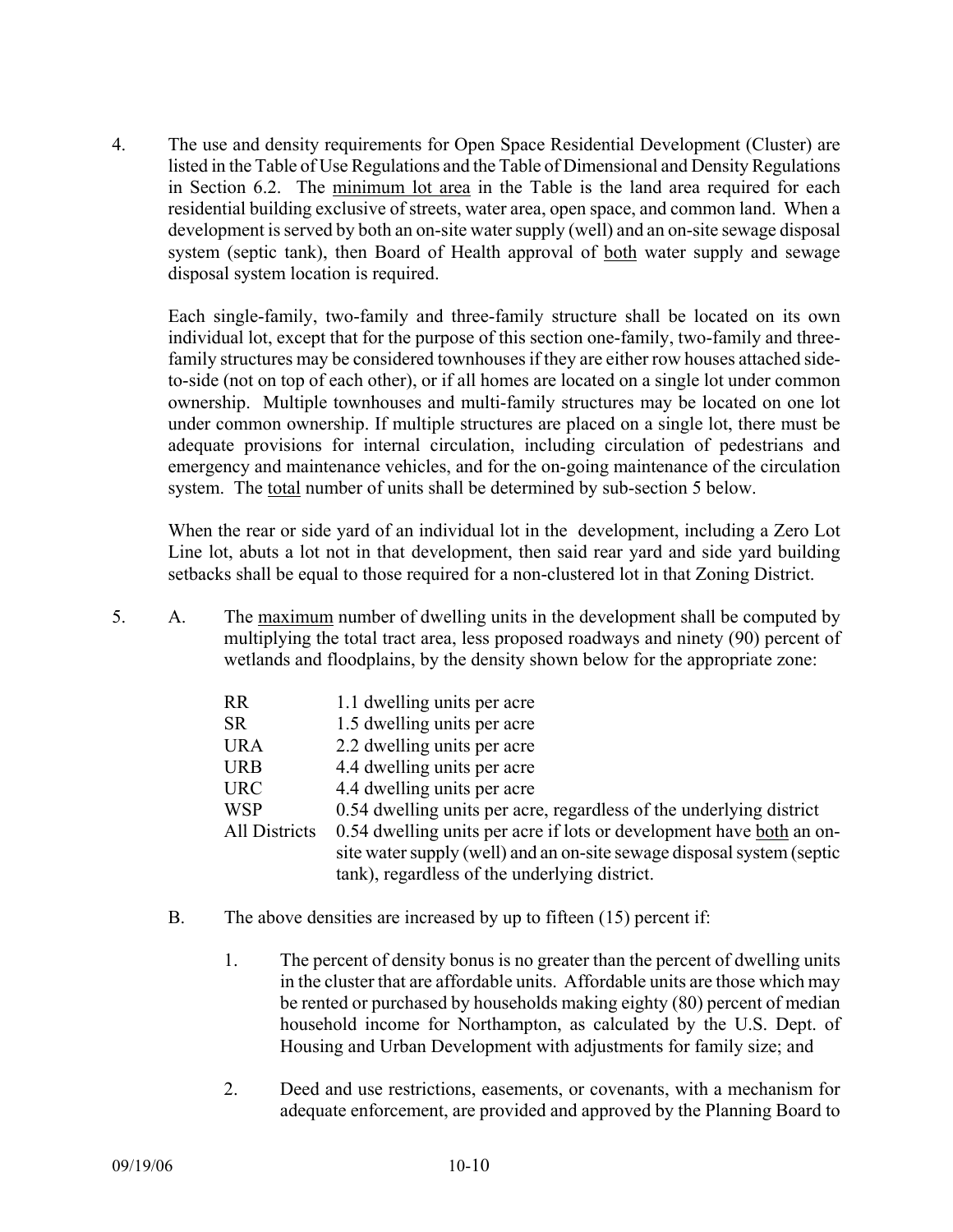insure that units are affordable for a minimum of 99 years and that units can only be purchased by people whose income does not exceed eighty (80) percent of median income; and

- 3. Affordable units are geographically dispersed throughout the development; and
- 4. The applicant provides all required information and paperwork and pays all required fees under the Massachusetts Local Initiative Program to allow the City to count these units as affordable units.
- C. Common buildings, including recreation, day care, dining, laundry, guest rooms, personal office space, and other shared and maintenance facilities may be allowed in a cluster, but are limited to common facilities which serve the residents of the cluster but not outside paying guests, and which are funded primarily by mandatory assessments on all cluster units. Setbacks on common buildings must equal setbacks required for non-clustered lots in the subdivision. Common buildings are not considered dwelling units nor can they be credited to open space requirements. The dimensional requirements of §6.2 Table of Dimensional and Density Regulations shall apply to common buildings.
- 6. The proposal shall conform to the provisions of any and all applicable local, state and federal rules and regulations, including §10.1 (Special Permits) of this ordinance.
- 7. Of the total tract area, at least fifty (50) percent shall be set aside as Common Open Space with no buildings allowed except for bathrooms required to serve the common open space. Of the fifty (50) percent set aside for open space, no more than twenty-five (25) percent shall be wetlands or floodplains (as defined in M.G.L. Chapter 131, Section 40, the Wetlands Protection Act, 310 CMR, and the Northampton Wetlands Protection Ordinance) nor have a slope of over eight (8) percent, except as permitted in paragraphs 8 and 9 below, nor include any part of a detention/retention pond designed to hold water for up to a ten year storm) shall be set aside as Common Open Space with no buildings allowed except for bathrooms required to serve the common space.

 In the event that more than 25% of the proposed open space falls into one of these categories above, any such additional land shall be subtracted from the total tract area for the purpose of calculating the required open space.

This open space may include land donated to the City or other conservation organization under § 6.3(3) (Reduction of Dimensional and Density Requirements) of this Ordinance and credited to the property being developed provided that:

- A. The public has a right to enter the property for passive recreation; and
- B. The land was not credited to any other Open Space Residential or PUD Development nor to any other development or permit.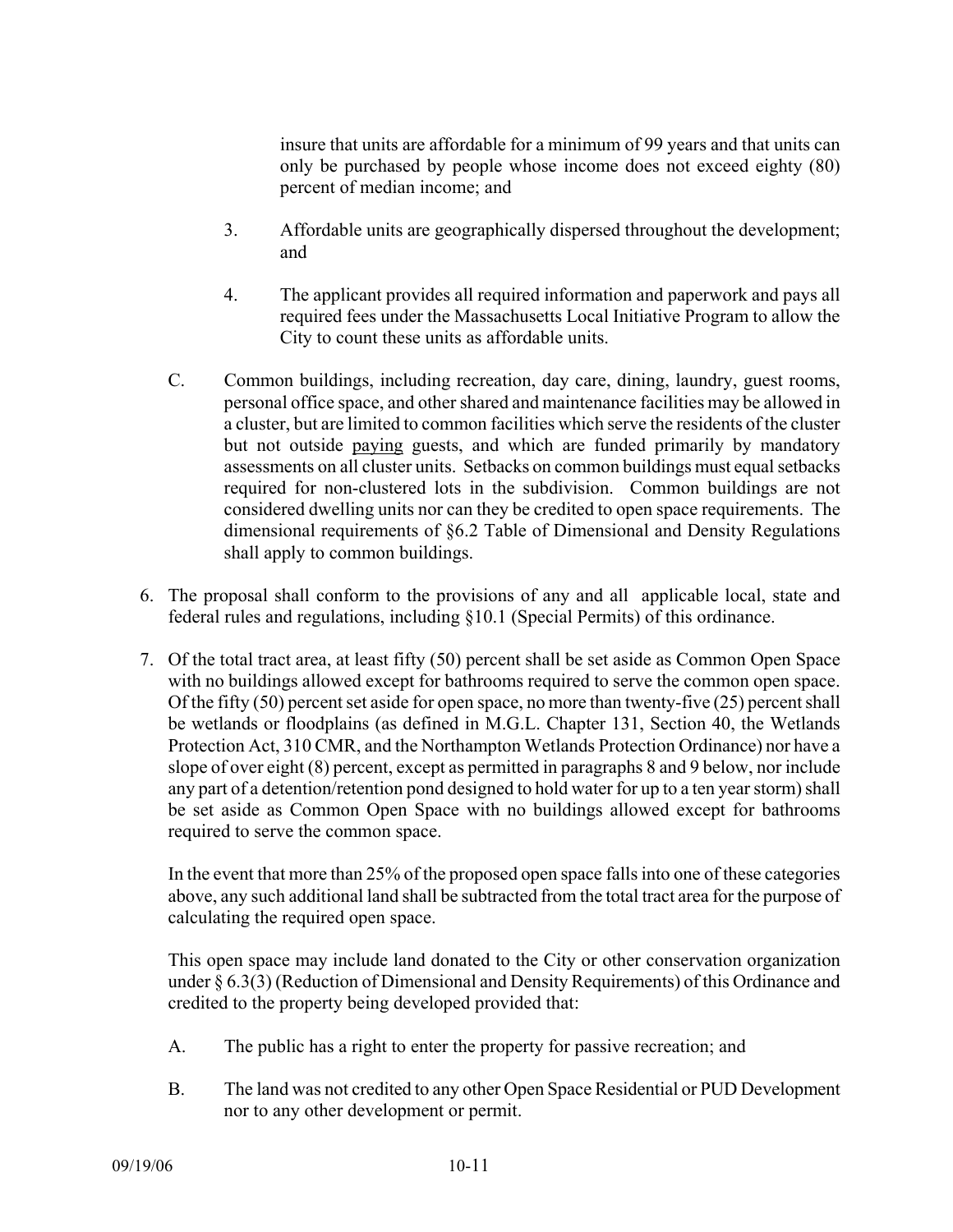- 8. The Planning Board shall allow land with slopes of up to twenty (20) percent to qualify as open space if:
	- A. A minimum of one tenth (.1) acre per dwelling unit (based on maximum allowable dwelling units) of active recreational facilities (such as playing fields, playgrounds, tot lots, walking trails, and picnic areas) are provided; and
	- B. Said recreational facilities must, in the opinion of the Planning Board after consulting the Recreation Commission or the Conservation Commission (as appropriate), serve an important and unmet recreational need for the proposed project and for the area of the City in which they are located; and
	- C. Said facilities must be built to a minimum of commonly accepted design standards and must be built in a manner to minimize future maintenance costs; and
	- D. A right-of-way or fee title for at least fifty (50) percent of said recreational facilities and for at least fifty (50) percent of the open space must be offered to and accepted by the City or a non-profit conservation land trust for park/ conservation purposes. The Planning Board may require that only a right-of-way be transferred and that the developer or homeowners association retain the responsibility to maintain the facilities.
	- 9. The Planning Board shall allow up to 25 percent of the open space requirements to be met off-site but within 1/2 mile of the cluster site OR up to 40 percent of the open space requirements to be met off-site but within 1/4 mile of the cluster site if:
		- A. The off-site open space is, in the opinion of the Planning Board, easily and safely accessible from the cluster site by foot and without crossing any collector or major streets (except by tunnel or bridge); and
		- B. The Northampton Conservation Commission or Recreation Commission (as appropriate) and the Planning Board finds that the off-site open space provides valuable open space to serve that part of the city; and
		- C. A right-of-way or fee title is offered to and accepted by the City or a non-profit conservation land trust for the off-site open space for park/ conservation purposes; and
		- D. For the purposes of figuring the open space required, the off-site open space shall be considered to be part of the total tract and each acre of off-site open space shall be equivalent of .75 acres of on-site open space.
- 10. A functional relationship shall exist between the Common Open Space areas and the proposed residential clusters. Such Common Open Space shall be restricted to open space, agricultural uses, recreational uses such as tot-lot, park, playground, play field, golf course,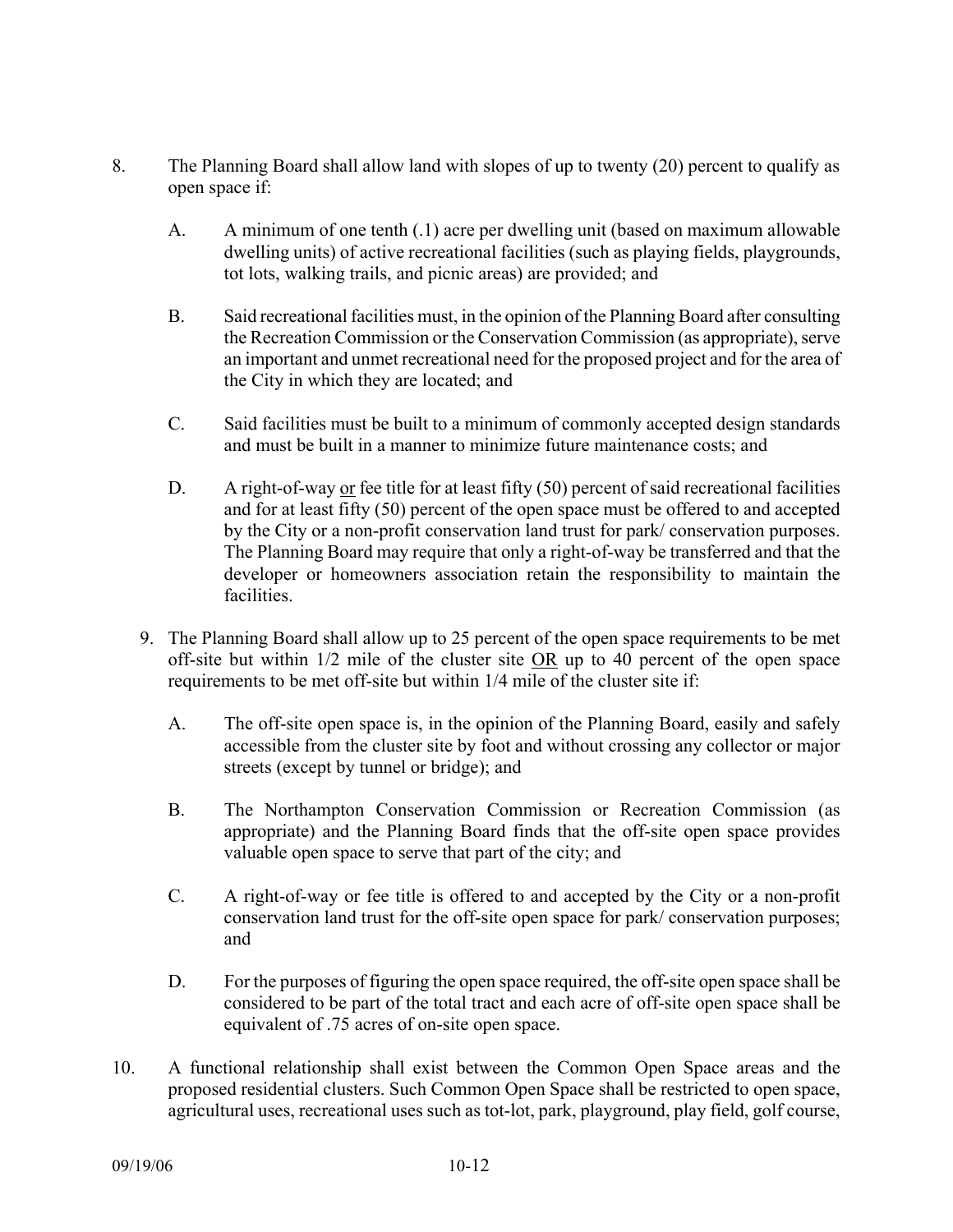or conservation area.

Such Common Open Space shall have suitable access to and from the development's street(s), and shall conform to the requirements of the Northampton Subdivision Regulations in effect at the time of application.

11. Such Common Open Space as required by this section and by the Planned Unit Development of this Ordinance shall be placed under a Conservation Restriction in accordance with the provisions of M. G. L. Chapter 184, § 31-33 as amended. Such common land shall be either deeded to the City at no cost (but only with the consent of both the Planning Board and the City Council and the Conservation Commission or Recreation Commission, as appropriate) or shall be conveyed to a private non-profit corporation, the principal purpose of which is conservation or preservation of open space or to an organization or legal entity established for the purpose of owning and maintaining such common land. Such organization shall be created by covenants running with the land, and such covenants shall be included with the submitted development plan and shall be subject to approval by the City Solicitor. Said covenants must be re-recorded every thirty years.

Such corporation or organization shall not be dissolved, nor shall it dispose of any common open space by sale or otherwise (except to an organization conceived and organized to own and maintain the common open space) without first offering to dedicate the same to the City.

Covenants creating such organization shall provide that in the event the organization established to own and maintain common open space, or any successor organization, shall at any time after establishment of the development fail to maintain the common open space in reasonable order and condition in accordance with the development plan, the Planning Board may serve notice in writing upon such organization or upon the residents of the development setting forth the manner in which the organization has failed to maintain the common open space in reasonable condition, shall contain a demand that such deficiencies of maintenance be cured within thirty (30) days thereof, and shall state the date and place of a public hearing thereon which shall be held within twenty (20) days of the notice. If the deficiencies set forth in the original notice or in the modifications thereof shall not be cured within said thirty (30) days or any extension thereof, the Planning Board, in order to preserve the taxable values of the properties within the development and to prevent the common open space from becoming a public nuisance, may enter upon said common open space and maintain the same until the organization theretofore responsible for the maintenance of the common open space demonstrates, to the Planning Board's approval, that they can adequately maintain the common open space.

The covenants creating such organization shall further provide that the cost of such maintenance, including all administrative costs, by the City shall be assessed against the properties within the development that have a right of enjoyment of the common open space, and shall become a charge of said properties, and such charge shall be paid by the owners of said properties within thirty (30) days after receipt of a statement therefore.

The covenants shall provide that each dwelling unit shall have an equal say in determining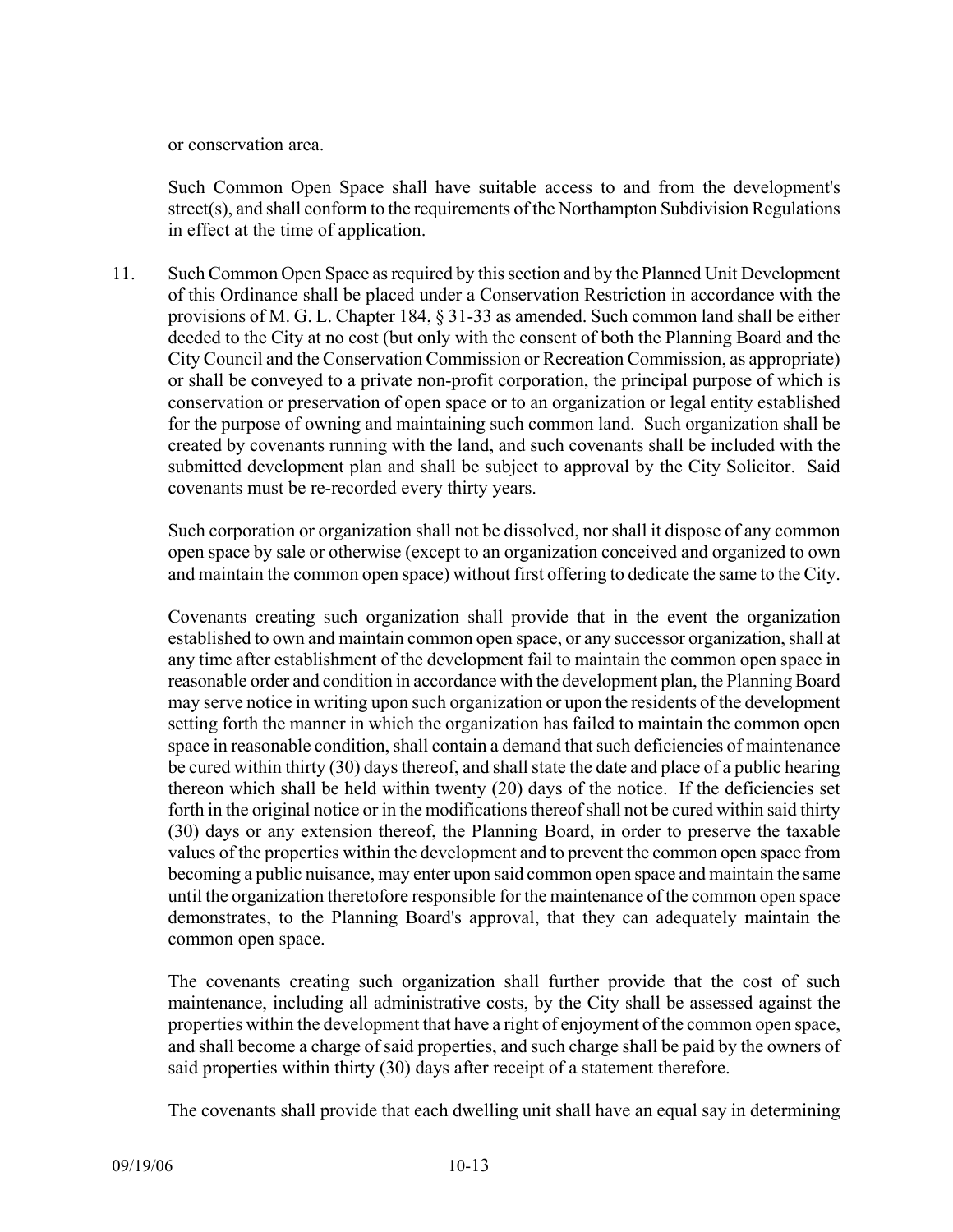the affairs of the organization; that costs shall be assessed equally to each dwelling unit; and that the organization shall be retained in the control of the developer no longer than until a majority of dwelling units are conveyed to permanent owners. Where appropriate, more than one separate and distinct organization may be created. Separate organizations may not be created, however, where one might be too small (in terms of the number of lots included) to operate efficiently, or where one has a responsibility for too large or costly (to maintain) parcel of open space in proportion to that under the responsibility of other organizations within the same development.

- 12. Zero Lot Line (ZLL) Developments are permitted within Open Space Residential Development, in accordance with the Table of Dimensional and Density Regulations and Section 10.14 Zero Lot Line Developments.
- 13. A portion of a new project may be developed as an open space residential development, provided that portion of the project meets the requirements set forth in this section. (Amended 10/17/91, 12/18/92, 10/6/94, and 2/6/2001)

**Section 10.6 Planned Unit Development (PUD).** Planned Unit Developments are mixed residential, business, and institutional developments with extensive open space.

PUDs may be allowed with a Special Permit from the Planning Board in accordance with all of the requirements and conditions of §10.5 (Open Space Residential Development--Clusters) and §11.0 (Site Plan Approval), with the following modifications to  $§10.5$  and the additional conditions:

- 1. The development plan must include a table showing the number and types for residential dwelling units, the number of bedrooms and the amount of living space within each; the gross floor area of non-residential space by type of proposed use; the number of parking spaces required by each activity and the number made available; the amount of open space required, and the amount to be retained; and if more than one stage or phase of development is proposed, the proportion of each of the above figures to be undertaken or provided within each phase.
- 2. The tract may be a new development or incorporate existing development, and it shall be in common ownership or control. The minimum area of a tract for a Planned Unit Development in each of the relevant zoning districts is as follows:

RR or SR - 30 contiguous acres All others- 4 contiguous acres

- 3. The following uses shall be permitted: all residential uses, including single-family, twofamily and three-family houses, townhouses and multi-family dwellings; religious or educational uses; nursery; kindergarten; day care; membership clubs (not-for-profit and forprofit); public recreation or open space; fire station; and business (retail or service only) establishments not exceeding 5,000 square feet in gross floor area.
- 4. Each residential structure/use may be on its own individual lot <u>or</u> there may be multiple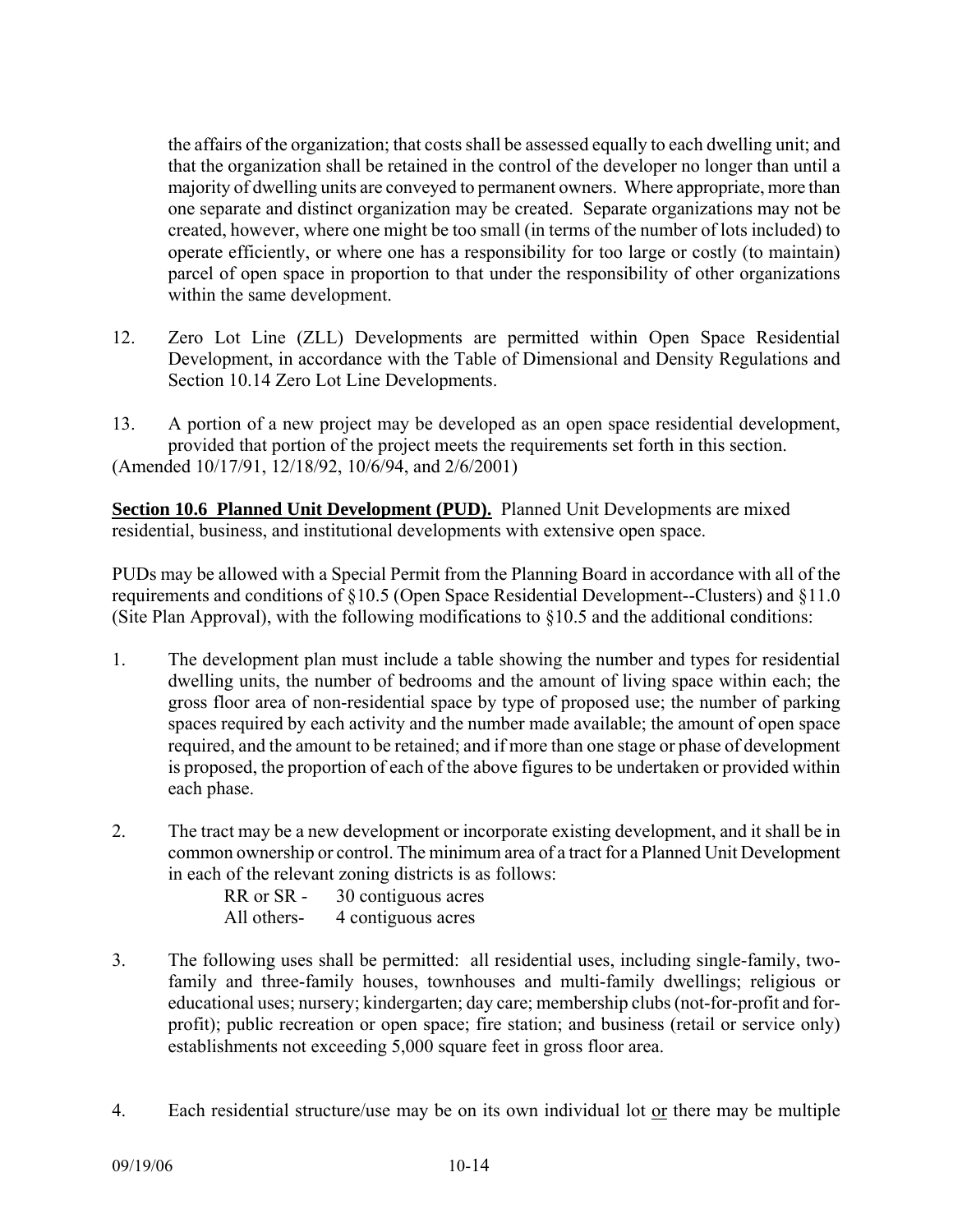structures/uses on a single lot under common ownership (including master deed/condominium ownership) in accordance with the provisions of §6.2 Table of Dimensional and Density Regulations. Each non-residential structure or use may be on its own individual lot meeting the requirements for a three family home in said Table or, if on a common lot with other structures/uses, the setback requirements must be increased to the requirements for a three family home and the other dimensional requirements of the common lot must be increased by the requirements for a three family home (except no increase is required for day care).

- 5. For a planned unit development in the residential district, the business and membership club gross floor area shall not exceed a maximum of sixty (60) square feet per dwelling unit. For a planned unit development in business or industrial districts, the gross floor area devoted to residential use shall not exceed thirty (30) percent of the gross floor area devoted to nonresidential uses.
- 6. For a planned development where the tract includes land in both the residential and the business districts, the proportion of any type of development at any one time shall be computed by applying the limits contained in paragraph 5 above to those portions of the total tract in each district. However, the location of each type of use shall not be restricted by the zoning district boundary.
- 7. The maximum number of dwelling units in the development shall be computed by multiplying the total tract area, less proposed roadways and eighty (80) percent of wetlands and floodplains, by the density shown below for the appropriate zone:
	- RR 1.1 dwelling units per acre, unless WSP
	- SR 1.5 dwelling units per acre, unless WSP
	- URA 2.2 dwelling units per acre, unless WSP
	- URB 6.0 dwelling units per acre, unless WSP
	- URC 11.0 dwelling units per acre, unless WSP
	- HB 7.00 dwelling units per acre, unless WSP
	- BP 1.5 dwelling units per acre, unless WSP
	- SI 5.00 dwelling units per acre, unless WSP
	- WSP 0.54 dwelling units per acre, regardless of the underlying district

For residential districts only, each thousand square feet of non-residential gross floor area shall count as one unit, for the purposes of calculating the maximum number of units allowed (below). No density credit shall be computed for lands for non-road public facilities or improvements to existing roads where such lands are to be sold to the City. Credit may be computed where such lands are donated without cost.

- 8. In non-residential districts the common open space requirement is reduced to twenty (20) percent, with the open space requirement otherwise calculated the same way as for residential districts.
- 9. The net residential density within the residentially developed area of a Planned Unit Development shall not exceed thirty (30) dwelling units per acre.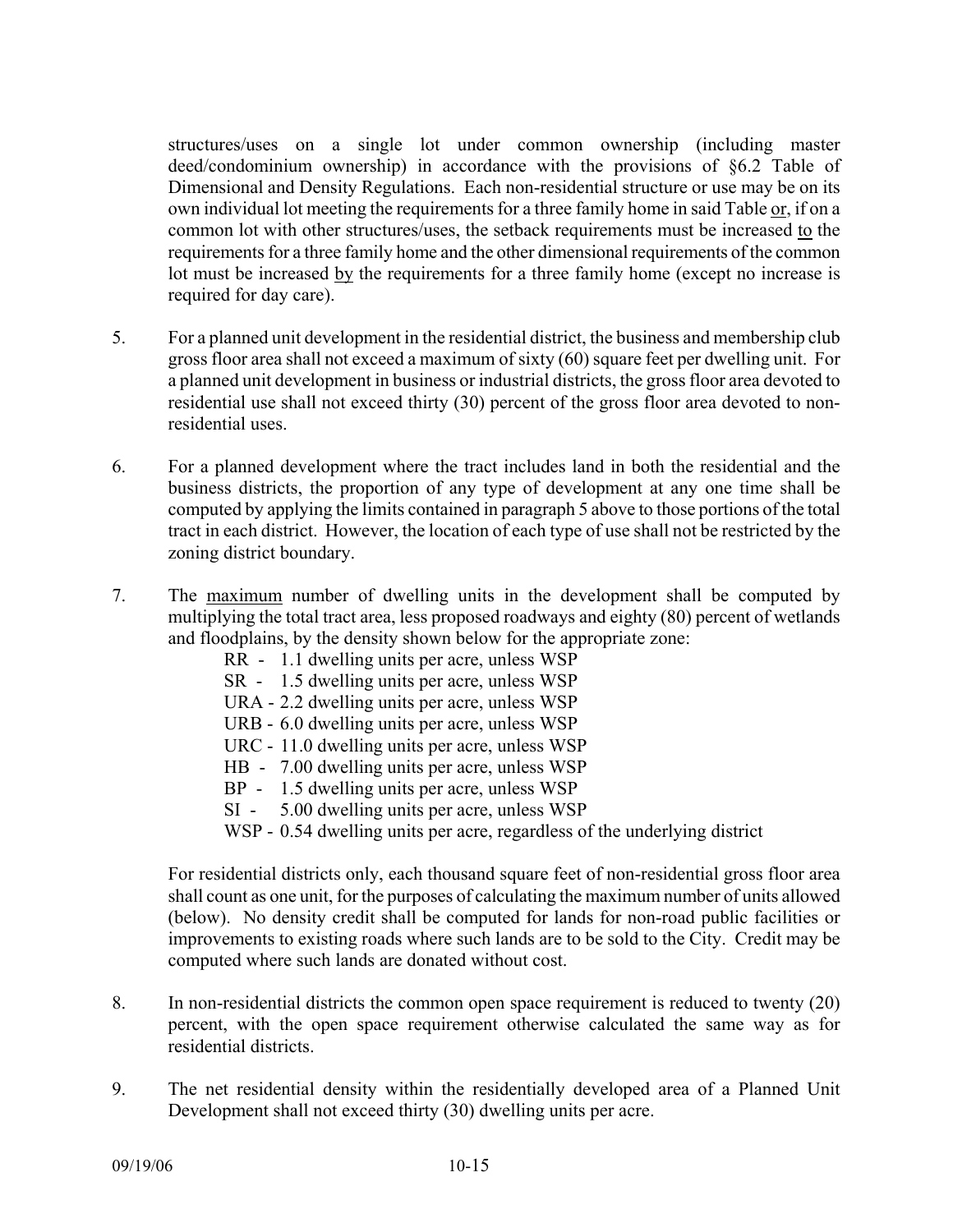- 10. All buildings shall be at least fifty (50) feet from the perimeter of the Planned Unit Development in residential districts and at least thirty-five (35) feet in non-residential districts.
- 11. Where a Planned Unit Development is to be developed in phases, each phase shall contain a proportionate share of the total number of dwelling units, non-residential floor space, parking, and open space. No phase shall proceed until construction within all preceding phases is underway to the satisfaction of the Planning Board.

(Amended 12/17/92, 6/17/93, 10/6/94, 3/26/96, 2/1/01, and 12/20/01)

**Section 10.7 Heavy Public Use.** For a special permit from the City Council for the construction of, development of, or use of any lot for a heavy public use, the following conditions shall apply:

- 1. A statement shall be submitted indicating the need for the facility or use and the rationale for its development, the criteria used in selecting a site, and the location of all alternative sites considered, and the reasons for not selecting them.
- 2. In addition to the material required in Section 11.0, the following must be shown on the site plan:
	- A. Two (2) foot contours on the parcel and within fifty (50) feet thereof.
	- B. The location and dimensions of all buildings, structures, and exterior use areas, including all parking areas and driveways.
	- C. The location of buffer strips, screening provisions (with details attached), and areas to be preserved in a natural state, all these to be sufficient to preclude visibility of the uses and structures from adjoining parcels.
	- D. Such other facts as the City Council may require.
- 3. In considering an application for a heavy public use, the City Council shall be particularly cognizant of potential noise, odors, or other detrimental environmental nuisances which might be generated; of traffic and the ability of the local street network to accommodate increased traffic; of the ability of the utility systems to accommodate any increased demands which might be placed upon them by the proposed use; and of the applicable provisions of the adopted comprehensive plan of the City.

(Amended 10/6/94)

**Section 10.8 Commercial Stable, Kennel, etc.** For a commercial stable, kennel or other such use requiring a special permit under the provisions of Section 5.2 "Agriculture" the following rules shall apply:

1. The minimum acreage required shall be a parcel or tract of land of at least ten (10) acres.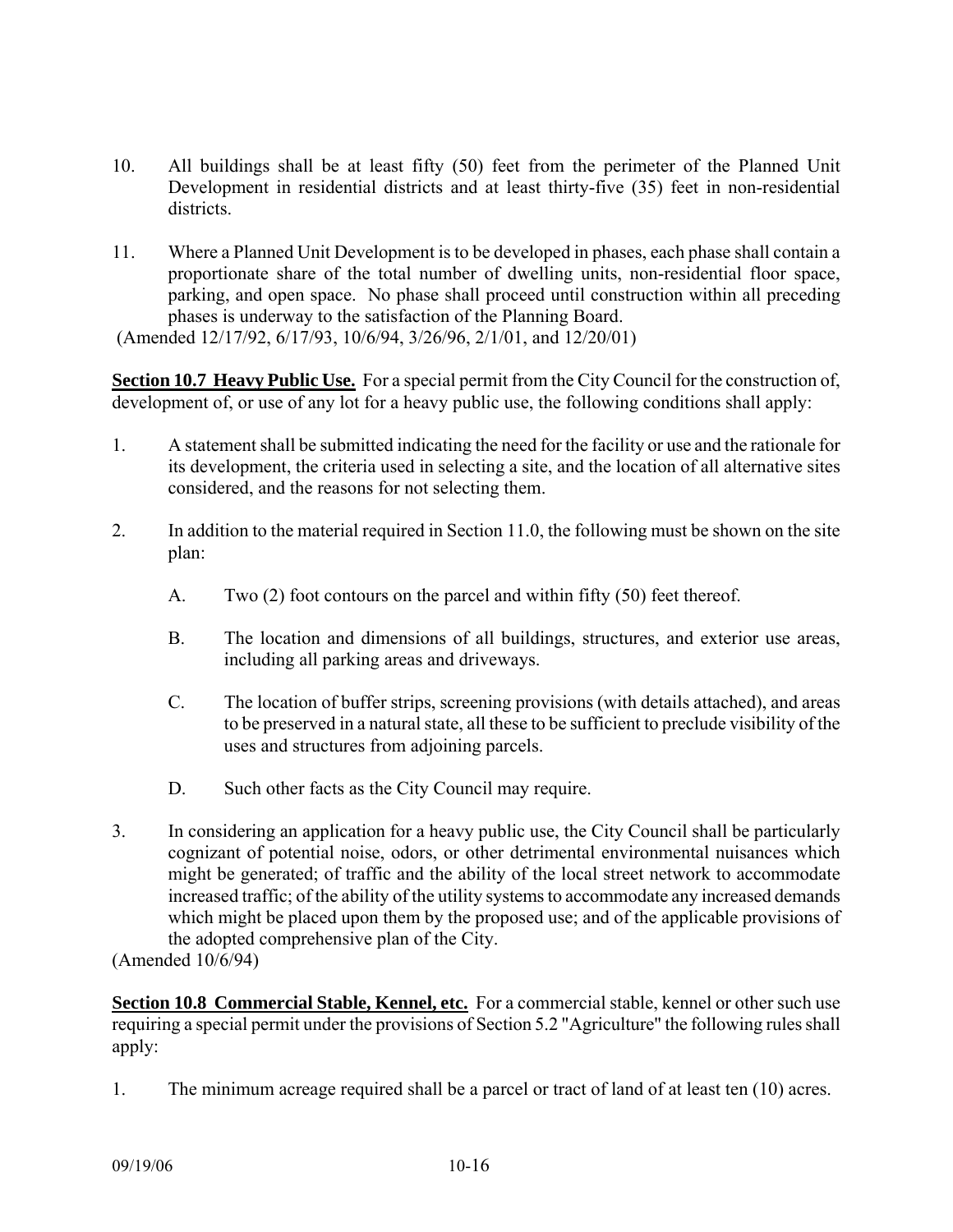- 2. The location of barns, stables, riding rings, corrals, and accessory facilities shall be located not less than one hundred seventy-five (175) feet from any street line and not less than one hundred (100) feet from any side or rear lot line.
- 3. The area to be used for the keeping of horses and/or ponies shall have adequate fencing to contain the animal(s) within the property boundaries.
- 4. Sufficient off-street parking facilities should be provided to accommodate all users and visitors to the property, as determined by the Planning Board.
- 5. Stables, barns, corrals and yards shall be properly drained and reasonably free from excessive odor, dust, and mud, so as not to create a nuisance or health hazard to the community or to surrounding property owners, from an air or drainage pollution standpoint.
- 6. Maintenance of the stables, barns, and property used in the keeping of horses and/or ponies shall conform to all regulations of the Board of Health and State Health Authorities. (Amended 10/6/94)

**Section 10.9 - Telecommunications and Personal Wireless Facilities** The City of Northampton wants to encourage telecommunications and wireless services while minimizing adverse visual effects of these telecommunication facilities through careful design, siting, and vegetative screening and maximizing use of any new or existing towers, building and structures to reduce the number of towers needed.

- 1. Telecommunication Facilities are allowed as shown in §5.2 Table of Use Regulations and §11.0 Site Plan Approval. A Special Permit is required for any new tower.
- 2. Site Plan Approval, in accordance with this section and §11.0 Site Plan Approval, is required for a Telecommunications Facility. The Site Plan shall be prepared by a registered land surveyor and/or registered professional engineer. In addition to the requirements of §11.0, the plan shall show the following:
	- A. For any new towers, the details of the tower (monopole, guyed, freestanding, or other), guy wires and anchors, tower lighting, and all structures located within 300 feet of any tower. Tower details must be prepared by a registered professional engineer qualified in structural design.
	- B. For any new towers or antennas, additional visual and aesthetic information including, among other things, enhanced landscaping plans, line-of-sight drawings, and/or visual simulations adequate to determine the visual impact of the tower. The Planning Board may require more visual analysis before acting on a Site Plan application.
	- C. Demonstrate that all approval criteria have been addressed.
- 3. Approval Criteria: In addition to the §10.1 Special Permit criteria and §11.0 Site Plan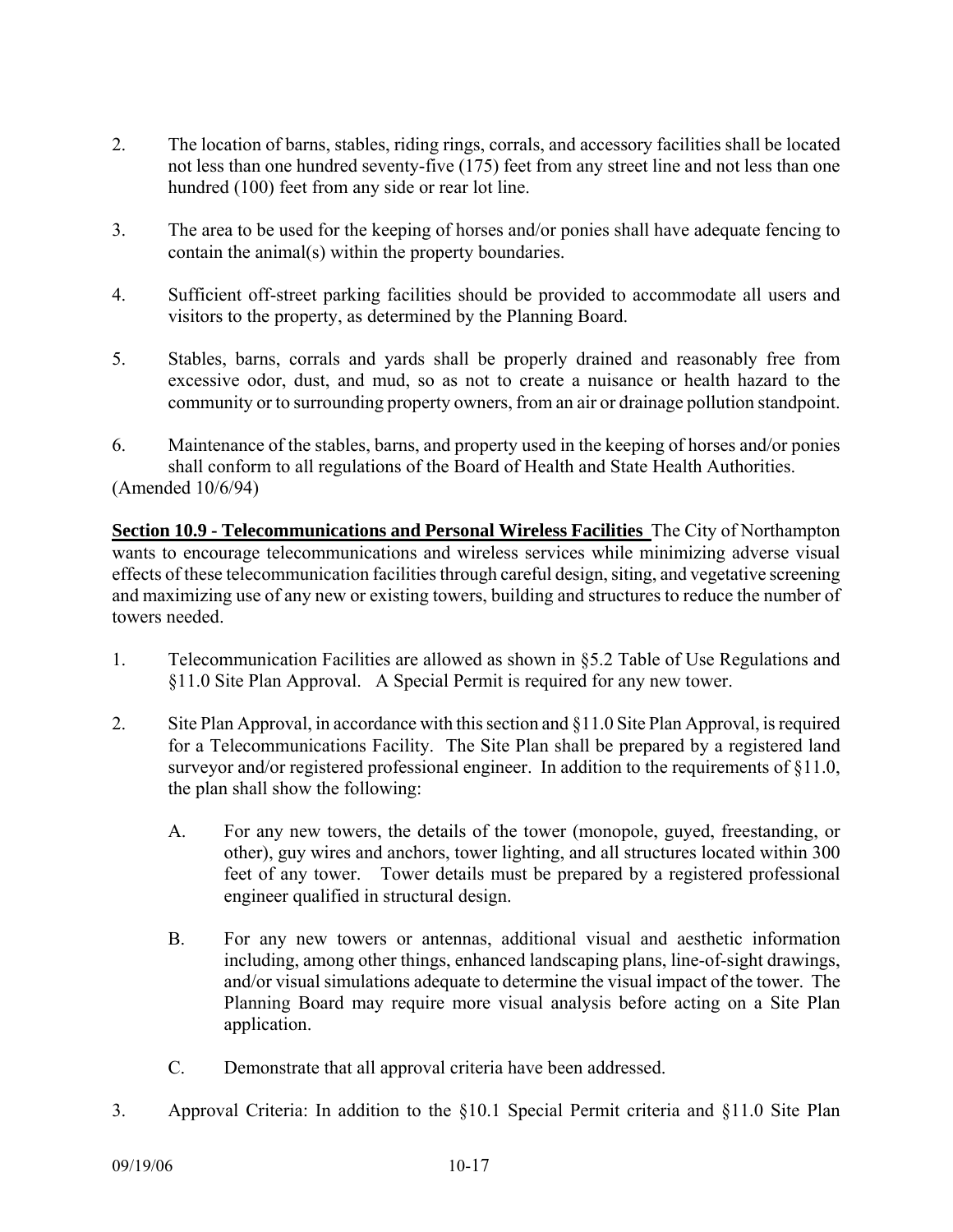Review criteria, the following criteria will be considered prior to the approval/denial of a request for Site Plan and Special Permit. The criteria listed may be used as a basis to impose reasonable conditions on the applicant.

- A. Siting: Before any new tower is approved, the applicant must prove that it is not feasible to locate their antenna(s) and facilities on an existing tower or building. Before a new tower is proposed in a residential district, the applicant must also prove that it is not feasible to locate their antenna and facilities in other districts or on municipal facilities. Such demonstration studies shall include a summary of propagation studies and a plan for any network of facilities.
- B. Co-location: Any new tower must be designed, to the maximum extent which is practical and technologically feasible, for co-location of telecommunications antennas, including designing to accommodate at least three telecommunication providers, offering space to all other telecommunication providers at market rates, and providing for towers that can be expanded upward. Tower owners must maintain a record of the site location and coordinates, elevation, available space at each height, existing frequencies in use, and the name and number that an interested user can contact and make such a file available to the Office of Planning and Development upon request within thirty (30) days.
- C. Aesthetics: Telecommunications Facilities shall be designed, located and buffered, to the maximum extent which is practical and technologically feasible, to ensure compatibility with surrounding land uses. This shall include, but not be limited to, the following items:
	- 1. Selecting the type of tower (e.g. monopole, guyed or freestanding lattice) with the least visual impact;
	- 2. Providing additional landscaping to screen facilities and preserving, to the extent possible, existing on-site trees and vegetation. Use of towers other than monopoles may require additional landscaping;
	- 3. Designing and siting towers to avoid, whenever possible, application of FAA lighting and painting requirements. Towers shall not be artificially lighted except as required by the Federal Aviation Administration (FAA).
	- 4. Using materials and colors to be compatible with the surrounding environment and land uses to blend in with the site to the extent practical.
	- 5. Towers shall not contain any signs or advertising devices.
	- 6. Fencing must be designed to be as unobtrusive as possible.
- D. Radio-Frequency Effect: All telecommunication facilities shall be operated only at Federal Communications Commission (FCC) designated frequencies, power levels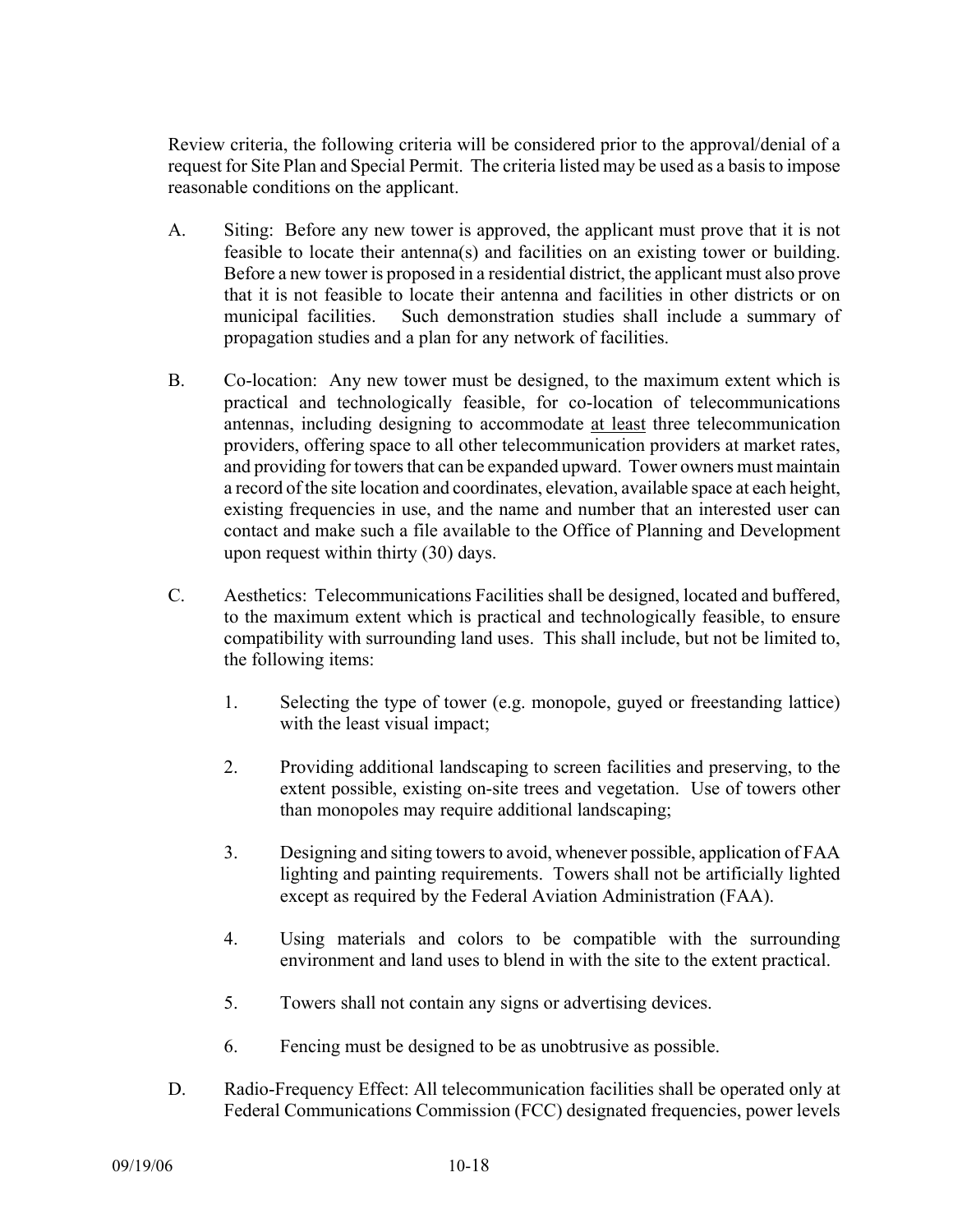and standards, and that the applicant shall provide certification to support that the maximum allowable frequencies, power levels and standards will not be exceeded. Certification shall include technical specifications, an explanation of those specifications, and, if necessary, field verification.

- E. Dimensional and Density Regulations: Telecommunications Facilities shall adhere to §6.2 Table of Dimensional and Density Regulations and §6.8 Other Dimensional and Density Regulations, except as follows:
	- 1. Towers designed for one telecommunication provider shall be limited to 130 feet. Towers designed for co-located facilities shall be allowed an additional 20 feet for each additional provider up to a maximum of 220 feet. These height limits shall not apply to towers for or partially for government or emergency telecommunications, to the extend such height is needed to serve government or emergency telecommunication use.
	- 2. In residential districts, a tower must be setback from all property lines at least twice the distance equal to its height. In other districts, a tower must be setback from all property lines at least the distance equal to its height. The Permit Granting Authority, however, shall allow a shorter setback if the shorter setback provides adequate safety and aesthetics and the manufacturer or qualified licensed designer certifies that the tower is designed to collapse on itself or otherwise collapse safely and within the property controlled by the applicant in the event of failure. The Authority may allow lesser setbacks necessary to allow the use of an existing structure.
- F. Removal of Tower: The applicant shall remove any Telecommunications Facility that ceases to be used for its intended purpose for twelve consecutive months. The Planning Board may require a performance guarantee to insure that unused facilities are removed.
- G. Maintenance of Telecommunications Facility: All Telecommunications Facilities shall be maintained in good order and repair. Any paint and finish must be maintained and repaired when the blemishes are visible from the property line. The applicant must provide an inspection schedule and file copies of inspections with the Building Commissioner. (Added 4/3/97)

# **Section 10.10 Accessory Apartments**

An Accessory Apartment, or In-Law Apartment, is a self-contained housing unit incorporated within a single-family dwelling (not within accessory structures, except with a Special Permit) that is a subordinate part of the single-family dwelling and complies with the criteria below.

- 1. The intent of permitting accessory apartments is to:
	- A. Provide older homeowners with a means of obtaining rental income, companionship, security and services, and thereby to enable them to stay more comfortably in homes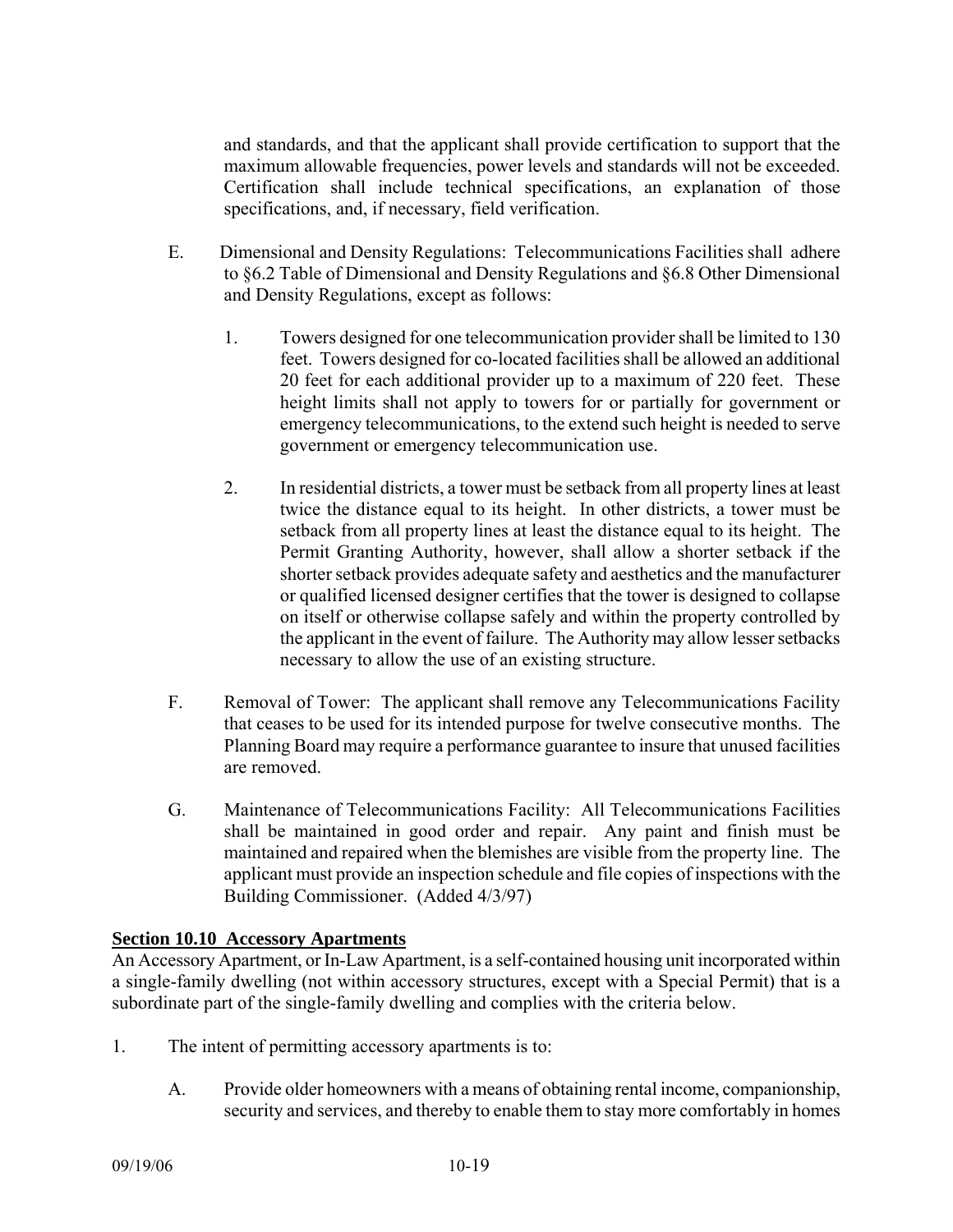and neighborhoods they might otherwise be forced to leave;

- B. Add moderately priced rental units to the housing stock to meet the needs of smaller households and make housing units available to moderate income households who might otherwise have difficulty finding housing;
- C. Develop housing units in single-family neighborhoods that are appropriate for households at a variety of stages in their life cycle;
- D. Protect stability, property values, and the single-family residential character of a neighborhood by ensuring that accessory apartments are installed only in owneroccupied houses;
- E. To provide housing units for persons with disabilities.
- 2. The Building Commissioner may issue a Zoning Permit authorizing the installation and use of an accessory apartment within an existing or new owner-occupied, single-family dwelling and the Zoning Board of Appeals may issue a Special Permit authorizing the installation and use of an accessory apartment in a detached structure on a single-family home lot only when the following conditions are met:
	- A. The apartment will be a complete, separate housekeeping unit containing both kitchen and bath.
	- B. Only one accessory apartment may be created within a single-family house or house lot.
	- C. The owner(s) of the residence in which the accessory unit is created must continue to occupy at least one of the dwelling units as their primary residence. The Zoning Permit or Special Permit for the accessory apartment automatically lapses if the owner no longer occupies one of the dwelling units.
	- D. Any new outside entrance to serve an accessory apartment shall be located on the side or in the rear of the building.
	- E. The gross floor area of an accessory apartment (including any additions) shall not be greater than nine hundred (900) square feet.
	- F. Once an accessory apartment has been added to a single-family residence or lot, the accessory apartment shall never be enlarged beyond the nine hundred (900) square feet allowed by this ordinance.
	- G. An accessory apartment may not be occupied by more than three (3) people.
	- H. Three off-street parking spaces must be available for use by the owner-occupant(s) and tenants.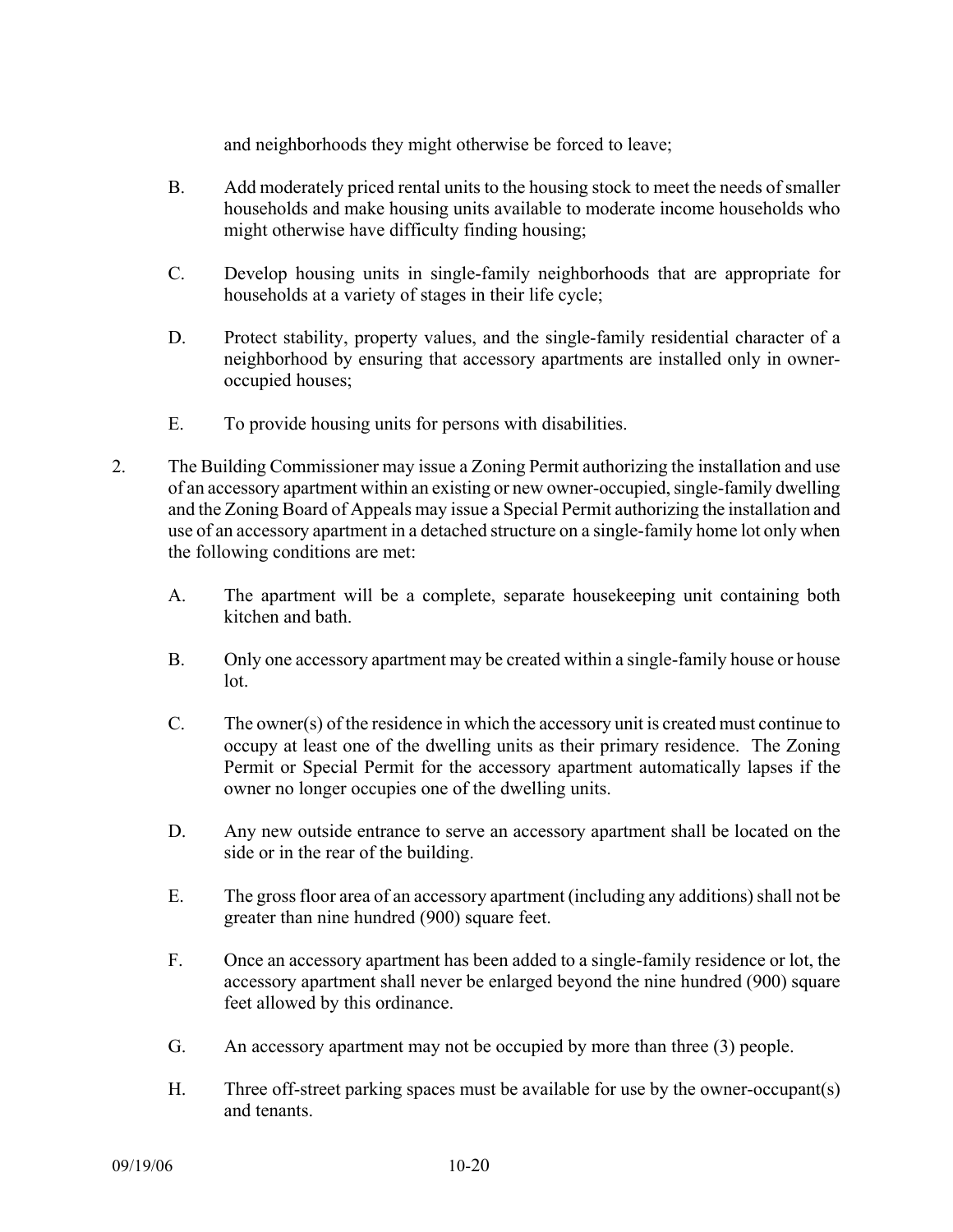- I. The design and room sizes of the apartment must conform to all applicable standards in the Health, Building, and other codes.
- J. Zoning Permits issued under this section shall specify that the owner must occupy one of the dwelling units. The Zoning Permit and the notarized letters required in K and L below must be recorded in the Hampshire County Registry of Deeds or Land Court, as appropriate, in the chain of title to the property, with documentation of the recording provided to the Building Commissioner, prior to the occupancy of the accessory apartment.
- K. When a structure which has received a Permit for an accessory apartment is sold, the new owner(s), if they wish to continue to exercise the Permit, must, within thirty (30) days of the sale, submit a notarized letter to the Building Commissioner stating that they will occupy one of the dwelling units on the premises as their primary residence. This statement shall be listed as condition on any Permits which are issued under this Section.
- L. Prior to issuance of a permit, the owner(s) must send a notarized letter stating that the owner will occupy one of the dwelling units on the premises as the owner's permanent/primary residence, except for bona fide temporary absences.
- M. Prior to issuance of a permit, a floor plan of one-quarter  $(1/4)$  inch to the foot must be submitted showing the building, including proposed interior and exterior changes to the building.

(Amended 2/18/93, 10/6/94, and 2/1/2001)

**Section 10.11 Residential Incentive Development Overlay District.** The purpose of Residential Incentive Development Overlay District is to provide housing opportunities that are affordable for low and moderate-income persons. Within the overlay district, the Planning Board may issue a Special Permit to allow housing development at somewhat greater densities than are normally permitted by the zoning ordinance, provided:

- 1. A minimum of thirty-three (33) percent of the total units in the development are affordable units.
- 2. The development conforms to the Table of Use and Table of Dimensional and Density Regulations and, in all other respects, conforms to all regulations and requirements for a Open Space (Cluster) Residential Development (§10.5) in URB districts.

(Amended 7/7/88 and 10/6/94)

# **Section 10.12 Home Occupation Special Permit Criteria.** All Home Occupations (as defined in §2.1) and Special Permits issued for Home Occupations shall comply with the following:

1. It must be clearly incidental and secondary to the use of the building or property for residential/dwelling purposes.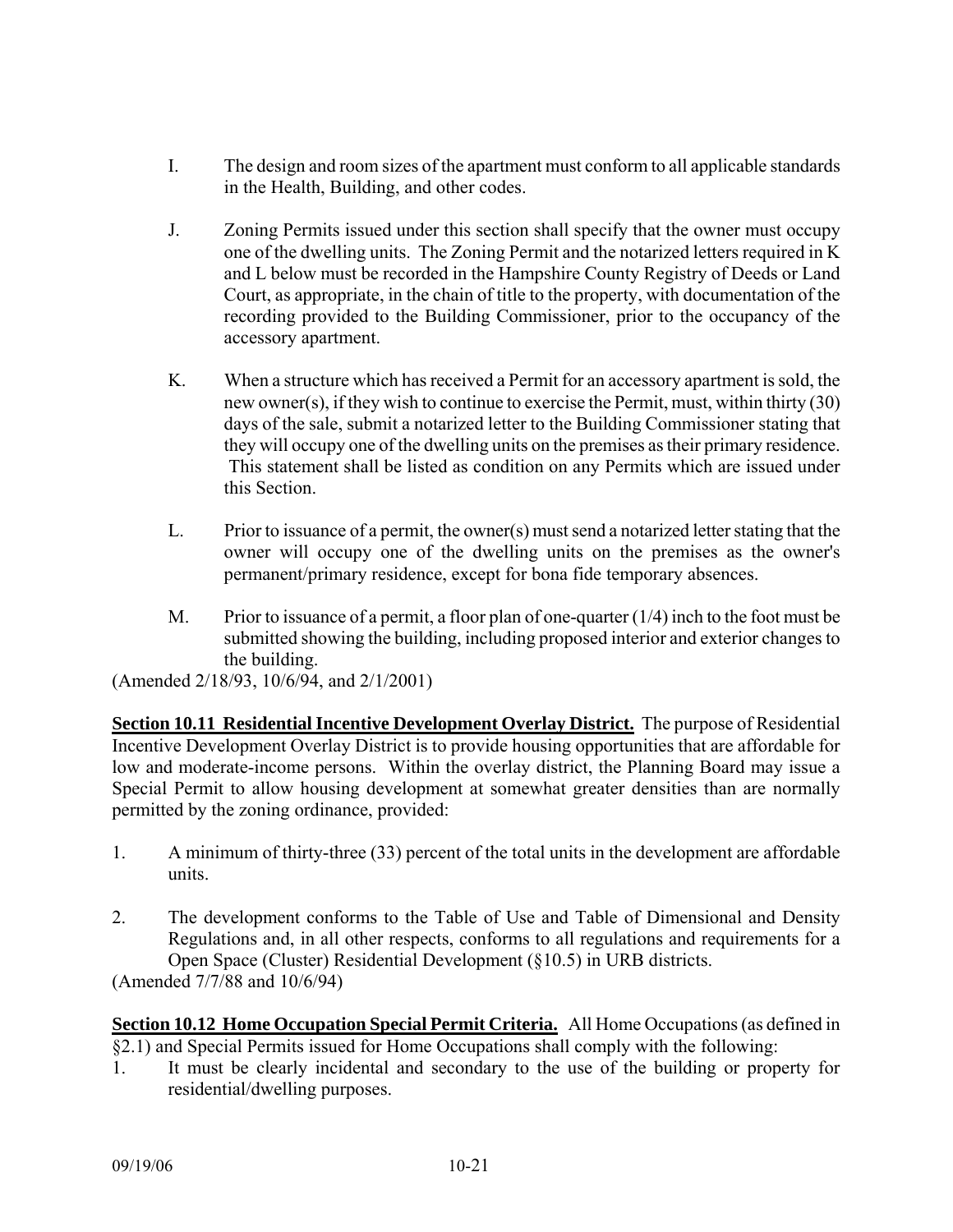- 2. It must be conducted by the principal practitioner who occupies the main building as his/her bona-fide residence, with no more than one other person engaged in the occupation except members of the immediate family also residing in such building.
- 3. It must not occupy more than 40% of the gross combined floor area of the main building, and the accessory structure (if such accessory structure is utilized for said home occupation).
- 4. One sign may be displayed advertising the Home Occupation provided:
	- A. It does not exceed one (1) square foot in area; and
	- B. It is attached to the structure next to or on the entryway for said Home Occupation; and
	- C. It is not illuminated.
- 5. Goods may only be offered for sale from the premises if the Zoning Board of Appeals expressly permits it in the issued Special Permit.
- 6. All goods sold must be produced or manufactured on the premises. However, internet, telephone or electronic transactions of goods not manufactured on the premises may be allowed. Stored goods for such transactions may comprise up to 15% or 200 square feet (whichever is less) of the area designated for the Home Office-Occupation through the special permit process.
- 7. The hours of operation shall be expressly stated in the Special Permit issued by the Zoning Board of Appeals.
- 8. The hours and frequency of deliveries of products and/or materials shall be expressly stated in the Special Permit issued by the Zoning Board of Appeals.
- 9. If said Home Occupation takes place in an accessory structure:
	- A. Constructed prior to the date of the adoption of the Ordinance, than said structure must conform to the setback requirements for accessory structures in that District.
	- B. Constructed after the date of the adoption of this Ordinance, than said structure must conform to the setbacks requirements for a principal structure in that District.
- 10. It shall produce no noise, obnoxious odors, vibrations, glare, fumes or electrical interference which would be detectable to normal sensory perception beyond the lot line.
- 11. The portion of any structure utilized for a Home Occupation shall conform to all applicable Fire, Building, Electrical, Plumbing and Health codes.
- 12. Prior to the commencement of any Home Occupation, a Certificate of Occupancy must be received from the Building Commissioner for any structure, or portion thereof, used for said occupation.
- 13. All Special Permits for Home Occupation must be renewed once, immediately following the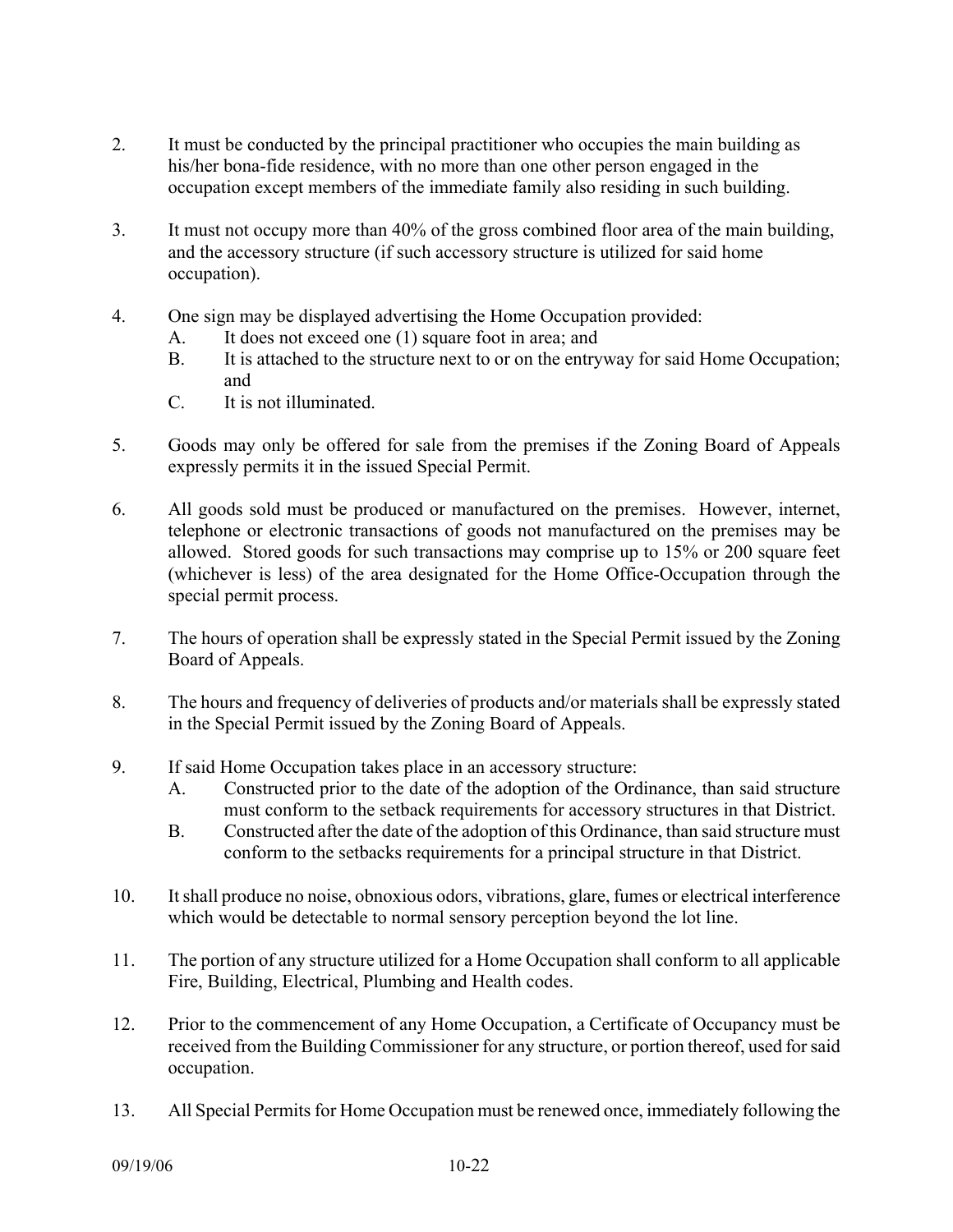first year of operation. Permit may be renewed in perpetuity upon application to the Building Commissioner if nothing has changed in the project since its first Special Permit application and if the applicant provides written evidence satisfactory to the Building Commissioner that all of the owners of all parcels within 300 feet of the subject property have no objection to the use. Otherwise, the applicant can renew the permit using the same procedures as an original Special Permit submission.

- 14. All Special Permits for Home Occupations are Non-Transferable and are specifically issued to a specific applicant for a specific Home Occupation.
- 15. To allow those occupations (defined here as Home Office-Occupation) which require work space but do not involve sales of goods stored on the premises nor seeing any clients in the home, and which do not impact on a neighborhood (such as writers, researchers, and home offices for consultants who generally practice their trade at the client's place of business), a Home Occupation will be permitted as-of-right if the applicant complies with the following conditions, in addition to criteria above:
	- A. The Home Office-Occupation may be conducted only by bona-fide residents of the home; and
	- B. No clients or customers may be seen in the house or accessory structures for business purposes, except for those business purposes that are clearly incidental to the business when no services for fee or sales are being conducted during the visit, and then no more than one visit per day; and
	- C. No signs are permitted for the Home Office-Occupation; and
	- D. No goods may be sold from the premises nor may there be any sale of goods stored on premises, either retail or wholesale and no goods may be displayed on premises; . However, internet, telephone or electronic transactions may be allowed (walk-in sales prohibited). Stored goods for such transactions may comprise up to 10% or 100 square feet (whichever is less) of the area designated for the Home Office-Occupation; and
	- E. No outdoor storage of materials is allowed.
	- F. Home Office-Occupations may only be those allowed in the definition of Home Occupation (§2.1). (Amended 12/7/1989, 4/16/1992, 10/6/1994, 10/21/2004)

**Section 10.13 Adult Establishments Which Display Live Nudity.** The City of Northampton does not desire to suppress any speech or expression activities protected by the First Amendment but does want to enact a content neutral ordinance concerned with the secondary effects of adult establishments which display live nudity on the surrounding community, especially crime and effects on children and family life, and therefore desires reasonable regulations of the location of adult establishments which display live nudity in order to provide for the protection of the image of the community, its property values, and to protect our residents from any adverse adult entertainment land uses, while providing to those who desire to patronize adult entertainment land uses such an opportunity in areas within the City which are appropriate for location of such land uses. The City has not found compelling reasons to regulate other types of adult uses.

These adult establishments which display live nudity will be allowed with a Special Permit from the Planning Board with the following conditions: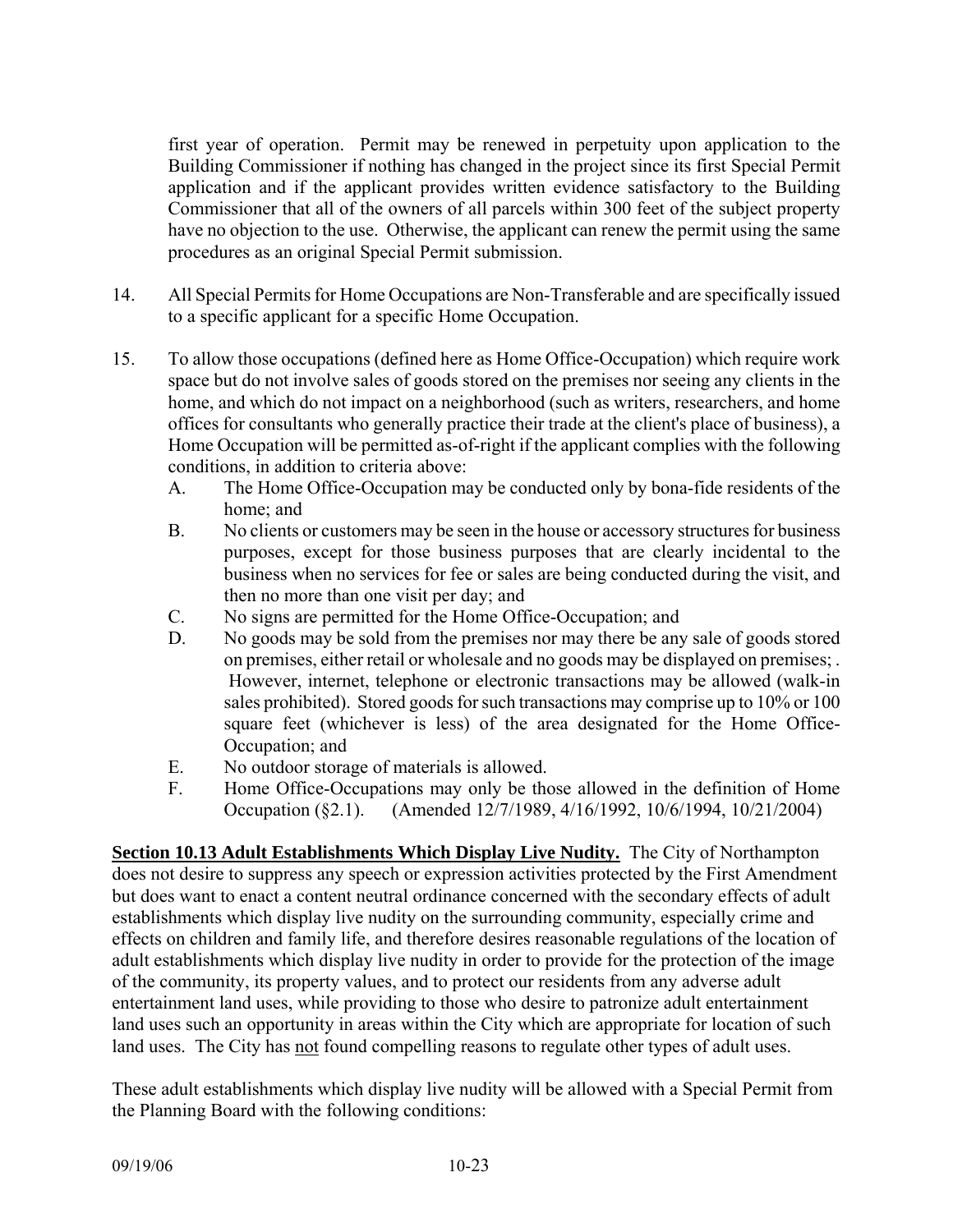- 1. The Planning Board can establish clear days and times of operation to avoid conflict with any other non-compatible land uses.
- 2. Any person convicted of violating the provisions of M.G.L. section sixty-three of chapter one hundred and nineteen or M.G.L. section twenty-eight of chapter two hundred and seventy two shall be prohibited from receiving or using a Special Permit for these uses.

# **Section 10.14 Zero Lot Line (ZLL) Development**

Zero Lot Line (ZLL) Developments are developments, or portions of developments, where house lots have a minimum side yard setback of zero (0) feet on one side (the "Zero Lot Line") if the following standards are met:

- 1. If a garage is built, it must be setback at least twice the normal front yard setback or the garage must cover no more than 25% of the front façade of the principal structure; and
- 2. No windows or doors facing the Zero Lot Line may be placed within ten (10) feet of the Zero Lot Line, except windows that are at least eight (8) feet above grade; and
- 3. A minimum of a six (6) foot high sight impervious fence must be built and maintained along the Zero Lot Line and attached to any buildings on the Zero Lot Line (The Planning Board may waive this requirement if the applicant demonstrates that a fence is not required to provide adequate private space); and
- 4. Parking is not permitted in the front yard setback; and
- 5. The side yard setback (but excluding terraces) for the non-Zero Lot Line side yard shall be twice the usual setback; and
- 6. The Zero Lot Line side of a house must abut permanently protected open space or the lot line of another Zero Lot Line lot which are under the control of the same developer at the time the Zero Lot Line development is proposed; and
- 7. A five (5) foot maintenance easement must be granted to the owner of a house on a Zero Lot Line by the abutting property to allow normal maintenance. Said easement may allow a roof overhang of up to two (2) feet and may allow roof drainage to sheet flow into the easement area. In addition, private covenants may be required to insure proper maintenance of the house abutting the Zero Lot Line; and
- 8. There shall be a minimum of four shade trees of not less than 2.5-inch caliper planted or maintained on each lot, including two along the street frontage. (See also §6.5(4)). (Amended 10/6/1994 and 2/1/2001)

**10.15 Planned Village District :** The PV district is designed to encourage economic diversity and vitality, to foster the creation of a village or campus center with coherent development patterns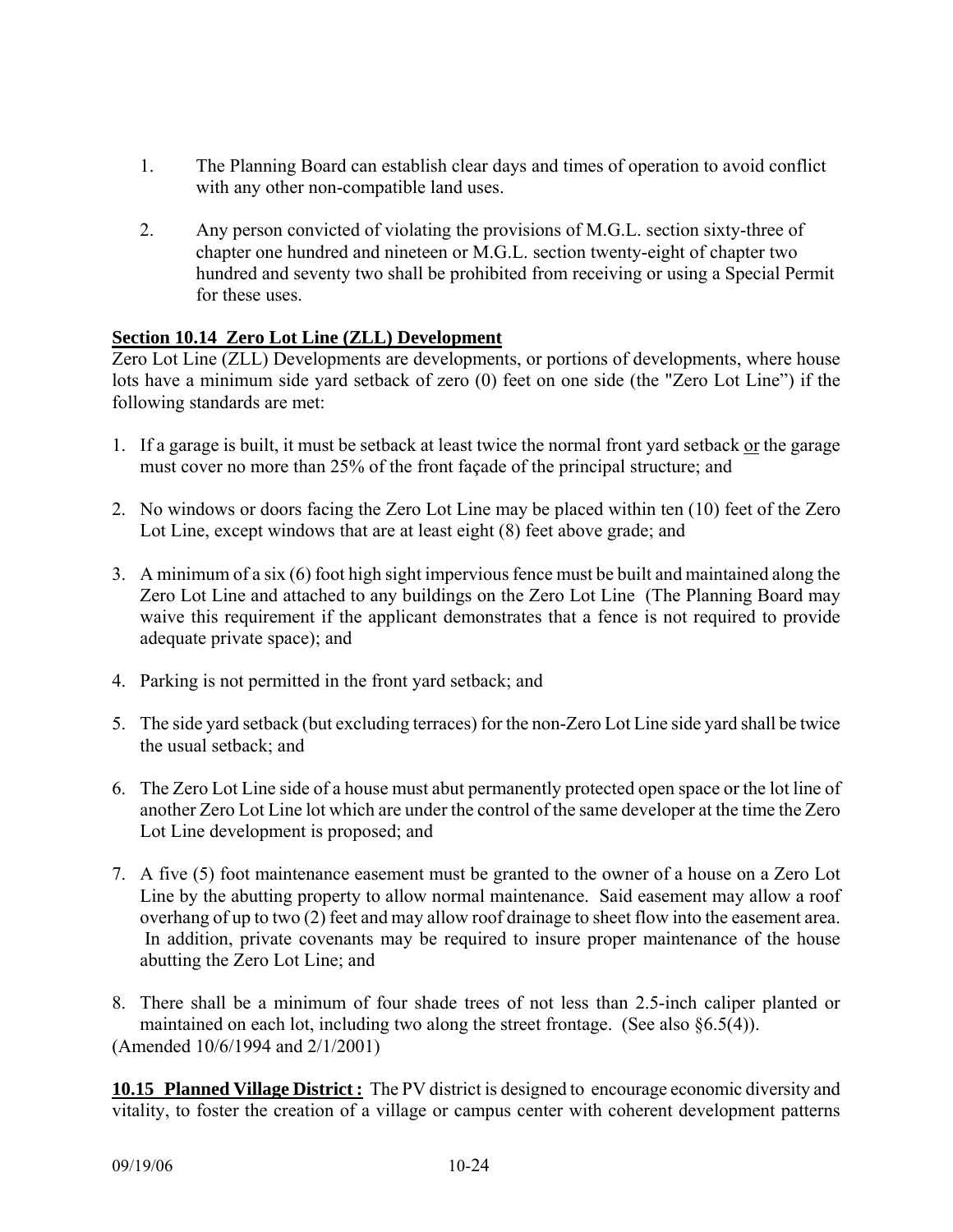similar to traditional Northampton development, to provide for an environment conducive to a high quality of life, to avoid unnecessary public expense for the extension of services, and to meet other community goals.

In addition to the §10.1 Special Permit Criteria and of §11.0 Site Plan Approval Criteria, the Planning Board must find that the following criteria are met before granting a Special Permit in the Planned Village District:

- 1. Project density and design will ensure that the project serves as a pedestrian-scale mixed village, and not an automobile oriented collection of independent uses. This includes, but is not limited to, the following:
	- A. Maintaining a village appearance and feel on existing gateway(s) to the Northampton by using buildings to frame the streetscape and avoiding holes in the urban streetscape fabric.
	- B. Ensuring that housing and village uses are designed to maximize pedestrian circulation within the project and connecting to surrounding areas, both through the design of circulation systems and through the design and layout of land uses.
	- C. Using building designs and design guidelines to create a compatible and attractive urban village.
	- D. By using retail, institutional and other land uses to keep the urban village tightly focused and walkable, and maintain a focus on gateway(s) to Northampton and respect surrounding land uses.
- 2. The project, including any concurrent road improvements, will not decrease the level of service (LOS) of any area roads or intersections below the existing conditions and shall consider the incremental nature of development on the LOS. In reviewing projects the Board shall look at other projects permitted or planned for the PV zone and consider the cumulative impacts. If requested by the applicant, the Planning Board may accept in-lieu-of payments to fund a project's proportional share of necessary improvements to mitigate off-site traffic impacts, including provision of public transit and pedestrian or bicycle paths, in lieu of requiring off-site improvements, when it finds that such payments, in conjunction with funds from other projects or sources, will be used to fund improvements to mitigate traffic impacts;
- 3. Landscaping, new buildings, parking, lighting, and other improvements in the Planned Village District must be designed and maintained to minimize the visual intrusion to the surrounding area and to preserve and enhance the existing "campus" layout or be designed to create a new compact and coherent village or campus center appearance. The Planning Board shall find that this criterion is met if:
	- A. Construction will cause no more than minimal disturbance of existing ridge-lines and hilltops and will, to the extent possible, preserve existing specimen trees and other desirable natural features.
	- B. All permanent mechanical equipment is screened from public view and from views from surrounding properties and ways.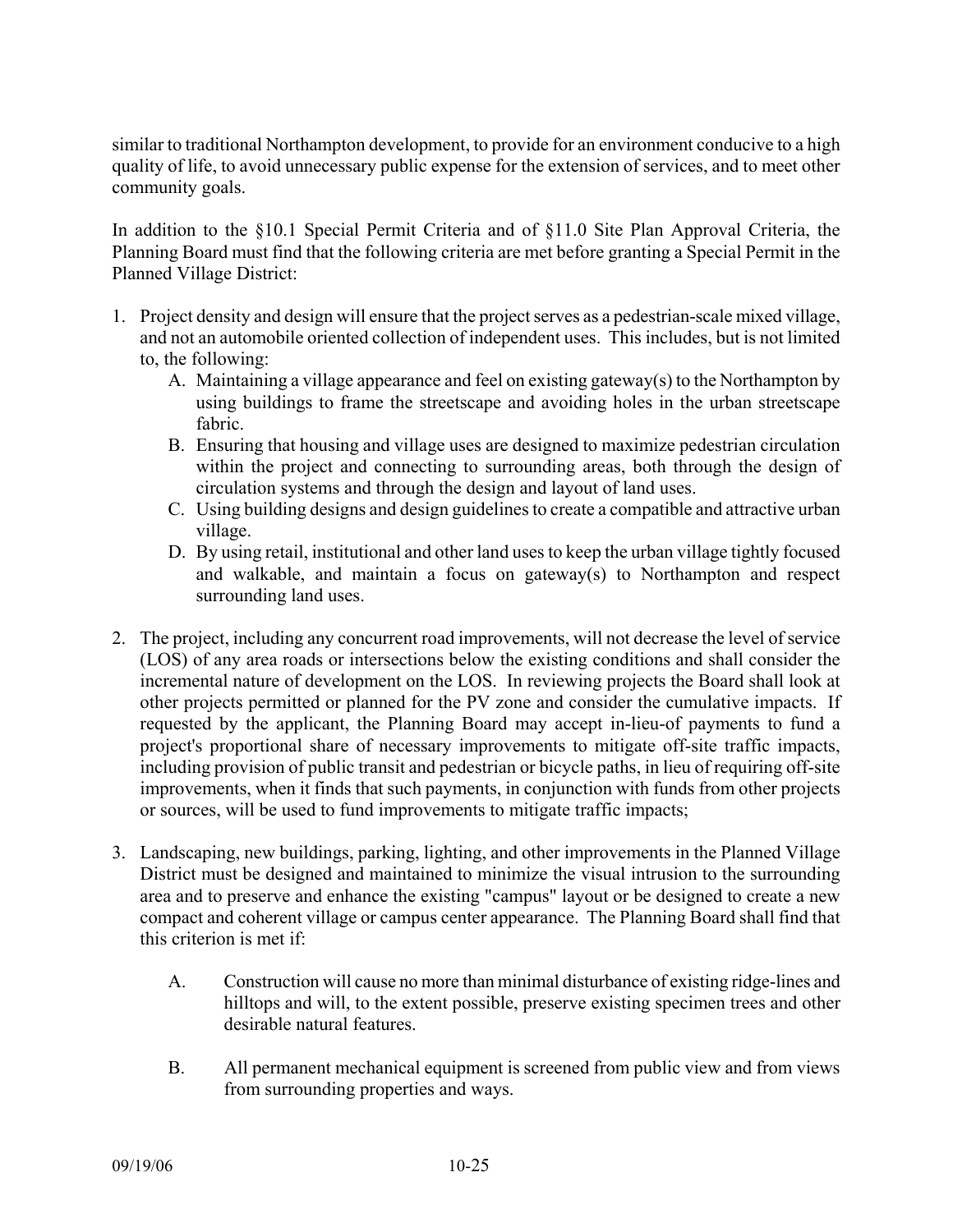- C. The design and appearance of proposed new buildings, renovations, and other improvements are designed for visual compatibility within the site and the surrounding area; or private covenants are established for the development that require adequate architectural controls sufficient to ensure compatibility within the site and surrounding area in the design, construction, and maintenance of improvements. Generally, buildings should be a minimum of two stories in height.
- 4. All feasible measures to mitigate on-site and off-site traffic impacts must be taken, including measures to facilitate access to existing or likely public transit and to existing or likely off-site pedestrian and bicycle paths.
- 5. Development must be designed to insure easy access to surrounding parcels in the PV and to the surrounding open space.
- 6. Where a Planned Village is developed in phases, the residential development (excluding that developed in accordance with the zoning requirements for reuse of historic buildings and units above the first floor) may not exceed the percentage of allowed residential use in PV listed the Table of Use Regulations. The Planning Board may, as part of the Special Permit process, approve a phasing plan where residential use temporarily exceeds the maximum percentage by no more than 20%, if they find:
	- A. Such approval will advance commercial development, housing for Department of Mental Health clients, or affordable housing aspects of the project and ensure that commercial space is developed in a reasonable time; and
	- B. If project will not exceed the allowable percentages for more than two years;

For the purposes of this section, commercial space shall be considered developed when it is occupied for commercial uses or under an agreement or covenant to be sold and developed within six months and up to 150,000 square feet of commercial space shall be considered developed when the Office of Planning and Development, in consultation with the Department of Public Works, finds that the following criteria have been met:

- A. All necessary state and local permits and MEPA review (including the Secretary's approval of any necessary final EIR), except building permits, have been obtained.
- B. All on and off-site road and transportation facilities necessary to serve that development are in place and are committed to the project.
- C. All public and private utilities, including water, sewer, storm sewer, electric, phone, cable TV, and any high speed telecommunications services, are in place to serve the site.
- D. The site is totally ready for development and is only waiting actual construction.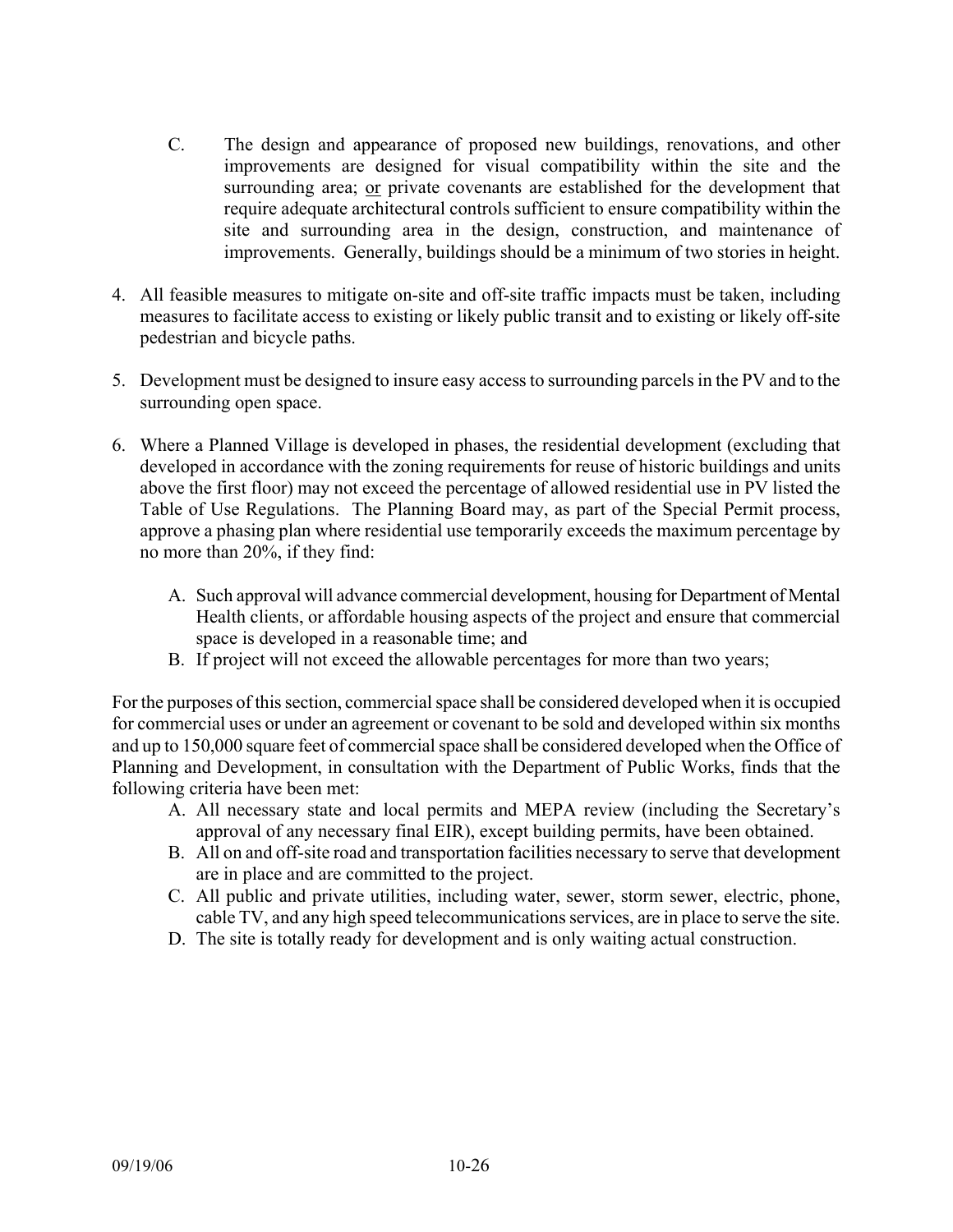### **Section 11.0: SITE PLAN APPROVAL**

### **Section 11.1: Purpose**

The purpose of this section is to provide a comprehensive review procedure for construction projects which will have significant impacts on the City, herein defined, to ensure compliance with the goals and objectives of the City, and the provisions of the Zoning Ordinance, to minimize adverse impacts of such development, and to promote development which is harmonious with surrounding areas; in particular to assure proper drainage, safe access, safe and efficient vehicular and pedestrian movement, adequate parking and loading spaces, public convenience and safety and adequate consideration of abutting land owners. (Amended 5/16/91)

# **Section 11.2: Projects Requiring Site Plan Approval as Intermediate Projects**

No Building Permit, Zoning Permit, or Special Permit shall be issued for the following "Intermediate Projects" prior to the review and approval of a Site Plan in accordance with this section:

- 1. Projects (excluding single-family dwellings and projects used exclusively for agriculture, horticulture or floriculture) which involve new construction or additions of not less than 2,000 nor more than 4,999 square feet of gross floor area.
- 2. Projects for which the Zoning Ordinance requires the provision of 6-9 additional parking places.
- 3. Projects which require a Special Permit and which are not otherwise Intermediate or Major Projects except that, notwithstanding any of the requirements of §10.12, the following projects do not require site plan approval: Accessory Apartments ( $\S 5.2 \&$ 10.10), Accessory Structures (§5.2 & 6.7), Accessory Uses (§5.2 & 5.3), Historic Association and non-profit museum ( $\S5.2$ ), Home Occupation ( $\S5.2 \& 10.12$ ) and Signs (§7.0) of the Zoning Ordinance.
- 4. Any project that is requesting a provision of the zoning that is allowed only with site plan approval and which is not otherwise a Major Project.
- 5. Planned Village (PV) projects which require a Site Plan Review in accordance with §10.15 and are not otherwise Major Projects. (Amended 5/16/91, 4/2/92 & 6/17/93)

### **Section 11.3: Projects Requiring Site Plan Approval as Major Projects**

No Building Permit, Zoning Permit, or Special Permit shall be issued for the following "Major Projects" prior to the review and approval of a Site Plan in accordance with this Section:

- 1. Projects which involve new construction or additions of 5,000 square feet or more of gross floor area.
- 2. Commercial parking lots and parking garages, including municipal garages.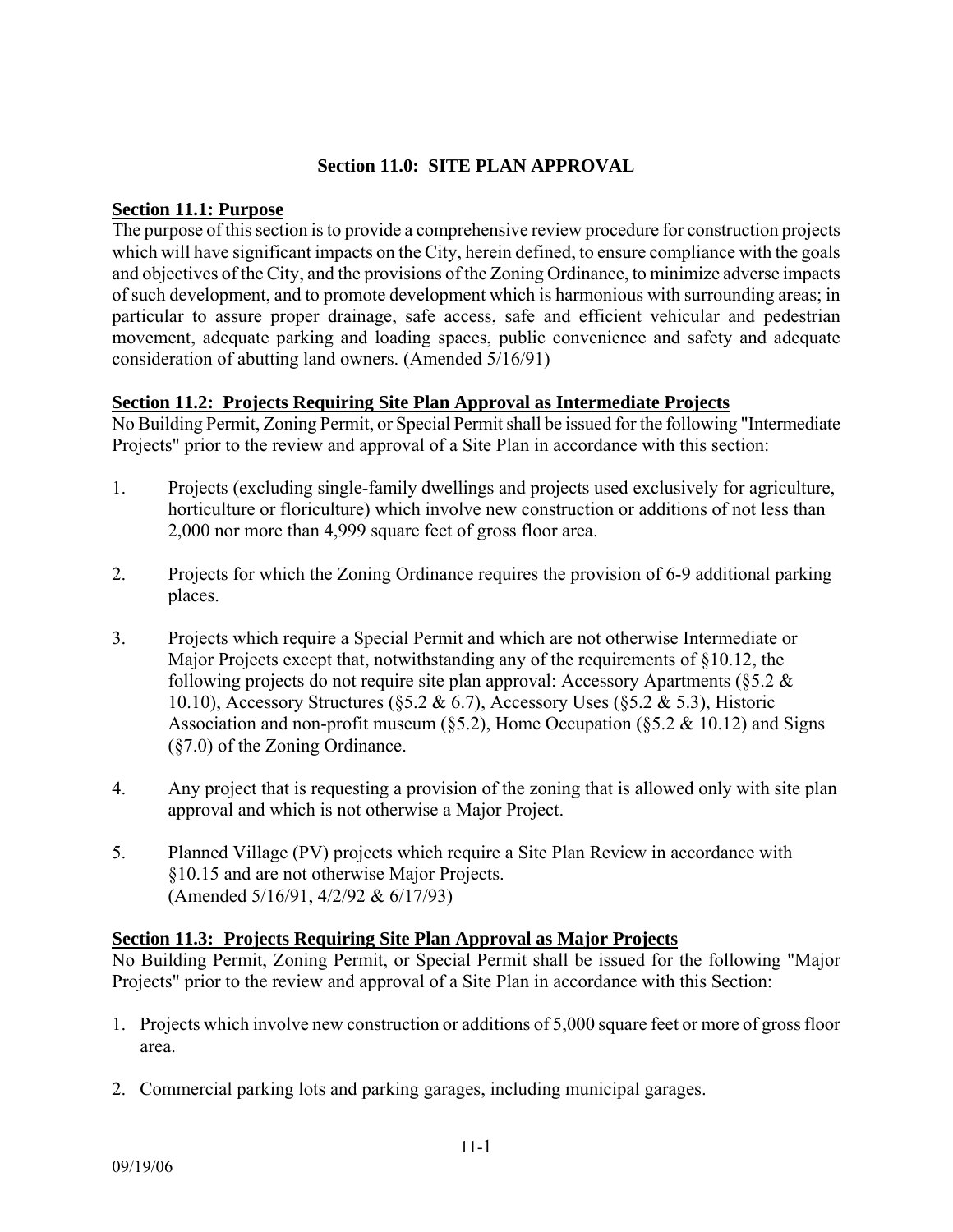- 3. Except for the CBD, establishments selling foods prepared on premises where consumption is primarily off the premises and retail establishments selling principally convenience goods.
- 4. Automobile service stations.
- 5. Projects for which the zoning ordinance requires 10 or more additional parking spaces over the zoning requirements for the previous use.
- 6. Rural Residential Incentive Development projects.
- 7. Planned Business Park projects.

(Amended 5/16/91, 8/15/91, & 10/5/2000)

### **Section 11.4: Requirements**

These requirements are superimposed over any other requirements of this Zoning Ordinance. The Building Commissioner may not issue any Building or Zoning Permits for any Intermediate or Major Projects until the Site Plan has been approved by the Planning Board. The Planning Board shall conduct the Site Plan process in conformance with the filing, review and public hearing requirements for a Special Permit. The Planning Board shall use the criteria of Section 11.6 for approving or disapproving the Site Plan. (Amended 5/16/91 & 10/5/2000)

### **Section 11.5: Procedures**

Application for Site Plan Approval shall be made to the City Clerk and the Office of Planning and Development on forms provided for that purpose, accompanied by the required fee. The Planning Board shall adopt specific rules governing paper and electronic application and the number of copies. (Amended 5/15/03)

The application for Site Plan Approval shall be accompanied by a site plan, drawings and supporting documentation in a form specified by rules and regulations which shall show, among other data, the following:

- 1. Locus plan;
- 2. Site plan(s) at a scale of  $1" = 40'$  (or greater) showing the following:
	- A. Name and address of the owner and the developer, name of the project, and date and scale of plans;
	- B. The location and boundaries of the lot, adjacent streets or ways, the location and owners names of all adjacent properties and those within 300 feet of the property line, and all zoning district boundaries;
	- C. Existing and proposed structures, including setbacks from property lines, structure elevations, and all exterior entrances and exits. Elevation plans of all exterior facades of proposed structures are required for towers and strongly encouraged for other structures; (Revised 4/3/97)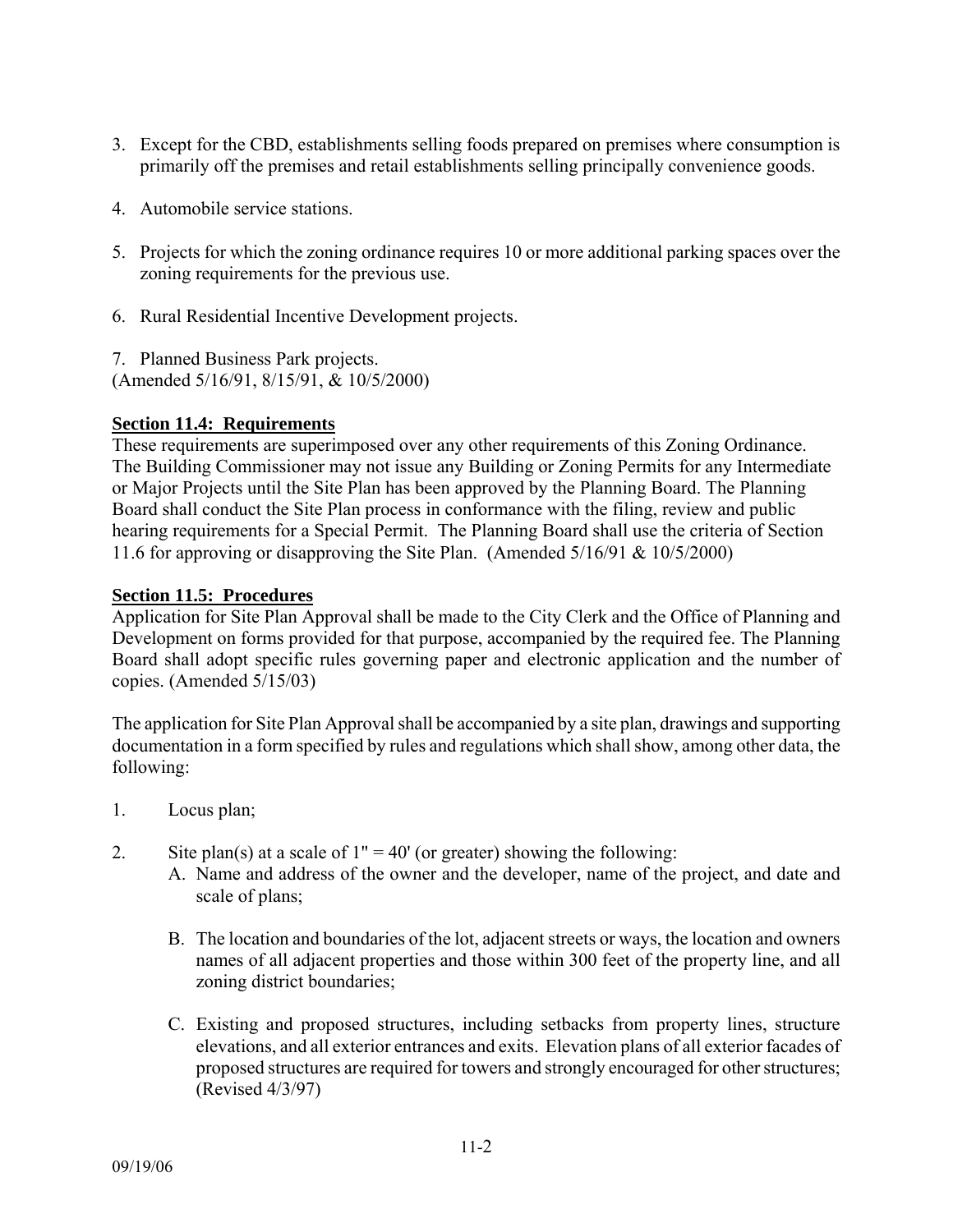- D. Present and proposed use of the land and buildings;
- E. Existing and proposed topography at two foot contour intervals, showing wetlands, streams, surface water bodies, drainage swales, floodplains, and unique natural land features (for intermediate projects the permit granting authority may accept generalized topography instead of requiring contour lines);
- F. Location of parking and loading areas, public and private ways, driveways, walkways, access and egress points, including proposed surfacing;
- G. Location and description of all stormwater drainage facilities, (including stormwater detention facilities, water quality structures, drainage calculations where applicable, and drainage easements), public and private utilities, sewage disposal facilities, and water supply;
- H. Existing and proposed landscaping, including trees and other plantings (including the size and type of plantings), stone walls, buffers, screening, and fencing;
- I. Location, dimensions, height, color, illumination of existing and proposed signs;
- J. Provisions for refuse removal, with facilities for screening of refuse when appropriate;
- K. An erosion control plan (for major projects only) and any other measures taken to protect natural resources and water supplies.
- L. A photometric plan showing conformance with section 12.2.
- 3. Estimated daily and peak hour vehicle trips generated by the proposed use, traffic patterns for vehicles and pedestrians showing adequate access to and from the site, and adequate vehicular and pedestrian circulation within the site. In addition, major projects, as defined above, shall prepare a traffic impact statement including the following information:
	- A. Traffic flow patterns at the site including entrances and egresses, loading and unloading areas, and curb cuts on site and within one hundred (100) feet of the site.
	- B. A plan to minimize traffic safety impacts of the proposed project through such means as physical design and layout concepts, staggered employee work schedules, promoting use of public transit or van or car-pooling, or other appropriate means. For new commercial, office, and industrial buildings or uses over 10,000 square feet, this plan shall evaluate alternative mitigation methods to reduce traffic by 35 percent, including:
		- 1 Public transit, van and car-pool incentive programs, including parking facilities and weather protected transit shelters;
		- ii Encouraging flexible hours and work weeks;
		- iii Encouraging pedestrian and bicycle access to the site;
		- iv Provision of integrated land uses, including on-site services, retail, and housing.
	- C. A detailed assessment of the traffic safety impacts of the proposed project or use on the carrying capacity of any adjacent highway or road, including the projected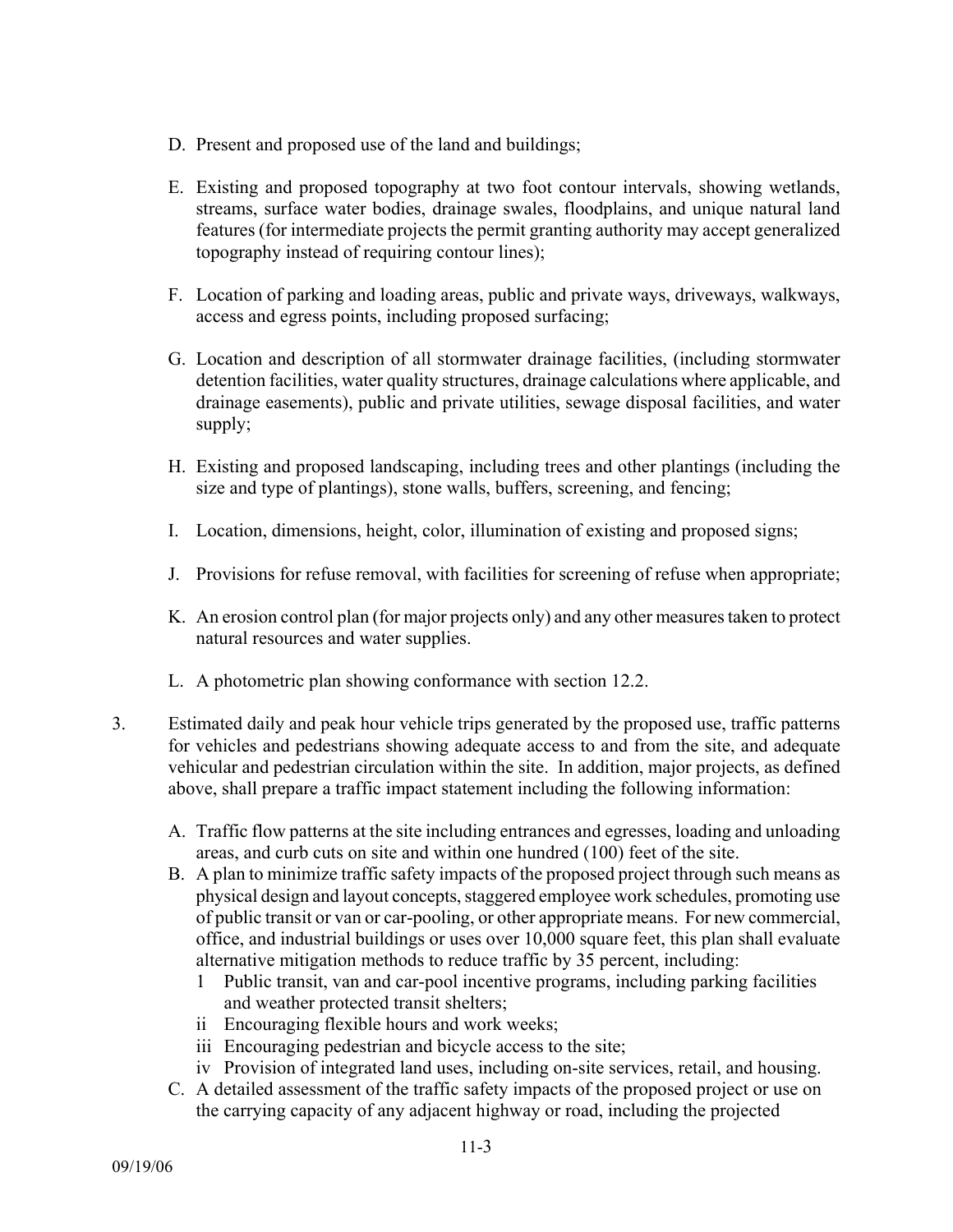number of motor vehicle trips to enter or depart from the site for daily-hour and peakhour traffic levels, road capacities, and impacts on intersections. Said assessment may be based on the proposed mitigation (in the plan required by paragraph 2 above).

- D. An interior traffic and pedestrian circulation plan designed to minimize conflicts and safety problems.
- E. Adequate pedestrian access, including provisions for sidewalks to provide access to adjacent properties and between individual businesses within a development.
- 4. Other information as may be necessary to determine compliance with the provisions of the Zoning Ordinance.

Site Plans submitted for major projects shall be prepared (and stamped) by a registered Architect, Landscape Architect, or Professional Engineer.

Upon written request, the Planning Board may, at its discretion, waive the submission by the applicant of any of the required information, provided the applicant provides some written information on each of the items in paragraphs A, B, and C above and explains why a waiver is appropriate.

(Amended 5/16/91)

# **Section 11.6: Approval Criteria**

In conducting the Site Plan Approval, the Planning Board shall find that the following conditions are met:

- 1. The requested use protects adjoining premises against seriously detrimental uses. If applicable, this shall include provision for surface water drainage, sound and sight buffers and preservation of views, light, and air; and
- 2. The requested use will promote the convenience and safety of vehicular and pedestrian movement within the site and on adjacent streets, minimize traffic impacts on the streets and roads in the area. If applicable, this shall include considering the location of driveways openings in relation to traffic and adjacent streets, access by emergency vehicles, the arrangement of parking and loading spaces, and provisions for persons with disabilities; and
	- A. The Planning Board may allow reduced parking requirements in accordance with Section 8.6: Shared Parking.
	- B. The project, including any concurrent road improvements, will not decrease the level of service (LOS) of all area roads or intersections effected by the project below the existing conditions when the project is proposed and shall consider the incremental nature of development and cumulative impacts on the LOS. The project proponent must demonstrate that they have mitigated all cumulative and incremental traffic impacts. If requested by the applicant, the Planning Board may accept in-lieu-of payments to fund a project's proportional share of necessary improvements to mitigate off-site traffic impacts, including provision of public transit and pedestrian or bicycle paths, in lieu of requiring off-site improvements, when it finds that such payments, in conjunction with funds from other projects or sources, will be used to fund improvements to mitigate traffic impacts. The Board may, in its discretion, allow minor drops in LOS when roads have surplus capacity (for example an A LOS might drop to a B without mitigation), but shall still consider incremental and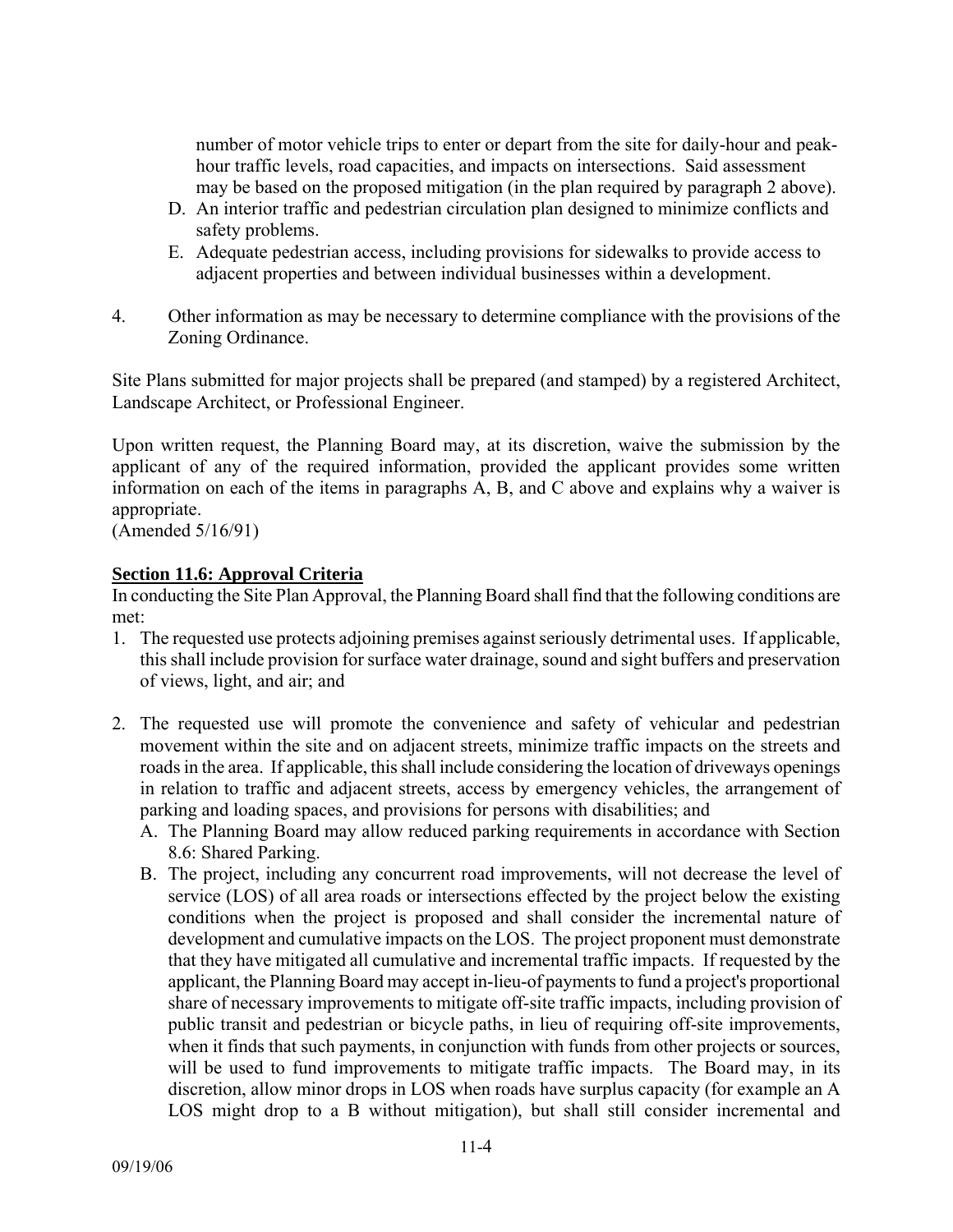cumulative impacts of traffic impacts. The Board may exempt residential projects what that have equal traffic impacts if they were developed as an as-of-right development without Site Plan Approval and Subdivision Approval.

(Amended 5/02/2002 and 5/15/2003)

- 3. The requested use will promote a harmonious relationship of structures and open spaces to the natural landscape, existing buildings and other community assets in the area; and
- 4. The requested use will not overload, and will mitigate adverse impacts on, the City's resources including the effect on the City's water supply and distribution system, sanitary and storm sewage collection and treatment systems, fire protection, streets and schools.
- 5. The requested use meets any special regulations set forth in the Zoning Ordinance.
- 6. Compliance with the following technical performance standards:
	- A. Curb cuts onto streets shall be minimized. Access to businesses shall use common driveways, existing side streets, or loop/service roads shared by adjacent lots when possible. More than one curb cut shall be permitted only when necessary to minimize traffic and safety impacts.
	- B. Pedestrian, bicycle and vehicular traffic movement on site must be separated, to the extent possible, and sidewalks must be provided between businesses within a development.
	- C. Major projects, except in the Central Business District must be designed so there is no increase in peak flows from the one (1) or two (2) and ten (10) year Soil Conservation Service design storm from pre-development conditions (the condition at the time a site plan approval is requested) and so that the runoff from a 4/10 inch rain storm (first flush) is detained on site for an average of six hours. These requirements shall not apply if the project will discharge into a City storm drain system that the Planning Board finds can accommodate the expected discharge with no adverse impacts. In addition, catch basins shall incorporate sumps of a minimum of three (3) feet and, if they will remain privately owned, a gas trap.
- 7. If the project is a retail establishment of more than 10,000 square feet or an accessory use for such establishments, the requested use must meet the following standards. These standards are necessary because most retail space in Northampton occurs in smaller buildings, many of which are historic or otherwise rich in architectural detail. These smaller buildings help define the human-scale character of the city. For large retailers to contribute to the character of Northampton and not simply be a drain on that character, they must pay special attention to details, scale, colors and the like. Features which add visual interest, encourage pedestrian activities, and reduce traffic impacts are highly desirable. (Amended 5/2/2002)

Projects must meet all 11 standards. Projects which meet the recommended approach shall be found to meet that standard. Because there are often more than one way to meet a standard, the Planning Board may grant waivers from the recommended approach, however, whenever they find that an alternative site planning and building design approach addresses the standard equally well or better than would compliance with the recommended approach.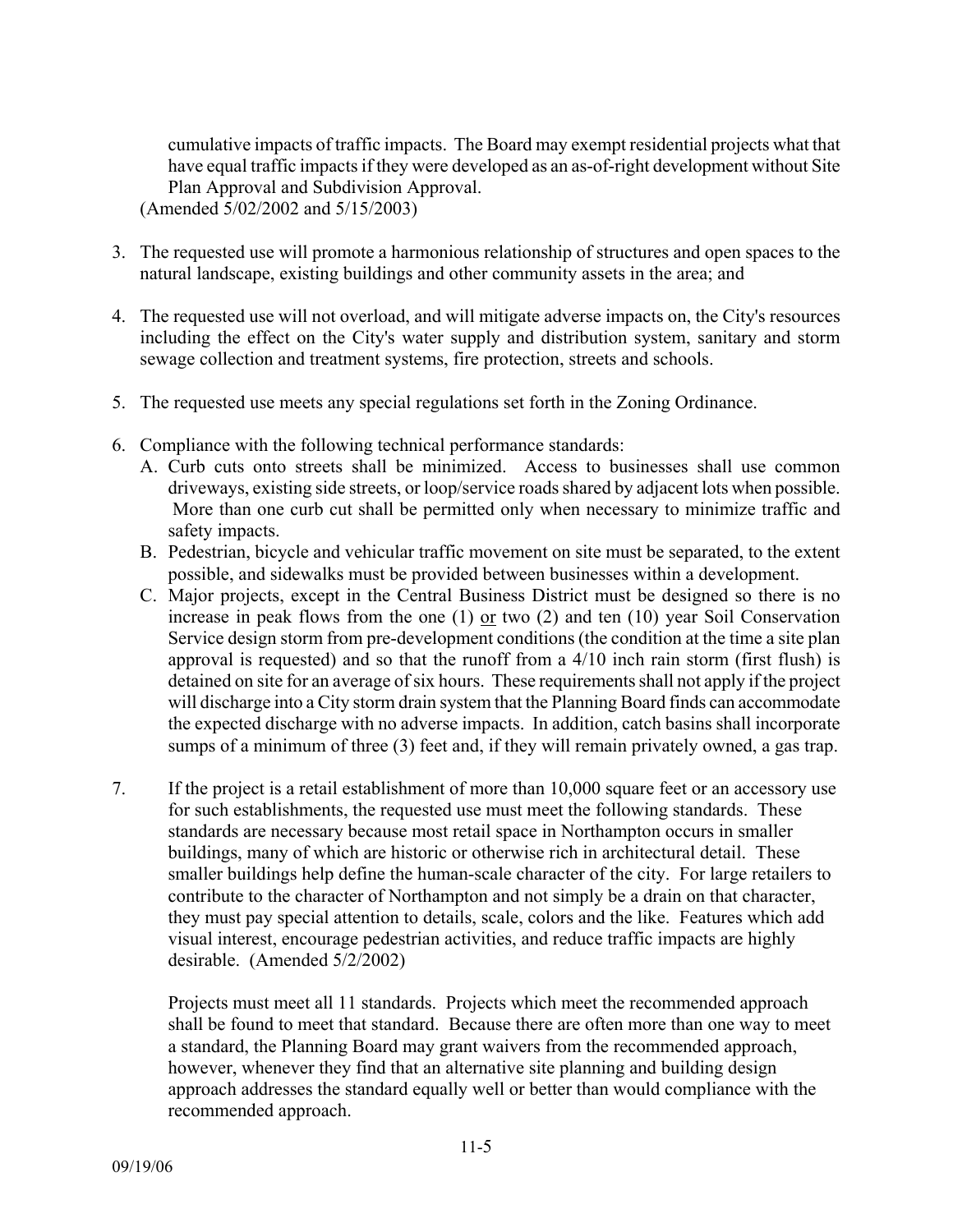A. Facades and Exterior Walls and Details. Standard: Buildings should have humanscale architectural features and patterns. The elements should be integral parts of the building fabric, and not superficially applied trim or graphics, or paint. Facades visible from a public way should be articulated or use other techniques to reduce the massive scale and the uniform appearances of large retail buildings.

Recommended approach:

- 1. Building facades must include a repeating pattern that shall include color change, texture change, and materials change. At least one of these elements shall repeat horizontally. All elements shall repeat at intervals of no more than thirty (30) feet, either horizontally or vertically. Patterns can include architectural or structural bays through a change in plane no less than 12 inches in width, such as an offset, reveal, or projecting rib.
- 2. Facades visible from a public way greater than 100 feet in length, measured horizontally, shall
	- a. Incorporate wall plane projections or recesses having a depth of at least 3% of the length of the facade so that no uninterrupted facade shall exceed 100 horizontal feet; or
	- b. Incorporate other types of articulation, facades, displays, or texture which meets the above standard without forcing structural changes to the core "big box."
	- 3. Ground floor facades that face public streets shall have arcades, display windows, entry areas, awnings, or other such features along no less than 60 percent of their horizontal length.
- B. Smaller Retail Stores: Standard: The presence of smaller retail stores can create variety, break up large expanses, and expand the range of the site's activities. Where a principal building or the parcel contains additional, separately owned stores which occupy less than fifteen thousand (15,000) square feet of gross floor area, with separate, exterior customer entrances, windows and window displays of such stores should be used to contribute to exterior facades.

### Recommended approach:

The street level facade of such stores shall be transparent between the height of three feet and eight feet above the walkway grade for no less than 60 percent of the horizontal length of the building facade of such additional stores. Windows shall be recessed and should include visually prominent sills, shutters, or other such forms of framing.

C. Roofs: Standard: Variations in roof lines and roof features should be used to add variety to, and reduce the massive scale of, large buildings.

Recommended approach: Roofs shall have no less than two of the following features: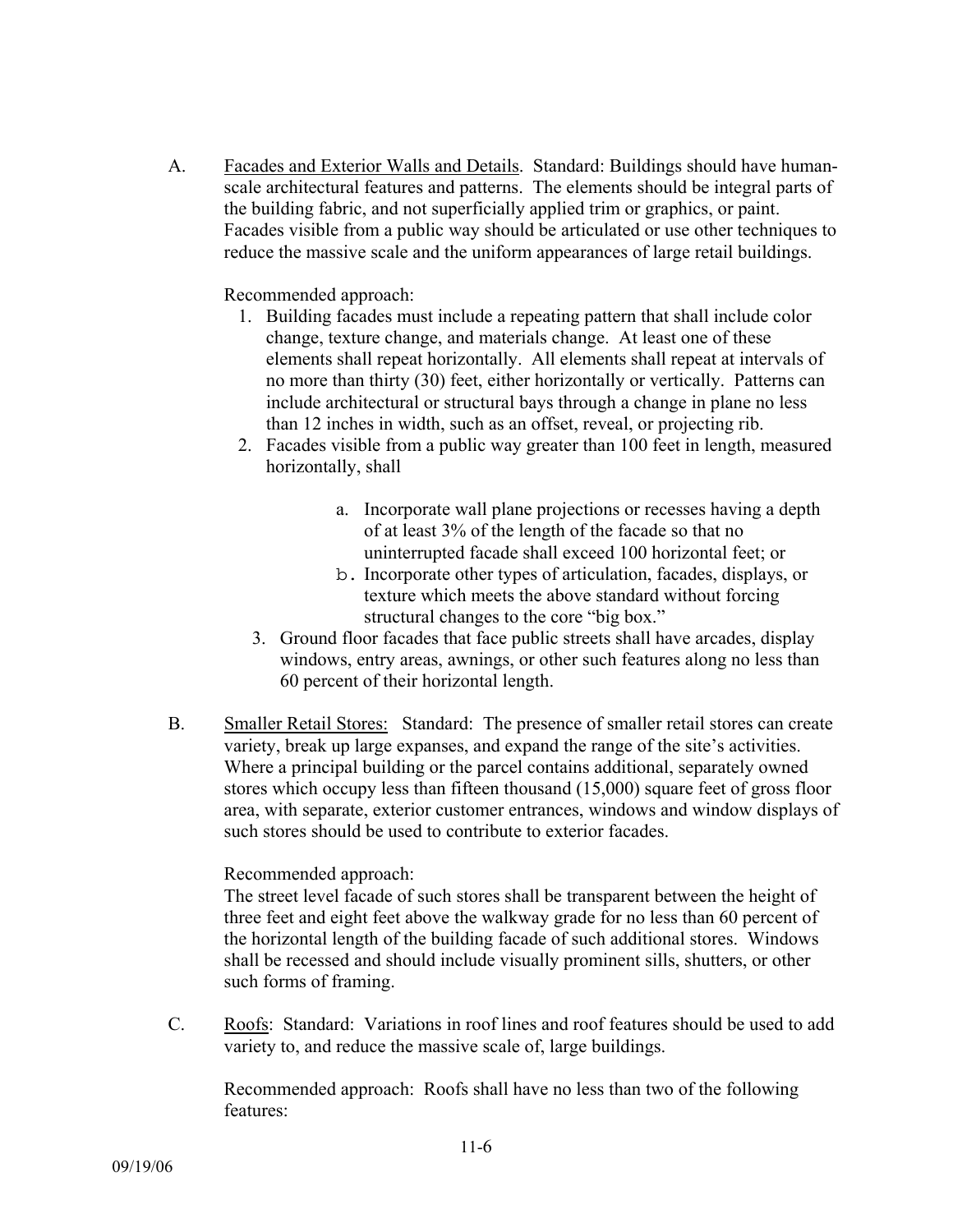- 1. Parapets concealing flat roofs and rooftop equipment such as HVAC units from public view. The average height of such parapets shall not exceed 15% of the height of the supporting wall and such parapets shall not at any point exceed one-third of the height of the supporting wall. Such parapets shall feature three dimensional cornice treatment.
- 2. Overhanging eaves, extending no less than 3 feet past the supporting walls.
- 3. Sloping roofs that do not exceed the average height of the supporting walls, with an average slope greater than or equal to 1 foot of vertical rise for every 3 feet of horizontal run and less than or equal to 1 foot of vertical rise for every 1 foot of horizontal run.
- 4. Three or more roof slope planes.
- D. Materials and Colors: Standard: Exterior building materials and colors should complement materials and colors used in adjoining neighborhoods.

Recommended approach:

- 1. Predominant exterior building materials shall be high quality materials and include, but not be limited to, brick, wood, sandstone, native stone, tinted, textured, and concrete masonry units.
- 2. Facade colors shall be low reflectance, neutral or earth tone colors.
- 3. Building trim and accent areas may feature brighter colors, including primary colors.
- E. Entrances and Entryways: Standard: Large retail buildings should feature multiple entrances. Multiple building entrances break up large walls, reduce walking distances from cars, facilitate pedestrian and bicycle access from public sidewalks, and provide convenience where certain entrances offer access to individual stores, or identified departments of a store. Entryway design elements and variations should give orientation and definition to the building.

Recommended approach:

- 1. The sides of a principal building that face an abutting public street or large parking lot should have at least one customer entrance or a pedestrian arcade that brings pedestrians around the building to the entrance.
- 2. Each principal building and each store within a building must have at least one clearly defined, highly visible customer entrance, featuring no less than three of the following: Canopies or porticos, overhangs,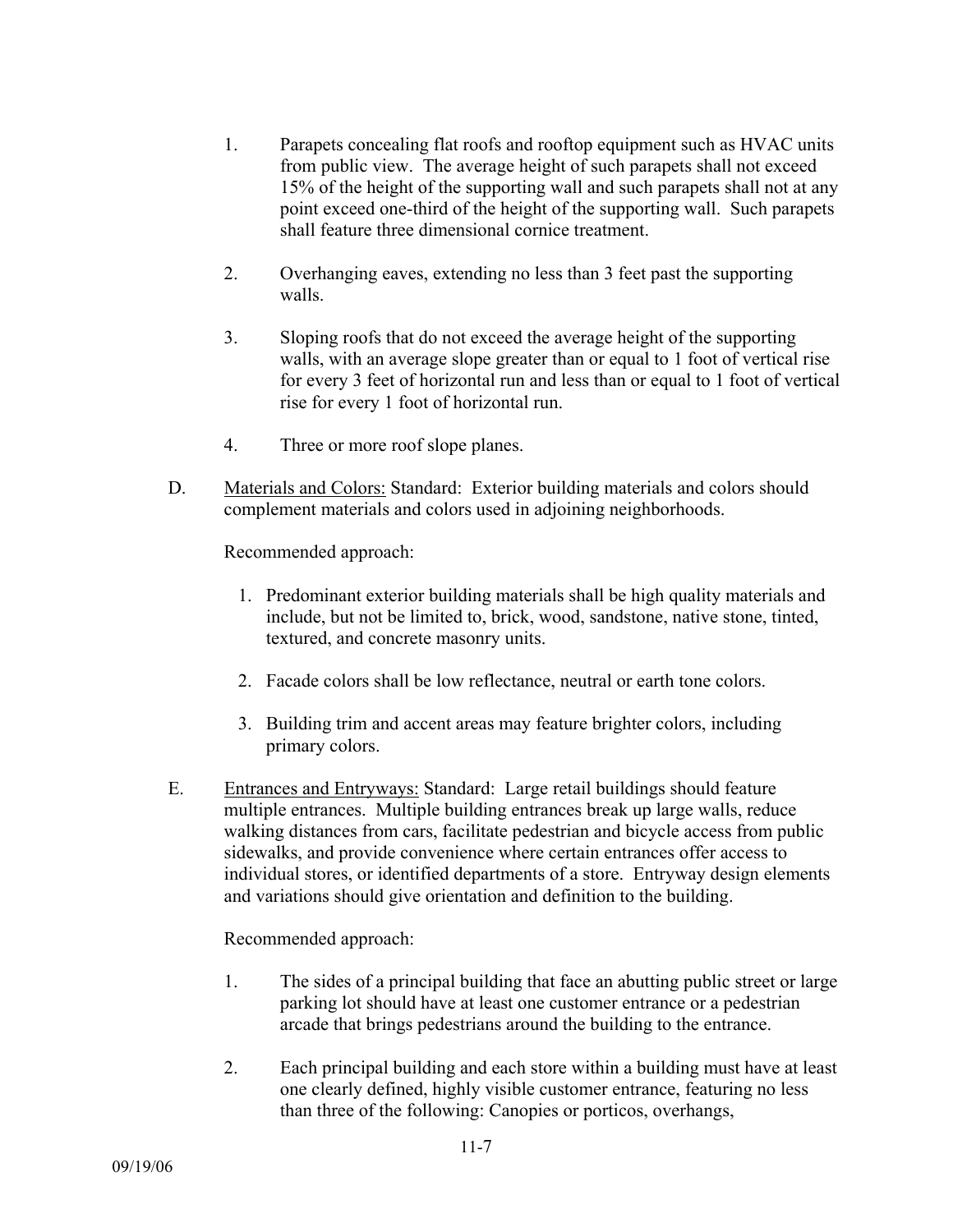recesses/projections, arcades, raised corniced parapets over the door, peaked roof forms, arches, outdoor patios, display windows, architectural details which are integrated into the building structure (such as tile work and moldings), or integral planters or wing walls that incorporate landscaped areas and/or places for sitting.

F. Parking Lot Orientation: Standard: Parking areas should provide safe, convenient, and efficient access. They should be distributed around large buildings in order to shorten the distance to other buildings and public sidewalks and to reduce the overall scale of the paved surface. Buildings should be located closer to streets to reduce the scale of the complex, encourage pedestrian traffic, and provide a greater focus for architectural details.

Recommended approach: Generally no more than 60 percent of the off-street parking area for the lot or lease area shall be located between the front facade of the principal building(s) and the abutting streets. Greater percentages are appropriate if the landscaping is designed so that within 10 years of the development of the parking lot, a tree and vegetation canopy covers no less than 50% of the parking lot.

G. Rear and Back Sides: Standard: Architectural and landscaping features should mitigate the impacts of rear and sides of buildings which otherwise present an view of blank walls, loading areas, storage areas, HVAC units, garbage receptacles, and other such features.

Recommended approach: Greater setbacks, landscape buffers, screening, and fencing than is otherwise required in the zoning. Where the facade faces adjacent residential uses, an earthen berm, no less than 6 feet in height, containing at a minimum evergreen trees planted at intervals of 20 feet on center, or in clusters or clumps shall be provided.

H. Outdoor Storage, Trash Collection, and Loading Areas: Standard: Loading areas and outdoor storage areas, when visible from adjoining properties and/or public streets, should be screened, recessed or enclosed. While screens and recesses can effectively mitigate these impacts, the selection of inappropriate screening materials can exacerbate the problem.

Recommended approach:

- 1. Appropriate locations for loading and outdoor storage areas include areas between buildings, where more than one building is located on a site and such buildings are not more than 40 feet apart, or on those sides of buildings that do not have customer entrances.
- 2. Areas for outdoor storage, truck parking, trash collection or compaction, loading, or other such uses shall not be visible from abutting streets.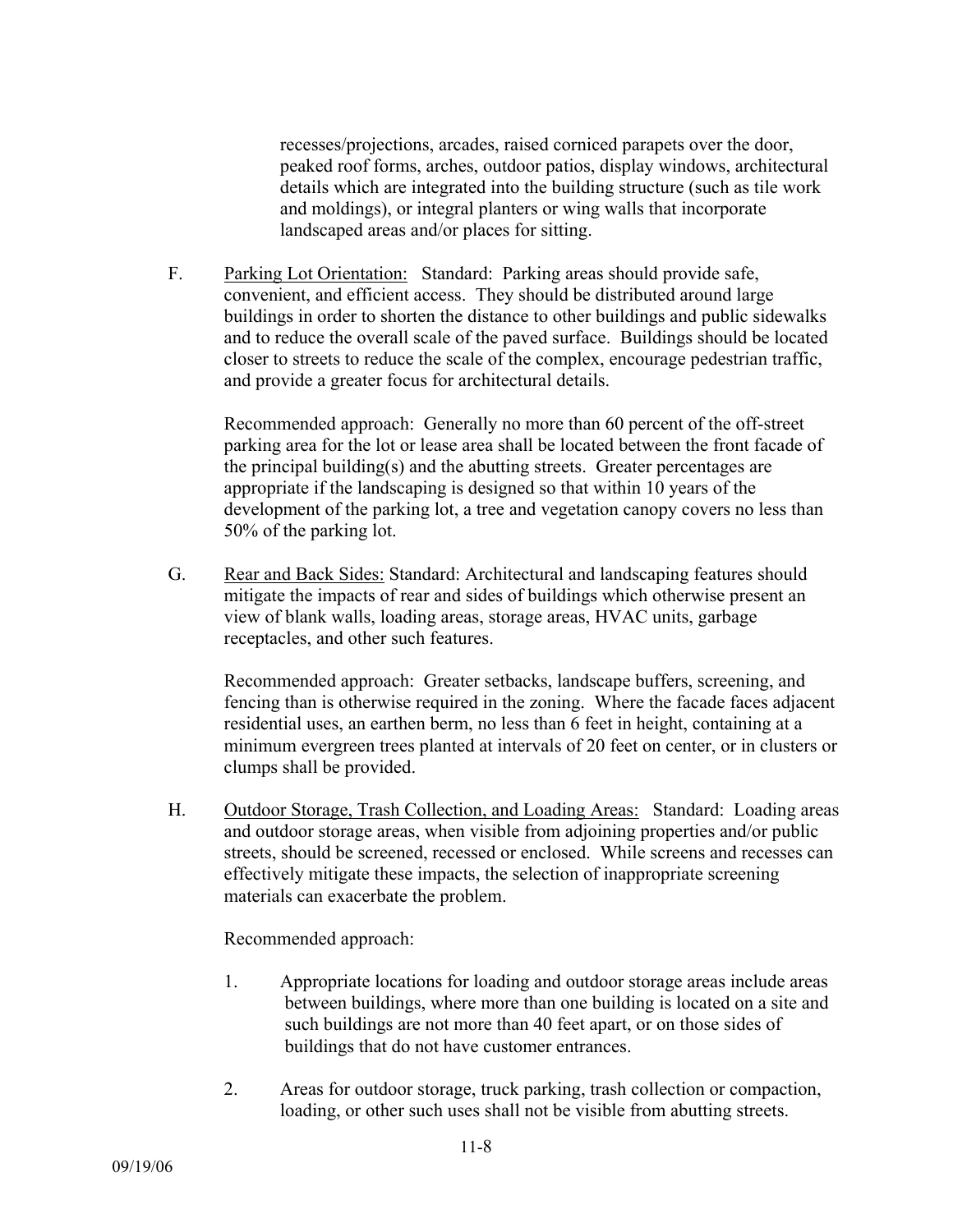- 3. No areas for outdoor storage, trash collection or compaction, loading, or other such uses shall be located within 20 feet of any public street, public sidewalk, or internal pedestrian way.
- 4. Loading docks, truck parking, outdoor storage, utility meters, HVAC equipment, trash collection, trash compaction, and other service functions shall be incorporated into the overall design of the building and the landscaping so that the visual and acoustic impacts of these functions are fully contained and out of view from adjacent properties and public streets, and no attention is attracted to the functions by the use of screening materials that are different from or inferior to the principal materials of the building and landscape.
- 5. Non-enclosed areas for the storage and sale of seasonal inventory shall be permanently defined and screened with walls and/or fences.
- I. Pedestrian Flows: Standard: Sidewalks and internal pedestrian circulation systems should provide user-friendly pedestrian access as well as pedestrian safety, shelter, and convenience.

Recommended approach:

- 1. Sidewalks at least 6 feet in width shall be provided along all sides of the lot that abut a public street.
- 2. Continuous internal pedestrian walkways, no less than 6 feet in width, shall be provided from the public sidewalk or right-of-way to the principal customer entrance of all principal buildings on the site. At a minimum, walkways shall connect focal points of pedestrian activity such as, but not limited to, transit stops, street crossings, building and store entry points, and shall feature adjoining landscaped areas that include trees, shrubs, benches, flower beds, ground covers, or other such materials for no less than 50 percent of its length.
- 3. Sidewalks, no less than 8 feet in width, shall be provided along the full length of the building along any facade featuring a customer entrance, and along any facade abutting public parking areas. Such sidewalks shall be located at least six (6) feet from the facade of the building to provide planting beds for foundation landscaping, except where features such as arcades or entryways are part of the facade and which provide weather protection features.
- 4. All internal pedestrian walkways shall be distinguished from driving surfaces through the use of durable, low maintenance surface materials such as pavers, bricks, or scored concrete to enhance pedestrian safety and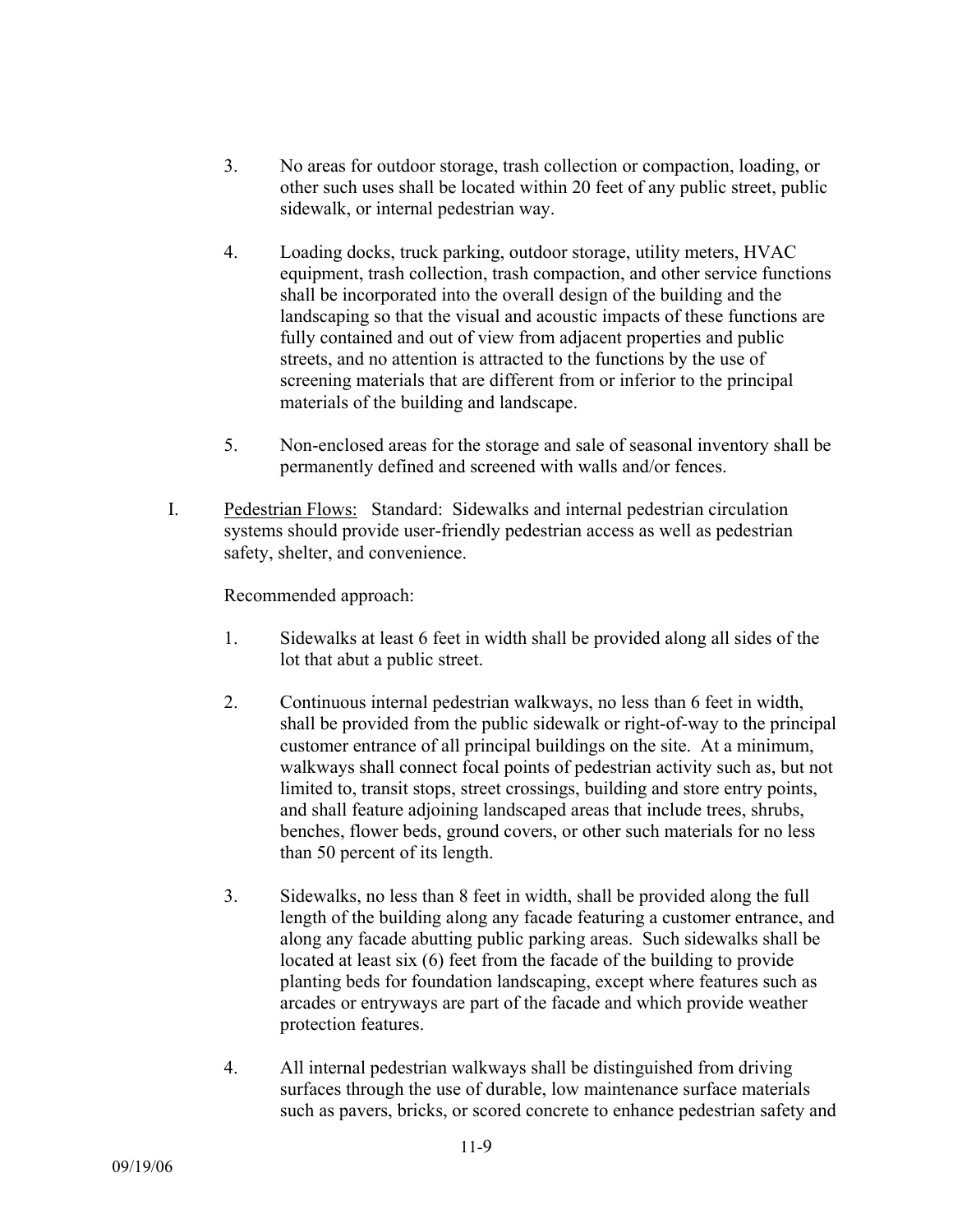comfort, as well as the attractiveness of the walkways.

J. Central Pedestrian-Scale Features: Standard: Buildings should offer pedestrianscale features and amenities. Entrances and parking lots should be configured to be functional with walkways conveniently tied to logical destinations. Bus stops and drop-off/pick-up points should be considered as integral parts of the configuration. Pedestrian ways should be anchored by special design features such as towers, arcades, porticos, pedestrian light fixtures, bollards, planter walls, and other architectural elements that define circulation ways and outdoor spaces.

Recommended approach:

Each project subject to these standards shall contribute to the establishment or enhancement of community and public spaces by providing at least two of the following: outdoor benches or seating, transit stop, window shopping walkway, outdoor playground, kiosks, water feature, clock tower, or other such deliberately shaped area and/or a focal feature or amenity that enhances such community and public spaces. Any such areas shall have direct access to the public sidewalk network and such features shall not be constructed of materials that are inferior to the principal materials of the building and landscape.

K. Delivery/Loading: Standard: Delivery and loading operations should not disturb adjoining neighborhoods, or other uses. Recommended approach: No delivery, loading, trash removal or compaction, or other such operations shall be permitted between the hours of 10:00 p.m. and 7:00 a.m. unless the applicant submits evidence that sound barriers between all areas for such operations effectively reduce noise emissions to that which will not disturb adjoining residential uses or residentially zoned areas.

The Planning Board may require such appropriate conditions, limitations, and safeguards which they feel are necessary to assure the project meets the criteria of this section. To insure the project is properly constructed and used, the Planning Board may require financial performance guarantees, in a form acceptable to the Board, from Major Projects as a condition of granting a Site Plan Approval.

**8**. For 1-story retail uses in the Highway Business District that are over 30,000 square feet single establishments or cumulative development with parking located in the front, side and/or rear, an applicant may choose as an alternative to developing a two-story building, to pay an in-lieu of fee, as described below.

Consistent with the City's adopted Vision 2020 goals to foster development that is sustainable for the long term, is built to human scale, and expands economic opportunities, the city encourages applicants to develop buildings that are pedestrian oriented and which enhance economic vitality by building along the street with second story space for residential or other commercial use. In lieu of designing projects that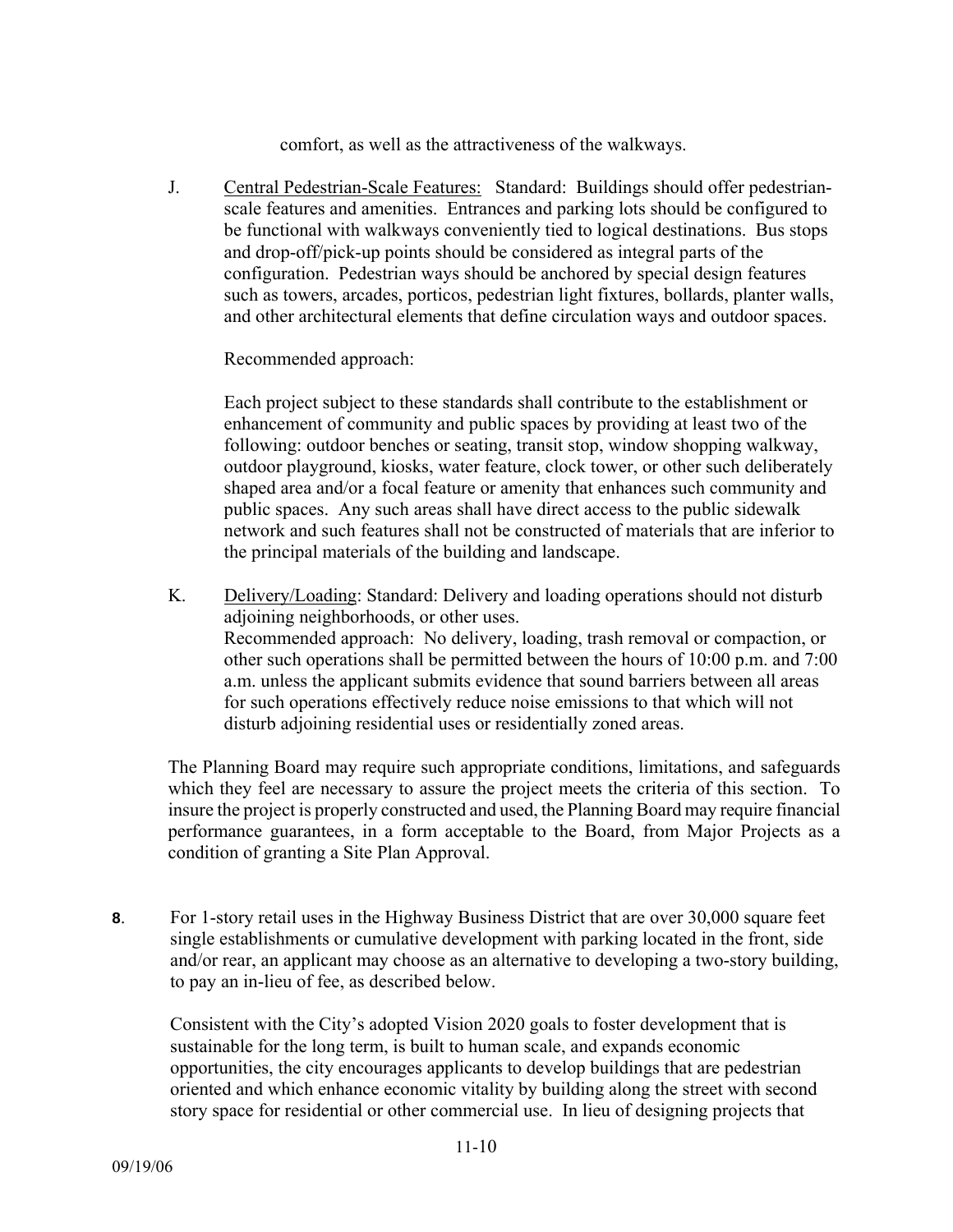meet these goals, the alternative option below will mitigate the impacts that large, singlestory, single-use retail businesses create by effectively eliminating land that could otherwise be used to construct multi-story, mixed use space within Northampton's core. Such multi-story development enables the limited land remaining in Northampton to be used more efficiently in order to provide vibrant mixed uses and vital economic development opportunities within the City.

A one-time payment-in-lieu to the City for retail mitigation shall be made in accordance with:

| Type                                                | Size of Retail Establishment                           | <b>Mitigation Required</b>                                                                                                                                                                                                                                                                                                                                                                           |
|-----------------------------------------------------|--------------------------------------------------------|------------------------------------------------------------------------------------------------------------------------------------------------------------------------------------------------------------------------------------------------------------------------------------------------------------------------------------------------------------------------------------------------------|
| New building, conversion to                         | $0-30,000$ square feet                                 | \$0 with no penalties and no fees                                                                                                                                                                                                                                                                                                                                                                    |
| retail or expansion of existing                     | single or cumulative                                   |                                                                                                                                                                                                                                                                                                                                                                                                      |
|                                                     | development (see §6.2)                                 |                                                                                                                                                                                                                                                                                                                                                                                                      |
| New building, conversion to<br>retail, or expansion | 30,001+ square feet single<br>or cumulative (see §6.2) | \$5/sf for entire footprint of<br>establishment or cumulative<br>building(s). Existing grocery stores<br>(stores in which non-food items do not<br>exceed 20,000 square feet) pay only<br>for the footprint of the expansion area.<br>Expansion of an existing<br>establishment(s), other than grocery<br>stores, for which payment has been<br>made previously, pay only for the<br>expansion area. |

The Planning Board may issue a special permit to allow expansion of existing businesses to pay only the fee for the portion of the expansion that exceeds 30,000 square feet if the building comes closer to conforming with dimensional zoning requirements then in effect.

Such payment–in-lieu enables the City to create vitality within the business district through expenditures that foster economic development providing increased customer base and safe pedestrian space that would not otherwise be provided through construction of single story, single use building.

Payment-in-lieu shall be used by the City for activities that have direct or indirect economic development benefits.

The Office of Planning & Development shall review the payment-in-lieu fee on an annual basis and shall submit a report to the Planning Board with any recommendations on changes that should be made to the fee based upon market costs/demands.

Fees paid to the City of Northampton, in-lieu of retail mitigation, shall be deposited into an Economic Development Reserve Account. The distribution of funds for any projects shall only occur after a vote of approval from the Mayor and City Council. Requests to appropriate funds out of the Reserve Account shall be filed with the City Council and referred to the Office of Planning and Development, Planning Board and Mayor's Office, which shall have 60 days to forward their comments and recommendations before a City Council vote of the appropriation is taken. The goal will be to appropriate the use of these funds within five years, to the extent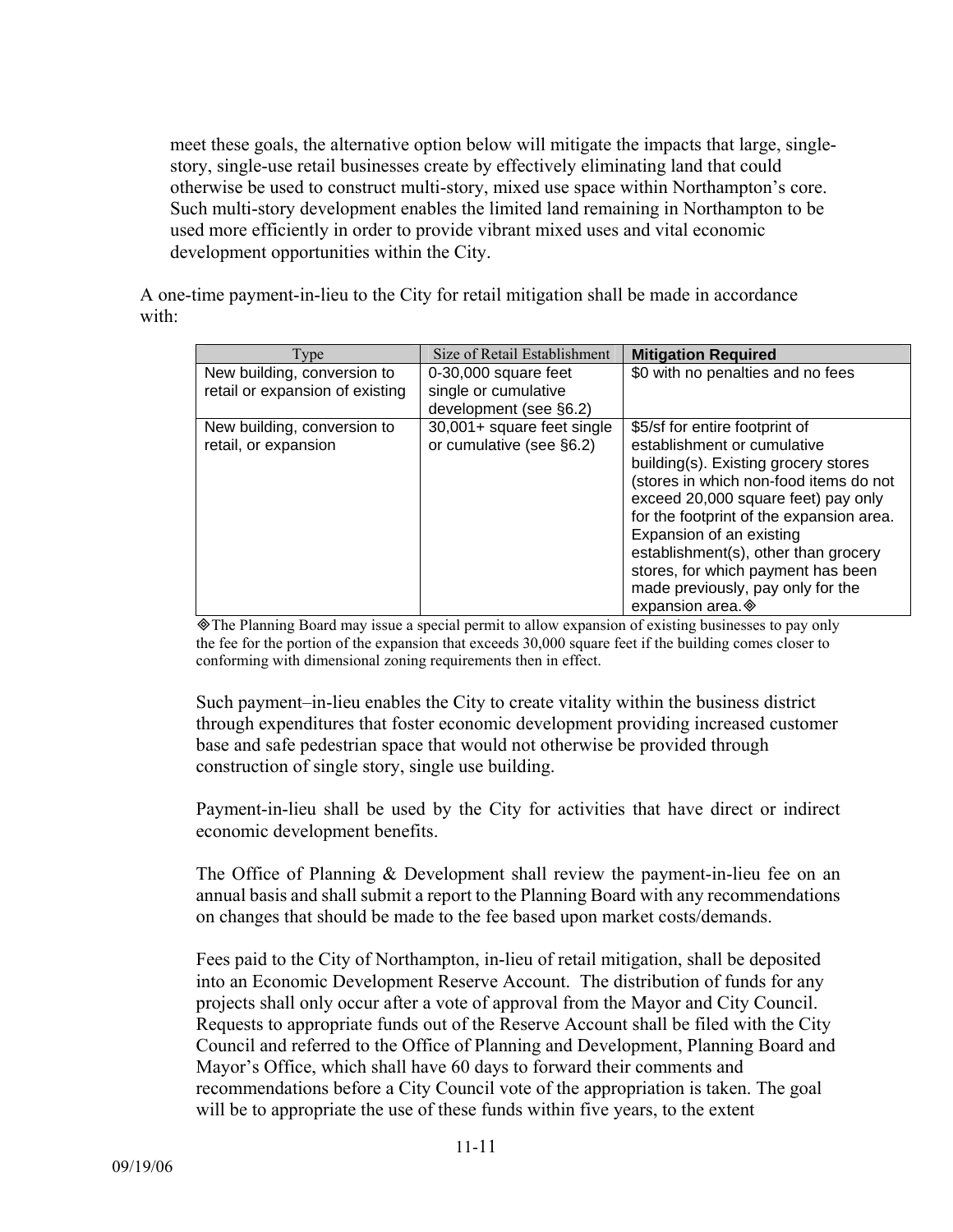practicable.

If a court invalidates any portion or uses of this fee for economic development, then the applicant must meet the alternative standard of building two-story construction.

(Amended 5/16/91, 10/6/94, 7/20/2000 (Numbering redone in section 4.0, 10.0, 11.0), 5/02/2002)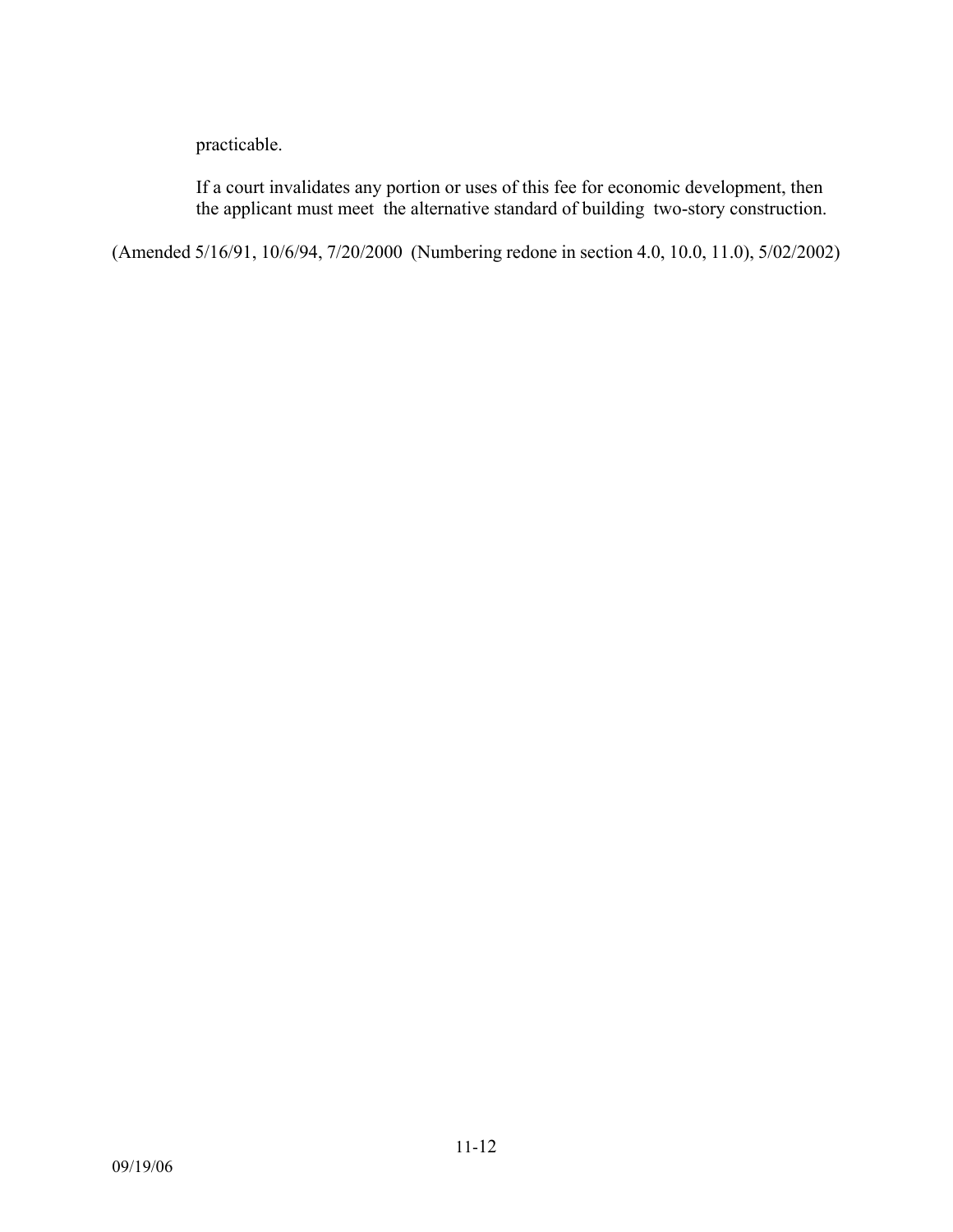### **Section 12.0: ENVIRONMENTAL PERFORMANCE STANDARDS**

**Section 12.1** Any use permitted by right, by special permit, or by special exception in any district shall not be conducted in a manner as to emit any dangerous, noxious, injurious, or otherwise objectionable fire, explosion, radioactivity or other hazard; noise or vibration; smoke, dust, odor or other form of environmental pollution; electrical or other disturbance; glare, liquid or solid refuse or wastes; conditions conducive to the breeding of insects, rodents, or other substance, conditions or element in an amount as to affect adversely the surrounding environment.

- 1. In meeting these objectives, the following general standards shall apply:
	- A. Emissions shall be completely and effectively confined within the building, or so regulated as to prevent any nuisance, hazard, or other disturbance from being perceptible (without the use of instruments) at any lot line of the premises on which the use is located.
	- B. All activities and all storage of flammable and explosive materials at any point shall be provided with adequate safety devices against fire and explosion and adequate fire-fighting and fire-suppression devices and equipment.
	- C. No emission which can cause any damage or irritation to the health of persons, animals or vegetation or which can cause excessive soiling, at any point, shall be permitted.
	- D. No discharge, at any point, into a private sewerage system, stream or the ground, of any material in such a way, or of such a nature or temperature as may contaminate any running stream, water supply or otherwise cause the emission of dangerous or objectionable elements and accumulation of wastes conducive to the breeding of rodents or insects shall be permitted.
	- E. No emission of odorous gases or odoriferous matter in such quantities as to be offensive shall be permitted.
	- F. Activities that emit dangerous radioactivity, at any point, shall be controlled in accordance with all regulations of the atomic Energy Commission.
	- G. No electrical disturbance adversely affecting the operation, at any point, of any equipment, other than that of the creator of such disturbance, shall be permitted.
	- H. No persistently loud or disruptive noise shall be allowed between the hours of 10:00 PM and 7:00 AM. All steady, non-fluctuating noise levels must meet the following standards at the property boundary (using a sound meter which meets the American National Standards Institute's Specification for Type II Sound Level Meters: S1.4- 1971.):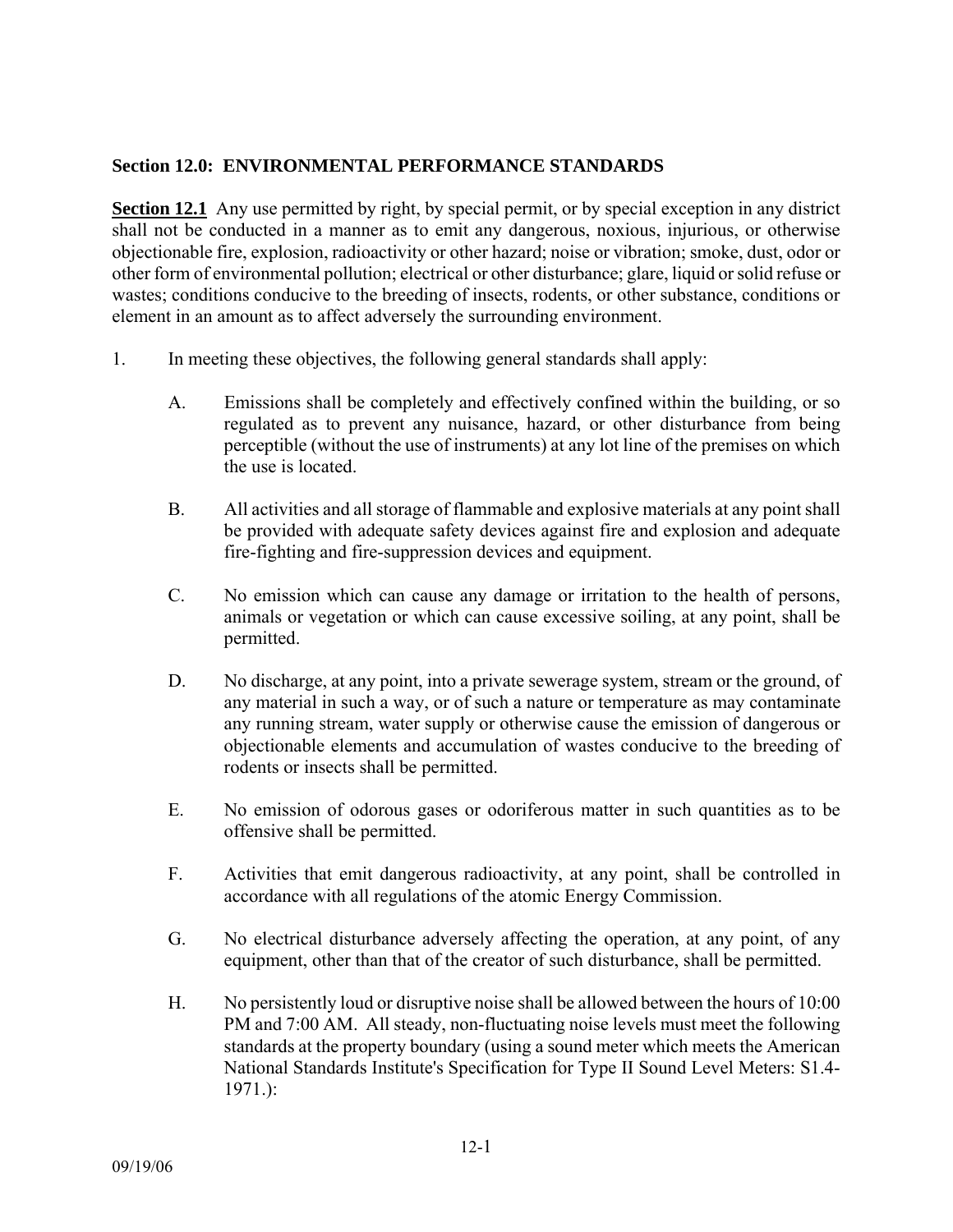| Land Uses                                         | Max. Noise (Decibels) <sup>*</sup> |
|---------------------------------------------------|------------------------------------|
| Residential (7:00 AM-10:00 PM)                    | $60$ dBA                           |
| Residential (10:00 PM-7:00 AM)                    | $50$ dBA                           |
| Business, Commercial, Institutions Mixed Use      | $65$ dBA                           |
| Business, Commercial, Institutions, Mixed Use     |                                    |
| $(10:00 \text{ PM} \text{ and } 7:00 \text{ AM})$ | $55 \text{ dBA}$                   |
| General Industrial Uses                           | $70 \text{ dB}$                    |
|                                                   |                                    |

Non-steady, fluctuating noises are subject to the same maximum noise levels as measured on an energy weighted or LEQ basis over a representative one (1) hour time period.

- 2. In enforcing these standards, permit granting authority shall call upon specified standards, technical specifications, and the technical expertise of appropriate federal, state, regional, and local agencies.
- 3. When reviewing an application for a zoning permit (see §10.2) or other zoning relief, the permit granting authority may require the submission of a statement from a qualified independent authority indicating that the proposed structure and/or use will not constitute a detriment to the community with respect to some aspect of these environmental performance standards.

(Amended 6/17/93 and 7/20/2000)

### **Section 12.2 Lighting**

1. Goals: It is the intent of this ordinance to establish light standards that result in lighting systems that are designed, constructed, and installed to control glare and light trespass, minimize obtrusive light, conserve energy and resources while maintaining safety, visibility, security of individuals and property, and curtailing the degradation of the nighttime visual environment. All standards within this section must be met unless the Planning Board explicitly grants a waiver through Site Plan Approval for lighting that does not conform to these standards. Such waivers may be granted if and only if these goals are being achieved and increased energy efficiency is achieved.

Evenly distributed lighting throughout a site will minimize impacts on surrounding neighborhoods and increases efficiency. By directing light where it is needed and only the intensity necessary to serve the intended purpose, these standards will prevent glare and its harsh shadows and blind spots.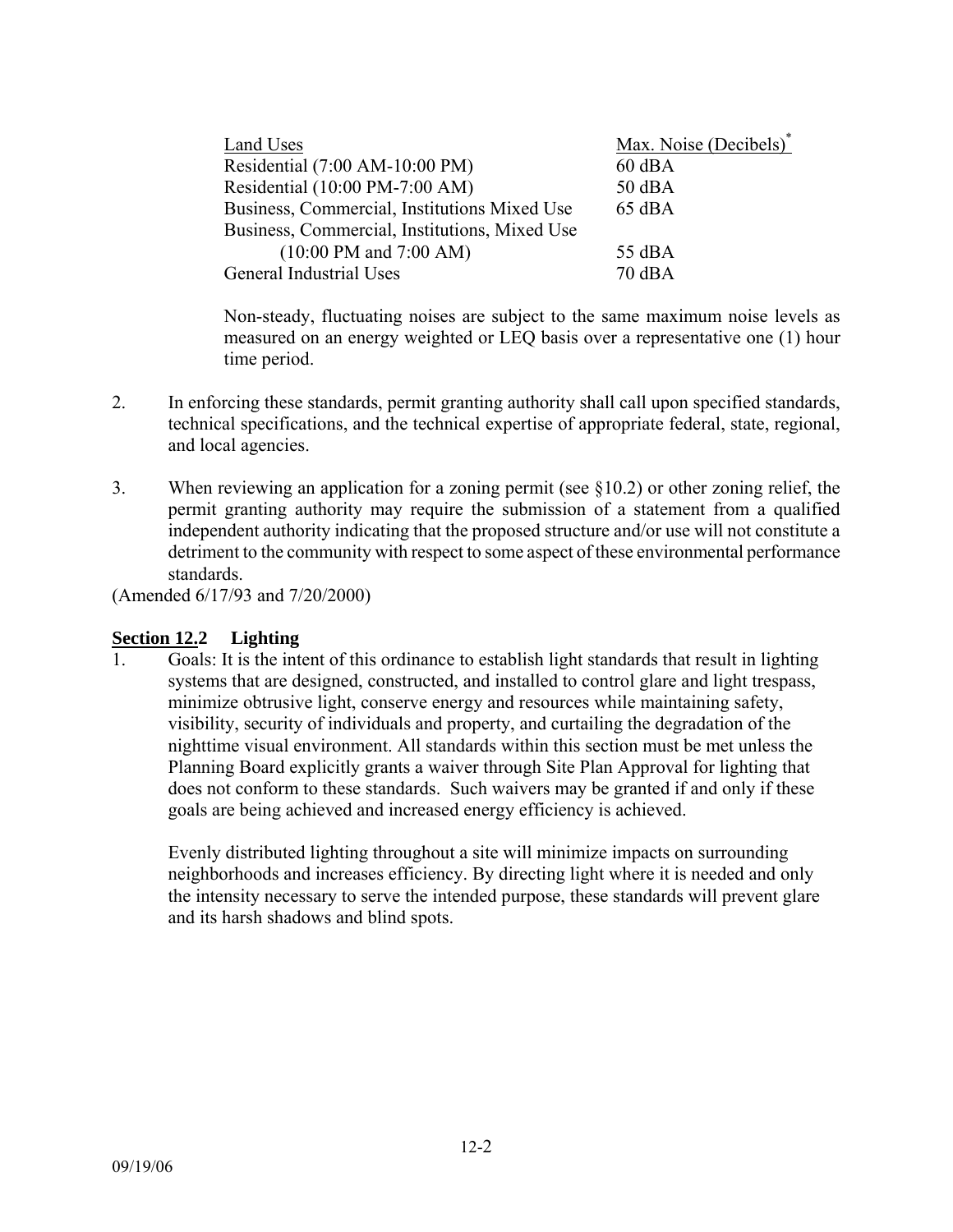### 2. Definitions:

**Cutoff (Full) Fixture** A light fixture that, by design of the housing, does not allow any light dispersion or direct glare to shine above a 90 degree or horizontal plane from the base of the fixture.



**Foot-Candle** A measurement of light that equals one lumen per square foot.

**Glare** A light source that distributes enough intensity to cause loss of visibility or discomfort. This is typically caused when a light source is greater than the surrounding light to which the eye is accustomed.

**Outdoor Light Fixtures** Permanently insta portable illuminating devices used for flood lighting, general illumination or advertisement. Such devices shall include, but are not limited to, search, spot and floodlights for buildings and structures; recreational areas; parking lot lighting; landscape lighting; billboards and other signs; street lighting; product display area lighting; building overhangs and open canopies;





# 3. Standards:

Any use permitted by zoning either by right or through any type of zoning relief in any district shall conform to the following lighting standards. All outdoor light fixtures and illuminated signs for all uses and structures within the City of Northampton shall be designed, located, installed and directed in such a manner as to prevent measurable light at the property lines and glare at any location on or off the property. If necessary, an applicant may need to provide photometric plans and/or manufacturing specification sheets to show conformance with these standards.

This standard shall be met through the following: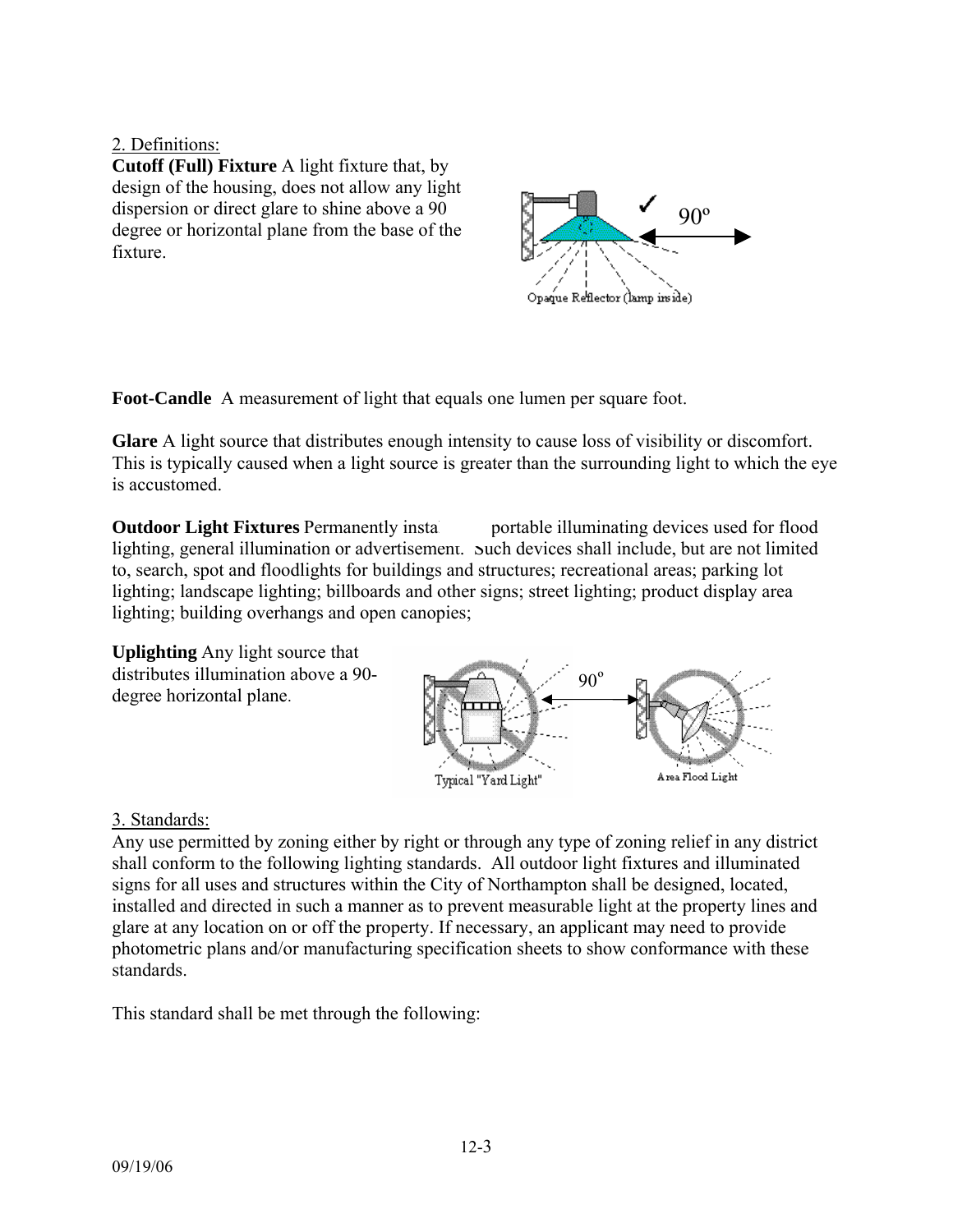All outdoor lighting shall have full cut-off type fixtures(see below). Cutoffs shall shield bulbs from visibility and may consist of internal baffles or reflectors or external panels or other mechanisms.

- 1) General site lighting shall not exceed 90º, the horizontal plane of bottom of lamp fixture. No uplighting is allowed; Parking, security and aesthetic lighting must shine downward.
- 2) Spot lights used to illuminate buildings, signs or specific site amenities/features shall be targeted on such objects so as to prevent direct uplighting. Cutoffs shall limit lighting to a 45-degree angle above the horizontal plane.
- 3) Upward search or spot lighting of the sky for entertainment or advertising purposes is prohibited.
- B. Lighting shall be shielded to prevent direct glare and light trespass and shall be contained to the target area to the extent feasible. See below for examples of appropriate fixtures.

| Fixtures with Adequate Cutoffs - ALLOWED                                                                                                                                                                                                                                                                                                                                                                                                                                                                                                                    | Light Fixtures with No Cutoff - PROHIBITED |  |
|-------------------------------------------------------------------------------------------------------------------------------------------------------------------------------------------------------------------------------------------------------------------------------------------------------------------------------------------------------------------------------------------------------------------------------------------------------------------------------------------------------------------------------------------------------------|--------------------------------------------|--|
| $\pmb{\mathsf{x}}$<br>$\pmb{\times}$                                                                                                                                                                                                                                                                                                                                                                                                                                                                                                                        | (Other than Mass Electric for public ways) |  |
| ×<br>×                                                                                                                                                                                                                                                                                                                                                                                                                                                                                                                                                      | $\pmb{\times}$                             |  |
| Fixtures with Adequate Cutoffs - ALLOWED                                                                                                                                                                                                                                                                                                                                                                                                                                                                                                                    | Light Fixtures with No Cutoff - PROHIBITED |  |
|                                                                                                                                                                                                                                                                                                                                                                                                                                                                                                                                                             | $\pmb{\times}$<br>$\pmb{\times}$           |  |
| <b>Wall Packs:</b><br>$\pmb{\times}$<br>Shielded                                                                                                                                                                                                                                                                                                                                                                                                                                                                                                            | $\pmb{\times}$<br>lun shielded             |  |
| <b>Residential Fixtures</b>                                                                                                                                                                                                                                                                                                                                                                                                                                                                                                                                 |                                            |  |
| $\pmb{\times}$<br>×<br>${\rm Post \mbox{-} style Lamp \label{c:1} and the \mbox{-} \varepsilon \mbox{-} \varepsilon \mbox{-} \varepsilon \mbox{-} \varepsilon \mbox{-} \varepsilon \mbox{-} \varepsilon \mbox{-} \varepsilon \mbox{-} \varepsilon \mbox{-} \varepsilon \mbox{-} \varepsilon \mbox{-} \varepsilon \mbox{-} \varepsilon \mbox{-} \varepsilon \mbox{-} \varepsilon \mbox{-} \varepsilon \mbox{-} \varepsilon \mbox{-} \varepsilon \mbox{-} \varepsilon \mbox{-} \varepsilon \mbox{-} \varepsilon \mbox{-} \varepsilon \mbox{-} \varepsilon \m$ | Flood light                                |  |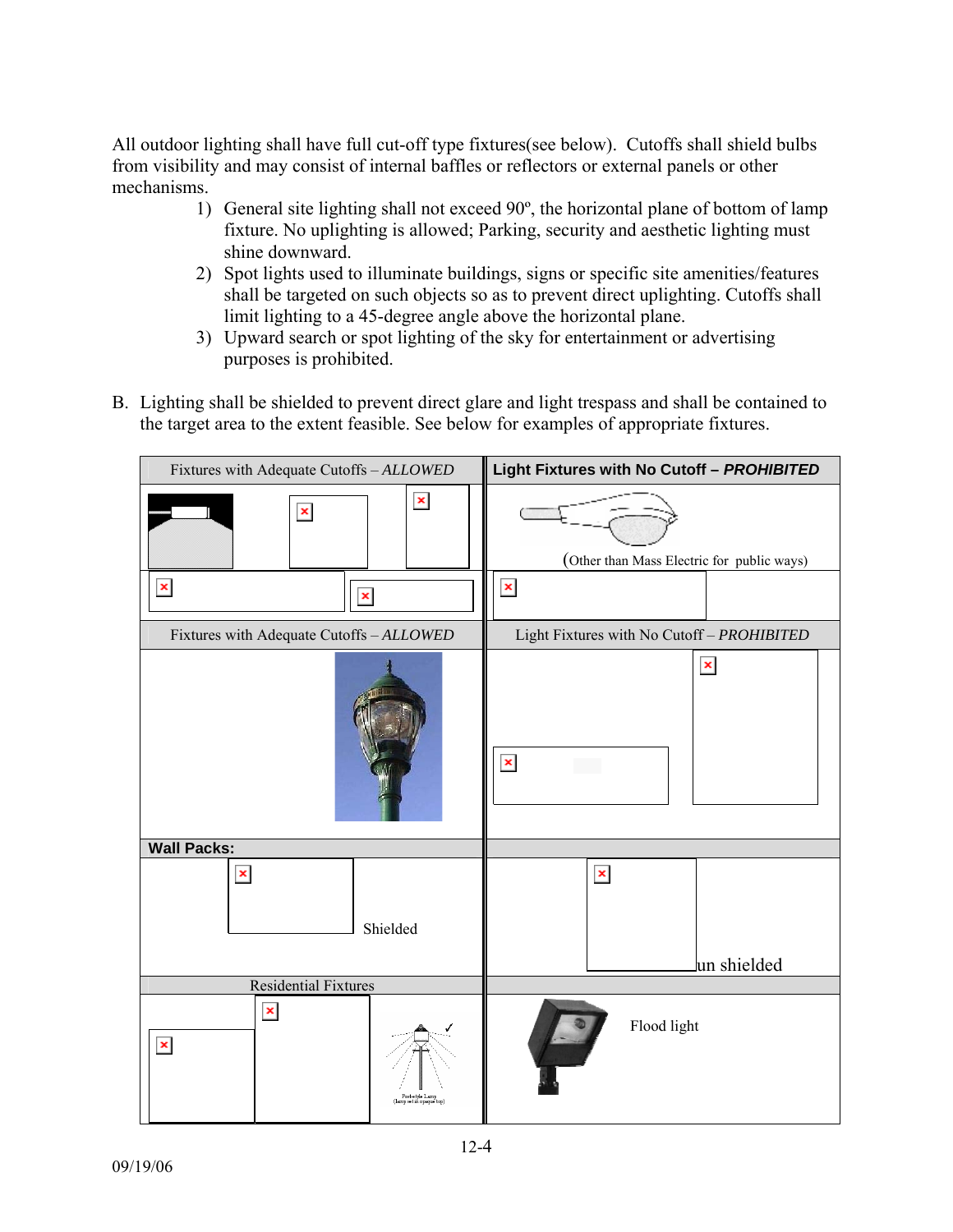Compiled by New England Light Pollution Advisory Group & International Dark-Sky Association.

 Luminaires with no cut off fixture used for mixed use or non-residential uses may be allowed through a Site Plan Approval from the Planning Board only when it is shown that a low level wattage (8,000 lumens or less) is to be used, no glare will be present on streets or on adjoining properties and standards in §F below will be met. This may be appropriate for decorative purpose within neighborhoods or the Central Business or General Business Districts.

 Lights or luminaires without cutoffs may be used on or around residential structures if bulbs used do not exceed 100W incandescent or the equivalent fluorescent (not to exceed 25W) or other type bulb and light glare will not be directed offsite.

- C. Floodlighting for residential purposes should only be used with sensors and must be shielded to prevent glare for drivers and pedestrians, light trespass beyond the property line, and light above a 90º horizontal plane.
- D. Light trespass beyond the property line, and light above a 90<sup>°</sup> horizontal plane is prohibited.
- E. All non-essential lighting, including display, parking, and sign lighting shall be turned off after business hours, leaving only the lighting necessary for site security

| $\frac{1}{2}$<br>.     |                                      |                                             |                                               |  |
|------------------------|--------------------------------------|---------------------------------------------|-----------------------------------------------|--|
| <b>Zoning District</b> | <b>Maximum</b><br><b>Foot Candle</b> | <b>Site Average #</b><br><b>Foot Candle</b> | <b>Foot Candle at</b><br><b>Property Line</b> |  |
| RR/SR/SC               |                                      | ΝA                                          |                                               |  |
| URA/URB/URC            |                                      |                                             |                                               |  |
| GB/NB/CB/PV            |                                      |                                             |                                               |  |
| HB                     |                                      | 2.5                                         |                                               |  |
| GI&SI                  |                                      |                                             |                                               |  |

### F. Site Lighting Output Standards by district:

aStandard for Averaging as established by the Illuminating Engineering Society of North America.

- G. Lighting directed on buildings and wall signs shall conform to these output standards for Commercial Uses. (Maximum foot-candles shown for various surface coloring/texture). These standards are in addition to those designated in subsection "F" above and shall not result in lighting that exceeds those allowed on the site as described in subsection "F".
- H.

| <b>Surface types</b>        | <b>Adjoining Residential</b><br><b>Districts</b> | <b>Business Districts</b> |
|-----------------------------|--------------------------------------------------|---------------------------|
| Light (reflective) surfaces | 5 footcandles                                    | 15 footcandles            |
| Medium-light surfaces       | 10 footcandles                                   | 20 footcandles            |
| Medium-dark surfaces        | 15 footcandles                                   | 30 footcandles            |
| Dark (absorbing) surfaces   | 20 footcandles                                   | 50 footcandles            |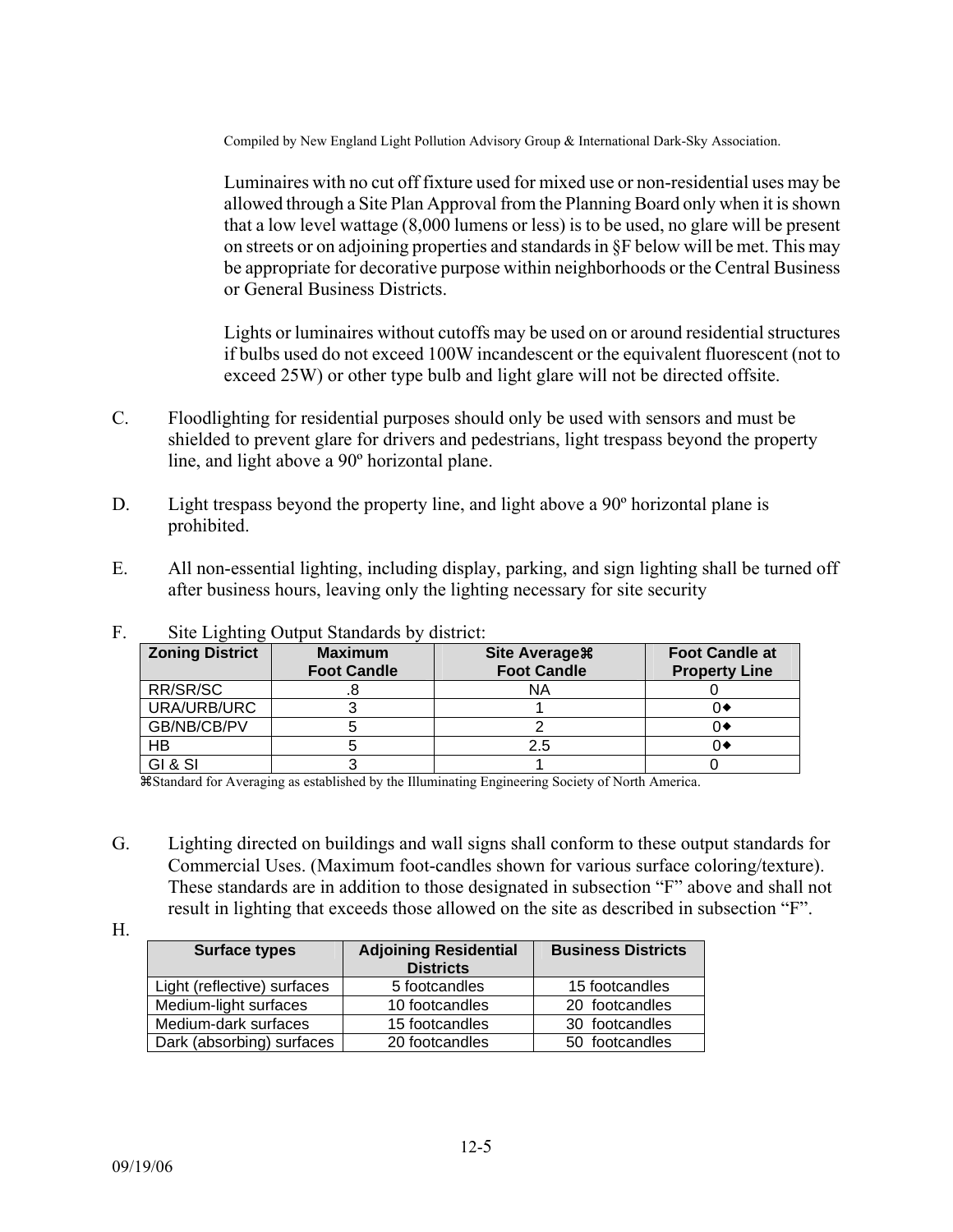- I. Pole heights shall be a maximum of 25'in parking lots for commercial and industrial uses within commercial and industrial parking lots and along streets. The maximum height in the Central Business District, General Business, and Neighborhood Business Districts and in all residential districts shall be 16'. Greater pole heights may be allowed with Site Plan Approval from the Planning Board. Lamp wattage should be lower on poles that are lower heights.
- J. Pole Heights for streets shall not be greater than 25' in commercial areas and 16' for new residential streets, unless exempt public ways. Street Lights shall conform to the pole standards above and shall conform to these light output standards: Commercial streets average between .8 foot-candles to 1 footcandle; Local and collector streets average .3 foot-candles to .8 footcandles.
- K. Signs should be illuminated from the top or internally illuminated. Internal illumination is allowed so long as it does not cause light to be directed upward or off



the property boundaries and conforms to other standards herein. See also subsection "F" above.

- L. Energy efficiency- The city encourages the use of energy efficient lamps for all outdoor applications. Mercury Vapor and Incandescent lighting fixtures, except for single-family, two-family and three-family uses, are prohibited because they are the least energy efficient and contain elements harmful for the environment. In order of preference, the following represent lamp types that are recommended:
	- 1) Compact Fluorescent/White Light.
	- 2) Low Pressure Sodium. Though these lamps may not provide accurate color rendering, they are appropriate for roadways, walkways, parking areas, and security lighting.
	- 3) Metal Halide and Fluorescent Lamps when appropriate controls are used to ensure compliance with the standards within this ordinance.
	- 4) High Pressure Sodium.
- 4. Exemptions.
- A. Permanent outdoor light fixtures lawfully installed prior to and operable on the effective date of the requirements in this ordinance must not create glare nor be visible from a residential structure in a residential zone on another property. Existing fixtures installed in accordance with criteria in affect in March, 2006, however, are exempt from new requirements herein.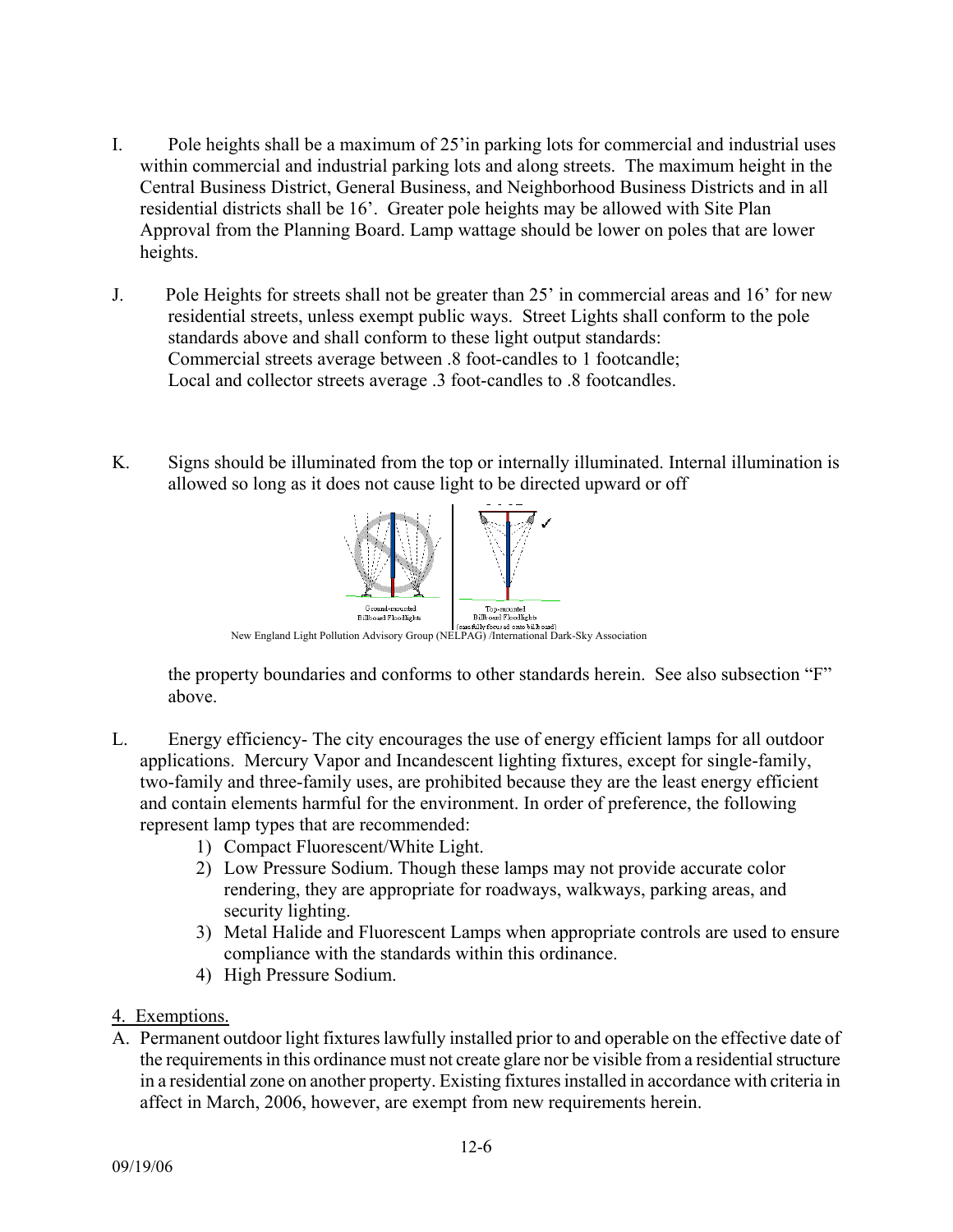- B. All replacement of outdoor lighting fixtures, as of the date of adoption, shall be subject to the provisions of this ordinance.
- C. Airport operations lighting and aircraft navigational beacons as established by the Federal Aviation Administration are permanently exempt from these provisions. All other airport outdoor lighting must conform to the intent of this ordinance.
- D. Festivals/fairs that require the use of temporary outdoor lighting fixtures are exempt except that permanent installations at dedicated sites must conform to the requirements of this ordinance.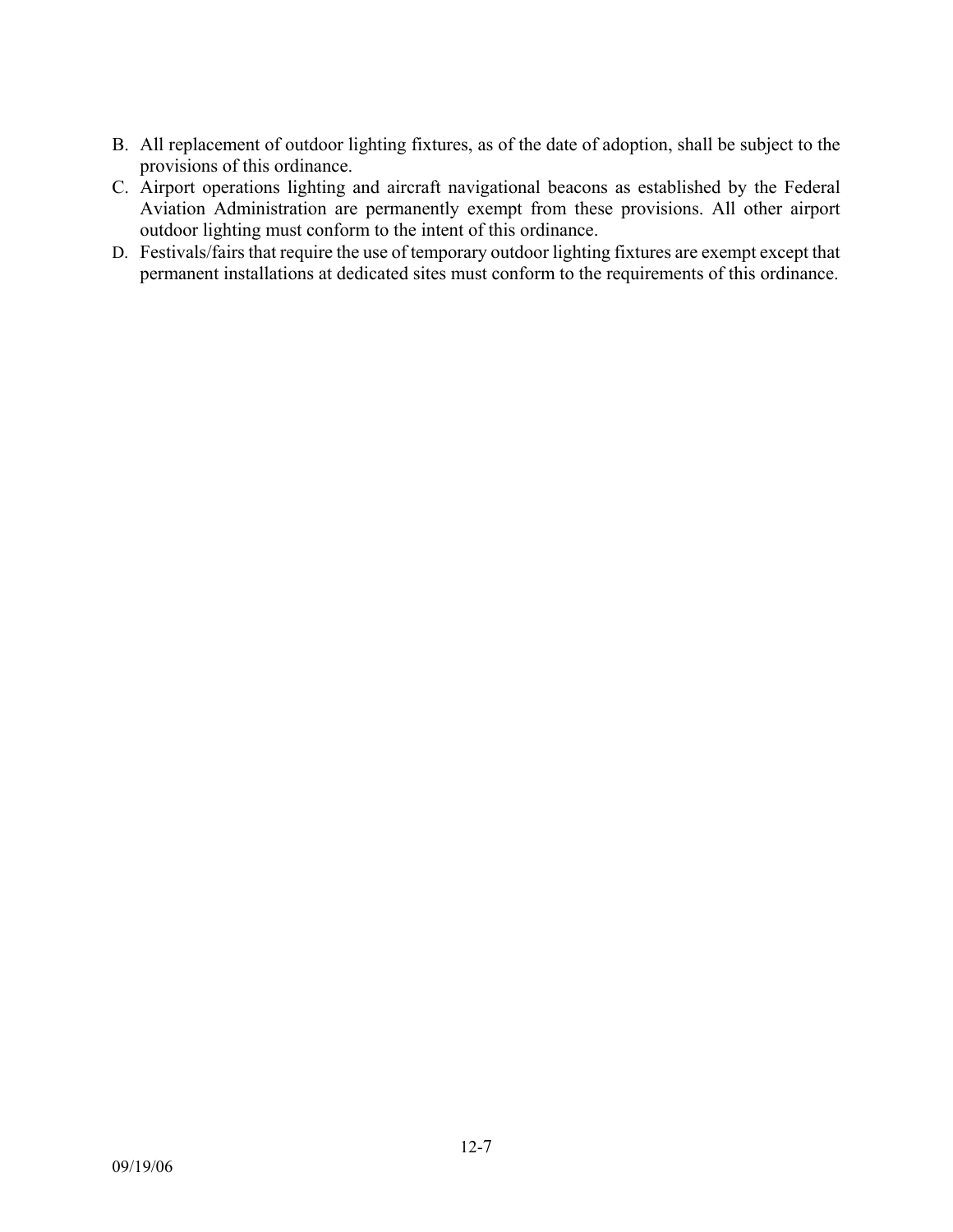# **Section 13.0: SPECIAL CONSERVANCY DISTRICT**

**Section 13.1** The purposes of this district are:

- 1. To protect the public health and safety, persons and property against the hazards of seasonal and periodic flooding;
- 2. To protect the entire community from individual choices of land use and development which require subsequent public expenditures for public works and disaster relief;
- 3. To provide that lands in the City of Northampton subject to seasonal or periodic flooding as described hereinafter, shall not be used for residential or other purposes in such a manner as to endanger the health or safety of the occupants thereof;
- 4. To assure the continuation of the natural flow pattern of the water courses within the City of Northampton in order to provide safe and adequate floodwater storage and conveyance capacity, to protect persons and property against the hazards of flood inundation, including damage from erosion and increased flood heights and velocities;
- 5. To protect, preserve and maintain the water table and water recharge areas with the City so as to preserve present and potential water supplies for the public health and safety of the residents of the City of Northampton;
- 6. To provide for the continued functioning of the river flood plain/wetlands as a natural system. The object and required is to avoid activities in the flood plain/wetlands which would interfere with natural food chains that support a myriad of living things recognizing that they serve mankind and all other life in assimilating waste, producing food, conserving water, and maintaining stability which has been called the balance of nature. Proper use of the flood plain/wetlands is considered to be such as would secure these benefits to all its users.

**Section 13.2** The Special Conservancy District shall generally cover the majority of the area contained within the flood plain of the Connecticut River, and is specifically that area show as "SC" on the Zoning Map of the City of Northampton.

**Section 13.3** Land in the Special Conservancy District may be used for the purposes permitted in the district as set forth in the Table of use Regulations. Where such uses are allowed by special permit, the conditions of Section 13.4 and 13.5 shall apply.

**Section 13.4** The Planning Board is the Special Permit Granting Authority for all permits under this chapter. The Planning Board shall send copies of the application for the special permit and accompanying plans to the Building Commissioner, Board of Health and the Conservation Commission for their recommendations. The Planning Board shall not act until thirty (30) days after it sends copies of the application to the reviewing agencies. The Planning Board shall give due consideration to all recommendations and, where its decision differs from the recommendations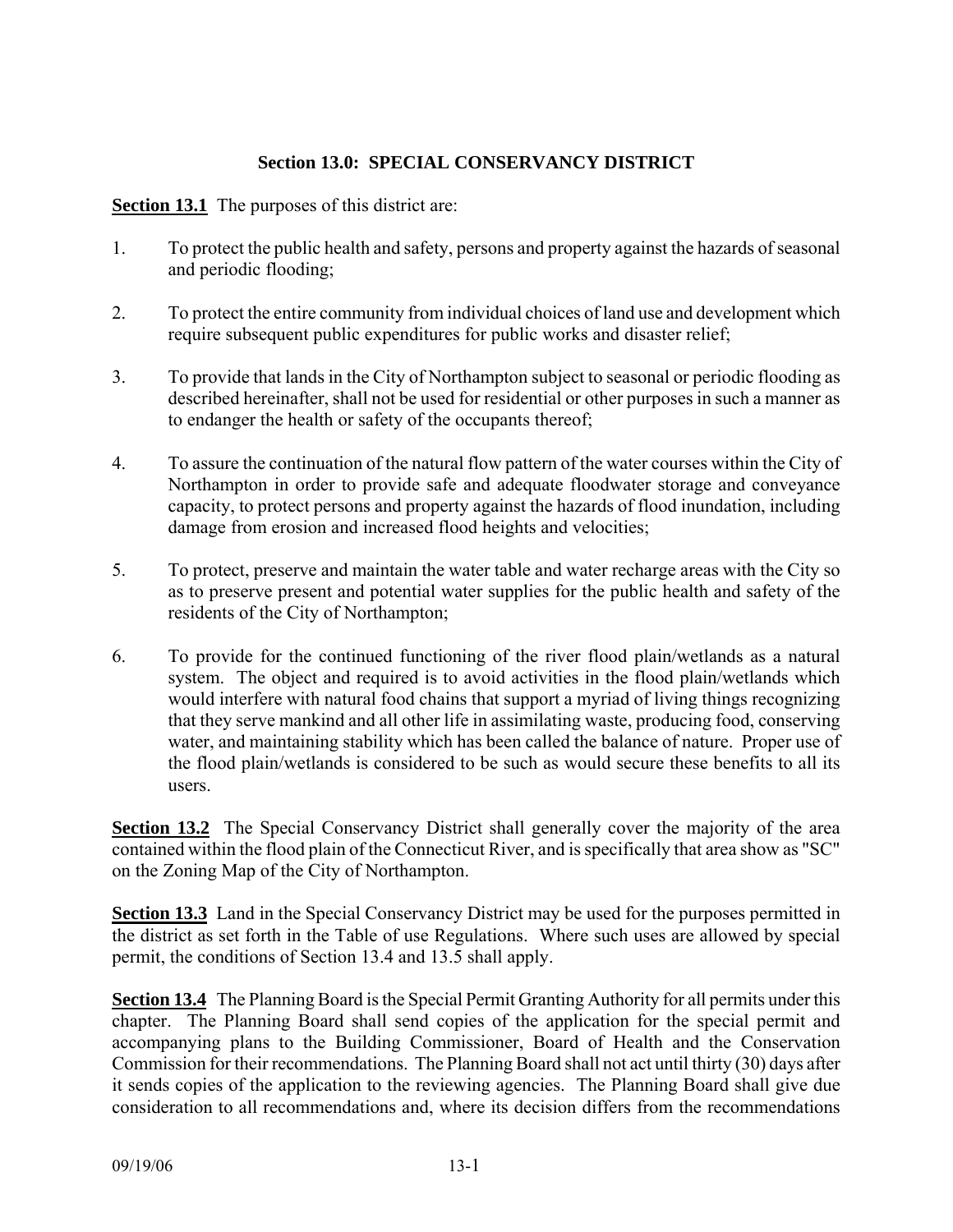received, shall state the reasons therefor in writing.

The Planning Board may, as a condition of approval, require that effective notice be given to prospective purchasers of past flooding of said premises and the steps undertaken to alleviate the effects of the same.

(Amended 10/6/94)

**Section 13.5** The application for a special permit for a use in the Special Conservancy District shall include a site plan, in accordance with the standards in §11.1. In addition to the requirements of §10.1:

- 1. The site plan shall show elevation above mean sea level of the basement, first floor, ground elevation, and 100 year floodplain level, and documentation that the project complies with all of the criteria of §13.6.
- 2. For all structures where any part of the structure will be below the floodplain elevation the applicant shall provide certification from a registered professional engineer or architect that the building is designed, constructed, and anchored to prevent flotation, collapse, or lateral movement of the structure during flooding. This requirement shall not apply to structures accessory to residential uses and structures used for agriculture, horticulture and floriculture where those structures are built with concrete frost and foundation walls that extend at least six inches above the 100 year floodplain and where the walls are built to allow flow of water on both sides of the concrete wall in accordance with the state building code (wet floodproofing).
- 3. For Special Permit applications for any use other than structures accessory to residential structures containing one to three dwelling units and structures used for agriculture, horticulture and floriculture the requirement for a  $1" = 40'$  site plan with contours may not be waived unless the entire project is above the 100 year floodplain.
- 4. A statement indicating what other permits or approvals are required or have been obtained from State and/or Federal agencies. (Amended 5/16/91)

**Section 13.6** The following conditions shall apply for the development of any portion of land within the SC District that is at or below the 100 year floodplain:

- 1. The floor of the basement, or if none, the lowest floor of new construction of structures for residential uses shall be at or above the 100 year flood elevation.
- 2. The floor of the basement, or if none, the lowest floor of new construction of structures for non-residential uses shall be at or above the 100 year flood elevation or flood-proofed to the 100 year flood elevation.
- 3. All structures shall be so designed, constructed, and secured to prevent flotation, collapse, or lateral movement of the structure during flooding, and to be consistent with the need to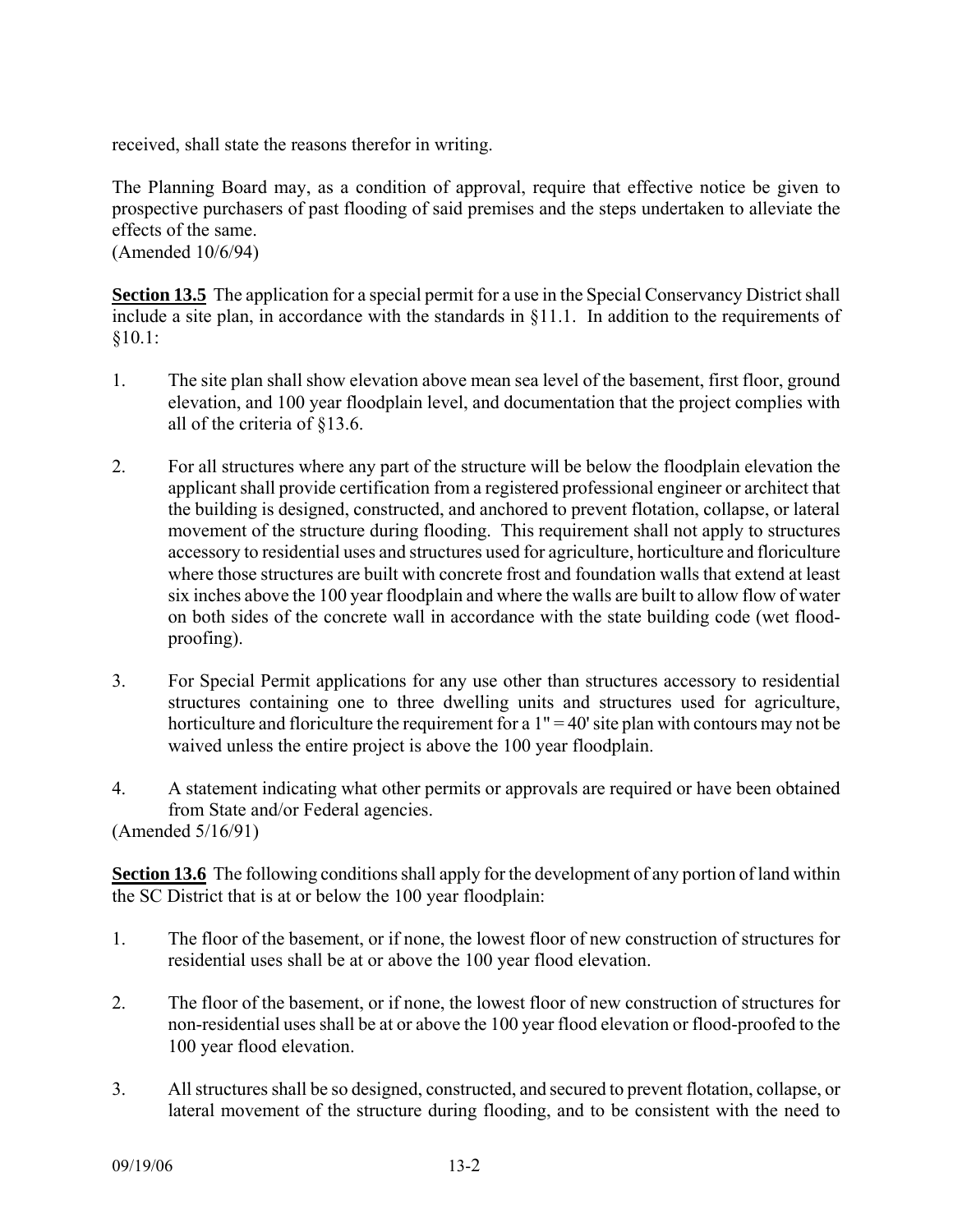minimize flood damage.

- 4. There shall be no danger of pollution to public or on-site water supply facilities due to the location or elevation of the building, filling of the area, infiltration of flood waters, or for other reasons.
- 5. Utilities shall be so located and constructed as to minimize or eliminate flood damage.
- 6. Adequate methods shall be provided for the periodic disposal of sewage, refuse and other wastes resulting from the uses permitted on the site.
- 7. Where the topography and soil conditions permit, adequate drainage shall be provided so as to minimize flood damage.
- 8. Safe vehicular and pedestrian movement to, over, and from the premises should be provided with the exception that all roads and driveways shall be at or near grade level to prevent unwarranted diking.

(Amended 10/6/94)

**Section 13.7** No occupancy permit shall be issued until the Building Commissioner has received a certified plan showing the foundation and floor elevations, grading of the premises, elevations of the completed construction, and all elevations of the various elements that make up the sewage disposal system, and stating that all requirements of all permits obtainable at the time have been satisfied. (Amended 10/6/94)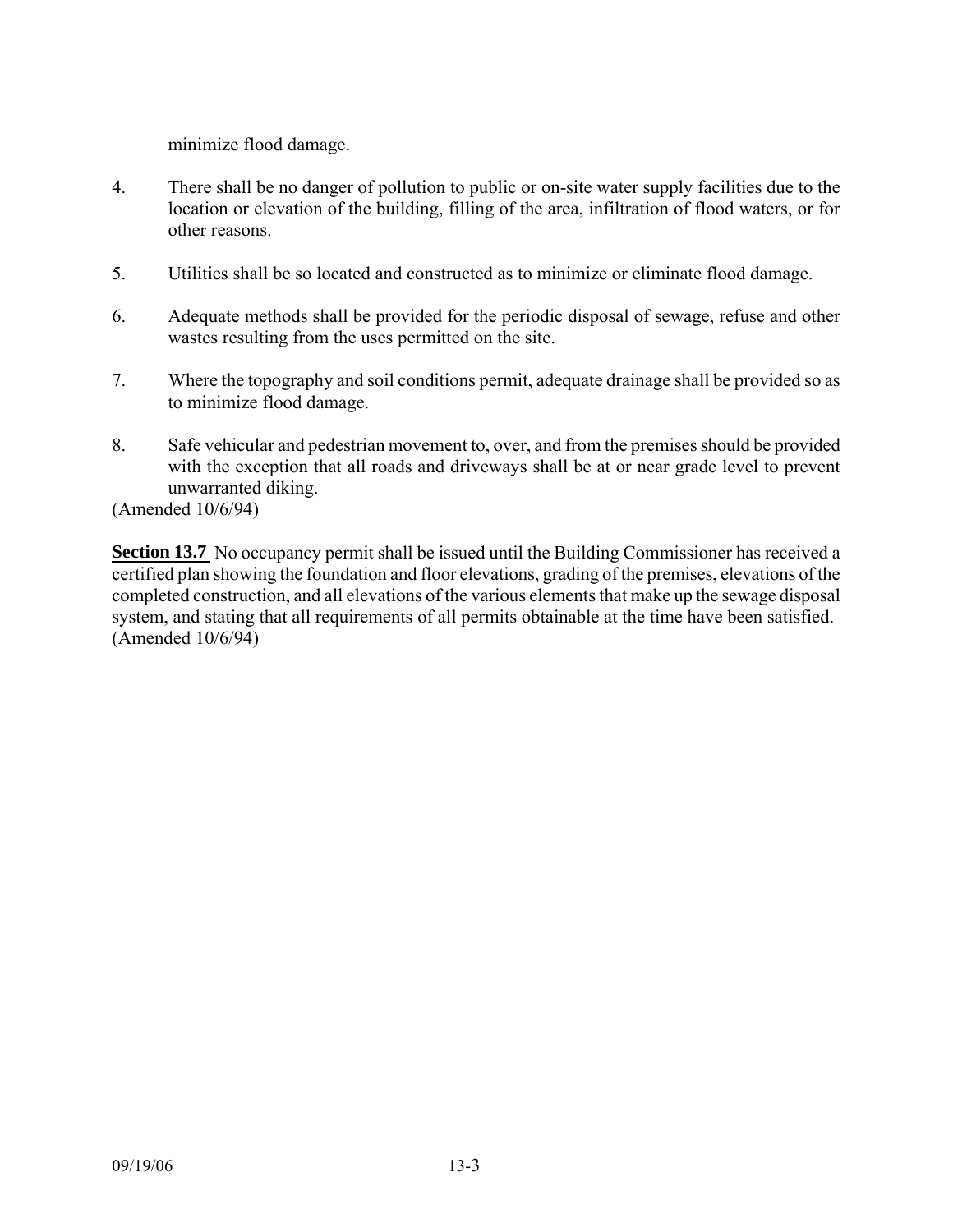## **Section 14.0: WATERSHED PROTECTION DISTRICT**

**Section 14.1** The purpose of this district is:

- 1. To preserve and protect the streams and other watercourses in the City of Northampton and their adjoining lands;
- 2. To protect the health and safety of persons and property against the hazards of flooding and contamination, as specified in Section 13.1;
- 3. To preserve and maintain the ground water table for water supply purposes, and protection of adequate base flows of streams and rivers;
- 4. To protect the community against the detrimental use and development of lands adjoining such watercourses;
- 5. To conserve the watershed areas of the City of Northampton for the health, safety, and welfare of the public.

**Section 14.2** The Watershed Protection District is superimposed over any other district established by this Ordinance. The rules for this superimposed district shall be in addition to, rather than in place of, the rules for such other districts. The boundaries of the district shall be as shown in the Zoning Map of the City of Northampton. The boundary of the Watershed Protection District shall be interpreted as set forth in Section 3.6.

**Section 14.3** Municipal use, such as waterworks, pumping stations and parks, is permitted under this section. Land in the Watershed Protection District may be used for any purpose otherwise permitted in the underlying district except that:

- 1. No structure intended for human occupancy or use on a permanent basis having water and sewerage facilities and no other building, wall, dam or structure shall be erected, constructed, substantially improved, or moved for any purpose unless a special permit or site plan as specified within §5.2 Table of Uses from the Planning Board is issued.
- 2. The dumping or filling of any earth material in excess of 50 cubic yards within the Watershed Protection District is prohibited unless a special permit from the Planning Board is issued.

(Amended 10/6/94)

**Section 14.4** The Planning Board shall send copies of the application for the special permit and accompanying plans to the Building Commissioner, Board of Health and the Conservation Commission for their recommendations. The Planning Board shall not act until thirty (30) days after it sends copies of the application to the reviewing agencies. The Planning Board shall give due consideration to all recommendations and, where its decision differs from the recommendations received, shall state the reasons therefor in writing. (Amended 10/6/94)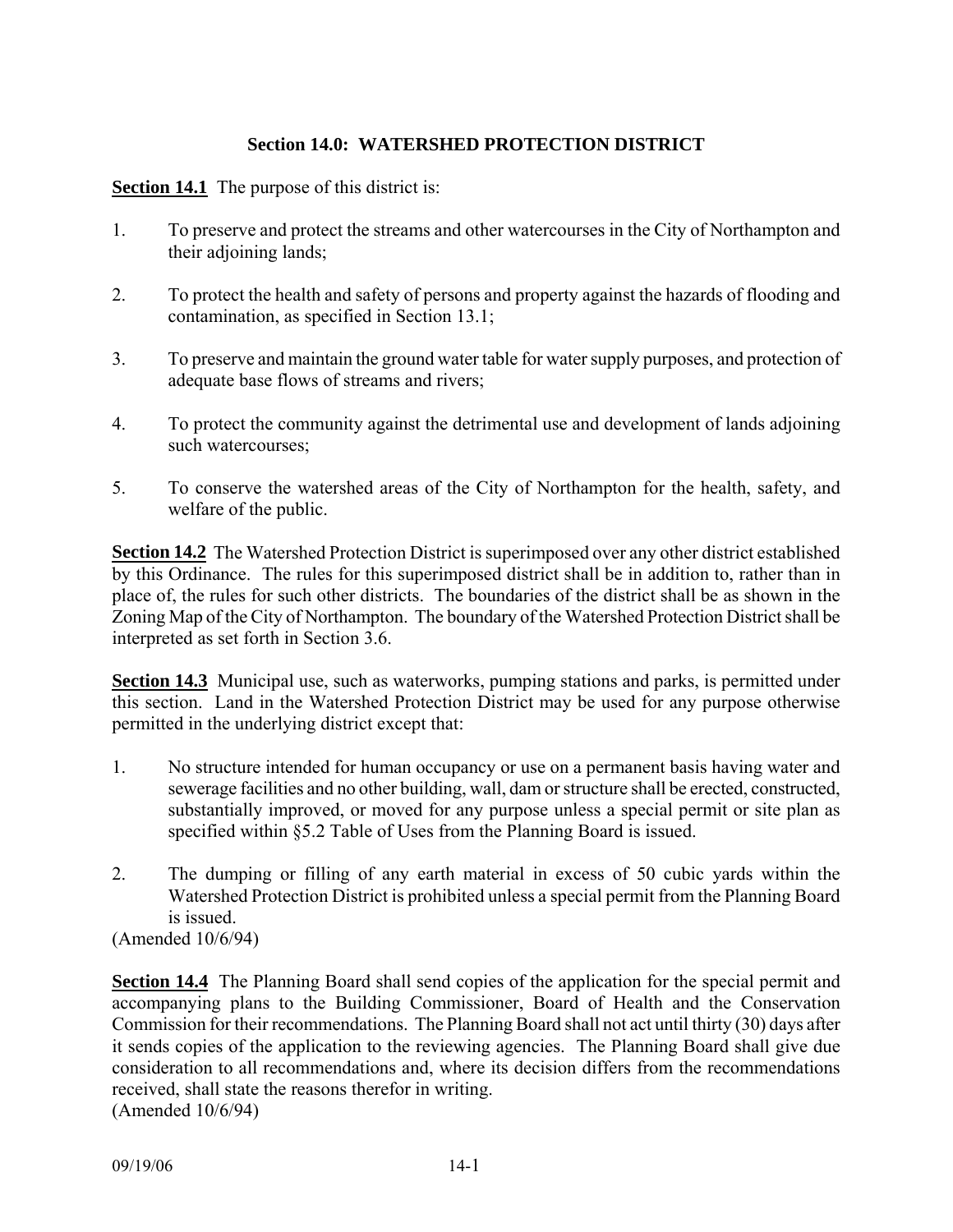**Section 14.5** The application for a special permit for a use in the Watershed Protection District shall include a site plan, in accordance with the standards in §11.1. In addition to the requirements of §10.1, the site plan shall include the following:

- 1. The elevation above mean sea level of the basement, first floor, ground elevation, and 100 year floodplain level, and documentation how the project complies with all of the criteria of §14.6.
- 2. For all structures where any part of the structure will be below the floodplain elevation the applicant shall provide certification from a registered professional engineer or architect that the building is designed, constructed, and anchored to prevent flotation, collapse, or lateral movement of the structure during flooding. This requirement shall not apply to structures accessory to residential uses and structures used for agriculture, horticulture and floriculture where those structures are build with concrete frost and foundation walls that extend at least six inches above the 100 year floodplain and where the walls are built to allow flow of water on both sides of the concrete wall in accordance with the state building code (wet floodproofing).
- 3. For Special Permit applications for any use other than structures accessory to residential structures containing one to three dwelling units and structures used for agriculture, horticulture and floriculture the requirement for a  $1" = 40'$  site plan with contours may not be waived unless the entire project is above the 100 year floodplain.
- 4. A statement indicating what other permits or approvals are required or have been obtained from State and/or Federal agencies.
- 5. Where Federal Flood Insurance Rate Maps do not indicate a base flood elevation, data from alternative sources shall be included in order to help determine that elevation. (Amended 5/16/91)

**Section 14.6** The following conditions shall apply for the development of any portion of land within the Watershed Protection Overlay District that is at or below the 100 year floodplain:

- 1. The lot(s) shall be served by a public water system, designed so as to minimize or eliminate infiltration of flood waters into that system,
- 2. If the lot(s) is to be served by a public sewerage system, the sanitary system shall be designed to minimize or eliminate infiltration of flood water into the system and discharges from the system into flood waters.
- 3. If the lot(s) is to be served by an on-lot septic system, the following conditions shall apply in addition to those otherwise listed in this section:
	- A. On-lot septic systems shall be located and designed so as to avoid damage to systems by flood waters or infiltration of flood waters into the system and to avoid discharges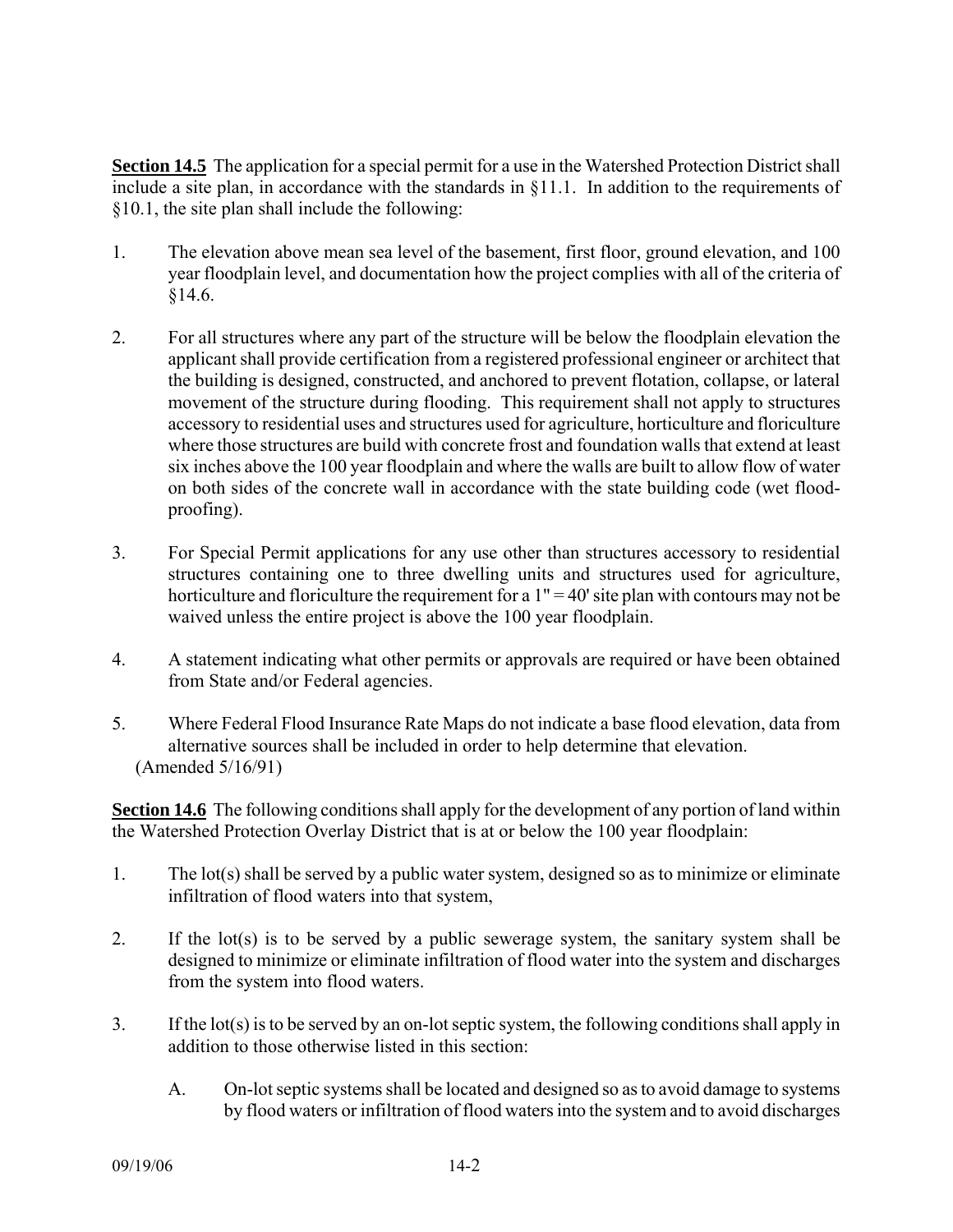from the systems during flooding.

- B. All on-lot septic systems shall comply with the requirements of the Northampton Board of Health and State Sanitary Code in regard to percolation testing and leaching area location.
- C. The leaching area designed for use, as well as a reserved area for future expansion shall be plotted with dimensions on the plan submitted. The leaching area shall not be constructed within seventy-five (75) feet of the mean high water mark.
- 4. A. If the basement floor level is below the one hundred year flood elevation and affords the possibility of human occupancy at some future date, although not originally intended, the foundation shall be sealed by a water resistant sealer and adequate perimeter drainage shall be installed to withstand or reduce the effect of pressure and seepage. Furnace and utilities are to be protected from the effects of water damage by seepage or flooding.
	- B. In the case of new construction or substantial improvement to a structure for residential uses, the floor of the basement, or if none, the lowest floor of the construction, shall be at or above the 100 year flood elevation.
	- C. In the case of new construction or substantial improvement of structures for nonresidential uses, other than accessory structures, the floor of the basement, or if none, the lowest floor of the structure, shall be at or above the 100 year flood elevation or shall be flood-proofed to the one hundred year flood elevation.
	- D. Accessory structures shall be designed so as to provide adequate anchoring and foundation construction so as to minimize any flood damage to the structure.
- 5. A. Utilities, other than water and sewerage heretofore referred to, shall be located and constructed so as to minimize or eliminate flood damage to them.
	- B. Adequate methods shall be provided for the periodic disposal of sewage, refuse and other wastes resulting from the uses permitted on the site. Where the topography and soil conditions permit, adequate drainage shall be provided so as to minimize flood damage.
	- C. The applicant shall show that the proposed development will not endanger health and safety, including safety of gas, electricity, fuel, and other utilities from breaking, leaking, short circuiting, grounding, igniting or electrocuting; obstruct or divert flood flow; substantially reduce natural flood water storage capacity; or increase storm water run-off velocity so that water levels on other land are substantially raised or the danger from flooding increased.
- 6. Safe vehicular and pedestrian movement to, over, and from the premise should be provided with the exception that all roads and driveways shall be at or near grade level to prevent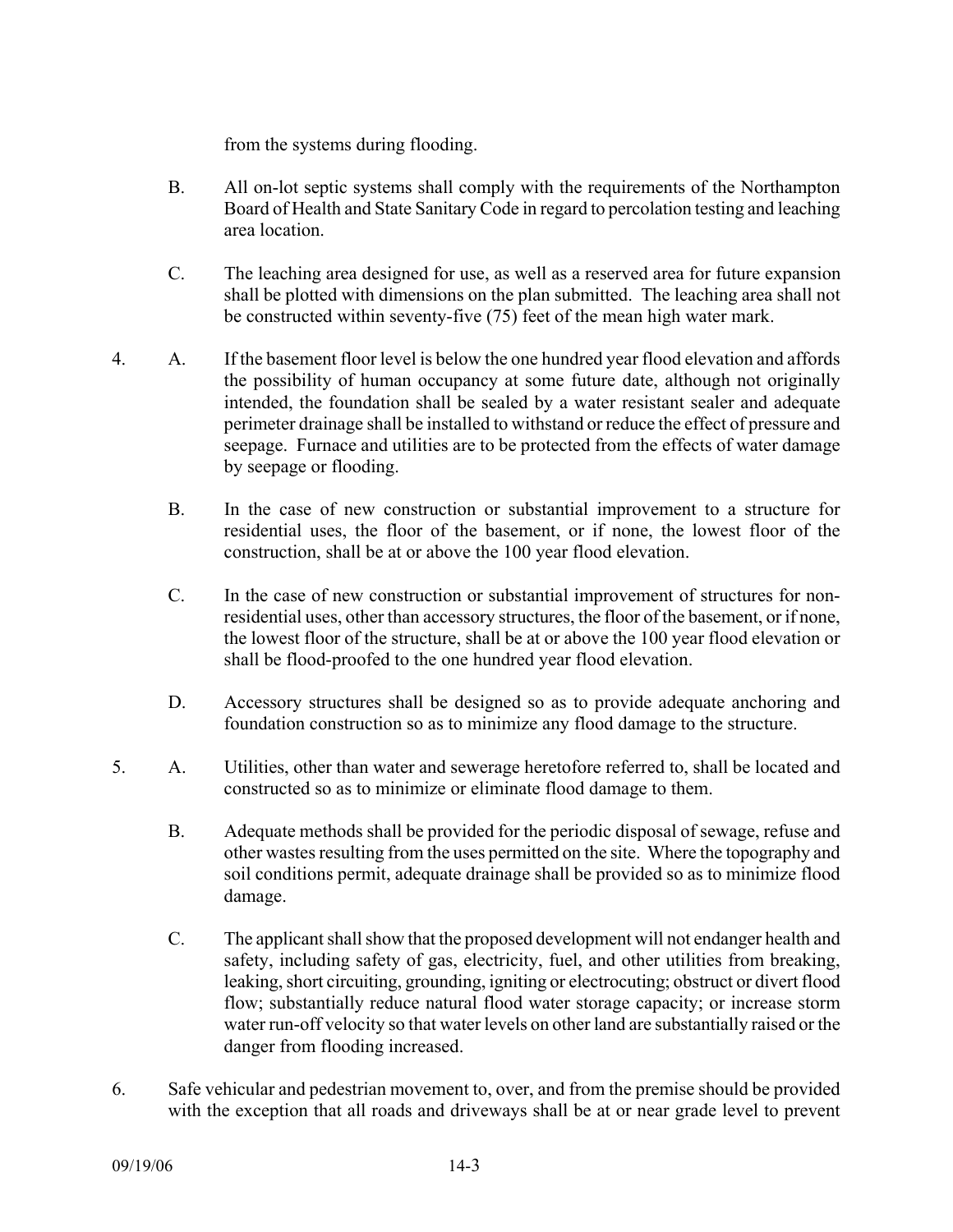unwarranted diking. (Amended 10/6/94)

**Section 14.7** The Board may, as a condition of approval, require that effective notice be given to prospective purchasers, by signs or otherwise of past flooding of said premises, and the steps undertaken by the petitioner or his successor in title to alleviate the effects of the same. (Amended 10/6/94)

**Section 14.8** No occupancy permit shall be issued until the Building Commissioner has received a certified plan showing the foundation and floor elevations, grading of the premises, elevations of the completed construction, and all elevations of the various elements that make up the sewage disposal system, and stating that all requirements of all permits obtainable at the time have been satisfied. (Amended 10/6/94)

**Section 14.9** The portion of any lot in the District may be used to meet the area and yard regulations for the District in which the remainder of the lot is situated, provided that no more than fifty (50) percent of the lot area is within the Watershed District.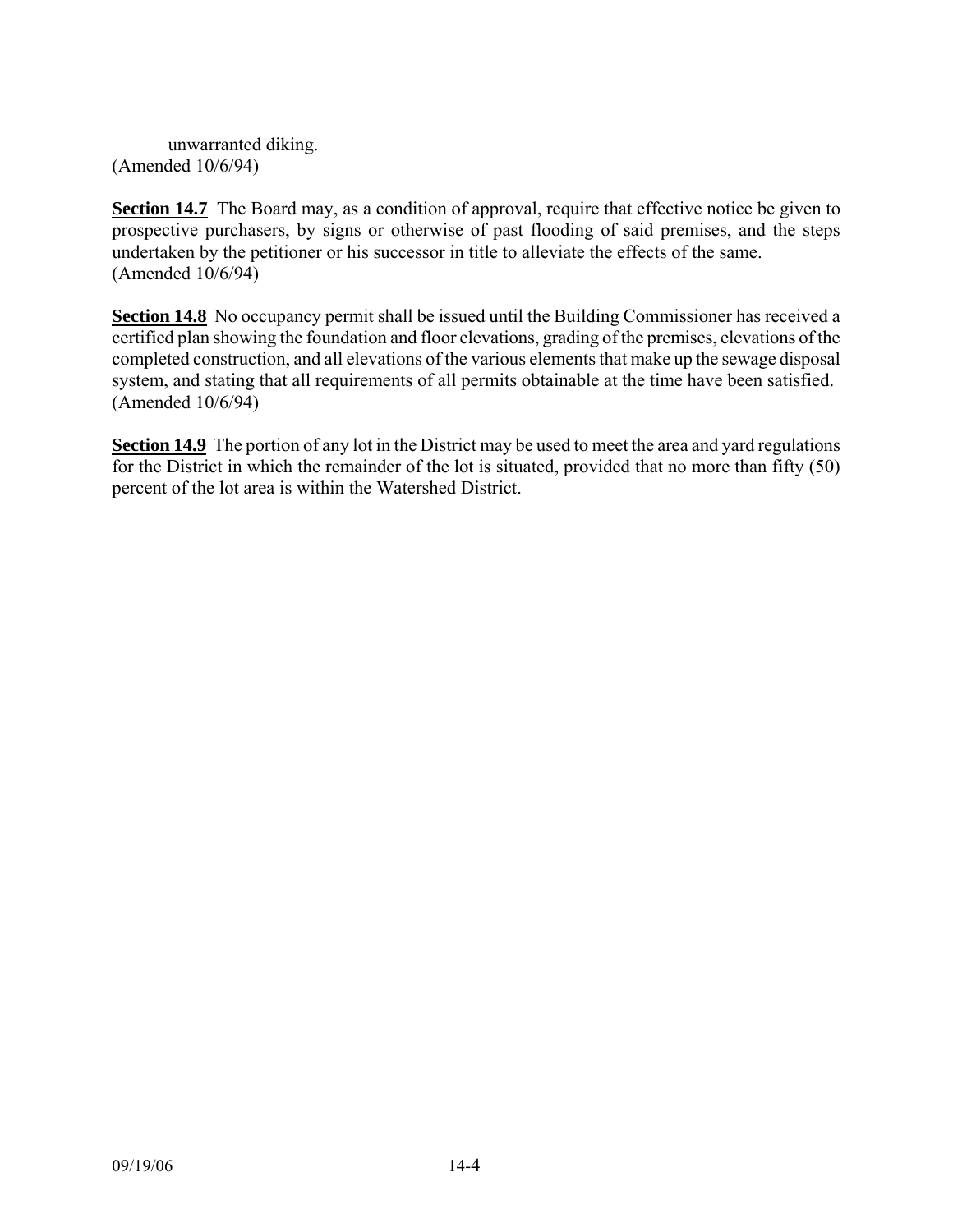# **Section 15.0: AMENDMENT AND VALIDITY**

**Section 15.1 Amendment.** This Ordinance may be amended from time to time in accordance with Section 6 of the Zoning Act. During the amendment procedure, subdivision plans in process or review by the Planning Board under the Subdivision Control Law shall be subject to the provisions of the Zoning Act.

**Section 15.2 Validity.** The invalidity, unconstitutionality, or illegality of any provision of this Ordinance or boundary shown on the Zoning Map shall not have and effect upon the validity, constitutionality, or legality of any other provision or boundary.

**Section 15.3 Effective Date.** This Ordinance shall take effect on its enactment.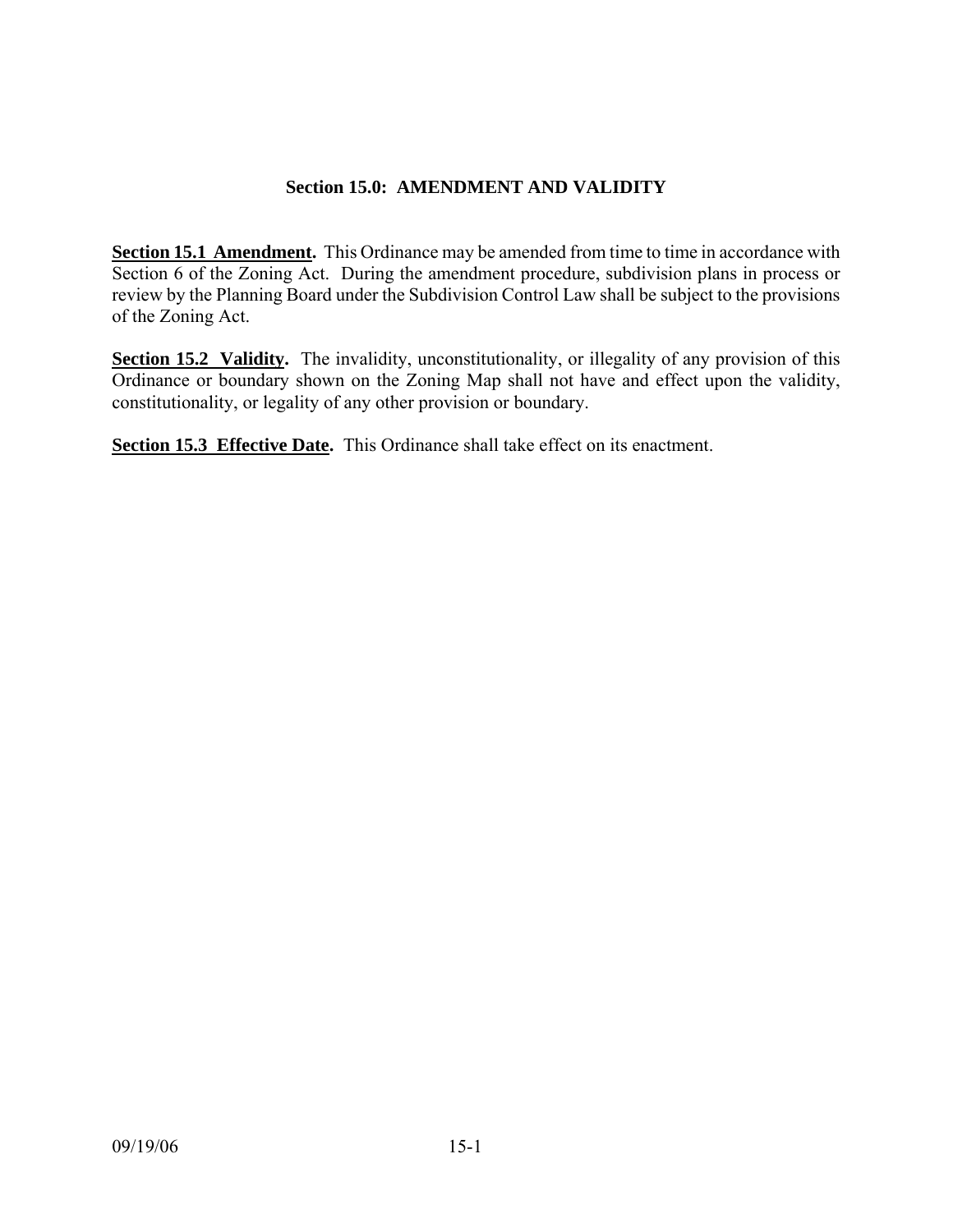# **Section 16.0: WATER SUPPLY PROTECTION DISTRICT**

**Section 16.1 Purpose:** To promote the health, safety and welfare of the community by protecting and preserving the public drinking water resources of Northampton from any use of land or structures which reduce the quality or quantity of its public drinking water resources.

**Section 16.2** The Water Supply Protection District is an overlay district and shall be superimposed on the other districts established by this Ordinance. All uses, dimensional requirements and other provisions of the Northampton Zoning Ordinance applicable to such underlying districts shall remain in force and effect, except that, where the Water Supply Protection District imposes greater or additional restrictions and requirements, such restrictions or requirements shall prevail. Any uses not permitted in underlying districts shall remain prohibited.

**Section 16.3** The Water Supply Protection District is herein established to include all specified lands within the City of Northampton. The intent of the Water Supply Protection District is to include lands lying within the primary and secondary recharge areas of groundwater aquifers which provide public water supply, as well as watersheds of public surface water supplies. Said lands are identified on the Northampton Zoning Map and the Northampton Aquifer Protection Area map.

Where the bounds delineated are in doubt or in dispute, the burden of proof shall be upon the owner(s) of the land in question to show where they should be properly located. At the request of the owner(s) the City may engage a professional hydrologist to determine more accurately the location and extent of an aquifer or primary recharge area, and may charge the owner(s) for all or part of the cost of the investigation.

### **Section 16.4 Prohibitive Uses:**

- 1. All uses which manufacture, process, store or dispose of hazardous materials or wastes as a principal activity, including, but not limited to, metal plating, chemical manufacturing, wood preserving and furniture stripping, auto body repair and dry cleaning, and including all facilities that generate, treat, store or dispose of hazardous wastes which are subject to M.G.L. c. 21C and 310 CMR 30.00 as amended, except very small quantity generators, as defined by 310 CMR 30.353 as may be amended.
- 2. Trucking or bus terminals, motor vehicle gasoline sales.
- 3. Car washes, except when located on public water/sewer systems and disposing of wastewater in said sewer system.
- 4. Sanitary landfills and open dumps, as defined in 310 CME 19.01 as amended, automobile graveyards and junkyards, as defined in M.G.L. c. 140B, Section 1 as may be amended, solid wastes, and junk and salvage yards.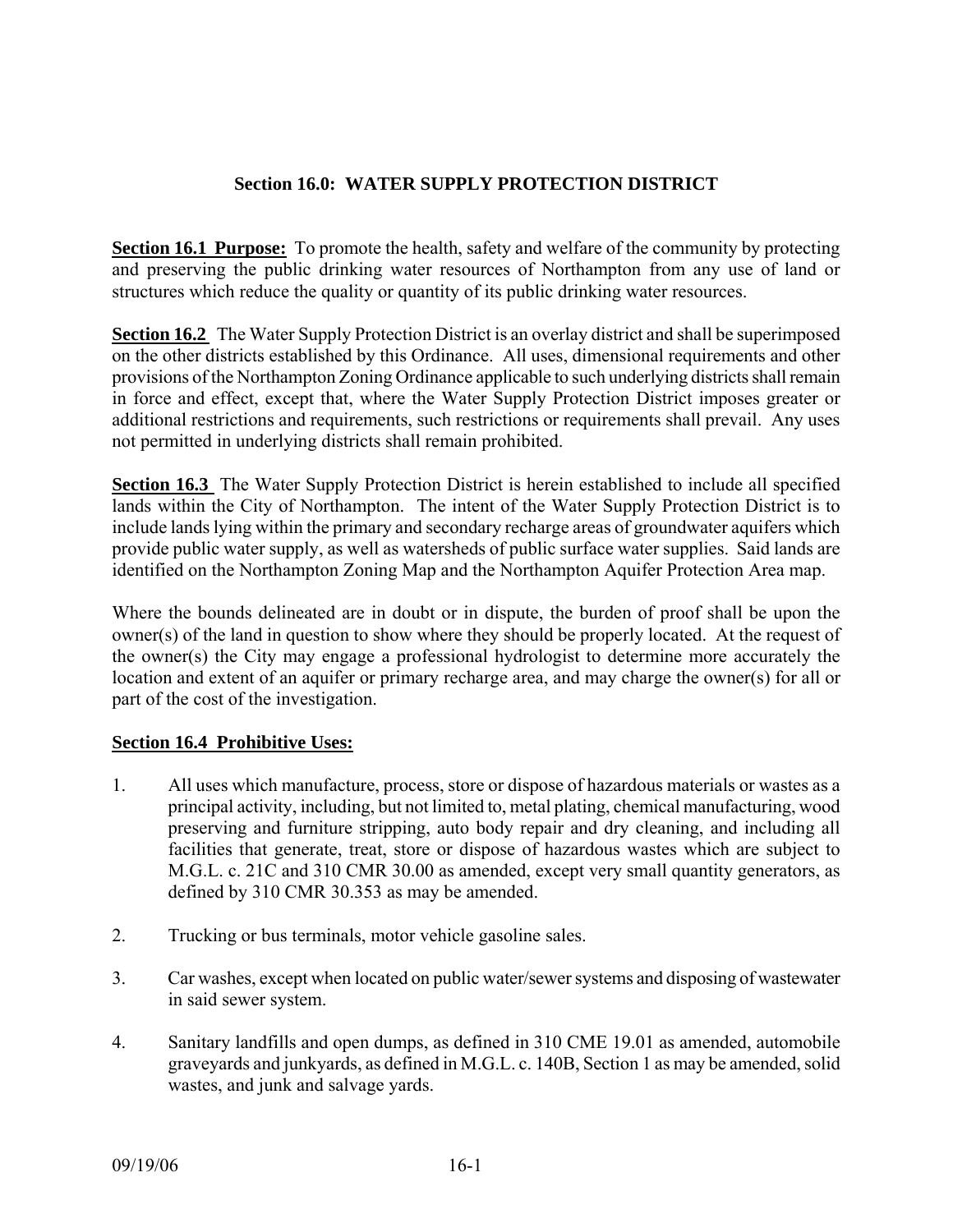- 5. Business and industrial, but not agricultural, uses which involve the on-site disposal of process wastes from operations. However, animal feedlots exceeding ten animals are prohibited.
- 6. Disposal of liquid or leachable wastes, including:
	- A. Within Northampton's municipal aquifer, the installation or enlargement of a subsurface waste disposal system and any wastewater treatment works that discharges onto or below the land for any building or use. In other water supply protection areas subsurface sewage disposal must be in municipal sanitary sewer system where feasible;
	- B. Hazardous or toxic wastes arising from agricultural operations; and
	- C. Within Northampton's municipal aquifer, business or industrial uses which involve the on-site disposal of wastes from personal hygiene and food preparation for residents, patrons and employees. In other water supply protection areas, disposal must be in the municipal sanitary sewer system where feasible. (Amended 3/5/87)
	- D. Land application and storage of sludge and seepage, as defined in 310 CMR 32.05, as amended. (Added 8/16/90)
- 7. Underground storage of oil, gasoline and all other petroleum products, excluding liquified petroleum gases, except within the watershed of the Roberts Hill Reservoir where such storage shall be permitted only if it meets all requirements for secondary containment specified in 310 CMR 30.693, and except when storage is incidental to emergency generators required by statute, rule or regulation, provided that such storage is either in a free standing container within a building or in a free standing container above ground level with protection adequate to contain a spill the size of the container's total storage capacity.
- 8. Underground transmission of oil, gasoline or other petroleum products, excluding liquified petroleum gases.
- 9. Storage of sodium chloride (road salt), calcium chloride, chemically treated abrasives or other chemicals used for the removal of snow or ice on roads, unless such storage does not exceed 50 gallons and is within a structure designed to prevent the generation of contaminated run-off and, within the aquifer area of the water supply protection district, the off-site stockpiling and disposal of snow or ice containing sodium chloride, calcium chloride, chemically treated abrasives or other chemicals used for the removal of snow or ice on roads which has been removed from highways and streets (other than by plowing to the edge of the street).
- 10. Outdoor storage of pesticides or herbicides, including those defined in M.G.L. c. 132B, Section 2 as may be amended, the storage of commercial fertilizers and soil conditioners, as defined in M.G.L. c. 128, Section 64 as may be amended, and the stockpiling of animal manures, unless such storage is within a building or structure with an impermeable cover and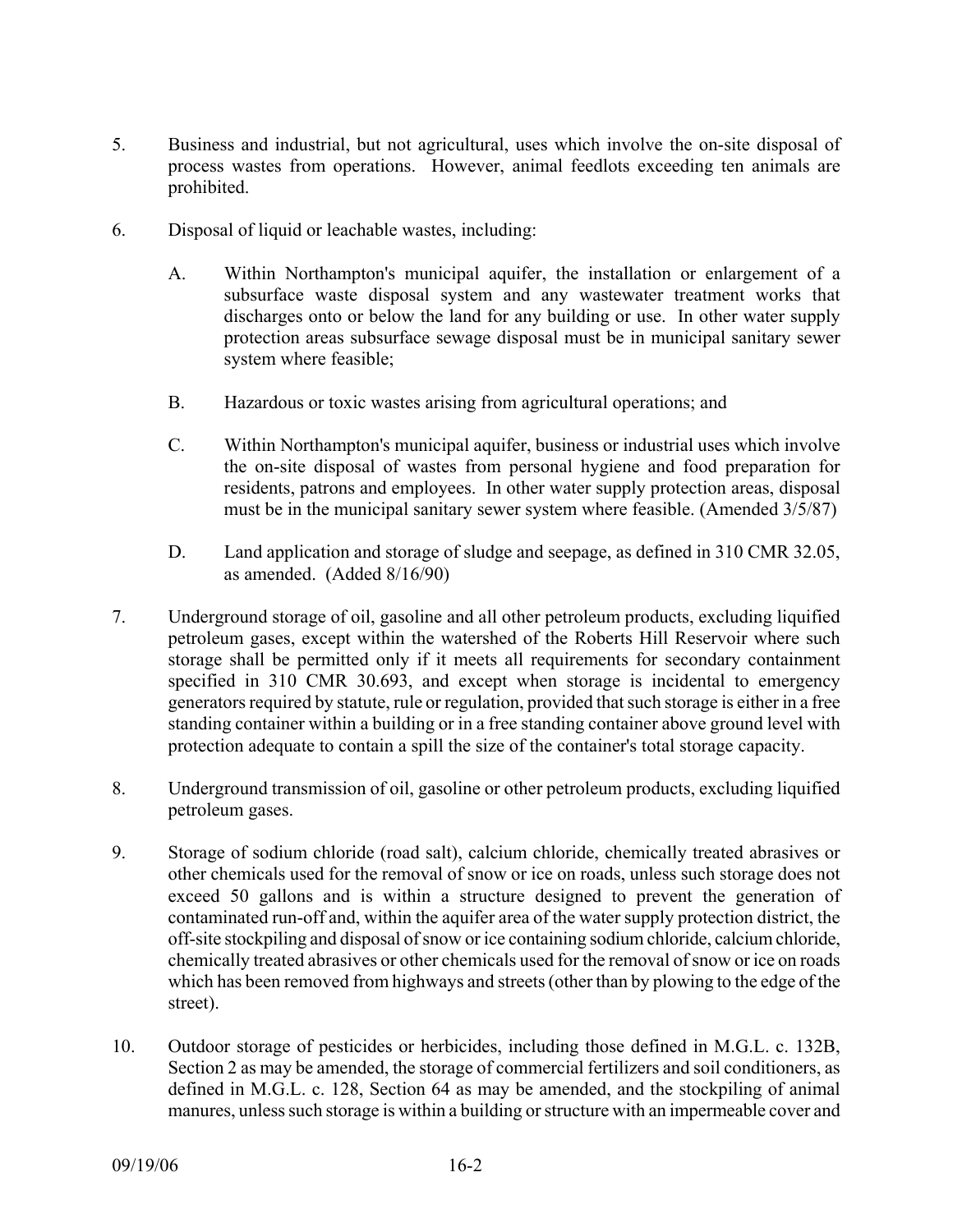liner designed to prevent the generation of contaminated run-off or leachate and accidental release onto or below the land surface.

11. The use of septic system cleaners which contain toxic chemicals including, but not limited to, methylene chloride and 1-1-1 trichlorethane.

12. Medical, testing and research laboratories that dispose of biological or chemical wastes. (Amended 8/16/90 and 10/6/94)

# **Section 16.5 Restrictive Uses:**

1. Excavation for removal of earth, sand, gravel and other soils shall not extend closer than five (5) feet above the annual high groundwater table, as determined by the Northampton Board of Health based on information submitted by the applicant. This section shall not apply to uses incidental to permitted uses, including, but not limited to, providing for the installation or maintenance of structural foundations, freshwater ponds, or utility conduits providing, however, that a Special Permit is obtained from the Planning Board in accordance with Section 16.7 whenever any excavation occurs within three (3) feet of the annual high groundwater table. The burden of proof is on the applicant to demonstrate the depth to annual high groundwater. In addition to information provided by the applicant, the permit granting authority can rely on the Soil Conservation Service soil mapping and estimates provided by the Board of Health's Agent, the Conservation Commission, and the Office of Planning and Development and any other maps, studies, or technical information the permit granting authority may deem relevant.

Access road(s) to extractive operation sites shall include a gate or other secure mechanism to restrict public access to the site.

- 2. The use of sodium chloride for ice control shall be minimized, consistent with public highway safety requirements.
- 3. Commercial fertilizers, pesticides, herbicides, or other leachable materials shall not be used in amounts which result in groundwater contamination.
- 4. Permitted above ground storage tanks for oil, gasoline or other petroleum products (in accordance with Section 16.4 [g]) shall be placed within a building with an impermeable basement or placed on a diked, impermeable surface to prevent spills or leaks from reaching groundwater.

(Amended 8/16/90 and 10/6/94)

### **Section 16.6 Drainage**

All runoff from impervious surfaces shall be recharged on the site by being diverted toward areas covered with vegetation for surface infiltration to the extent possible. Dry wells shall be used only where other methods are infeasible, and shall be preceded by oil, grease and sediment traps to facilitate removal of contamination. Any and all recharge areas shall be permanently maintained in full working order by the owner.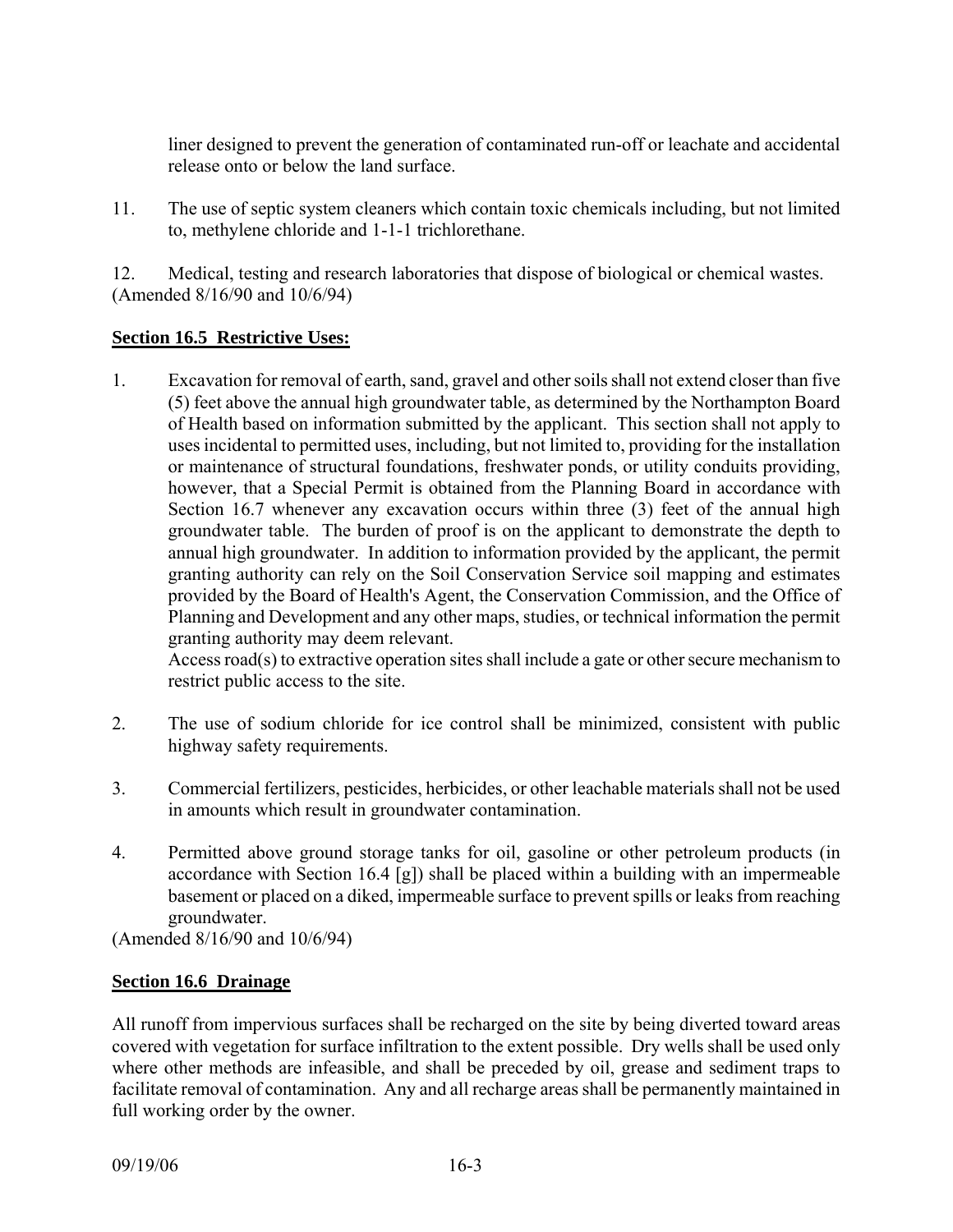#### **Section 16.7 Uses by Special Permit:**

- 1. Uses which may be permitted by the Planning Board in accordance with the regulations appearing in Section 10.10 of this Ordinance and which shall file an application for a Special Permit under this Section are:
	- A. Business and industrial activities permitted in the underlying district (either by matter of right or by Special Permit)
	- B. Any excavation incidental to a permitted use within three (3) feet of the annual groundwater table,
	- C. Activities utilizing a system for artificial recharge of precipitation under Section 16.9 of these regulations, and
	- D. Any site alteration, structure or impervious surface within 200 feet of a watercourse as defined under Section 16.9 of these regulations.
- 2. Special Permit and Site Plan Approval applications for activities in the Water Supply Protection District must include the following, in addition to other requirements of this ordinance:
	- A. Provisions to prevent contamination of groundwater by petroleum products, hazardous materials or wastes;
	- B. Drainage recharge features and provisions to prevent loss of recharge;
	- C. Provisions to control soil erosion and sedimentation;
	- D. Provisions to prevent soil compaction;
	- E. Provisions to prevent seepage from sewer pipes;
	- F. A complete list of chemicals, pesticides, fuels and other potentially hazardous materials to be used or stored on the premises in quantities greater than those associated with normal household use. Those businesses using or storing such hazardous materials shall file a definitive operating plan, which shall comply with the Design and Operations Guidelines specified in Section 16.8 of this Ordinance;
	- G. Evidence of compliance with the regulations of the Massachusetts Hazardous Waste Management Act 310 CMR 30.
- 3. The Planning Board shall refer copies of the application to the Board of Health, Conservation Commission and the City Engineer, which shall review the application and submit their recommendations and comments to the Planning Board. Failure of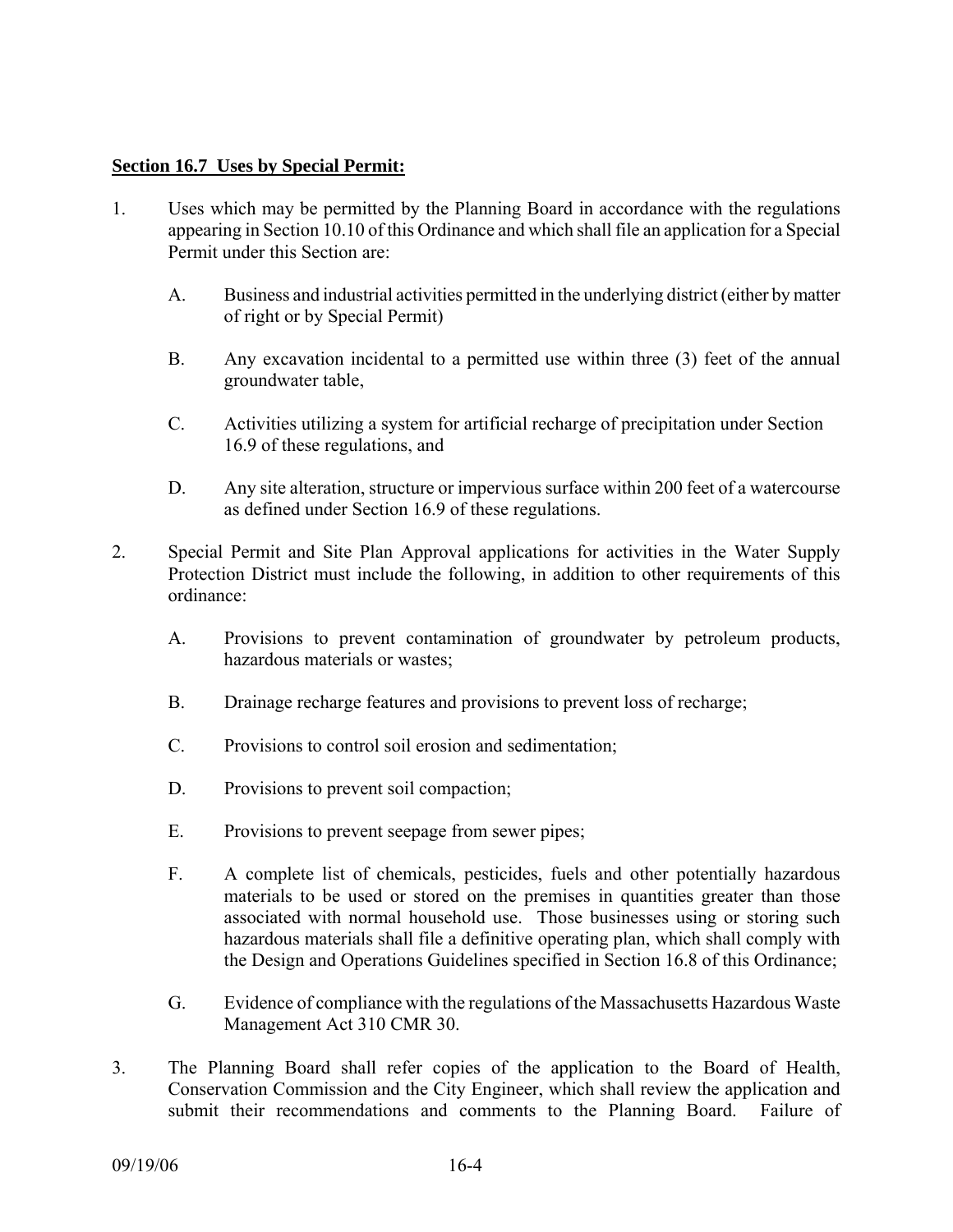boards/departments to make recommendations within thirty (30) days of the referral of the application shall be deemed to be lack of opposition.

- 4. After public hearing and due consideration of the recommendations it has received, the Planning Board may grant a special permit if it finds that the proposed use:
	- A. Is in harmony with the purpose and intent of this By-Law and will promote the purposes of the Water Supply Protection District;
	- B. Is appropriate to the natural topography, soils and other characteristics of the site to be developed;
	- C. Has adequate public sewerage and water facilities, or the suitable soil for on-lot sewerage and water systems;
	- D. Will not, during construction or thereafter, have an adverse environmental impact on groundwater resources in the district; and
	- E. Will not adversely affect the existing or potential quality and quantity of water in the Water Supply Protection District.

(Amended 8/16/90 and 10/6/94)

**Section 16.8 Design and Operations Guidelines:** Businesses and industries shall make provisions for protection against toxic or hazardous materials, discharge or loss resulting from corrosion, accidental damage, spillage or vandalism, including, but not limited to the following:

- 1. Spill containment and clean up provisions to prevent hazardous material spillage to the environment;
- 2. Provisions for the prevention of corrosion and leakage of containers storing hazardous materials;
- 3. Provisions for indoor, secured storage of hazardous materials and accumulated hazardous wastes, and for protection from vandalism; and
- 4. Provisions for impervious floor surfaces where hazardous materials are used or stored with no drainage discharge to the environment.

(Amended 10/6/94)

### **Section 16.9 Additional Dimensional and Density Regulations:**

- 1. The minimum lot size for any use in the Water Supply Protection District shall be 80,000 square feet.
- 2. The maximum coverage of impervious surface (building, driveways, etc.) shall be fifteen (15) percent of any lot, unless a system for artificial recharge of precipitation that will not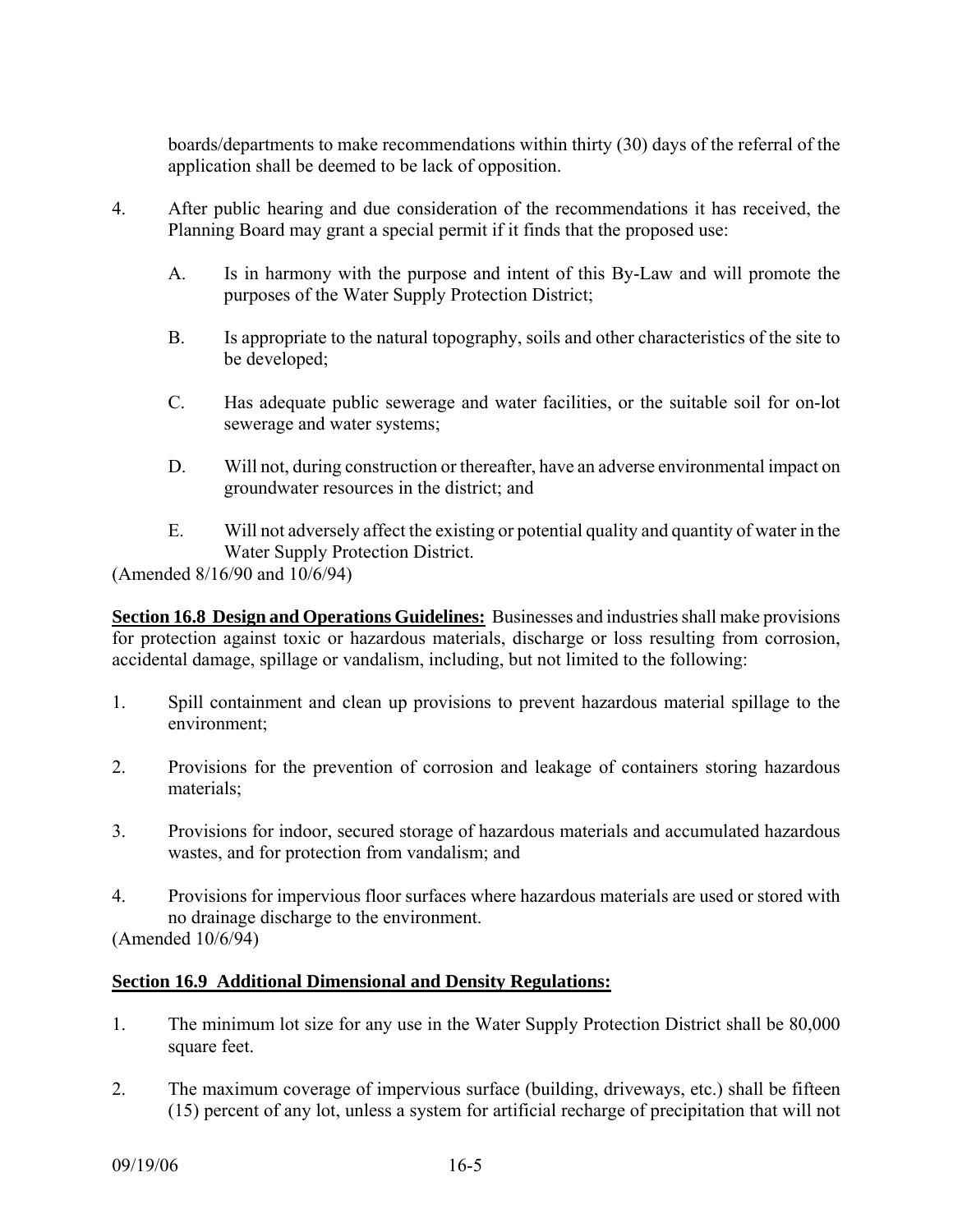result in groundwater pollution is provided and granted a Special Permit under Section 16.7 of these regulations. Nothwithstanding anything in this chapter, however, the Building Commissioner may allow the following without a special permit:

- A. Uncovered decks when rainwater can drip between deck boards and fall to the ground and there is no impervious cover below the deck; and/or
- B. Up to a total of 30% impervious cover when roof drainage is captured by gutters and drained into an adequately sized drywell, such that the area of the roof recharging into the groundwater is equal to or greater than the area of impervious surface in excess of 15%.

(Amended 5/4/2000)

3. No site alterations, structure, or impervious surface shall be placed within 200 feet of any watercourse, including streams which do not flow throughout the year (i.e. which is intermittent) but excluding streams which are up-gradient of all bogs, swamps, wet meadows, and marshes, where said watercourse is a tributary to a public water system, unless a Special Permit is granted under Section 16.7 of these regulations. (Amended 8/16/90 and 10/6/94)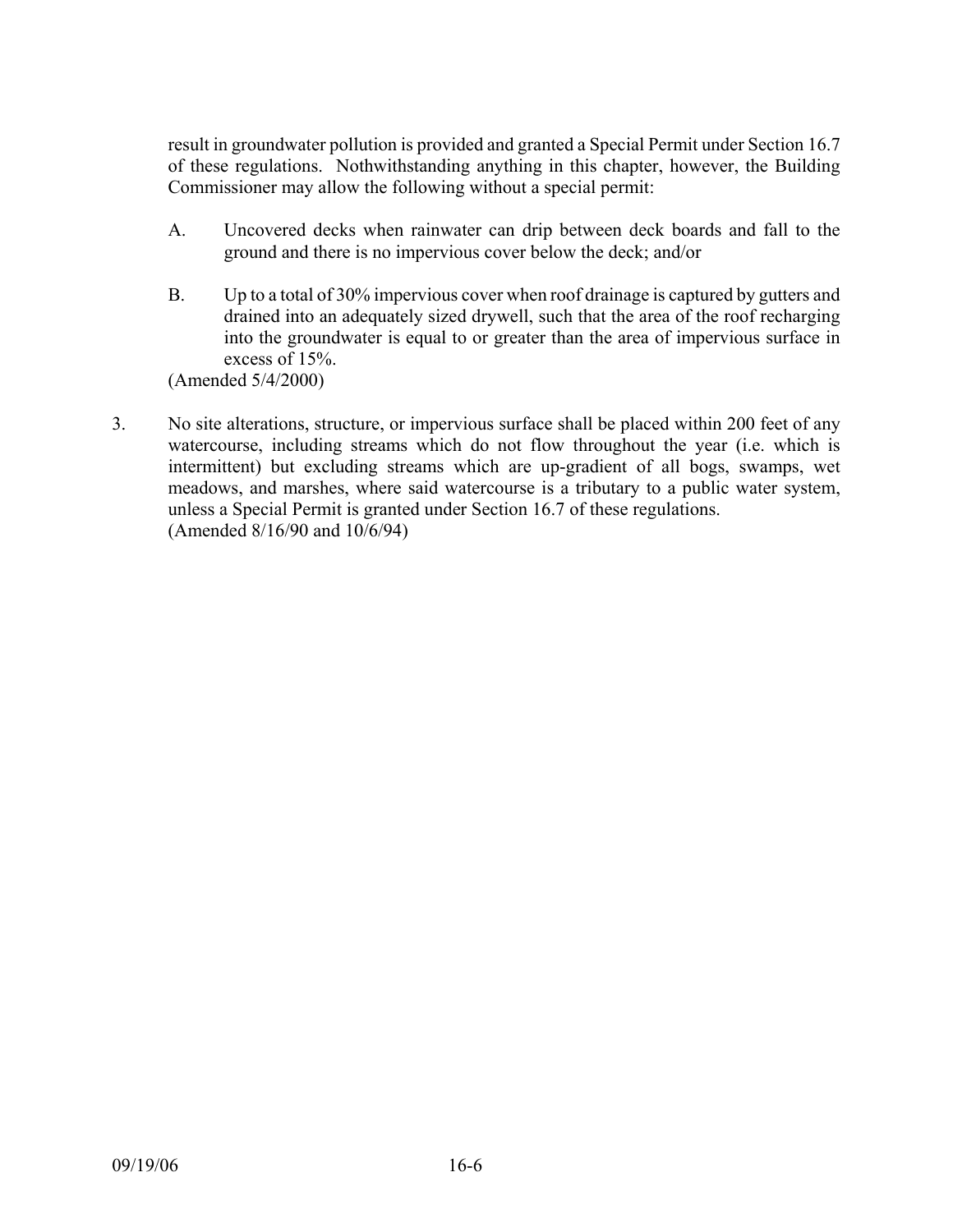#### **Section 17.0: BUSINESS PARK DISTRICT**

**Section 17.1 Purpose:** To encourage economic development, provide an area for light industrial uses, research facilities, and large scale business offices, and encourage planned and integrated land uses which minimize impacts on public services and natural resources and which links housing needs to housing production. A Planned Business Park is intended for and can only be developed on a site on the west side of Route 10 just south of land now or formerly part of the State Hospital complex. Added 8/15/91)

**Section 17.2 Planned Business Park:** In addition to the uses allowed in §5.2, the Table of Use Regulations, the Planning Board may grant a Special Permit for a Planned Business Park (PBP) for the following uses, within the allowed percent of each use listed below:

- 1. All residential uses listed in the Table of Use Regulations except one-family dwellings and cemeteries. A minimum of ten (10) percent and no more than twenty (20) percent of gross floor space shall be for residential uses.
- 2. All community facilities listed in the Table of Use Regulations except power plants, and municipal parking lots or structures. No more than ten (10) percent of gross floor area shall be community facilities.
- 3. The following retail and commercial uses, but no more than four (4) percent of gross floor space shall be retail or commercial uses:
	- A. Retail establishment selling principally convenience goods including, but not limited to: food, drugs, and proprietary goods with a maximum of 10,000 square foot/floor area for any single establishment.
	- B. Eating and drinking places where consumption is primarily intended to be within the building.
	- C. Establishments selling foods prepared on premises where consumption is primarily off the premises.
- 4. The following service and office uses:
	- A. Tradesman, not involved with retail sales on the premises.
	- B. Business offices and services, including large scale offices but excluding professional offices, such as medical or legal offices, and any offices where the primary function is to provide services to retail customers or individuals.
- 5. The following wholesale and industrial uses:
	- A. Manufacturing and light manufacturing.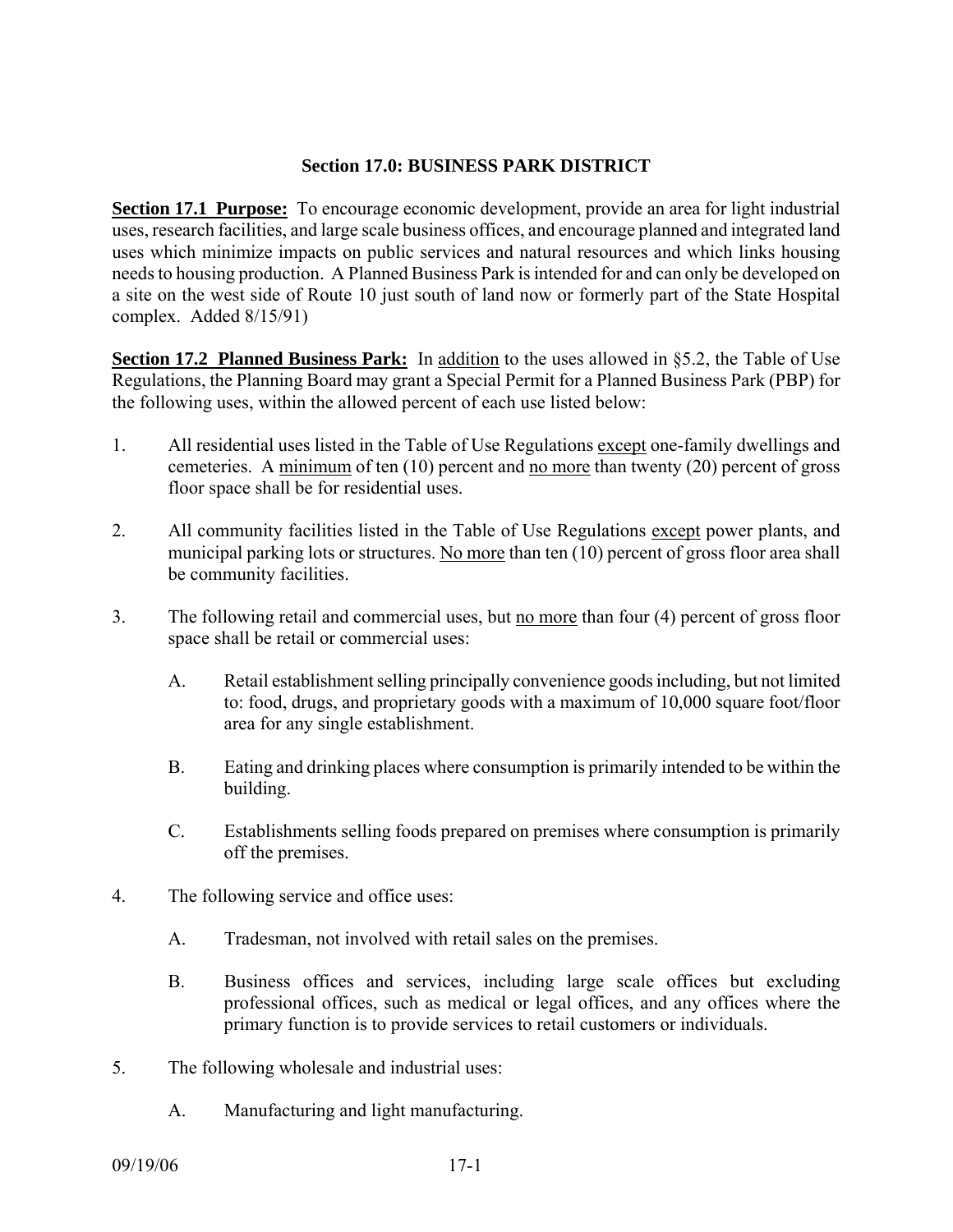B. Research and Development Facilities.(Added 8/15/91)

**Section 17.3 - Planned Business Park Requirements:** The following conditions must be met for any Planned Business Park Special Permit, in addition to §10.10 criteria for Special Permit approval:

- 1. All uses must use municipal water and municipal sanitary sewage systems, built in accordance with the standard specifications of the Department of Public Works.
- 2. Planned Business Parks must be a minimum of seventy (70) contiguous acres in size. All Special Permit Applications, plans, Special Permits, and sequencing plans must be for the Business Park in its entirety.
- 3. At least fifty (50) percent of the total tract area (of which at least seventy-five (75) percent shall not be wetlands), excluding screening and buffers required under §6.5 and detention ponds and structures which require on-going maintenance, shall be set aside as open-space common land. Common land must be easily accessible for pedestrians from the developed areas of the park and must have suitable pedestrian access to a street.

Said open-space common land can include land adjacent to the area zoned Business Park if the Planning Board finds that the additional land is valuable for open space and conservation purposes and is accessible to the public and the business park tenants, however each acre of open-space land outside of the BP zone shall only count as .75 acres towards the open space requirement.

Common land shall be restricted to open space, conservation, and recreational uses such as tot-lots, playground, play field, golf course, park land or conservation. At least 75 percent of the open space shall be undisturbed natural areas/conservation land with no disturbance of vegetation during Business Park construction. Common space shall be designed to protect natural habitat areas.

- 4. Common land shall either be deeded to the City as park or conservation land at no cost with the consent of the Conservation Commission or Recreation Commission and the City Council or shall be conveyed to a tax-exempt conservation organization or to a legal entity established for the purpose of owning and maintaining such common land, such organization to be created by covenants running with the land. The deed for the common land must contain conservation restrictions or other restrictions to insure that it will be maintained as common land in perpetuity. The plan for disposition and protection of the open space land shall be subject to approval by the Planning Board as part of their approval of the Planned Business Park.
- 5. A Business Park may be developed in stages, in accordance with a sequencing plan approved by the Planning Board. Each stage of development must comply with all the Business Park requirements, except as provided for below.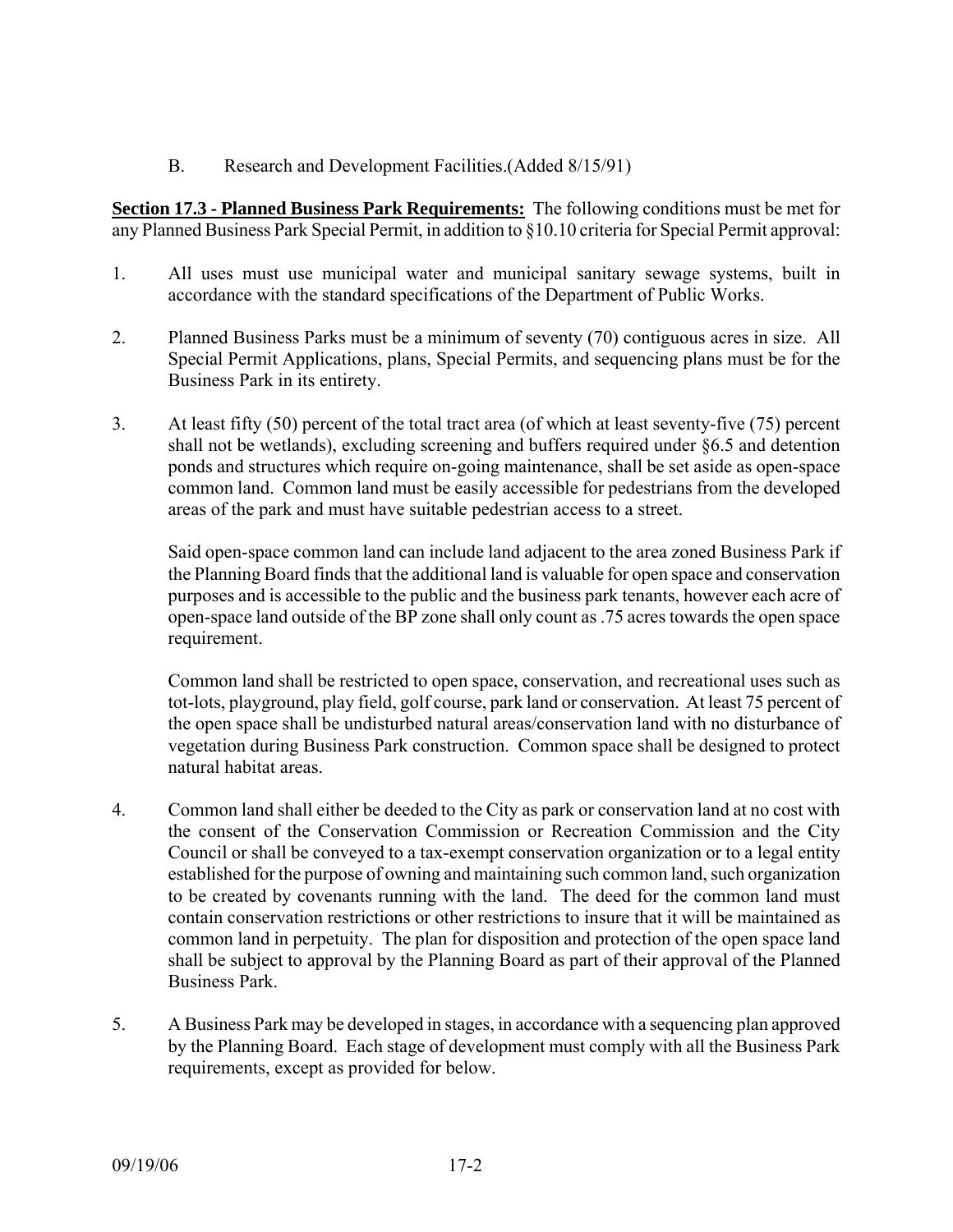- 6. Roads and utilities adequate to serve each stage of development, including the percent of residential development required, must be installed prior to the occupancy of any structure within that stage of development.
- 7. The applicant shall provide the City with a performance guarantee, subject to approval by the Planning Board, in the form of a.) Restrictive Covenant agreeing that before any lot is built on or conveyed all roads and utilities shall be built and approved by the Planning Board, or b.) Performance bond, letter of credit, or cash escrow. Planning Board shall accept performance guarantees that meet the standards spelled out in the Rules and Regulations Governing the Subdivision of Land in The City of Northampton.
- 8. Residential development may occur before, at the same time, or after other aspects of the Business Park are developed, but the approved plans must show where residential space can be developed economically and this land can not be used for any use other than residential development.
- 9. No more than three (3) curb cut/roadway intersections is permitted onto any collector streets already existing when the Planned Business Park is proposed.
- 10. Site plans must be provided in accordance with §11, Site Plan Review/ Approval Process. None of the requirements for information on the site plan may be waived.
- 11. The applicant must demonstrate that the project will not overburden municipal/public facilities, including water, sewer, or traffic circulation, and must make such improvements as are needed to mitigate any impacts. The development can not be permitted unless the developer mitigates all adverse traffic problems that the project would create at the South Street/Old South Street and the South Street/Main Street intersections. (See §11, Site Plan Review/ Approval Process.)
- 12. Landscaping shall be provided in accordance with §6.5, Screening and Buffers. In addition to those requirements, all front and side yards areas required by the zoning ordinance, except for driveways, shall be landscaped with grass, ground cover, flower-beds, shrubs, hedges, trees or other landscaping. Parking is not permitted in required front or side yards.
- 13. The applicant must demonstrate that the project will not create objectionable noise, odor, or emissions of any kind at the property boundary and all public ways.
- 14. To prevent significant degradation of natural systems, wetlands, and wildlife habitat and corridors, except as permitted below all elements of the project must be:
	- A. at least one hundred (100) feet from any wetland; and
	- B. at least one hundred and fifty (150) feet from the edge of any stream, intermittent stream or body of water shown on the current USGS topographic quadrangle.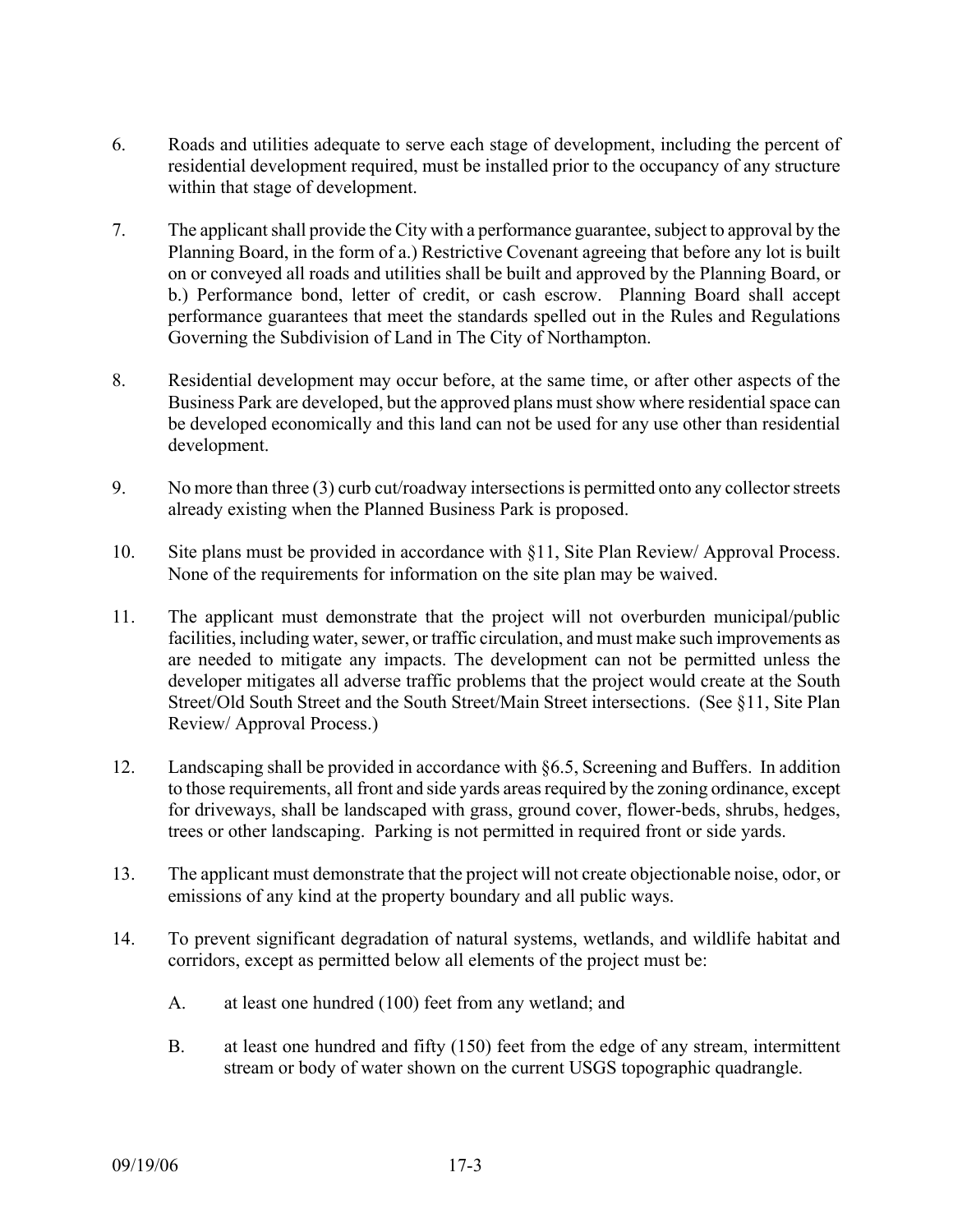Road and driveway crossings, utilities, and storm water detention facilities may be closer to the resource areas described, provided that no storm water detention or retention areas are in wetland areas, and that the applicant demonstrates that these encroachments are limited to the extent possible and that any resource areas which will be degraded or altered are replicated on-site.

- 15. The applicant must demonstrate that the project will not increase storm water peak flows during a one (1) or two (2), ten (10), and hundred (100) year Soil Conservation Service design storm and will not degrade water quality. Water quality/settling basins must detain stormwater from a 4/10 inch rainstorm for an average of at least six (6) hours.
- 16. All Planned Business Park uses shall follow the Dimensional and Density Regulations of §6.2, Table of Dimensional and Density Requirements.

(Added 8/15/91 and amended 10/6/94)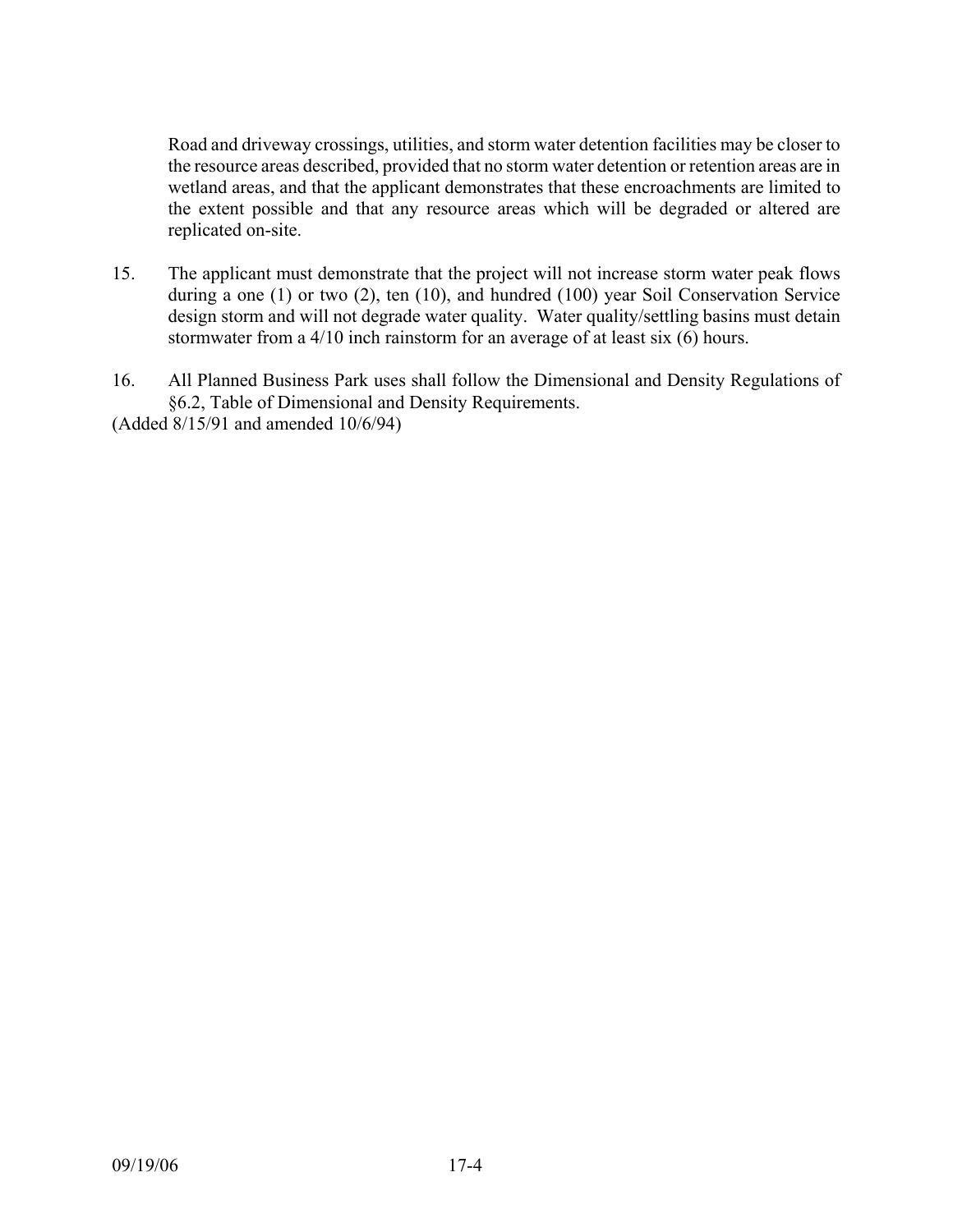# **Section 18.0: {saved for future use}**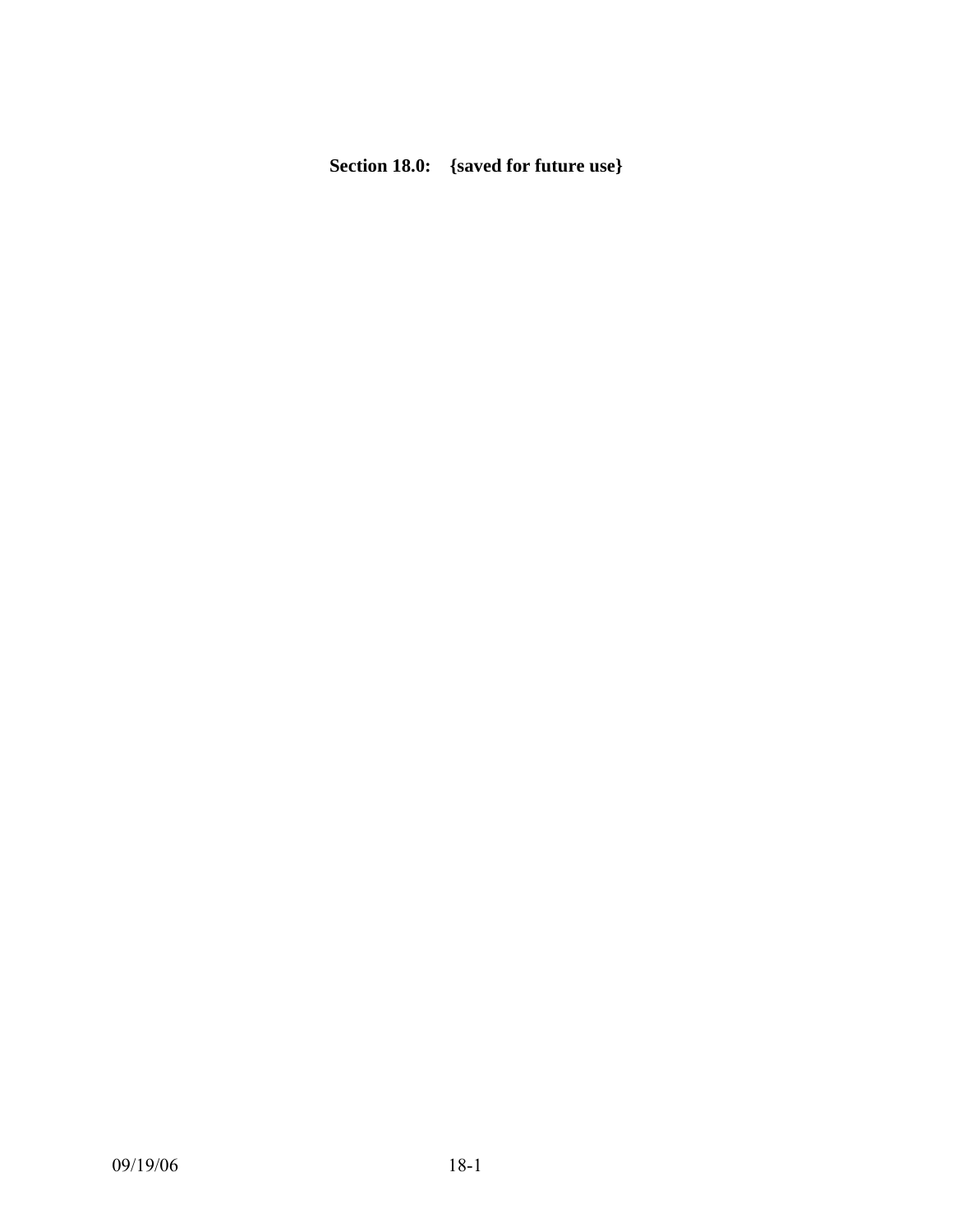# **Section 19.0: FARMS, FORESTS & RIVERS OVERLAY DISTRICT (FFR)**

**Section 19.1 Purpose:** To protect sensitive open space and ecologically important features, to preserve the farms, forests and river corridors of Northampton, and to allow landowners the ability to develop their property in a manner that is sensitive to these unique resources.

**Section 19.2 Uses in the Farms, Forests & Rivers Overlay (FFR):** Uses in the FFR are limited to any of the following:

- 1. Agriculture, horticulture and floriculture uses, educational uses, and child care facilities which are allowed as-of-right by Northampton Zoning and the Zoning Act (MGL 40A);
- 2. Development with a Special Permit issued under §11.4 Open Space Residential Development (Cluster) or §11.5 - Planned Unit Development (PUD), provided however, that the Planning Board finds that the following conditions are met, to the maximum extent possible, before granting a Special Permit for a Cluster Development or PUD in the FFR District:
	- A. If all or a portion of the protected open space is or could be used for farmland, all buildings, roads, drainage systems, utilities and other development shall be laid out in a manner to provide the least disturbance to actual or potential farm operations, to minimize potential conflicts between agricultural and non-agricultural uses, and shall be located on the soils least suitable for the production of crops.
	- B. Open space shall be laid out to maintain views of agricultural lands and open space, and to maintain distant vistas across open space from both on and off the site.
	- C. Development shall be integrated into the existing landscape through the use of building placement, landform treatment, and visually compatible existing or new screening. When possible, development should be placed within existing woodlands and not in open fields, to preserve views and minimize visual impact.
	- D. No more than twenty-five percent (25%) of a parcel may be developed as building lots, roads, sewage disposal or drainage facilities, or other development and, where possible, all improvements shall be spatially concentrated to preserve the protected resources.
	- E. All site improvements shall be laid out and constructed to minimize environmental and other impacts on protected resources.
- 3. A driveway or road, whether serving properties inside or outside the FFR.
- 4. Non-commercial recreation facilities, with no more than twenty-five percent (25%) of the parcel developed as structures or impervious surface.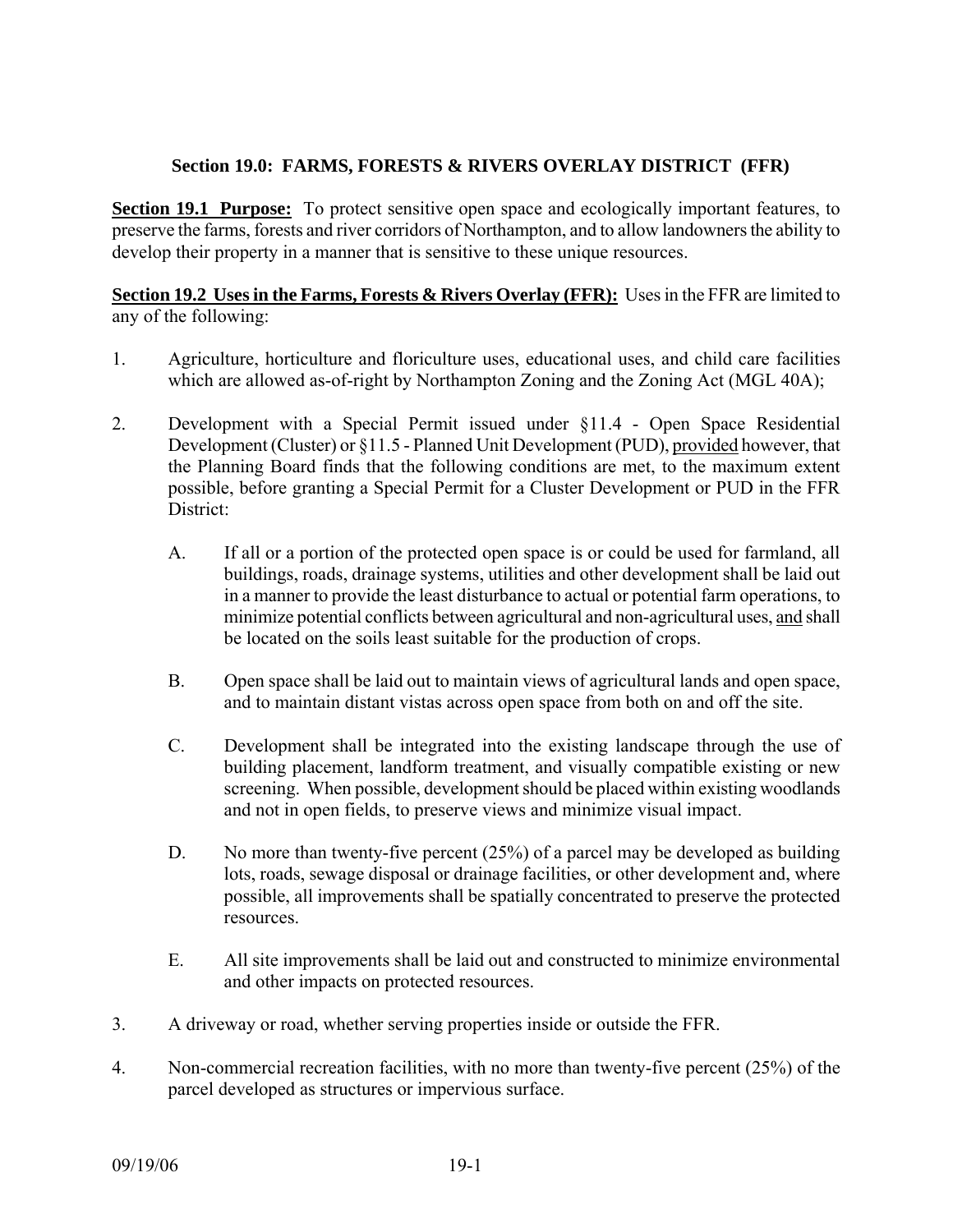**Section 19.3 - Transfer of Development Rights (TDR):** The Planning Board shall grant an owner of land in the Farms, Forests and Rivers district a Special Permit to transfer the right to develop residential units from the FFR district (sending or donor parcels) to the Planned Village District (PV, see §10.15) or other receiving parcels as allowed by this Zoning Ordinance in accordance with the criteria below. The Planning Board shall base their decision on the criteria in this section and the requirements for Site Plan Review for the Sending Zone, not the Receiving Zone. The Special Permit criteria of §10.10(3) shall not apply.

- 1. The maximum number of dwelling unit development rights that can be transferred is the greater of the following:
	- A. The number of dwelling units allowed by a current valid Definitive Subdivision Approval or Open Space Residential Development (Cluster) or Planned Unit Development Special Permit issued for the sending parcel; or
	- B. Sixty percent of the number of dwelling units that could potentially be developed based on the maximum number of dwelling units allowed in a cluster, in accordance with  $\S11.4(5)(A)$ , and including deductions for wetlands but excluding deductions for roadways.
- 2. Development rights may not be transferred from land which may not be otherwise be developed for a residential subdivision because of ownership status, deed restrictions, easements, or prior transfer of development rights, including:
	- A. Land with conservation restrictions or agricultural preservation restrictions;
	- B. Land owned by a government agency for permanent park, agricultural or conservation purposes;
	- C. Land owned by a non-profit corporation, a principal purpose of which is conservation or preservation of open space or farmland;
	- D. Land where the development rights have already been transferred out of the parcel.
- 3. Transfer of Development Rights is contingent on placing a permanent Conservation Restriction or Agricultural Preservation Restriction, in accordance with the provisions of Mass. General Laws, on the land from which the development rights were transferred (sending parcel) and restricting the use of the land to agriculture, forestry, or undeveloped open space open for passive recreation only, or deeding the land to the City as permanent park or conservation land with no acquisition cost (but only with the consent of the City Council and the Conservation or Recreation Commission, as appropriate).
- 4. Development rights may be transferred from a sending parcel and held indefinitely before being assigned to a "receiving parcel." Development rights may be transferred by sale or other means and may subsequently be transferred to any owner of receiving parcels allowed by this Ordinance.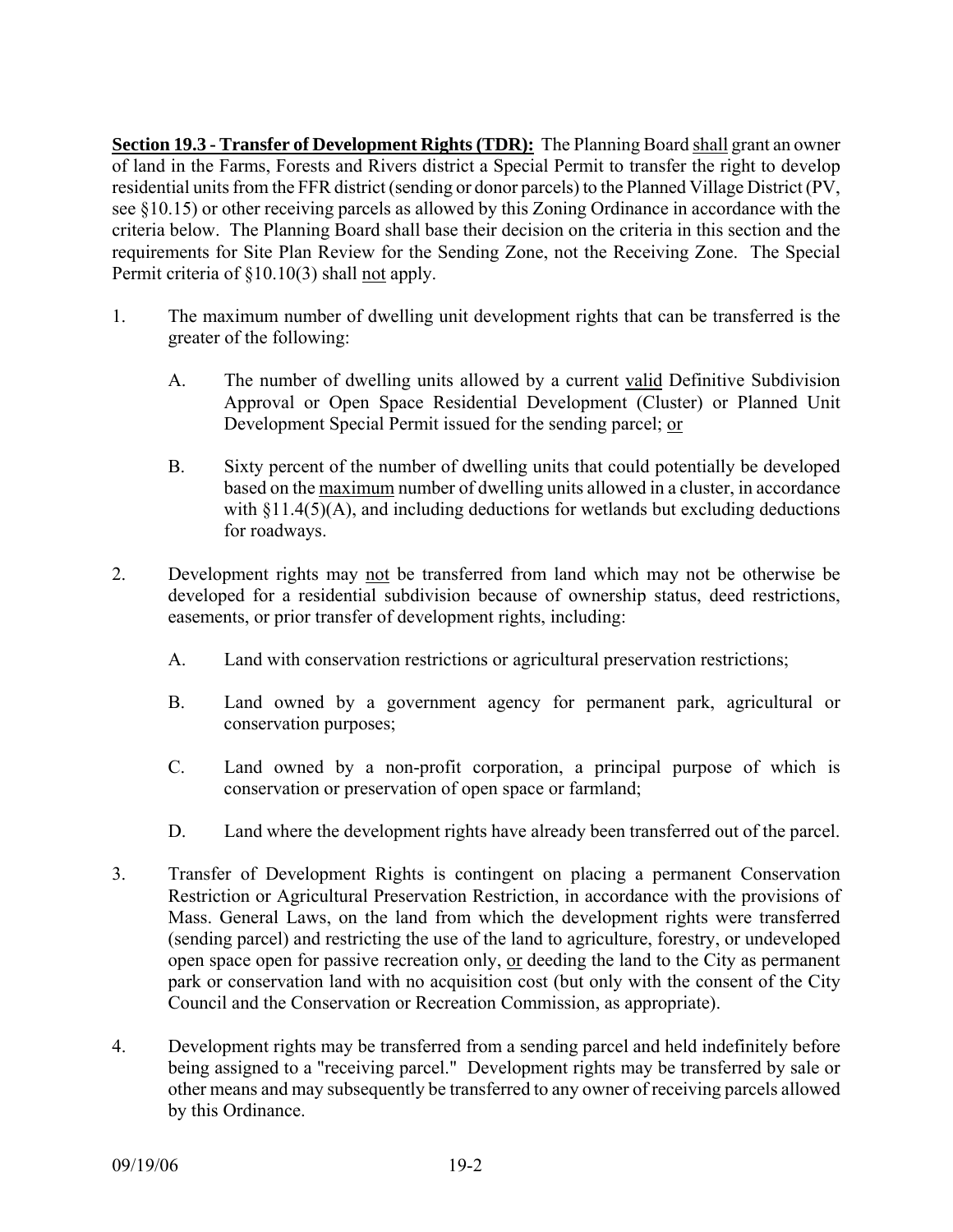## **City of Northampton, Massachusetts--Northampton Industrial Park Redevelopment Plan: Code No. 303 (covenants)**

Northampton Redevelopment Authority Re-codified to reflect all changes as of January 4, 2000

I. DESCRIPTION OF PROJECT AREA BOUNDARIES: Beginning at the intersection of the south right-of-way line of Damon Road with the west right-of-way of I-91; thence in a southeasterly direction along the west right-of-way line of I-91, 3,260 feet more or less to the intersection of the west right-of-way line of I-91 with the north right-of-way line of a branch of the Boston and Maine Railroad; thence in a southwesterly direction along the north right-of-way line of a branch of the Boston and Maine Railroad 2,196 feet more or less to its intersection with the east right-of-way line of the main line of the Boston and Maine Railroad; thence in a northerly direction along the east right-of-way of the main line of the Boston and Maine Railroad 3,351 feet more or less to the intersection of the south right-of-way line of Damon Road; thence in an easterly direction along the south right-of-way line of Damon Road 522 feet more or less to the point of beginning, containing one hundred eight (108) acres more or less.

#### II. PROJECT PROVISIONS

- A. OBJECTIVES OF THE PLAN: Consistent with the Northampton Comprehensive Plan, to enhance the economic climate of the City of Northampton by providing land within the City limits for sustainable industrial development for new and existing industrial uses.
- B. APPLICABILITY OF LOCAL CODES AND ORDINANCES: The redevelopment of all parcels will be subject to all codes, ordinances and regulations applicable to the City of Northampton and the provisions herein, and, in case of conflict, the provisions which are more restrictive shall govern.
- C. LAND USE PROPOSALS: Within the project area, proposed land uses are to be industrial for all property except those parcels not to be acquired, consisting of residences on Bradford Street.

### D. DEVELOPMENT CONTROLS APPLICABLE TO ALL PARCELS

- 1. The adoption of proposed regulatory controls for properties within the project area is based on the following considerations:
	- (A) The controls must be sufficiently rigid to ensure that the development and operation of the project properties will enhance land values in the area and serve to attract and retain the highest quality of industrial development while at the same time not adversely affecting the continued value or use of residential properties to the south.
	- (B) The controls must not be so stringent, however, that they make it difficult to dispose of parcels in the project area nor unduly burden the owners of the properties as compared to other owners of similar property in the City.
- 2. The Authority will obligate the purchasee(s) or leasee(s) or parcel(s) in the project, and their successors and assigns, to the conditions set forth herein for all parcels and will provide for enforcement of those conditions by the authority in the event of default. It is the intent of this plan that such controls wherever possible, will be incorporated as deed restrictions in the individual deeds for each parcel.
- E. DEVELOPMENT CONTROLS APPLICABLE TO INDIVIDUAL RE-USE PARCELS: The following controls shall be applied as deed restrictions to parcels to be disposed of within the